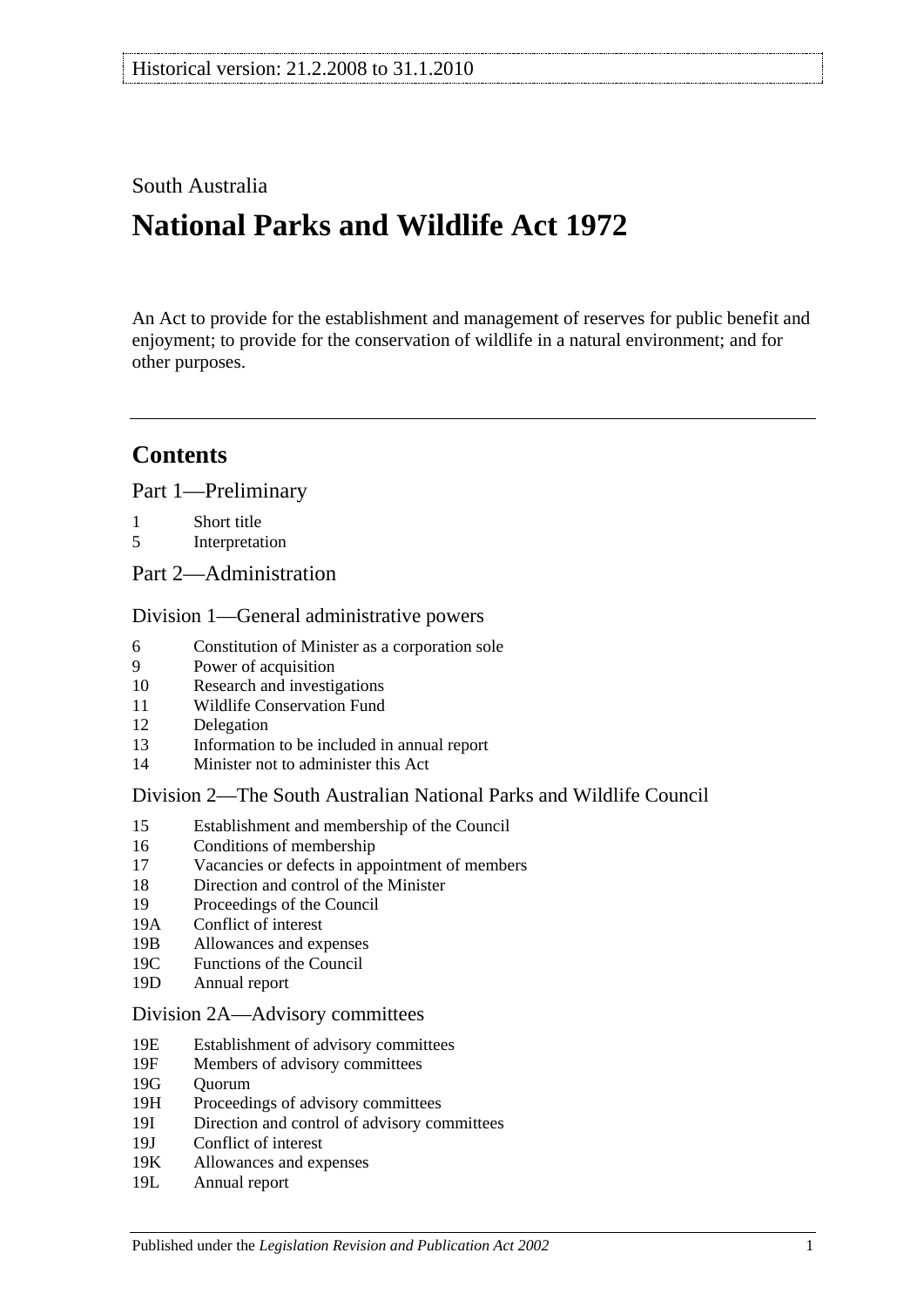#### [Division 2B—Consultative committees](#page-17-3)

- 19M [Establishment of consultative committees](#page-17-4)
- 19N [Quorum](#page-17-5)
- 19O Proceedings of [consultative committees](#page-17-6)
- 19P [Conflict of interest](#page-18-0)

#### [Division 3—Appointment and powers of wardens](#page-18-1)

- 20 [Appointment of wardens](#page-18-2)
- 21 [Assistance to warden](#page-18-3)<br>22 Powers of wardens
- [Powers of wardens](#page-19-0)
- 23 [Forfeiture](#page-20-0)
- 24 [Hindering of wardens etc](#page-21-0)
- 24A [Offences by wardens etc](#page-22-0)<br>25 Power of arrest
- [Power of arrest](#page-22-1)
- 26 [False representation](#page-22-2)
- 26A [Immunity from personal liability](#page-22-3)

#### [Part 3—Reserves and sanctuaries](#page-24-0)

#### [Division 1—National parks](#page-24-1)

- 27 [Constitution of national parks by statute](#page-24-2)
- 28 [Constitution of national parks by proclamation](#page-24-3)
- 28A [Certain co-managed national parks cease on termination of co-management agreement](#page-25-0)

#### [Division 2—Conservation parks](#page-25-1)

- 29 [Constitution of conservation parks by statute](#page-25-2)
- 30 [Constitution of conservation parks by proclamation](#page-25-3)
- 30A [Certain co-managed conservation parks cease on termination of co-management](#page-26-0)  [agreement](#page-26-0)

#### [Division 3—Game reserves](#page-26-1)

- 31 [Constitution of game reserves by statute](#page-26-2)
- 32 [Constitution of game reserves by proclamation](#page-27-0)

#### [Division 4—Recreation parks](#page-27-1)

- 33 [Constitution of recreation parks by statute](#page-27-2)
- 34 [Constitution of recreation parks by proclamation](#page-27-3)

#### [Division 4A—Regional reserves](#page-28-0)

- 34A [Constitution of regional reserves by proclamation](#page-28-1)
- [Division 4B—Native title](#page-28-2)
- 34B [Native title in relation to reserves](#page-28-3)

#### Division [5—Control and management of reserves](#page-29-0)

- 35 [Control of reserves](#page-29-1)
- 36 [Management of reserves](#page-30-0)
- 37 [Objectives of management](#page-30-1)
- 38 [Management plans](#page-31-0)
- 39 [Creation of zones within a reserve](#page-33-0)
- 40 [Implementation of management plan](#page-33-1)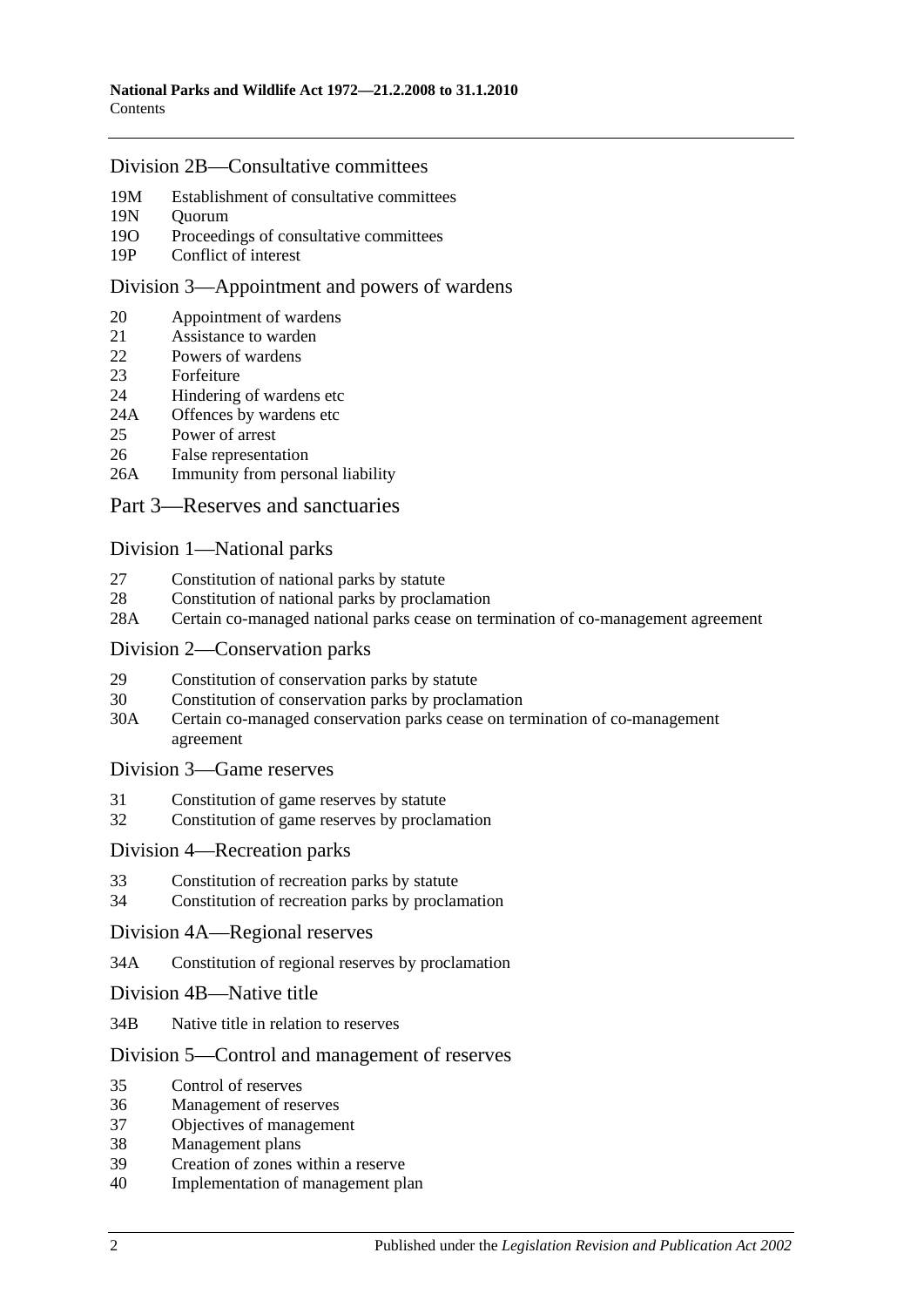40A [Agreement as to conditions](#page-33-2)

[Division 6—Miscellaneous provisions relating to reserves](#page-33-3)

- 41 [Approval of proposal for constitution of reserve](#page-33-4)
- 41A [Alteration of boundaries of reserves](#page-34-0)
- 42 [Prohibited areas](#page-34-1)
- 43 [Rights of prospecting and mining](#page-35-0)
- 43A [Prospecting and mining in regional reserves](#page-36-0)
- 43AB [Power to prohibit prospecting and mining in the Innamincka Regional Reserve](#page-36-1)
- 43B [Entry onto reserves for purpose of investigation and survey](#page-37-0)
- 43C [Entrance fees etc for reserves](#page-37-1)

[Division 6A—Provisions relating to co-managed parks](#page-37-2)

[Subdivision 1—Preliminary](#page-37-3)

43D [Application](#page-37-4)

43E [Objects](#page-37-5)

[Subdivision 2—Co-management agreements](#page-38-0)

43F [Co-management agreement](#page-38-1)

[Subdivision 3—Co-management Boards](#page-39-0)

43G [Establishment of co-management boards by regulation](#page-39-1)

- 43H [Corporate nature of co-management board](#page-40-0)
- 43I [Dissolution or suspension of co-management boards](#page-40-1)

## [Subdivision 4—Miscellaneous](#page-41-0)

43J [Staff](#page-41-1)<br>43K Accor

[Accounts and audit](#page-41-2)

43L [Annual report](#page-41-3)

#### [Division 7—Sanctuaries](#page-42-0)

- 44 [Establishment of sanctuaries](#page-42-1)
- 45 [Protection of animals and plants in sanctuary](#page-42-2)

#### [Part 3A—Development Trusts](#page-44-0)

#### [Division 1—Development Trusts](#page-44-1)

- 45A [Interpretation and application](#page-44-2)
- 45B [Development Trusts](#page-44-3)
- 45BA [The General Reserves Trust](#page-44-4)
- 45C [Trust to be body corporate](#page-44-5)
- 45D [Appointment of members to a Trust](#page-45-0)
- 45E [Chairman and meetings of a Trust](#page-45-1)
- 45F [Functions of a Trust](#page-45-2)
- 45G [Trust may delegate](#page-46-0)
- 45H [Staff of a Trust](#page-46-1)
- 45I [Acquisition of land](#page-47-0)
- 45J [Financial provisions](#page-47-1)
- 45L [Dissolution of a Trust](#page-47-2)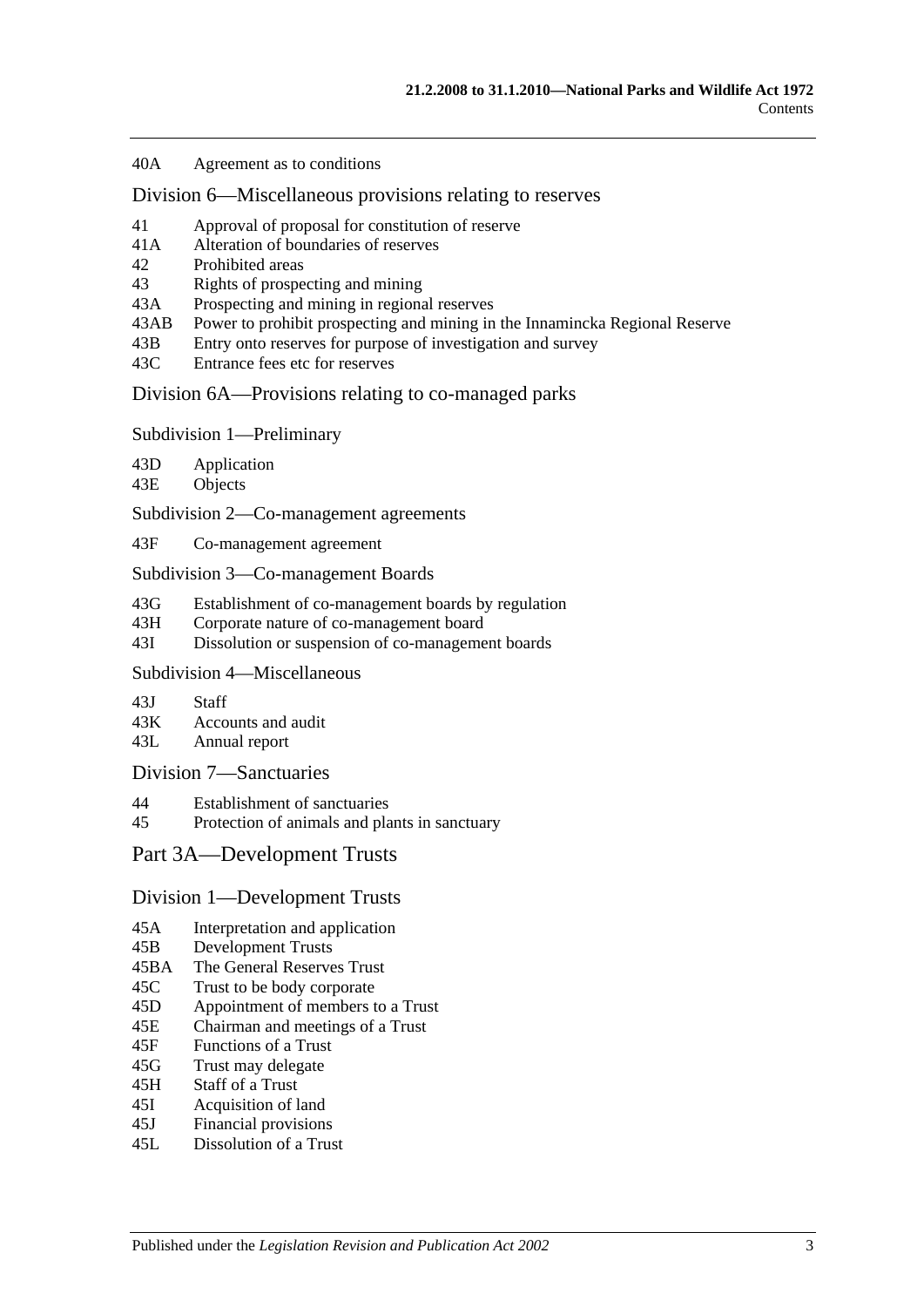### [Division 2—The General Reserves Trust Fund](#page-47-3)

- 45M [Establishment of the Fund](#page-47-4)
- 45N [Investment of the fund](#page-48-0)
- 45O [Accounts and auditing](#page-48-1)

#### [Part 4—Conservation of native plants](#page-50-0)

- 46 [Application of this Part](#page-50-1)
- 47 [Unlawful taking of native plants](#page-50-2)
- 48 [Unlawful disposal of native plants](#page-51-0)
- 48A [Illegal possession of native plants](#page-51-1)
- 49 [Permits](#page-51-2)
- 49A [Permits for commercial purposes](#page-52-0)

#### [Part 5—Conservation of native animals](#page-54-0)

- [Division 1—Application of this Part](#page-54-1)
- 50 [Application of this Part](#page-54-2)

#### [Division 2—Restrictions upon the taking of protected animals](#page-54-3)

- 51 [Taking of protected animals etc](#page-54-4)
- 52 [Open season](#page-54-5)
- 53 [Permits to take protected animals](#page-55-0)
- 53A [Review of decision of the Minister under section](#page-56-0) 53
- 54 [Dangerous magpies and poisonous reptiles](#page-56-1)

[Division 3—Release of protected animals](#page-56-2)

55 [Restriction on release of protected animals](#page-56-3)

[Division 4—Prohibitions and restrictions upon the keeping of protected animals and](#page-57-0)  [certain dealings in protected animals](#page-57-0)

- 58 [Keeping and sale of protected animals](#page-57-1)
- 58A [Restriction on keeping protected animals in certain areas](#page-58-0)
- 59 [Export and import of protected animals and native plants](#page-58-1)
- 60 [Illegal possession of animals etc](#page-58-2)

#### [Division 4A—Farming of protected animals](#page-59-0)

- 60B [Interpretation](#page-59-1)
- 60BA [Declaration of species for trial farming](#page-59-2)
- 60C [Permit for farming protected animals](#page-60-0)
- 60D [Code of management](#page-61-0)
- 60E [Royalty](#page-62-0)
- 60F [Application of fees and royalty](#page-62-1)

#### [Division 4B—Harvesting of protected animals](#page-63-0)

- 60G [Application of Division](#page-63-1)
- 60H [Interpretation](#page-63-2)
- 60I [Plan of management](#page-63-3)
- 60J [Permit for harvesting protected animals](#page-64-0)
- 60K [Royalty](#page-65-0)
- 60L [Application of fees and royalty](#page-65-1)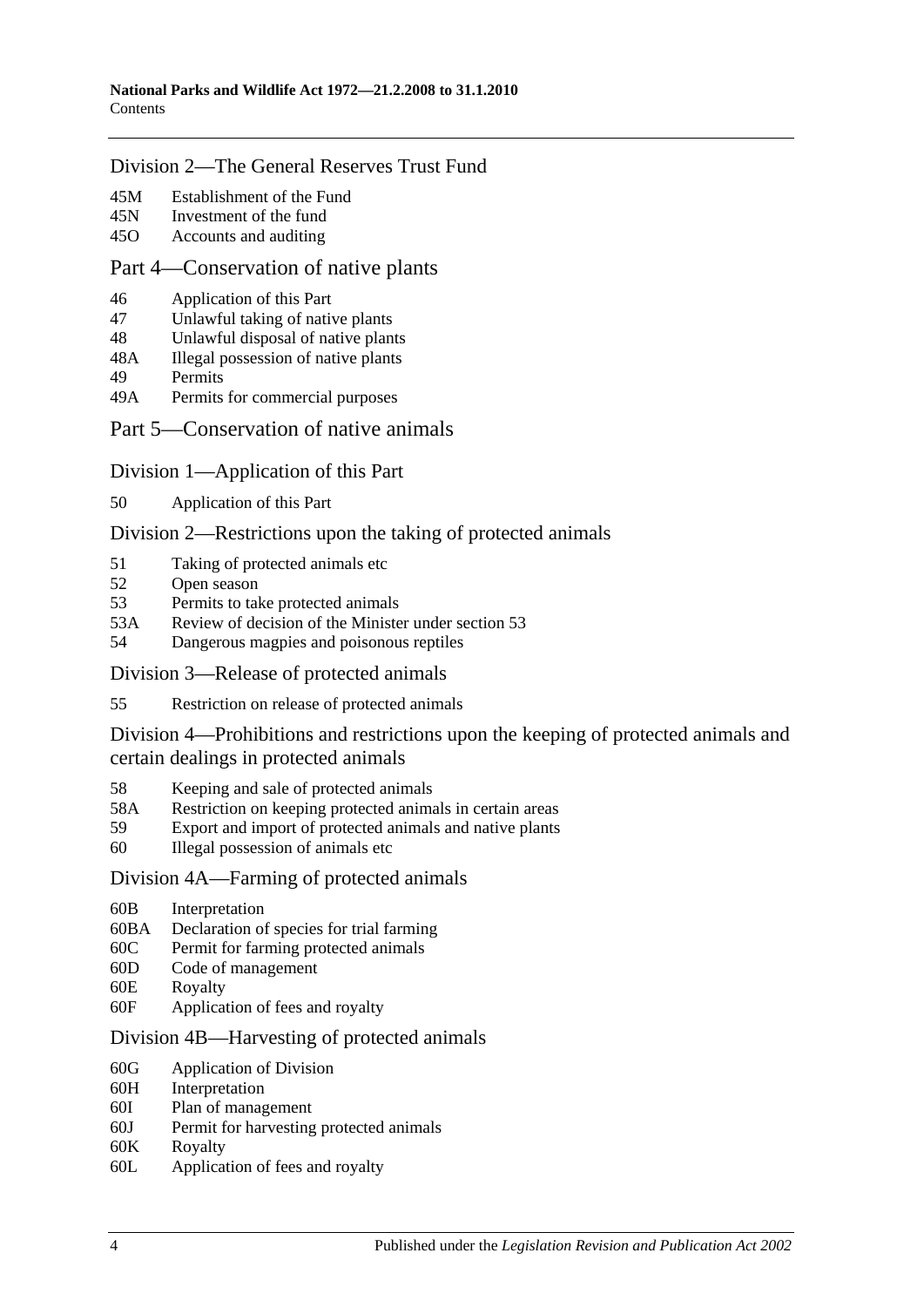#### [Division 5—Royalty](#page-66-0)

- 61 [Royalty](#page-66-1)
- 62 [Demand for royalty](#page-66-2)
- 63 [Recovery of royalty by civil action](#page-66-3)

#### [Division 6—General provisions](#page-67-0)

- 64 [Unlawful entry on land](#page-67-1)
- 65 [Use of poison](#page-67-2)
- 66 [Restriction on use of certain devices](#page-68-0)
- 67 [Devices for the illegal taking of animals](#page-68-1)
- 68 [Molestation etc of protected animals](#page-68-2)

#### [Part 5A—Hunting](#page-70-0)

#### [Division 1—Hunting generally](#page-70-1)

- 68A [Hunting permits](#page-70-2)
- 68B [Unlawful entry on land](#page-70-3)

#### [Division 2—Hunting and food gathering by Aboriginal persons](#page-71-0)

- 68C [Interpretation](#page-71-1)
- 68D [Hunting and food gathering by Aboriginal persons](#page-71-2)
- 68E [Exemption from requirement to hold hunting permit](#page-72-0)

#### [Part 6—Miscellaneous provisions](#page-74-0)

- 69 [Permits](#page-74-1)
- 70 [Obligation to produce permit](#page-76-0)
- 70A [Failure to comply with authority](#page-76-1)
- 71 [Duplicate](#page-76-2)
- 72 [False or misleading statement](#page-77-0)
- 73 [Offences against provisions of proclamations and notices](#page-77-1)
- 73A [Liability of vehicle owners and expiation of certain offences](#page-77-2)
- 74 [Additional penalty](#page-79-0)
- 74A [Maximum penalties in relation to wilderness protection areas and zones](#page-80-0)
- 75 [Evidentiary provisions](#page-80-1)
- 75A [Defence](#page-80-2)
- 77 [Powers of court](#page-80-3)
- 78 [Financial provision](#page-81-0)
- 79 [Wilful damage to reserve or property of Minister or relevant board](#page-81-1)
- 80 [Regulations](#page-81-2)
- 81 [Codes of practice etc](#page-83-0)
- [Schedule 3—National parks](#page-84-0)
- [Schedule 4—Conservation parks](#page-84-1)
- [Schedule 5—Game reserves](#page-89-0)
- [Schedule 6—Recreation parks](#page-90-0)
- [Schedule 7—Endangered species](#page-91-0)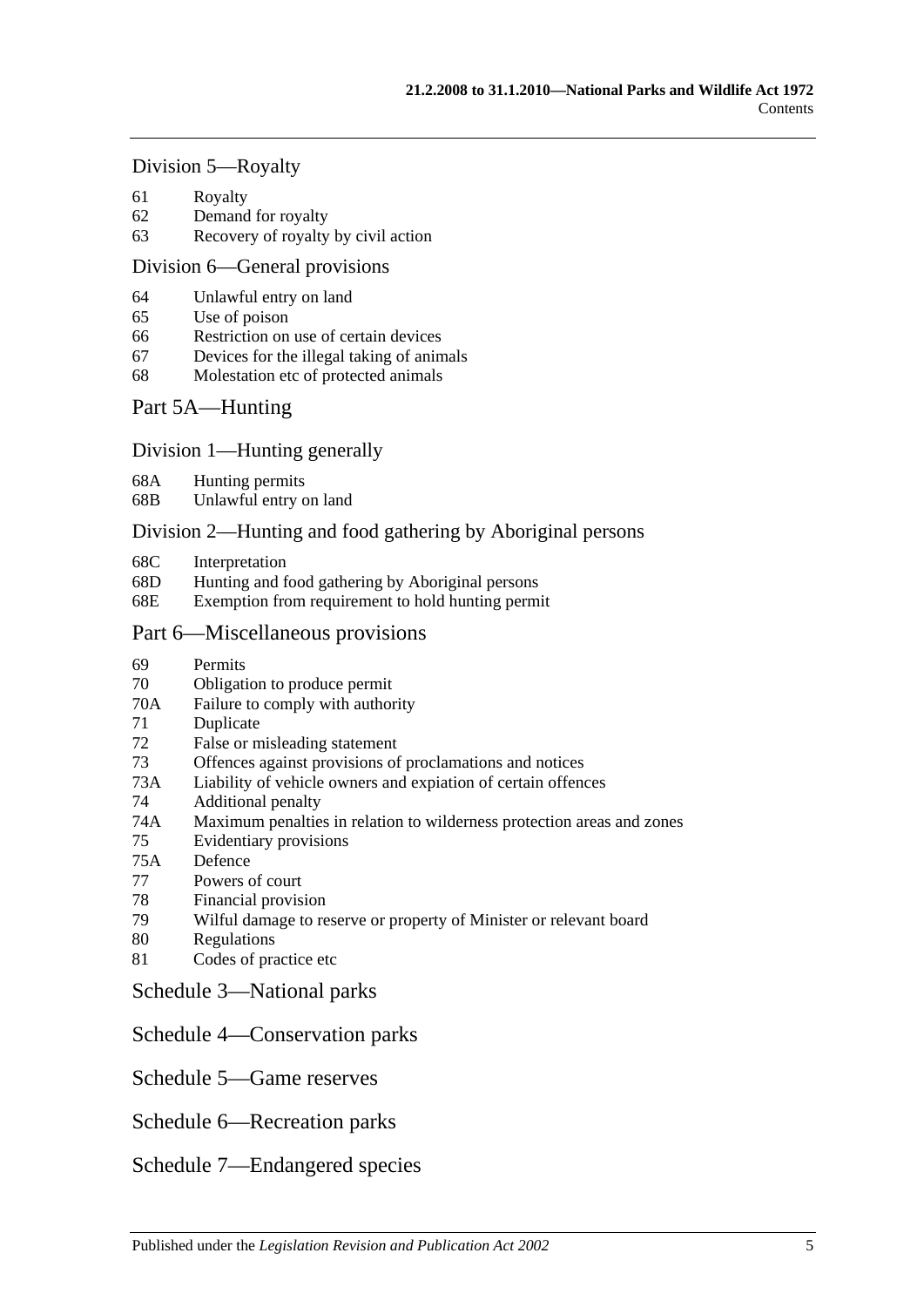Part 1—Animals

Part 2—Plants

[Schedule 8—Vulnerable species](#page-103-0)

Part 1—Animals

Part 2—Plants

[Schedule 9—Rare species](#page-116-0)

Part 1—Animals

Part 2—Plants

[Schedule 10—Unprotected species](#page-139-0)

[Schedule 11—Species to which Part 5 Division 4A](#page-140-0) applies

[Legislative history](#page-142-0)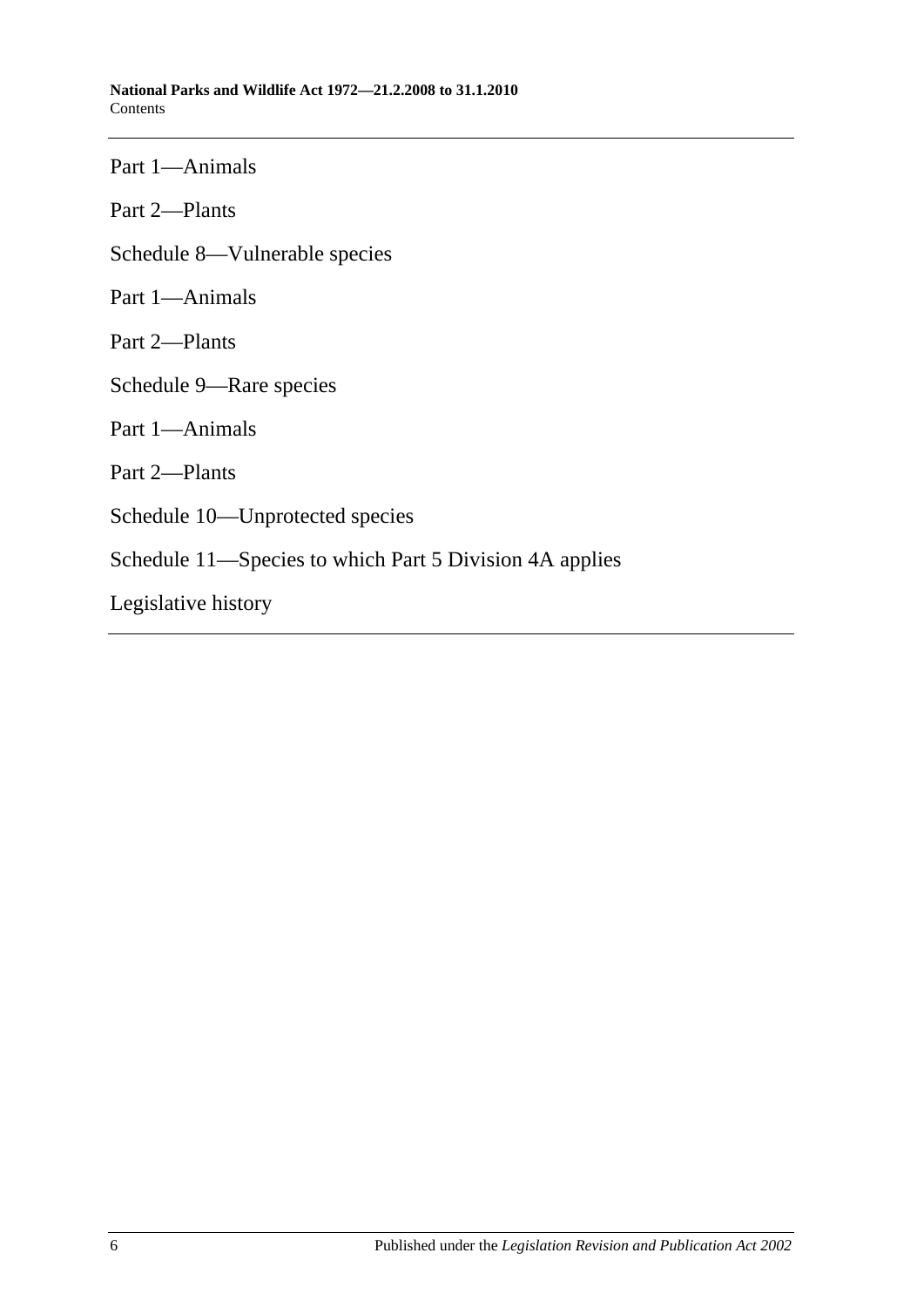## <span id="page-6-0"></span>**The Parliament of South Australia enacts as follows:**

# **Part 1—Preliminary**

## <span id="page-6-1"></span>**1—Short title**

This Act may be cited as the *National Parks and Wildlife Act 1972*.

#### <span id="page-6-2"></span>**5—Interpretation**

In this Act, unless the contrary intention appears—

*Aboriginal* means of, or pertaining to, the people who inhabited Australia before European colonisation or their descendants;

*Aboriginal-owned land* means land the fee simple in which is vested in—

- (a) the Aboriginal Lands Trust; or
- (b) a body that represents the interests of the relevant Aboriginal group;

*Aboriginal person* means a person of Aboriginal descent who is accepted as a member by a group in the community who claim Aboriginal descent;

*Adelaide Dolphin Sanctuary* has the same meaning as in the *[Adelaide Dolphin](http://www.legislation.sa.gov.au/index.aspx?action=legref&type=act&legtitle=Adelaide%20Dolphin%20Sanctuary%20Act%202005)  [Sanctuary Act](http://www.legislation.sa.gov.au/index.aspx?action=legref&type=act&legtitle=Adelaide%20Dolphin%20Sanctuary%20Act%202005) 2005*;

*aircraft* includes a glider or balloon capable of carrying a person;

*appointed member* in relation to the Council means a member of the Council appointed by the Governor under [Part 2 Division 2;](#page-12-1)

*animal* includes any species of animal;

*carcass* of an animal means the whole or any part of—

- (a) the flesh or internal organs of the animal; or
- (b) the feathers, wool, hair, skin or hide of the animal; or
- (c) the bones, horns or hooves of the animal;

*the Chief Executive* means the person appointed to, or assigned to act in, the position of Chief Executive of the Department;

*co-managed park* means a national park or conservation park in relation to which a co-management agreement is in force under [Part 3;](#page-24-0)

*co-management agreement* means a co-management agreement under [Division 6A](#page-37-2) of Part 3:

*co-management board* for a co-managed park means a board established under [Division 6A](#page-37-2) of [Part 3,](#page-24-0) or under any other Act, to manage the co-managed park;

*conservation park* means land constituted, and for the time being continuing, as a conservation park under [Part 3;](#page-24-0)

*controlled species* means a species of animal declared to be a controlled species pursuant to this Act;

*the Council* means the South Australian National Parks and Wildlife Council established by this Act;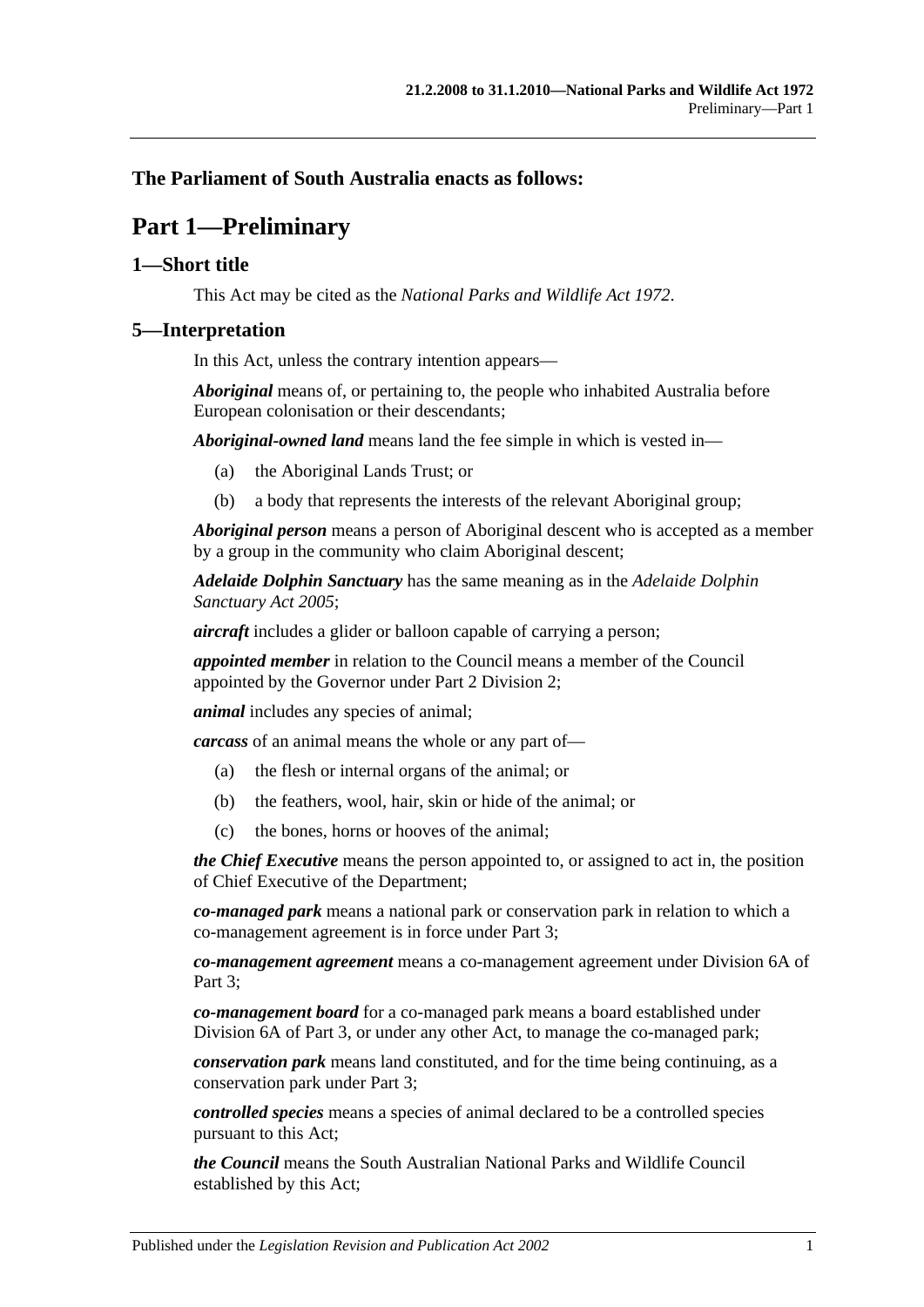#### *Crown land* means—

- (a) unalienated land of the Crown; or
- (b) land held by a Minister, agent or instrumentality of the Crown on behalf of the Crown;

*day* means any period of 24 hours, commencing at midnight;

*the Department* means the administrative unit that is responsible for the administration of this Act;

*device* means any trap, net, snare or other device for taking or facilitating the taking of animals and includes any substance that can be used for that purpose;

*the Director* means the person for the time being holding, or acting in, the office of, Director of National Parks and Wildlife;

*egg* includes any part of an egg or egg shell;

*endangered species* means a species of animal or plant referred to in [Schedule 7;](#page-91-0)

*firearm* includes any device from which any kind of shot, bullet, or other missile can be discharged;

*forest reserve* means a forest reserve within the meaning of the *[Forestry Act](http://www.legislation.sa.gov.au/index.aspx?action=legref&type=act&legtitle=Forestry%20Act%201950) 1950*;

*game reserve* means land constituted, and for the time being continuing, as a game reserve under [Part 3;](#page-24-0)

*land* includes waters;

*marine mammal* means a seal or sea lion (order Pinnipedia) or a dolphin or whale (order Cetacea);

*mining Act* means the *[Mining Act](http://www.legislation.sa.gov.au/index.aspx?action=legref&type=act&legtitle=Mining%20Act%201971) 1971*, the *[Offshore Minerals Act](http://www.legislation.sa.gov.au/index.aspx?action=legref&type=act&legtitle=Offshore%20Minerals%20Act%202000) 2000*, the *[Opal](http://www.legislation.sa.gov.au/index.aspx?action=legref&type=act&legtitle=Opal%20Mining%20Act%201995)  [Mining Act](http://www.legislation.sa.gov.au/index.aspx?action=legref&type=act&legtitle=Opal%20Mining%20Act%201995) 1995*, the *[Petroleum Act](http://www.legislation.sa.gov.au/index.aspx?action=legref&type=act&legtitle=Petroleum%20Act%202000) 2000* or the *[Petroleum \(Submerged Lands\)](http://www.legislation.sa.gov.au/index.aspx?action=legref&type=act&legtitle=Petroleum%20(Submerged%20Lands)%20Act%201982)  Act [1982](http://www.legislation.sa.gov.au/index.aspx?action=legref&type=act&legtitle=Petroleum%20(Submerged%20Lands)%20Act%201982)*;

#### *mining production tenement* means—

- (a) a mining lease, or a miscellaneous purposes licence, granted under the *[Mining](http://www.legislation.sa.gov.au/index.aspx?action=legref&type=act&legtitle=Mining%20Act%201971)  Act [1971](http://www.legislation.sa.gov.au/index.aspx?action=legref&type=act&legtitle=Mining%20Act%201971)*;
- (ab) a registered precious stones claim or a registered opal development lease registered under the *[Opal Mining Act](http://www.legislation.sa.gov.au/index.aspx?action=legref&type=act&legtitle=Opal%20Mining%20Act%201995) 1995*;
- (b) a production licence or a pipeline licence granted under the *[Petroleum](http://www.legislation.sa.gov.au/index.aspx?action=legref&type=act&legtitle=Petroleum%20Act%202000)  Act [2000](http://www.legislation.sa.gov.au/index.aspx?action=legref&type=act&legtitle=Petroleum%20Act%202000)*;
- (c) a production licence, or pipeline licence, granted under the *[Petroleum](http://www.legislation.sa.gov.au/index.aspx?action=legref&type=act&legtitle=Petroleum%20(Submerged%20Lands)%20Act%201982)  [\(Submerged Lands\) Act](http://www.legislation.sa.gov.au/index.aspx?action=legref&type=act&legtitle=Petroleum%20(Submerged%20Lands)%20Act%201982) 1982*;
- (d) a mining licence (or a works licence for activities that are directly connected with activities that are carried out, or are to be carried out under a mining licence) under the *[Offshore Minerals Act](http://www.legislation.sa.gov.au/index.aspx?action=legref&type=act&legtitle=Offshore%20Minerals%20Act%202000) 2000*;

*mining tenement* means a claim, lease, licence, permit or other authority granted under a mining Act;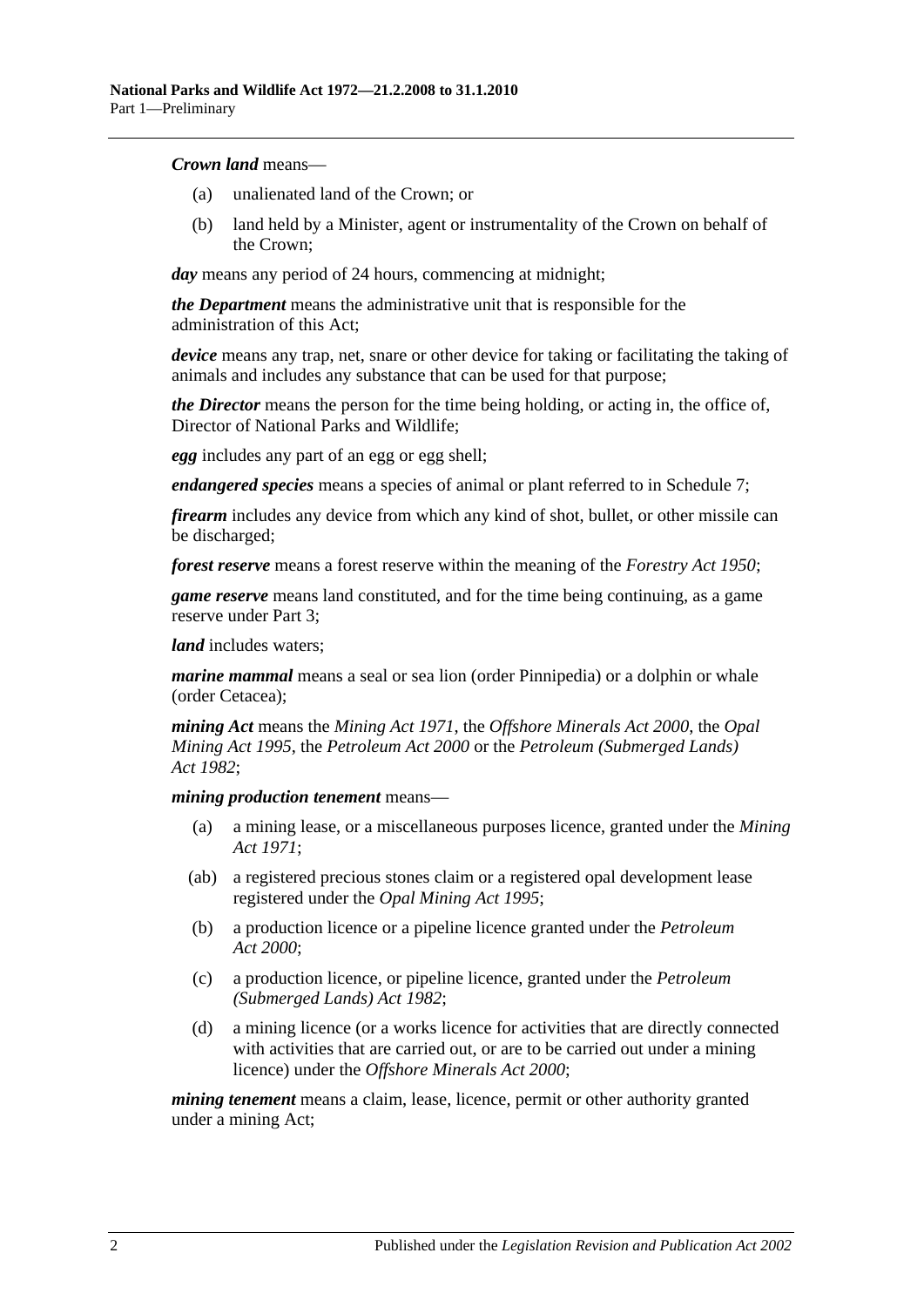*minor alterations or additions to a public road* means alterations or additions by way of realignment or reforming of a public road that are desirable in the interests of safety;

*Murray-Darling Basin* has the same meaning as in the *[Murray-Darling Basin](http://www.legislation.sa.gov.au/index.aspx?action=legref&type=act&legtitle=Murray-Darling%20Basin%20Act%201993)  Act [1993](http://www.legislation.sa.gov.au/index.aspx?action=legref&type=act&legtitle=Murray-Darling%20Basin%20Act%201993)*;

*national park* means land constituted, and for the time being continuing, as a national park under [Part 3;](#page-24-0)

*native plant* means any plant that is indigenous to Australia and includes any plant of a species declared by regulation to be a native plant;

*owner* in relation to land, means the holder of any estate or interest in the land, and includes—

- (a) the occupier of the land; or
- (b) a person to whom the care, control and management of the land has been committed;

*plant* means vegetation of any species including—

- (a) its flowers; or
- (b) its seeds; or
- (c) any other part of the vegetation;

*premises* includes vacant land;

*private land* means any land except Crown land;

*prohibited species* means a species of animal declared to be a prohibited species pursuant to this Act;

*protected animal* means—

- (a) any mammal, bird or reptile indigenous to Australia; or
- (b) any migratory mammal, bird or reptile that periodically or occasionally migrates to, and lives in, Australia; or
- (c) any animal of a species referred to in [Schedule 7,](#page-91-0) [8](#page-103-0) or [9;](#page-116-0) or
- (d) any animal of a species declared by regulation to be a species of protected animals,

but does not include animals of the species referred to in [Schedule 10](#page-139-0) or any animals declared by regulation to be unprotected;

*public road* means a road—

- (a) to which the public has access; and
- (b) which is under the control of the Commissioner of Highways or a council constituted under the *[Local Government Act](http://www.legislation.sa.gov.au/index.aspx?action=legref&type=act&legtitle=Local%20Government%20Act%201999) 1999*;

*rare species* means a species of animal or plant referred to in [Schedule 9;](#page-116-0)

*recreation park* means land constituted, and for the time being continuing, as a recreation park under [Part 3;](#page-24-0)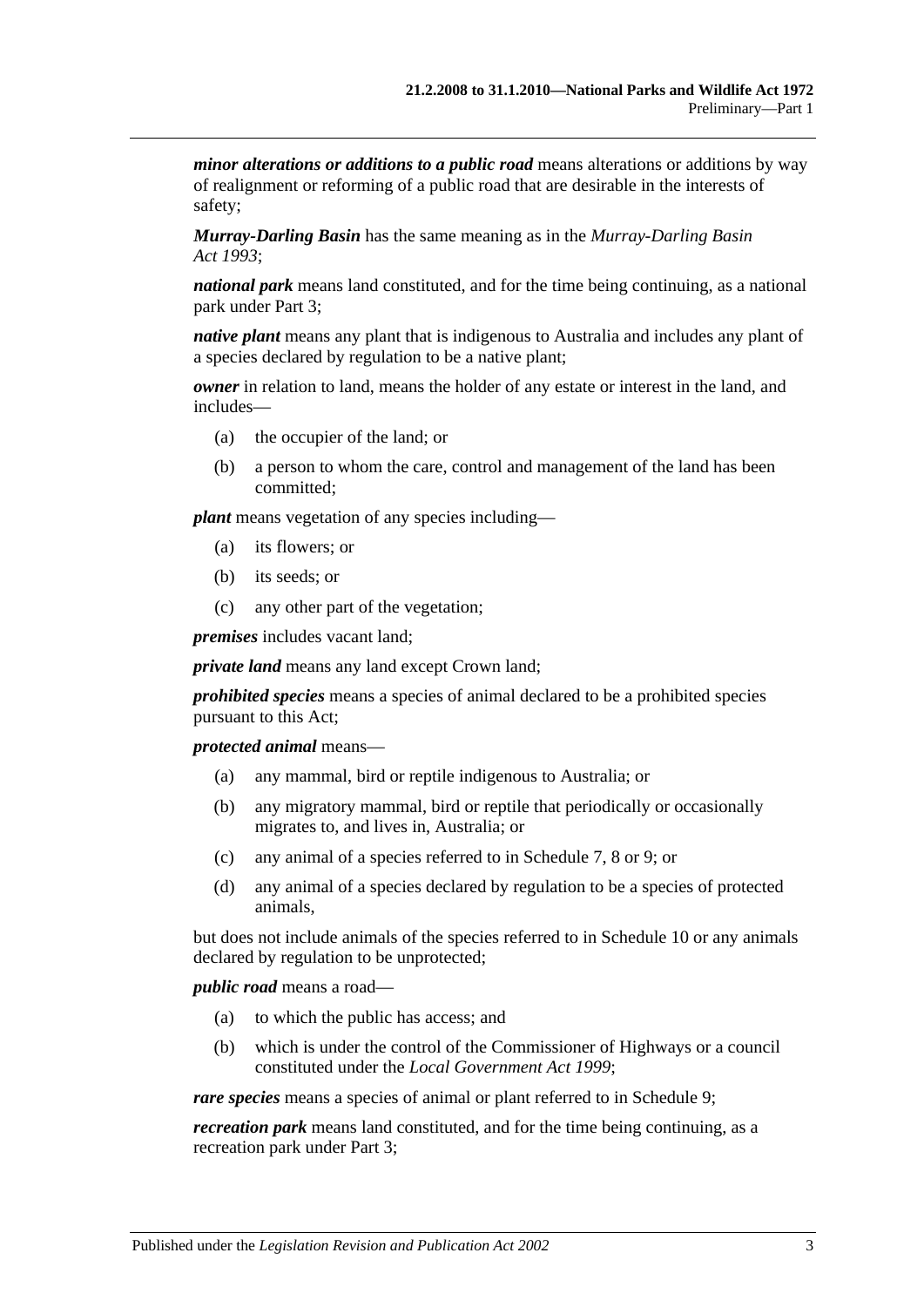*relevant Aboriginal group*, in relation to particular land, means an Aboriginal group or community with a traditional association with that land;

*relevant mining Minister* in relation to a mining tenement means the Minister administering the Act under which the tenement is granted;

*reserve* means any national park, conservation park, game reserve, recreation park or regional reserve constituted under this Act;

*River Murray Protection Area* means a River Murray Protection Area under the *[River](http://www.legislation.sa.gov.au/index.aspx?action=legref&type=act&legtitle=River%20Murray%20Act%202003)  [Murray Act](http://www.legislation.sa.gov.au/index.aspx?action=legref&type=act&legtitle=River%20Murray%20Act%202003) 2003*;

*sell* means—

- (a) sell, barter or exchange;
- (b) agree or offer to sell, barter or exchange;
- (c) receive, expose, store, have in possession, send, consign or deliver for or in pursuance of sale, barter or exchange,

and *sale* has a corresponding meaning;

*take*—

- (a) with reference to an animal, includes any act of hunting, catching, restraining, killing or injuring, and any act of attempting or assisting to hunt, catch, restrain, kill or injure; and
- (b) with reference to a plant means—
	- (i) to remove the plant or part of the plant, from the place in which it is growing; or
	- (ii) to damage the plant;

*to hunt* means to take any mammal or bird that has not been domesticated or brought into captivity;

*traditional association*, in relation to particular land, means an association with that land consisting of social, economic or spiritual affiliations with, and responsibilities for, the land in accordance with Aboriginal tradition;

*vehicle* includes—

- (a) a caravan or trailer;
- (b) an aircraft;
- (c) a ship, boat or vessel;

*vulnerable species* means a species of animal or plant referred to in [Schedule 8;](#page-103-0)

*warden* means a person for the time being holding the office of warden under this Act;

*wilderness protection area* means land constituted as a wilderness protection area under the *[Wilderness Protection Act](http://www.legislation.sa.gov.au/index.aspx?action=legref&type=act&legtitle=Wilderness%20Protection%20Act%201992) 1992*;

*wilderness protection zone* means land constituted as a wilderness protection zone under the *[Wilderness Protection Act](http://www.legislation.sa.gov.au/index.aspx?action=legref&type=act&legtitle=Wilderness%20Protection%20Act%201992) 1992*;

*wildlife* means all native plants and animals indigenous to Australia existing apart from cultivation or domestication.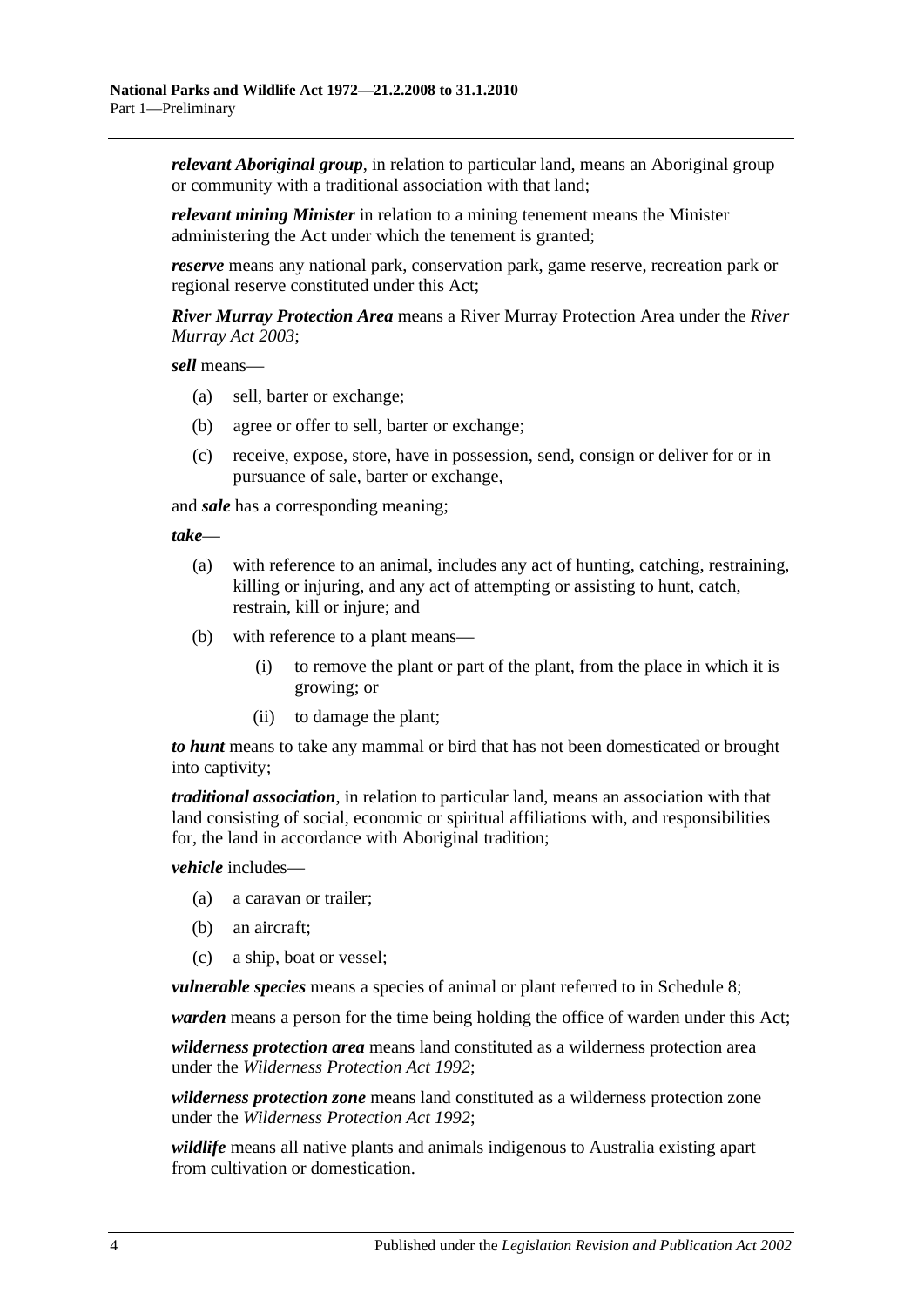# <span id="page-10-0"></span>**Part 2—Administration**

# <span id="page-10-1"></span>**Division 1—General administrative powers**

## <span id="page-10-2"></span>**6—Constitution of Minister as a corporation sole**

- (1) The Minister is a corporation sole.
- (2) The Minister is, in that corporate capacity, capable of acquiring, holding and disposing of real and personal property and of performing any other acts that lie within the capacity of a person of full age and capacity.
- (3) In any legal proceedings a document apparently bearing the signature or the common seal of the Minister will, in the absence of evidence to the contrary, be taken to have been duly executed by the Minister.

## <span id="page-10-3"></span>**9—Power of acquisition**

- (1) The Minister may, subject to and in accordance with the *[Land Acquisition Act](http://www.legislation.sa.gov.au/index.aspx?action=legref&type=act&legtitle=Land%20Acquisition%20Act%201969) 1969*, acquire land for the purposes of this Act.
- <span id="page-10-6"></span>(2) Where a notice of intention to acquire land has been served, a person who wilfully damages the land or destroys or harms wildlife on the land is guilty of an offence. Maximum penalty: \$5 000 or imprisonment for 12 months.
- <span id="page-10-7"></span>(3) Where the Minister has reasonable cause to suspect that a person may act in contravention of [subsection](#page-10-6) (2), the Minister may authorise a warden to enter upon the land and to exercise such force as may be necessary or expedient to prevent the commission of an offence under that subsection.
- (4) A warden authorised under [subsection](#page-10-7) (3) may enter upon the land and use such force as may be necessary or expedient to prevent the commission of an offence under this section.

## <span id="page-10-4"></span>**10—Research and investigations**

- (1) The Minister may—
	- (a) cause research to be carried out into problems relating to the conservation of wildlife; or
	- (b) collaborate with any other person, body or authority in the conduct of any such research; or
	- (c) cause an investigation to be made into the possibility of establishing further reserves or adding to existing reserves.
- (2) The Minister may make available to the public the results of any research or investigation conducted under this section.

## <span id="page-10-5"></span>**11—Wildlife Conservation Fund**

- (1) The *Wildlife Conservation Fund* is established.
- (2) The fund consists of—
	- (a) money derived by the Minister from any donation or grant made for the purposes of the fund; and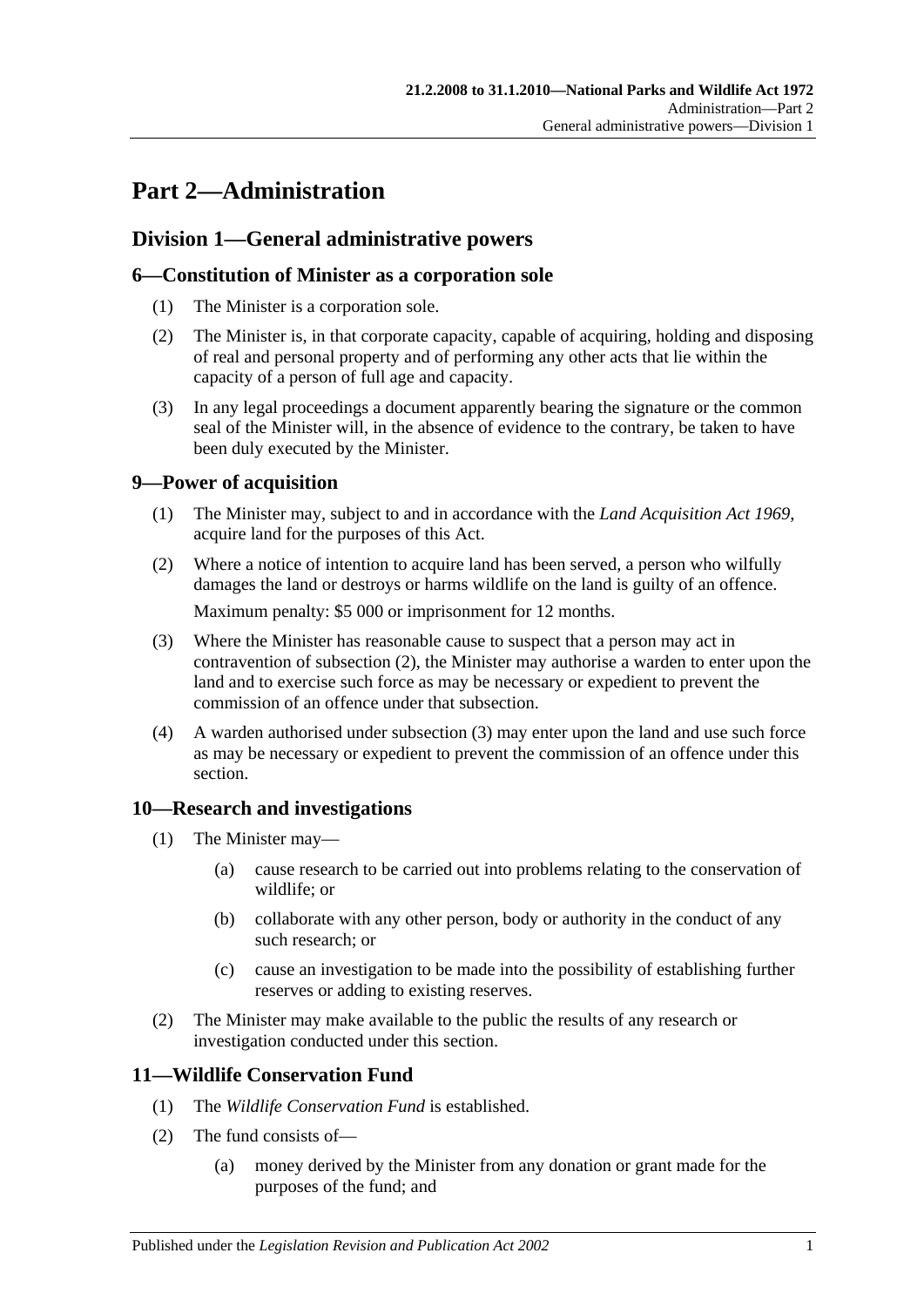- (b) money provided by Parliament for the purposes of the fund; and
- (c) money arising from any sale that the Minister is authorised to make in pursuance of powers conferred by this Act; and
- (ca) money arising from the sale of an animal, or the carcass or eggs of an animal, surrendered to the Minister, the Director or the Department; and
- (d) fees paid for permits under [Part 5A;](#page-70-0) and
- (e) fees and royalties to be paid into the fund under any other provision of this Act; and
- (f) interest and accretions arising from investment of the fund.
- (3) Subject to this Act, the Minister may apply any portion of the fund towards—
	- (a) the conservation of wildlife, and land constituting the natural environment or habitat of wildlife, in such manner as the Minister may, upon the recommendation of the South Australian National Parks and Wildlife Council, determine; and
	- (b) the promotion of research into problems relating to the conservation of wildlife; and
	- (c) any other purpose for which the fund may be applied under this Act.
- (4) The Minister may invest any money of the fund that is not immediately required for the purposes of the fund in such manner as is approved by the Treasurer.

## <span id="page-11-0"></span>**12—Delegation**

- (1) The Minister may delegate to the Chief Executive, the Director, the Council, an advisory committee or to any other person any of the Minister's powers under this Act.
- (2) The Chief Executive may, with the Minister's consent, delegate to the Director, the Council, an advisory committee or to any other person any of the powers delegated to the Chief Executive.
- (3) The Director may delegate to the Council, an advisory committee or any other person any of the Director's powers under this Act, including, with the consent of the person who has delegated the power, a power delegated to the Director under this section.
- (4) A delegation under this section may be expressed as a delegation to the person from time to time holding, or performing the duties of, a specified position in the Public Service of the State.
- (5) A delegation under this section may be revoked at will by the delegator and does not prevent the exercise of any power by the delegator.

## <span id="page-11-2"></span><span id="page-11-1"></span>**13—Information to be included in annual report**

- (1) Each annual report presented by the Department to the Minister under section 66 of the *[Public Sector Management Act](http://www.legislation.sa.gov.au/index.aspx?action=legref&type=act&legtitle=Public%20Sector%20Management%20Act%201995) 1995* must include the following information:
	- (a) the aggregate amount of fees paid for entrance to reserves during the relevant year; and
	- (b) the aggregate amount paid pursuant to leases, licences and other agreements referred to in [section](#page-29-1) 35 during the relevant year; and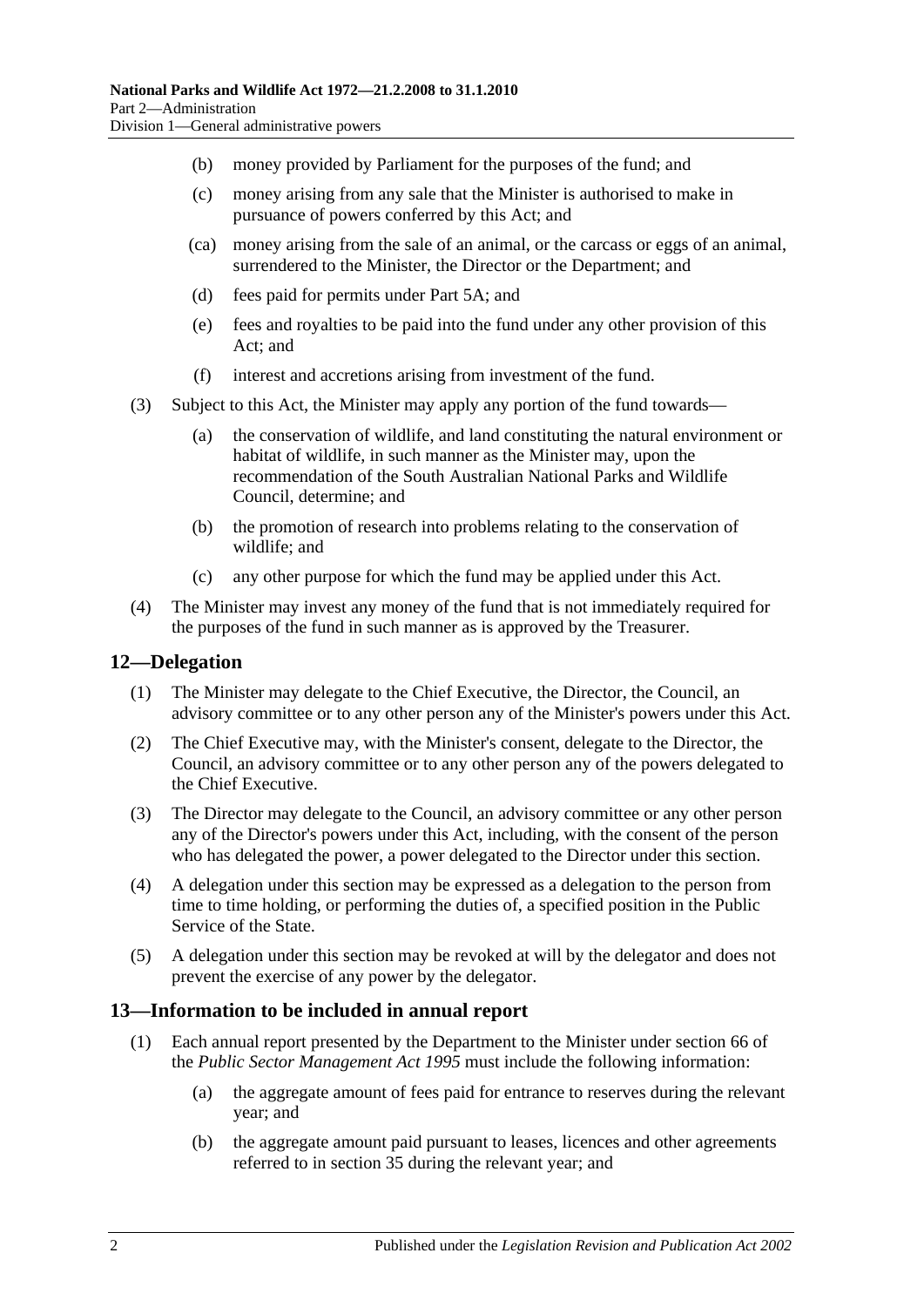- (c) the aggregate amount of fees and other charges paid for camping and other accommodation on reserves during the relevant year; and
- (d) the aggregate amount paid for guided tours during the relevant year.
- (2) Every second annual report referred to in [subsection](#page-11-2) (1) must include an assessment of the desirability of amending [Schedules 7,](#page-91-0) [8,](#page-103-0) [9](#page-116-0) and [10.](#page-139-0)

#### <span id="page-12-0"></span>**14—Minister not to administer this Act**

The Minister administering a mining Act must not assume responsibility for the administration of this Act.

## <span id="page-12-1"></span>**Division 2—The South Australian National Parks and Wildlife Council**

#### <span id="page-12-2"></span>**15—Establishment and membership of the Council**

- (1) The *South Australian National Parks and Wildlife Council* is established.
- (2) The Council consists of eight members seven of whom will be appointed by the Governor on the recommendation of the Minister.
- (3) The other member of the Council is the Director.
- (4) Of the appointed members—
	- (a) one must have qualifications or experience in the conservation of animals, plants and ecosystems;
	- (b) another must be a person selected by the Minister from a panel of two men and two women nominated by the Conservation Council of South Australia Incorporated;
	- (c) another must have qualifications or experience in the management of natural resources;
	- (d) another must have qualifications or experience in organising community involvement in the conservation of animals, plants or other natural resources;
	- (e) another must have qualifications or experience in a field of science that is relevant to the conservation of ecosystems and to the relationship of wildlife with its environment;
	- (f) each of the remaining two must have qualifications or experience in at least one of the following:
		- (i) ecologically based tourism; or
		- (ii) business management; or
		- (iii) financial management; or
		- (iv) marketing,

being an area in which the other does not have qualifications or experience.

- (5) Each of the appointed members of the Council must be a person who, in the opinion of the Minister, has a commitment to the conservation of animals, plants and other natural resources.
- (6) At least two of the members of the Council must be men and two must be women.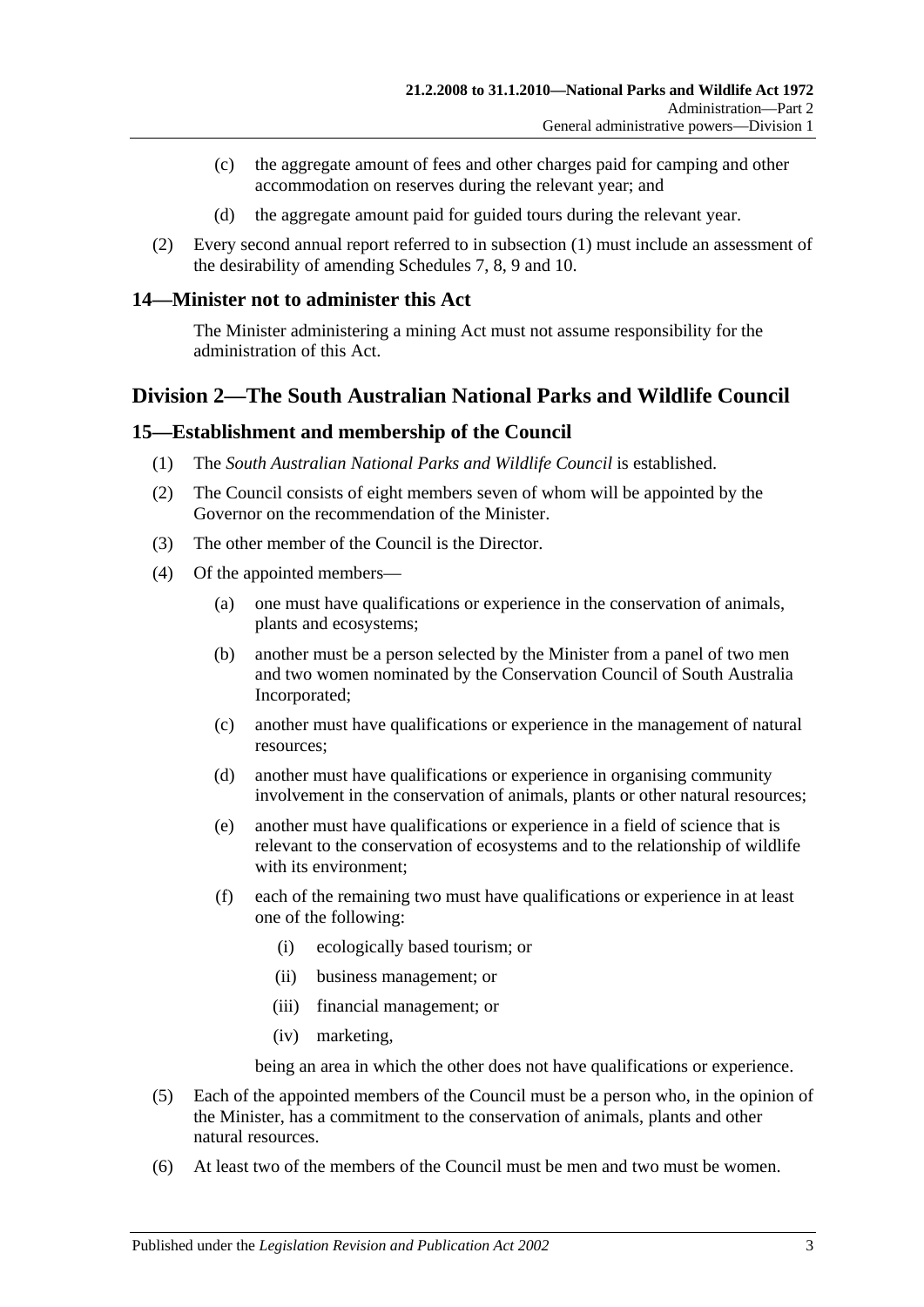(7) One of the appointed members of the Council will be appointed by the Governor, on the recommendation of the Minister, to be the presiding member of the Council.

## <span id="page-13-0"></span>**16—Conditions of membership**

- (1) A member appointed by the Governor will be appointed for a term, not exceeding three years, specified in the instrument of appointment and will, at the expiration of a term of appointment, be eligible for reappointment.
- <span id="page-13-4"></span>(2) The Governor may remove an appointed member from office—
	- (a) for misconduct; or
	- (b) for failure or incapacity to carry out the duties of his or her office satisfactorily.
- (3) The office of an appointed member becomes vacant if the member—
	- (a) dies; or
	- (b) completes a term of office and is not reappointed; or
	- (c) resigns by written notice to the Minister; or
	- (d) is removed from office under [subsection](#page-13-4) (2).
- (4) If the office of an appointed member of the Council becomes vacant a person must be appointed by the Governor in accordance with [section](#page-12-2) 15 to the vacant office.

## <span id="page-13-1"></span>**17—Vacancies or defects in appointment of members**

An act of the Council is not invalid by reason only of a vacancy in its membership or a defect in the appointment of a member.

## <span id="page-13-2"></span>**18—Direction and control of the Minister**

The Council is subject to the direction and control of the Minister.

## <span id="page-13-3"></span>**19—Proceedings of the Council**

- (1) Five of the members of the Council appointed by the Governor constitute a quorum of the Council and no business may be conducted by the Council unless a quorum is present.
- (2) The presiding member will preside at each meeting of the Council at which he or she is present.
- (3) If the presiding member is absent, an appointed member chosen by the appointed members present will preside at the meeting.
- (4) A decision carried by a majority of the votes cast by appointed members at a meeting is a decision of the Council.
- (5) Each appointed member present at a meeting of the Council has one vote on any question arising for decision and, if the votes are equal, the member presiding at the meeting may exercise a casting vote.
- (6) The Director is not entitled to vote at a meeting of the Council.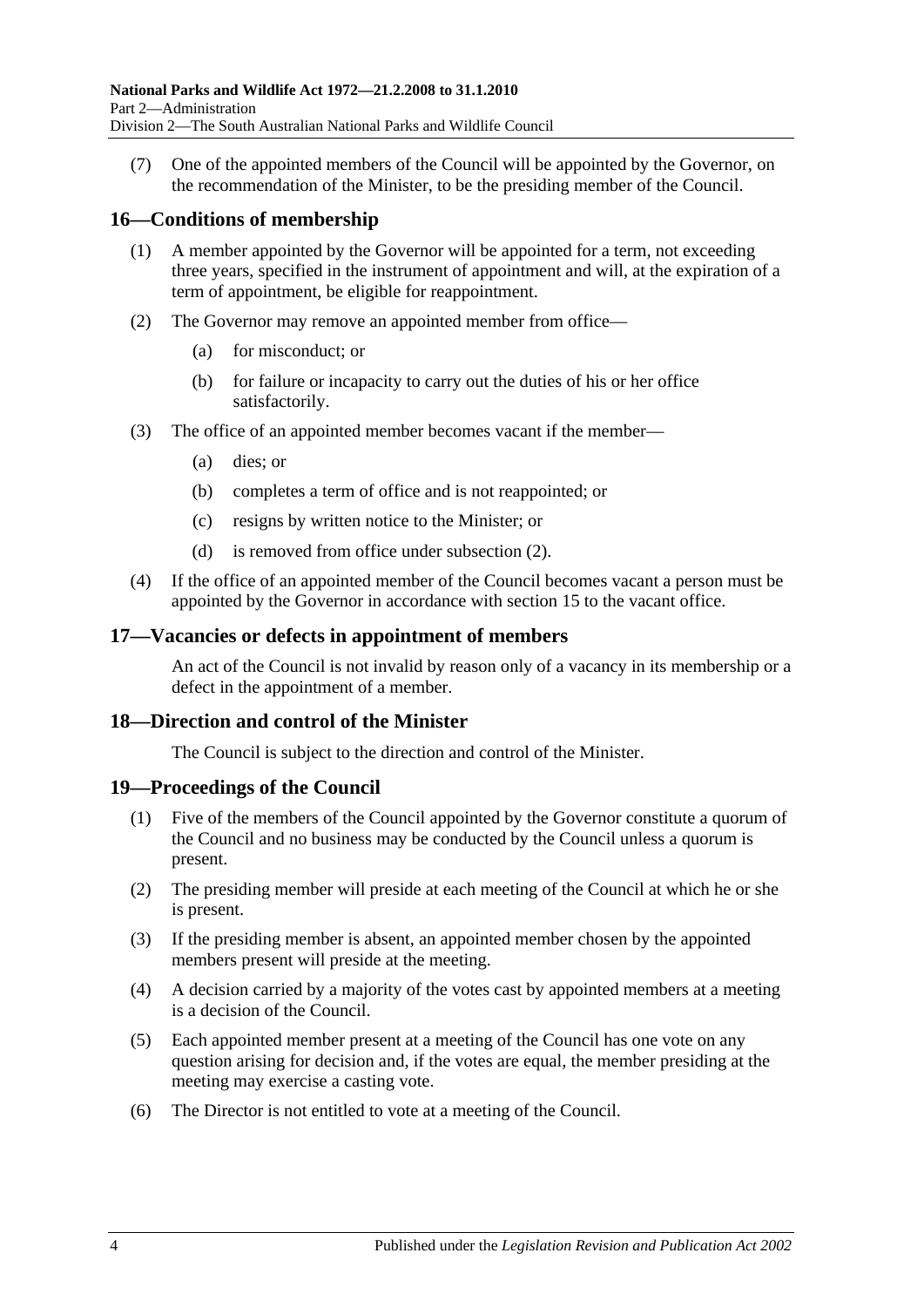- (7) A conference by telephone or other electronic means between members will, for the purposes of this section, be taken to be a meeting of the Council at which the participating members are present if—
	- (a) notice of the conference is given to all members in the manner determined by the Council for that purpose; and
	- (b) each participating member is capable of communicating with every other participating member during the conference.
- (8) A proposed resolution of the Council becomes a valid decision of the Council despite the fact that it is not voted on at a meeting of the Council if—
	- (a) notice of the proposed resolution is given to all members in accordance with procedures determined by the Council; and
	- (b) a majority of the appointed members express their concurrence in the proposed resolution by letter, telex, facsimile transmission or other written communication setting out the terms of the resolution.
- (9) The Council must cause accurate minutes to be kept of its proceedings.
- (10) Subject to this Act, the Council may determine its own procedures.

## <span id="page-14-3"></span><span id="page-14-0"></span>**19A—Conflict of interest**

- (1) A member of the Council who has a direct or indirect pecuniary or personal interest in a matter decided or under consideration by the Council—
	- (a) must disclose the nature of the interest to the Council; and
	- (b) must not take part in any deliberations or decisions of the Council on the matter.

Maximum penalty: \$4 000.

- (2) It is a defence to a charge of an offence against [subsection](#page-14-3)  $(1)$  to prove that the defendant was not, at the time of the alleged offence, aware of his or her interest in the matter.
- (3) A disclosure under this section must be recorded in the minutes of the Council.

## <span id="page-14-1"></span>**19B—Allowances and expenses**

The appointed members of the Council are entitled to such allowances and expenses as may be determined by the Minister.

## <span id="page-14-2"></span>**19C—Functions of the Council**

- <span id="page-14-4"></span>(1) The functions of the Council are—
	- (a) to provide advice to the Minister at the Minister's request or on its own initiative on any matter relating to the administration of this Act; and
	- (b) such other functions as are set out in this Act.
- (2) Without limiting [subsection](#page-14-4)  $(1)(a)$ , the Council may advise the Minister on the following matters relating to the administration of this Act:
	- (a) planning in relation to the management of reserves;
	- (b) the conservation of wildlife;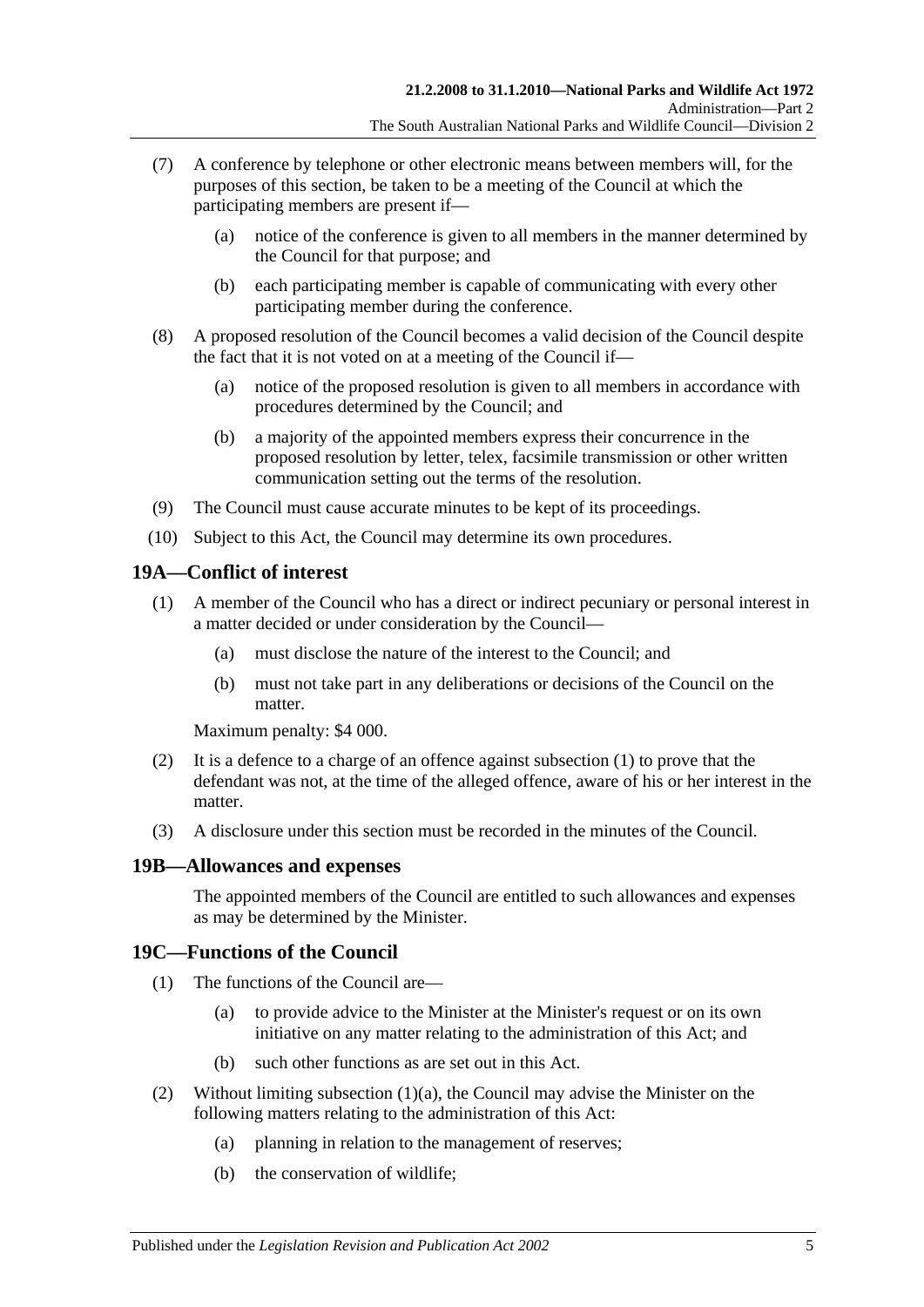- (c) funding (including matters relating to sponsorship) and the development and marketing of commercial activities;
- (d) community participation in the management of reserves and the conservation of wildlife;
- (e) the development of policy;
- (f) existing or proposed national or international agreements relating to the conservation of animals, plants and ecosystems;
- (g) the promotion (including public education) of the conservation of wildlife and other natural resources;
- (h) the Council's assessment of the performance of the Department in administering this Act;
- (i) any other matter referred to the Council by the Minister or on which the Council believes it should advise the Minister.

#### <span id="page-15-0"></span>**19D—Annual report**

- (1) The Council must, on or before 30 September in each year, prepare and deliver to the Minister a report on its operations during the preceding financial year.
- (2) The Minister must, within 12 sitting days after receiving a report, cause copies of the report to be laid before both Houses of Parliament.

## <span id="page-15-1"></span>**Division 2A—Advisory committees**

#### <span id="page-15-2"></span>**19E—Establishment of advisory committees**

- (1) The Minister may establish one or more advisory committees to advise the Minister on any matter relating to the administration of this Act.
- (2) The Minister may, at the request of the Council, establish one or more advisory committees to advise the Council on any matter relating to the performance by the Council of its functions.
- (3) An advisory committee may, but need not, consist of, or include, members of the Council.
- (4) Without limiting the matters on which an advisory committee may advise the Minister or the Council, a committee may provide advice as to—
	- (a) the classification of species of animals or plants on the basis of the species' risk of extinction;
	- (b) the management of wildlife including—
		- (i) the harvesting and farming of wildlife;
		- (ii) population control of wildlife;
		- (iii) the reintroduction of particular species of wildlife to parts of the State in which those species once lived or grew;
		- (iv) the declaration of open seasons in relation to particular species of protected animals;
		- (v) the issuing of permits under this Act;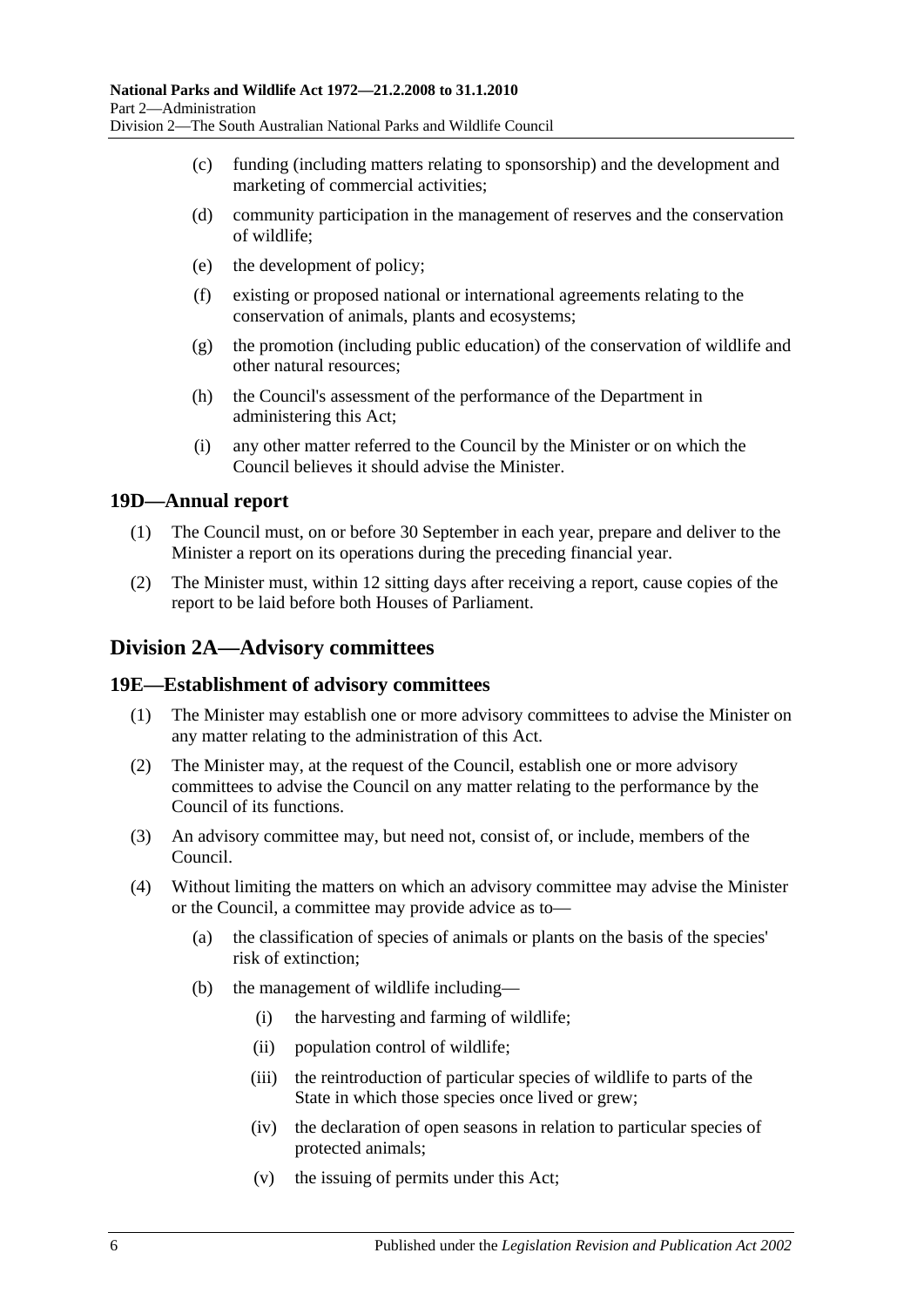- (vi) the management of endangered, vulnerable and rare species;
- (c) the plan of management for a particular reserve or plans of management generally;
- (d) the involvement of Aboriginal people in the management of land and wildlife;
- (e) private sector sponsorship for the management of reserves and wildlife.

#### <span id="page-16-0"></span>**19F—Members of advisory committees**

- (1) Members of committees will be appointed by the Minister for a term, not exceeding three years, specified in the instrument of appointment and will, at the expiration of a term of appointment, be eligible for reappointment.
- <span id="page-16-4"></span>(2) The Minister may remove a member of a committee from office—
	- (a) for misconduct; or
	- (b) for failure or incapacity to carry out the duties of his or her office satisfactorily.
- (3) The office of a member becomes vacant if the member—
	- (a) dies; or
	- (b) completes a term of office and is not reappointed; or
	- (c) resigns by written notice to the Minister or to the Council; or
	- (d) is removed from office under [subsection](#page-16-4) (2).

#### <span id="page-16-1"></span>**19G—Quorum**

The quorum for the transaction of business at a meeting of an advisory committee is determined by dividing the number of members of the committee by two, disregarding any fraction and adding one.

#### <span id="page-16-2"></span>**19H—Proceedings of advisory committees**

- (1) Meetings of advisory committees must be held in accordance with procedures prescribed by regulation.
- (2) To the extent that procedures are not prescribed by regulation, meetings must be held in accordance with directions of the Minister.
- (3) Subject to procedures prescribed by regulation or directed by the Minister, an advisory committee may determine its own procedures.

#### <span id="page-16-3"></span>**19I—Direction and control of advisory committees**

- (1) Subject to [subsection](#page-16-5) (2), advisory committees are under the direction and control of the Minister.
- <span id="page-16-5"></span>(2) An advisory committee established by the Minister at the request of the Council is under the direction and control of the Council.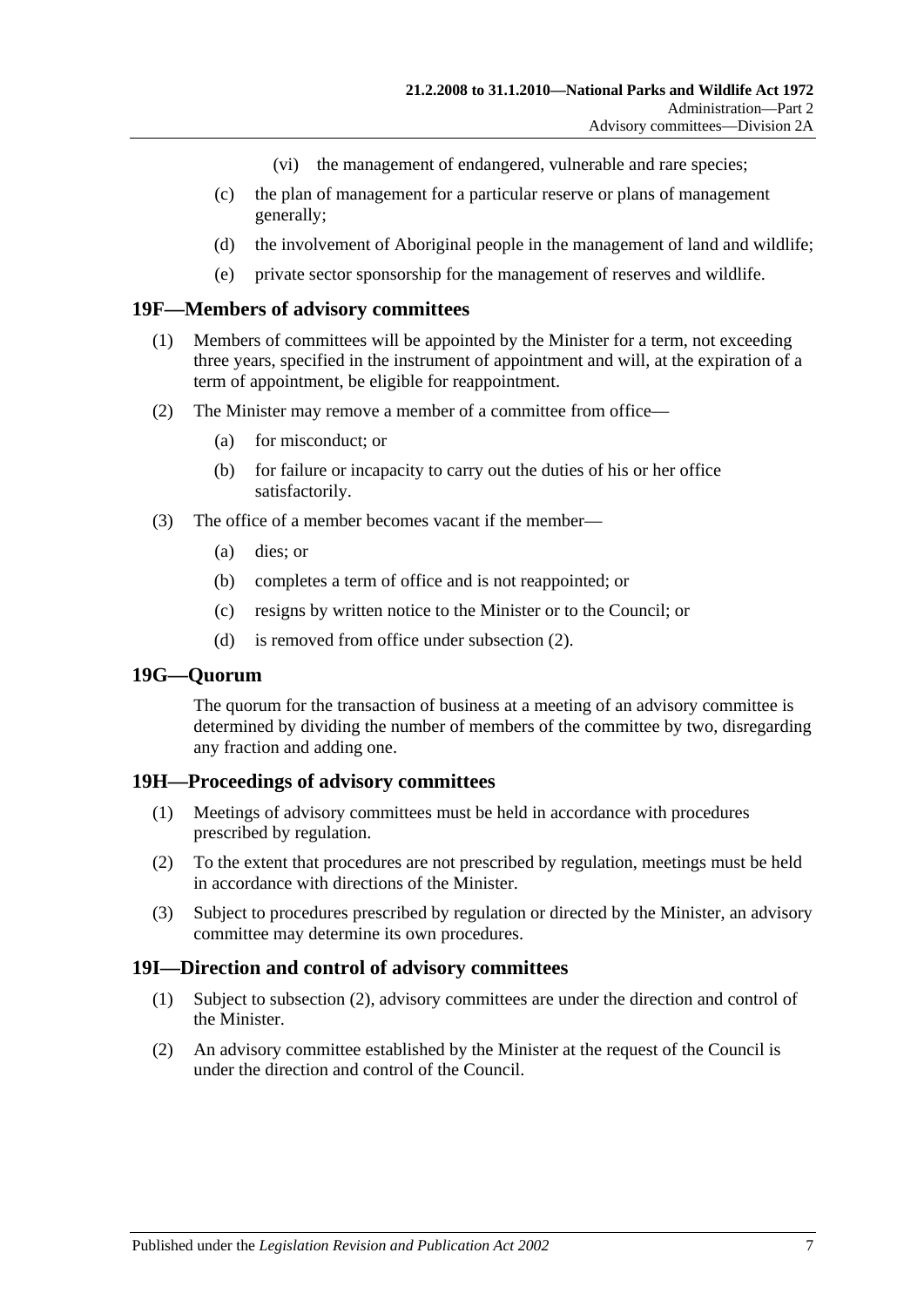## <span id="page-17-7"></span><span id="page-17-0"></span>**19J—Conflict of interest**

(1) A member of a committee who has a direct or indirect pecuniary or personal interest in a matter decided or under consideration by the committee must disclose the nature of the interest to the committee.

Maximum penalty: \$4 000.

- (2) It is a defence to a charge of an offence against [subsection](#page-17-7) (1) to prove that the defendant was not, at the time of the alleged offence, aware of his or her interest in the matter.
- (3) A disclosure under this section must be recorded in the minutes of the committee.

## <span id="page-17-1"></span>**19K—Allowances and expenses**

The members of a committee are entitled to such allowances and expenses as may be determined by the Minister.

#### <span id="page-17-8"></span><span id="page-17-2"></span>**19L—Annual report**

- (1) A committee must, on or before 30 September in each year, prepare and deliver to the Minister a report on its operations during the preceding financial year.
- (2) The Minister must, within 12 sitting days after receiving a report, cause copies of the report to be laid before both Houses of Parliament.
- (3) [Subsection](#page-17-8) (1) does not apply to a committee that is established on or after 1 July in a financial year and is dissolved before 30 June in the same year.

## <span id="page-17-3"></span>**Division 2B—Consultative committees**

#### <span id="page-17-4"></span>**19M—Establishment of consultative committees**

- (1) The Minister may establish consultative committees to represent the community interest in the management of reserves and the conservation of animals, plants and ecosystems in a particular part of the State.
- (2) The members of a consultative committee must be persons who, in the opinion of the Minister, have local knowledge that is relevant to, or who are interested in, the management of reserves or the conservation of animals, plants and ecosystems in the part of the State in relation to which the consultative committee is established.
- (3) Members of consultative committees hold office at the pleasure of the Minister.

#### <span id="page-17-5"></span>**19N—Quorum**

The quorum for the transaction of business at a meeting of a consultative committee is determined by dividing the number of members of the committee by two, disregarding any fraction and adding one.

#### <span id="page-17-6"></span>**19O—Proceedings of consultative committees**

- (1) Meetings of consultative committees must be held in accordance with procedures prescribed by regulation.
- (2) To the extent that procedures are not prescribed by regulation meetings must be held in accordance with directions of the Minister.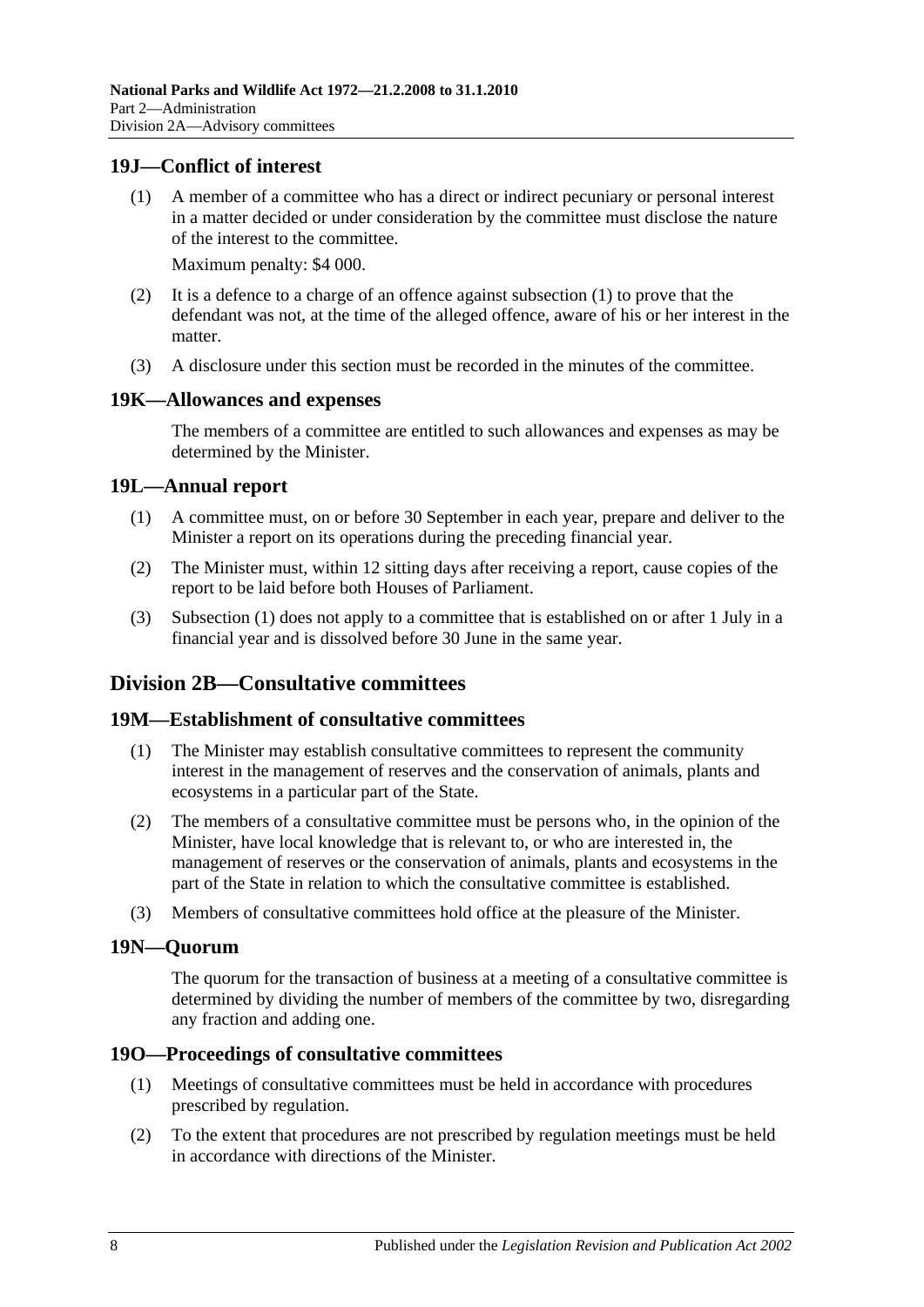(3) Subject to procedures prescribed by regulation or directed by the Minister, a consultative committee may determine its own procedures.

# <span id="page-18-4"></span><span id="page-18-0"></span>**19P—Conflict of interest**

(1) A member of a consultative committee who has a direct or indirect pecuniary or personal interest in a matter decided or under consideration by the committee must disclose the nature of the interest to the committee.

Maximum penalty: \$4 000.

- (2) It is a defence to a charge of an offence against [subsection](#page-18-4) (1) to prove that the defendant was not, at the time of the alleged offence, aware of his or her interest in the matter.
- (3) A disclosure under this section must be recorded in the minutes of the committee.

## <span id="page-18-1"></span>**Division 3—Appointment and powers of wardens**

## <span id="page-18-6"></span><span id="page-18-2"></span>**20—Appointment of wardens**

- (1) Subject to [subsection](#page-18-5) (7), the Minister may, by instrument in writing, appoint any person who has prescribed qualifications to be a warden under this Act.
- (2) A warden will be appointed for a term specified in the instrument of appointment.
- (3) An appointment under [subsection](#page-18-6) (1) may be subject to conditions or limitations specified in the instrument of appointment that govern the exercise of the appointee's powers as a warden.
- (5) Every police officer is, while holding office as such, a warden competent to exercise powers as such in any part of the State.
- (6) A warden must, while acting as such, carry an identity card issued by the Minister or, if the warden is a police officer, the officer's warrant card, and the warden must produce the card for inspection by the person against whom the warden proposes to exercise any of the powers conferred by this Act.
- <span id="page-18-5"></span>(7) The Minister may not appoint a warden with powers limited in application to a co-managed park except—
	- (a) if there is a co-management board for the park—with the agreement of the co-management board; or
	- (b) in any other case—after consultation with the other party to the co-management agreement for the park.

## <span id="page-18-3"></span>**21—Assistance to warden**

- (1) A warden may request any suitable person to assist the warden in the exercise of powers under this Act.
- (2) A person, while assisting a warden in response to a request for assistance by the warden, has the powers of a warden.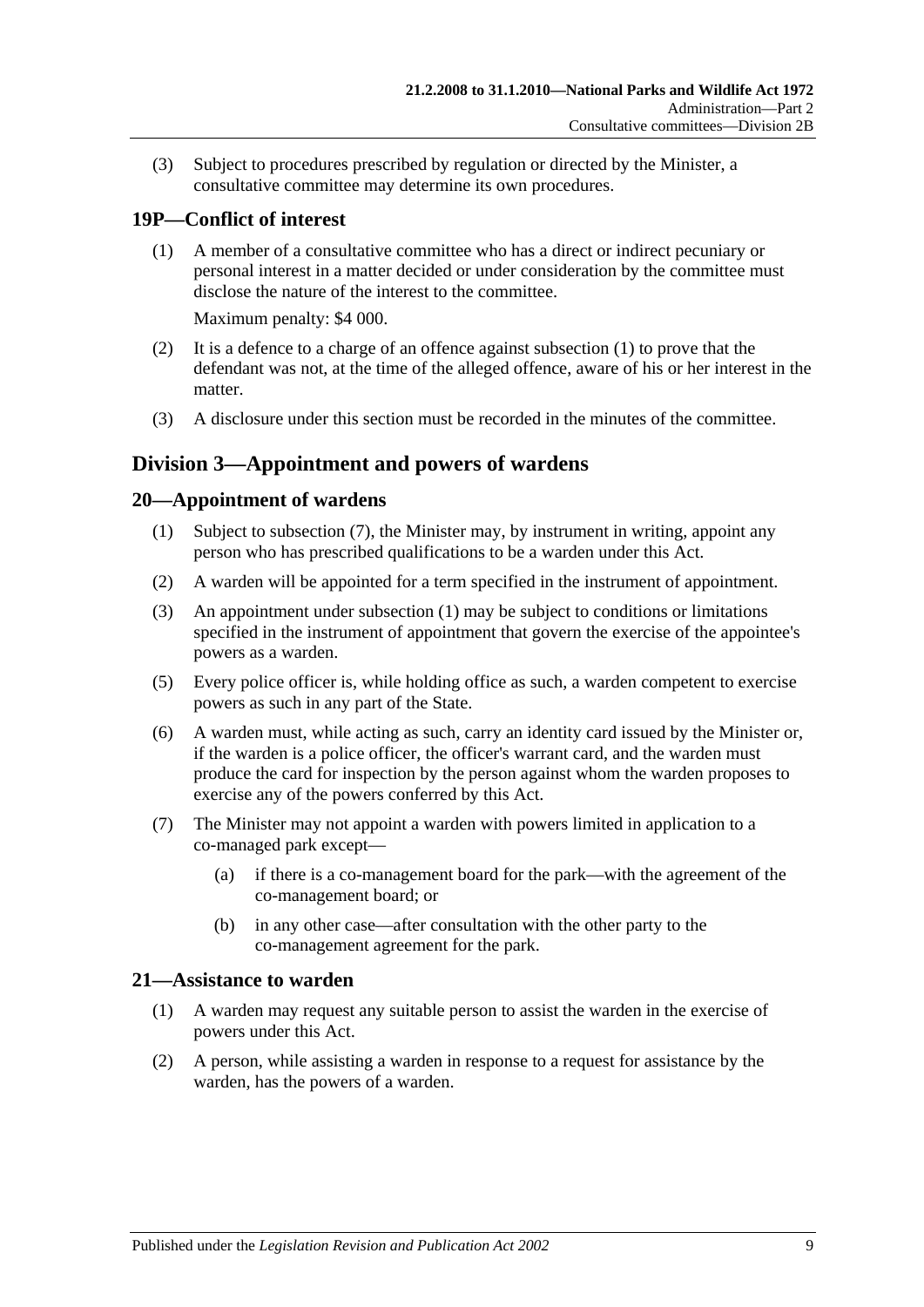### <span id="page-19-0"></span>**22—Powers of wardens**

- (1) If a warden suspects on reasonable grounds that an offence against this Act is being, or has been committed, the warden may—
	- (a) enter and search any premises or vehicle connected with the suspected offence;
	- (b) in order to exercise his or her powers under this section or under any other provision of this Act, give directions to a person in, or in charge of, a vehicle to stop the vehicle or to move it to a particular place;
	- (ba) give directions to a person in, or in charge of, a vehicle in order to facilitate a search of the vehicle;
	- (c) require the person suspected of having committed the offence to state his or her full name and usual place of residence;
	- (ca) subject to [subsection](#page-19-1) (1c), take blood or other material (or authorise any other person to take blood or other material) from an animal, or the carcass or egg of an animal, for the purpose of obtaining a DNA profile;
	- (cb) take photographs, films or video or audio recordings or make a record in any other manner or by any other means;
	- (d) if the suspect is on a reserve—order him or her off the reserve for a stated period (not exceeding 24 hours).
- <span id="page-19-3"></span><span id="page-19-2"></span>(1a) Subject to [subsection](#page-19-1) (1c), a person who has possession or control of an animal, or the carcass or egg of an animal, must, if a warden requires him or her to do so, permit the warden, or a person authorised by the warden, to take blood or other material pursuant to [subsection](#page-19-2)  $(1)(ca)$  from the animal, carcass or egg.
- (1b) A warden, or a person authorised by a warden, may only take blood or other material from an animal, carcass or egg pursuant to [subsection](#page-19-2) (1)(ca) if he or she does so in a manner that does not injure or cause pain or distress to the animal or damage the carcass or egg to a greater extent than is necessary.
- <span id="page-19-1"></span>(1c) A warden cannot act under [subsection](#page-19-2) (1)(ca) or make a requirement under [subsection](#page-19-3) (1a) without the oral or written authority of the Director given by the Director personally.
- (2) If a warden suspects on reasonable grounds that a person is about to commit an offence against this Act the warden may require the person to state his or her full name and usual place of residence.
- (3) If a warden suspects on reasonable grounds that the name or place of residence stated pursuant to this section is false, the warden may require the person to produce evidence of his or her full name or usual place of residence.
- (4) A warden may—
	- (a) enter and inspect premises—
		- (i) on which a protected animal is kept; or
		- (ii) on which some other activity is carried on in pursuance of a permit under this Act;
	- (b) examine a protected animal kept on such premises;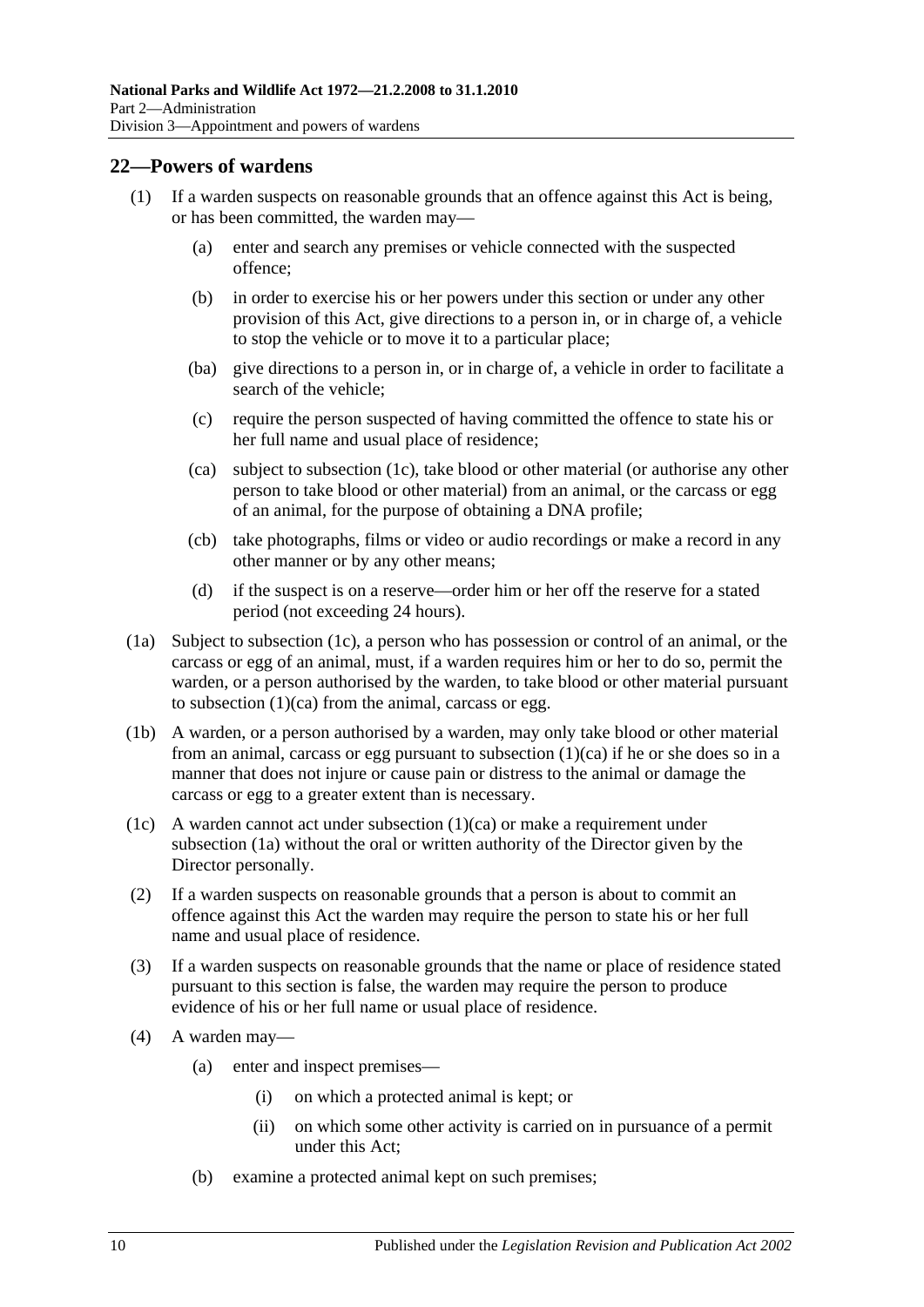- (c) require any person carrying on an activity for which a permit is required under this Act to produce the permit for the warden's inspection.
- (5) For the purpose of entering and searching premises or a vehicle, a warden may break into the premises or vehicle, or anything on the premises or in the vehicle, using so much force as is necessary for that purpose—
	- (a) if authorised by warrant under [subsection](#page-20-1) (6); or
	- (b) if the warden has reason to believe that urgent action is necessary in the circumstances of the particular case.
- <span id="page-20-1"></span>(6) A justice may, if satisfied on the application of a warden that there is proper ground for the issue of a warrant, issue a warrant authorising the warden to break into and search premises or a vehicle or anything on premises or in a vehicle.
- (7) A person who contravenes, or fails to comply with, a direction, requirement or order of a warden under this section is guilty of an offence.

Maximum penalty: \$1 000.

(8) A warden must not exercise a power under this Act in relation to a co-managed park contrary to any provision relating to the exercise of the power contained in the co-management agreement for the reserve.

## <span id="page-20-2"></span><span id="page-20-0"></span>**23—Forfeiture**

- <span id="page-20-6"></span>(1) An object is liable to confiscation under this section if—
	- (a) it has been used in the commission, or is likely to be used in the commission, of an offence against this Act; or
	- (b) it furnishes evidence of the commission of an offence against this Act; or
	- (c) where the object is an animal, carcass, egg or plant—
		- (i) it has been taken in contravention of this Act; or
		- (ii) it is, or has been, in the possession of a person in contravention of this Act.
- (2) A vehicle is liable to confiscation under [subsection](#page-20-2) (1) only in relation to an offence that is punishable by imprisonment.
- <span id="page-20-3"></span>(3) If a warden suspects on reasonable grounds that an object is liable to confiscation under this section, the warden may seize the object.
- <span id="page-20-5"></span><span id="page-20-4"></span>(4) Where an object is seized under [subsection](#page-20-3) (3), the following provisions apply:
	- (a) if proceedings for an offence against this Act in relation to the object seized are not commenced within three months of the date of seizure, the object must be returned to the owner;
	- (b) if such proceedings are commenced against the owner of the object within three months of the date of seizure and the owner is, in the course of those proceedings, convicted of such an offence—
		- (i) the court may order that the object be forfeited to the Crown; and
		- (ii) where the object is an animal, carcass, egg or plant and the prosecutor applies for its forfeiture—the court must order that the object be forfeited to the Crown;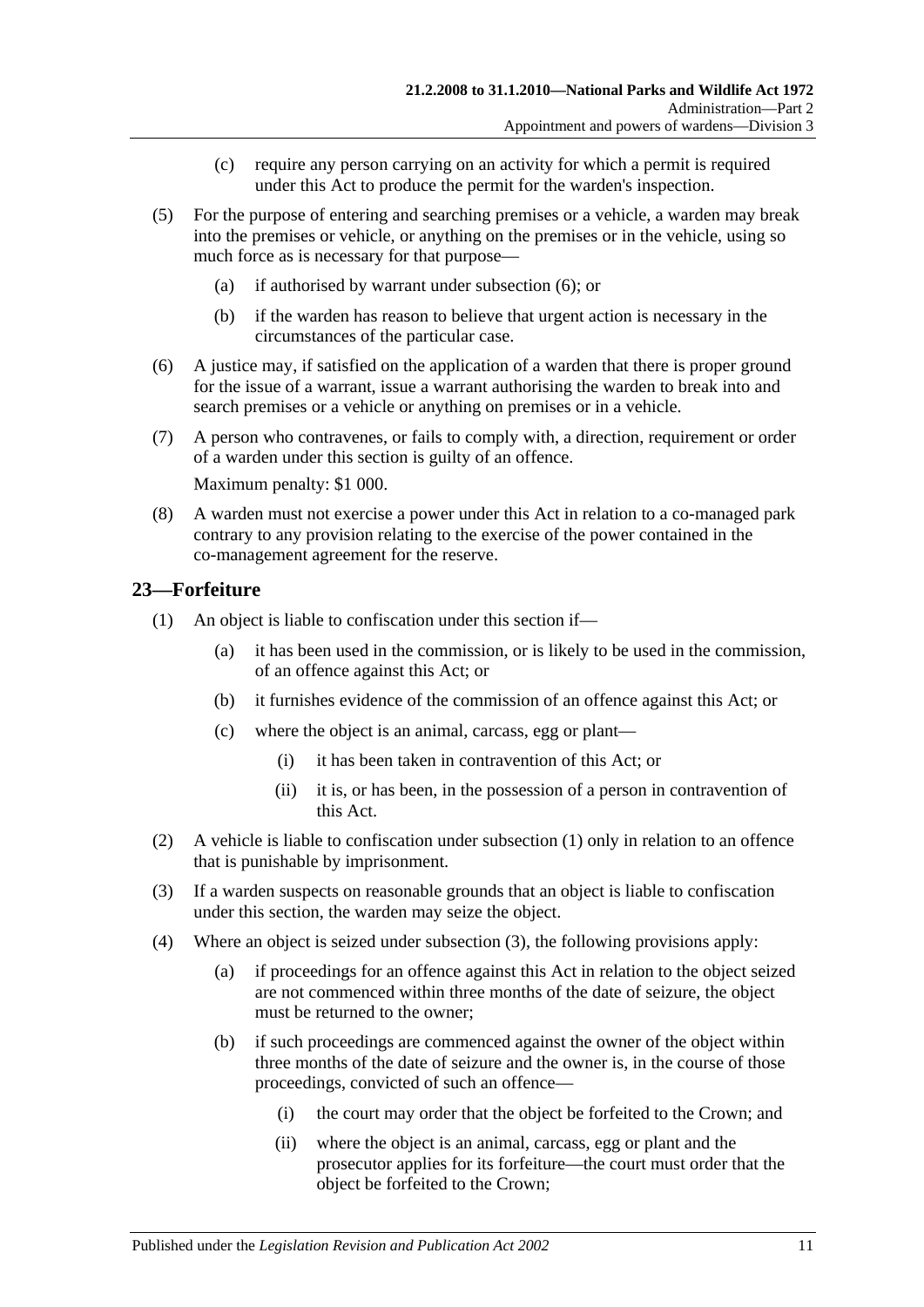- (c) the object must be returned to the owner of the object if—
	- (i) in the circumstances referred to in [paragraph](#page-20-4) (b), the owner is not convicted or the court does not make an order for forfeiture; or
	- (ii) in any other circumstances, the object is no longer required to furnish evidence of the commission of an offence;
- (d) an object forfeited to the Crown may be sold or disposed of as the Minister thinks fit and, if sold, the proceeds of sale must be paid into the Wildlife Conservation Fund.
- (5) Despite [subsection](#page-20-5) (4)—
	- (a) where a living animal is seized under this section, a warden may release it from captivity;
	- (b) if the Minister is unable, after reasonable inquiry, to ascertain the whereabouts of a person to whom an object is to be returned under [subsection](#page-20-5) (4), the object may be sold or disposed of as the Minister thinks fit and, if sold, the proceeds of sale must be paid into the Wildlife Conservation Fund.
- (5a) Despite [subsection](#page-20-5) (4) where, in the opinion of the Minister, an animal, carcass, egg or plant confiscated under [subsection](#page-20-6) (1)(c) will suffer a substantial loss in its value before the question of its forfeiture under this section can be determined, the Minister may sell the object (unless it is required for evidentiary purposes) and the proceeds of the sale will be dealt with under this section as if they were the object.
- (6) In this section—

*convicted* includes found guilty without a conviction being recorded;

*object* includes—

- (a) an animal, carcass or egg;
- (b) a plant;
- (c) a vehicle;
- (d) a cage or container;
- (e) a firearm or device;
- (f) a poison or other substance;
- (g) a document or record;

*owner* in relation to an object seized under this section means either or both of the following persons:

- (a) a person who has legal title to the object;
- (b) a person who was, immediately before seizure of the object, legally in possession or control of the object.

## <span id="page-21-0"></span>**24—Hindering of wardens etc**

(1) A person must not hinder a warden, or a person assisting a warden, in the exercise of powers or functions under this Act.

Maximum penalty: \$2 500.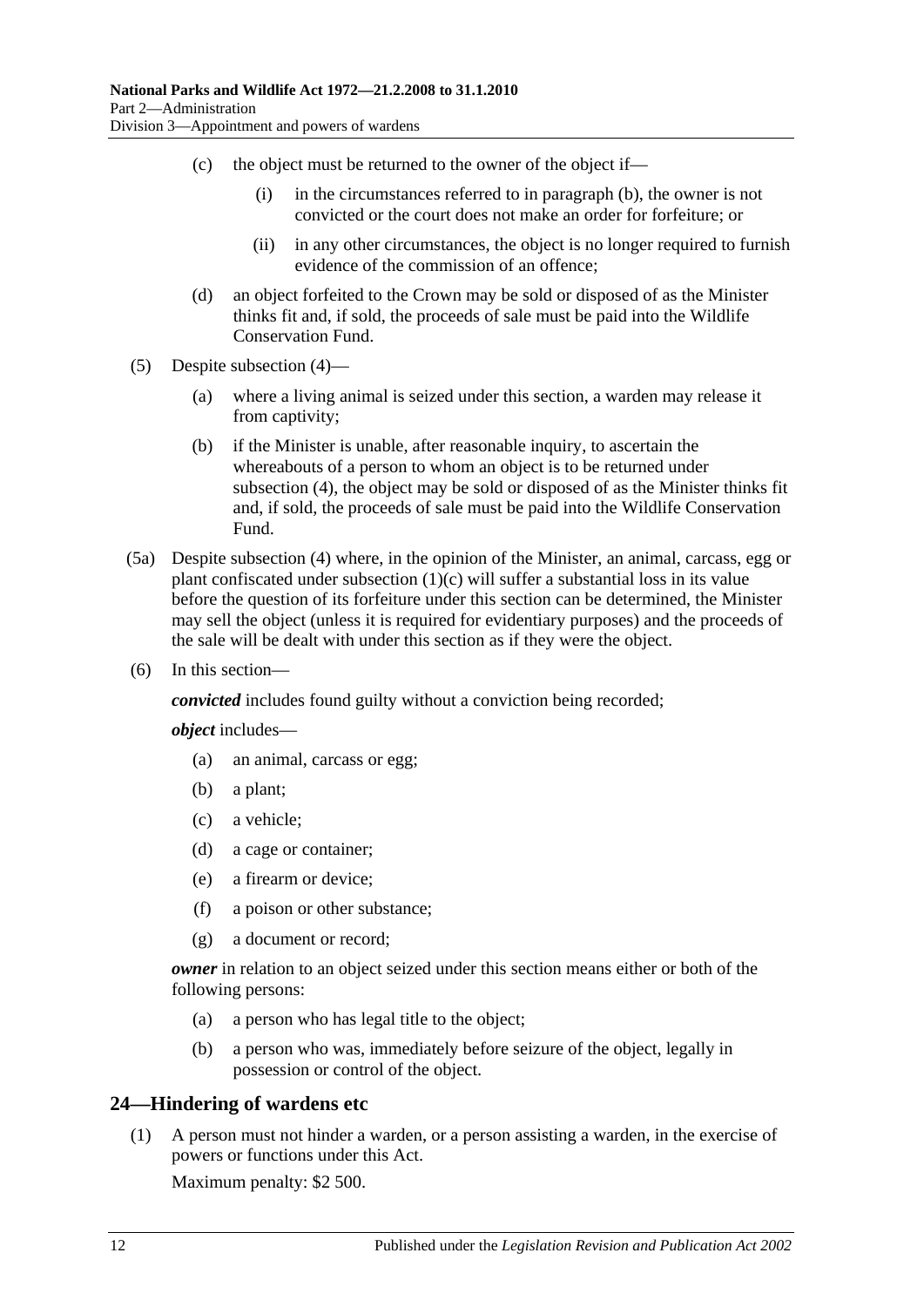- (2) A person must not use abusive, threatening or insulting language to a warden, or a person assisting a warden, in the exercise of powers or functions under this Act. Maximum penalty: \$2 500.
- (3) A person must not assault a warden, or a person assisting a warden, in the exercise of powers or functions under this Act.

Maximum penalty: \$5 000 or imprisonment for 2 years.

## <span id="page-22-0"></span>**24A—Offences by wardens etc**

Subject to [section](#page-22-3) 26A, a warden, or a person assisting a warden, who—

- (a) addresses offensive language to any other person; or
- (b) without lawful authority, hinders or obstructs, or uses or threatens to use force in relation to, any other person,

is guilty of an offence.

Maximum penalty: \$2 500.

## <span id="page-22-1"></span>**25—Power of arrest**

- (1) A warden may, without warrant, arrest a person—
	- (a) who fails to comply with a direction, requirement or order of a warden under this Act; or
	- (b) who hinders a warden in the exercise of powers or functions under this Act.
- (2) Where a warden arrests a person under this section, the warden must, as soon as possible, take the person, or have the person taken, to the nearest police station at which facilities are continuously available for the care and custody of the person arrested.

## <span id="page-22-2"></span>**26—False representation**

A person must not, by words or conduct, falsely represent that he or she is a warden. Maximum penalty: \$2 000 or imprisonment for 3 months.

## <span id="page-22-4"></span><span id="page-22-3"></span>**26A—Immunity from personal liability**

- (1) No personal criminal or civil liability attaches to a warden, or a person assisting a warden, for an act or omission in good faith and in the exercise or discharge, or purported exercise or discharge, of the powers or functions of a warden under this Act.
- (2) A civil liability that would, but for [subsection](#page-22-4) (1), lie against a warden or other person lies instead against the Crown.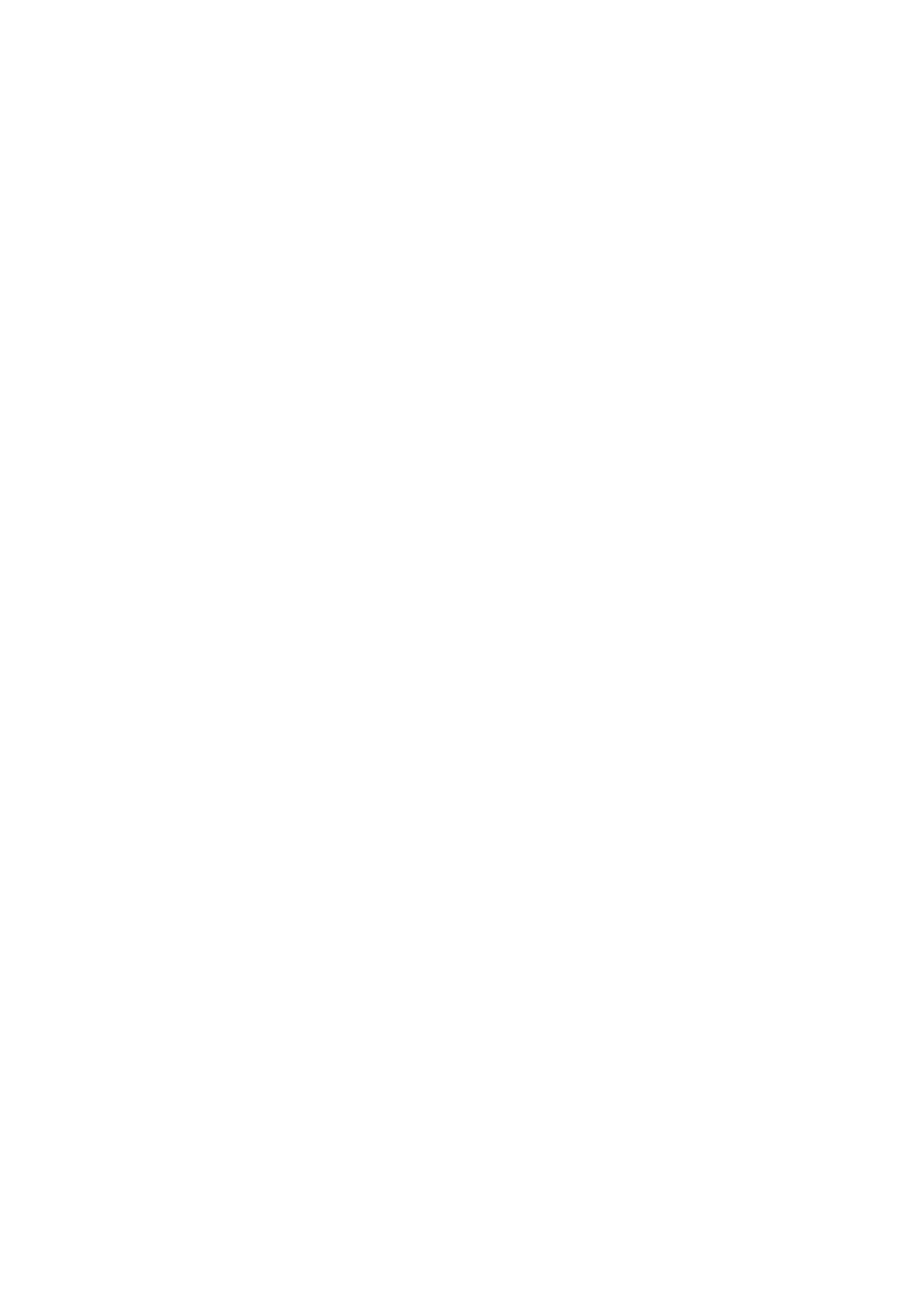# <span id="page-24-0"></span>**Part 3—Reserves and sanctuaries**

## <span id="page-24-1"></span>**Division 1—National parks**

## <span id="page-24-4"></span><span id="page-24-2"></span>**27—Constitution of national parks by statute**

- (1) The areas declared in [Schedule 3](#page-84-0) to be national parks are constituted national parks.
- (2) The names assigned in [Schedule 3](#page-84-0) to the national parks constituted under [subsection](#page-24-4) (1) are, subject to this Division, the names of those national parks.
- <span id="page-24-6"></span><span id="page-24-5"></span>(3) The Governor may, by proclamation—
	- (a) abolish a national park constituted under this section; or
	- (b) alter the boundaries of a national park constituted under this section; or
	- (c) alter the name assigned to a national park under this section.
- <span id="page-24-8"></span><span id="page-24-7"></span>(4) A proclamation must not be made under [subsection](#page-24-5)  $(3)(a)$  or [\(b\)](#page-24-6) by virtue of which any land ceases to be, or ceases to be included in, a national park except in pursuance of a resolution passed by both Houses of Parliament.
- (5) Notice of a motion for a resolution under [subsection](#page-24-7) (4) must be given at least 14 sitting days before the motion is passed.
- (6) A proclamation must not be made under [subsection](#page-24-6)  $(3)(b)$  or  $(c)$  in relation to a national park constituted of Aboriginal-owned land except with the agreement of the registered proprietor of the land.

## <span id="page-24-9"></span><span id="page-24-3"></span>**28—Constitution of national parks by proclamation**

- (1) The Governor may, by proclamation—
	- (a) constitute as a national park any specified Crown land, or specified Aboriginal-owned land, the Governor considers to be of national significance by reason of the wildlife or natural features of that land; and
	- (b) assign a name to a national park so constituted.
- (1a) A proclamation must not be made under [subsection](#page-24-9)  $(1)$ 
	- (a) constituting a national park of Aboriginal-owned land unless a co-management agreement has been made for the park; or
	- (b) assigning a name to such a park unless the name has been nominated by the registered proprietor of the land.
- <span id="page-24-11"></span><span id="page-24-10"></span>(2) The Governor may, by subsequent proclamation—
	- (a) abolish a national park constituted under this section; or
	- (b) alter the boundaries of a national park constituted under this section; or
	- (c) alter the name of a national park constituted under this section.
- <span id="page-24-13"></span><span id="page-24-12"></span>(3) A proclamation must not be made under [subsection](#page-24-10)  $(2)(a)$  or [\(b\)](#page-24-11) by virtue of which any land ceases to be, or ceases to be included in, a national park except in pursuance of a resolution passed by both Houses of Parliament.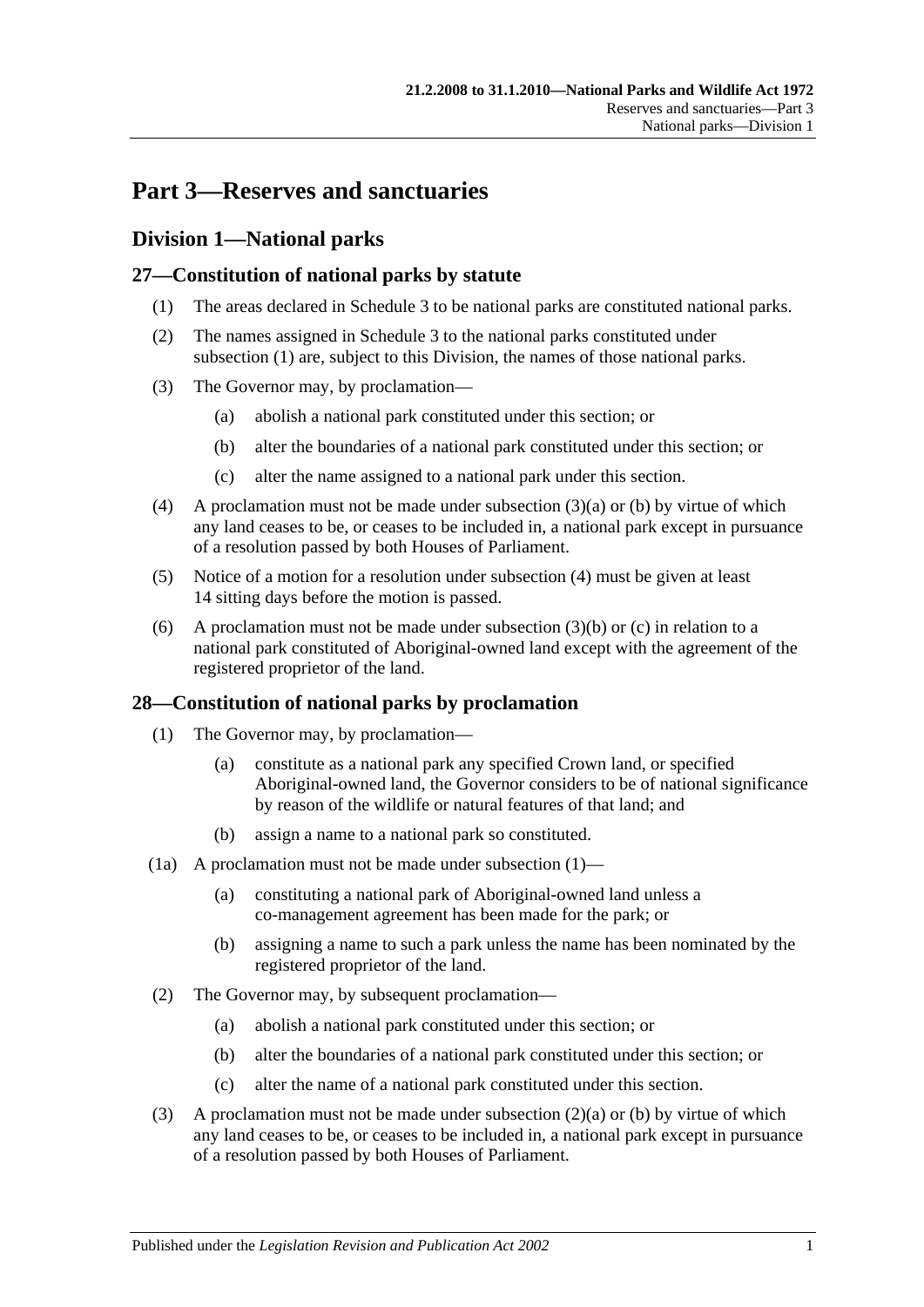- (4) Notice of a motion for a resolution under [subsection](#page-24-12) (3) must be given at least 14 sitting days before the motion is passed.
- (5) A proclamation must not be made under [subsection](#page-24-11) (2)(b) or [\(c\)](#page-24-13) in relation to a national park constituted of Aboriginal-owned land except with the agreement of the registered proprietor of the land.

## <span id="page-25-0"></span>**28A—Certain co-managed national parks cease on termination of co-management agreement**

- (1) This section applies to a co-managed national park comprised of Aboriginal-owned land that was Aboriginal-owned land before it was constituted a national park.
- (2) If the co-management agreement for a national park to which this section applies is terminated—
	- (a) the land ceases to be a national park; and
	- (b) the Minister must cause notice of that fact to be published in the Gazette.

# <span id="page-25-1"></span>**Division 2—Conservation parks**

## <span id="page-25-4"></span><span id="page-25-2"></span>**29—Constitution of conservation parks by statute**

- (1) The areas declared in [Schedule 4](#page-84-1) to be conservation parks are constituted conservation parks.
- (2) The names assigned in [Schedule 4](#page-84-1) to the conservation parks constituted under [subsection](#page-25-4) (1) are, subject to this Division, the names of those conservation parks.
- <span id="page-25-6"></span><span id="page-25-5"></span>(3) The Governor may, by proclamation—
	- (a) abolish a conservation park constituted under this section; or
	- (b) alter the boundaries of a conservation park constituted under this section; or
	- (c) alter the name assigned to a conservation park under this section.
- <span id="page-25-8"></span><span id="page-25-7"></span>(4) A proclamation must not be made under [subsection](#page-25-5) (3)(a) or [\(b\)](#page-25-6) by virtue of which any land ceases to be, or ceases to be included in, a conservation park, except in pursuance of a resolution passed by both Houses of Parliament.
- (5) Notice of a motion for a resolution under [subsection](#page-25-7) (4) must be given at least 14 sitting days before the motion is passed.
- (6) A proclamation must not be made under [subsection](#page-25-6)  $(3)(b)$  or [\(c\)](#page-25-8) in relation to a conservation park constituted of Aboriginal-owned land except with the agreement of the registered proprietor of the land.

## <span id="page-25-9"></span><span id="page-25-3"></span>**30—Constitution of conservation parks by proclamation**

- (1) The Governor may, by proclamation—
	- (a) constitute as a conservation park any specified Crown land, or specified Aboriginal-owned land, that should, in the Governor's opinion, be protected or preserved for the purpose of conserving any wildlife or the natural or historic features of that land; and
	- (b) assign a name to a conservation park so constituted.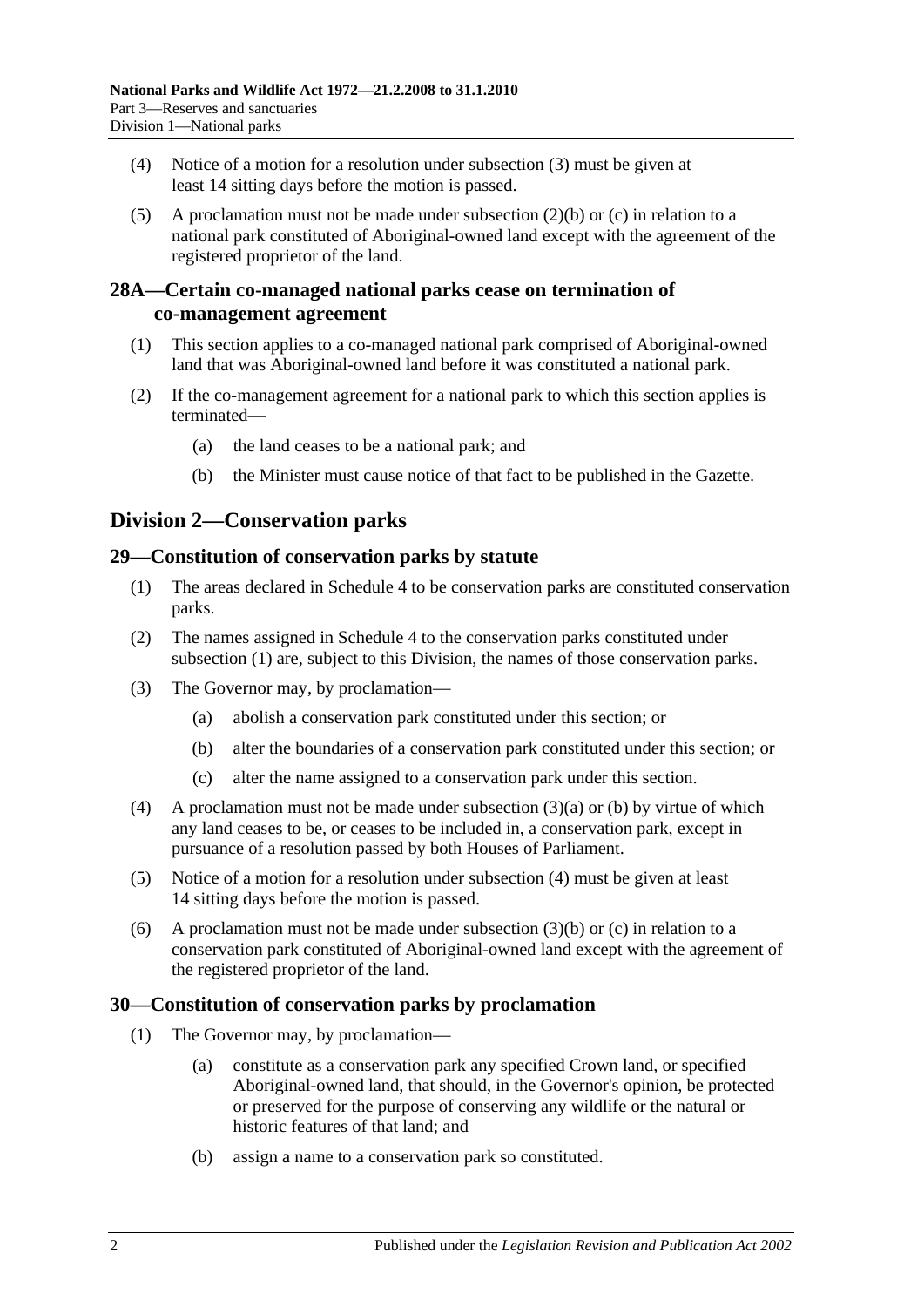- (1a) A proclamation must not be made under [subsection](#page-25-9)  $(1)$ 
	- (a) constituting a conservation park of Aboriginal-owned land unless a co-management agreement has been made for the park; or
	- (b) assigning a name to such a park unless the name has been nominated by the registered proprietor of the land.
- <span id="page-26-4"></span><span id="page-26-3"></span>(2) The Governor may, by subsequent proclamation—
	- (a) abolish a conservation park constituted under this section; or
	- (b) alter the boundaries of a conservation park constituted under this section; or
	- (c) alter the name of a conservation park constituted under this section.
- <span id="page-26-6"></span><span id="page-26-5"></span>(3) A proclamation must not be made under [subsection](#page-26-3) (2)(a) or [\(b\)](#page-26-4) by virtue of which any land ceases to be, or ceases to be included in, a conservation park, except in pursuance of a resolution passed by both Houses of Parliament.
- (4) Notice of a motion for a resolution under [subsection](#page-26-5) (3) must be given at least 14 sitting days before the motion is passed.
- (5) A proclamation must not be made under [subsection](#page-26-4)  $(2)(b)$  or [\(c\)](#page-26-6) in relation to a conservation park constituted of Aboriginal-owned land except with the agreement of the registered proprietor of the land.

## <span id="page-26-0"></span>**30A—Certain co-managed conservation parks cease on termination of co-management agreement**

- (1) This section applies to a co-managed conservation park comprised of Aboriginal-owned land that was Aboriginal-owned land before it was constituted a conservation park.
- (2) If the co-management agreement for a conservation park to which this section applies is terminated—
	- (a) the land ceases to be a conservation park; and
	- (b) the Minister must cause notice of that fact to be published in the Gazette.

## <span id="page-26-1"></span>**Division 3—Game reserves**

#### <span id="page-26-7"></span><span id="page-26-2"></span>**31—Constitution of game reserves by statute**

- (1) The areas declared in [Schedule 5](#page-89-0) to be game reserves are constituted game reserves.
- (2) The names assigned in [Schedule 5](#page-89-0) to the game reserves constituted under [subsection](#page-26-7) (1) are, subject to this Division, the names of those game reserves.
- <span id="page-26-9"></span><span id="page-26-8"></span>(3) The Governor may, by proclamation—
	- (a) abolish a game reserve constituted under this section; or
	- (b) alter the boundaries of a game reserve constituted under this section; or
	- (c) alter the name of a game reserve constituted under this section.
- <span id="page-26-10"></span>(4) A proclamation must not be made under [subsection](#page-26-8) (3)(a) or [\(b\)](#page-26-9) by virtue of which any land ceases to be, or ceases to be included in, a game reserve, except in pursuance of a resolution passed by both Houses of Parliament.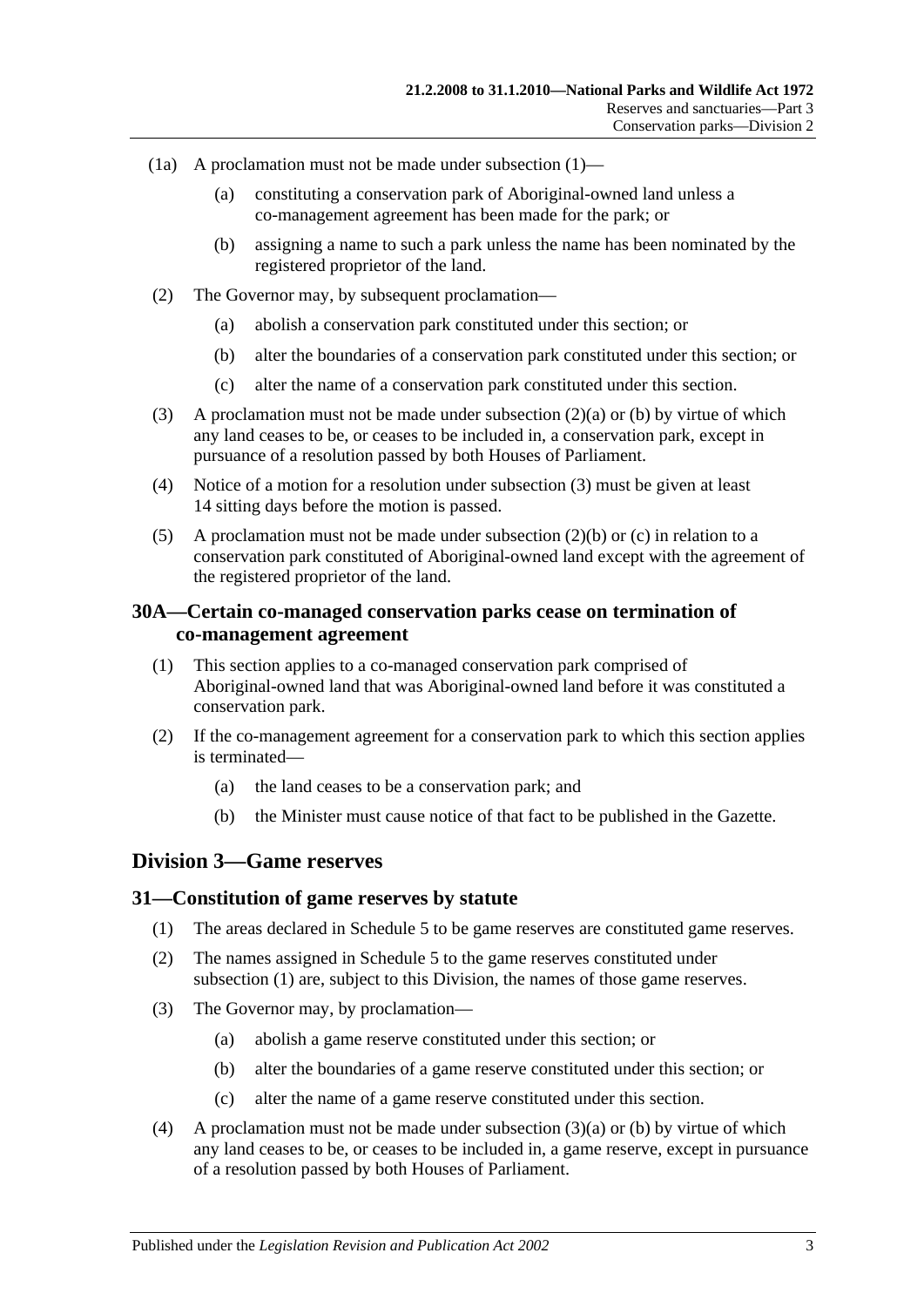(5) Notice of motion for a resolution under [subsection](#page-26-10) (4) must be given at least 14 sitting days before the motion is passed.

## <span id="page-27-0"></span>**32—Constitution of game reserves by proclamation**

- (1) The Governor may, by proclamation—
	- (a) constitute as a game reserve any Crown land that should in the Governor's opinion be preserved for the conservation of wildlife and management of game; and
	- (b) assign a name to a game reserve so constituted.
- (2) The Governor may, by subsequent proclamation—
	- (a) abolish a game reserve constituted under this section; or
	- (b) alter the boundaries of a game reserve constituted under this section; or
	- (c) alter the name assigned to a game reserve under this section.

## <span id="page-27-1"></span>**Division 4—Recreation parks**

#### <span id="page-27-4"></span><span id="page-27-2"></span>**33—Constitution of recreation parks by statute**

- (1) The areas declared in [Schedule 6](#page-90-0) to be recreation parks are constituted recreation parks.
- (2) The names assigned in [Schedule 6](#page-90-0) to the recreation parks constituted under [subsection](#page-27-4) (1) are, subject to this Division, the names of those recreation parks.
- <span id="page-27-6"></span><span id="page-27-5"></span>(3) The Governor may, by proclamation—
	- (a) abolish a recreation park constituted under this section; or
	- (b) alter the boundaries of a recreation park constituted under this section; or
	- (c) alter the name assigned to a recreation park under this section.
- <span id="page-27-7"></span>(4) A proclamation must not be made under [subsection](#page-27-5) (3)(a) or [\(b\)](#page-27-6) by virtue of which any land ceases to be, or ceases to be included in, the Para Wirra Recreation Park except in pursuance of a resolution passed by both Houses of Parliament.
- (5) Notice of a motion for a resolution under [subsection](#page-27-7) (4) must be given at least 14 sitting days before the motion is passed.

#### <span id="page-27-3"></span>**34—Constitution of recreation parks by proclamation**

- (1) The Governor may, by proclamation—
	- (a) constitute as a recreation park any specified Crown land that should in the Governor's opinion be conserved and managed for public recreation and enjoyment; and
	- (b) assign a name to a recreation park so constituted.
- (2) The Governor may, by subsequent proclamation—
	- (a) abolish a recreation park constituted under this section; or
	- (b) alter the boundaries of a recreation park constituted under this section; or
	- (c) alter the name assigned to a recreation park constituted under this section.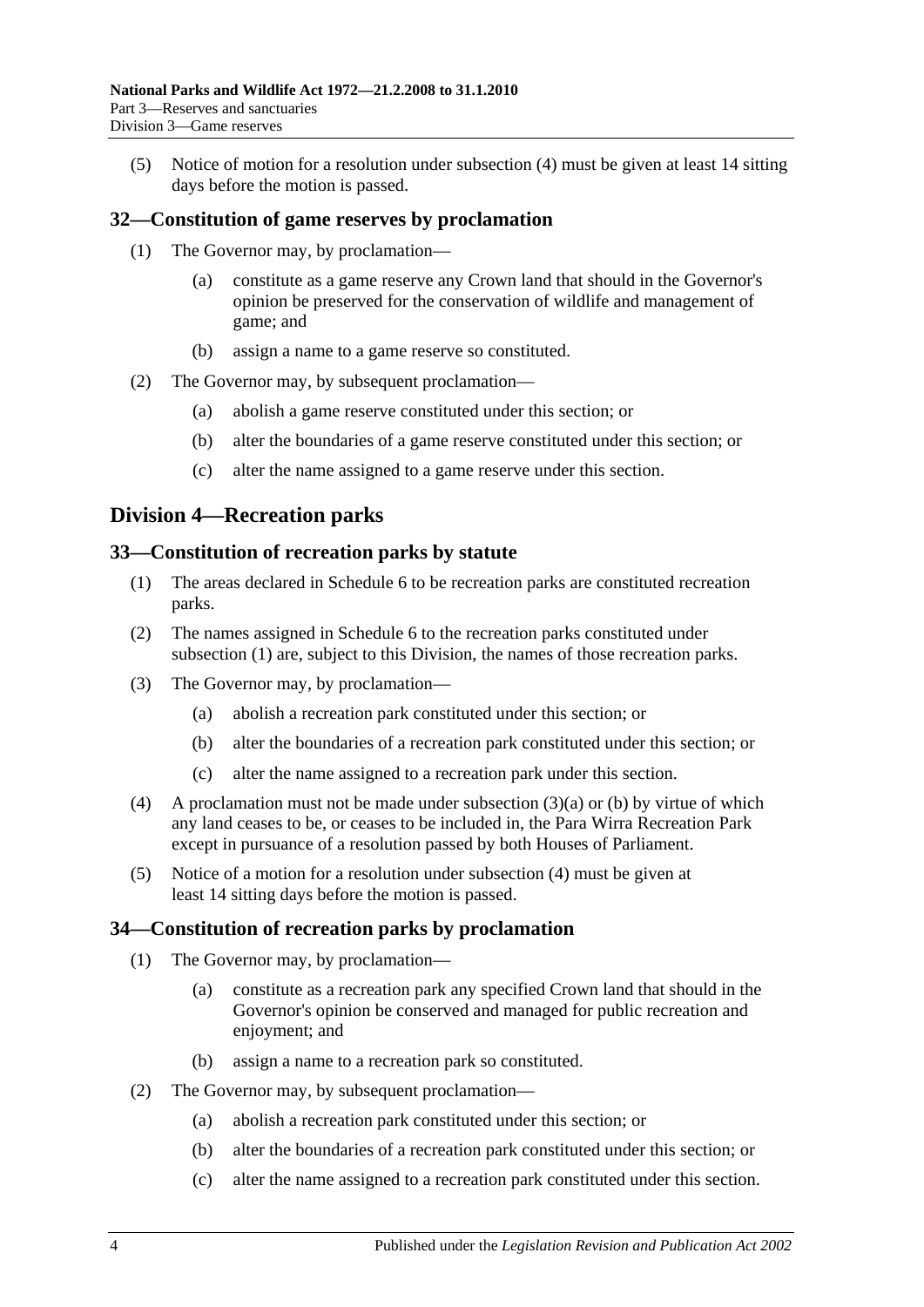# <span id="page-28-0"></span>**Division 4A—Regional reserves**

### <span id="page-28-1"></span>**34A—Constitution of regional reserves by proclamation**

- (1) The Governor may, by proclamation—
	- (a) constitute as a regional reserve any specified Crown land for the purpose of conserving any wildlife or the natural or historic features of that land while, at the same time, permitting the utilisation of the natural resources of that land; and
	- (b) assign a name to a regional reserve so constituted.
- <span id="page-28-5"></span><span id="page-28-4"></span>(2) The Governor may, by subsequent proclamation—
	- (a) abolish a regional reserve constituted under this section; or
	- (b) alter the boundaries of a regional reserve constituted under this section; or
	- (c) alter the name of a regional reserve constituted under this section.
- <span id="page-28-6"></span>(3) A proclamation must not be made under [subsection](#page-28-4)  $(2)(a)$  or [\(b\)](#page-28-5) by virtue of which any land ceases to be, or ceases to be included in, a regional reserve except in pursuance of a resolution passed by both Houses of Parliament.
- (4) Notice of a motion for a resolution under [subsection](#page-28-6) (3) must be given at least 14 sitting days before the motion is passed.
- (5) The Minister must, in relation to each regional reserve constituted under this Act, at intervals of not more than ten years—
	- (a) prepare a report—
		- (i) assessing the impact of the utilisation of natural resources on the conservation of the wildlife and the natural and historic features of the reserve; and
		- (ii) assessing the impact, or the potential impact, of the utilisation of the natural resources of the reserve on the economy of the State; and
		- (iii) making recommendations as to the future status under this Act of the land constituting the reserve; and
	- (b) cause a copy of the report to be laid before each House of Parliament.

## <span id="page-28-2"></span>**Division 4B—Native title**

#### <span id="page-28-3"></span>**34B—Native title in relation to reserves**

- (1) The constitution of a reserve by proclamation under this Part on or after 1 January 1994 is subject to native title existing when the proclamation was made.
- (2) The addition of land to a reserve by proclamation under this Part on or after 1 January 1994 is subject to native title existing when the proclamation was made.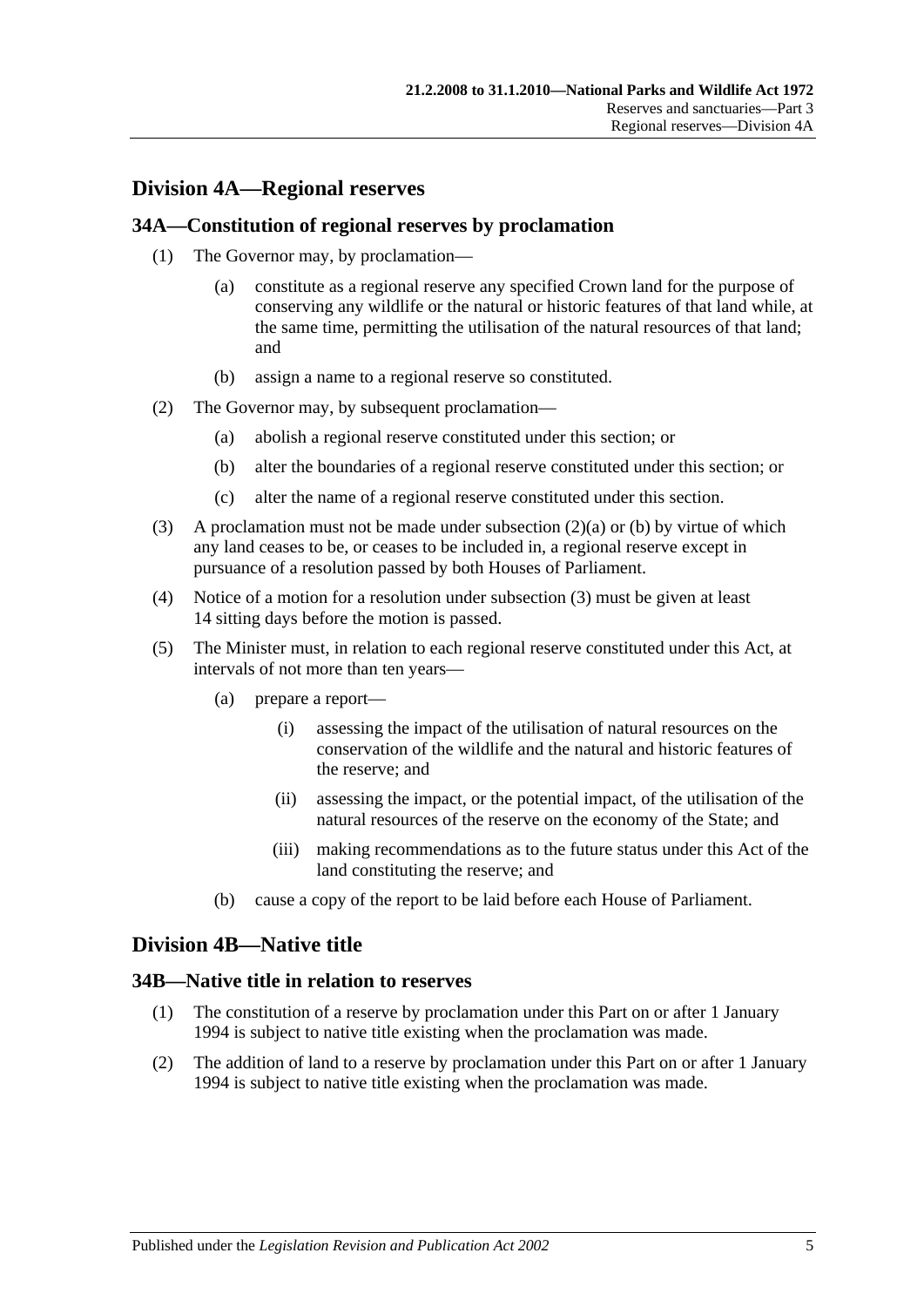# <span id="page-29-0"></span>**Division 5—Control and management of reserves**

### <span id="page-29-1"></span>**35—Control of reserves**

- (1) Subject to [Part 3A,](#page-44-0) the Minister has the control of all reserves, other than co-managed parks, constituted under this Act.
- (2) All reserves, other than national parks or conservation parks constituted of Aboriginal-owned land, are vested in the Crown.
- (2a) A co-managed park is—
	- (a) if there is a co-management board for the park—under the control of the board, subject to [Division 6A;](#page-37-2) or
	- (b) in any other case—under the control of the Minister, subject to the provisions of the co-management agreement for the park.
- <span id="page-29-2"></span>(3) The relevant authority may enter into a lease with another person authorising that person, or a person or persons authorised by that person, to enter and use a specified reserve pursuant to the lease for a specified purpose or purposes.
- <span id="page-29-3"></span>(4) The relevant authority may grant a licence to, or enter into an agreement with, a person authorising that person, or a person or persons authorised by that person, to enter and use a specified reserve pursuant to the licence or agreement for a specified purpose or purposes.
- <span id="page-29-4"></span>(5) Subject to this section, a lease, licence or agreement referred to in [subsection](#page-29-2) (3) or [\(4\)](#page-29-3) will be subject to such terms, conditions and limitations (including the payment of a fee, a bond or other charge) as the relevant authority thinks fit.
- (5a) If a lease, licence or agreement referred to in [subsection](#page-29-2) (3) or [\(4\)](#page-29-3) relates to a reserve located wholly or partly within a River Murray Protection Area, the lease, licence or agreement must be consistent with the objects of the *[River Murray Act](http://www.legislation.sa.gov.au/index.aspx?action=legref&type=act&legtitle=River%20Murray%20Act%202003) 2003* and the *Objectives for a Healthy River Murray* under that Act.
- (5b) If a lease, licence or agreement referred to in [subsection](#page-29-2) (3) or [\(4\)](#page-29-3) relates to a reserve located wholly or partly within a River Murray Protection Area and is within a class of lease, licence or agreement prescribed by the regulations for the purposes of this provision (which classes may be prescribed so as to consist of applications for all such leases, licences or agreements), the Minister or the Director (as the case may be) must, before granting the lease or licence or entering into the agreement—
	- (a) consult the Minister to whom the administration of the *[River Murray](http://www.legislation.sa.gov.au/index.aspx?action=legref&type=act&legtitle=River%20Murray%20Act%202003)  Act [2003](http://www.legislation.sa.gov.au/index.aspx?action=legref&type=act&legtitle=River%20Murray%20Act%202003)* is committed; and
	- (b) comply with the Minister's directions (if any) in relation to the lease, licence or agreement (including a direction that the lease or licence not be granted or the agreement not be entered into, or that if it is to be granted or entered into, then the lease, licence or agreement be subject to conditions specified by the Minister).
- <span id="page-29-5"></span>(6) Any lease or licence entered into or granted in respect of land constituted as a reserve under this Act that was in force immediately before the land was so constituted continues, subject to its terms and conditions, in force for the remainder of its term as if it had been entered into by the relevant authority under this section.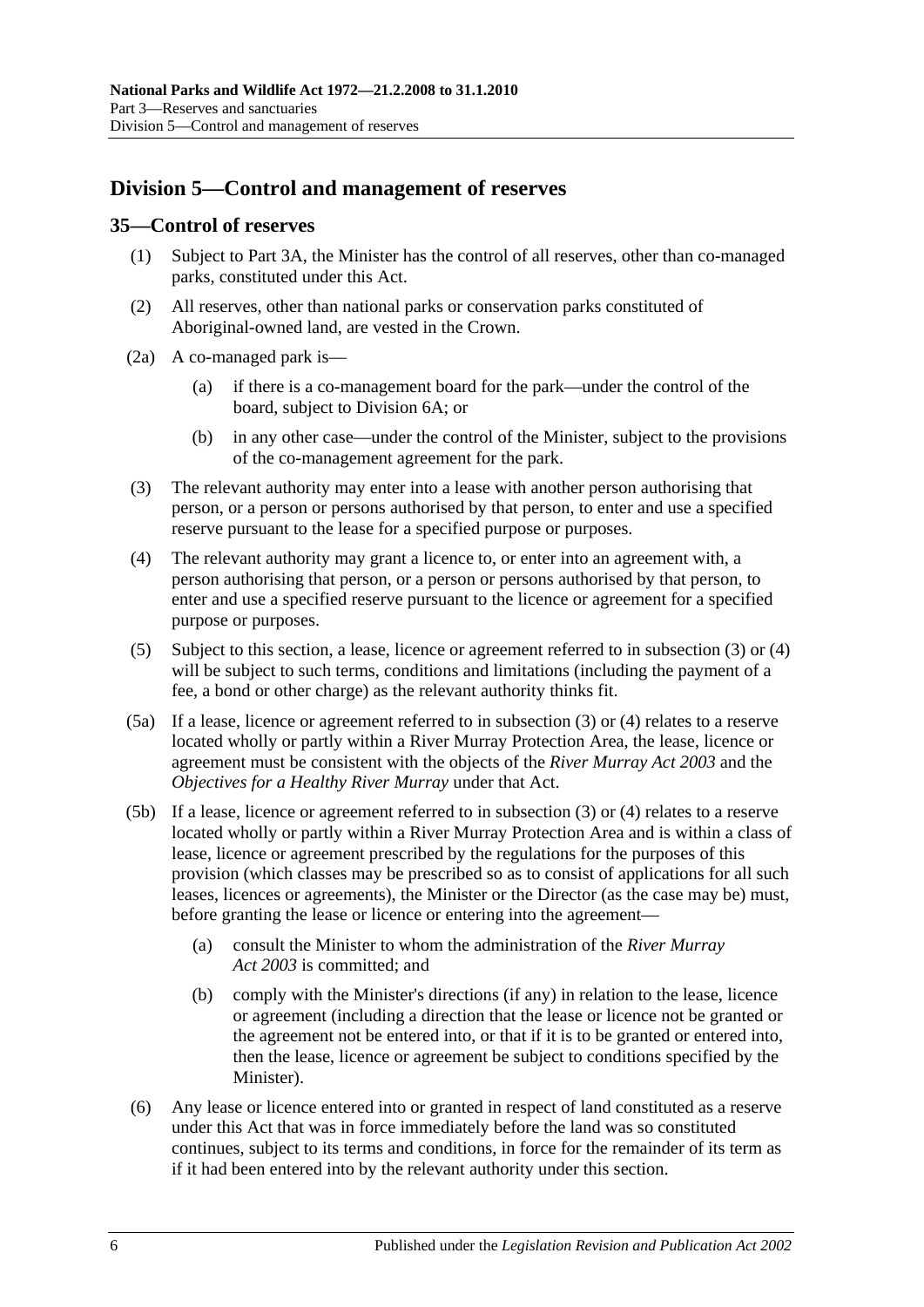- (7) The powers of the Minister under [subsections](#page-29-2) (3), [\(4\),](#page-29-3) [\(5\)](#page-29-4) or [\(6\)](#page-29-5) apply in relation to a co-managed park for which there is not a co-management board subject to the provisions of the co-management agreement for the park.
- (8) In this section—

#### *relevant authority* means—

- (a) in relation to a co-managed park for which there is a co-management board—the co-management board for the park; or
- (b) in any other case—the Minister.

## <span id="page-30-0"></span>**36—Management of reserves**

- (1) Subject to this section, and to [Part 3A,](#page-44-0) all reserves, other than co-managed parks, are under the management of the Director.
- (2) A co-managed park is—
	- (a) if there is a co-management board for the park—under the management of the board, subject to [Division 6A](#page-37-2) and the provisions of the co-management agreement; or
	- (b) in any other case—under the management of the Director, subject to the provisions of the co-management agreement for the park.
- (3) The Director must observe any direction of the Minister or the Chief Executive relating to the management of reserves generally or any particular reserve (provided that, in the case of a co-managed park, the direction is consistent with the provisions of the co-management agreement for the park).
- (4) If there is a co-management board for the park, the board must comply with any provisions of the co-management agreement relating to the management of the park.

## <span id="page-30-1"></span>**37—Objectives of management**

- (1) The Minister, the Chief Executive, the Director or a co-management board must have regard to the following objectives in managing reserves:
	- (a) the preservation and management of wildlife; and
	- (b) the preservation of historic sites, objects and structures of historic or scientific interest within reserves; and
	- (c) the preservation of features of geographical, natural or scenic interest; and
	- (d) the destruction of dangerous weeds and the eradication or control of noxious weeds and exotic plants; and
	- (e) the control of vermin and exotic animals; and
	- (f) the control and eradication of disease of animals and vegetation; and
	- (g) the prevention and suppression of bush fires and other hazards; and
	- (h) the encouragement of public use and enjoyment of reserves and education in, and a proper understanding and recognition of, their purpose and significance; and
	- (i) generally the promotion of the public interest; and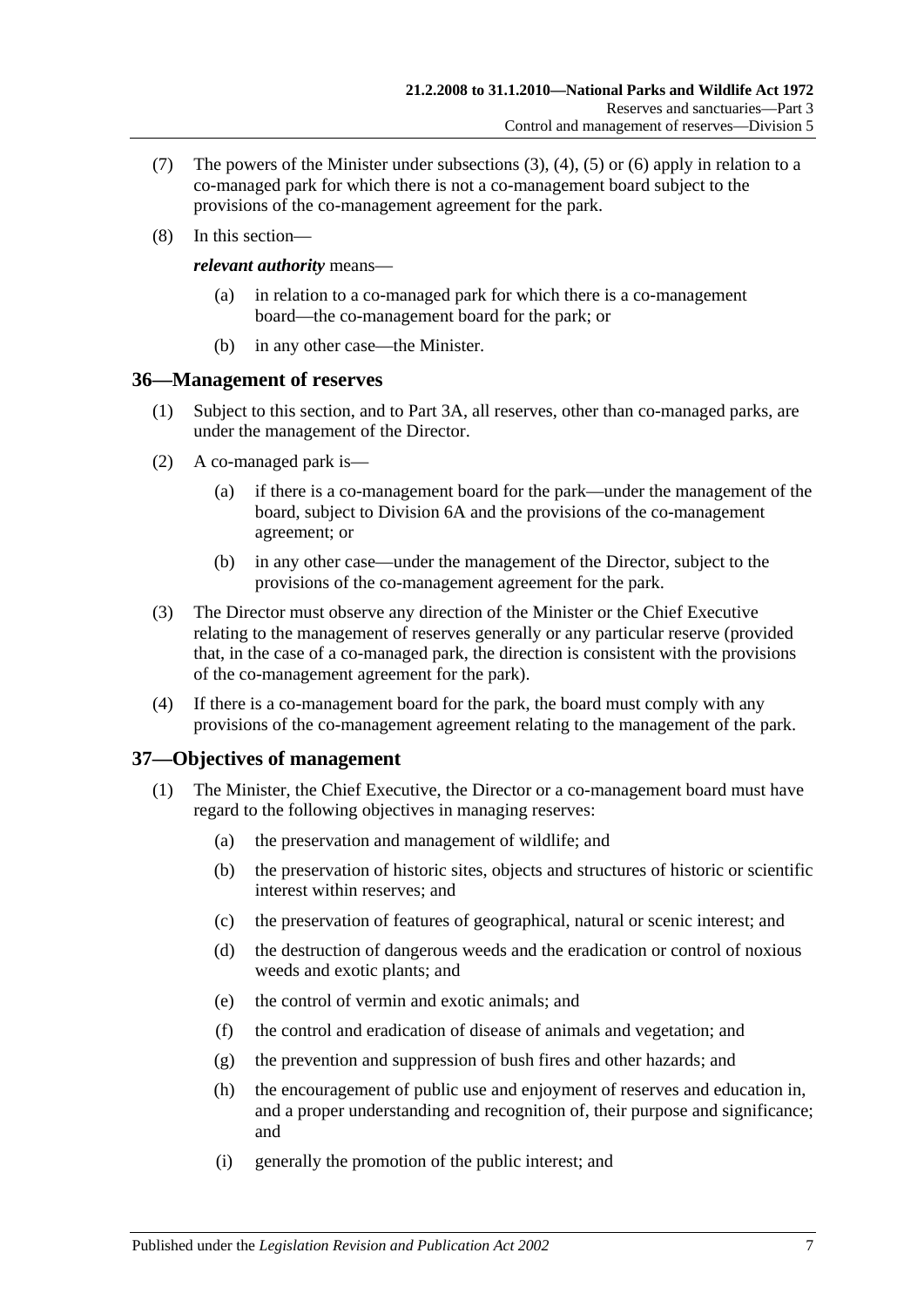- (j) in relation to managing a regional reserve—to permit the utilisation of natural resources while conserving wildlife and the natural or historic features of the land; and
- (k) insofar as a reserve is located wholly or partly within the Murray-Darling Basin, the promotion of the objects of the *[River Murray Act](http://www.legislation.sa.gov.au/index.aspx?action=legref&type=act&legtitle=River%20Murray%20Act%202003) 2003* and the *Objectives for a Healthy River Murray* under that Act; and
- (l) the preservation and protection of Aboriginal sites, features, objects and structures of spiritual or cultural significance within reserves.
- (2) The Minister, the Chief Executive and the Director must, in managing a reserve that is situated wholly or partly within the Adelaide Dolphin Sanctuary, seek to further the objects and objectives of the *[Adelaide Dolphin Sanctuary Act](http://www.legislation.sa.gov.au/index.aspx?action=legref&type=act&legtitle=Adelaide%20Dolphin%20Sanctuary%20Act%202005) 2005* (insofar as they may be relevant).

## <span id="page-31-0"></span>**38—Management plans**

- (1) The Minister must—
	- (a) in the case of a reserve that is a co-managed park—as soon as practicable after the making of the co-management agreement for the reserve; or
	- (b) in the case of any other reserve—as soon as practicable after the constitution of the reserve,

prepare a plan of management in relation to the reserve.

- (1a) However, the Minister need not prepare a plan of management in relation to a reserve (whether or not the reserve is a co-managed park) if a plan of management has been adopted under this section in relation to the reserve.
- (2) The Minister may, at any time, prepare an amendment to a plan of management, or prepare a plan of management to be substituted for a previous plan (and in a subsequent provision of this section, a reference to a plan of management includes a reference to such an amendment or plan to be substituted).
- (2a) A plan of management must be prepared—
	- (a) after consultation with the Development Policy Advisory Committee under the *[Development Act](http://www.legislation.sa.gov.au/index.aspx?action=legref&type=act&legtitle=Development%20Act%201993) 1993*; and
	- (b) having regard to—
		- (i) the principles and policies of the Planning Strategy under the *[Development Act](http://www.legislation.sa.gov.au/index.aspx?action=legref&type=act&legtitle=Development%20Act%201993) 1993*; and
		- (ii) the provisions of any relevant Development Plan under that Act; and
	- (c) in the case of a co-managed park—
		- (i) for which there is a co-management board—in collaboration with the board; or
		- (ii) in any case—after consultation with the other party to the co-management agreement for the park.
- (3) Where the Minister has prepared a plan of management in respect of a reserve the Minister must cause notice that the plan of management has been prepared to be published in the Gazette and in a newspaper circulating generally throughout the State.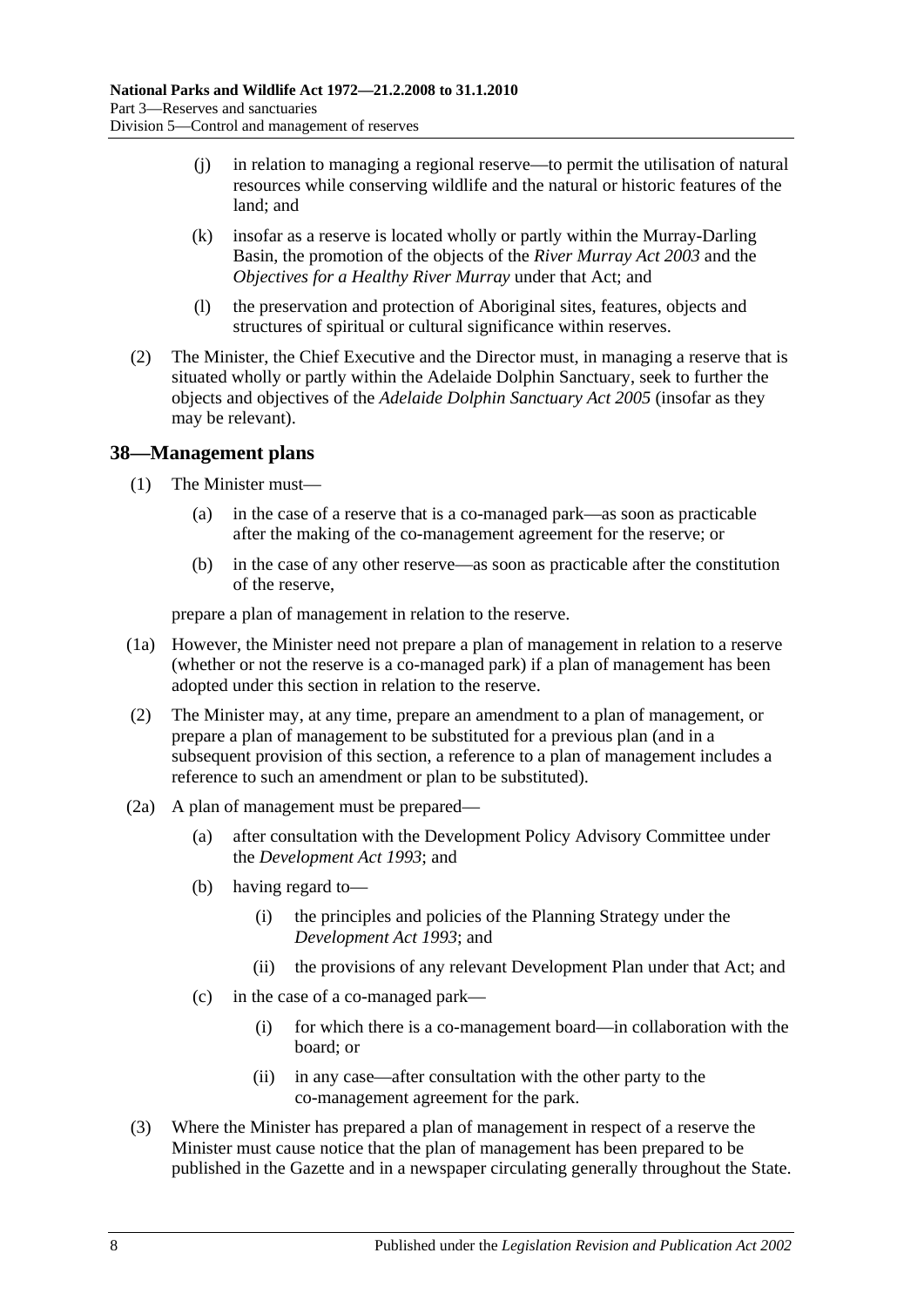- (4) The plan of management must—
	- (a) set forth proposals of the Minister in relation to the management and improvement of the reserve; and
	- (b) set forth any other proposals by which the Minister proposes to accomplish the objectives of this Act in relation to the reserve.
- (4a) The plan of management in respect of a co-managed park must deal with such matters and include such material as is required by regulation.
- (5) The notice must—
	- (a) specify an address at which copies of the plan of management may be inspected; and
	- (b) specify an address to which representations in connection with the plan of management may be forwarded.
- (6) Any person may within three months after publication of the notice, or such longer period as may be specified in the notice, make representations to the Minister in connection with the plan of management.
- (7) At the expiration of the period during which representations may be made, the Minister must refer the plan of management together with any representations to the South Australian National Parks and Wildlife Council for its consideration and advice.
- (8) After consideration by the Council, the plan of management must be forwarded to the Minister together with any comments or suggestions of the Council.
- <span id="page-32-0"></span>(9) The Minister may—
	- (a) adopt a management plan—
		- (i) without alteration; or
		- (ii) with such alterations as the Minister thinks reasonable in view of the representations that were made; or
	- (b) may refer the management plan back to the Council for further consideration.
- (9a) The Minister may not exercise a power of the Minister under [subsection](#page-32-0) (9) in relation to a proposed plan of management for a co-managed park except—
	- (a) if there is a co-management board for the park—with the agreement of the board; or
	- (b) in any other case—after consultation with the other party to the co-management agreement for the park.
- (10) When the Minister adopts a plan of management, notice of that fact must be published in the Gazette.
- (10a) A plan of management must not provide for the culling of protected animals from the reserve unless—
	- (a) the Minister is of the opinion that the culling of those animals is the only practicable option for controlling an overpopulation of animals of that species in the reserve; and
	- (b) the plan sets out the Minister's reasons for that opinion.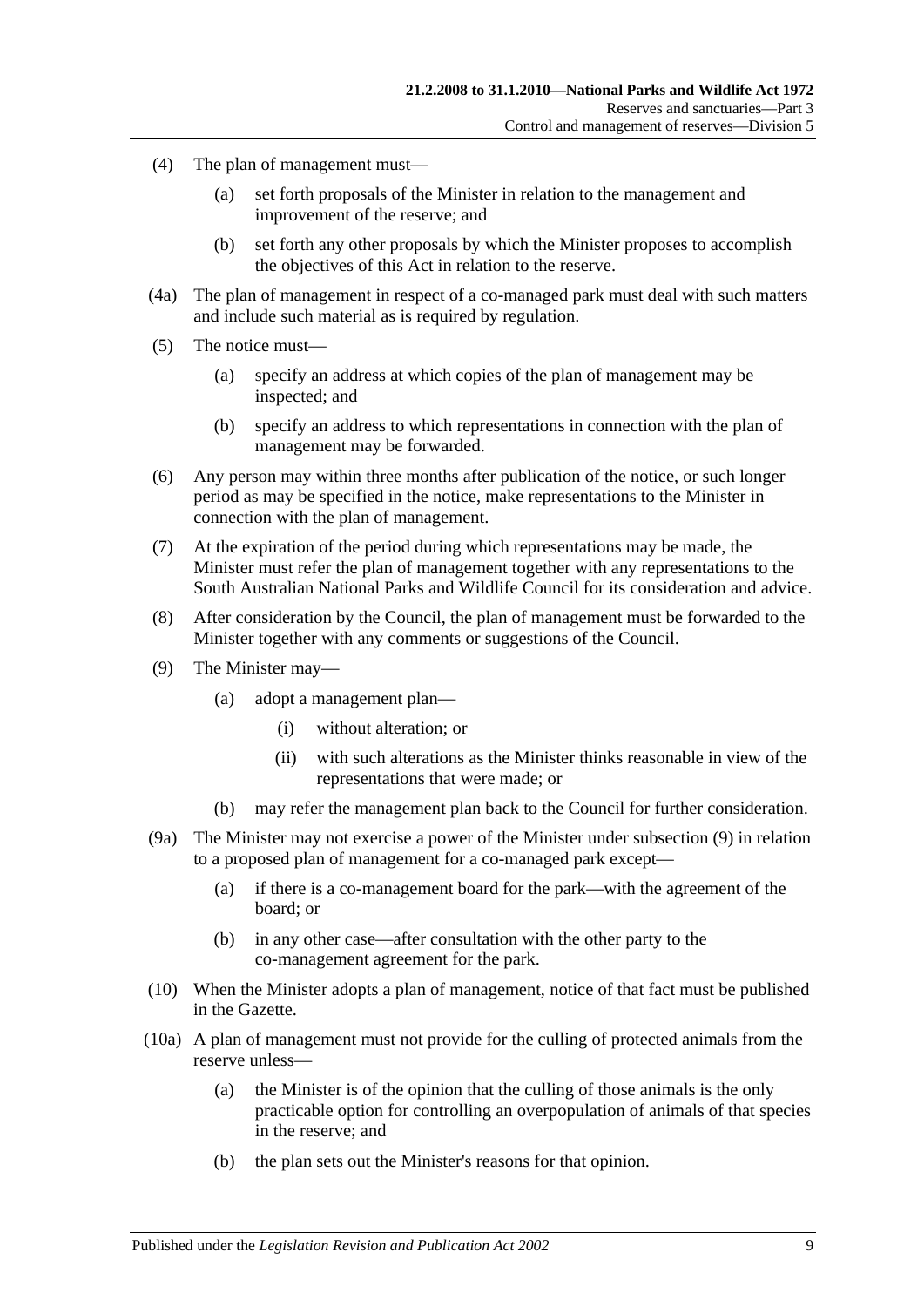(11) The Director must, upon the application of any member of the public and payment of the prescribed fee, furnish that person with a copy of a plan of management adopted under this section.

## <span id="page-33-0"></span>**39—Creation of zones within a reserve**

- (1) A management plan may provide for the division of a reserve into zones.
- (2) Where a zone is created within a reserve the land within that zone must be kept and maintained in accordance with the conditions, declared by the plan of management to be appropriate to that zone.

#### <span id="page-33-1"></span>**40—Implementation of management plan**

- (1) Subject to [subsection](#page-33-5) (2), where the Minister has adopted a plan of management in relation to a reserve—
	- (a) the provisions of the plan must be carried out in relation to that reserve; and
	- (b) operations must not be undertaken in relation to that reserve unless those operations are in accordance with the plan of management.
- <span id="page-33-5"></span>(2) Where a mining tenement has been granted in relation to land that is, or has become, a regional reserve, the management of the reserve is subject to the exercise by the holder of the tenement of rights under the tenement.

#### <span id="page-33-6"></span><span id="page-33-2"></span>**40A—Agreement as to conditions**

- (1) The Minister administering this Act and the relevant mining Minister may enter into an agreement with the holder of a mining tenement granted in relation to land that is, or has become, a regional reserve imposing conditions limiting or restricting the exercise of rights under the tenement by the holder of the tenement and by his or her successors in title.
- <span id="page-33-7"></span>(2) If a person contravenes, or fails to comply with, a condition imposed by agreement under [subsection](#page-33-6) (1) in relation to a mining tenement, the relevant mining Minister must, at the request of the Minister administering this Act, serve notice on the holder of the tenement requiring the holder to rectify the contravention or failure in the manner and within the period (which must not exceed three months) set out in the notice.
- (3) If the holder of a tenement on whom a notice has been served under [subsection](#page-33-7) (2) fails to comply with the notice, the relevant mining Minister may cancel the tenement.

## <span id="page-33-3"></span>**Division 6—Miscellaneous provisions relating to reserves**

## <span id="page-33-4"></span>**41—Approval of proposal for constitution of reserve**

- (1) The Minister must—
	- (a) submit any proposal to constitute, or alter the boundaries of, a reserve to the Minister administering the *[Crown Lands Act](http://www.legislation.sa.gov.au/index.aspx?action=legref&type=act&legtitle=Crown%20Lands%20Act%201929) 1929* for approval;
	- (b) submit any such proposal to each Minister administering a mining Act and consider the views of that Minister in relation to the proposal;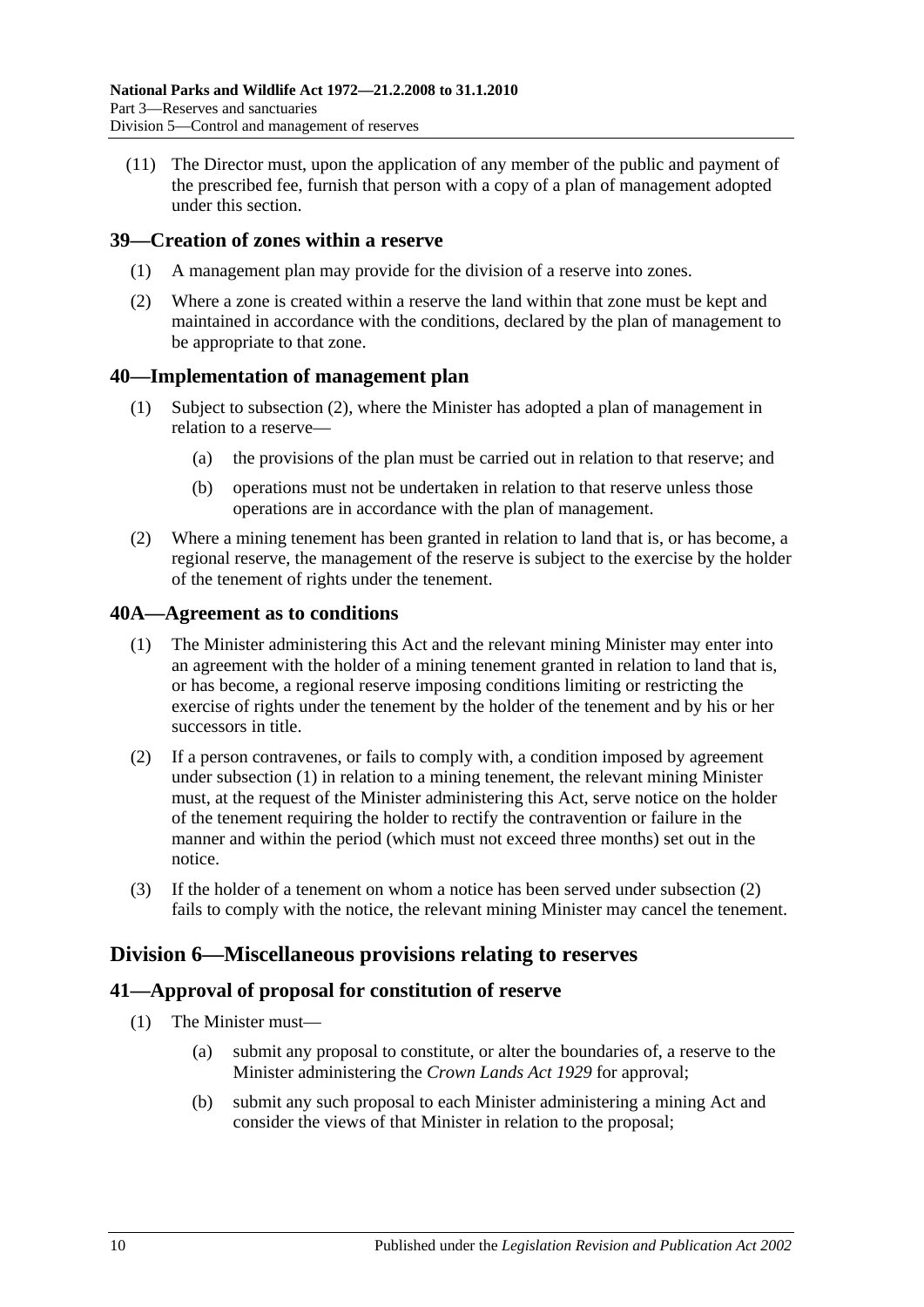- (c) submit any such proposal in respect of a reserve that includes or is to include land within the Murray-Darling Basin to the Minister to whom the administration of the *[River Murray Act](http://www.legislation.sa.gov.au/index.aspx?action=legref&type=act&legtitle=River%20Murray%20Act%202003) 2003* is committed and consider the views of that Minister in relation to the proposal.
- (2) A proposal to constitute, or alter the boundaries of, a reserve that includes or is to include land that is vested in or is under the care, control and management of the Minister administering the *[Harbors and Navigation Act](http://www.legislation.sa.gov.au/index.aspx?action=legref&type=act&legtitle=Harbors%20and%20Navigation%20Act%201993) 1993* must be submitted to, and approved by, that Minister.
- (3) A proclamation for the purpose of constituting, or altering the boundaries of, a reserve must not be made without the approval or approvals required by this section.

## <span id="page-34-3"></span><span id="page-34-0"></span>**41A—Alteration of boundaries of reserves**

- (1) The Governor may, by proclamation made on the recommendation of the Minister, alter the boundaries of a reserve for the purpose of making, or allowing for the making of, minor alterations or additions to a public road that intersects, or is adjacent to, the reserve.
- <span id="page-34-2"></span>(2) At least two months before making a recommendation to the Governor, the Minister must cause to be published in the Gazette and in a newspaper circulating generally throughout the State an advertisement—
	- (a) giving notice of the place or places at which a plan showing the proposed alterations is available for inspection; and
	- (b) inviting interested persons to make written submissions to the Minister in relation to the proposal.
- (3) The Minister must give consideration to any submissions made in response to an advertisement under [subsection](#page-34-2) (2).
- (4) The Minister must not make a recommendation if the Minister is satisfied that the proposed alteration would—
	- (a) significantly prejudice the fulfilment of the management objectives contained in [section](#page-30-1) 37 as they relate to that reserve; or
	- (b) be contrary to the plan of management prepared in accordance with [section](#page-31-0) 38 in relation to that reserve.
- (5) No parliamentary resolution is required in relation to a proclamation under this section.
- (6) The Minister must, as soon as practicable after a proclamation has been made under [subsection](#page-34-3) (1), cause a copy of the proclamation to be laid before each House of Parliament.

## <span id="page-34-4"></span><span id="page-34-1"></span>**42—Prohibited areas**

(1) Where the Minister is satisfied that it is expedient for the purpose of protecting human life or conserving native plants or animals the Minister may, by notice published in the Gazette, declare any portion of the reserve to be a prohibited area.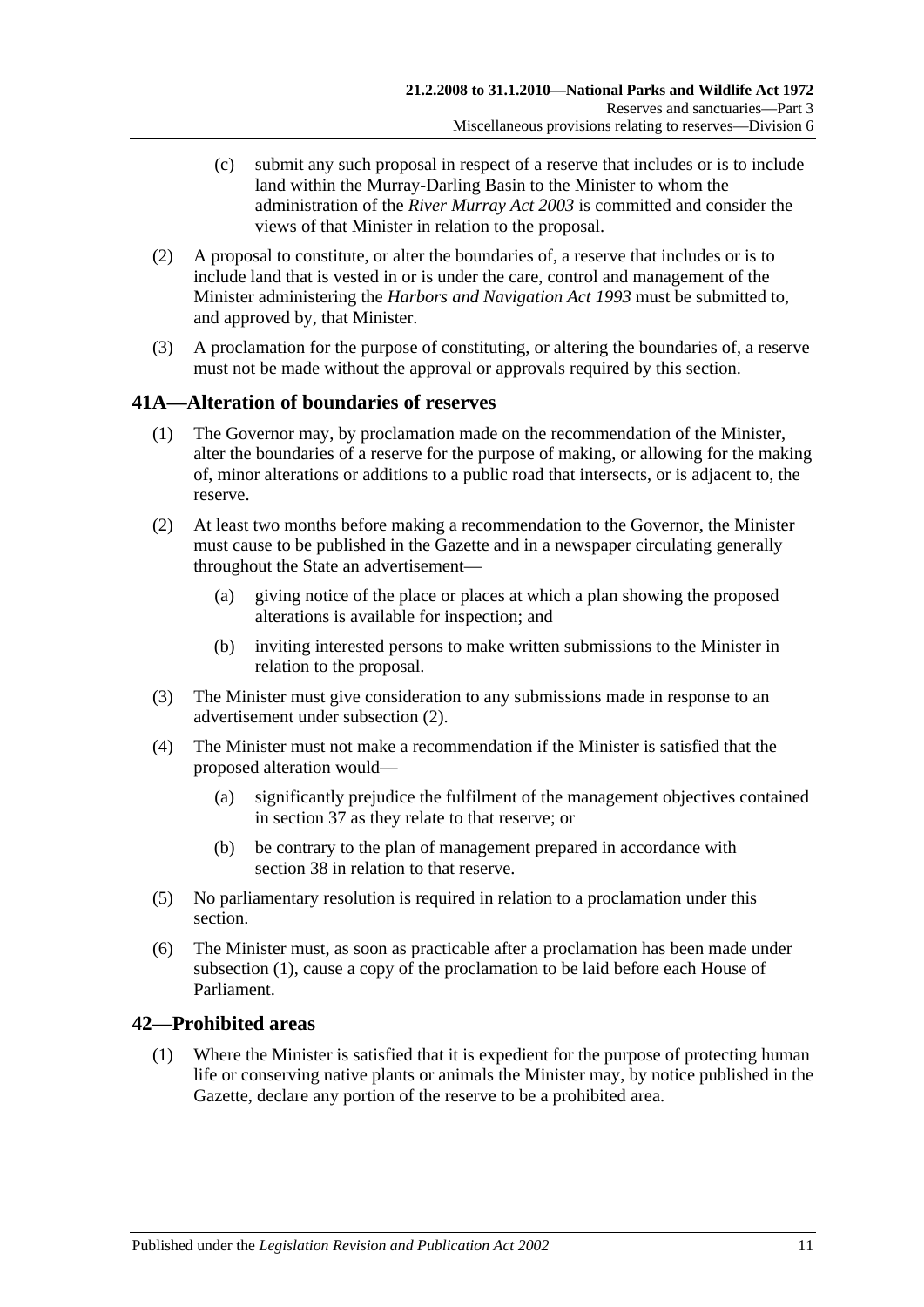- (1a) Except in an emergency, the Minister may only make a declaration under [subsection](#page-34-4) (1) in relation to a co-managed park—
	- (a) if there is a co-management board for the park—with the agreement of the board; or
	- (b) in any other case—after consultation with the other party to the co-management agreement for the park.
- (2) Any notice published under [subsection](#page-34-4) (1) must state the grounds upon which the declaration is made.
- (3) A person must not be within a prohibited area unless authorised to enter the area by a permit issued by the Minister under this section. Maximum penalty: \$1 000.
- (4) The Minister may, on appropriate terms and conditions, issue to any person a permit to be within a prohibited area.
- (5) The Minister may, at the request of the co-management board for a co-managed park, exempt members of the relevant Aboriginal group from the restriction applying to a prohibited area within the co-managed park under this section.

## <span id="page-35-2"></span><span id="page-35-0"></span>**43—Rights of prospecting and mining**

- (1) Subject to [subsection](#page-35-1) (2), rights of entry, prospecting, exploration, or mining cannot be acquired or exercised pursuant to a mining Act in respect of land constituting a reserve.
- (1a) [Subsection](#page-35-2) (1) does not apply to a regional reserve.
- <span id="page-35-1"></span>(2) The Governor may, by proclamation, declare that subject to any conditions specified in the proclamation rights of entry, prospecting, exploration, or mining may be acquired and exercised in respect of land constituting a reserve or portion of a reserve, to which [subsection](#page-35-2) (1) applies.
- (2a) A person must not contravene or fail to comply with a condition of a proclamation under this section.

Maximum penalty: \$10 000 or imprisonment for 2 years, or both.

- (3) A proclamation under [subsection](#page-35-1) (2) has effect in accordance with its terms.
- (4) The Governor may, by proclamation, vary or revoke a proclamation under [subsection](#page-35-1) (2).
- (5) A proclamation under this section in respect of land constituting a national park, a conservation park or the Para Wirra Recreation Park (except a proclamation revoking a previous proclamation) must not be made unless—
	- (a) the proclamation is made for the purpose of continuing rights of entry, prospecting, exploration or mining vested in any person immediately before the commencement of this Act in respect of that land; or
	- (b) the proclamation is made simultaneously with the proclamation constituting that land a national park or a conservation park; or
	- (c) the proclamation is made in pursuance of a resolution passed by both Houses of Parliament.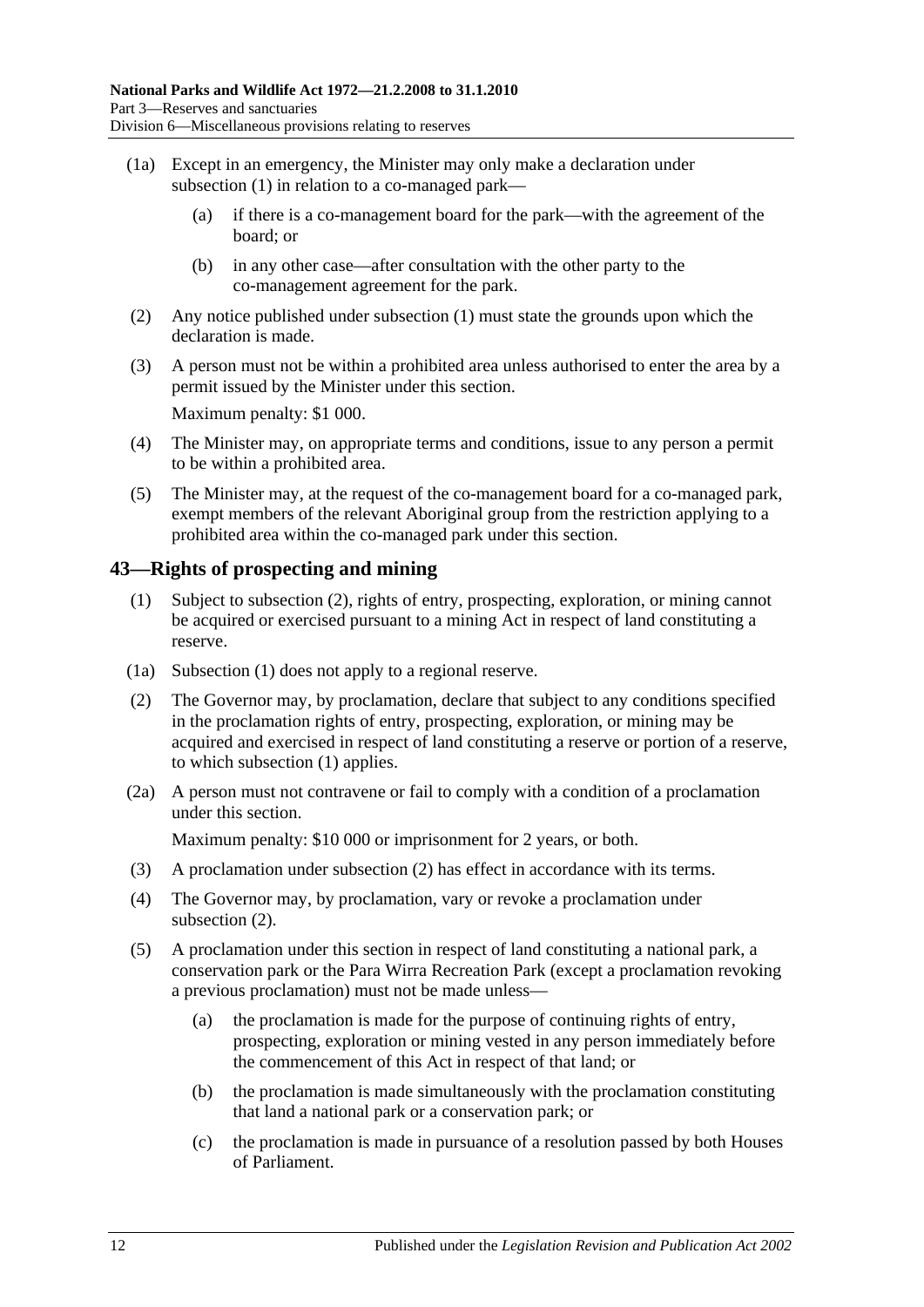- (6) Notice of a motion for a resolution under [subsection](#page-35-0)  $(5)(c)$  must be given at least 14 sitting days before the resolution is passed.
- (7) A proclamation must not be made under this section in relation to a co-managed park constituted of Aboriginal-owned land except with the agreement of the registered proprietor of the land.

# **43A—Prospecting and mining in regional reserves**

- (1) The relevant mining Minister must not grant an application for a mining tenement in relation to a regional reserve without first submitting the application to the Minister administering this Act.
- <span id="page-36-0"></span>(2) In the case of an application for a mining production tenement in relation to a regional reserve, the relevant mining Minister must not grant the application without the approval of the Minister administering this Act.
- (3) In the case of an application for any other kind of mining tenement in relation to a regional reserve the relevant mining Minister must not grant the application without considering the views of the Minister administering this Act.
- (4) If the Minister administering this Act refuses to give the approval required by [subsection](#page-36-0) (2) the relevant mining Minister may refer the matter to the Governor and may, with the Governor's approval, grant the application.
- (5) The holder of a precious stones prospecting permit under the *[Opal Mining Act](http://www.legislation.sa.gov.au/index.aspx?action=legref&type=act&legtitle=Opal%20Mining%20Act%201995) 1995* cannot peg out an area for a precious stones tenement on a regional reserve without the approval of the Minister administering this Act, or if the Minister refuses to give approval, without the approval of the Governor.
- (6) [Subsection](#page-36-0) (2) does not apply to a petroleum production licence that the Minister administering the *[Cooper Basin \(Ratification\) Act](http://www.legislation.sa.gov.au/index.aspx?action=legref&type=act&legtitle=Cooper%20Basin%20(Ratification)%20Act%201975) 1975* is authorised to grant by section 9 of that Act.
- (7) A reference in this section to *the relevant mining Minister* in relation to the granting of a mining tenement is, if the mining Act under which the tenement is granted provides for it to be granted by any authority other than the relevant mining Minister, a reference to that authority.

# <span id="page-36-3"></span>**43AB—Power to prohibit prospecting and mining in the Innamincka Regional Reserve**

- <span id="page-36-1"></span>(1) The Governor may, by proclamation, create a zone within the Innamincka Regional Reserve.
- (2) Rights of entry, prospecting, exploration or mining cannot be acquired or exercised pursuant to a mining Act in respect of land within a zone created under this section.
- (3) If or when a proclamation is made under [subsection](#page-36-1) (1), the Governor cannot, by subsequent proclamation, expand the area within the zone, or create a second or subsequent zone.
- <span id="page-36-2"></span>(4) However, the Governor may, by subsequent proclamation—
	- (a) vary a proclamation made under [subsection](#page-36-1) (1) to reduce the area of a zone; or
	- (b) revoke a proclamation made under [subsection](#page-36-1) (1).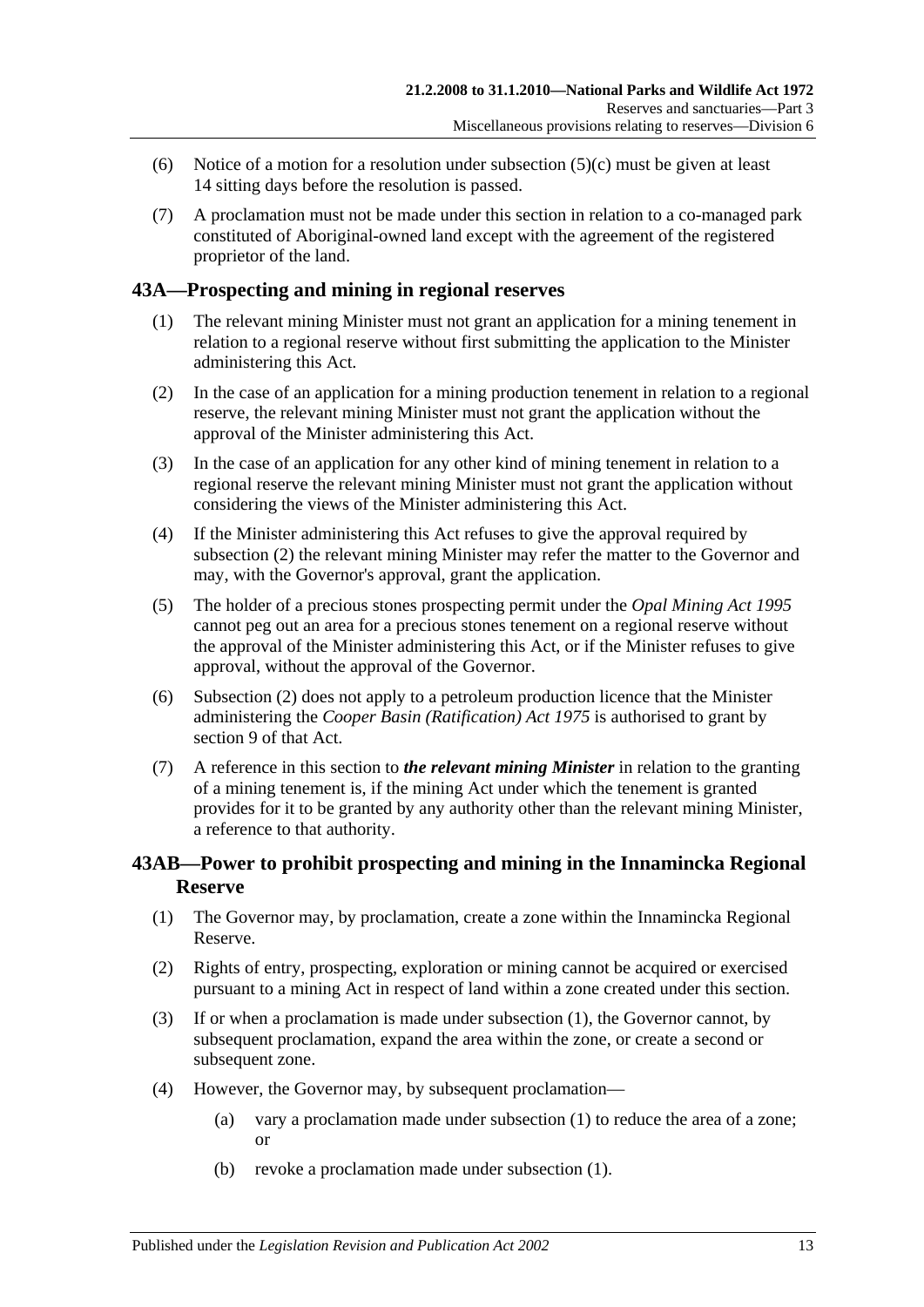- <span id="page-37-0"></span>(5) A proclamation must not be made under [subsection](#page-36-2) (4) except in pursuance of a resolution of both Houses of Parliament.
- (6) Notice of a motion for a resolution under [subsection](#page-37-0) (5) must be given at least 14 sitting days before the motion is passed.

# <span id="page-37-1"></span>**43B—Entry onto reserves for purpose of investigation and survey**

- (1) The Minister administering a mining Act or a person authorised by that Minister may enter onto any reserve for the purpose of a geological, geophysical or geochemical investigation or survey without the approval of the Minister administering this Act if the investigation or survey will not result in disturbance of the land.
- (2) A person who wishes to enter onto a reserve pursuant to [subsection](#page-37-1) (1) must, before doing so, consult the Minister administering this Act.
- (3) This section does not apply to a zone created within the Innamincka Regional Reserve under [section](#page-36-3) 43AB.

#### <span id="page-37-2"></span>**43C—Entrance fees etc for reserves**

- (1) Fees for entrance to reserves, fees for camping in reserves, fees for an activity authorised by a permit or permission granted under the regulations and fees for the use of facilities and services provided in reserves may be fixed by the relevant authority with the approval of the Minister.
- (2) Where a fee fixed under [subsection](#page-37-2) (1) is payable, or has been paid, the relevant authority may, if he or she thinks fit, waive or refund the whole or part of the fee.
- (3) In this section—

#### *relevant authority* means—

- (a) in relation to a co-managed park for which there is a co-management board—the co-management board for the park; or
- (b) in any other case—the Director.

# **Division 6A—Provisions relating to co-managed parks**

## **Subdivision 1—Preliminary**

#### **43D—Application**

This Division applies to a national park or conservation park, or proposed national park or conservation park, that is or is to be constituted of Aboriginal-owned land or land with which an Aboriginal group or community has a traditional association.

#### **43E—Objects**

- (1) The principal object of this Division is to provide for effective co-management of parks to which this Division applies by representatives of the relevant Aboriginal groups and the Minister, and, as far as practicable, to—
	- (a) ensure the continued enjoyment of the parks by the relevant Aboriginal groups for cultural, spiritual and traditional uses; and
	- (b) ensure the continued enjoyment of the parks by members of the public in a manner consistent with the co-management agreements for the parks; and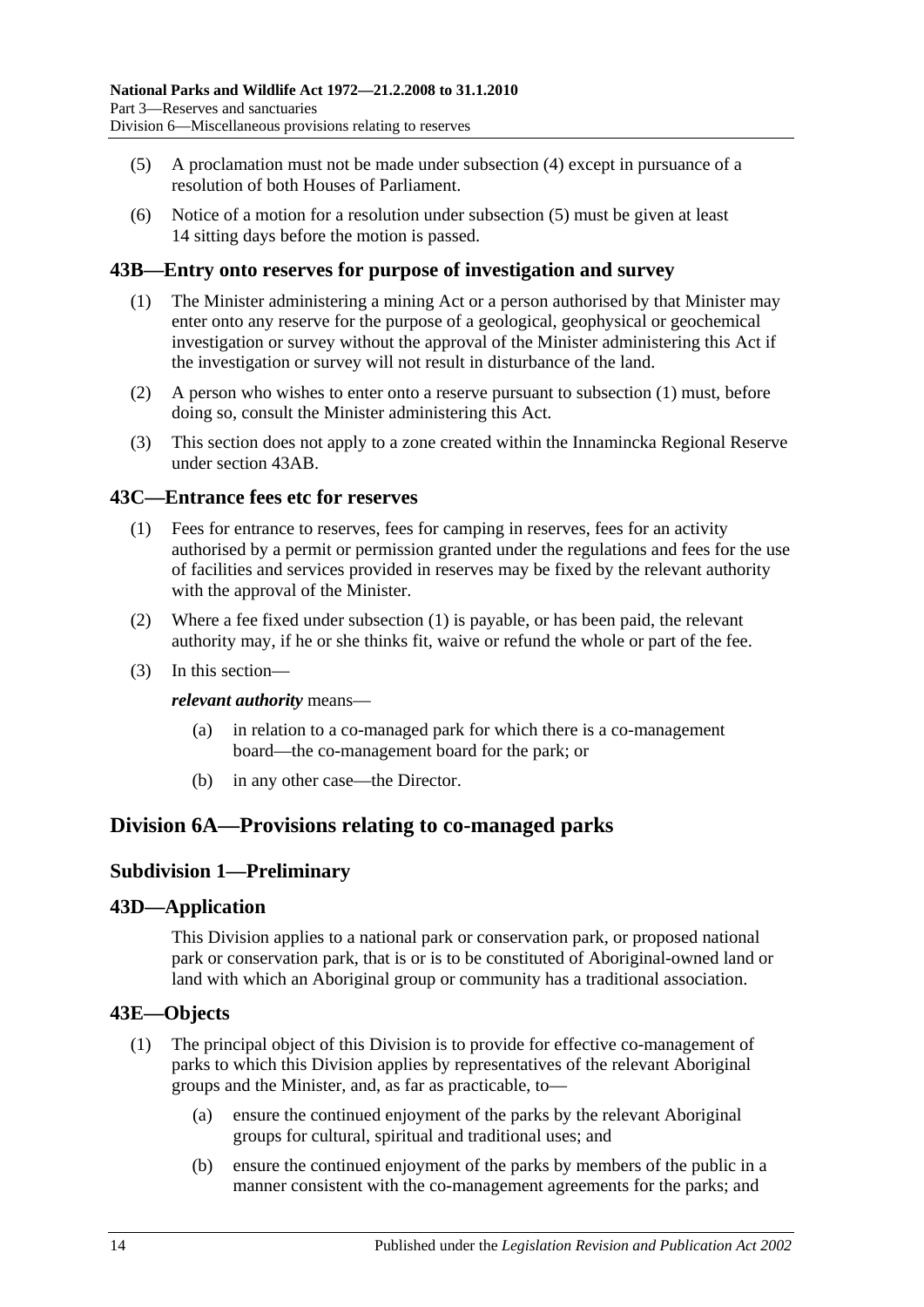- (c) ensure the preservation and protection of Aboriginal sites, features, objects and structures of spiritual or cultural significance within the parks; and
- (d) provide protection for the natural resources, wildlife, vegetation and other features of the parks.
- (2) The Minister must, in administering this Division, have regard to, and seek to further, the objects.

## **Subdivision 2—Co-management agreements**

#### **43F—Co-management agreement**

- (1) The Minister may enter into a co-management agreement for—
	- (a) a national park or conservation park to be constituted of Aboriginal-owned land; or
	- (b) a national park or conservation park constituted of land with which an Aboriginal group or community has a traditional association.
- (2) The parties to a co-management agreement will consist of or include the Minister and—
	- (a) in the case of a national park or conservation park to be constituted of Aboriginal-owned land—the registered proprietor of the land, or the body in which the land is to be vested; or
	- (b) in the case of a national park or conservation park constituted of Crown land—a body representing the interests of the relevant Aboriginal group.
- (3) A co-management agreement under this section may provide for—
	- (a) if a co-management board is to be established for the co-managed park—the constitution of the board; and
	- (b) if a co-management board is not to be established for the co-managed park—any limitations or conditions applying to the exercise of the Minister's or Director's powers in relation to the park and responsibilities to be assumed by or on behalf of the relevant Aboriginal group; and
	- (c) preparation of a plan of management for the co-managed park; and
	- (d) measures related to the preservation and protection of Aboriginal sites, features, objects and structures of spiritual or cultural significance; and
	- (e) implementation of the plan of management for the co-managed park; and
	- (f) funding arrangements relating to the management of the co-managed park; and
	- (g) the appointment of wardens; and
	- (h) the exercising of powers by wardens in relation to members of the relevant Aboriginal group; and
	- (i) employment of staff; and
	- (j) dispute resolution; and
	- (k) park entrance fees; and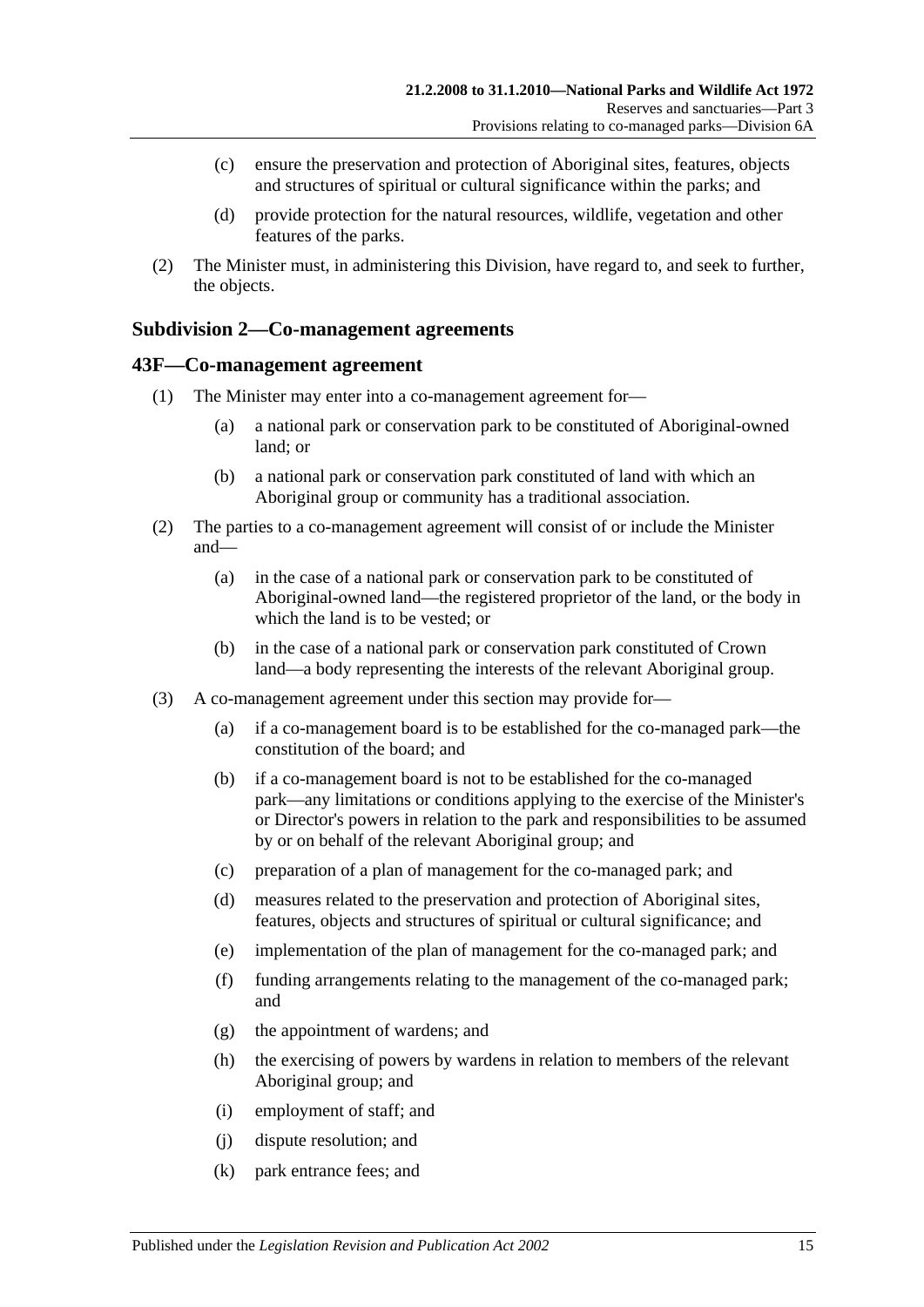- (l) access by members of the public to the co-managed park; and
- (m) the taking of plants and animals by members of the relevant Aboriginal group; and
- (n) any other matter specified by the Minister.
- (4) A co-management agreement may be varied in accordance with processes set out in the agreement.
- (5) The following provisions apply to the termination of a co-management agreement:
	- (a) in the case of a co-management agreement for a national park or conservation park constituted of Aboriginal-owned land that was Aboriginal-owned land before the park was constituted—
		- (i) the agreement may be terminated unilaterally;
		- (ii) the agreement may specify a minimum period that must elapse before the agreement may be terminated;
	- (b) in the case of a co-management agreement for a national park or conservation park constituted of Aboriginal-owned land that was Crown land before the co-management agreement was made—
		- (i) the agreement may only be terminated by agreement between the Minister and registered proprietor of the Aboriginal-owned land;
		- (ii) the agreement may specify a minimum period that must elapse before the agreement may be terminated;
	- (c) in the case of a co-management agreement for a national park or conservation park constituted of Crown land—the agreement may only be terminated by the Minister by notice in writing to the other party to the agreement.
- (6) If a co-management agreement is entered into or terminated under this section, the Minister must cause notice of that fact to be published in the Gazette.
- (7) The Minister must, on the application of a member of the public and payment of the prescribed fee, furnish the person with a copy of a co-management agreement under this section.

## **Subdivision 3—Co-management Boards**

#### **43G—Establishment of co-management boards by regulation**

- (1) The Governor may, by regulation, establish a co-management board for a co-managed park.
- <span id="page-39-0"></span>(2) Subject to this section, regulations establishing a co-management board—
	- (a) must not be inconsistent with the co-management agreement for the co-managed park; and
	- (b) must name the board; and
	- (c) must provide for the appointment, term and conditions of office and removal of the members of the board; and
	- (d) must provide for the procedures governing the board's proceedings; and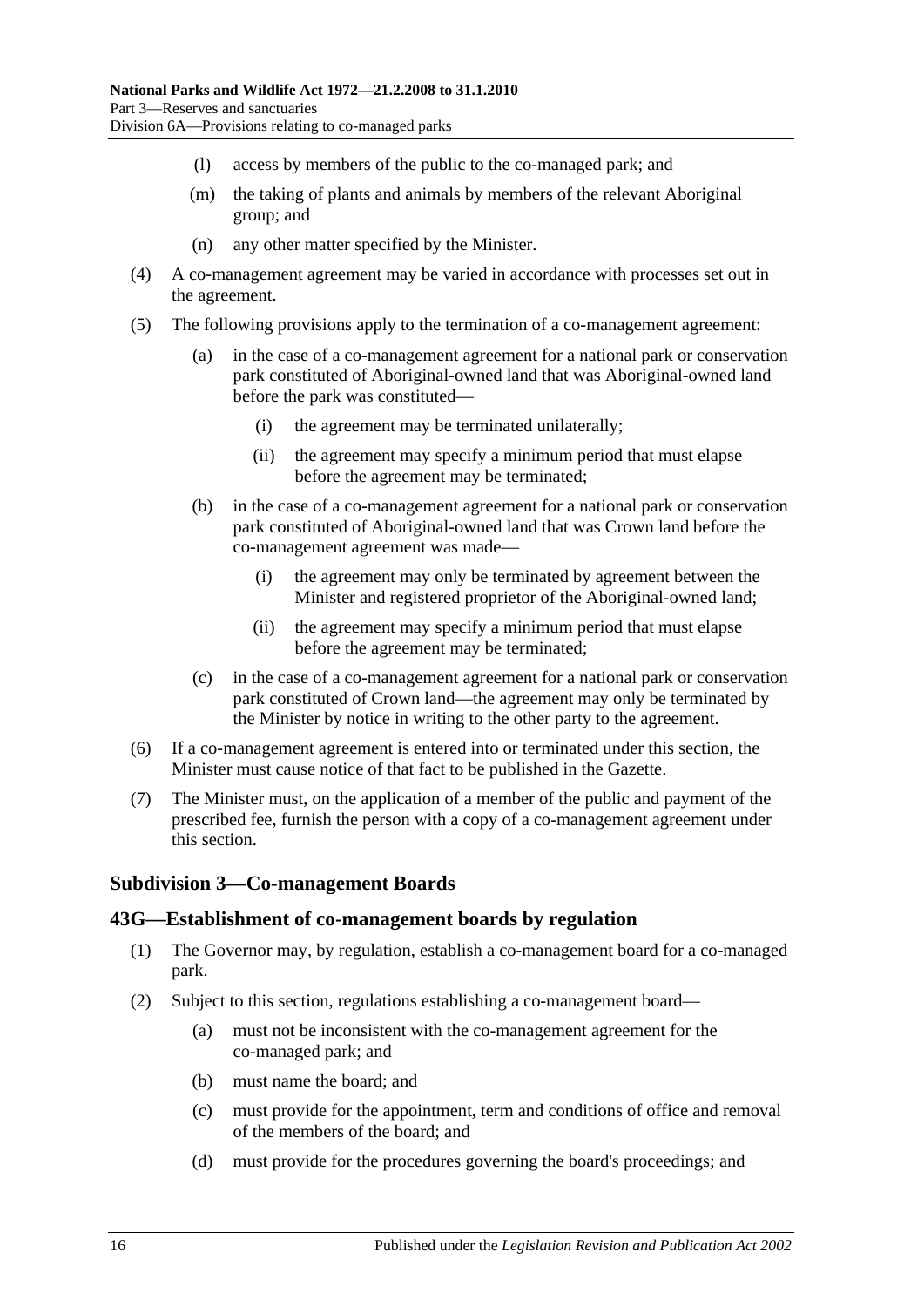- (e) may limit the powers and functions of the board; and
- (f) may provide for delegation by the board; and
- (g) may provide for the remuneration of members; and
- (h) may require reporting by the board to the Minister; and
- (i) may make any other provision (not inconsistent with this Act) that is necessary or expedient for the purposes of this Act.
- (3) The regulations establishing a co-management board for a co-managed park constituted of Aboriginal-owned land must (in addition to providing for the matters required under [subsection](#page-39-0) (2)) provide for—
	- (a) the co-management board to have a majority of members who are members of the relevant Aboriginal group; and
	- (b) the co-management board to be chaired by a person nominated by the registered proprietor of the land constituting the co-managed park; and
	- (c) the quorum of the co-management board to have a majority of members who are members of the relevant Aboriginal group.
- (4) If a regulation establishing a co-management board is disallowed by either House of Parliament, the assets and liabilities of the board will be dealt with in accordance with the directions of the Minister.

#### **43H—Corporate nature of co-management board**

- (1) A co-management board established under this Division—
	- (a) is a body corporate; and
	- (b) has perpetual succession and a common seal; and
	- (c) can sue and be sued in its corporate name; and
	- (d) has all the powers of a natural person that are capable of being exercised by a body corporate; and
	- (e) has the functions and powers assigned or conferred by or under this or any other Act.
- (2) If a document appears to bear the common seal of the co-management board, it will be presumed, in the absence of proof to the contrary, that the common seal of the co-management board was duly fixed to the document.

#### **43I—Dissolution or suspension of co-management boards**

- (1) Subject to this section, the Governor may, by regulation, dissolve or suspend a co-management board established under this Division.
- (2) The co-management board for a co-managed park must not be dissolved under this section unless—
	- (a) the co-managed park is abolished; or
	- (b) the co-management agreement for the co-managed park is terminated.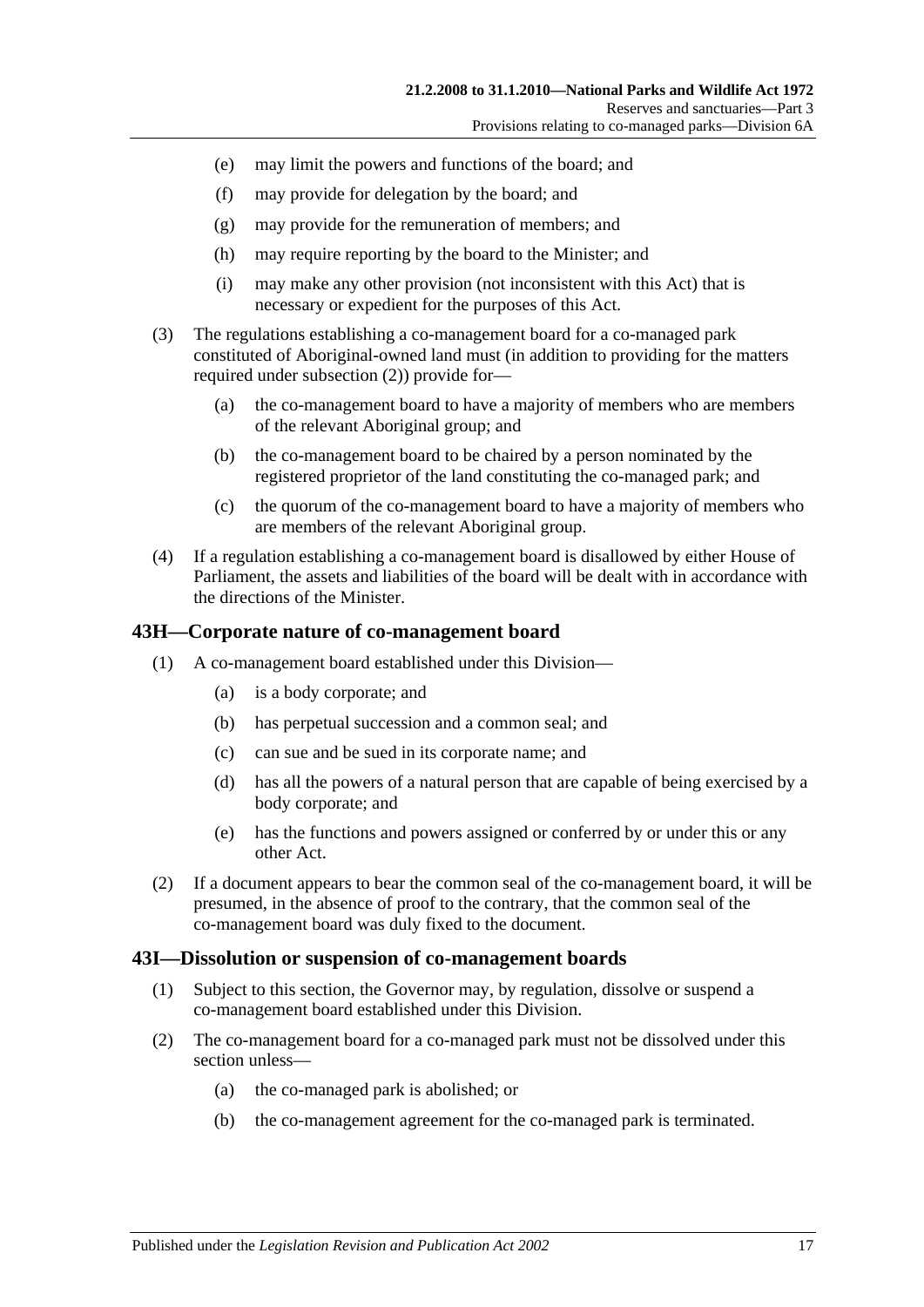- (3) The co-management board for a co-managed park must not be suspended under this section unless the Minister is satisfied that such action is warranted due to continuing failure by the board properly to discharge its responsibilities.
- (4) On dissolution and during any suspension of a co-management board under this section, any assets and liabilities of the board will be dealt with or disposed of in accordance with the directions of the Minister.

#### **Subdivision 4—Miscellaneous**

#### <span id="page-41-0"></span>**43J—Staff**

- (1) The staffing arrangements for a co-management board established under this Division will be determined or approved by the Minister after consultation with the relevant Aboriginal group.
- (2) Any staff under [subsection](#page-41-0) (1) will be—
	- (a) Public Service employees assigned to work with the co-management board; or
	- (b) if appointments have been made under [subsection](#page-41-1) (3)—the persons holding those appointments.
- <span id="page-41-1"></span>(3) A co-management board established under this Division may, with the approval of the Minister—
	- (a) appoint persons to the staff of the board; and
	- (b) appoint persons to assist in the management of a co-managed park.
- (4) A co-management board established under this Division may, with the approval of the Minister administering an administrative unit of the Public Service, on terms and conditions mutually arranged, make use of the services of any officer, or use any facilities or equipment, of that unit.
- (5) A person employed under [subsection](#page-41-1) (3) is not a Public Service employee.

## **43K—Accounts and audit**

- (1) A co-management board established under this Division must cause proper accounts to be kept of its financial affairs.
- (2) The Auditor-General may at any time, and must in respect of each financial year, audit the accounts of the co-management board.

## **43L—Annual report**

- (1) A co-management board established under this Division must, on or before 30 September in each year, prepare and deliver to the Minister a report on its operations during the preceding financial year.
- (2) The report must include—
	- (a) the audited accounts of the co-management board; and
	- (b) any other information required by or under the regulations.
- (3) The Minister must, within 6 sitting days after receiving a report, cause copies of the report to be laid before both Houses of Parliament.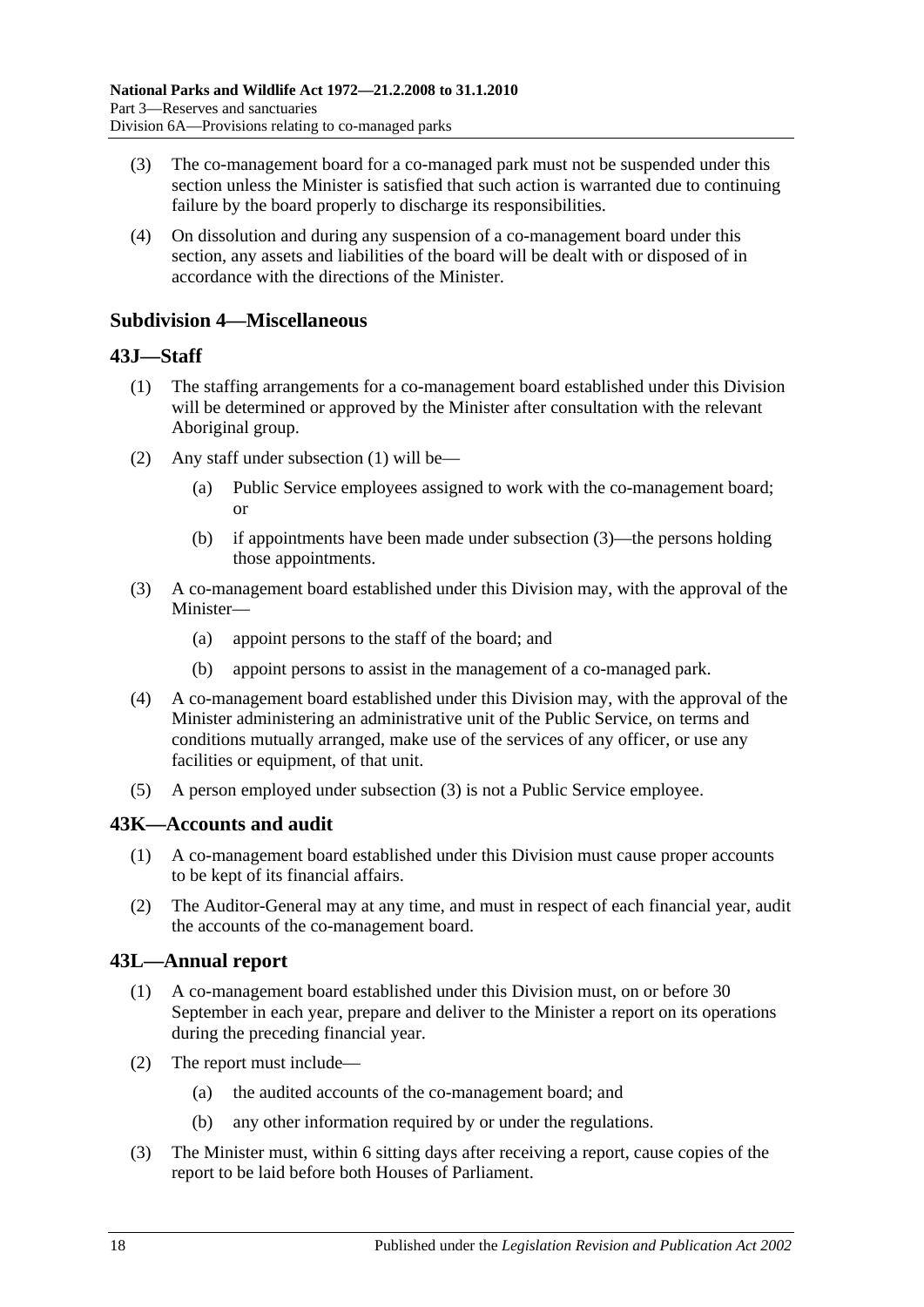# **Division 7—Sanctuaries**

#### <span id="page-42-0"></span>**44—Establishment of sanctuaries**

- (1) If the Minister is of the opinion that it is desirable to conserve the animals or plants for which any land is a natural habitat or environment and—
	- (a) where the land is reserved for or dedicated to, a public purpose, the person to whom the care, control and management of that land has been committed has consented to a declaration under this section; or
	- (b) where the land is private land, the owner and occupier of the land have consented to a declaration under this section,

the Minister may, by notice in the Gazette, declare the land to be a sanctuary.

- (1a) The declaration of land as a sanctuary under [subsection](#page-42-0) (1) on or after 1 January 1994 is subject to native title existing when the declaration was made.
- (2) The Minister—
	- (a) may revoke any declaration under this section; and
	- (b) where private land constitutes a sanctuary, and the owner of that land, by instrument in writing, requests that the land should cease to be a sanctuary, must revoke the declaration under which that land is constituted a sanctuary.
- (3) In this section—

*owner* in relation to private land means the holder of an estate in fee simple in the land.

#### **45—Protection of animals and plants in sanctuary**

(1) A person must not take an animal, or the eggs of an animal, or a native plant within a sanctuary except in pursuance of this section.

Maximum penalty:

In the case of an animal, or the eggs of an animal, or a native plant of an endangered species, \$10 000 or imprisonment for 2 years.

In the case of an animal, or the eggs of an animal, or a native plant of a vulnerable species, \$7 500 or imprisonment for 18 months.

In the case of an animal, or the eggs of an animal, or a native plant of a rare species, \$5 000 or imprisonment for 12 months.

In any other case, \$2 500 or imprisonment for 6 months.

- <span id="page-42-1"></span>(2) The Minister may, if satisfied that it is in the interests of conserving wildlife to do so, grant a permit authorising the holder of the permit to take animals, or the eggs of animals, or native plants within a sanctuary in accordance with the terms of the permit.
- (3) The owner of land constituting a sanctuary, or a person authorised by the owner, may take an animal, or the eggs of an animal that is not a protected animal in the sanctuary without a permit under [subsection](#page-42-1) (2).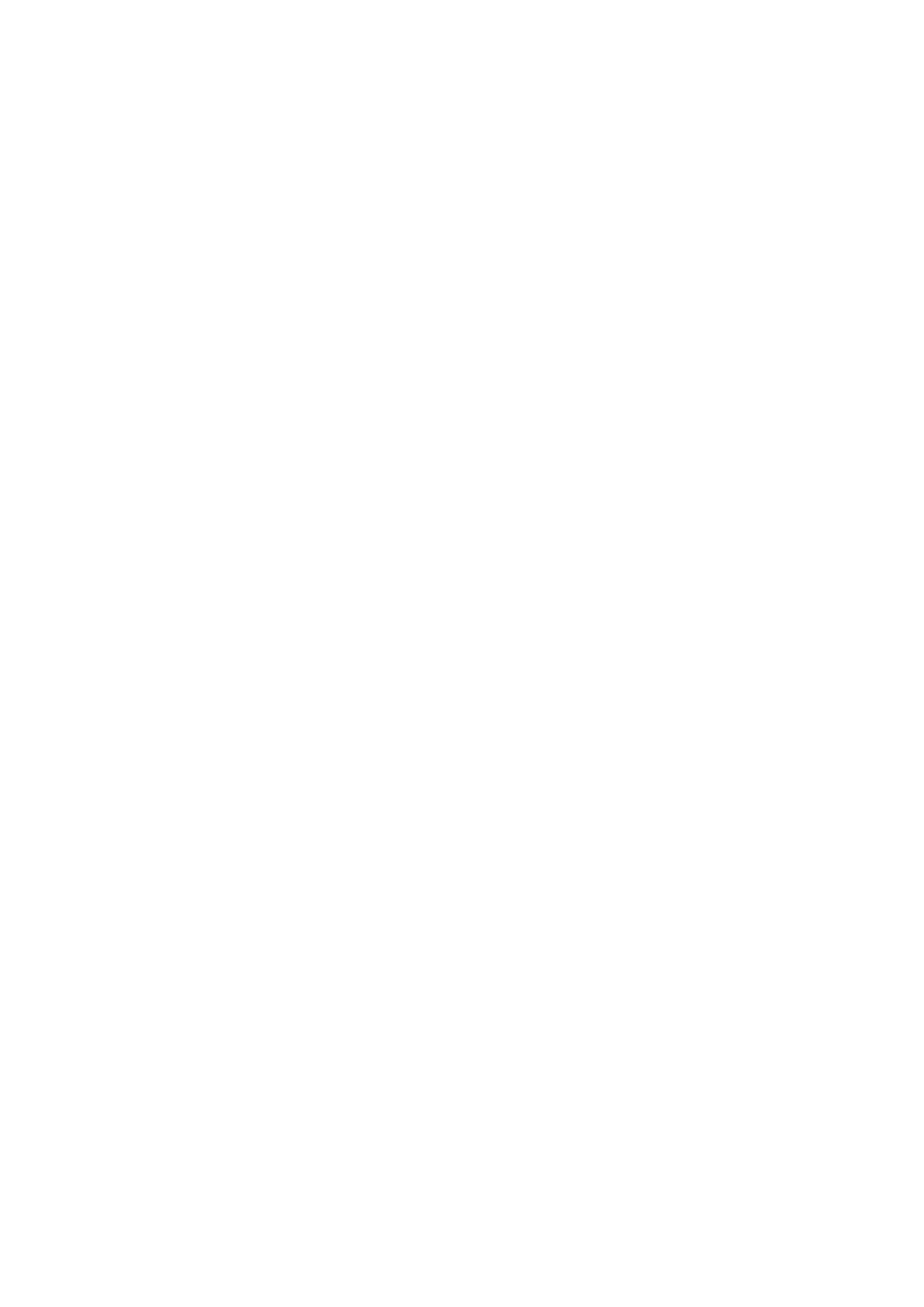# **Part 3A—Development Trusts**

# **Division 1—Development Trusts**

# **45A—Interpretation and application**

(1) In this Part—

*General Reserves Trust* means the General Reserves Trust established by proclamation under [section](#page-44-0) 45B on 30 November 1978 (see *Gazette 30.11.1978 p2096 and 2097*);

*reserve* includes part of a reserve, or any two or more reserves;

*Trust* means a development trust established under [section](#page-44-0) 45B.

(2) This Part does not apply to a co-managed park constituted of Aboriginal-owned land.

## <span id="page-44-1"></span><span id="page-44-0"></span>**45B—Development Trusts**

- (1) The Governor may, by proclamation, establish a Development Trust in respect of a reserve.
- (2) A proclamation under [subsection](#page-44-1) (1) must—
	- (a) (except in the case of the General Reserves Trust) designate the reserve in relation to which the Development Trust is to be created;
	- (b) designate the Trust by a distinctive name;
	- (c) fix the number of members of the Trust and the method by which they are appointed or elected;
	- (d) fix the quorum for meetings of the Trust;
	- (e) fix the terms and conditions upon which members of the Trust will hold office;
	- (f) provide for the removal of members of the Trust from office and for the filling of vacant offices.
- (3) The Governor may, by further proclamation, vary any proclamation made under [subsection](#page-44-1)  $(1)$ .

## **45BA—The General Reserves Trust**

The General Reserves Trust will be taken to have been established in relation to all reserves constituted under this Act except those in relation to which another Development Trust is for the time being established by proclamation under [section](#page-44-0) 45B.

## **45C—Trust to be body corporate**

- (1) A Trust is a body corporate with perpetual succession and a common seal, and—
	- (a) is capable of suing and being sued; and
	- (b) is capable of holding, acquiring, dealing with and disposing of real and personal property; and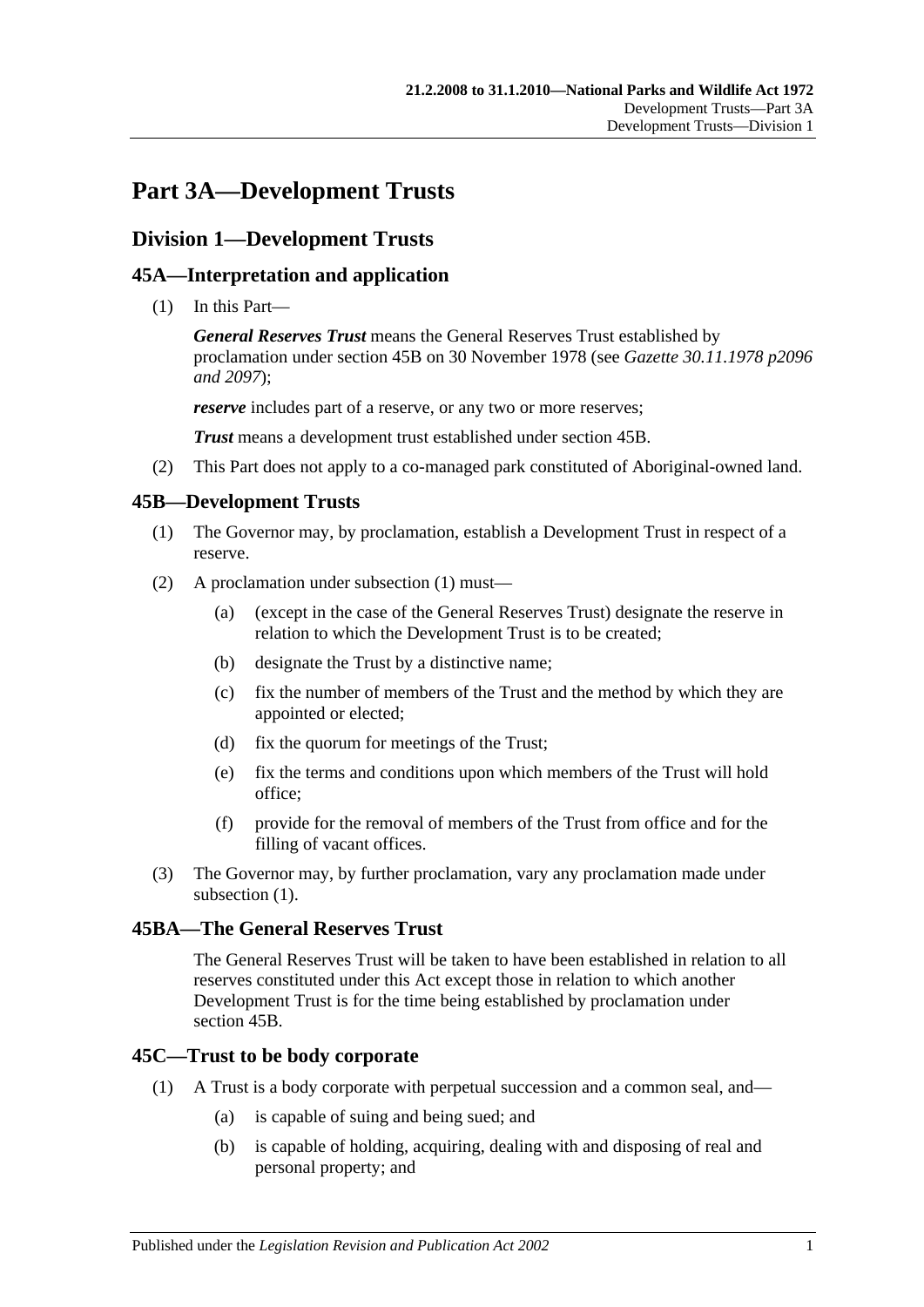- (c) is capable of acquiring or incurring any other rights and liabilities; and
- (d) has the powers, rights, duties and functions conferred, imposed or prescribed by or under this Act or any other Act; and
- (e) holds its property on behalf of the Crown.
- (2) Where an apparently genuine document purports to bear the common seal of a Trust, it will be presumed in any legal proceedings, in the absence of proof to the contrary, that the common seal of that Trust has been duly affixed to that document.

#### **45D—Appointment of members to a Trust**

- (1) Upon the establishment of a Trust under this Act the members of the Trust must be appointed or elected, as the case may require, in accordance with the proclamation.
- (2) A member of a Trust is entitled to payment from the funds of the Trust of such remuneration, allowances and expenses as the Governor may determine.
- (3) An act or proceeding of a Trust is not invalid by reason of a vacancy in its membership or any defect in the appointment or election of a member.
- (4) No liability attaches to a member of a Trust for an act or omission by the member or the Trust in good faith and in the exercise or purported exercise of functions under this Act.
- (5) A member of a Trust who is an officer or employee of the Trust will not by reason of that fact be taken to have a financial or material interest in any matter or thing relating to rates of remuneration or other terms and conditions of employment of officers or employees of the Trust.

#### **45E—Chairman and meetings of a Trust**

- (1) The members of a Trust must elect one of their number to be presiding member of the Trust for such period as the Trust may determine.
- (2) The presiding member, if present at a meeting of the Trust, must preside at that meeting.
- (3) In the absence of the presiding member, the members present at a meeting must elect one of their number to preside at that meeting.
- (4) A decision carried by a majority of the votes cast by the members present at a meeting is a decision of the Trust.
- (5) The person presiding at a meeting of a Trust has, in the event of an equality of votes, a casting vote in addition to a deliberative vote.
- (6) Subject to this Act, a Trust may conduct its business in such manner as it thinks fit.

#### **45F—Functions of a Trust**

- (1) Subject to this section and the other provisions of this Act, the functions of a Trust are to perform such duties in relation to the development or management of the reserve in relation to which it was established as are from time to time assigned to it by the Minister by notice in writing.
- (1b) It is an additional function of the General Reserves Trust to manage and control the General Reserves Trust Fund established under [Division 2.](#page-47-0)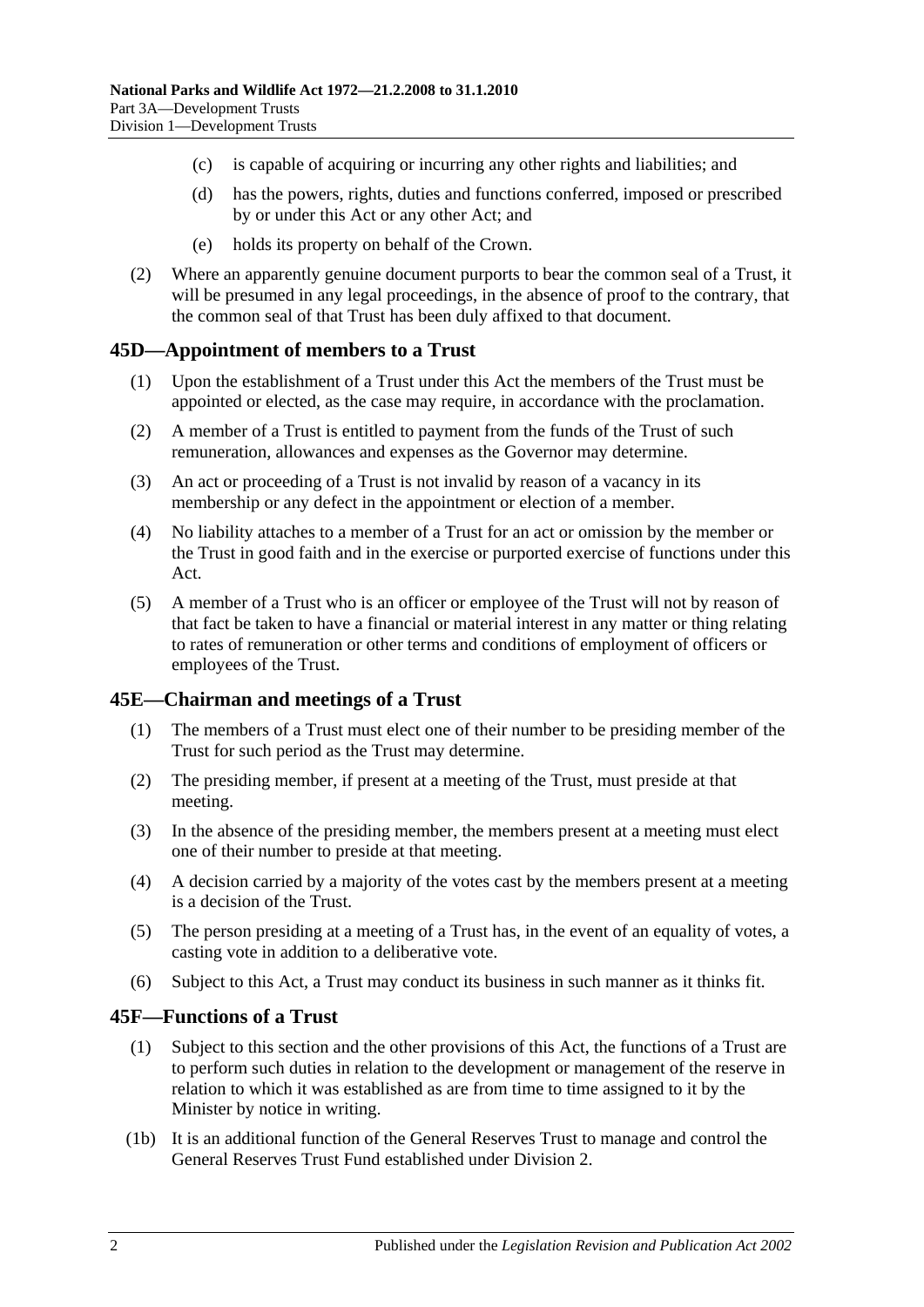- <span id="page-46-0"></span>(2) A Trust has and may exercise all such powers as are necessary for or incidental to the performance of its functions.
- (2a) Without limiting [subsection](#page-46-0) (2), a Trust may charge and recover such amounts as it thinks fit in respect of facilities and services provided to the public by the Trust.
- <span id="page-46-1"></span>(2b) Where the Minister has entered into a lease, or the Minister or the Director has granted a licence or entered into an agreement, in relation to a reserve under [section](#page-29-0) 35, the Minister or Director may direct that money payable pursuant to the lease, licence or agreement be paid to the Trust that has been established in relation to the reserve.
- (2c) A Trust (not being the General Reserves Trust) may retain and apply money received by the Trust—
	- (a) pursuant to [subsection](#page-46-1) (2b); or
	- (b) being fees paid for entrance to the reserve or reserves in relation to which the Trust has been established (the Trust's reserves); or
	- (c) being fees or other money paid for—
		- (i) the use of the Trust's reserves; or
		- (ii) the use of facilities or services provided by the Trust; or
	- (d) being money that it has borrowed with the approval of the Treasurer for the purposes of the Trust; or
	- (e) as a donation or grant for the purposes of the Trust; or
	- (f) as interest or accretions arising from investment of money held by the Trust,

for the purpose of performing and discharging its functions and duties under this or any other Act without further appropriation by Parliament.

- (2d) A Trust must keep proper accounts of receipts and payments in relation to performing and discharging its functions and duties under this or any other Act and the Auditor-General may at any time, and must at least once in each year, audit the accounts kept by the Trust under this subsection.
- (3) In the exercise of its powers and the performance of its functions a Trust is, except where it is required to make a report to the Minister, subject to the general control and direction of the Minister.

## **45G—Trust may delegate**

- (1) A Trust may delegate any of its powers, functions or duties to any committee appointed by the Trust, or to any member of the Trust or officer or employee of the Trust.
- (2) A delegation of powers, functions or duties by a Trust does not derogate from the power of the Trust to act itself in any matter and is revocable by the Trust at will.

#### **45H—Staff of a Trust**

- (1) A Trust may appoint, upon terms and conditions approved by the Minister, such officers and employees as it thinks necessary or desirable for the proper carrying out of the functions and duties of the Trust.
- (2) The employment of an officer or employee by a Trust will be taken, for the purposes of the *[Superannuation Act](http://www.legislation.sa.gov.au/index.aspx?action=legref&type=act&legtitle=Superannuation%20Act%201988) 1988*, to be employment to which that Act applies.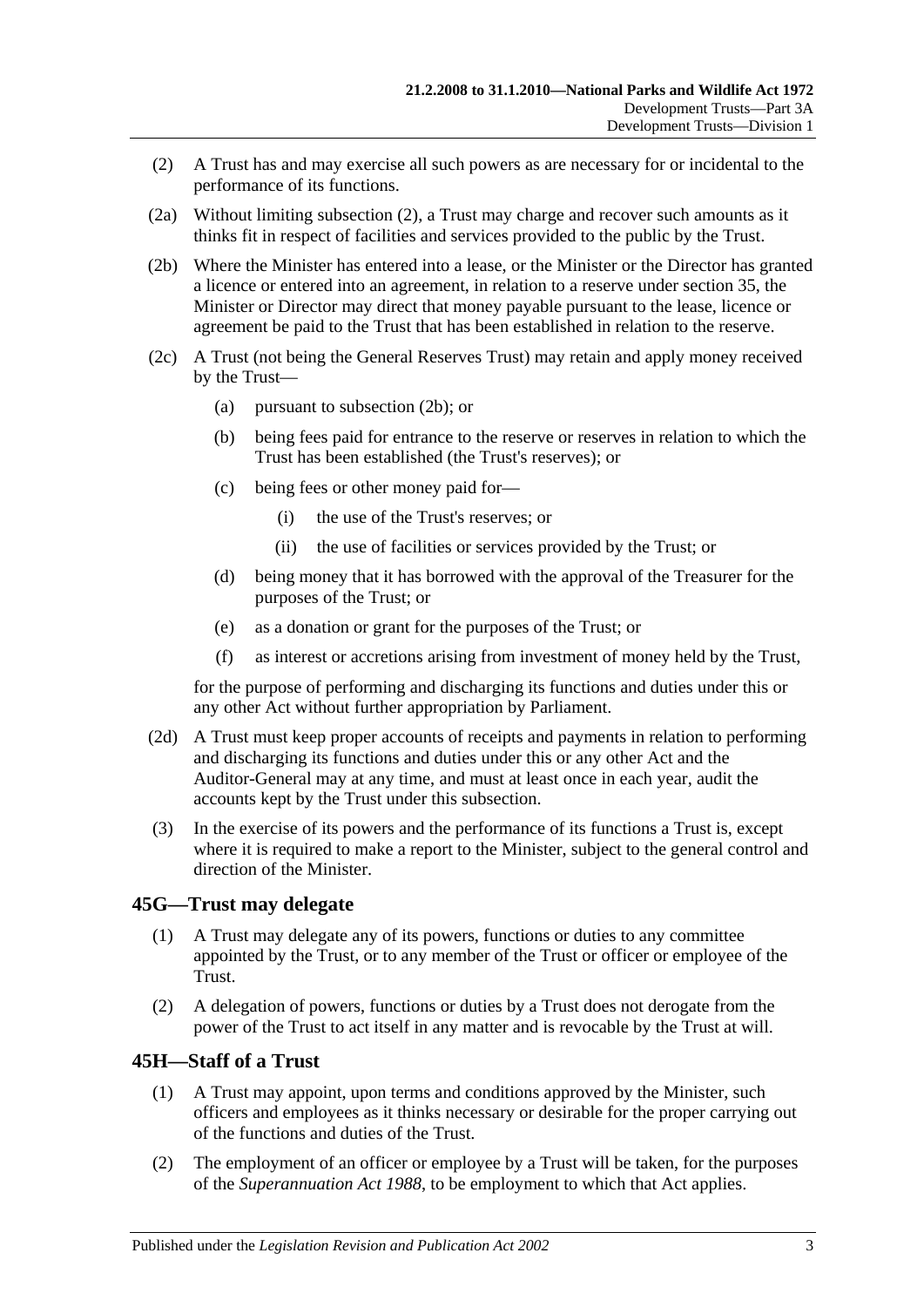- (3) Where a person becomes an officer or employee of a Trust, that person's existing and accruing rights in respect of recreation leave, sick leave and long service leave will, where employment by the trust follows immediately upon—
	- (a) employment in the Public Service of the State; or
	- (b) employment by another Trust; or
	- (c) any other prescribed employment,

continue in full force and effect as if that previous employment were employment with the Trust.

#### <span id="page-47-1"></span>**45I—Acquisition of land**

A Trust may, with the approval of the Minister, acquire land pursuant to a contract with the owner of the land or pursuant to the *[Land Acquisition Act](http://www.legislation.sa.gov.au/index.aspx?action=legref&type=act&legtitle=Land%20Acquisition%20Act%201969) 1969*—

- (a) for the purposes of carrying out its functions;
- (b) without limiting [paragraph](#page-47-1) (a)—for the purposes of a reserve or to enlarge or extend an existing reserve.

#### <span id="page-47-2"></span>**45J—Financial provisions**

- (1) A Trust may, with the approval of the Treasurer, borrow money for the purpose of enabling it to perform and discharge its functions and duties under this or any other Act.
- (2) The Treasurer may, at his or her discretion, guarantee the discharge by a Trust of any liability incurred by it in respect of any loan under [subsection](#page-47-2) (1).
- (3) The Treasurer may, without any authority other than this section, pay out of the Consolidated Account any money required for the purpose of discharging obligations arising by virtue of a guarantee given under this section.
- (4) A Trust may, with the approval of the Treasurer, invest any of the money of the Trust that is not for the time being required for the purposes of the Trust, in such investments as may be approved by the Treasurer.

#### <span id="page-47-3"></span>**45L—Dissolution of a Trust**

- (1) The Governor may, by proclamation, dissolve a Trust.
- (2) Upon the dissolution of a Trust pursuant to [subsection](#page-47-3) (1), the assets of the Trust will be disposed of and the liabilities of the Trust will be discharged in accordance with the directions of the Governor.

## <span id="page-47-0"></span>**Division 2—The General Reserves Trust Fund**

#### **45M—Establishment of the Fund**

- (1) The General Reserves Trust Fund is established.
- (2) The fund is under the management and control of the General Reserves Trust.
- (3) The fund consists of—
	- (a) money provided by Parliament for the purposes of the fund; and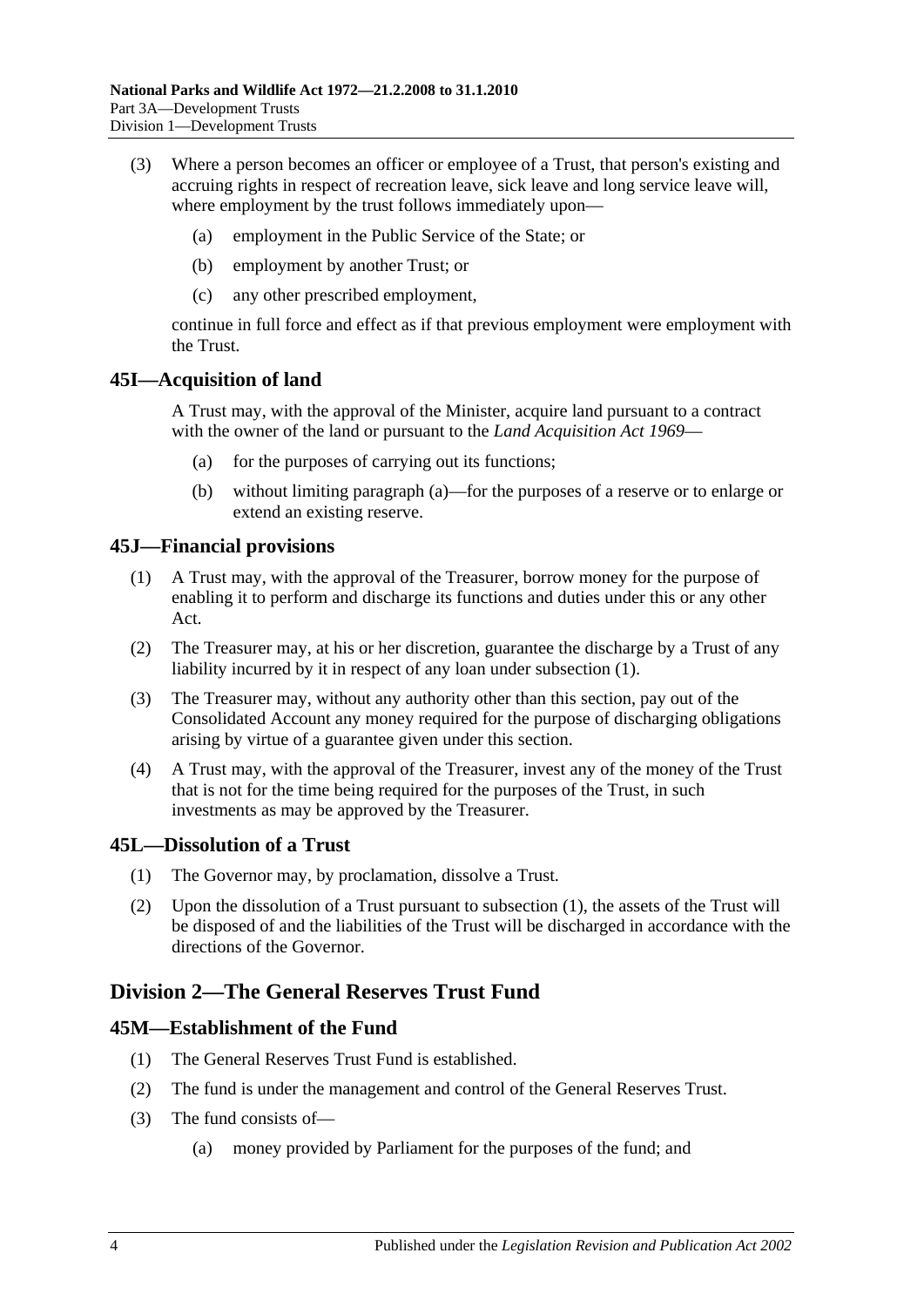- (b) fees paid for entrance to reserves in relation to which the General Reserves Trust has been established (the Trust's reserves); and
- <span id="page-48-0"></span>(c) money that is payable pursuant to a lease, licence or other agreement entered into by the Minister or Director under [section](#page-29-0) 35 in relation to a reserve for which the General Reserve Trust is responsible that the Minister or Director has directed be paid into the fund; and
- (d) fees or other money not referred to in [paragraph](#page-48-0) (c) paid for—
	- (i) the use of the Trust's reserves; or
	- (ii) the use of facilities or services provided on the Trust's reserves; and
- (e) money borrowed by the Trust with the approval of the Treasurer for the purposes of the fund; and
- (f) any donation or grant made for the purposes of the fund; and
- (g) interest and accretions arising from investment of the fund.
- (4) The Trust may apply the fund—
	- (a) for or in relation to the development and management of one or more of its reserves; and
	- (b) in repayment of money borrowed by the Trust for the purposes of the fund and interest payable in respect of that money; and
	- (c) for or in relation to the management and control of the fund.

#### **45N—Investment of the fund**

The Trust may invest any of the money of the fund that is not immediately required for the purposes of the fund in such manner as is approved by the Treasurer.

#### <span id="page-48-1"></span>**45O—Accounts and auditing**

- (1) The Trust must keep proper accounts of receipts and payments in relation to the fund.
- (2) The Auditor-General may at any time, and must at least once in each year, audit the accounts kept by the Trust under [subsection](#page-48-1) (1).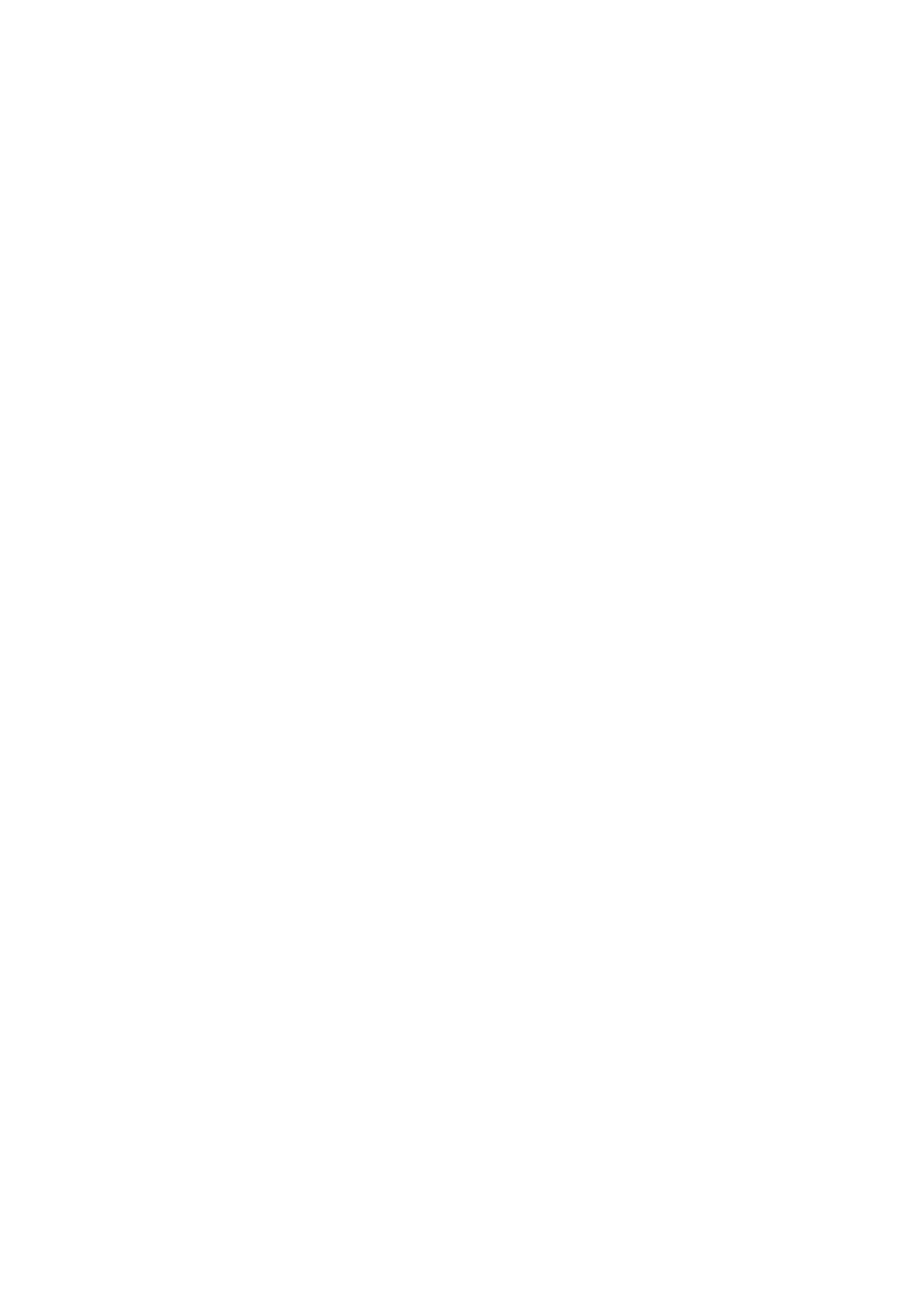# **Part 4—Conservation of native plants**

## **46—Application of this Part**

- (1) Subject to this section, this Part applies throughout the State.
- (2) The Governor may, by proclamation, declare that this Part, or any provisions of this Part specified in the proclamation, will not apply at any time or during periods specified in the proclamation—
	- (a) within a part of the State specified in the proclamation; or
	- (b) to a specified species of native plant; or
	- (c) to a specified species of native plant in a specified part of the State,

and the operation of this Part will be modified accordingly.

(3) The Governor may, by proclamation, revoke or vary a proclamation under this section.

# <span id="page-50-0"></span>**47—Unlawful taking of native plants**

- (1) Subject to this Part, a person must not take a native plant—
	- (a) on any reserve, wilderness protection area or wilderness protection zone; or
	- (b) on any other Crown land; or
	- (c) on any land reserved for or dedicated to public purposes; or
	- (d) on any forest reserve.
- <span id="page-50-1"></span>(2) A person must not take a native plant of a prescribed species on private land.
- (3) A person who contravenes [subsection](#page-50-0) (1) or [\(2\)](#page-50-1) is guilty of an offence. Maximum penalty:

In the case of a native plant of an endangered species, \$10 000 or imprisonment for 2 years.

In the case of a native plant of a vulnerable species, \$7 500 or imprisonment for 18 months.

In the case of a native plant of a rare species, \$5 000 or imprisonment for 12 months.

In any other case, \$2 500 or imprisonment for 6 months.

(4) A person must not take a native plant on private land without the consent of the owner of the land.

Maximum penalty: \$1 000.

Expiation fee: \$150.

(5) If in proceedings for an offence against this section it is proved that the defendant was found in possession of a native plant, it will be presumed, in the absence of proof to the contrary, that the defendant took the plant in contravention of this Act.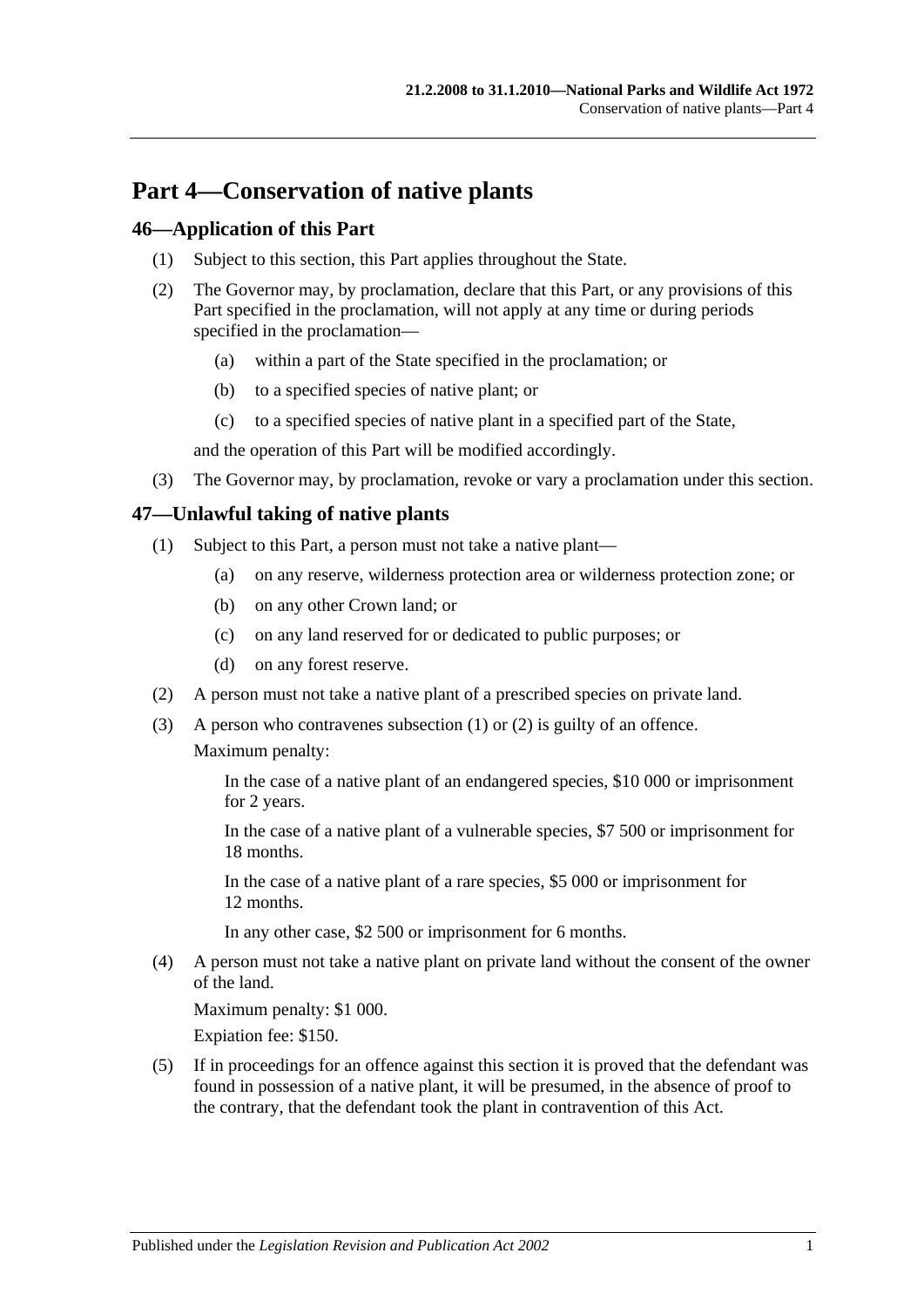- (6) It is a defence to a charge of an offence against this section to prove that the act alleged against the defendant—
	- (a) was neither intentional nor negligent; or
	- (b) was done in pursuance of some statutory authority.

#### **48—Unlawful disposal of native plants**

- (1) A person must not sell or give away a native plant of a prescribed species.
	- Maximum penalty:

In the case of a native plant of an endangered species, \$10 000 or imprisonment for 2 years.

In the case of a native plant of a vulnerable species, \$7 500 or imprisonment for 18 months.

In the case of a native plant of a rare species, \$5 000 or imprisonment for 12 months.

In any other case, \$2 500 or imprisonment for 6 months.

(2) It is a defence to a charge of an offence against this section to prove that the native plant was taken pursuant to a licence under the *[Forestry Act](http://www.legislation.sa.gov.au/index.aspx?action=legref&type=act&legtitle=Forestry%20Act%201950) 1950*.

#### **48A—Illegal possession of native plants**

(1) A person must not have in his or her possession or control a native plant that has been illegally taken or acquired.

Maximum penalty:

In the case of a native plant of an endangered species, \$10 000 or imprisonment for 2 years.

In the case of a native plant of a vulnerable species, \$7 500 or imprisonment for 18 months.

In the case of a native plant of a rare species, \$5 000 or imprisonment for 12 months.

In any other case, \$2 500 or imprisonment for 6 months.

- (2) For the purposes of this section, a native plant is illegally taken or acquired if taken or acquired contrary to this Act or any other Act or law of the State, or contrary to the law of another State or Territory of the Commonwealth.
- (3) In proceedings for an offence against this section the onus lies on the defendant to prove that the native plant was not taken or acquired illegally.

#### <span id="page-51-0"></span>**49—Permits**

- (1) The Minister may grant a permit authorising—
	- (a) the taking of native plants; or
	- (b) the sale or gift of native plants,

subject to the conditions of the permit.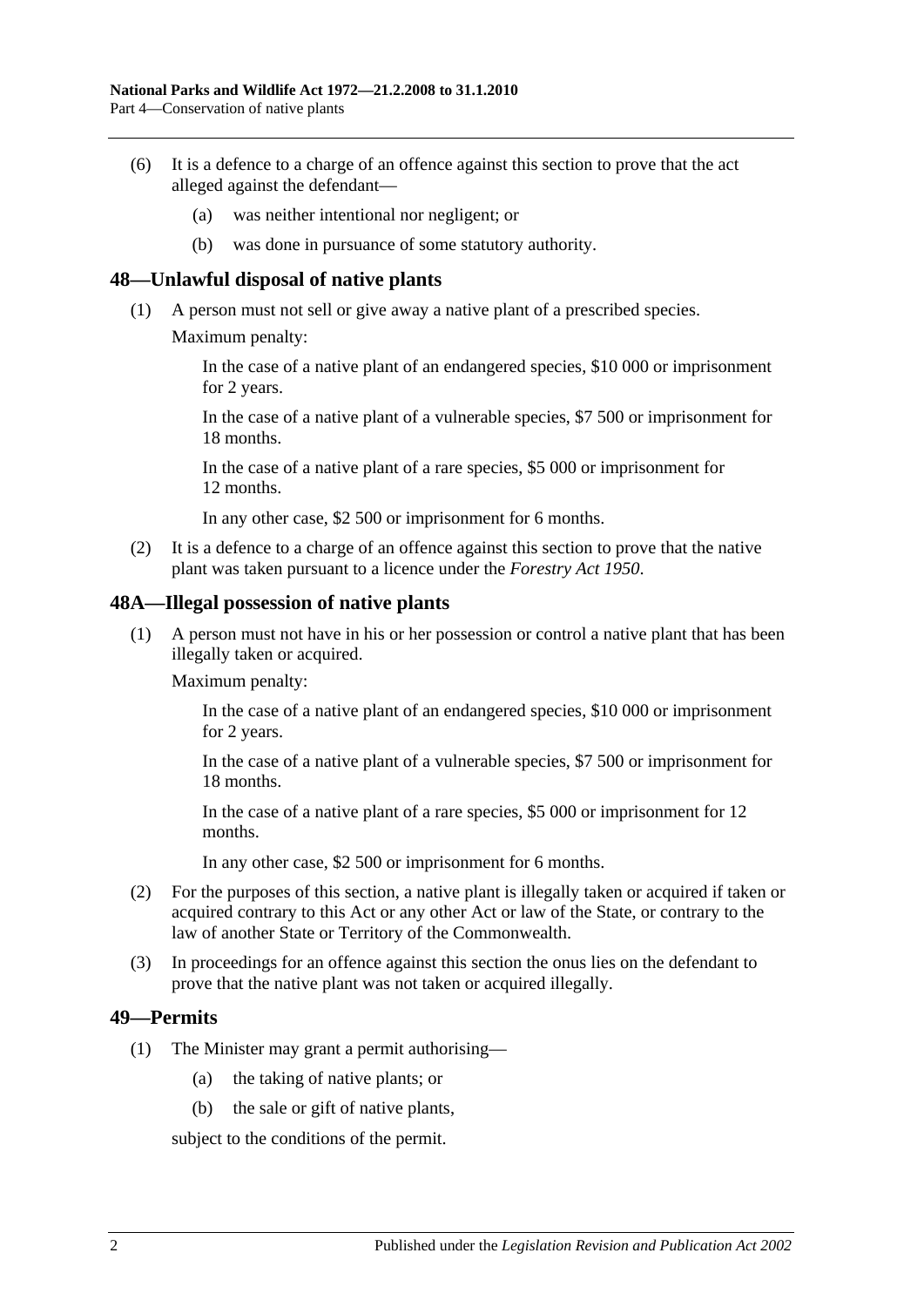(2) No offence is committed by reason of the taking, or the sale, of native plants in accordance with a permit under this section.

#### **49A—Permits for commercial purposes**

- <span id="page-52-0"></span>(1) The Minister may, by notice published in the Gazette and in a newspaper circulating generally throughout the State—
	- (a) declare that this section applies to, and in relation to, a species of plant; and
	- (b) vary or revoke a declaration referred to in [paragraph](#page-52-0) (a).
- (2) Where this section applies to, and in relation to, a species of plant, the Minister must prepare draft recommendations in relation to the following matters:
	- (a) the effect of taking individual plants for commercial purposes on the species and on the ecosystem of which the plants taken formed part; and
	- (b) the need for research in relation to that species; and
	- (c) the identification of plants and plant products; and
	- (d) any other matters that should, in the opinion of the Minister be addressed,

and must make the recommendations available to the public for at least three months for comment before adoption by the Minister.

- (3) Before adopting the draft recommendation, the Minister must have regard to comments (if any) made by members of the public and may, if the Minister thinks fit, vary the recommendations to take account of those comments.
- (4) Recommendations adopted by the Minister must be published in the Gazette and in a newspaper circulating generally throughout the State and may be revoked or varied by further recommendations prepared by the Minister in accordance with this section.
- (5) The taking and sale of plants of a species to which this section applies for commercial purposes pursuant to a permit under [section](#page-51-0) 49 is subject to restrictions or conditions imposed from time to time by regulation or by the Minister when granting the permit.
- (6) Restrictions and conditions imposed by regulation must implement recommendations adopted by the Minister under this section in relation to the commercial taking and sale of plants of the species concerned.
- (7) Where a permit granted for commercial purposes relates to plants of a species to which this section applies and a royalty is payable under this Act in respect of the taking of plants of that species, the Minister may require the applicant to pay in advance an amount equal to the total amount of royalty that would be payable if all the plants that could be taken pursuant to the permit were taken.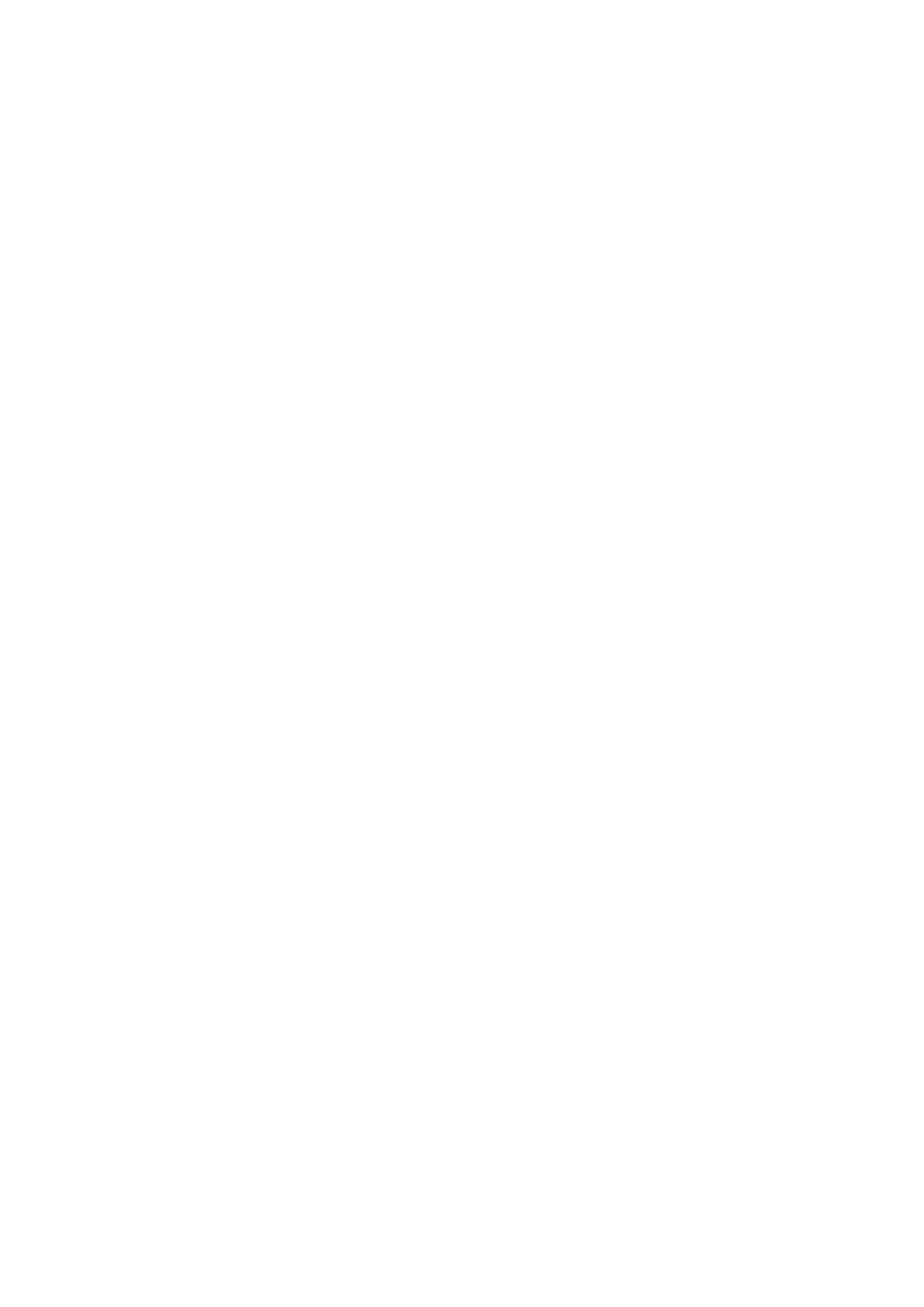# **Part 5—Conservation of native animals**

# **Division 1—Application of this Part**

# **50—Application of this Part**

- (1) Subject to this section, this Part applies throughout the State.
- (2) The Governor may, by proclamation, declare that this Part or any provisions of this Part specified in the proclamation do not apply—
	- (a) within a part of the State defined or referred to in the proclamation; or
	- (b) to a specified species of animal; or
	- (c) to a specified species of animal in a specified part of the State.
- (3) The Governor may, by proclamation, revoke or vary any proclamation under this Part.

# **Division 2—Restrictions upon the taking of protected animals**

# <span id="page-54-0"></span>**51—Taking of protected animals etc**

(1) Subject to this Part, a person must not take a protected animal or the eggs of a protected animal.

Maximum penalty:

In the case of a marine mammal—\$100 000 or imprisonment for 2 years.

In the case of an animal (not being a marine mammal), or the eggs of an animal, of an endangered species—\$10 000 or imprisonment for 2 years.

In the case of an animal (not being a marine mammal), or the eggs of an animal, of a vulnerable species—\$7 500 or imprisonment for 18 months.

In the case of an animal (not being a marine mammal), or the eggs of an animal, of a rare species—\$5 000 or imprisonment for 12 months.

In any other case—\$2 500 or imprisonment for 6 months.

(2) In any prosecution under this section, it is a defence that the defendant did not wilfully or negligently commit the act subject to the charge.

## **52—Open season**

- (1) The Minister may, by notice published in a newspaper circulating generally throughout the State, declare an open season for the taking of protected animals of a specified species.
- (2) A notice under this section—
	- (a) must not relate to animals of an endangered species; and
	- (b) does not apply in relation to animals within—
		- (i) a reserve, other than a game reserve; or
		- (ii) a wilderness protection area or wilderness protection zone; and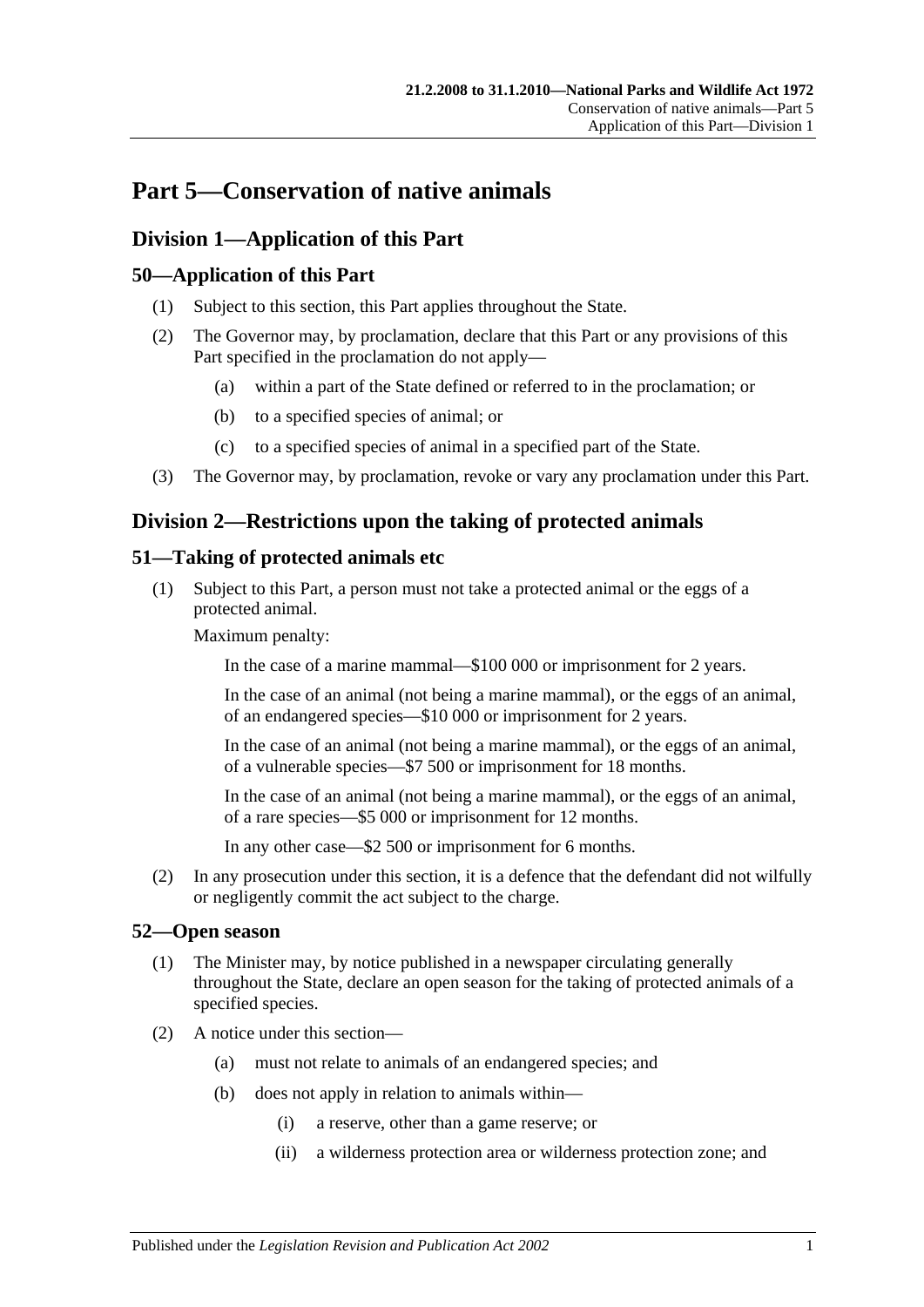- (c) does not apply in relation to animals within a game reserve unless the notice expressly provides that the open season applies in relation to that reserve.
- (3) A notice under this section—
	- (a) must state—
		- (i) the period of the open season (including, if the Minister thinks fit, the hours of the day during which animals may be taken); and
		- (ii) the parts of the State to which the open season applies; and
		- (iii) whether eggs may be taken; and
	- (b) may prescribe restrictions or conditions applicable to the open season; and
	- (c) may be varied or revoked by the Minister by a subsequent notice published in a newspaper circulating generally throughout the State.
- (4) It is lawful to take a protected animal in accordance with a notice under this section.

#### <span id="page-55-0"></span>**53—Permits to take protected animals**

- (1) The Minister may grant to any person a permit to take protected animals or the eggs of protected animals, if satisfied that it is desirable to grant the permit—
	- (a) to facilitate scientific research; or
	- (b) to enable the person to place bands, marks or tags upon such animals and then to release them; or
	- (c) to permit the destruction or removal of animals that are causing, or are likely to cause, damage to the environment or to crops, stock or other property; or
	- (d) for any other purpose (other than for sale) that the Minister considers proper and not inconsistent with the objectives of this Act.
- (2) A permit under this section remains in force for such term, not exceeding 12 months, as is specified in the permit.
- (3) The Minister may at any time revoke a permit granted under this section.
- (4) A person to whom a permit to take protected animals has been granted must, within 14 days after the expiration or revocation of the permit, deliver to the Minister a report in the prescribed form stating the number of animals of each species taken in pursuance of the permit and the number of eggs of any protected animal taken in pursuance of the permit.

Maximum penalty: \$1 000.

Expiation fee: \$150.

- (5) Without limiting the conditions subject to which a permit may be granted under this section those conditions may—
	- (a) limit the areas in which protected animals or the eggs of protected animals may be taken; and
	- (b) limit the number of animals or eggs that may be taken in pursuance of the permit.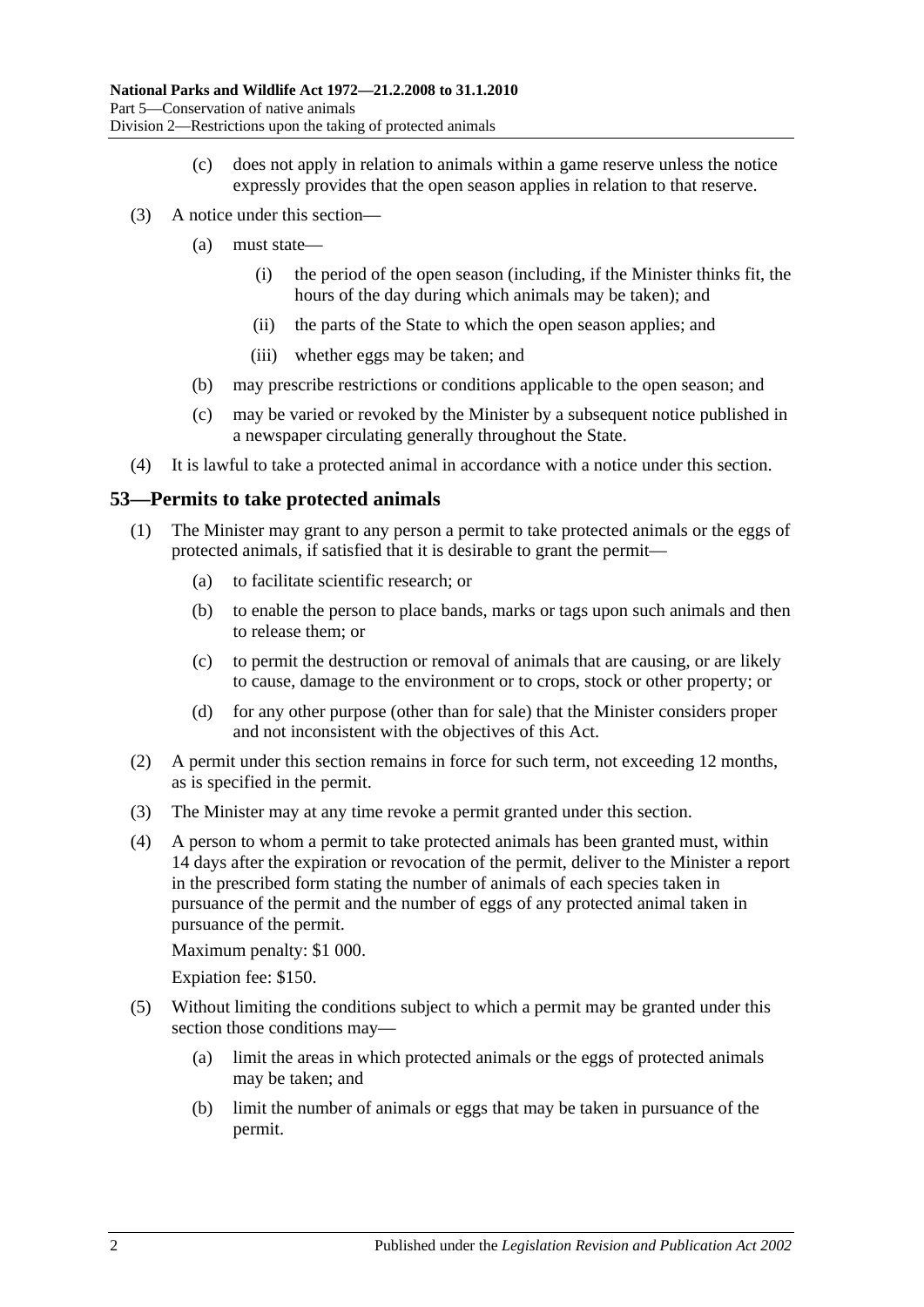(6) Where a permit relates to animals in respect of which a royalty is payable under this Act, the Minister may require the applicant to pay in advance an amount equal to the amount of royalty that would be payable in respect of all the animals in respect of which the permit is granted.

# **53A—Review of decision of the Minister under [section](#page-55-0) 53**

- (1) The South Australian National Parks and Wildlife Council may, on the application of a person who has applied for a permit under [section](#page-55-0) 53, review a decision of the Minister—
	- (a) to refuse to grant the permit; or
	- (b) to grant the permit subject to limitations, restrictions or conditions; or
	- (c) as to the term of the permit; or
	- (d) to revoke the permit.
- (2) The application must be made—
	- (a) within two months after the applicant is notified by the Minister of the decision; and
	- (b) in accordance with the requirements of the Council.
- (3) The Council may, following the review, make recommendations to the Minister.
- (4) The Minister may, after considering the Council's recommendations—
	- (a) vary or revoke the decision; or
	- (b) substitute any other decision that he or she could have made in the first instance for the original decision; or
	- (c) confirm the original decision.

## **54—Dangerous magpies and poisonous reptiles**

- (1) It is lawful for any person without any permit or other authority under this Act, to kill any Australian magpie that has attacked or is attacking any person.
- (2) It is lawful for any person without any permit or other authority under this Act, to kill any poisonous reptile that—
	- (a) has attacked, is attacking or is likely to attack, any person; or
	- (b) is in dangerous proximity to any person; or
	- (c) is, or has been, in such proximity to a person as to cause reasonable anxiety to that person.

# **Division 3—Release of protected animals**

## **55—Restriction on release of protected animals**

A person must not release a protected animal or an animal of a species listed in [Schedule 10](#page-139-0) from captivity unless that person is authorised to do so by a permit granted by the Minister.

Maximum penalty: \$2 500.

Expiation fee: \$210.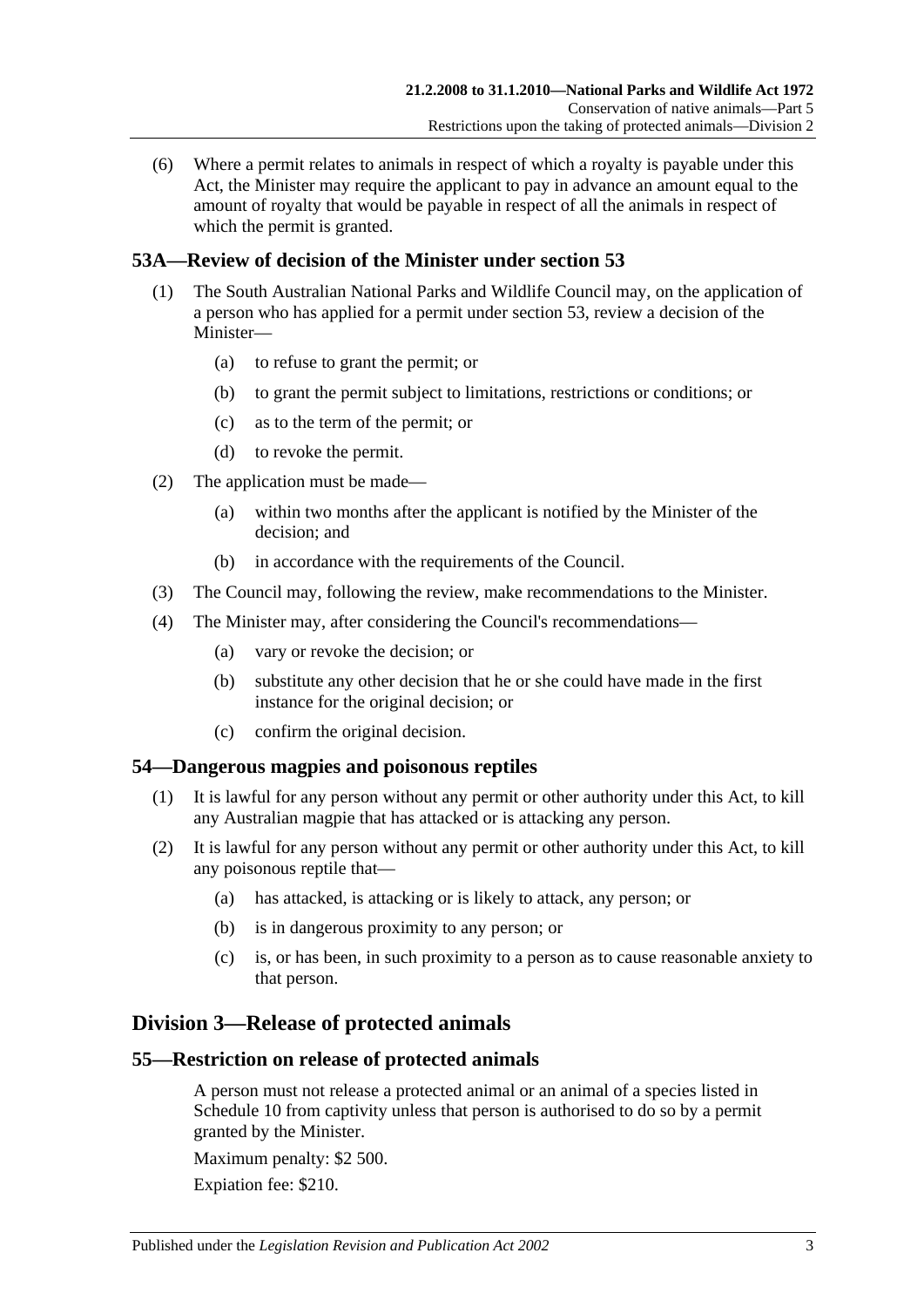# **Division 4—Prohibitions and restrictions upon the keeping of protected animals and certain dealings in protected animals**

# <span id="page-57-0"></span>**58—Keeping and sale of protected animals**

- (1) Subject to this section, a person must not—
	- (a) keep more than one animal that is a protected animal of a prescribed species; or
	- (b) keep a protected animal of any other species,

unless authorised to do so by permit granted by the Minister.

Maximum penalty: \$2 500.

- <span id="page-57-1"></span>(2) Subject to this section, a person must not—
	- (a) have possession or control of more than five eggs that are the eggs of a protected animal of a prescribed species; or
	- (b) have possession or control of the eggs of a protected animal of any other species,

unless authorised to do so by permit granted by the Minister.

Maximum penalty: \$2 500.

<span id="page-57-2"></span>(3) Subject to this section, a person must not sell or give away a protected animal or the carcass or eggs of a protected animal unless authorised to do so by permit granted by the Minister.

Maximum penalty: \$2 500.

- <span id="page-57-3"></span>(4) [Subsections](#page-57-0) (1), [\(2\)](#page-57-1) and [\(3\)](#page-57-2) do not apply in relation to an animal, or the carcass or eggs of an animal, of a species that is excluded from the operation of those subsections by proclamation.
- (4a) A proclamation under [subsection](#page-57-3) (4)
	- (a) may operate in relation to one or two or all of [subsections](#page-57-0)  $(1)$ ,  $(2)$  and  $(3)$ ;
	- (b) may operate differently in relation to different classes of persons or in relation to different circumstances specified in the proclamation;
	- (c) is subject to such conditions or restrictions as are specified in the proclamation.
- (5) The Governor may, by proclamation, vary or revoke a proclamation referred to in [subsection](#page-57-3) (4).
- (6) A permit granted by the Minister under this section does not apply in relation to an animal, or the carcass or eggs of an animal, taken illegally or brought into this State illegally.
- (7) The holder of a permit under this section must provide the Minister with such information as is required by regulation.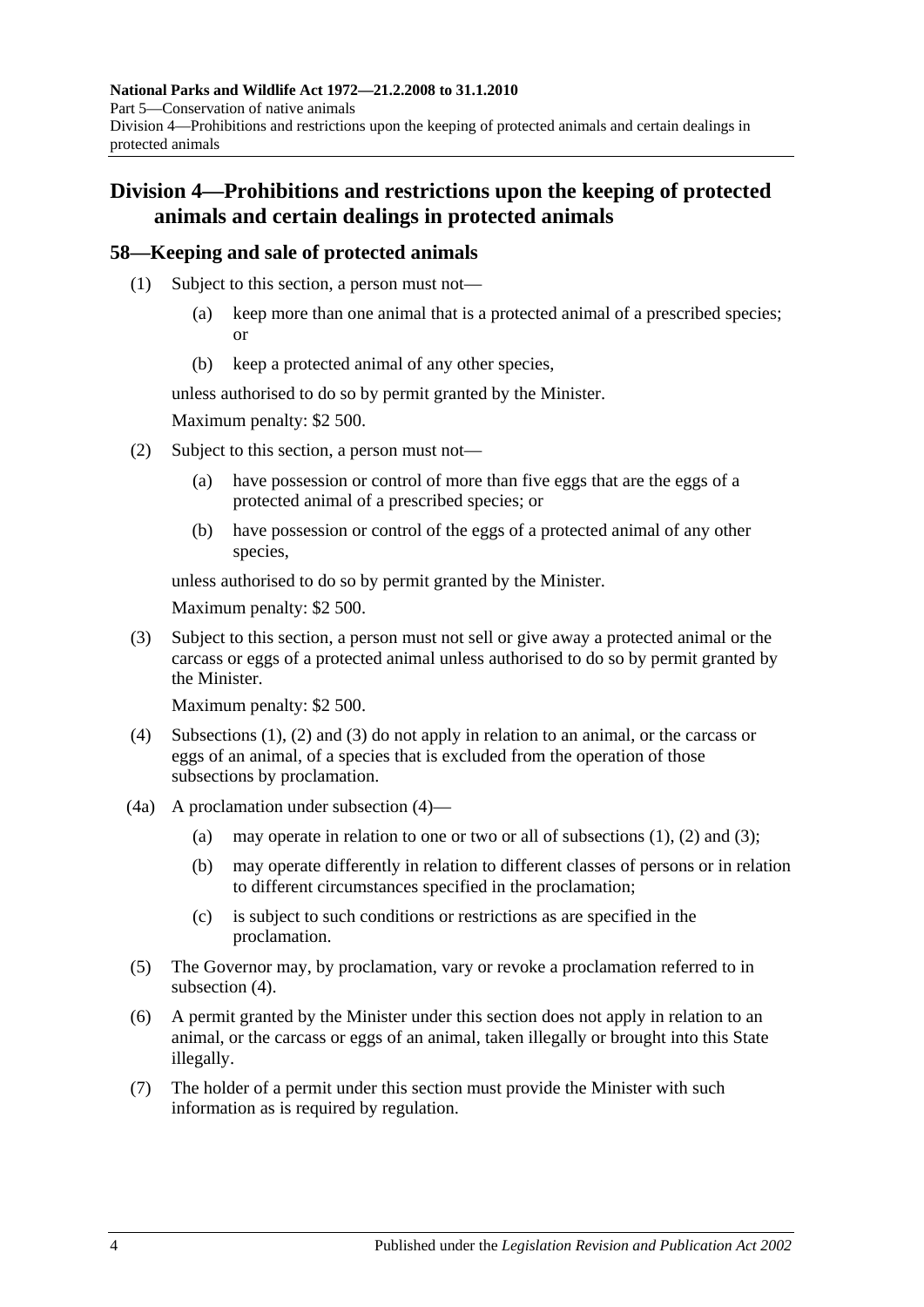(8) A person who keeps an animal, or has possession or control of the eggs of an animal, taken in pursuance of a permit granted by the Minister to take protected animals, or the eggs of protected animals, for scientific research does not contravene [subsection](#page-57-0)  $(1)$ .

# **58A—Restriction on keeping protected animals in certain areas**

A person must not keep a protected animal in an area declared by regulation to be a prohibited area in relation to animals of that species unless that person is authorised to do so by a permit granted by the Minister.

Maximum penalty: \$2 500.

# **59—Export and import of protected animals and native plants**

- (1) A person must not—
	- (a) export—
		- (i) a protected animal or the carcass or egg of a protected animal; or
		- (ii) a native plant of a species prescribed by regulation,

from a place within the State to a place outside the State except in pursuance of a permit granted under this section; or

- (b) import into the State—
	- (i) a protected animal or the carcass or egg of a protected animal; or
	- (ii) a native plant of a species prescribed by regulation,

from a place outside the State except in pursuance of a permit granted under this section.

Maximum penalty: \$2 000.

Expiation fee: \$200.

- (2) The Minister may grant to any person a permit to export from the State or import into the State a protected animal, or the carcass or eggs of a protected animal, of a species specified in the permit or a native plant of a species specified in the permit.
- (3) In this section—

*to export* in relation to an animal, carcass, egg or plant includes to remove the animal, carcass, egg or plant from the State for any reason;

*to import* in relation to an animal, carcass, egg or plant includes to bring the animal, carcass, egg or plant into the State for any reason.

#### **60—Illegal possession of animals etc**

- (1) A person must not have in his or her possession or control—
	- (a) an animal; or
	- (b) the carcass of an animal; or
	- (c) an egg,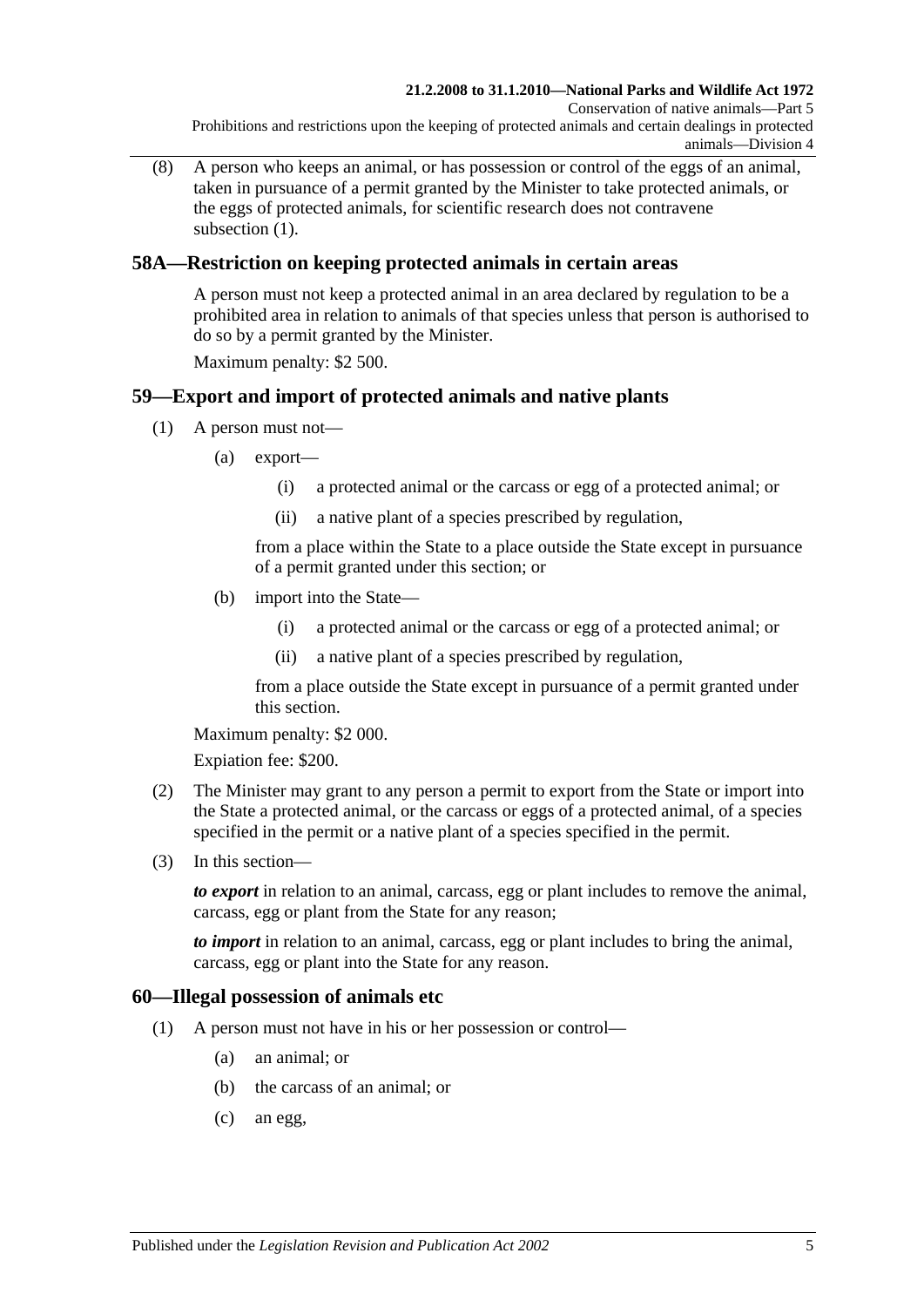#### **National Parks and Wildlife Act 1972—21.2.2008 to 31.1.2010**

Part 5—Conservation of native animals

Division 4—Prohibitions and restrictions upon the keeping of protected animals and certain dealings in protected animals

that has been illegally taken or acquired.

Maximum penalty:

In the case of a marine mammal or the carcass of a marine mammal—\$100 000 or imprisonment for 2 years.

In the case of an animal, (not being a marine mammal), or the carcass or eggs of an animal, of an endangered species—\$10 000 or imprisonment for 2 years.

In the case of an animal (not being a marine mammal), or the carcass or eggs of an animal, of a vulnerable species—\$7 500 or imprisonment for 18 months.

In the case of an animal (not being a marine mammal), or the carcass or eggs of an animal, of a rare species—\$5 000 or imprisonment for 12 months.

In any other case—\$2 500 or imprisonment for 6 months.

- (2) For the purposes of this section an animal, carcass or egg is illegally taken or acquired if taken or acquired contrary to this Act or any other Act or law of the State, or contrary to the law of another State or Territory of the Commonwealth.
- (3) In proceedings for an offence against this section the onus lies on the defendant to prove that the animal, carcass or egg was not taken or acquired illegally.

# **Division 4A—Farming of protected animals**

## **60B—Interpretation**

In this Division, unless the contrary intention appears—

*animal* means—

- (a) a protected animal of a species named in [Schedule 11;](#page-140-0) or
- (b) a protected animal of a species that is the subject of a declaration under [section](#page-59-0) 60BA that is in force;

*the business of farming animals* means the business of farming animals for one or both of the following purposes:

- (a) to produce carcasses, skins and other products upon slaughter of the animals;
- (b) to sell live animals or eggs to another person who carries on the business of farming animals of the same species;

*commercial farming of protected animals* means the business of farming protected animals of a species named in [Schedule 11;](#page-140-0)

*trial farming of protected animals* means the business of farming protected animals of a species that is not named in [Schedule 11](#page-140-0) but that is the subject of a declaration under [section](#page-59-0) 60BA that is in force.

## <span id="page-59-1"></span><span id="page-59-0"></span>**60BA—Declaration of species for trial farming**

- (1) The Governor may by regulation declare that a species of protected animal is a species for the purpose of trial farming under this Division.
- <span id="page-59-2"></span>(2) The Minister must, by notice published in the Gazette, set out conditions to which a permit granted under this Division in relation to animals of the species referred to in a regulation under [subsection](#page-59-1) (1) will be subject.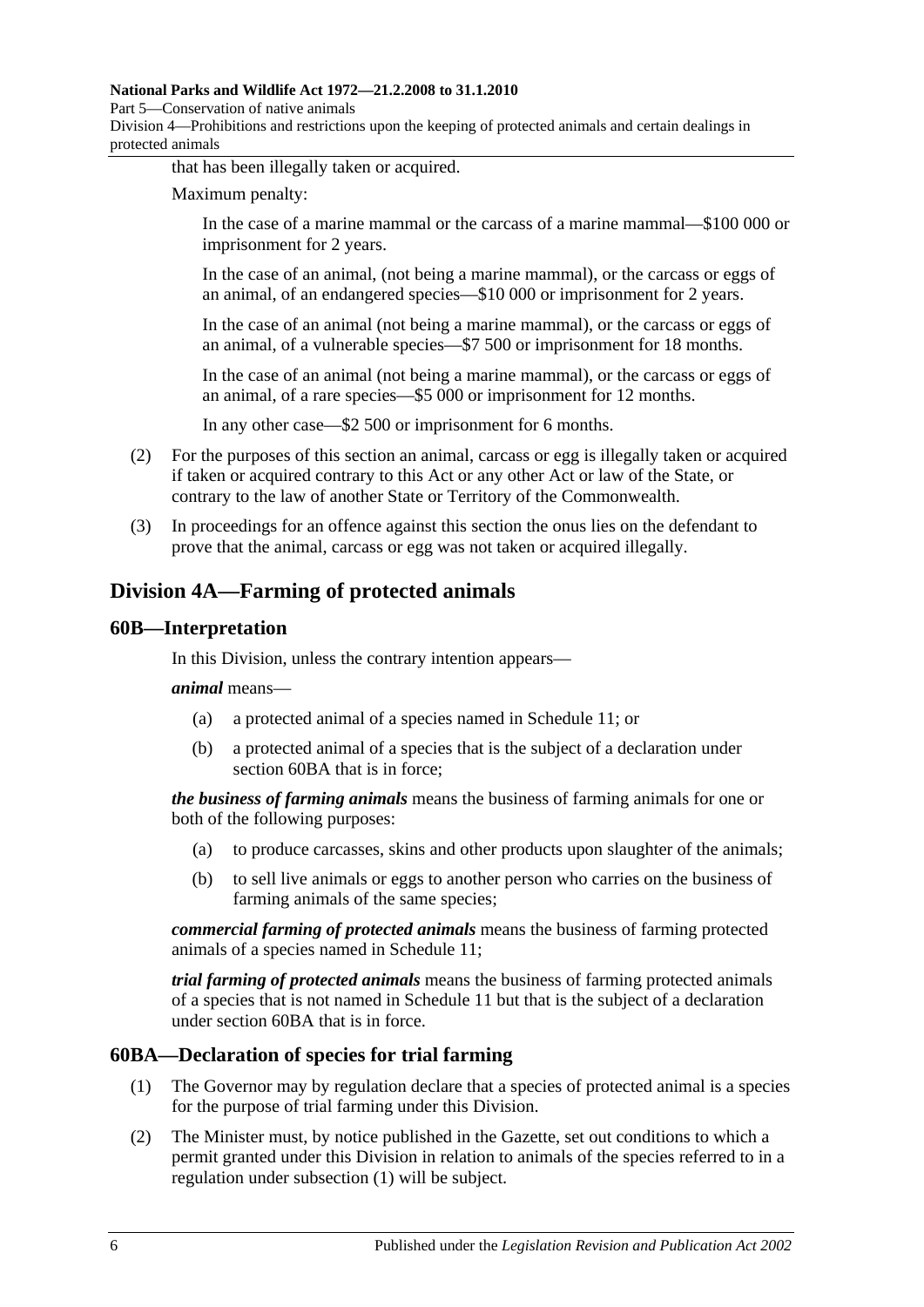- (3) The notice must be published in the same issue of the Gazette as the regulation.
- (4) [Subsection](#page-59-2) (2) does not limit the imposition of other conditions under section [60C\(6\).](#page-60-0)
- (5) A regulation under [subsection](#page-59-1) (1) expires on the fourth anniversary of its commencement and cannot be remade in relation to the same species of animal.

#### <span id="page-60-1"></span>**60C—Permit for farming protected animals**

- (1) The Minister may grant to a person a permit—
	- (a) to take an animal or the eggs of an animal from the wild or to slaughter or destroy in any other manner an animal in captivity; or
	- (b) to keep an animal or to have possession or control of the eggs of an animal; or
	- (c) to sell an animal or the carcass or eggs of an animal,

in the course of carrying on the business of farming animals of that species.

- (2) A person is not entitled to carry on the commercial farming of protected animals pursuant to a permit granted under any other provision of this Act after the expiration of 12 months following the inclusion in [Schedule 11](#page-140-0) of the species to which the animals belong.
- <span id="page-60-2"></span>(3) The Minister must not grant a permit under [subsection](#page-60-1) (1) for the commercial farming of protected animals—
	- (a) if a code of management has not been adopted by the Minister under this Division in respect of the species of animal to which the permit will relate; or
	- (b) if the permit would, in the Minister's opinion, be seriously at variance with the code of management referred to in [paragraph](#page-60-2) (a).
- (4) A permit for the trial farming of protected animals of a particular species expires at the expiration of the term for which it was granted or when the declaration under [section](#page-59-0) 60BA in relation to that species expires whichever occurs first.
- (5) The Minister must not grant a permit under [subsection](#page-60-1) (1) to take an animal or the eggs of an animal from the wild unless he or she is satisfied that the removal of animals or eggs pursuant to the permit is desirable in order to reduce or control a population of animals that is causing, or is likely to cause, damage to the environment or to crops, stock or other property.
- <span id="page-60-0"></span>(6) A permit granted under [subsection](#page-60-1) (1) is subject to such limitations, restrictions or conditions as are imposed by this section or by the Minister under [section](#page-74-0) 69 or by a notice under [section](#page-59-0) 60BA or are prescribed from time to time by regulation.
- (7) An animal taken from the wild or an animal raised from an egg taken from the wild cannot be slaughtered or destroyed in any other manner pursuant to a permit granted under [subsection](#page-60-1) (1) except—
	- (a) as a last resort to terminate the animal's suffering; or
	- (b) to prevent the spread of a disease with which the animal is infected.
- (8) A permit that enables the holder to take an animal or the eggs of an animal from the wild is subject to a condition requiring the holder within 14 days after taking animals or eggs pursuant to the permit to deliver to the Minister a report in the prescribed form stating the number of animals and eggs taken.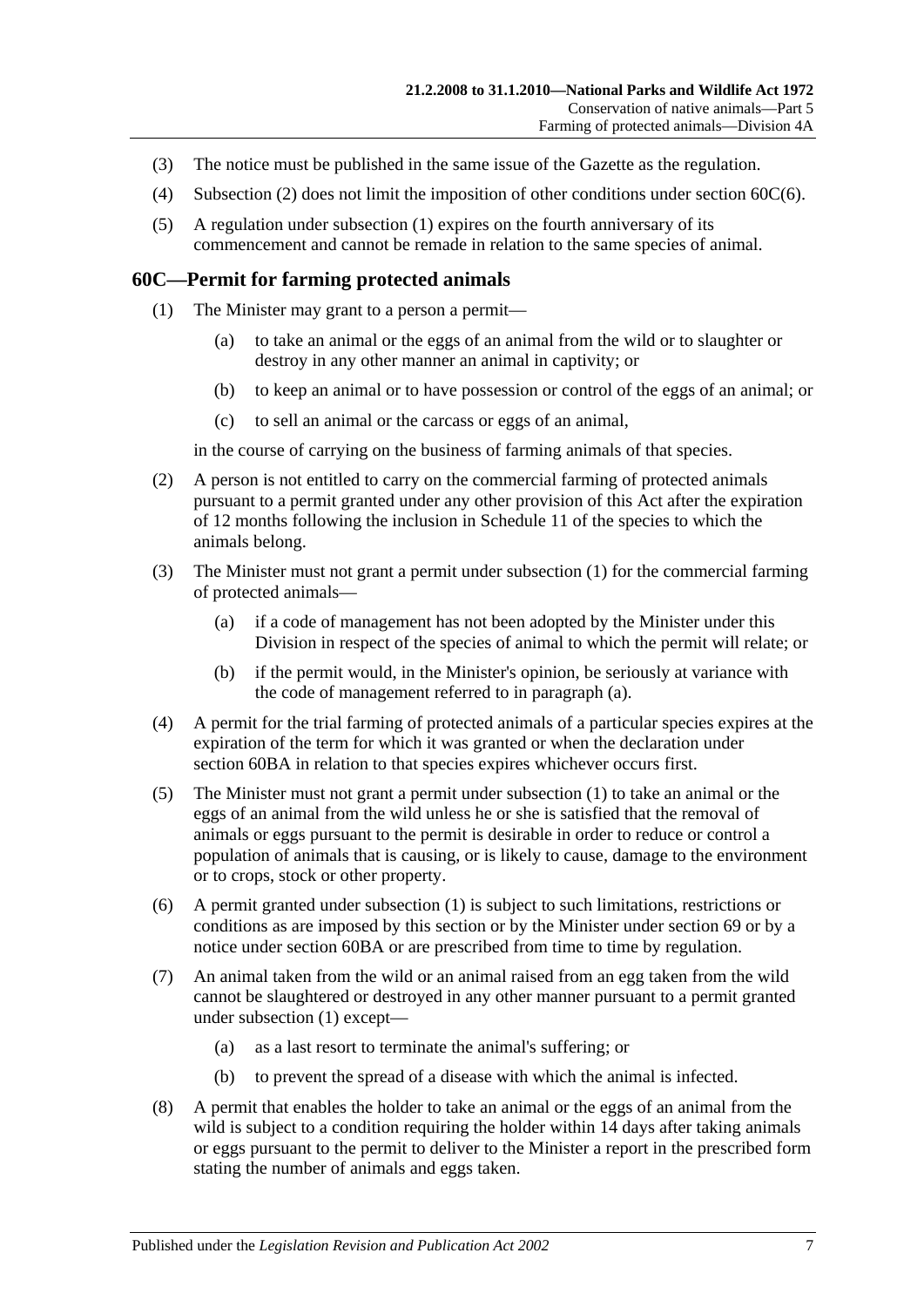- (9) A permit granted under [subsection](#page-60-1) (1) authorises—
	- (a) the sale of eggs of the species to which the permit relates to a person who carries on the business of farming animals of that species; and
	- (b) the sale of eggs of that species to any other person subject to the written approval of the Minister.
- (10) It is lawful to—
	- (a) take a protected animal or the eggs of a protected animal from the wild or to slaughter or destroy in any other manner an animal in captivity; or
	- (b) keep a protected animal or to have possession or control of the eggs of a protected animal; or
	- (c) sell a protected animal or the carcass or eggs of a protected animal,

pursuant to a permit granted under [subsection](#page-60-1) (1).

#### **60D—Code of management**

- (1) The Minister must prepare a draft code of management in respect of each species of animal named in [Schedule 11.](#page-140-0)
- <span id="page-61-0"></span>(1a) The Minister may prepare a draft code of management in respect of a species of animal that has been declared to be a species for the purpose of trial farming under this Division.
- (2) A draft code must address the following matters:
	- (a) the effect of taking individual animals or eggs from the wild on the species concerned and on the ecosystem of which they formed part; and
	- (b) the welfare of the animals in captivity; and
	- (c) the need for research in relation to farming the species concerned; and
	- (d) the identification of animals and animal products; and
	- (e) any other matters that should, in the opinion of the Minister, be addressed.
- (3) A draft code may incorporate the whole or part of the Australian Model Code of Practice for the time being applicable to the welfare of the species to which the draft code relates by reference to the model code or to the relevant parts of it.
- (4) The Minister must provide the Minister administering the *[Livestock Act](http://www.legislation.sa.gov.au/index.aspx?action=legref&type=act&legtitle=Livestock%20Act%201997) 1997* with a copy of the draft code of management for comment.
- (5) The Minister must, by notice published in the Gazette and in a newspaper circulating generally throughout the State—
	- (a) state the place or places at which copies of the draft code can be inspected or purchased; and
	- (b) invite interested persons to provide the Minister with written comments in relation to the draft code.
- (5a) A draft code must be made available for public comment for at least three months before adoption by the Minister.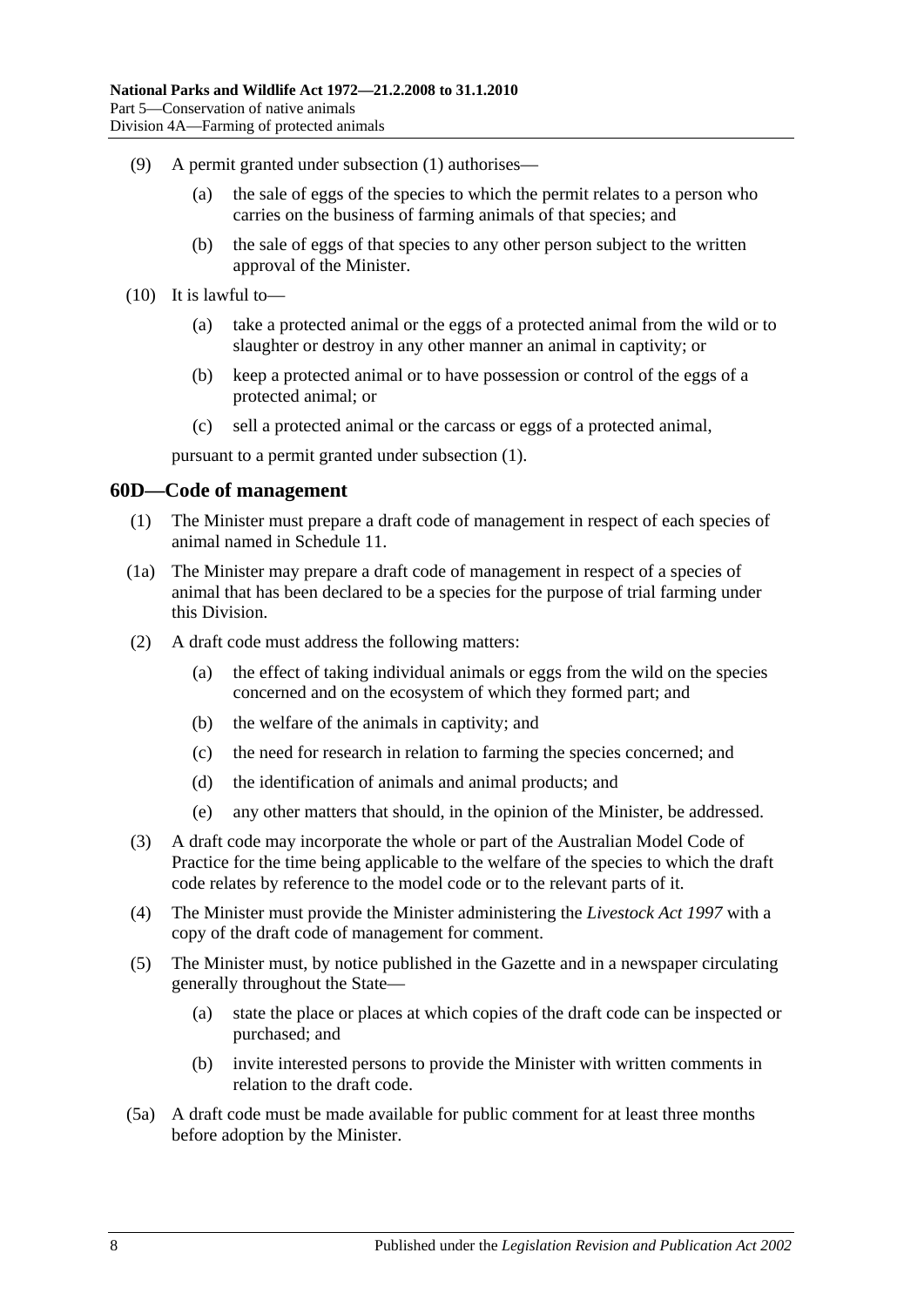- (6) Before adopting a draft code of management the Minister must have regard to comments (if any) made by the Minister administering the *[Livestock Act](http://www.legislation.sa.gov.au/index.aspx?action=legref&type=act&legtitle=Livestock%20Act%201997) 1997* or by members of the public and may, if the Minister thinks fit, vary the draft code to take account of those comments.
- (7) A code of management adopted by the Minister must be published in the Gazette and a notice stating the place or places at which copies of the code may be inspected or purchased must be published in a newspaper circulating generally throughout the State.
- (8) A code of management may be replaced or varied by a further code prepared and adopted by the Minister in accordance with this section.
- (9) If a draft code of management has been prepared under [subsection](#page-61-0) (1a) and made available to the public for comment within 12 months before the species to which the code relates is named in [Schedule 11,](#page-140-0) the draft code will be taken to have been drafted and made available to the public after the species was named in [Schedule 11.](#page-140-0)

## **60E—Royalty**

- (1) Where royalty is payable under this Act in respect of a species to which a permit granted under this Division applies, royalty is payable—
	- (a) in respect of an animal or the eggs of an animal of that species taken from the wild pursuant to the permit; and
	- (b) in respect of an animal of that species slaughtered in captivity pursuant to the permit.
- (2) Where a permit relates to animals in respect of which a royalty is payable under this Act, the Minister may require the applicant to pay (when the permit is granted or at any later time) an amount equal to the total amount of royalty that would be payable if all the animals that could be taken or slaughtered, and all the eggs that could be taken, pursuant to the permit were taken or slaughtered.

## **60F—Application of fees and royalty**

- (1) Fees paid in respect of permits granted under this Division and royalty paid under this Act in respect of animals or eggs to which those permits relate must be paid into the Wildlife Conservation Fund and must be applied from the Fund—
	- (a) in payment of the costs of administering this Division; and
	- (b) for the benefit of the industry of farming the species of animal to which the permits relate; and
	- (c) for research into the impact upon the species of animal to which the permits relate of the taking of animals and eggs from the wild pursuant to those permits.
- (2) The fees fixed by regulation in respect of permits granted under this Division may exceed the Minister's costs in granting the permits and administering this Division in relation to the permits.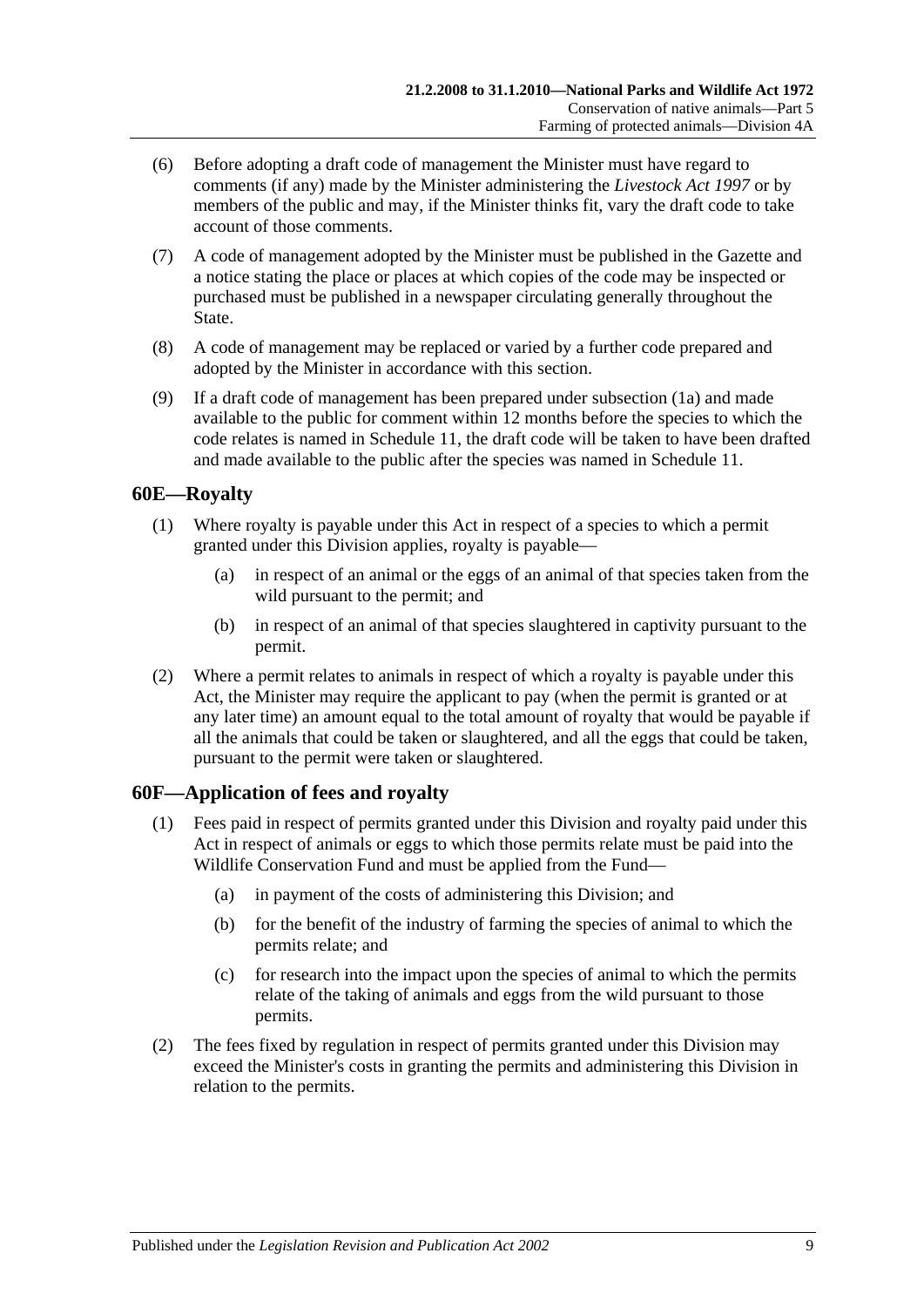# **Division 4B—Harvesting of protected animals**

## <span id="page-63-0"></span>**60G—Application of Division**

- (1) The Minister may, by notice published in the Gazette, declare that this Division applies to, and in relation to, animals of one or more of the following species:
	- (a) red kangaroo—*macropus rufus*;
	- (b) western grey kangaroo—*macropus fuliginosus melanops*;
	- (c) euro (wallaroo) (hill kangaroo)—*macropus robustus*.
- (2) The Minister may, by subsequent notice published in the Gazette, vary or revoke a notice under [subsection](#page-63-0) (1).
- <span id="page-63-1"></span>(3) The Governor may, by regulation made on the recommendation of the Minister, declare that this Division applies to, and in relation to, protected animals of a species (not being a species referred to in [subsection](#page-63-0) (1)) named in the regulation.
- (4) The Minister must not make a recommendation under [subsection](#page-63-1) (3) unless he or she is satisfied that there is sufficient scientific knowledge available in relation to the species concerned to enable the matters referred to in section  $60I(2)(a)$ , [\(b\),](#page-63-3) [\(c\)](#page-63-4) and [\(d\)](#page-64-0) to be addressed adequately.

#### **60H—Interpretation**

In this Division, unless the contrary intention appears—

*harvesting* of a protected animal means—

- (a) to kill the protected animal in the wild; or
- (b) to capture the protected animal from the wild and then kill it,

in order to sell the carcass of the animal or to use it for any other purpose.

#### **60I—Plan of management**

- (1) The Minister must prepare a draft plan of management in relation to the harvesting of each species of protected animal to which this Division applies.
- <span id="page-63-4"></span><span id="page-63-3"></span><span id="page-63-2"></span>(2) The draft plan must—
	- (a) assess the likely impact of harvesting animals of that species—
		- (i) on the species concerned; and
		- (ii) on the ecosystems which animals of that species form part; and
		- (iii) on the diversity of the species of animals and plants comprising those ecosystems; and
		- (iv) on the ability of the species to maintain natural genetic diversity throughout its population; and
	- (b) identify factors that are likely to reduce or increase the number of animals of the species to be harvested; and
	- (c) identify any other factors that will affect the species as a renewable resource for the purposes of harvesting in the future; and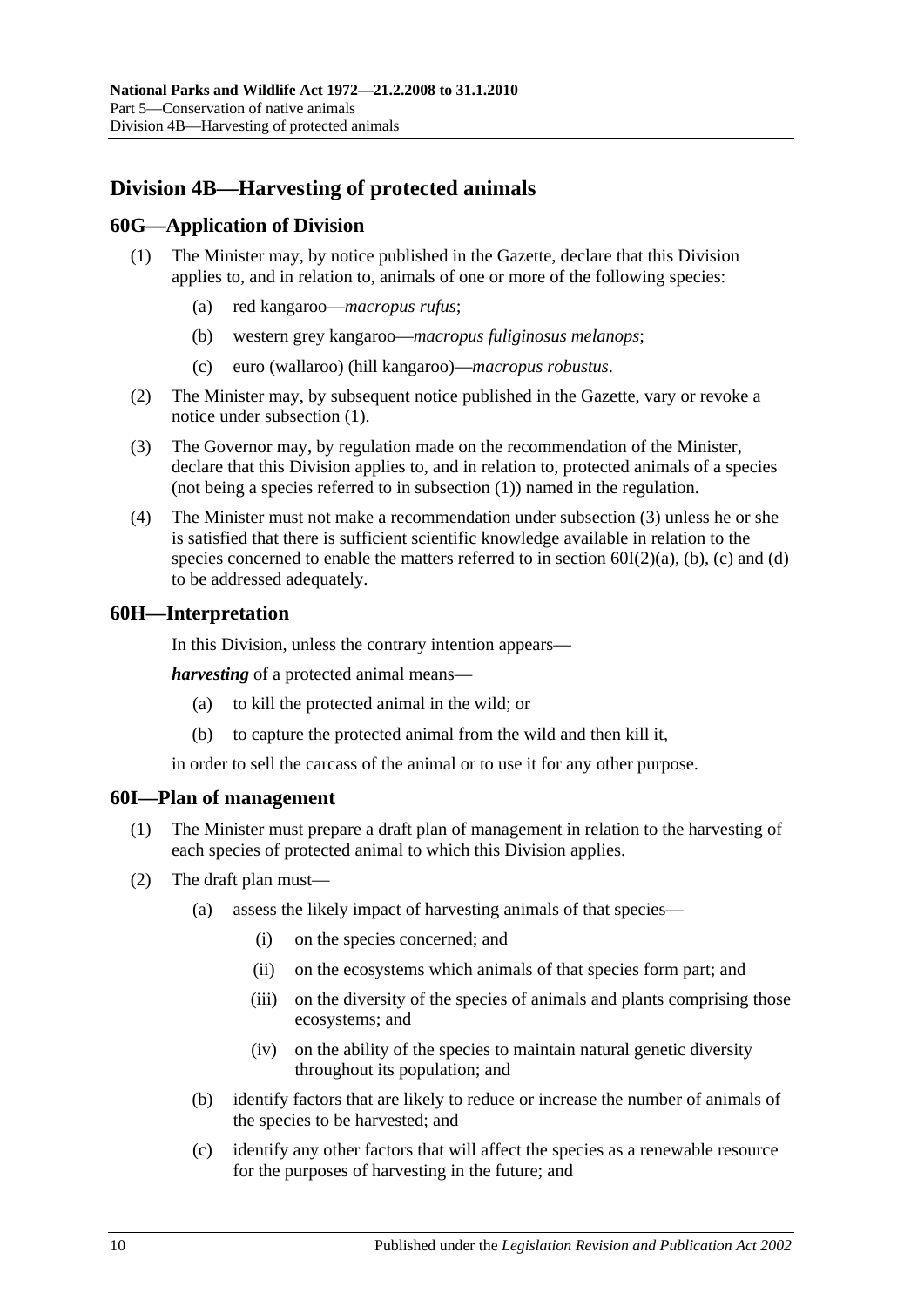- <span id="page-64-0"></span>(d) assess whether there is a need to reduce the number of animals of the species to protect the environment, crops, stock or other property; and
- (e) specify humane methods and procedures for the killing, capturing and killing and treatment after capture of animals pursuant to a permit under this Division; and
- (f) address any other matters that should, in the opinion of the Minister, be addressed.
- (3) The Minister must provide the Minister administering the *[Livestock Act](http://www.legislation.sa.gov.au/index.aspx?action=legref&type=act&legtitle=Livestock%20Act%201997) 1997* with a copy of the draft plan of management for comment.
- (4) The Minister must, by notice published in the Gazette and in a newspaper circulating generally throughout the State—
	- (a) state the place or places at which copies of the draft plan can be inspected or purchased; and
	- (b) invite interested persons to provide the Minister with written comments in relation to the draft plan.
- (5) A draft plan must be made available for public comment for at least three months before adoption by the Minister.
- (6) Before adopting a draft plan the Minister must have regard to comments (if any) made by the Minister administering the *[Livestock Act](http://www.legislation.sa.gov.au/index.aspx?action=legref&type=act&legtitle=Livestock%20Act%201997) 1997* or by members of the public and may, if the Minister thinks fit, vary the draft plan to take account of those comments.
- <span id="page-64-1"></span>(7) Notice that a plan of management has been adopted by the Minister must be published in the Gazette and a newspaper circulating generally throughout the State.
- (7a) A notice under [subsection](#page-64-1) (7) must state the place or places at which copies of the plan may be inspected or purchased.
- (8) A plan of management may be replaced or varied by a further plan prepared and adopted by the Minister in accordance with this section.

## <span id="page-64-2"></span>**60J—Permit for harvesting protected animals**

- (1) If a plan of management has been adopted by the Minister under this Division in relation to a species of protected animal, the Minister may grant a permit to a person to harvest animals of that species and to sell or use the carcasses of the animals that have been harvested.
- (2) The Minister must not grant a permit under [subsection](#page-64-2) (1) to take animals on a reserve except animals of the following species—
	- (a) red kangaroo—*macropus rufus*;
	- (b) western grey kangaroo—*macropus fuliginosus melanops*;
	- (c) euro (wallaroo) (hill kangaroo)—*macropus robustus*,

and then only if—

(d) the Minister has adopted a plan of management under [section](#page-31-0) 38 in relation to the reserve; and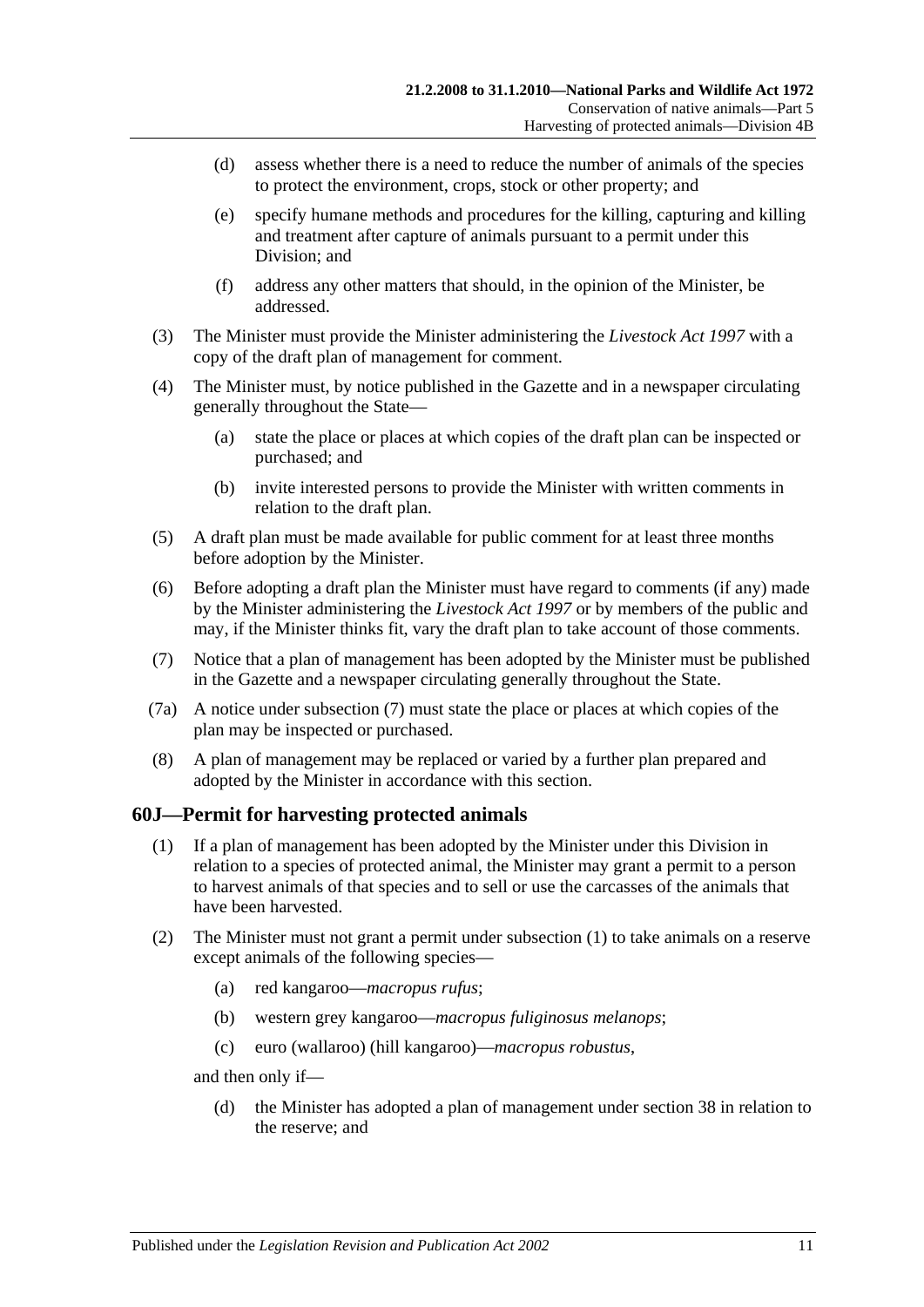- (e) the plan of management provides for the culling of animals of the species to which the permit relates in order to preserve animal or plant habitats or wildlife; and
- (f) the permit only authorises the harvesting of animals that would otherwise be culled from the reserve pursuant to the plan of management.
- (3) The Minister must not grant a permit under [subsection](#page-64-2) (1) unless he or she is satisfied that the taking of animals of the species concerned pursuant to the permit and all other permits granted under this section or under some other section of this Act—
	- (a) will not adversely affect the ecosystems which animals of that species form part or the diversity of the species of animals and plants comprising those ecosystems; and
	- (b) will not adversely affect the species as a renewable resource for harvesting in the future.
- (4) A permit granted under [subsection](#page-64-2) (1) is subject to such limitations, restrictions or conditions as are imposed by this section or by the Minister under [section](#page-74-0) 69 or are prescribed from time to time by regulation.
- (5) A permit granted under [subsection](#page-64-2) (1) is subject to a condition requiring the holder of the permit to use the methods and observe the procedures set out in the management plan for the killing, the capture and killing and the treatment after capture, of animals of the species to which the permit relates.
- (6) It is lawful to—
	- (a) harvest protected animals; and
	- (b) sell, use or give away the carcass of a protected animal,

pursuant to a permit granted under [subsection](#page-64-2) (1).

## **60K—Royalty**

Where a permit under this Division relates to animals in respect of which a royalty is payable under this Act, the Minister may require the applicant to pay (when the permit is granted or at any later time) an amount equal to the total amount of royalty that would be payable if all the animals that could be harvested pursuant to the permit were harvested.

# **60L—Application of fees and royalty**

- (1) Fees paid in respect of permits granted under this Division and royalty paid under this Act in respect of animals to which those permits relate must be paid into the Wildlife Conservation Fund and must be applied from the Fund—
	- (a) in payment of the costs of administering this Division; and
	- (b) for research into the impact on the species of animals to which the permits relate of the harvesting of animals pursuant to those permits.
- (2) The fees fixed by regulation in respect of permits granted under this Division may exceed the Minister's costs in granting the permits and administering this Division in relation to the permits.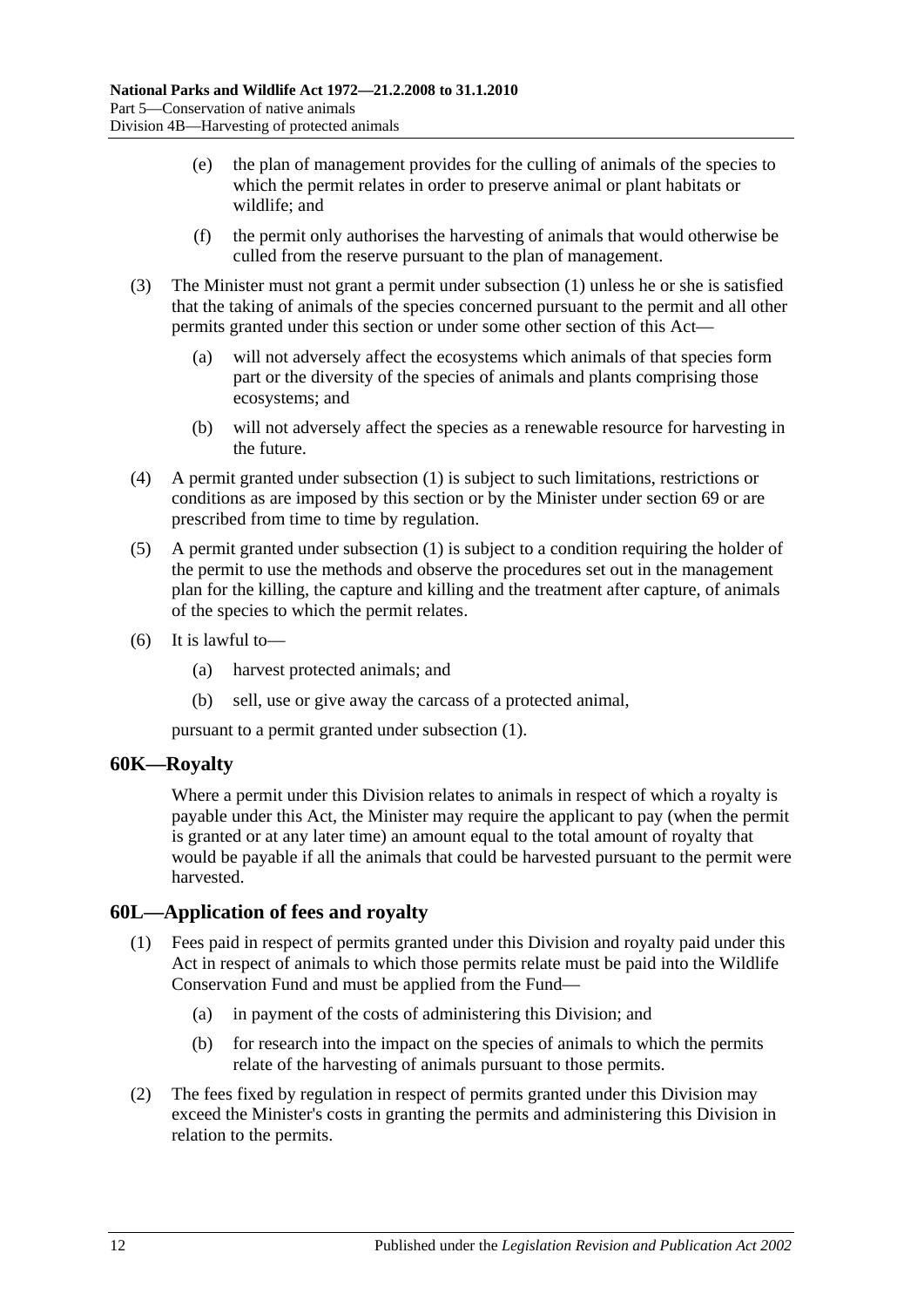# **Division 5—Royalty**

## <span id="page-66-0"></span>**61—Royalty**

- (1) The Governor may, by regulation, declare that royalty is payable to the Wildlife Conservation Fund—
	- (a) on an animal specified in the regulation; or
	- (b) on the carcass or skin of an animal specified in the regulation; or
	- (c) on any egg of an animal specified in the regulation; or
	- (d) on a native plant specified in the regulation,

by any person by whom any such animal, carcass, skin, egg or plant is taken.

- (2) An animal, or the carcass, skin or egg of an animal or a native plant may be specified in a regulation under [subsection](#page-66-0) (1) by reference to the species of the animal or plant or by reference to any other class to which the animal or plant belongs.
- <span id="page-66-2"></span><span id="page-66-1"></span>(3) The amount of royalty fixed by a regulation may vary according to—
	- (a) the species or other class to which the animal or plant belongs; or
	- (b) the size, age, quality, standard or condition of the animal, carcass, skin, egg or plant; or
	- (c) a combination of the factors referred to in [paragraphs](#page-66-1) (a) and [\(b\).](#page-66-2)
- (4) Without limiting any other provision of this section, a regulation under this section may provide that it applies only in respect of an animal, or the carcass, skin or egg of an animal, taken in a game reserve.

# <span id="page-66-3"></span>**62—Demand for royalty**

- (1) The Director or a warden may demand orally or in writing that any person pay to the Director all royalty for which that person is liable under this Act.
- (2) A person who fails to comply with a demand under [subsection](#page-66-3) (1) within 48 hours of the demand is guilty of an offence.

Maximum penalty: \$1 000.

- (3) In any proceedings under this section the court may order the defendant to pay to the Director any amount fixed by the court by way of royalty under this Act.
- (4) Where a person fails to comply with a demand under [subsection](#page-66-3) (1), the Director or a warden may seize any animals, carcasses, skins, eggs or plants upon which royalty is unpaid.
- (5) The Minister may sell any animals, carcasses, skins, eggs or plants seized under this section and must apply any proceeds of the sale in payment of the unpaid royalty and any amount remaining to the owner of the animals, carcasses, skins, eggs or plants.

## **63—Recovery of royalty by civil action**

(1) The Minister may, by action in any court of competent jurisdiction, recover, as a debt, from any person an amount of royalty for which that person is liable under this Act.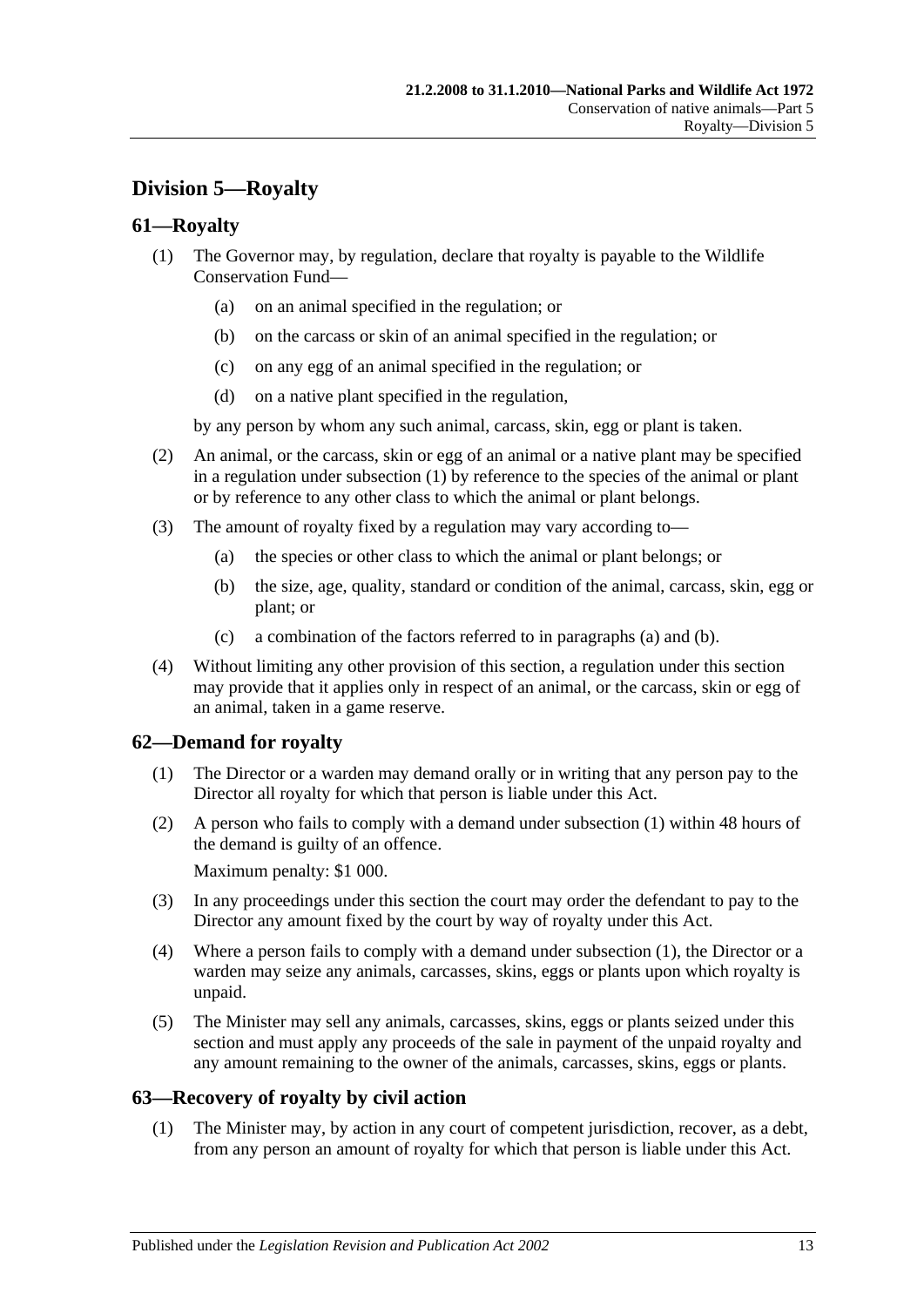(2) This section does not derogate from any other remedy available to the Minister for the recovery of royalty.

# **Division 6—General provisions**

# **64—Unlawful entry on land**

(1) A person must not be on any land for the purpose of taking a protected animal, or the eggs of a protected animal, unless the owner of that land has given that person, not more than six months beforehand, permission in writing to be on the land for that purpose.

Maximum penalty: \$1 000.

Expiation fee: \$150.

- <span id="page-67-0"></span>(2) If the owner or occupier of any land, or the servant or agent of the owner of the land, suspects that a person trespassing on the land is committing, has committed, or is about to commit an offence against this Act, he or she may request the trespasser—
	- (a) to state the trespasser's full name and usual place of residence; and
	- (b) to leave the land.
- (3) A person of whom a request is made under [subsection](#page-67-0) (2) must comply with it forthwith.

Maximum penalty: \$1 000.

Expiation fee: \$150.

(4) A person who has been requested to leave land under this section must not re-enter the land without the permission of the owner.

Maximum penalty: \$1 000.

Expiation fee: \$150.

- (5) In proceedings for an offence against this section, proof that a person has possession or control of a dog, firearm or device capable of being used for taking a protected animal is evidence that that person was on the land for the purpose of taking a protected animal.
- (6) In this section—

*owner* means—

- (a) in relation to private land, the owner of the land; and
- (b) in relation to land held by a Minister, agent or instrumentality of the Crown, that Minister, agent or instrumentality or a person authorised by the Minister, agent or instrumentality; and
- (c) in relation to unalienated land of the Crown, the Minister administering the *[Crown Lands Act](http://www.legislation.sa.gov.au/index.aspx?action=legref&type=act&legtitle=Crown%20Lands%20Act%201929) 1929* or a person authorised by that Minister.

# **65—Use of poison**

(1) A person who, without a permit granted by the Minister, uses poison for the purpose of taking a protected animal is guilty of an offence.

Maximum penalty: \$2 000.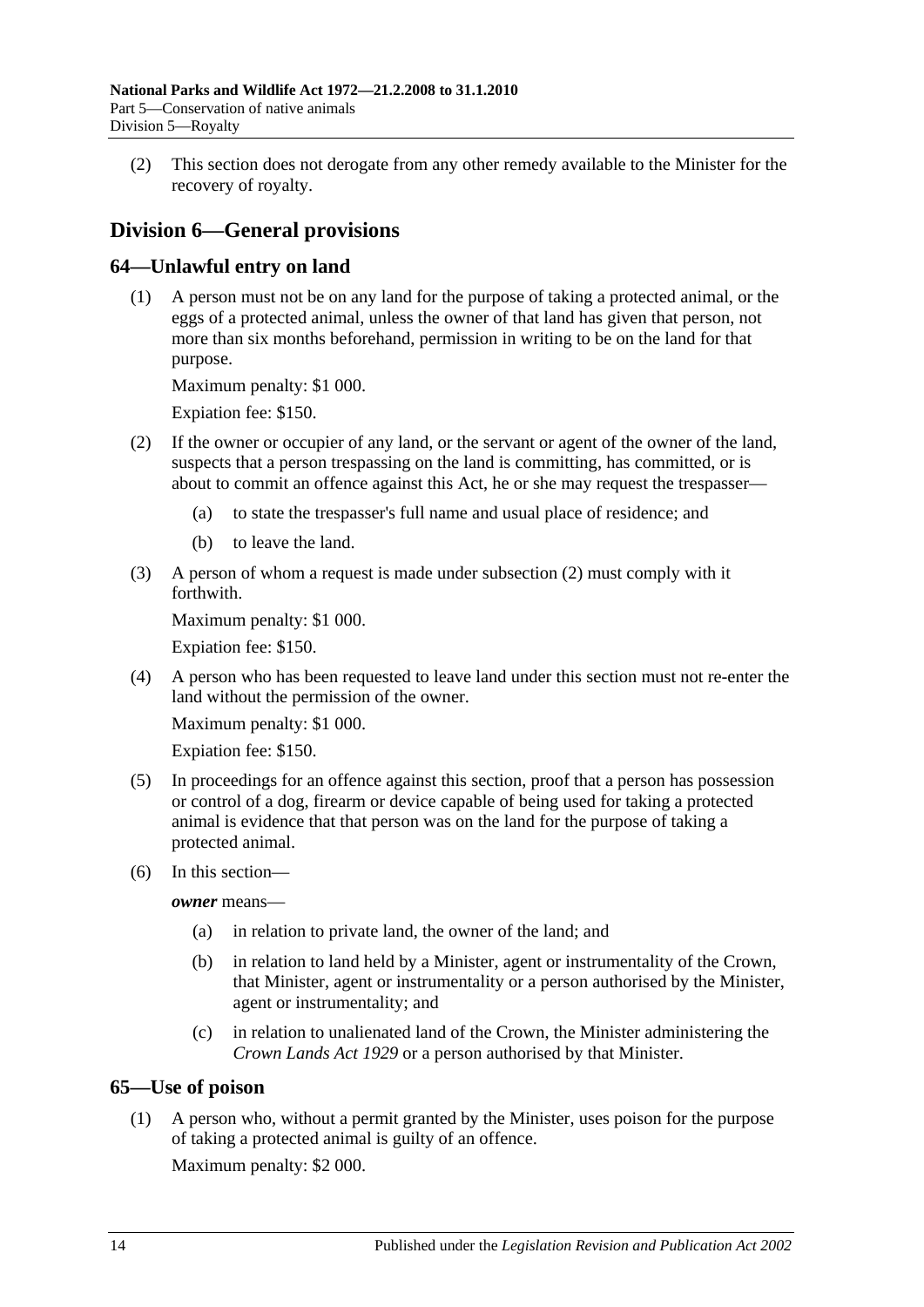- <span id="page-68-0"></span>(2) If a protected animal is taken as a result of the use of poison by a person without a permit granted by the Minister, that person is guilty of an offence. Maximum penalty: \$2 000.
- (3) It is a defence to a charge under [subsection](#page-68-0) (2) that the defendant—
	- (a) used the poison in good faith for the purpose of destroying vermin in pursuance of the *[Animal and Plant Control \(Agricultural Protection and](http://www.legislation.sa.gov.au/index.aspx?action=legref&type=act&legtitle=Animal%20and%20Plant%20Control%20(Agricultural%20Protection%20and%20Other%20Purposes)%20Act%201986)  [Other Purposes\) Act](http://www.legislation.sa.gov.au/index.aspx?action=legref&type=act&legtitle=Animal%20and%20Plant%20Control%20(Agricultural%20Protection%20and%20Other%20Purposes)%20Act%201986) 1986*; and
	- (b) exercised such precautions as the defendant might reasonably be expected to have exercised in the circumstances to avoid endangering protected animals by the use of poison.
- (4) In this section—

*poison* means any substance that might endanger the life or health of a protected animal.

#### <span id="page-68-1"></span>**66—Restriction on use of certain devices**

- (1) The Governor may, by proclamation, restrict or prohibit the use of firearms or devices of a specified class for the taking of particular species of animals or for the taking of animals generally.
- (2) A person who contravenes a restriction or prohibition imposed under [subsection](#page-68-1) (1) is guilty of an offence.

Maximum penalty: \$1 000.

Expiation fee: \$150.

## **67—Devices for the illegal taking of animals**

- (1) A warden may dismantle and remove any device by which animals have been taken illegally or by which animals are in the warden's opinion likely to be taken illegally.
- (2) Any device removed by a warden pursuant to this section is forfeited to the Crown and may be sold or otherwise disposed of by the Director.

#### <span id="page-68-5"></span>**68—Molestation etc of protected animals**

- <span id="page-68-3"></span><span id="page-68-2"></span>(1) A person must not—
	- (a) interfere with, harass or molest, or cause or permit the interference with, harassment or molestation of, a protected animal; or
	- (b) undertake or continue an act or activity that is, or is likely to be, detrimental to the welfare of a protected animal after being directed by a warden not to undertake, or to stop, that act or activity; or
	- (c) undertake or continue an act or activity in relation to a protected animal that is contrary to regulations promulgated under this section,

<span id="page-68-4"></span>unless he or she acts in pursuance of this Act or a permit granted by the Minister under this section or another provision of this Act or in pursuance of some other Act or statutory instrument.

Maximum penalty:

In the case of a marine mammal—\$100 000 or imprisonment for 2 years.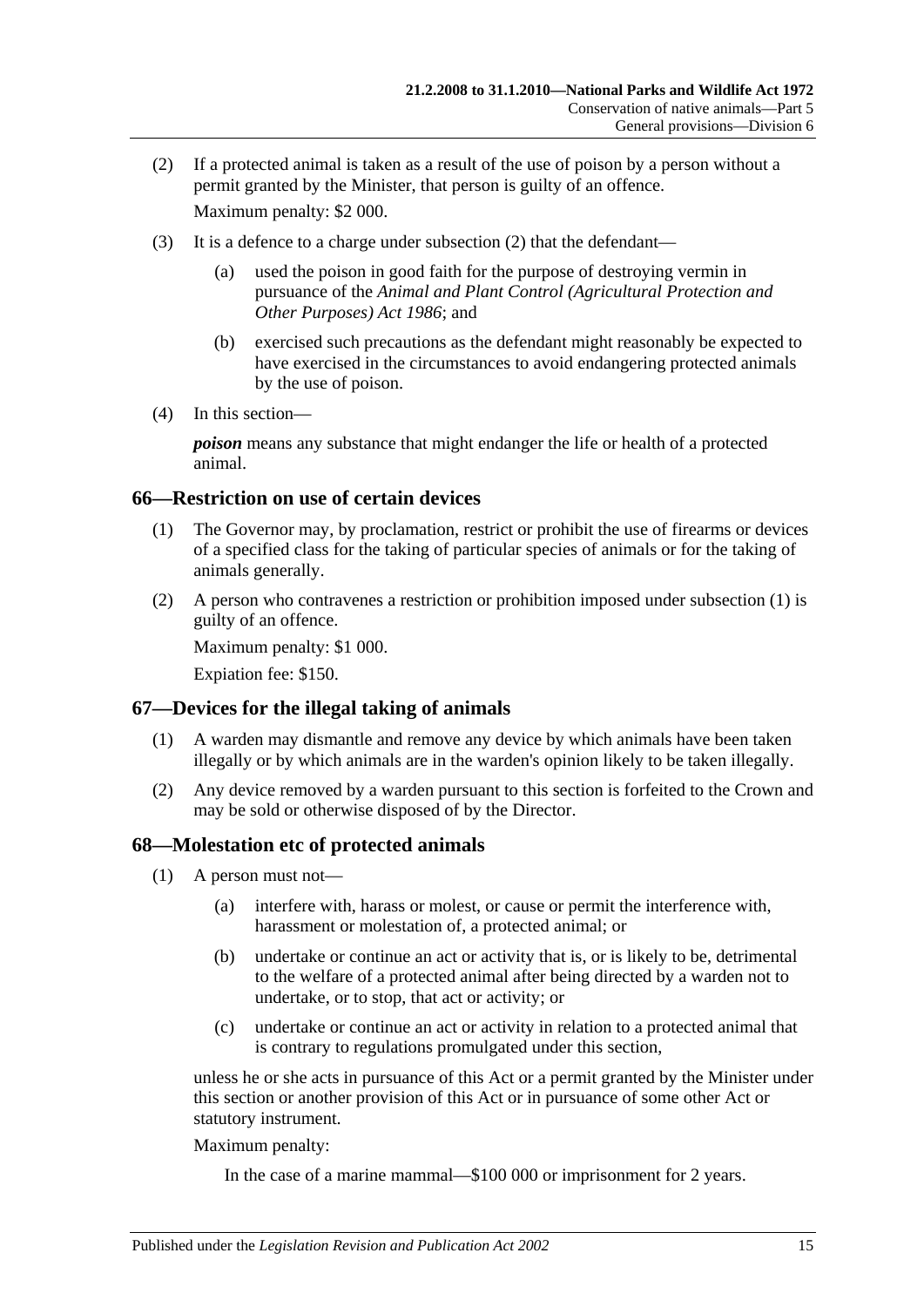In the case of an animal (not being a marine mammal) of an endangered species—\$10 000 or imprisonment for 2 years.

In the case of an animal (not being a marine mammal) of a vulnerable species—\$7 500 or imprisonment for 18 months.

In the case of an animal (not being a marine mammal) of a rare species—\$5 000 or imprisonment for 12 months.

In any other case—\$2 500 or imprisonment for 6 months.

- (2) The Minister may grant a permit to a person to undertake an act or activity that would otherwise contravene [paragraph](#page-68-2) (a), [\(b\)](#page-68-3) or [\(c\)](#page-68-4) of [subsection](#page-68-5) (1).
- (3) It is a defence to a charge of an offence against [subsection](#page-68-2)  $(1)(a)$  to prove—
	- (a) that the defendant acted in the best interests of the animal concerned; or
	- (b) that the defendant acted reasonably to frighten the animal in order to protect himself or herself or another person or to protect—
		- (i) property comprising plants cultivated for commercial or other purposes or animals; or
		- (ii) property of any other kind.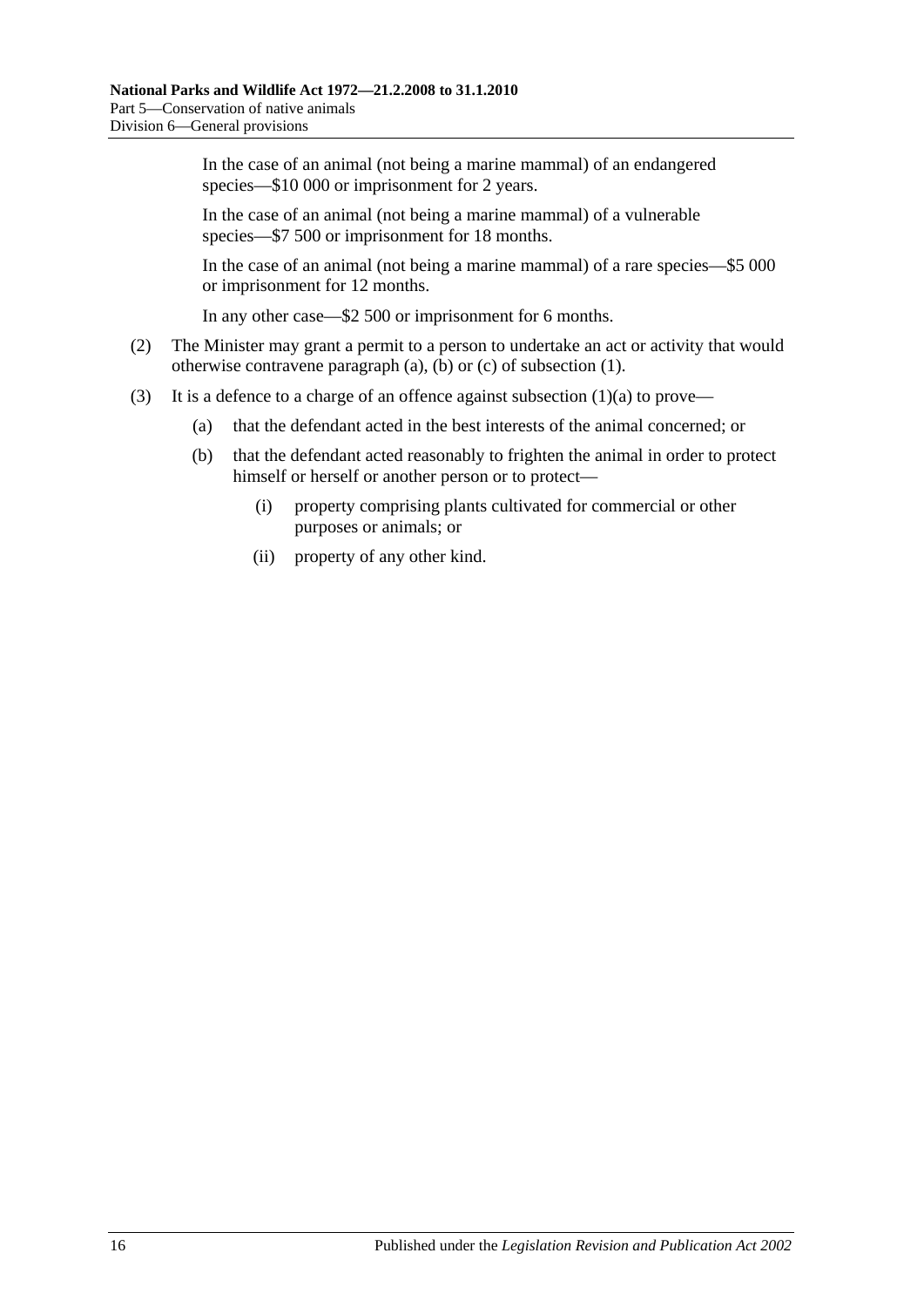# **Part 5A—Hunting**

# **Division 1—Hunting generally**

# **68A—Hunting permits**

(1) Except as provided in [subsection](#page-70-0) (5), a person must not hunt, or have possession of any firearm or device for the purpose of hunting, unless that person holds a permit under this section.

Maximum penalty: \$1 000.

Expiation fee: \$150.

- (2) The Minister may grant to any person a permit under this section.
- (3) A permit under this section cannot authorise hunting within the Adelaide Dolphin Sanctuary or the possession by any person, while in that Sanctuary, of a firearm or other device for the purpose of hunting.
- (4) Where it is proved, in any proceedings for an offence against this section, that the defendant had possession of any firearm or device capable of being used for the purpose of hunting in circumstances that lead to a reasonable suspicion that the defendant had the firearm or device for that purpose, it will be presumed, in the absence of proof to the contrary, that the defendant had possession of that firearm or device for the purpose of hunting.
- <span id="page-70-0"></span>(5) No permit is required under this section for the purpose of—
	- (a) the destruction of animals that are endangering human life; or
	- (b) the destruction of animals (other than protected animals) by the owner of any land, a member of his or her household, or an employee or agent of the owner, that are causing damage to crops, stock or other property on the land; or
	- (c) the taking of an animal in pursuance of any other permit under this Act.

## <span id="page-70-2"></span>**68B—Unlawful entry on land**

(1) A person must not be on land for the purpose of hunting unless the owner of the land has given that person, within the preceding six months, permission in writing to be on the land for that purpose.

Maximum penalty: \$1 000.

Expiation fee: \$150.

- <span id="page-70-1"></span>(2) If the owner of land reasonably suspects that a person has committed or is about to commit an offence against this Act on the land, the owner may request the person—
	- (a) to state his or her full name and usual place of residence; and
	- (b) to leave the land.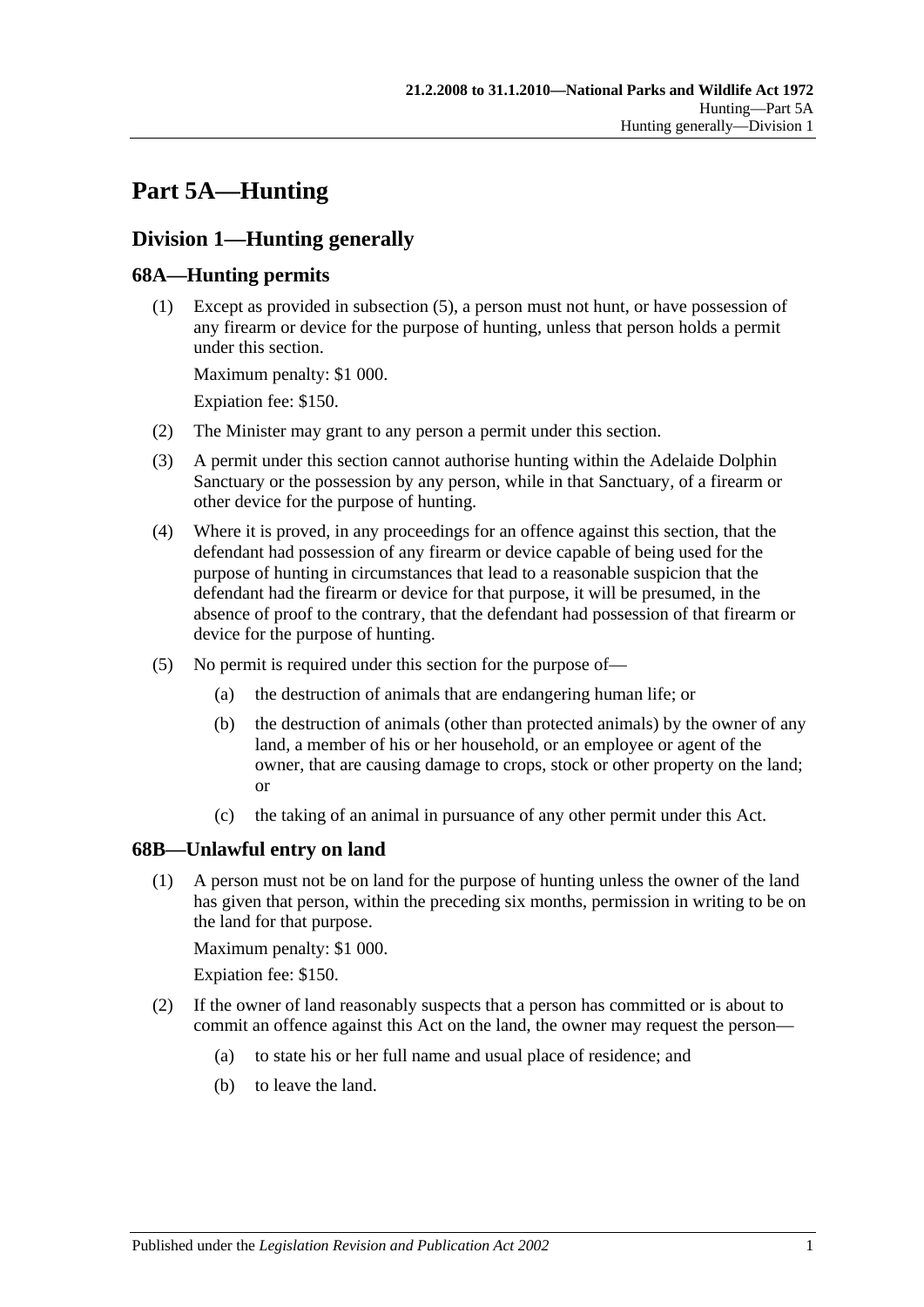(3) A person of whom a request is made under [subsection](#page-70-1) (2) must comply with it forthwith.

Maximum penalty: \$1 000.

Expiation fee: \$150.

(4) A person who has been requested to leave land under this section must not re-enter the land without the permission of the owner.

Maximum penalty: \$1 000.

Expiation fee: \$150.

- (5) Where it is proved, in proceedings for an offence against [subsection](#page-70-2) (1), that, while on the land, the defendant had possession or control of an animal, firearm, device, poison or bait capable of being used for hunting it will be presumed, in the absence of proof to the contrary, that the person was on the land for the purpose of hunting.
- (6) In this section—

*owner* means—

- (a) in relation to private land, the owner of the land; and
- (b) in relation to land held by a Minister, agent or instrumentality of the Crown, that Minister, agent or instrumentality or a person authorised by the Minister, agent or instrumentality; and
- (c) in relation to unalienated land of the Crown, the Minister administering the *[Crown Lands Act](http://www.legislation.sa.gov.au/index.aspx?action=legref&type=act&legtitle=Crown%20Lands%20Act%201929) 1929* or a person authorised by that Minister.

# **Division 2—Hunting and food gathering by Aboriginal persons**

## **68C—Interpretation**

- (2) This Division does not apply to the taking of—
	- (a) an animal, or the eggs of an animal, of a prescribed species or a plant of a prescribed species; or
	- (b) an animal, egg or plant by a prescribed means or in prescribed circumstances.

## **68D—Hunting and food gathering by Aboriginal persons**

- (1) It is not illegal by virtue of [section](#page-50-0) 47(1) or [\(2\)](#page-50-1) for an Aboriginal person to take a native plant in pursuance of this Division from land that is not a reserve or a wilderness protection area or wilderness protection zone.
- (2) It is not illegal by virtue of [section](#page-54-0) 51 for an Aboriginal person to take a protected animal, or the eggs of a protected animal, in pursuance of this Division from land that is not a reserve or a wilderness protection area or wilderness protection zone.
- (3) It is not illegal by virtue of [section](#page-50-0) 47(1) for an Aboriginal person to take a native plant from a reserve (other than a co-managed park) or from a wilderness protection area or a wilderness protection zone in pursuance of this Division if the native plant is taken in accordance with a proclamation permitting the taking of the plant from the reserve or wilderness protection area or wilderness protection zone.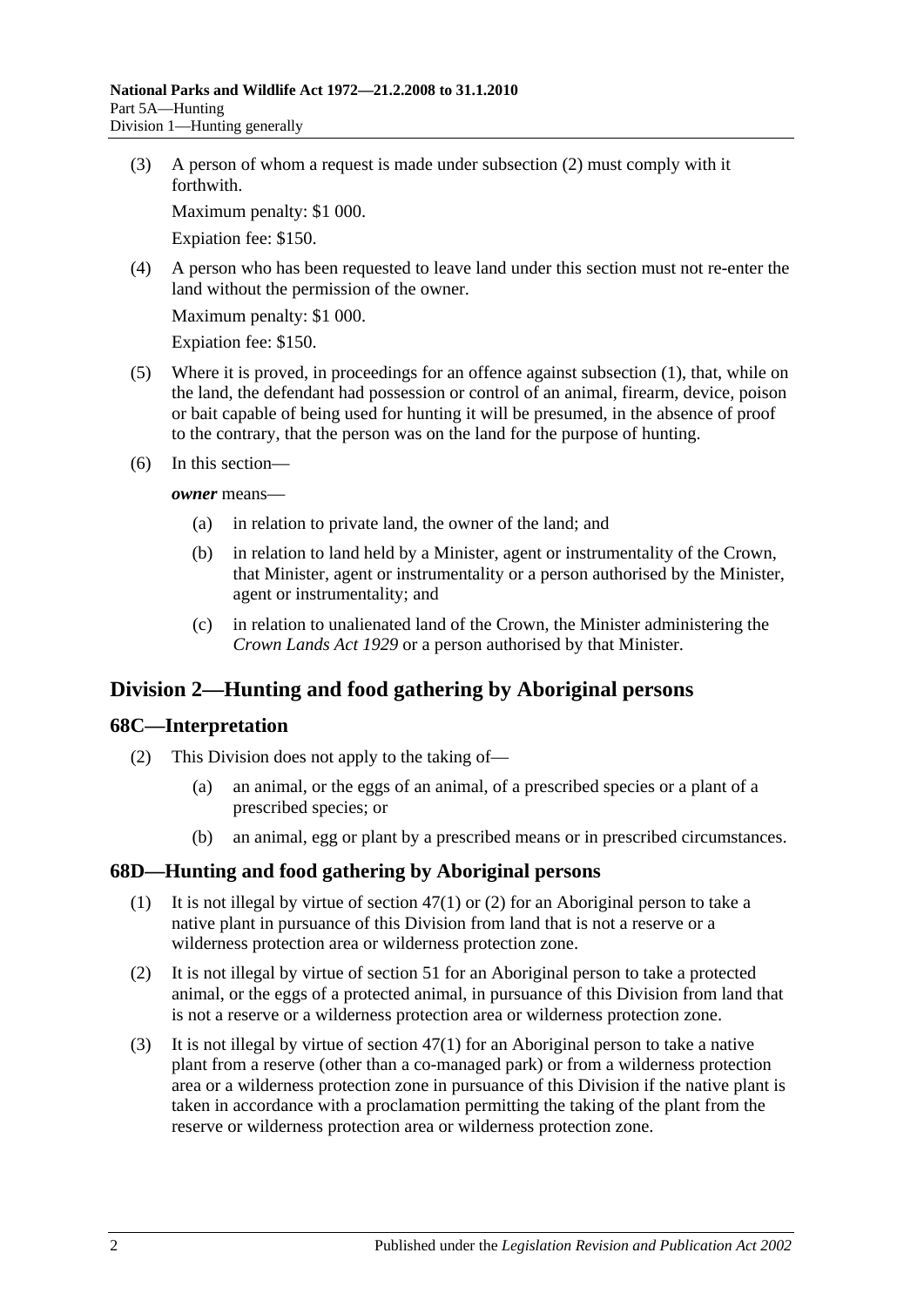- <span id="page-72-0"></span>(4) It is not illegal by virtue of [section](#page-54-0) 51 for an Aboriginal person to take a protected animal, or the eggs of a protected animal, from a reserve (other than a co-managed park) or from a wilderness protection area or a wilderness protection zone in pursuance of this Division if the animal or eggs are taken in accordance with a proclamation permitting the taking of the animal or eggs from the reserve or wilderness protection area or wilderness protection zone.
- (5) The Governor may, by proclamation, vary or revoke a proclamation referred to in [subsection](#page-71-0) (3) or [\(4\).](#page-72-0)
- (5a) It is not illegal by virtue of [section](#page-50-0) 47(1) or [51](#page-54-0) for an Aboriginal person who is a member of the relevant Aboriginal group to take a native plant, protected animal or the eggs of a protected animal in pursuance of this Division from a co-managed park if the native plant, protected animal or eggs are taken—
	- (a) if there is a co-management board for the park—in accordance with a permission granted by the board (which may be general or specific and conditional or unconditional); or
	- (b) in accordance with the provisions of the co-management agreement for the park.
- (6) An animal, egg or plant is taken in pursuance of this Division if it is taken—
	- (a) for food for the person who takes it or for his or her dependants; or
	- (b) solely for cultural purposes of Aboriginal origin.

### **68E—Exemption from requirement to hold hunting permit**

An Aboriginal person is not required to hold a permit under [section](#page-70-0) 68A in relation to hunting if the animal hunted will be used—

- (a) as food for the hunter or for his or her dependants; or
- (b) solely for cultural purposes of Aboriginal origin.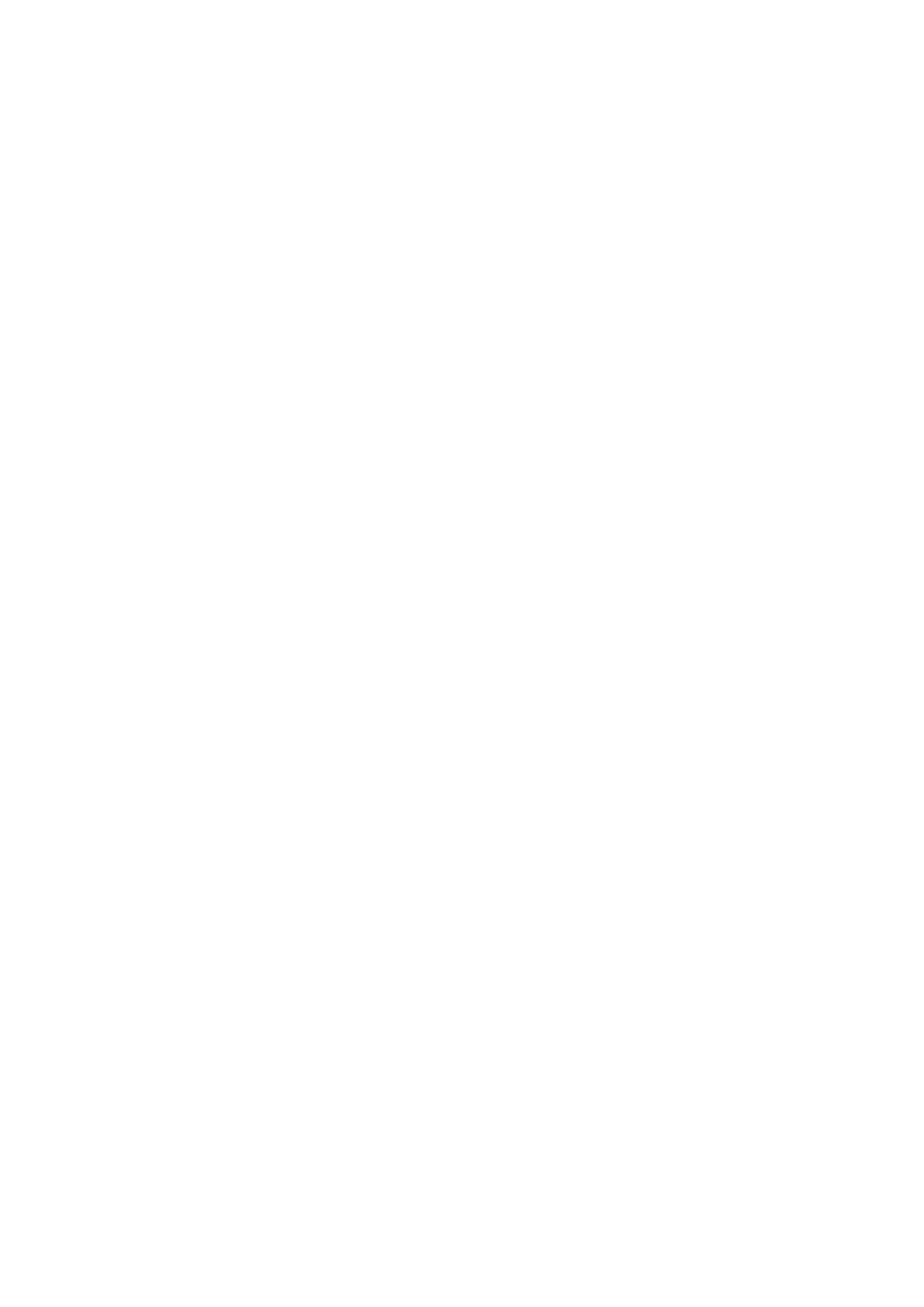## **Part 6—Miscellaneous provisions**

### **69—Permits**

- (1) An applicant for a permit under this Act—
	- (a) must make the application in a manner and form determined by the relevant authority; and
	- (b) must, subject to [subsection](#page-74-0) (2), pay to the relevant authority the appropriate fee fixed by regulation in respect of the permit at the time of the application.
- <span id="page-74-0"></span>(2) The relevant authority may, if satisfied that there are special reasons for doing so, remit the whole or any portion of any fee payable in respect of the grant of a permit under this Act.
- (2a) The relevant authority may refuse to grant a permit under any provision of this Act if, in the relevant authority's opinion—
	- (a) the applicant is not a fit and proper person to hold the permit; or
	- (b) to grant the permit would be prejudicial to the interests of conservation; or
	- (c) the applicant should fulfil certain requirements specified by the relevant authority before the permit is granted and the applicant has not fulfilled those requirements.
- (2b) If a permit granted under any provision of this Act relates to an activity that is to be, or may be, undertaken within a River Murray Protection Area, the permit must be consistent with the objects of the *[River Murray Act](http://www.legislation.sa.gov.au/index.aspx?action=legref&type=act&legtitle=River%20Murray%20Act%202003) 2003* and the *Objectives for a Healthy River Murray* under that Act.
- (2c) If an application for a permit under any provision of this Act relates to an activity that is to be, or may be, undertaken within a River Murray Protection Area and is within a class of applications prescribed by the regulations for the purposes of this provision (which class may be prescribed so as to consist of applications for all such permits), the relevant authority must, before making a decision on the application—
	- (a) consult the Minister to whom the administration of the *[River Murray](http://www.legislation.sa.gov.au/index.aspx?action=legref&type=act&legtitle=River%20Murray%20Act%202003)  Act [2003](http://www.legislation.sa.gov.au/index.aspx?action=legref&type=act&legtitle=River%20Murray%20Act%202003)* is committed; and
	- (b) comply with the Minister's directions (if any) in relation to the application (including a direction that the application not be granted, or that if it is to be granted, then the permit be subject to conditions specified by the Minister).
- (2d) If a permit granted under any provision of this Act relates to an activity that is to be, or may be, undertaken within the Adelaide Dolphin Sanctuary, the permit must be consistent with the objects and objectives of the *[Adelaide Dolphin Sanctuary](http://www.legislation.sa.gov.au/index.aspx?action=legref&type=act&legtitle=Adelaide%20Dolphin%20Sanctuary%20Act%202005)  Act [2005](http://www.legislation.sa.gov.au/index.aspx?action=legref&type=act&legtitle=Adelaide%20Dolphin%20Sanctuary%20Act%202005)*.
- (2e) If an application for a permit under any provision of this Act relates to an activity that is to be, or may be, undertaken within the Adelaide Dolphin Sanctuary and is within a class of applications prescribed by the regulations for the purposes of this provision (which class may be prescribed so as to consist of applications for all such permits), the Minister must, before making a decision on the application, consult with and have regard to the views of the Minister to whom the administration of the *[Adelaide](http://www.legislation.sa.gov.au/index.aspx?action=legref&type=act&legtitle=Adelaide%20Dolphin%20Sanctuary%20Act%202005)  [Dolphin Sanctuary Act](http://www.legislation.sa.gov.au/index.aspx?action=legref&type=act&legtitle=Adelaide%20Dolphin%20Sanctuary%20Act%202005) 2005* is committed.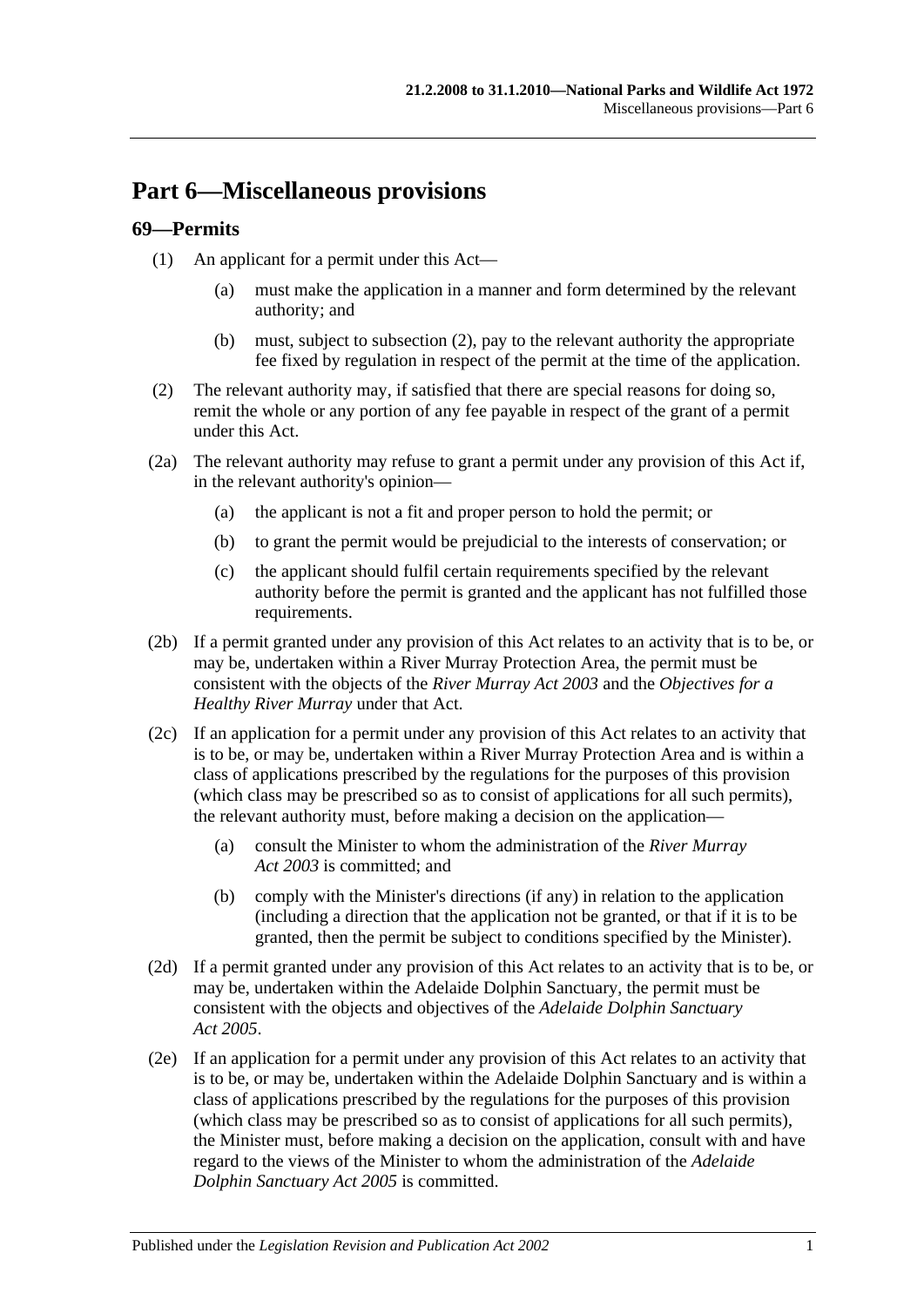- (3) A permit—
	- (a) is subject to such limitations, restrictions and conditions as the relevant authority thinks fit and includes in the permit; and
	- (b) may, if the holder of the permit has in the opinion of the relevant authority contravened or failed to comply with any limitation, restriction or condition of the permit, be revoked by the relevant authority by instrument in writing served personally or by post upon that person; and
	- (c) may be revoked by the relevant authority by instrument in writing served personally or by post upon the holder of the permit if, in the opinion of the relevant authority, it is in the interests of conservation to do so.
- (4) Without limiting the conditions upon which a permit relating to animals may be granted under this Act, those conditions may—
	- (a) provide for marking, or otherwise identifying, animals to which the permit relates; and
	- (b) require the holder of the permit to report the escape, illness or death of any animal to which the permit relates; and
	- (c) require the holder of the permit to report to the relevant authority the birth of any progeny to the animals to which the permit relates.
- (4a) A condition of a permit may require compliance with a specified code of practice, standard or other document as in force at a specified time or as in force from time to time.
- (5) A permit—
	- (a) comes into operation on the day fixed in the permit for its commencement or, if no such day is fixed, on the day on which it is granted; and
	- (b) expires on the day fixed in the permit for its expiry or, if no such day is fixed, on the expiration of 12 months from the day on which it came into operation.
- (6) Where—
	- (a) a permit is granted for a term of more than 12 months; and
	- (b) the permit includes a condition that entitles the holder of the permit to surrender it to the relevant authority; and
	- (c) the holder of the permit surrenders the permit 12 months or more before its specified term expires,

a proportionate part of the fee paid for the permit reflecting each complete year of the unexpired term is payable by the relevant authority to the former holder of the permit.

- (7) Where—
	- (a) a hunting permit granted under [section](#page-70-0) 68A authorises the hunting of ducks but does not authorise the hunting of any other animal; and
	- (b) during the whole of a particular year of the term of the permit it is not legally possible to hunt ducks pursuant to the permit because the relevant authority has not declared an open season under [section](#page-54-1) 52 for duck hunting in any part of the State to which the permit applies,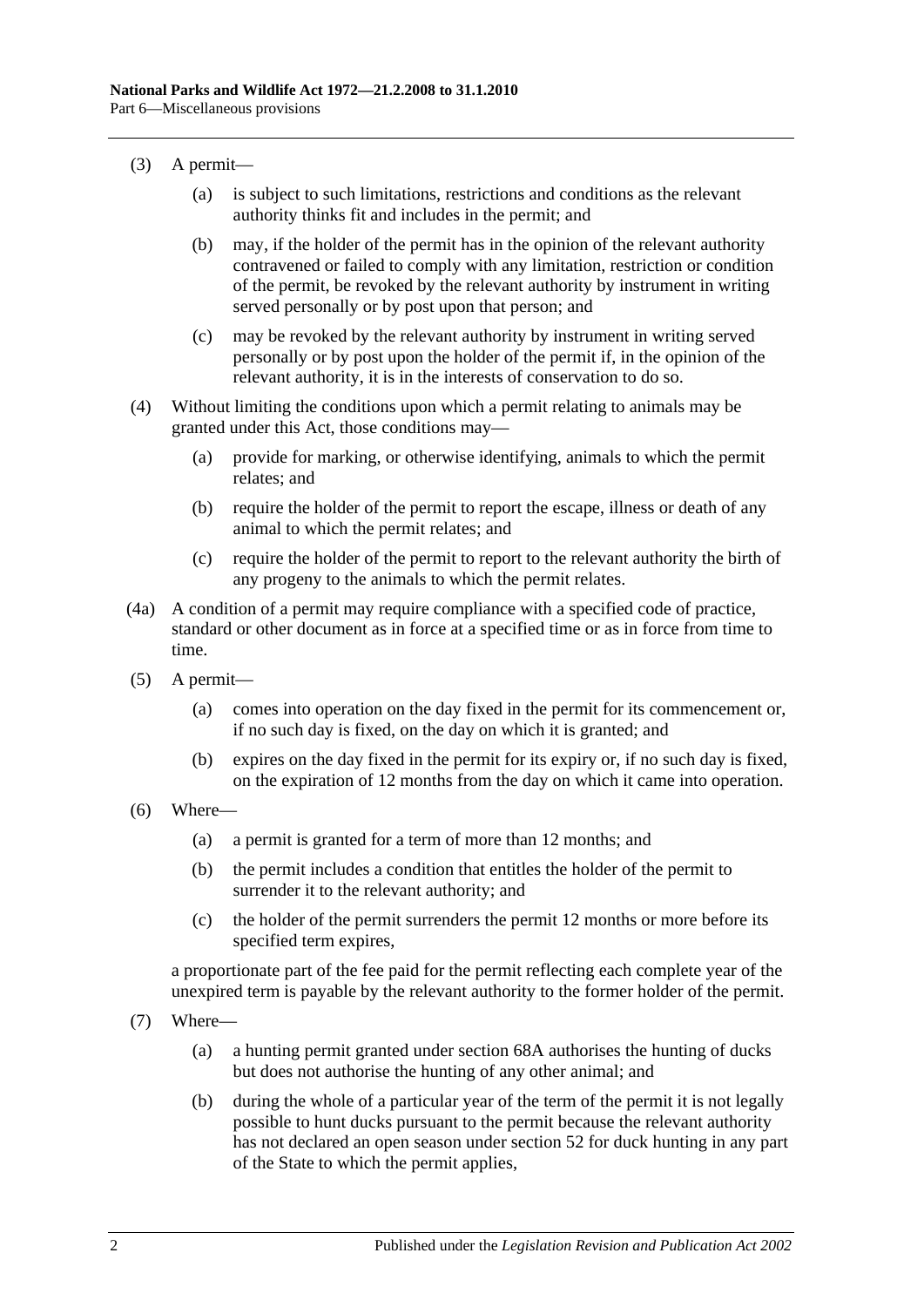the term of the permit is extended by one year without the payment of a fee in respect of the extension.

(8) In this section—

*relevant authority* means—

- (a) in relation to a permit issued by, or to be issued by, a co-management board for a co-managed park constituted of Aboriginal-owned land—the co-management board for the park; or
- (b) in any other case—the Minister.

### **70—Obligation to produce permit**

A person required by this Act to hold a permit, or to have written permission, must if requested by a warden, produce the permit or written permission for inspection by the warden as soon as practicable after the request is made.

Maximum penalty: \$1 000.

Expiation fee: \$150.

### **70A—Failure to comply with authority**

(1) If the holder of an authority, or a person acting in the employment or with the authority of the holder of an authority, contravenes or fails to comply with a limitation, restriction, condition or provision of the authority, the holder of the authority is guilty of an offence.

Maximum penalty: \$2 500.

Expiation fee: \$210.

(2) In this section—

*authority* means a permit, permission or other authority granted by the Director, the Minister or a co-management board under this Act or other law.

### **71—Duplicate**

- (1) If the relevant authority is satisfied—
	- (a) that any permit or other document issued to any person under this Act has been lost, destroyed or defaced; and
	- (b) that no improper use has been made of that permit or document,

the relevant authority may on the application of that person, and on payment of the prescribed fee, issue a duplicate of the permit or other document.

- (2) A duplicate issued under this section has the same force and effect as the original of which it is a duplicate.
- (3) In this section—

*relevant authority* means—

- (a) in relation to a co-managed park constituted of Aboriginal-owned land—the co-management board for the park; or
- (b) in any other case—the Minister.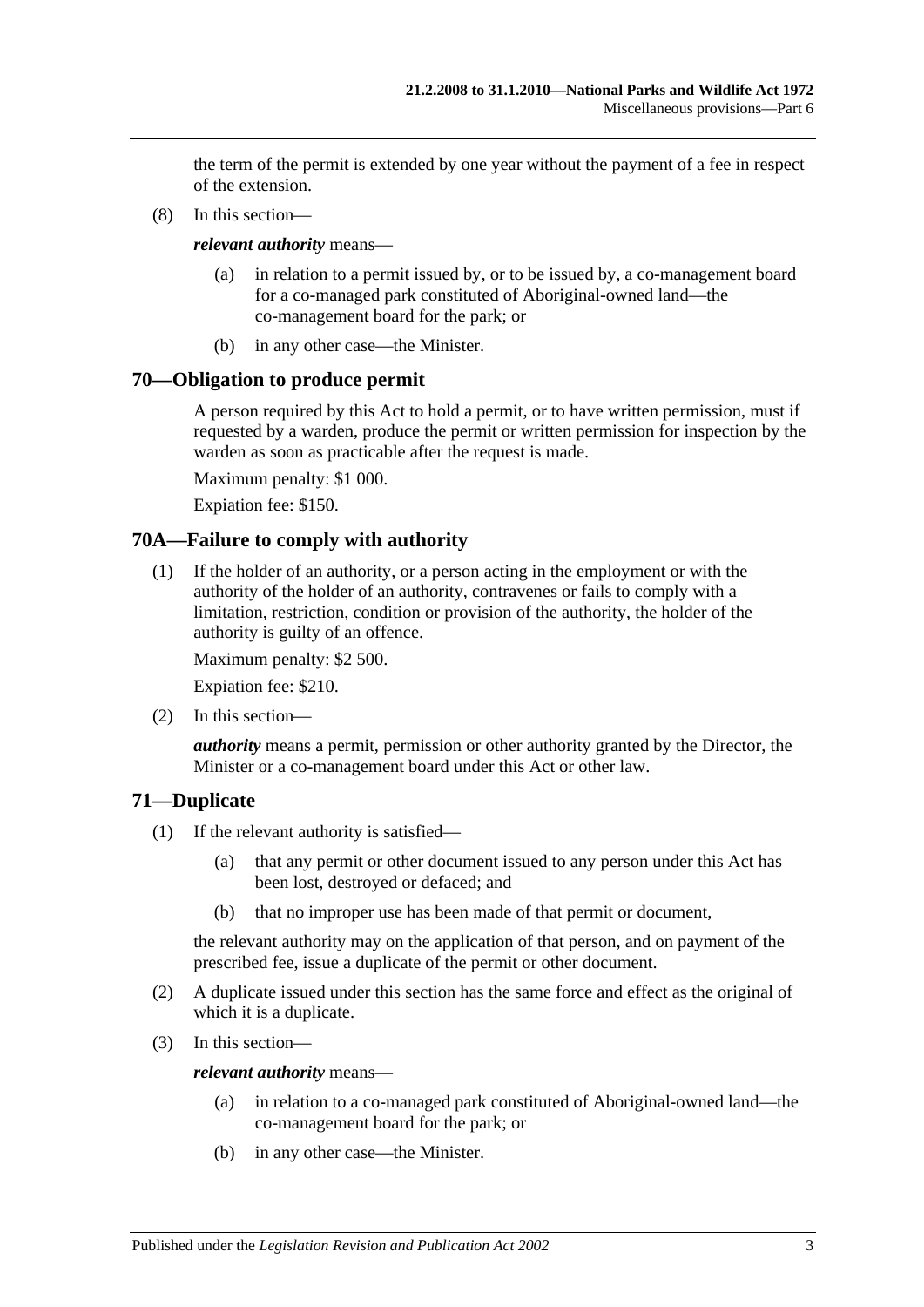### <span id="page-77-0"></span>**72—False or misleading statement**

(1) A person must not make, or cause to be made, a false or misleading statement in relation to the administration of this Act.

Maximum penalty: \$2 500.

- (1a) Without limiting [subsection](#page-77-0) (1), a person must not make, or cause to be made, a false or misleading statement in an application, return or other document under this Act. Maximum penalty: \$2 500.
- (2) It is a defence to a charge for an offence under this section that the defendant believed on reasonable grounds that the statement was true.

### **73—Offences against provisions of proclamations and notices**

(1) A person must not contravene, or fail to comply with, any provision or condition of a proclamation or notice under this Act.

Maximum penalty: \$1 000.

Expiation fee: \$150.

### **73A—Liability of vehicle owners and expiation of certain offences**

(1) In this section—

*owner*, in relation to a vehicle, includes—

- (a) a person registered or recorded as an owner of the vehicle under a law of this State or of the Commonwealth or another State or Territory of the Commonwealth; and
- (b) a person to whom a trade plate, a permit or other authority has been issued under the *Motor Vehicles Act 1959* or a similar law of the Commonwealth or another State or Territory of the Commonwealth, by virtue of which the vehicle is permitted to be driven on roads; and
- (c) a person who has possession of the vehicle by virtue of the hire or bailment of the vehicle;

*prescribed offence* means an offence against a provision of this Act prescribed by regulation for the purposes of this definition;

*principal offender* means a person who has committed a prescribed offence.

- <span id="page-77-1"></span>(2) Without derogating from the liability of any other person, but subject to this section, if a vehicle is involved in a prescribed offence, the owner of the vehicle is guilty of an offence and liable to the same penalty as is prescribed for the principal offence and the expiation fee that is fixed for the principal offence applies in relation to an offence against this section.
- (3) Where there are two or more owners of the same vehicle a prosecution for an offence against [subsection](#page-77-1) (2) may be brought against one of the owners or against some or all of the owners jointly as co-defendants.
- (4) The owner of a vehicle and the principal offender are not both liable through the operation of this section to be convicted of an offence arising out of the same circumstances, and consequently conviction of the owner exonerates the principal offender and conversely conviction of the principal offender exonerates the owner.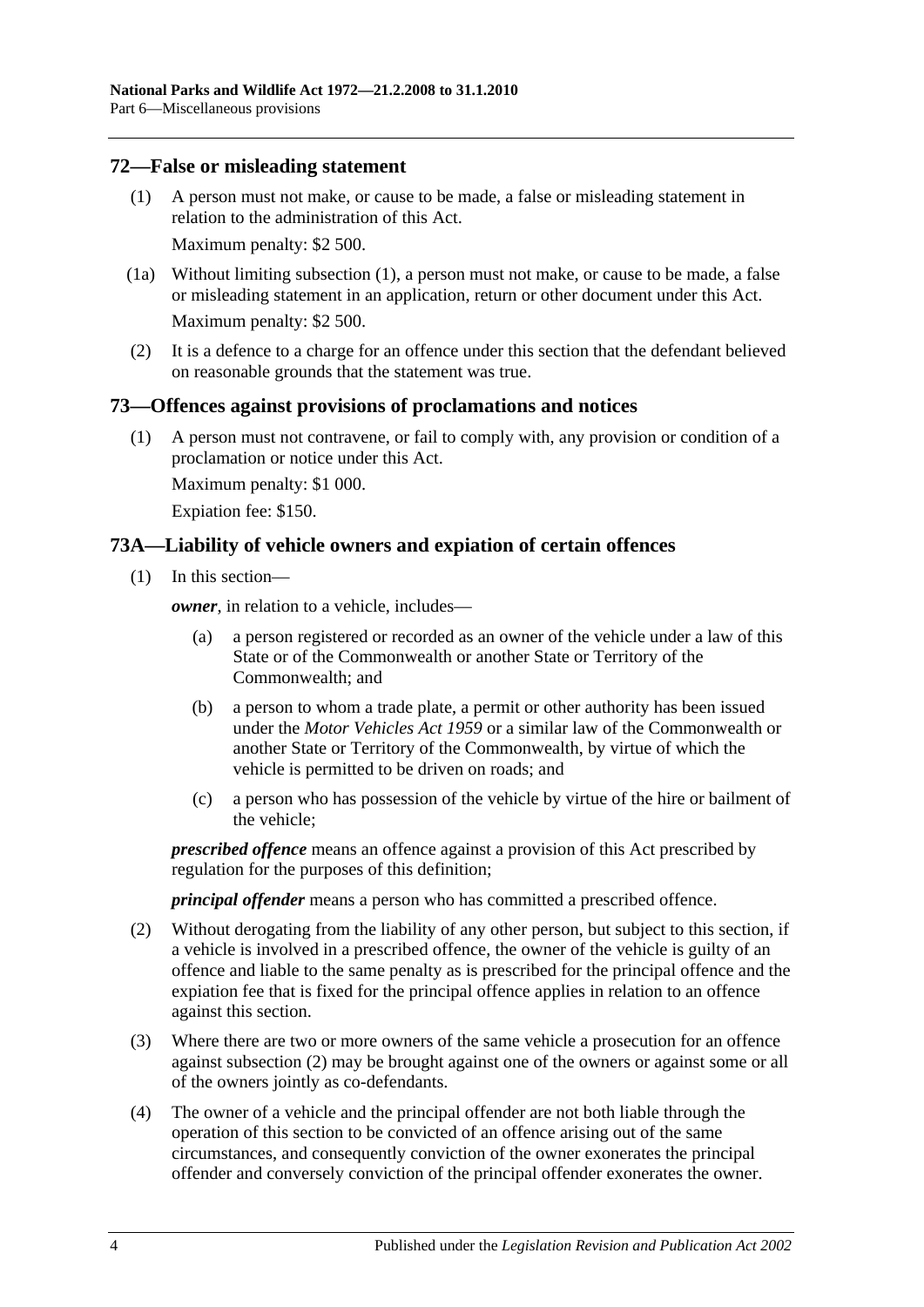- <span id="page-78-0"></span>(5) An expiation notice or expiation reminder notice given under the *[Expiation of](http://www.legislation.sa.gov.au/index.aspx?action=legref&type=act&legtitle=Expiation%20of%20Offences%20Act%201996)  [Offences Act](http://www.legislation.sa.gov.au/index.aspx?action=legref&type=act&legtitle=Expiation%20of%20Offences%20Act%201996) 1996* to the owner of a vehicle for an alleged offence against this section involving the vehicle must be accompanied by a notice inviting the owner, if he or she was not the principal offender, to provide the person specified in the notice, within the period specified in the notice, with a statutory declaration—
	- (a) setting out the name and address of the principal offender; or
	- (b) if he or she had transferred ownership of the vehicle to another prior to the time of the alleged offence and, in the case of a motor vehicle defined by section 5(1) of the *[Road Traffic Act](http://www.legislation.sa.gov.au/index.aspx?action=legref&type=act&legtitle=Road%20Traffic%20Act%201961) 1961*, has complied with the *[Motor](http://www.legislation.sa.gov.au/index.aspx?action=legref&type=act&legtitle=Motor%20Vehicles%20Act%201959)  [Vehicles Act](http://www.legislation.sa.gov.au/index.aspx?action=legref&type=act&legtitle=Motor%20Vehicles%20Act%201959) 1959* in respect of the transfer—setting out details of the transfer (including the name and address of the transferee).
- <span id="page-78-1"></span>(6) Before proceedings are commenced against the owner of a vehicle for an offence against this section involving the vehicle, the complainant must send the owner a notice—
	- (a) setting out particulars of the alleged prescribed offence; and
	- (b) inviting the owner, if he or she was not the principal offender, to provide the complainant, within 21 days of the date of the notice, with a statutory declaration setting out the matters referred to in [subsection](#page-78-0) (5).
- (7) [Subsection](#page-78-1) (6) does not apply to—
	- (a) proceedings commenced where an owner has elected under the *[Expiation of](http://www.legislation.sa.gov.au/index.aspx?action=legref&type=act&legtitle=Expiation%20of%20Offences%20Act%201996)  [Offences Act](http://www.legislation.sa.gov.au/index.aspx?action=legref&type=act&legtitle=Expiation%20of%20Offences%20Act%201996) 1996* to be prosecuted for the offence; or
	- (b) proceedings commenced against an owner of a vehicle who has been named in a statutory declaration under this section as the principal offender.
- (8) Where a person is found guilty of, or expiates, a prescribed offence or an offence against this section, neither that person nor any other person is liable to be found guilty of, or to expiate, an offence against this section or a prescribed offence in relation to the same incident.
- <span id="page-78-2"></span>(9) Subject to [subsection](#page-79-0) (10), in proceedings against the owner of a vehicle for an offence against this section, it is a defence to prove—
	- (a) that, in consequence of some unlawful act, the vehicle was not in the possession or control of the owner at the time of the alleged prescribed offence; or
	- $(b)$  that—
		- (i) the driver or operator of the vehicle was not the principal offender or one of the principal offenders; and
		- (ii) the owner does not know and cannot reasonably be expected to know the identity of the principal offender or of any one of the principal offenders; or
	- (c) that, at the time of the alleged prescribed offence, the vehicle was being used for a commercial purpose; or
	- (d) that the owner provided the complainant with a statutory declaration in accordance with an invitation under this section.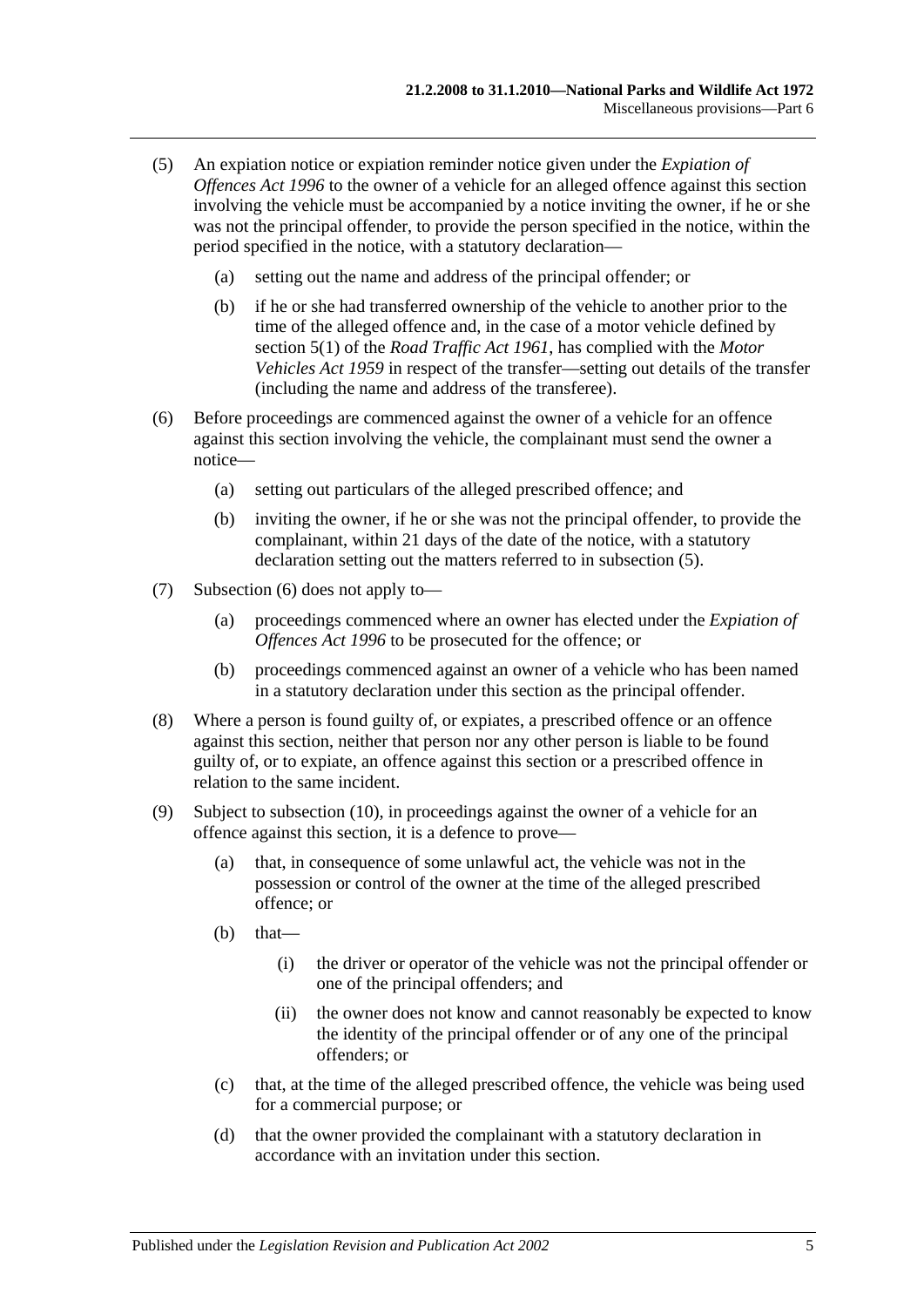- <span id="page-79-0"></span>(10) The defence in [subsection](#page-78-2) (9)(d) does not apply if it is proved that the owner made the declaration knowing it to be false in a material particular.
- $(11)$  If—
	- (a) an expiation notice is given to a person named as the alleged principal offender in a statutory declaration under this section; or
	- (b) proceedings are commenced against a person named as the alleged principal offender in such a statutory declaration,

the notice or summons, as the case may be, must be accompanied by a notice setting out particulars of the statutory declaration that named the person as the alleged principal offender.

- (12) In proceedings against a person named in a statutory declaration under this section for the offence to which the declaration relates, it will be presumed, in the absence of proof to the contrary, that the person was the principal offender.
- (13) In proceedings against the owner or the principal offender for an offence against this Act, an allegation in the complaint that a notice was given under this section on a specified day will be accepted as proof, in the absence of proof to the contrary, of the facts alleged.
- <span id="page-79-1"></span>(14) A vehicle will be taken to be involved in a prescribed offence for the purposes of [subsection](#page-77-1) (2) if it was used in, or in connection with, the commission of the offence.
- (15) Without limiting [subsection](#page-79-1) (14), a vehicle will be taken to be used in connection with the commission of an offence if it is used to convey the principal offender or equipment, articles or other things used in the commission of the offence to the place where, or to the general area in which, the offence was committed.

### **74—Additional penalty**

- (1) Where a person is convicted of an offence involving any unlawful act in relation to animals and the court is satisfied that more than one animal was involved in the offence, it must, in addition to imposing a penalty authorised by the provisions of this Act under which the offence arises, impose an additional fine based on the number of animals involved in the commission of the offence.
- <span id="page-79-4"></span><span id="page-79-3"></span><span id="page-79-2"></span>(2) The amount of the additional fine is—
	- (a) not more than \$1 000 for each animal of an endangered species involved in the commission of the offence; and
	- (b) not more than \$750 for each animal of a vulnerable species involved in the commission of the offence; and
	- (c) not more than \$500 for each animal of a rare species involved in the commission of the offence; and
	- (d) not more than \$250 for each animal (not being an animal referred to in [paragraph](#page-79-2) (a), [\(b\)](#page-79-3) or [\(c\)\)](#page-79-4) involved in the commission of the offence.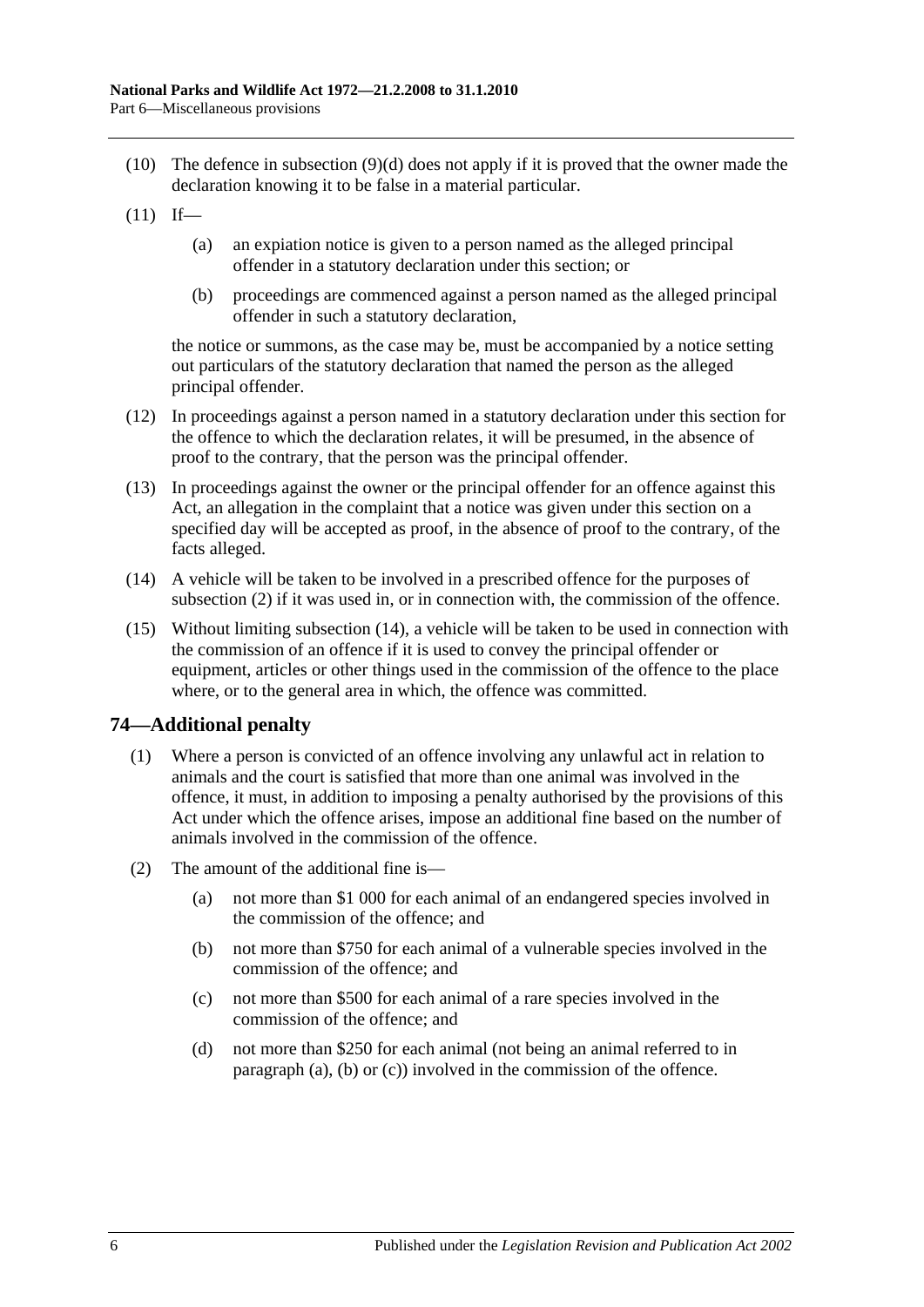### **74A—Maximum penalties in relation to wilderness protection areas and zones**

The maximum penalties prescribed by [sections](#page-50-1) 47(3) and [51](#page-54-0) are increased by one half of those penalties in respect of the taking of a native plant or a protected animal or the eggs of a protected animal in a wilderness protection area or wilderness protection zone.

### **75—Evidentiary provisions**

- (1) In any proceedings for an offence against this Act, an apparently genuine document purporting to be signed by the Director, and to state that at any specified time or during any specified period a person was or was not the holder of a permit under this Act is proof of the matter so stated in the absence of proof to the contrary.
- (2) In any proceedings for an offence against this Act, an allegation in a complaint that a place referred to in the complaint is, or was at a time specified in the complaint, a reserve or sanctuary under this Act or a wilderness protection area or wilderness protection zone or is situated within a reserve, sanctuary, wilderness protection area or zone, will be accepted as proved in the absence of proof to the contrary.
- (3) Where in any proceedings for an offence against this Act, any question arises as to whether the defendant was duly authorised pursuant to this Act to perform the action subject to the charge, the onus of proving that authorisation lies upon the defendant.
- (4) In any proceedings for an offence against this Act, an allegation in the complaint that a person named in the complaint is, or was at a time specified in the complaint, a warden will be accepted as proved in the absence of proof to the contrary.
- (5) In proceedings for an offence against this Act, an allegation in the complaint that an animal referred to in the complaint was a protected animal, or that a carcass or egg referred to in the complaint was the carcass or egg of a protected animal, will be accepted as proved in the absence of proof to the contrary.
- (6) In any proceedings for an offence against this Act, an allegation in the complaint that an animal referred to in the complaint was of a specified species, or that a carcass or egg referred to in the complaint was the carcass or egg of an animal of a specified species, will be accepted as proved in the absence of proof to the contrary.

### **75A—Defence**

It is a defence to a charge of an offence against this Act to prove that the defendant—

- (a) acted in a manner authorised by or under the *[Native Vegetation Act](http://www.legislation.sa.gov.au/index.aspx?action=legref&type=act&legtitle=Native%20Vegetation%20Act%201991) 1991*; or
- (b) acted in compliance with a requirement of the *[Natural Resources](http://www.legislation.sa.gov.au/index.aspx?action=legref&type=act&legtitle=Natural%20Resources%20Management%20Act%202004)  [Management Act](http://www.legislation.sa.gov.au/index.aspx?action=legref&type=act&legtitle=Natural%20Resources%20Management%20Act%202004) 2004*; or
- (c) acted in compliance with a requirement of any other Act.

#### **77—Powers of court**

Upon convicting any person for an offence against this Act, the court may, in addition to imposing any other penalty, order—

- (a) that any permit of the convicted person be cancelled; and
- (b) that the convicted person be disqualified for such period as the court may specify from holding and obtaining a permit under this Act.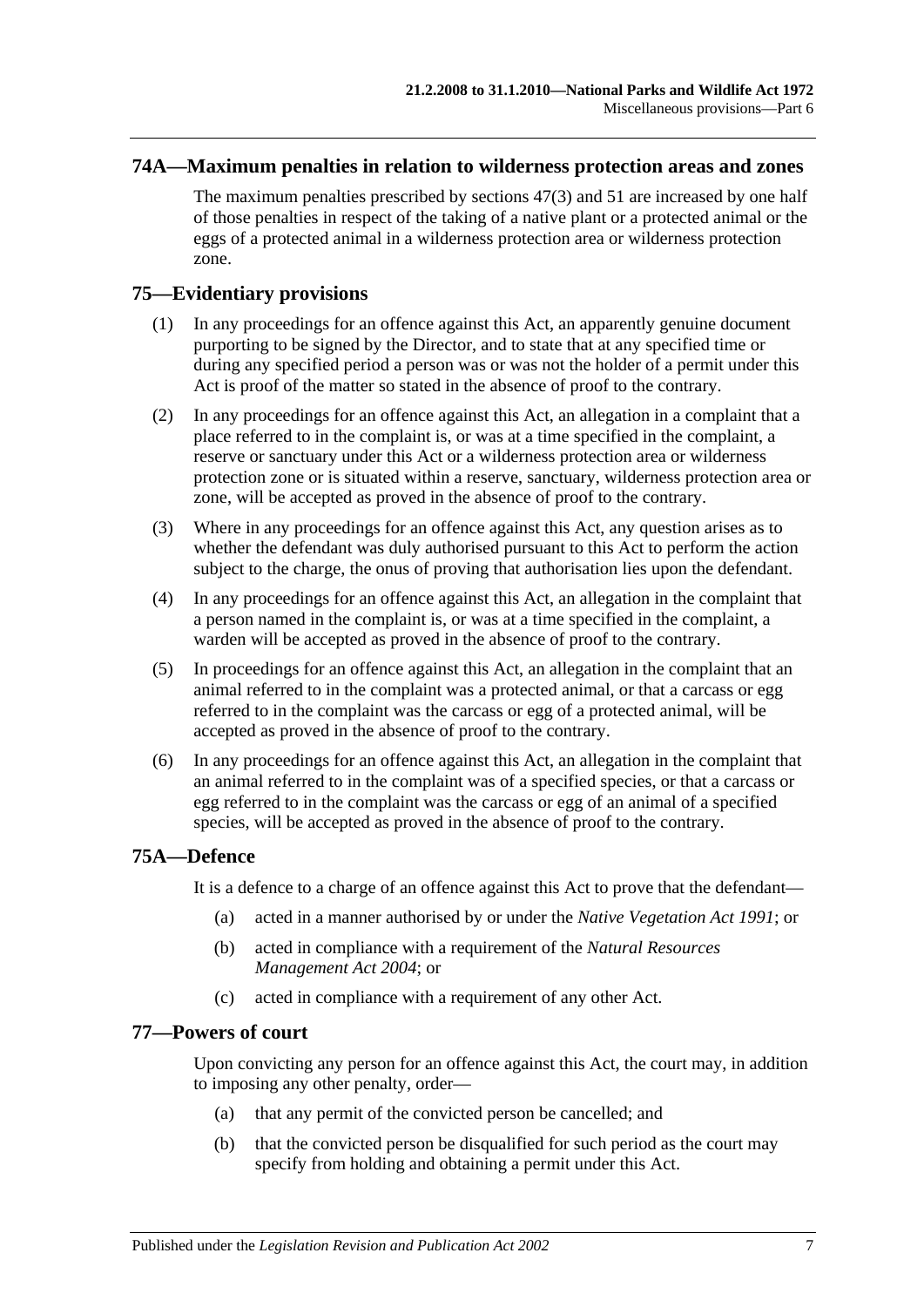### **78—Financial provision**

- (1) Subject to this Act, the money required for the purposes of this Act will be paid out of money provided by Parliament for those purposes.
- (2) Any money received or recovered by the Minister, the Chief Executive or the Director under this Act must, except as otherwise provided by this Act, be paid into the Consolidated Account.

### **79—Wilful damage to reserve or property of Minister or relevant board**

(1) A person who, intentionally and without lawful authority, destroys or damages any part of a reserve or any property of the Minister or a co-management board on a reserve is guilty of an offence.

Maximum penalty: \$2 000 or imprisonment for 6 months.

(2) Upon convicting a person for an offence against this section, the court may order the convicted person to pay to the Minister or a co-management board such sum as the court thinks just by way of compensation.

### <span id="page-81-0"></span>**80—Regulations**

- (1) The Governor may make such regulations as are contemplated by this Act, or as are necessary or expedient for the purposes or objects of this Act.
- (2) Without limiting the generality of [subsection](#page-81-0) (1), the regulations may—
	- (a) confer powers, authorities, duties and obligations upon the Minister, the Chief Executive, or the Director, or any officers appointed under this Act, that may be necessary or expedient for the administration or enforcement of this Act; and
	- (b) regulate the use and enjoyment of reserves; and
	- (c) provide for the safety of persons in reserves; and
	- (d) establish standards of conduct to which those who may resort to a reserve must conform while on the reserve; and
	- (e) provide for the removal of trespassers from reserves; and
	- (f) restrict or prohibit access to reserves or any portions of reserves; and
	- (g) provide for the preservation and protection of natural features of reserves; and
	- (h) provide for the protection, conservation and management of animals and plants in reserves; and
	- (i) regulate, restrict or prohibit the taking of animals and plants into reserves or the removal of animals and plants from reserves; and
	- (ia) regulate, restrict or prohibit the removal of wood, mulch or other dead vegetation from reserves; and
	- (j) provide for the impounding, removal, destruction, or disposal of animals found straying upon reserves; and
	- (k) regulate, restrict or prohibit the taking of firearms or other devices into, or the use of firearms or other devices in, a reserve or sanctuary; and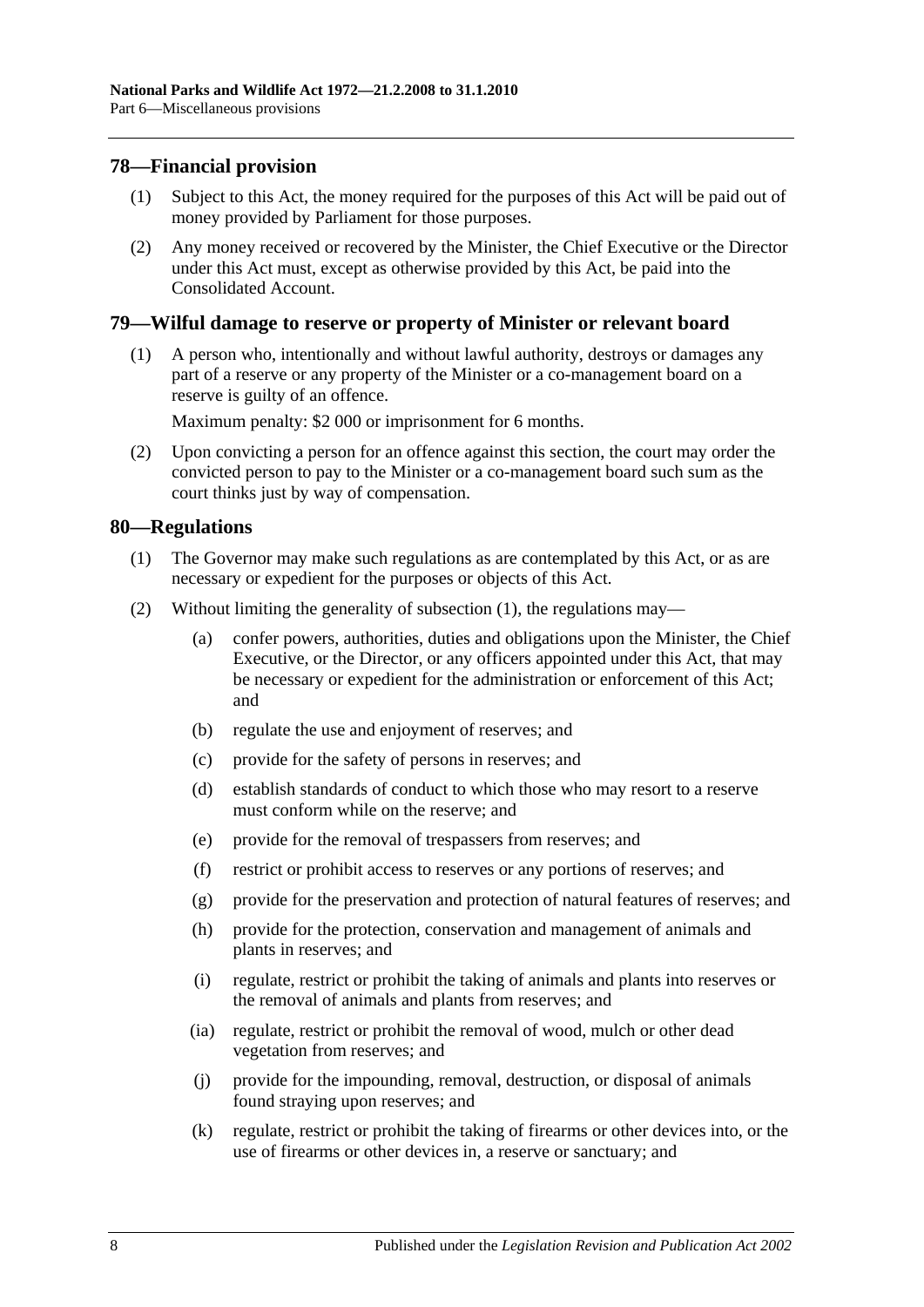- (l) provide for the collection of scientific specimens and the pursuit of research in reserves; and
- (m) reserve the whole or any portion of a reserve for a separate or exclusive use prescribed by the regulations; and
- (n) restrict or prohibit access to a reserve or any portion of a reserve by any person or class of persons; and
- (o) regulate, restrict or prohibit the use of roads or tracks in reserves; and
- (p) regulate, restrict or prohibit the use of motor vehicles or other vehicles in reserves; and
- (pa) empower the Director to fix one or more speed limits for vehicles driven within a reserve or any part of a reserve; and
- (q) provide for the impounding, removal or disposal of any vehicle or property found in a reserve in contravention of a regulation; and
- (r) prescribe fees or other charges relating to the administration of this Act; and
- (ra) provide for the recovery of fees or charges imposed by or under this Act; and
- (s) regulate, restrict or prohibit the parking of vehicles in a reserve; and
- (t) regulate, restrict or prohibit camping within a reserve; and
- (u) regulate, restrict or prohibit the erection of buildings, signs or other structures in reserves; and
- (v) provide for the protection and preservation of buildings, structures, signs and other improvements in reserves; and
- (w) exempt, conditionally or unconditionally, Aboriginal persons generally, or Aboriginal persons of a specified class, from all or any of the provisions of this Act in such portions of the State as may be specified in the regulations; and
- (wa) regulate the taking, keeping or selling of—
	- (i) protected animals or other animals indigenous to Australia; or
	- (ii) the eggs or carcasses of protected animals or other animals indigenous to Australia,

(including pursuant to permits granted by the Minister under this Act); and

- (x) make any other provision that may in the opinion of the Governor conduce to the preservation or conservation of wildlife; and
- (y) prescribe penalties, recoverable summarily, for breach of, or non-compliance with, any regulation; and
- (z) fix expiation fees for alleged offences against the regulations.
- (2a) The Governor may, by regulation, amend [Schedule 7,](#page-91-0) [8,](#page-103-0) [9](#page-116-0) or [10](#page-139-0) by deleting species of animals or plants from, or including species of animals or plants in, the Schedule.
- (2b) A regulation may require compliance with a specified code of practice, standard or other document as in force at a specified time or as in force from time to time.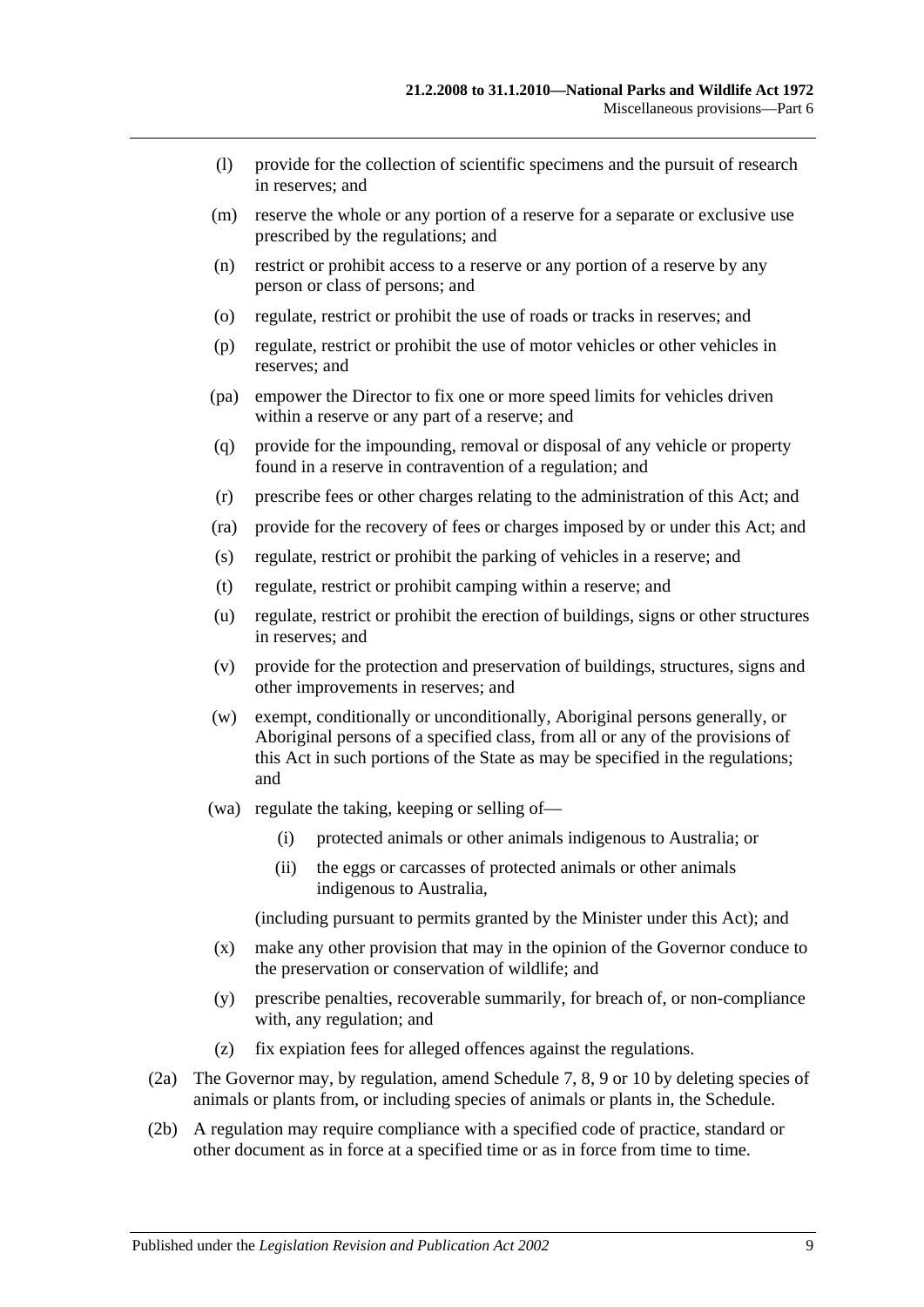- (3) Any fees prescribed under this Act may be differential, varying according to any factor stated in the regulation.
- (4) A fee specifically prescribed to recover the cost of issuing a permit under this Act in the form of a plastic card may, when recovered, be retained by the Director and applied for the purposes of administering this Act without further appropriation by Parliament.

### **81—Codes of practice etc**

Subject to this Act, where a code of practice, standard or other document is incorporated into or referred to in this Act, the regulations or a permit granted under this Act—

- (a) a copy of the code, standard or other document must be kept available for inspection by members of the public, without charge and during normal office hours, at an office determined by the Minister; and
- (b) evidence of the contents of the code, standard or other document may be given in any legal proceedings by production of a copy of a document apparently certified by or on behalf of the Minister to be a true copy of the code, standard or other document.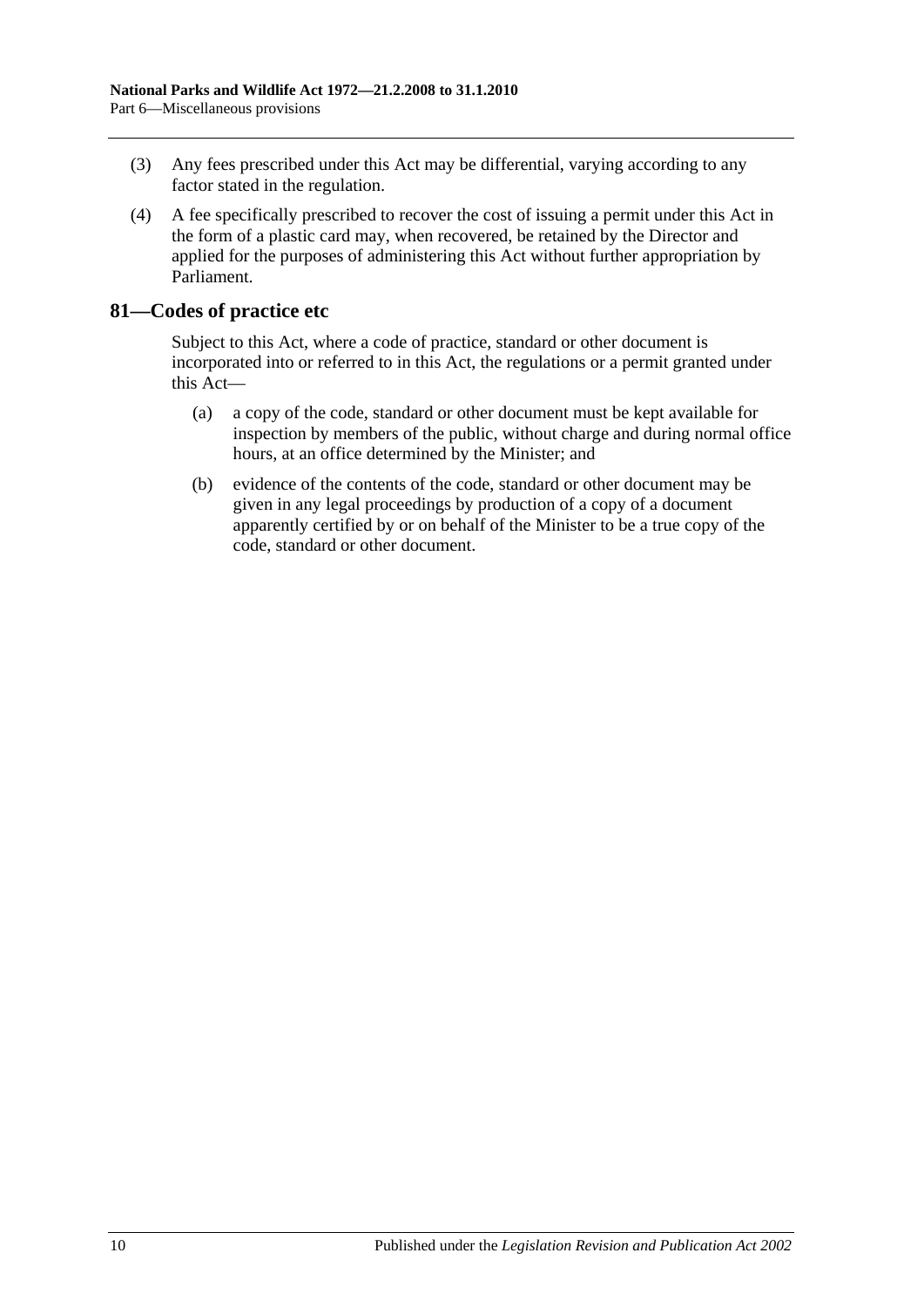## **Schedule 3—National parks**

The following areas are hereby constituted National Parks:

| <b>Lincoln National Park</b>         | Hundred Flinders, Section 2, 3, 5, 6, 12-14<br>Smith Island, Hopkins Island, Lewis Island, Little<br>Island, Owen Island, Albatross Island, Liguanea Island,<br>Rabbit Island (being Section 395, North out of<br>Hundreds)<br><b>Curta Rocks</b><br>Hundred Flinders, Section 4 |
|--------------------------------------|----------------------------------------------------------------------------------------------------------------------------------------------------------------------------------------------------------------------------------------------------------------------------------|
| <b>Flinders Ranges National Park</b> | Hundred Edeowie, Section 148<br>Hundred Bunyeroo, Section 177<br>Hundred Parachilna, Section 61<br>North out of Hundreds, Section 473<br>North out of Hundreds, Section 333<br>North out of Hundreds, Section 106                                                                |
| <b>Gammon Ranges National Park</b>   | North out of Hundreds, Section 464<br>North out of Hundreds, Section 35                                                                                                                                                                                                          |
| <b>Innes National Park</b>           | Hundred Warrenben, Section 99-102<br>Islands of Pondalowie Bay (excluding South Island,<br>being Section 88, Hundred Warrenben)                                                                                                                                                  |
| <b>Coorong National Park</b>         | Hundred Glyde, Section 17, 60<br>Hundred Santo, Section 6<br>Hundred Glyde, Section 59<br>Hundred Santo, Section 43<br>Hundred Santo, Section 52                                                                                                                                 |
| Canunda National Park                | Hundred Rivoli Bay, Section 377, 378, 379, 396<br>Hundred Mayurra, Section 157<br>Hundred Benara, Section 386                                                                                                                                                                    |
| <b>Flinders Chase National Park</b>  | Hundred Border, Section 11<br>Hundred Gosse, Section 64<br>Hundred McDonald, Section 17<br>South out of Hundreds, Section 66<br>Casuarina Islets (The Brothers)                                                                                                                  |
| Mount Remarkable National Park       | Hundred Winninowie, Section 176<br>Hundred Wongyarra, Section 471<br>Hundred Wongyarra, Section 474, 489<br>Hundred Wongyarra, Section 488<br>Hundred Baroota, Section 218<br>Hundred Baroota, Section 216, 217<br>Hundred Baroota, Section 180, 210, 219                        |

## **Schedule 4—Conservation parks**

The following areas are hereby constituted Conservation Parks:

| Nixon-Skinner Conservation Park    | Hundred Myponga, Section 245                                                 |
|------------------------------------|------------------------------------------------------------------------------|
| Ferries-McDonald Conservation Park | Hundred Freeling, Section 266–268, 103, 271, 272, 238,<br>241, 242, 245, 246 |
| <b>Fairview Conservation Park</b>  | Hundred Woolumbool. Section 93, 98                                           |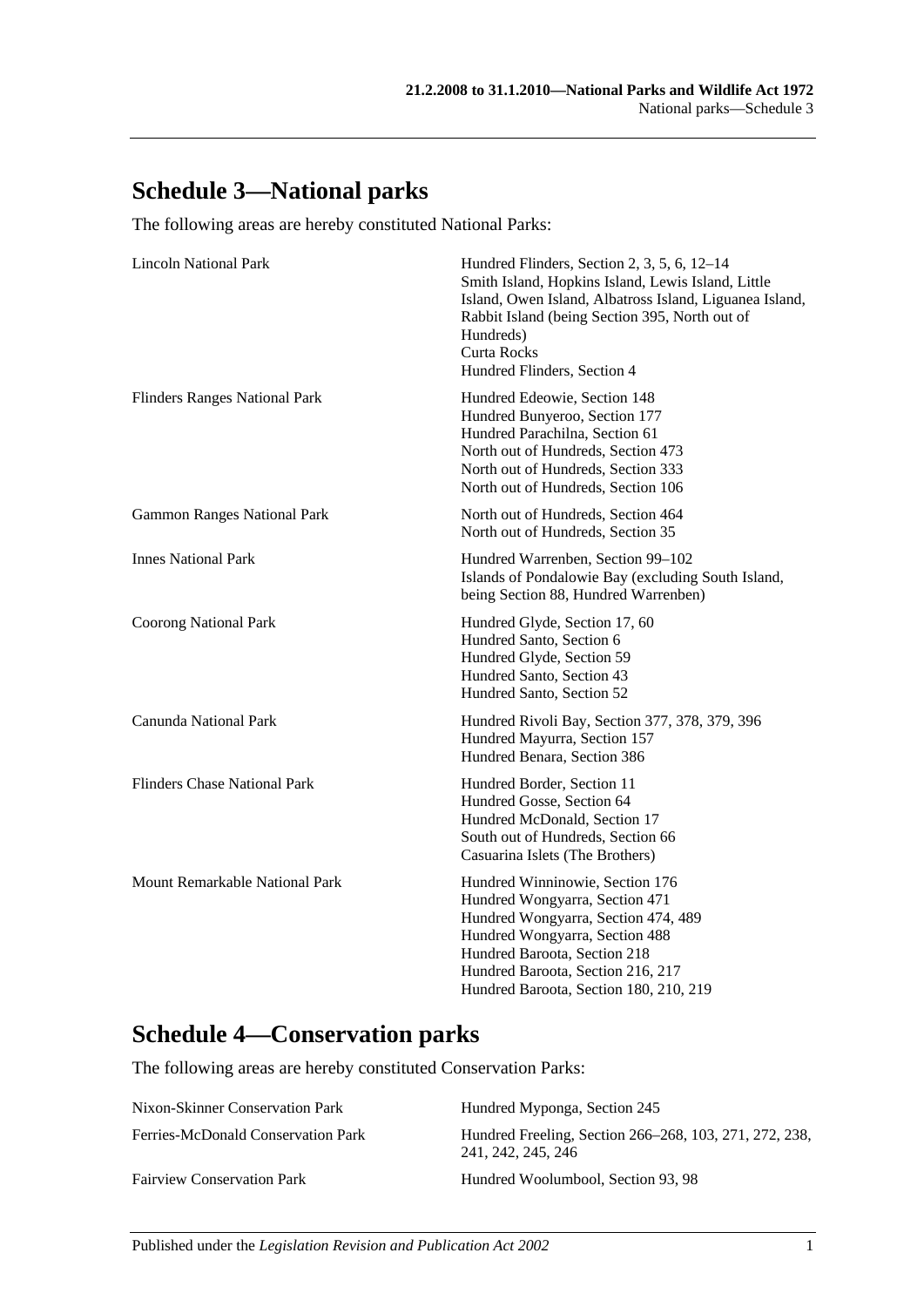#### **National Parks and Wildlife Act 1972—21.2.2008 to 31.1.2010** Schedule 4—Conservation parks

| Waitpinga Conservation Park             | Hundred Waitpinga, Section 355                                                                                                                                                                        |
|-----------------------------------------|-------------------------------------------------------------------------------------------------------------------------------------------------------------------------------------------------------|
| Eric Bonython Conservation Park         | Hundred Waitpinga, Section 356, 357                                                                                                                                                                   |
| Spring Gully Conservation Park          | Hundred Clare, Section 568, 572<br>Hundred Clare, Section 365                                                                                                                                         |
| <b>Hincks Conservation Park</b>         | Hundred Hincks, Section 2<br>Hundred Murlong, Section 25<br>Hundred Nicholls, Section 11<br>Hundred Nicholls, Section 12<br>North out of Hundreds, Section 365                                        |
| Peebinga Conservation Park              | Hundred Peebinga, Section 21, 22, 31, 19, 30                                                                                                                                                          |
| Hambidge Conservation Park              | Hundred Hambidge, Section 7<br>North out of Hundreds, Section 364                                                                                                                                     |
| Kellidie Bay Conservation Park          | Hundred Lake Wangary, Section 1–13, 21, 273–277,<br>295                                                                                                                                               |
| <b>Mount Rescue Conservation Park</b>   | Hundred Archibald, Section 7, 8, 9, 10<br>Hundred Makin, Section 3, 4                                                                                                                                 |
| <b>Billiatt Conservation Park</b>       | Hundred Auld, Section 26<br>Hundred Billiatt, Section 15, 18                                                                                                                                          |
| <b>Cleland Conservation Park</b>        | Hundred Adelaide, Section 608<br>Hundred Adelaide, Section 637<br>Hundred Adelaide, Section 500<br>Hundred Onkaparinga, Section 424<br>Hundred Adelaide, Section 920                                  |
| Horsnell Gully Conservation Park        | Hundred Adelaide, Section 609, 618                                                                                                                                                                    |
| The Knoll Conservation Park             | Hundred Adelaide, Section 612                                                                                                                                                                         |
| Penguin Island Conservation Park        | Hundred Rivoli Bay, Section 374<br>South out of Hundreds, Un-numbered Section (Penguin<br>Island)<br>Mundoora Conservation Park Hundred Mundoora,<br>Section 439-441<br>Hundred Mundoora, Section 442 |
| <b>Torrens Island Conservation Park</b> | Hundred Port Adelaide, Section 467                                                                                                                                                                    |
| <b>Messent Conservation Park</b>        | Hundred Messent, Section 1<br>Hundred Colebatch, Section 1                                                                                                                                            |
| Hale Conservation Park                  | Hundred Barossa, Section 119, 124, 125, 135, 138, 315                                                                                                                                                 |
| <b>Big Heath Conservation Park</b>      | Hundred Spence, Section 17-20, 169                                                                                                                                                                    |
| Sandy Creek Conservation Park           | Hundred Barossa, Section 72<br>Hundred Barossa, Section 317, 319                                                                                                                                      |
| <b>Spring Mount Conservation Park</b>   | Hundred Encounter Bay, Section 633, 715                                                                                                                                                               |
|                                         |                                                                                                                                                                                                       |
| <b>Warren Conservation Park</b>         | Hundred Barossa, Section 321<br>Hundred Para Wirra, Section 118, 387, 388                                                                                                                             |
| <b>Calectasia Conservation Park</b>     | Hundred Short, Section 157                                                                                                                                                                            |
| <b>Desert Camp Conservation Park</b>    | Hundred Marcollat, Section 87<br>Hundred Marcollat, Section 105                                                                                                                                       |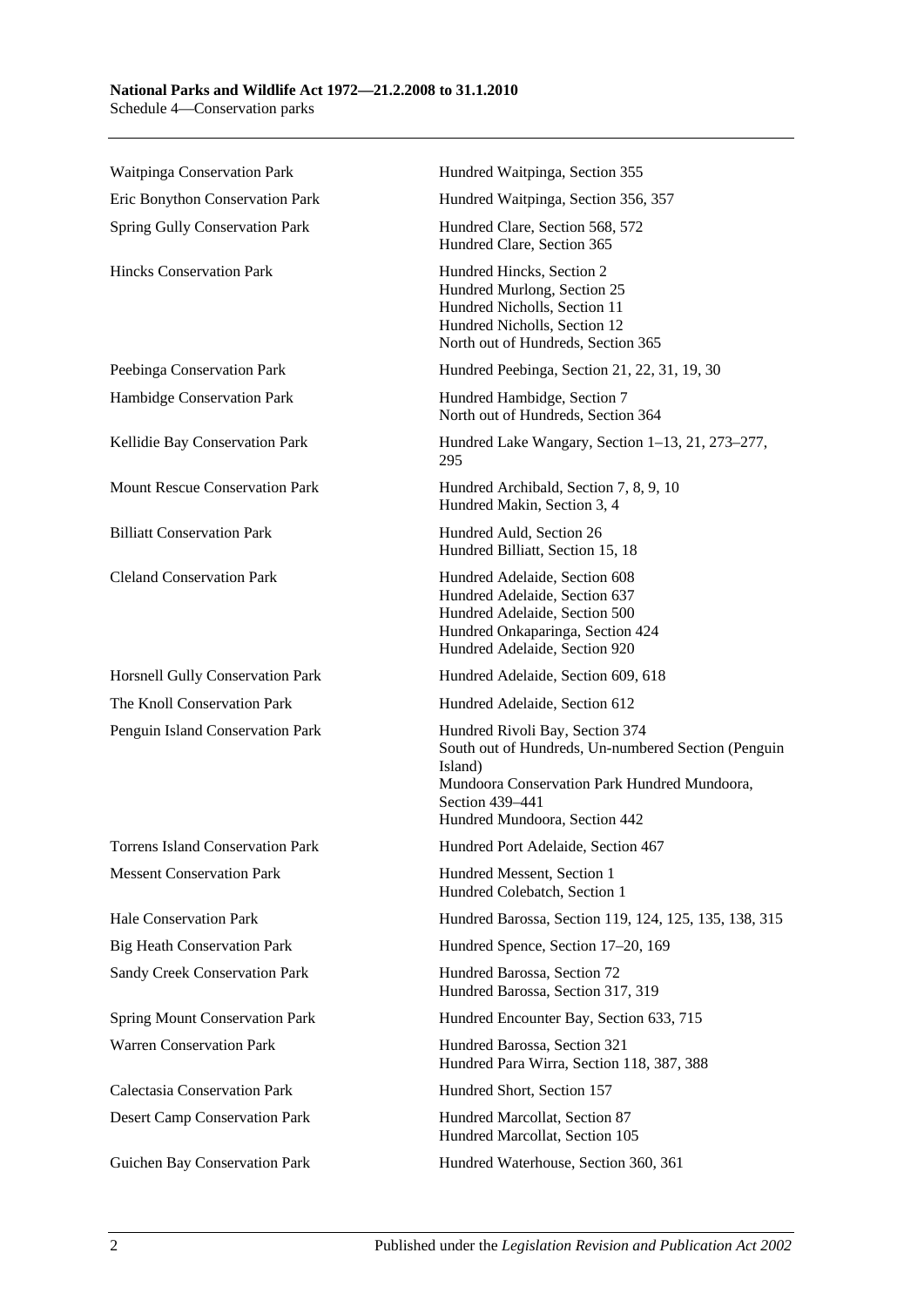Jip Jip Conservation Park Hundred Peacock, Section 86 Mount Magnificent Conservation Park Hundred Kuitpo, Section 293 Morialta Conservation Park **Hundred Adelaide**, Section 833

Mount Boothby Conservation Park Hundred Colebatch, Section 3

Carcuma Conservation Park Hundred Carcuma, Section 23 Karte Conservation Park Hundred Kingsford, Section 3, 4 Sleaford Mere Conservation Park Hundred Sleaford, Section 36 Unnamed Conservation Park Hundred Messent, Section 14

Scorpion Springs Conservation Park Hundred Fisk, Section 16

Hundred Adelaide, Section 834 Elliot Price Conservation Park North out of Hundreds, Section 49 Simpson Desert Conservation Park North out of Hundreds, Section 48 Ridley Conservation Park Hundred Ridley, Section 479, 480, 483 Hundred Fisher, Section 144 Yumbarra Conservation Park North out of Hundreds, Section 457 Beachport Conservation Park Hundred Lake George, Section 5, 31, 32, 40, 58 Parndana Conservation Park Hundred Seddon, Section 58 Warrenben Conservation Park Hundred Warrenben, Section 97 Hundred Warrenben, Section 44, 45, 54 Wittelbee Conservation Park Hundred Bonython, Section 101 Scott Conservation Park Hundred Goolwa, Section 218, 347 White's Dam Conservation Park Hundred Lindley, Section 202 Hundred Lindley, Section 197, 199, 201 Hundred Maude, Section 252 Piccaninnie Ponds Conservation Park Hundred Caroline, Section 598, 692 Hundred Santo, Section 19 Cox's Scrub Conservation Park Hundred Kondoparinga, Section 1972, 1979–1985 Dudley Conservation Park Hundred Dudley, Section 294–296, 302, 303 Unnamed Conservation Park North out of Hundreds, Section 50 Pooginook Conservation Park Hundred Pooginook, Section 7, 8, 14 Swan Reach Conservation Park Hundred Fisher, Section 38, 39, 55, 56, 59, 60 Mount Taylor Conservation Park Hundred Newland, Section 102 Bascombe Well Conservation Park Hundred Kappawanta, Section 2 Hundred Barwell, Section 29 Hundred Blesing, Section 11 Hundred Cowan, Section 39, 65 Hundred Quirke, Section 9, 10 South out of Hundreds, Section 65 Gum Lagoon Conservation Park Hundred Wells, Section 9, 30 Hundred Petherick, Section 8, 37 Telowie Gorge Conservation Park Hundred Telowie, Section 439, 491 Penola Conservation Park Hundred Monbulla, Section 255, 256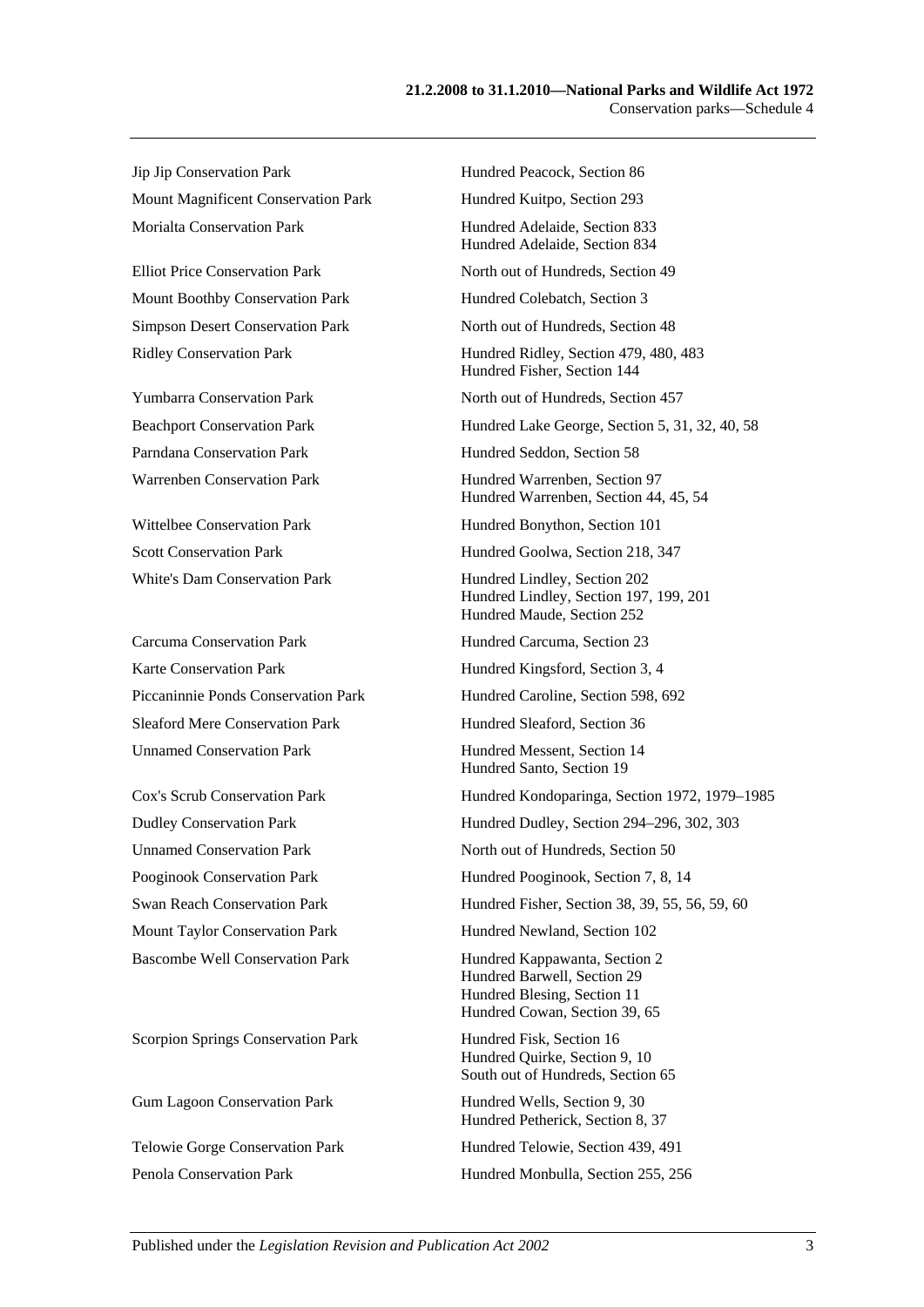Clinton Conservation Park Hundred Clinton, Section 568

Gower Conservation Park Hundred Hindmarsh, Section 517 Cape Torrens Conservation Park Hundred Borda, Section 10 Cape Hart Conservation Park Hundred Dudley, Section 377, 384

Western River Conservation Park Hundred Gosse, Section 8, 47 Kelly Hill Conservation Park **Hundred Ritchie, Section 5** 

Seddon Conservation Park Hundred Seddon, Section 67

Kelvin Powrie Conservation Park Hundred Archibald, Section 34

Padthaway Conservation Park Hundred Parsons, Section 136 Cudlee Creek Conservation Park Hundred Talunga, Section 57

Lowan Conservation Park Hundred Bowhill, Section 71

Whyalla Conservation Park Hundred Cultana, Section 14 Mount Shaugh Conservation Park Hundred Shaugh, Section 5

Naracoorte Caves Conservation Park Hundred Jessie, Section 466

Tumby Island Conservation Park North out of Hundreds, Section 682

Glen Roy Conservation Park Hundred Comaum, Section 276, 279, 479

Pinkawillinie Conservation Park Hundred Pinkawillinie, Section 114 Hundred Panitya, Section 29

Cape Gantheaume Conservation Park Hundred Haines, Section 258, 275–279, 284 Hundred MacGillivray, Section 66, 67 Hundred Seddon, Section 52 plus Pelorus Island (s.e. from Vivonne Bay)

Vivonne Bay Conservation Park Hundred Newland, Section 7, 8, 106

Hundred Ritchie, Section 9 and 10

Port Gawler Conservation Park Hundred Port Gawler, Section 616 Hundred Port Adelaide, Section 483

Hundred Stirling, Section 475

Montacute Conservation Park Hundred Onkaparinga, Section 473, 523, 524, 5586, 5587, 5589, 5590

Deep Creek Conservation Park Hundred Waitpinga, Section 130, 216, 217, 365

Lake Gilles Conservation Park Hundred O'Connor, Section 1–14, 16–20, 43 North out of Hundreds, Pastoral Block 958, Section 316

Black Hill Conservation Park Hundred Adelaide, Section 669, 670, 671 Hundred Onkaparinga, Section 526

Dingley Dell Conservation Park Hundred MacDonnell, Part Section 138, C.T. Vol. 1231, Fol. 123

Fort Glanville Conservation Park Hundred Port Adelaide, Part Section 415, C.T. Vol. 1987, Fol. 104

Hundred Joanna, Section 392, 395, 396, 398, 397

Tantanoola Caves Conservation Park Hundred Hindmarsh, Section 213

Kapunda Island Conservation Park Hundred Bookpurnong (Kapunda Island) in River Murray

Media Island Conservation Park Hundred Gordon (Media Island) in River Murray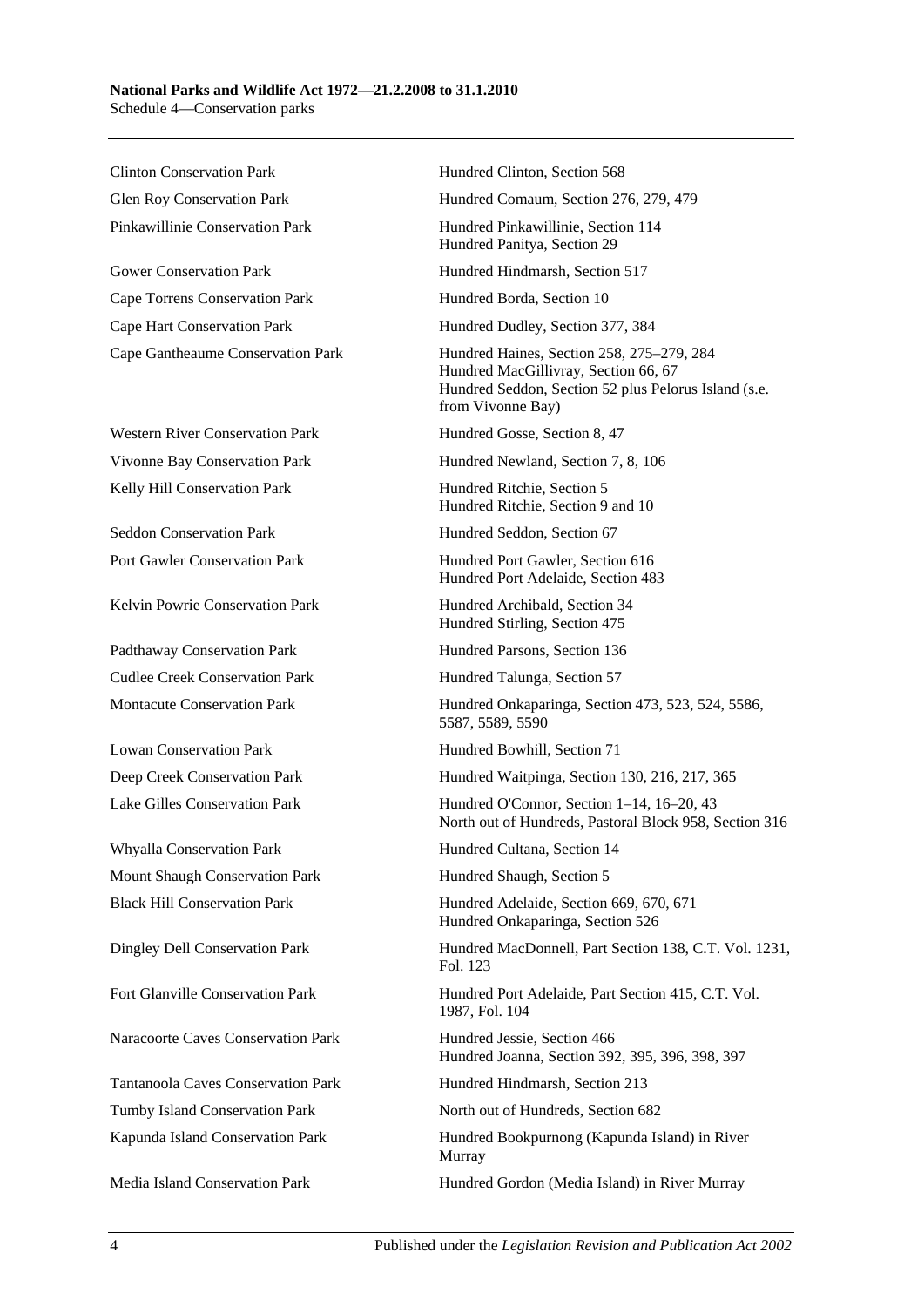| <b>Rilli Island Conservation Park</b>       | Hundred Gordon (Rilli Island) in River Murray                                                                                                                                                                                                                                                                                                                                                                                                                                                                                                                                                                      |
|---------------------------------------------|--------------------------------------------------------------------------------------------------------------------------------------------------------------------------------------------------------------------------------------------------------------------------------------------------------------------------------------------------------------------------------------------------------------------------------------------------------------------------------------------------------------------------------------------------------------------------------------------------------------------|
| Seal Bay Conservation Park                  | That portion of Hundred of Seddon, bounded as follows:<br>Commencing at S.W. corner of Section 2, Hundred<br>Seddon, thence generally E. along S. boundary of latter<br>section and across road to S.W. corner of Section 52;<br>generally S.E. along S.W. boundary of latter Section to<br>its intersection with E. boundary of said Hundred; S.<br>along portion of latter boundary to L.W.M.; generally<br>N.W. and W. along portion of said L.W.M. to its<br>intersection with production S.E. of S.W. boundary of<br>Section 2, Hundred Seddon; thence N.W. along said<br>production to point of commencement |
|                                             | Nobby Island                                                                                                                                                                                                                                                                                                                                                                                                                                                                                                                                                                                                       |
| Eba Island Conservation Park                | In Streaky Bay, adjacent to Hundred Scott, out of<br>Hundreds                                                                                                                                                                                                                                                                                                                                                                                                                                                                                                                                                      |
| <b>West Island Conservation Park</b>        | Hundred Waitpinga, Section 360                                                                                                                                                                                                                                                                                                                                                                                                                                                                                                                                                                                     |
| Nuyt's Archipelago Conservation Park        | Eyre Island<br>Franklin Islands, Goat Island, Lacey Island, Lound<br>Island, Purdie Island                                                                                                                                                                                                                                                                                                                                                                                                                                                                                                                         |
| Isles of St. Francis Conservation Park      | Freeling Island, Smooth Island<br>St. Francis Island (excluding Section 220, North out of<br>Hundreds) Dog Island, Egg Island, Fenelong Island,<br>Masillon Island, West Island, Hart Island                                                                                                                                                                                                                                                                                                                                                                                                                       |
| <b>Investigator Group Conservation Park</b> | Topgallant Island, Ward Island, Pearson Island<br>(excluding Section 12 and 13, North out of Hundreds)                                                                                                                                                                                                                                                                                                                                                                                                                                                                                                             |
| <b>Gambier Islands Conservation Park</b>    | Three islets S. and W. from Wedge Island<br>North Island                                                                                                                                                                                                                                                                                                                                                                                                                                                                                                                                                           |
| Sir Joseph Banks Group Conservation Park    | Blyth Island, Boucaut Island, Duffield Island, English<br>Island, Sibsey Island                                                                                                                                                                                                                                                                                                                                                                                                                                                                                                                                    |
| Whidbey Isles Conservation Park             | Four Hummocks Islands (excluding Southern-most<br>Island)<br>Perforated Island, Price Island<br>Unnamed Island south from Pt. Avoid                                                                                                                                                                                                                                                                                                                                                                                                                                                                                |
| <b>Beatrice Islet Conservation Park</b>     | Beatrice Islet, N.N.E. from Kingscote                                                                                                                                                                                                                                                                                                                                                                                                                                                                                                                                                                              |
| <b>Busby Islet Conservation Park</b>        | Busby Islet, N.N.E. from Kingscote                                                                                                                                                                                                                                                                                                                                                                                                                                                                                                                                                                                 |
| The Pages Conservation Park                 | The Pages Islands, S.E. from Cape Jervis                                                                                                                                                                                                                                                                                                                                                                                                                                                                                                                                                                           |
| Pullen Island Conservation Park             | Pullen Island, adjacent Port Elliot                                                                                                                                                                                                                                                                                                                                                                                                                                                                                                                                                                                |
| Neptune Islands Conservation Park           | North and South Neptunes (excluding southern-most<br>Island of South Neptunes)                                                                                                                                                                                                                                                                                                                                                                                                                                                                                                                                     |
| Althorpe Islands Conservation Park          | Althorpe Islands (excluding Section 13 and 61, South<br>out of Hundreds)                                                                                                                                                                                                                                                                                                                                                                                                                                                                                                                                           |
| <b>Lipson Island Conservation Park</b>      | Lipson Island (N.E. from Tumby Bay)                                                                                                                                                                                                                                                                                                                                                                                                                                                                                                                                                                                |
| Olive Island Conservation Park              | Olive Island (N.W. from Streaky Bay)                                                                                                                                                                                                                                                                                                                                                                                                                                                                                                                                                                               |
| Rocky Island (north) Conservation Park      | Rocky Island (N. from Coffin Bay)                                                                                                                                                                                                                                                                                                                                                                                                                                                                                                                                                                                  |
| Rocky Island (south) Conservation Park      | Rocky Island (W. from Four Hummocks)                                                                                                                                                                                                                                                                                                                                                                                                                                                                                                                                                                               |

Sinclair Island Conservation Park Sinclair Island (E.S.E. from Fowlers Bay)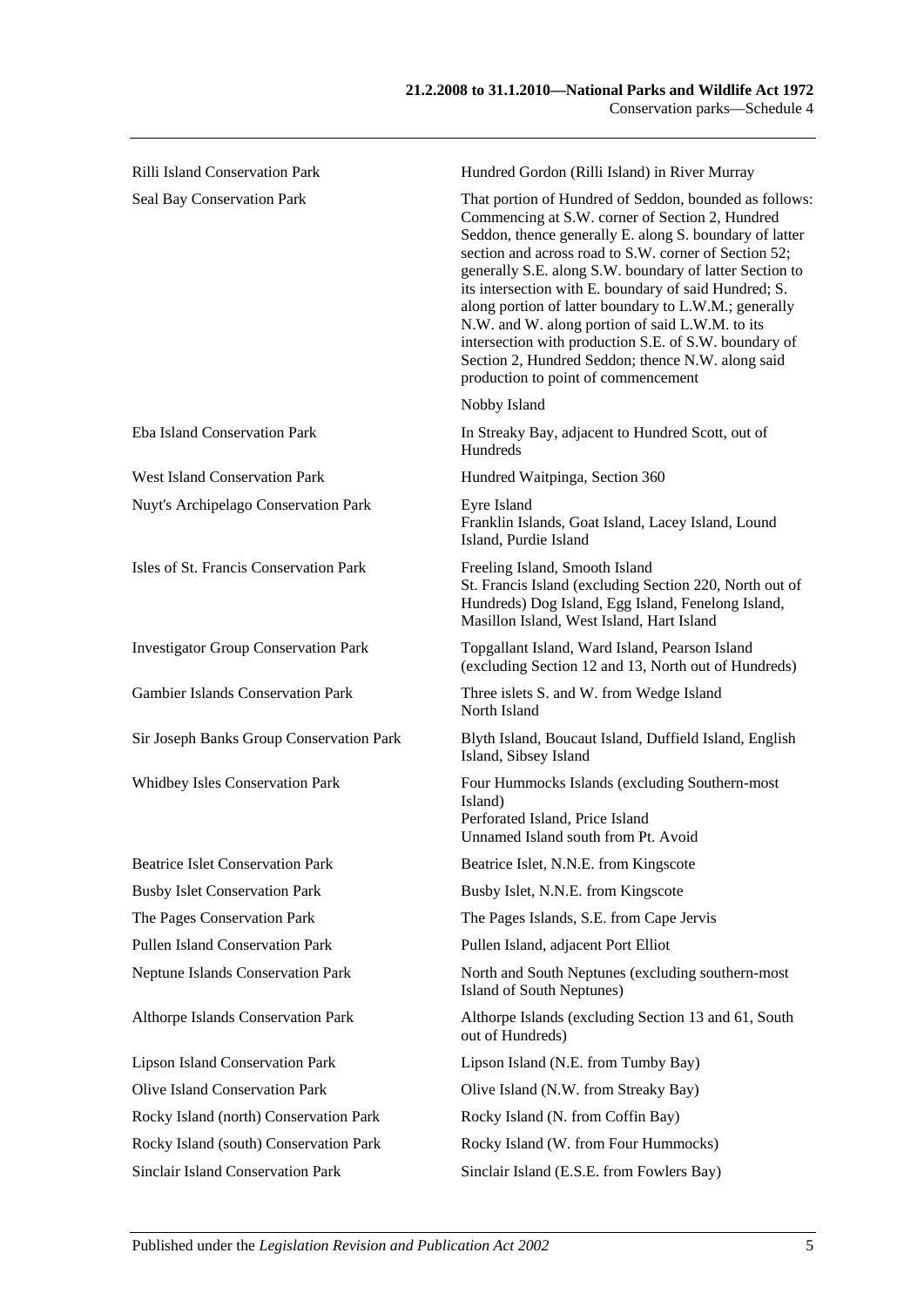| Cap Island Conservation Park          | Cap Island (N.W. from Mount Hope)                                                                                              |
|---------------------------------------|--------------------------------------------------------------------------------------------------------------------------------|
| Baird Bay Islands Conservation Park   | Hundred Wrenfordsley, Section 181, island in Baird<br>Bay<br>Jones Island                                                      |
| Nuyt's Reef Conservation Park         | Hundred Wookata, Nuyt's Reefs south of Cape Adieu                                                                              |
| Greenly Island Conservation Park      | Hundred Lake Wangary, Greenly Island, 20 miles<br>W.S.W. from Port Whidbey                                                     |
| Mount Dutton Bay Conservation Park    | All Islands in Mount Dutton Bay<br>The Brothers, Goat Island and Rabbit Island                                                 |
| Waldegrave Islands Conservation Park  | Waldegrave Island and small island west of Waldegrave<br>Island adjacent to Hundred Ward                                       |
| Pelican Lagoon Conservation Park      | Hundred Dudley, Section 475, 476, 477, 478 and 479                                                                             |
| Pigface Island Conservation Park      | Pigface Island, Hundred Scott, adjacent to Section 54                                                                          |
| Avoid Bay Islands Conservation Park   | Black Rocks adjacent Coffin Bay Peninsula and small<br>unnamed islands, S.E. from Section 107 and 108,<br>Hundred Lake Wangary |
| <b>Bird Islands Conservation Park</b> | Bird Islands, S.W. from Wallaroo, Hundred of Wallaroo                                                                          |
| Salt Lagoon Islands Conservation Park | Islands E. of Section 78 and 80, Hundred Baker and<br>waters within 5 chains                                                   |
| Maize Island Lagoon Conservation Park | Section 365, 427, Waikerie Irrigation Area, Holder<br>Division, Hundred Holder                                                 |
| <b>Baudin Rocks Conservation Park</b> | Godfrey Islands, north of town of Robe and west from<br><b>Hundred Waterhouse</b>                                              |
| Myponga Conservation Park             | Hundred Myponga, Section 269 and 270                                                                                           |
| <b>Belt Hill Conservation Park</b>    | Hundred Rivoli Bay, Section 339                                                                                                |
| <b>Carribie Conservation Park</b>     | Hundred Carribie, Section 153                                                                                                  |
| Goose Island Conservation Park        | Goose Island and White Rocks Island N.W. of Wardang<br>Island and N.W. from Port Victoria                                      |
| Kyeema Conservation Park              | Hundred Kuitpo, Section 92, 522, 688, 850 and 302                                                                              |
| Hacks Lagoon Conservation Park        | Hundred Robertson, Section 249                                                                                                 |

## **Schedule 5—Game reserves**

The following areas are hereby constituted Game Reserves:

| Katarapko Game Reserve   | Hundred Katarapko, Cobdogla Irrigation Area, Weigall<br>Division. Section 73, 74 |
|--------------------------|----------------------------------------------------------------------------------|
| Bool Lagoon Game Reserve | Hundred Robertson, Section 223, 224, Section 356                                 |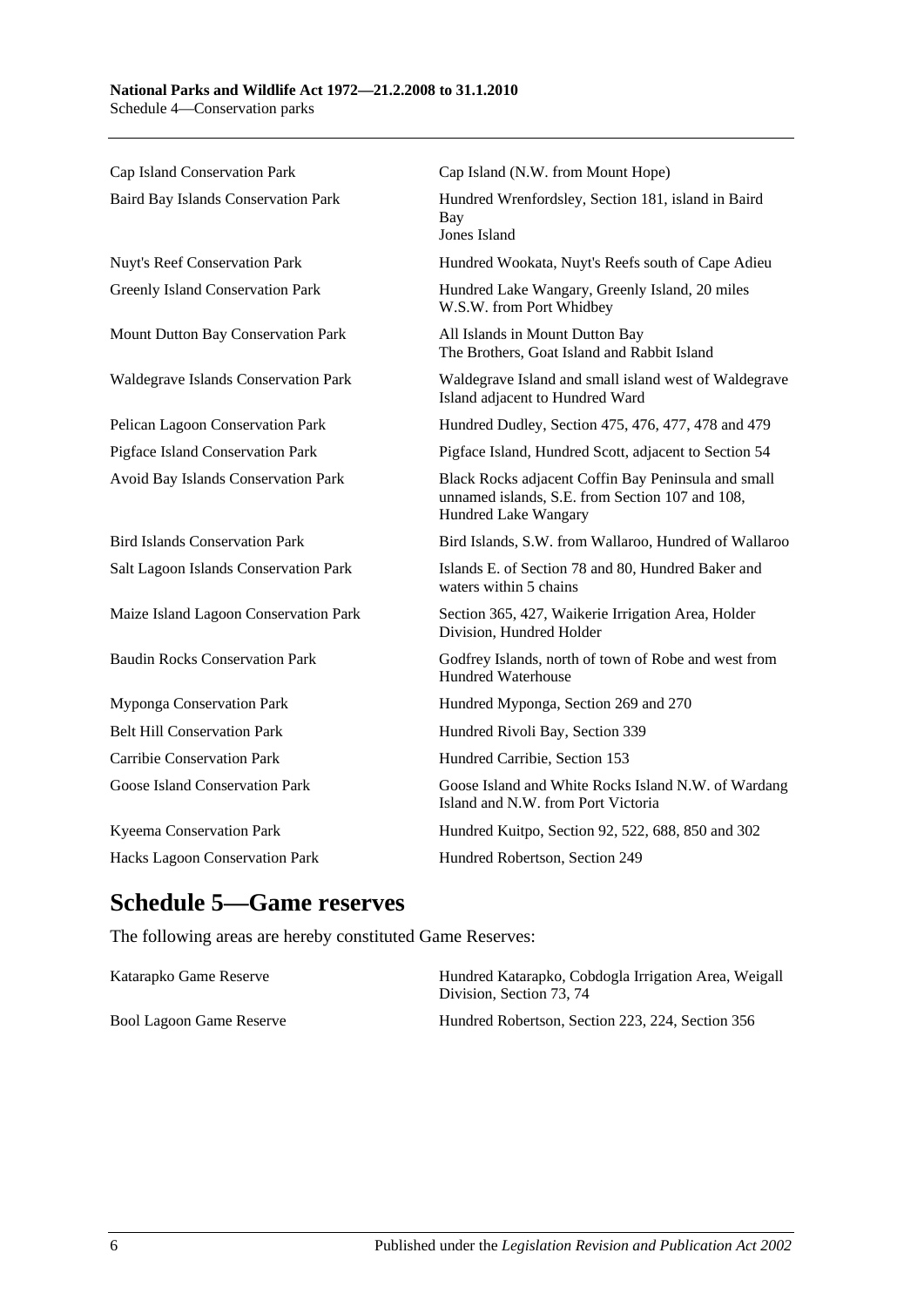| Coorong Game Reserve           | Hundred Santo, that portion of the Coorong situate<br>between a straight line joining Jacks Point to the N.E.<br>corner of Section 5 and a straight line, being the<br>production of the S.E. boundary of Section 5 to the<br>Eastern boundary of the Coorong<br>Teal Island, North Pelican Island, Halfway Island,<br>Pelican Island and Mellor Island<br>Hundred Santo, Section 1, 5, 36 and 37, and 150 link<br>reserve adjacent to Section 5 and 13, Pelican Reef,<br>South Reef, Seagull Island, Snipe Island and Wild Dog<br><b>Island</b><br>Hundred Santo, Section 31, 40, 44–48, 50 and 51 |
|--------------------------------|-----------------------------------------------------------------------------------------------------------------------------------------------------------------------------------------------------------------------------------------------------------------------------------------------------------------------------------------------------------------------------------------------------------------------------------------------------------------------------------------------------------------------------------------------------------------------------------------------------|
| Mud Islands Game Reserve       | Hundred Baker, Section 642–644, 646–652                                                                                                                                                                                                                                                                                                                                                                                                                                                                                                                                                             |
| Tolderol Game Reserve          | Hundred Freeling, Section 349 and 150 link reserve<br>adjacent to section 349                                                                                                                                                                                                                                                                                                                                                                                                                                                                                                                       |
| <b>Bucks Lake Game Reserve</b> | Hundred Kongorong, Section 618                                                                                                                                                                                                                                                                                                                                                                                                                                                                                                                                                                      |

# **Schedule 6—Recreation parks**

The following areas are hereby constituted Recreation Parks:

| <b>Belair Recreation Park</b>          | Hundred Adelaide, Section 675                                                                                                                                                                            |
|----------------------------------------|----------------------------------------------------------------------------------------------------------------------------------------------------------------------------------------------------------|
| Para Wirra Recreation Park             | Hundred Barossa, Section 311<br>Hundred Barossa, Section 183-185, 217, 181, 237, 238<br>and 299<br>Hundred Para Wirra, Section 423<br>Hundred Para Wirra, Section 428<br>Hundred Para Wirra, Section 429 |
| <b>Glossop Recreation Park</b>         | Berri Irrigation Area, Section 1444                                                                                                                                                                      |
| <b>Totness Recreation Park</b>         | Hundred Macclesfield, Section 124                                                                                                                                                                        |
| <b>Caratoola Recreation Park</b>       | Hundred Haslam, Section 53                                                                                                                                                                               |
| <b>Brownhill Creek Recreation Park</b> | Hundred Adelaide, Section 676                                                                                                                                                                            |
| <b>Coulthard Recreation Park</b>       | Hundred Moorooroo, Part Section 161, C.T. 2362/58                                                                                                                                                        |
| The Elbow Recreation Park              | Hundred Adelaide, Part Section 1285, C.T. 1655/79                                                                                                                                                        |
| <b>Ferguson Recreation Park</b>        | Hundred Adelaide, Part Section 289, C.T. 367/196, C.T.<br>2051/195                                                                                                                                       |
| <b>Greenhill Recreation Park</b>       | Hundred Adelaide, Section 578                                                                                                                                                                            |
| <b>Kingston Park</b>                   | Recreation Park Hundred Noarlunga, Section 1540,<br>1541                                                                                                                                                 |
| <b>Lenswood Recreation Park</b>        | Hundred Onkaparinga, Part Section 5148, C.T.<br>2126/186                                                                                                                                                 |
| <b>Loftia Recreation Park</b>          | Hundred Noarlunga, Part Section 421 and 422, C.T.<br>3635/150                                                                                                                                            |
| <b>Windy Point Recreation Park</b>     | Hundred Adelaide, Section 597                                                                                                                                                                            |
| Shepherds Hill Recreation Park         | Hundred Adelaide, Part Section 14 and Part Section 35,<br>C.T. 2396/141<br>Hundred Adelaide, Part Section 15, C.T. 3481/181<br>Hundred Adelaide, Part Section 36, C.T. 2201/97                           |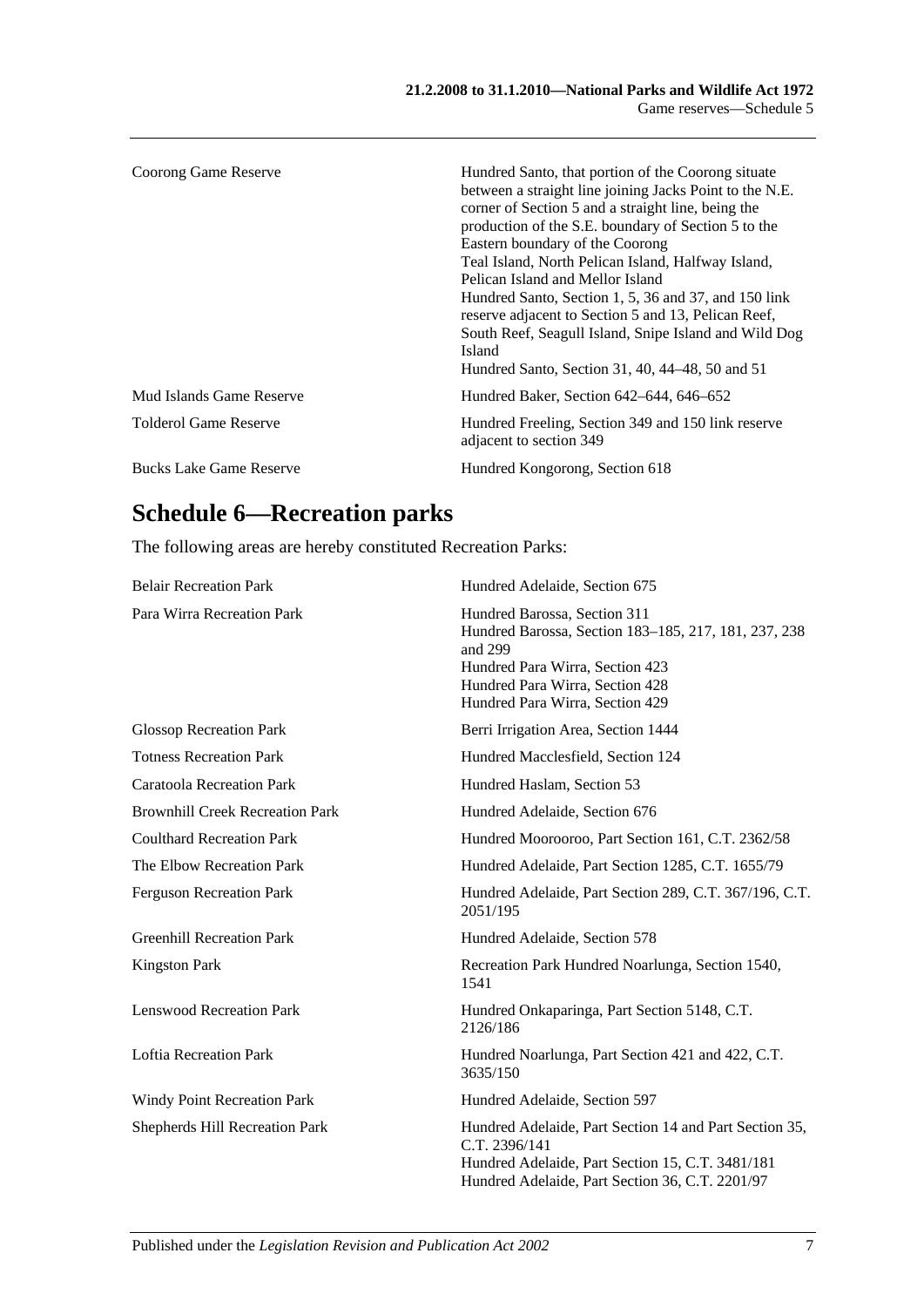# <span id="page-91-0"></span>**Schedule 7—Endangered species Part 1—Animals**

| <b>Common name</b>                                      | <b>Species</b>                               |
|---------------------------------------------------------|----------------------------------------------|
| <b>Mammals</b>                                          |                                              |
|                                                         | <b>ACROBATIDAE</b>                           |
| Feathertail Glider                                      | Acrobates pygmaeus                           |
|                                                         | <b>BALAENOPTERIDAE</b>                       |
| <b>Blue Whale</b>                                       | Balaenoptera musculus                        |
|                                                         | <b>DASYURIDAE</b>                            |
| <b>Agile Antechinus</b>                                 | Antechinus agilis                            |
| <b>Swamp Antechinus</b>                                 | Antechinus minimus                           |
| Mulgara                                                 | Dasycercus cristicauda cristicauda           |
| Western Quoll                                           | Dasyurus geoffroii                           |
| Spotted-tailed Quoll                                    | Dasyurus maculatus                           |
| Eastern Quoll                                           | Dasyurus viverrinus                          |
| Red-tailed Phascogale                                   | Phascogale calura                            |
| <b>Brush-tailed Phascogale</b>                          | Phascogale tapoatafa                         |
| Kangaroo Island Dunnart                                 | Sminthopsis aitkeni                          |
|                                                         | <b>MACROPODIDAE</b>                          |
| Rufous Hare-wallaby                                     | Lagorchestes hirsutus                        |
| Eastern Hare-wallaby                                    | Lagorchestes leporides                       |
| Tammar Wallaby (mainland South Australia<br>subspecies) | Macropus eugenii eugenii                     |
| Toolache Wallaby                                        | Macropus greyi                               |
| Crescent Nailtail Wallaby                               | Onychogalea lunata                           |
| Black-footed Rock-wallaby (MacDonnell Ranges<br>race)   | Petrogale lateralis (MacDonnell Ranges race) |
| Tasmanian Pademelon                                     | Thylogale billardierii                       |
|                                                         | MEGADERMATIDAE                               |
| <b>Ghost Bat</b>                                        | Macroderma gigas                             |
|                                                         | <b>MURIDAE</b>                               |
| White-footed Tree-rat                                   | Conilurus albipes                            |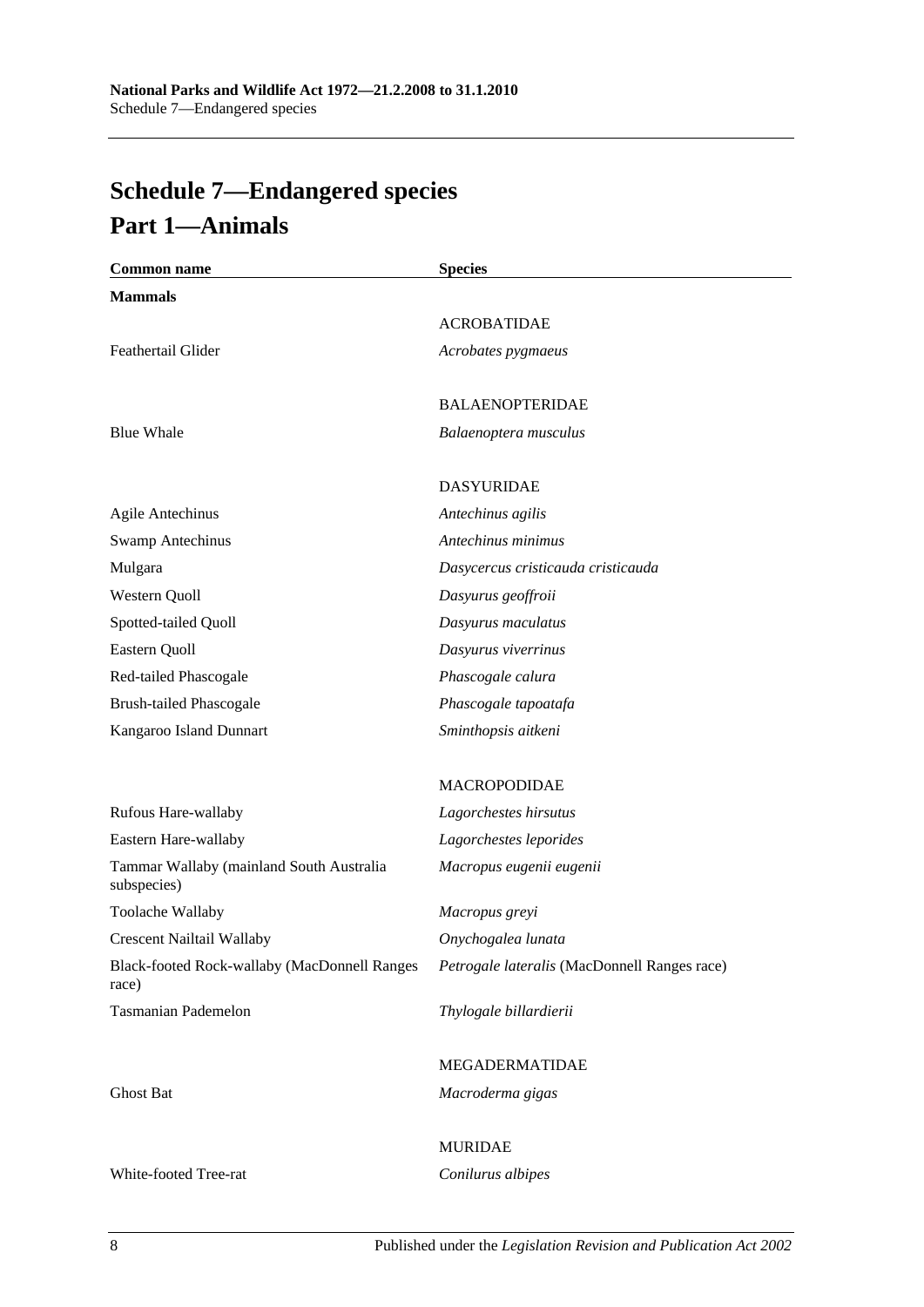| <b>Common name</b>                        | <b>Species</b>                    |
|-------------------------------------------|-----------------------------------|
| Lesser Stick-nest Rat                     | Leporillus apicalis               |
| Short-tailed Hopping-mouse                | Notomys amplus                    |
| Long-tailed Hopping-mouse                 | Notomys longicaudatus             |
| <b>Shark Bay Mouse</b>                    | Pseudomys fieldi                  |
| Gould's Mouse                             | Pseudomys gouldii                 |
| Heath Rat                                 | Pseudomys shortridgei             |
| Pale Field-rat                            | Rattus tunneyi                    |
|                                           | <b>MYRMECOBIIDAE</b>              |
| Numbat                                    | Myrmecobius fasciatus             |
|                                           | ORNITHORHYNCHIDAE                 |
| Platypus                                  | Ornithorhynchus anatinus          |
|                                           | <b>OTARIIDAE</b>                  |
| Subantarctic Fur-seal                     | Arctocephalus tropicalis          |
|                                           | PERAMELIDAE                       |
| Pig-footed Bandicoot                      | Chaeropus ecaudatus               |
| Golden Bandicoot                          | Isoodon auratus                   |
| <b>Lesser Bilby</b>                       | Macrotis leucura                  |
| <b>Western Barred Bandicoot</b>           | Perameles bougainville            |
| <b>Desert Bandicoot</b>                   | Perameles eremiana                |
| <b>Eastern Barred Bandicoot</b>           | Perameles gunnii                  |
|                                           | PETAURIDAE                        |
| Yellow-bellied Glider                     | Petaurus australis                |
| Squirrel Glider                           | Petaurus norfolcensis             |
|                                           | <b>POTORIDAE</b>                  |
| <b>Burrowing Bettong</b>                  | Bettongia lesueur                 |
| Brush-tailed Bettong (eastern subspecies) | Bettongia penicillata penicillata |
| Desert Rat-kangaroo                       | Caloprymnus campestris            |
| Long-nosed Potoroo                        | Potorous tridactylus              |

VESPERTILIONIDAE Little Pied Bat *Chalinolobus picatus*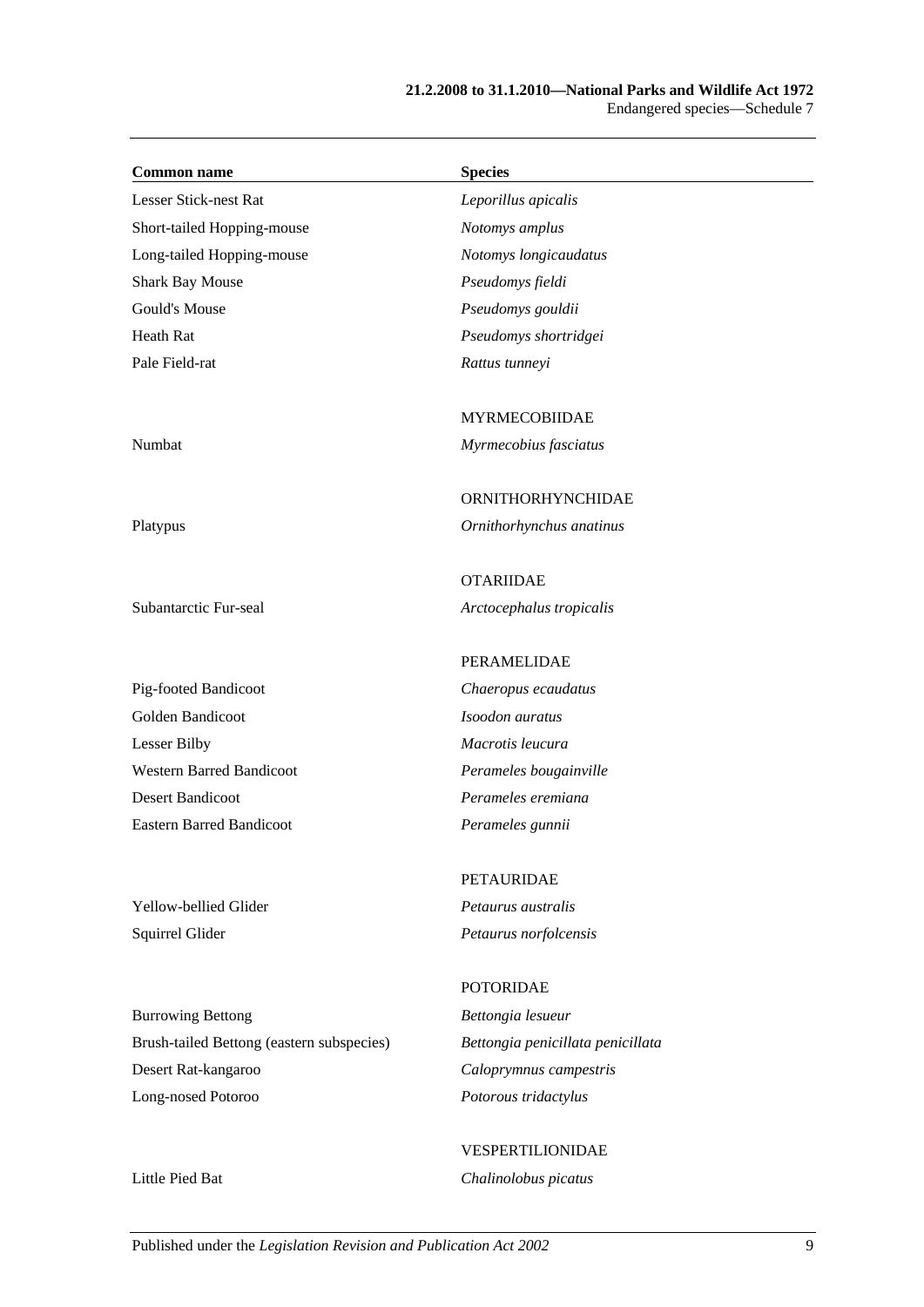#### **National Parks and Wildlife Act 1972—21.2.2008 to 31.1.2010** Schedule 7—Endangered species

| <b>Common name</b>                                                                            | <b>Species</b>                       |
|-----------------------------------------------------------------------------------------------|--------------------------------------|
| Eastern Falsistrelle                                                                          | Falsistrellus tasmaniensis           |
| Large Bent-wing Bat (southern subspecies)                                                     | Miniopterus schreibersii bassanii    |
| Southern Myotis                                                                               | Myotis macropus                      |
| Gould's Long-eared Bat                                                                        | Nyctophilus gouldi                   |
| <b>Birds</b>                                                                                  |                                      |
|                                                                                               | <b>ACANTHIZIDAE</b>                  |
| Chestnut-rumped Heathwren (Mount Lofty Ranges Calamanthus pyrrhopygius parkeri<br>subspecies) |                                      |
|                                                                                               | <b>ACCIPITRIDAE</b>                  |
| Grey Goshawk                                                                                  | Accipiter novaehollandiae            |
| White-bellied Sea-Eagle                                                                       | Haliaeetus leucogaster               |
| Square-tailed Kite                                                                            | Lophoictinia isura                   |
| Osprey                                                                                        | Pandion haliaetus                    |
|                                                                                               | <b>ALCEDINIDAE</b>                   |
| Azure Kingfisher                                                                              | Alcedo azurea                        |
|                                                                                               | ANSERANATIDAE                        |
| Magpie Goose                                                                                  | Anseranas semipalmata                |
|                                                                                               | <b>ARDEIDAE</b>                      |
| Little Bittern                                                                                | Ixobrychus minutus                   |
|                                                                                               | <b>ARTAMIDAE</b>                     |
| Pied Currawong (south east subspecies)                                                        | Strepera graculina ashbyi            |
| Grey Currawong (north western subspecies)                                                     | Strepera versicolor plumbea          |
|                                                                                               | <b>CACATUIDAE</b>                    |
| Red-tailed Black-Cockatoo (south east subspecies)                                             | Calyptorhynchus banksii graptogyne   |
| Glossy Black-Cockatoo (Kangaroo Island<br>subspecies)                                         | Calyptorhynchus lathami halmaturinus |
|                                                                                               | <b>CASUARIIDAE</b>                   |
| Kangaroo Island Emu                                                                           | Dromaius baudinianus                 |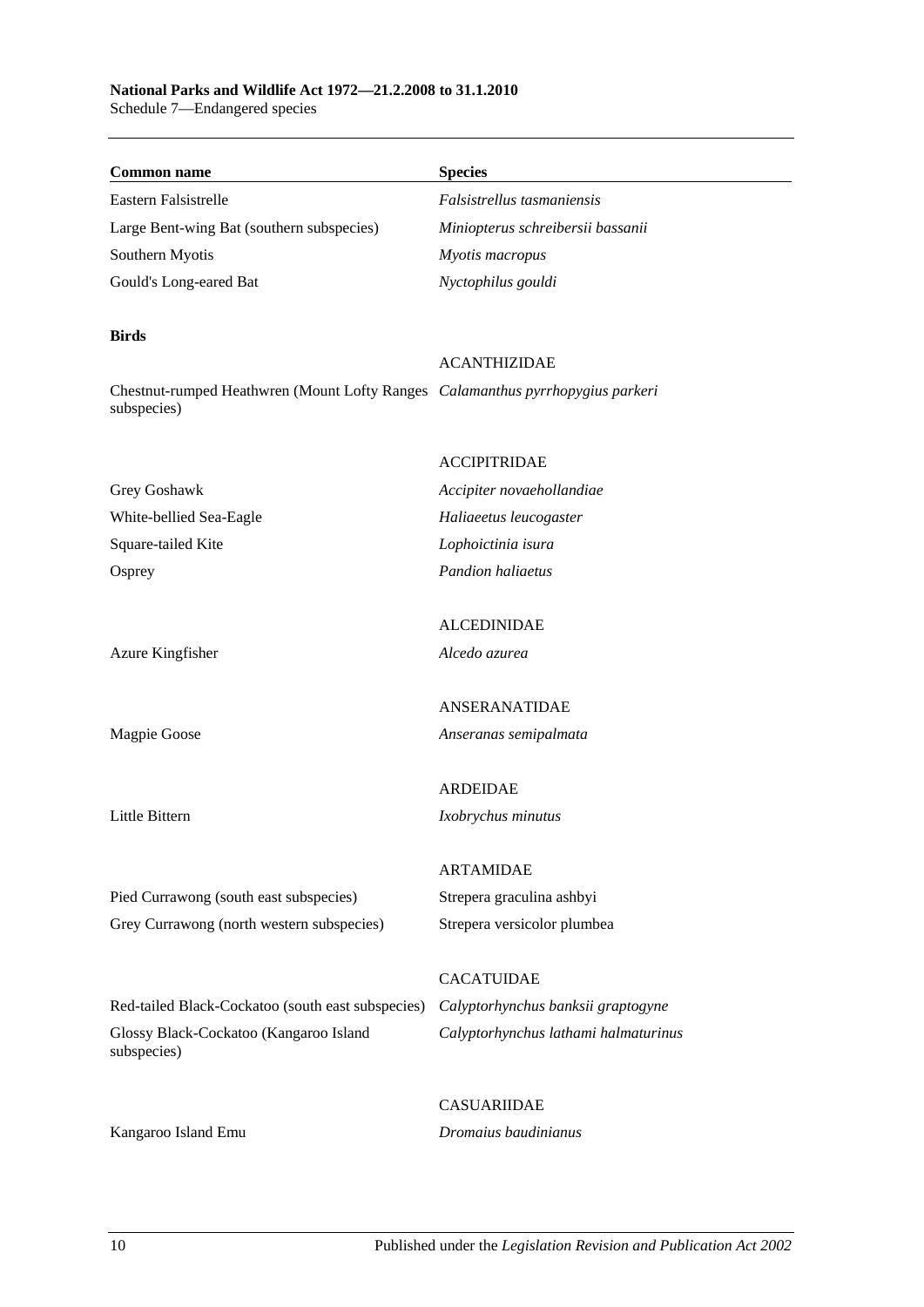| <b>Common name</b>                                                                        | <b>Species</b>                     |
|-------------------------------------------------------------------------------------------|------------------------------------|
|                                                                                           | <b>DICRURIDAE</b>                  |
| Satin Flycatcher                                                                          | Myiagra cyanoleuca                 |
|                                                                                           | <b>DIOMEDEIDAE</b>                 |
| Yellow-nosed Albatross (Indian Ocean subspecies) Diomedea chlororhynchos carteri          |                                    |
| Yellow-nosed Albatross (Atlantic Ocean subspecies) Diomedea chlororhynchos chlororhynchos |                                    |
| Royal Albatross (northern subspecies)                                                     | Diomedea epomophora sanfordi       |
| Sooty Albatross                                                                           | Diomedea fusca                     |
|                                                                                           | <b>EUPETIDAE</b>                   |
| Spotted Quail-thrush (Mount Lofty Ranges<br>subspecies)                                   | Cinclosoma punctatum anachoreta    |
| Spotted Quail-thrush (south east subspecies)                                              | Cinclosoma punctatum punctatum     |
| Western Whipbird (eastern subspecies)                                                     | Psophodes nigrogularis leucogaster |
|                                                                                           | <b>LARIDAE</b>                     |
| Little Tern                                                                               | Sterna albifrons                   |
| Fairy Tern                                                                                | Sterna nereis                      |
|                                                                                           | <b>MALURIDAE</b>                   |
| Southern Emu-wren (Mount Lofty Ranges<br>subspecies)                                      | Stipiturus malachurus intermedius  |
| Southern Emu-wren (Eyre Peninsula subspecies)                                             | Stipiturus malachurus parimeda     |
| Mallee Emu-wren                                                                           | Stipiturus mallee                  |
|                                                                                           | MELIPHAGIDAE                       |
| <b>Yellow Chat</b>                                                                        | Epthianura crocea                  |
| Yellow-throated Miner (Black-eared subspecies)                                            | Manorina flavigula melanotis       |
| <b>Regent Honeyeater</b>                                                                  | Xanthomyza phrygia                 |
|                                                                                           | PACHYCEPHALIDAE                    |
| Olive Whistler (westernmost subspecies)                                                   | Pachycephala olivacea hesperus     |
|                                                                                           | PEDIONOMIDAE                       |
| Plains-wanderer                                                                           | Pedionomus torquatus               |

PHASIANIDAE King Quail *Coturnix chinensis*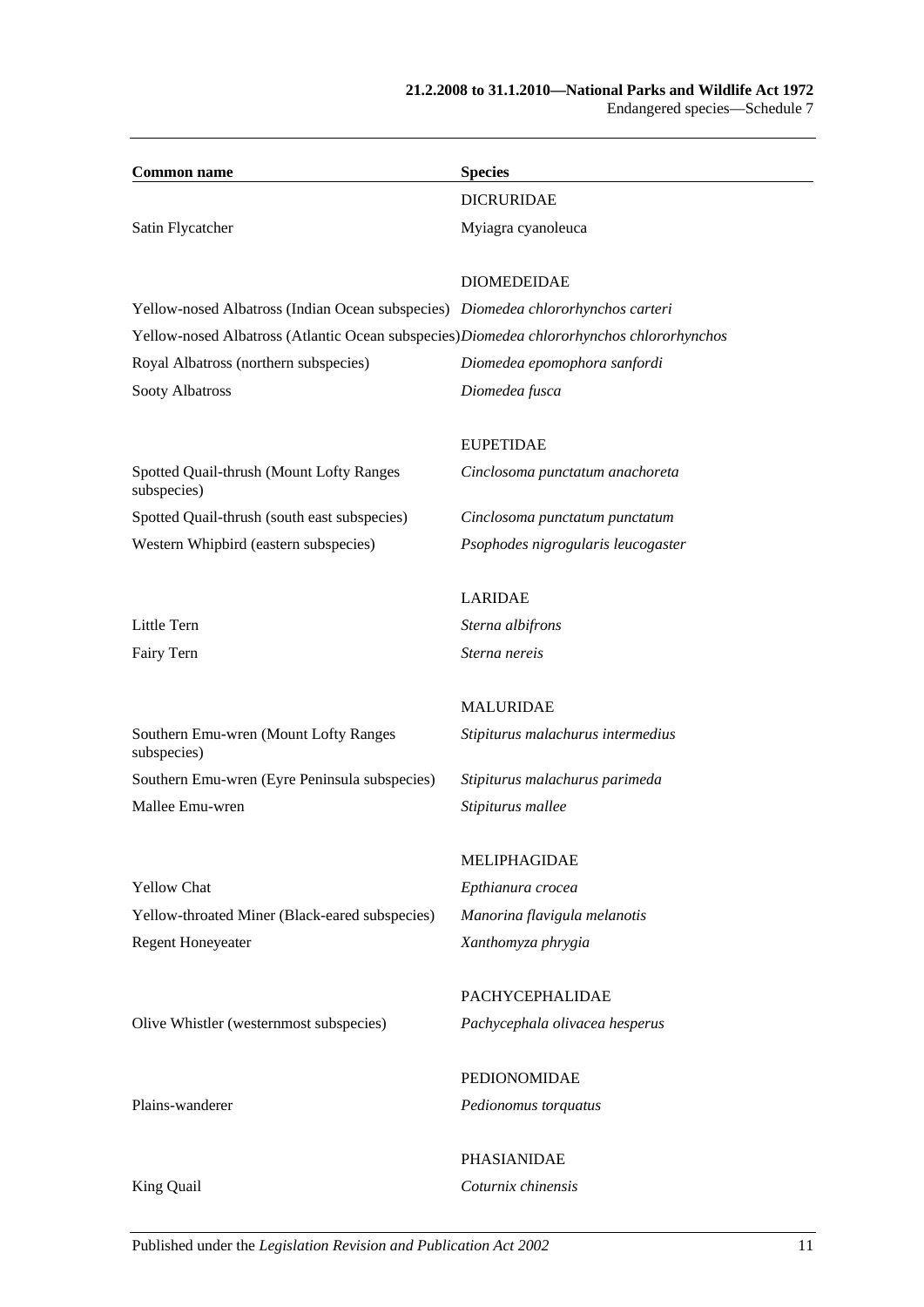| <b>Common name</b>                           | <b>Species</b>                     |
|----------------------------------------------|------------------------------------|
|                                              | <b>POMATOSTOMIDAE</b>              |
| Grey-crowned Babbler (south east subspecies) | Pomatostomus temporalis temporalis |
|                                              | <b>PSITTACIDAE</b>                 |
| Little Lorikeet                              | Glossopsitta pusilla               |
| <b>Swift Parrot</b>                          | Lathamus discolor                  |
| Orange-bellied Parrot                        | Neophema chrysogaster              |
| Night Parrot                                 | Pezoporus occidentalis             |
| <b>Ground Parrot</b>                         | Pezoporus wallicus                 |
|                                              |                                    |
|                                              | PTILONORHYNCHIDAE                  |
| Spotted Bowerbird                            | Chlamydera maculata                |
|                                              | <b>STRIGIDAE</b>                   |
| Powerful Owl                                 | Ninox strenua                      |
|                                              | <b>SYLVIIDAE</b>                   |
| Spinifexbird                                 | Eremiornis carteri                 |
|                                              |                                    |
|                                              | <b>TYTONIDAE</b>                   |
| Masked Owl                                   | Tyto novaehollandiae               |
| <b>Reptiles</b>                              |                                    |
|                                              | <b>CHELONIIDAE</b>                 |
| Loggerhead Turtle                            | Caretta caretta                    |
|                                              | <b>GEKKONIDAE</b>                  |
| Mallee Worm-lizard                           | Aprasia aurita                     |
| Striped Snake-lizard                         | Delma impar                        |
|                                              |                                    |
|                                              | <b>SCINCIDAE</b>                   |
| Swamp Skink                                  | Egernia coventryi                  |
| Cunningham's Skink                           | Egernia cunninghami                |
| Tjakura                                      | Egernia kintorei                   |
| <b>Black-striped Desert Skink</b>            | Egernia slateri                    |
| Salamander Skink                             | Nannoscincus maccoyi               |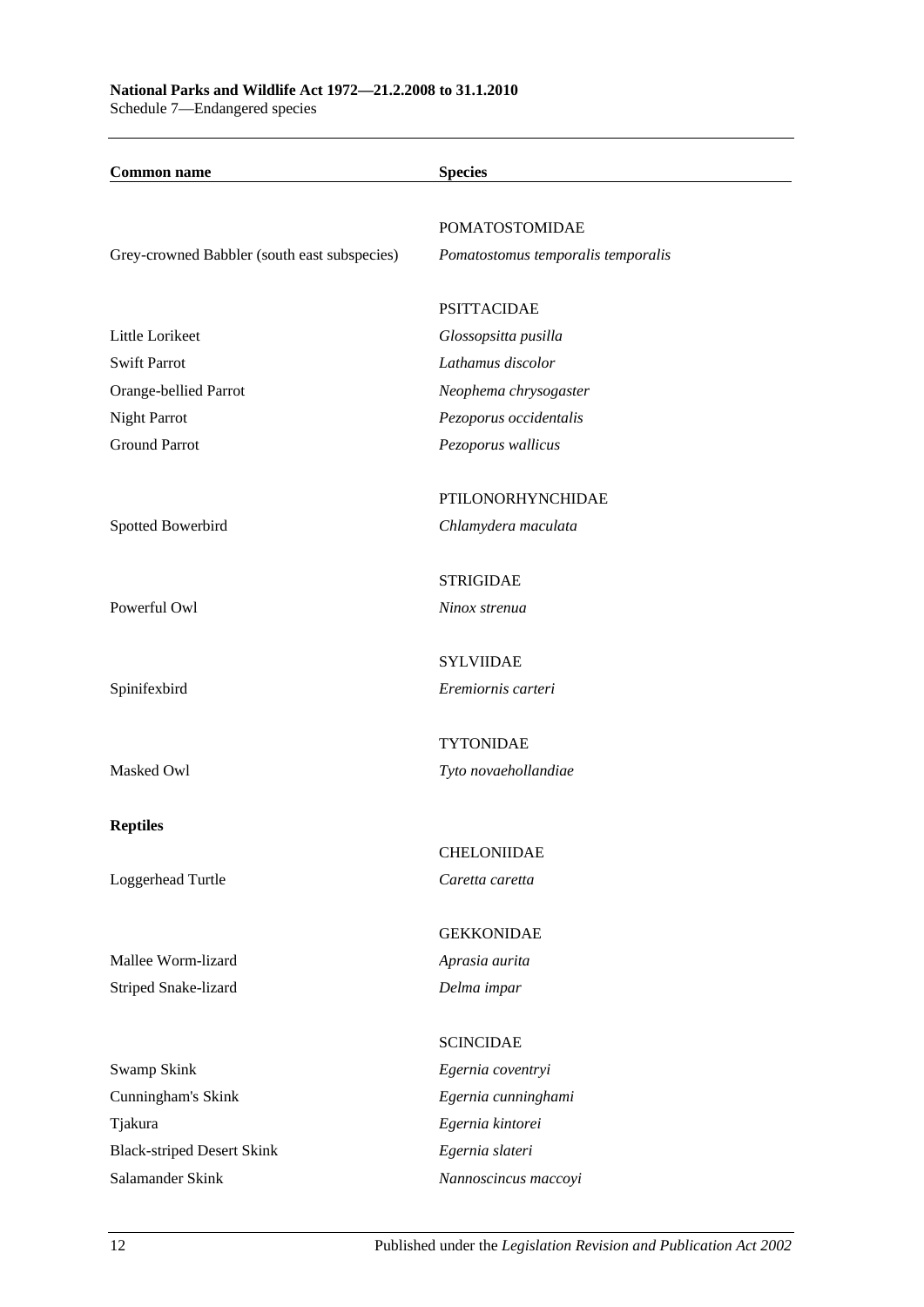| <b>Common name</b>     | <b>Species</b>                        |
|------------------------|---------------------------------------|
| Pygmy Bluetongue       | Tiliqua adelaidensis                  |
| <b>Part 2-Plants</b>   |                                       |
| <b>Common Name</b>     | <b>Species</b>                        |
|                        | <b>ACANTHACEAE</b>                    |
|                        | Xerothamnella parvifolia              |
|                        | <b>AMARANTHACEAE</b>                  |
| lamb's tails           | Ptilotus exaltatus var. semilanatus   |
|                        | <b>ASPLENIACEAE</b>                   |
| mother spleenwort      | Asplenium bulbiferum ssp. gracillimum |
|                        | <b>BLECHNACEAE</b>                    |
| lance water-fern       | Blechnum chambersii                   |
| small rasp-fern        | Doodia caudata                        |
|                        | CARYOPHYLLACEAE                       |
| tufted knawel          | Scleranthus diander                   |
|                        | <b>CASUARINACEAE</b>                  |
| Mount Compass oak-bush | Allocasuarina robusta                 |
|                        | CHENOPODIACEAE                        |
| coral saltbush         | Atriplex papillata                    |
| black cotton-bush      | Maireana decalvans                    |
| five-wing bonefruit    | Osteocarpum pentapterum               |
|                        | <b>COMPOSITAE</b>                     |
| spiny everlasting      | Acanthocladium dockeri                |
| field daisy            | Brachyscome decipiens                 |
| tall daisy             | Brachyscome diversifolia              |
| Corunna daisy          | Brachyscome muelleri                  |
| milky beauty-heads     | Calocephalus lacteus                  |
|                        | Cassinia rugata                       |
|                        | Cassinia tegulata                     |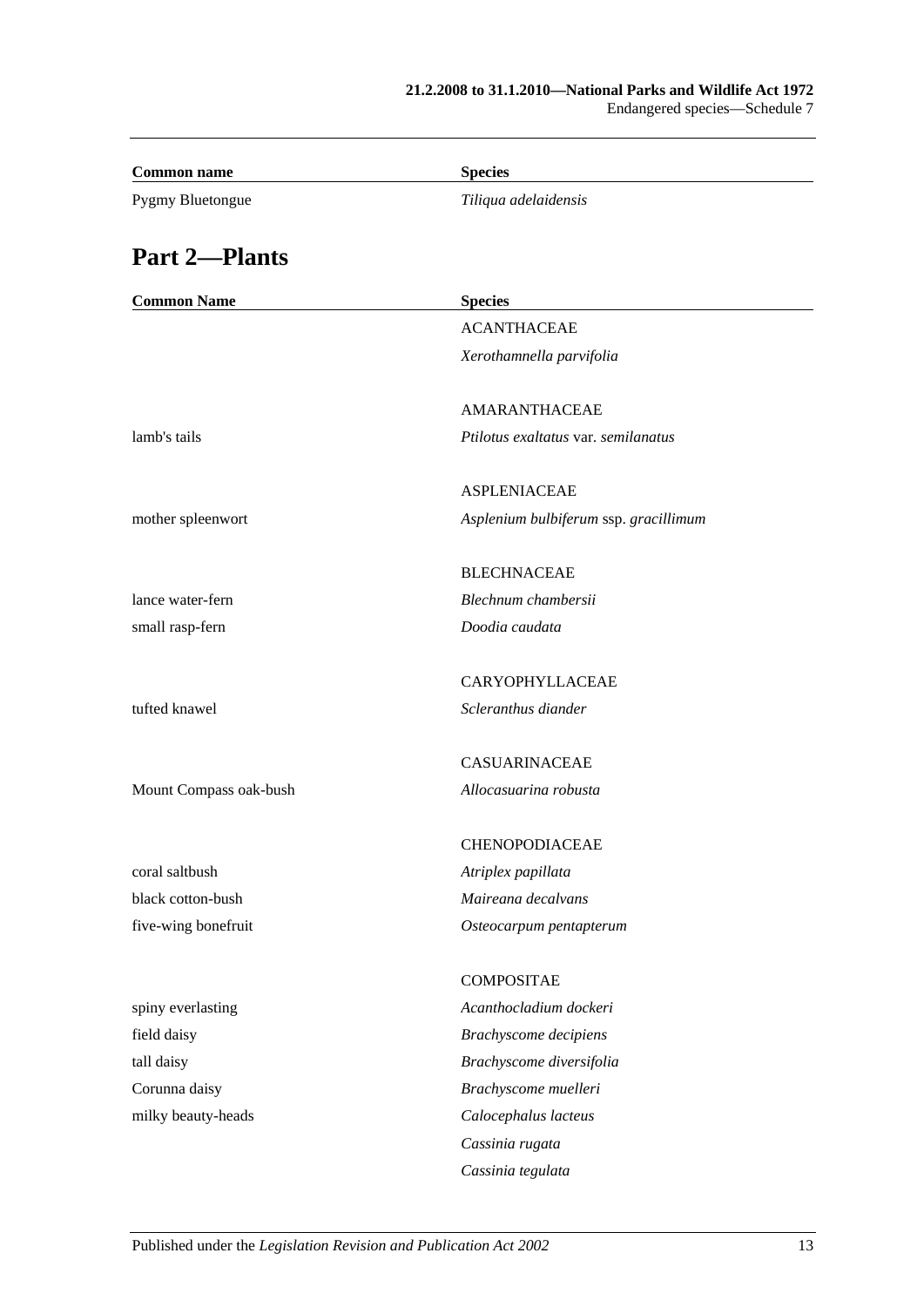## **National Parks and Wildlife Act 1972—21.2.2008 to 31.1.2010**

Schedule 7—Endangered species

| <b>Common Name</b>      | <b>Species</b>                      |
|-------------------------|-------------------------------------|
| pale everlasting        | Helichrysum rutidolepis             |
| sand ixodia             | Ixodia achillaeoides ssp. arenicola |
| moth daisy-bush         | Olearia erubescens                  |
| sticky daisy-bush       | Olearia glutinosa                   |
| small-flower daisy-bush | Olearia microdisca                  |
| clustered daisy-bush    | Olearia suffruticosa                |
|                         | Pycnosorus chrysanthes              |
| chamomile everlasting   | Rhodanthe anthemoides               |
| Behr's groundsel        | Senecio behrianus                   |
|                         | Senecio helichrysoides              |
| superb groundsel        | Senecio megaglossus                 |
|                         | <b>CRASSULACEAE</b>                 |
| Sieber's crassula       | Crassula sieberiana                 |
|                         | <b>CRUCIFERAE</b>                   |
| winged peppercress      | Lepidium monoplocoides              |
| erect peppercress       | Lepidium pseudopapillosum           |
|                         | <b>CYPERACEAE</b>                   |
| bristle-rush            | Chorizandra australis               |
| leafy flat-sedge        | Cyperus lucidus                     |
| button grass            | Gymnoschoenus sphaerocephalus       |
| needle bog-rush         | Tricostularia pauciflora            |
|                         | DENNSTAEDTIACEAE                    |
| lacy ground-fern        | Dennstaedtia davallioides           |
| bat's-wing fern         | Histiopteris incisa                 |
|                         | <b>DICKSONIACEAE</b>                |
| soft tree-fern          | Dicksonia antarctica                |
|                         | <b>DILLENIACEAE</b>                 |
|                         | Hibbertia sessiliflora              |
|                         | Hibbertia tenuis                    |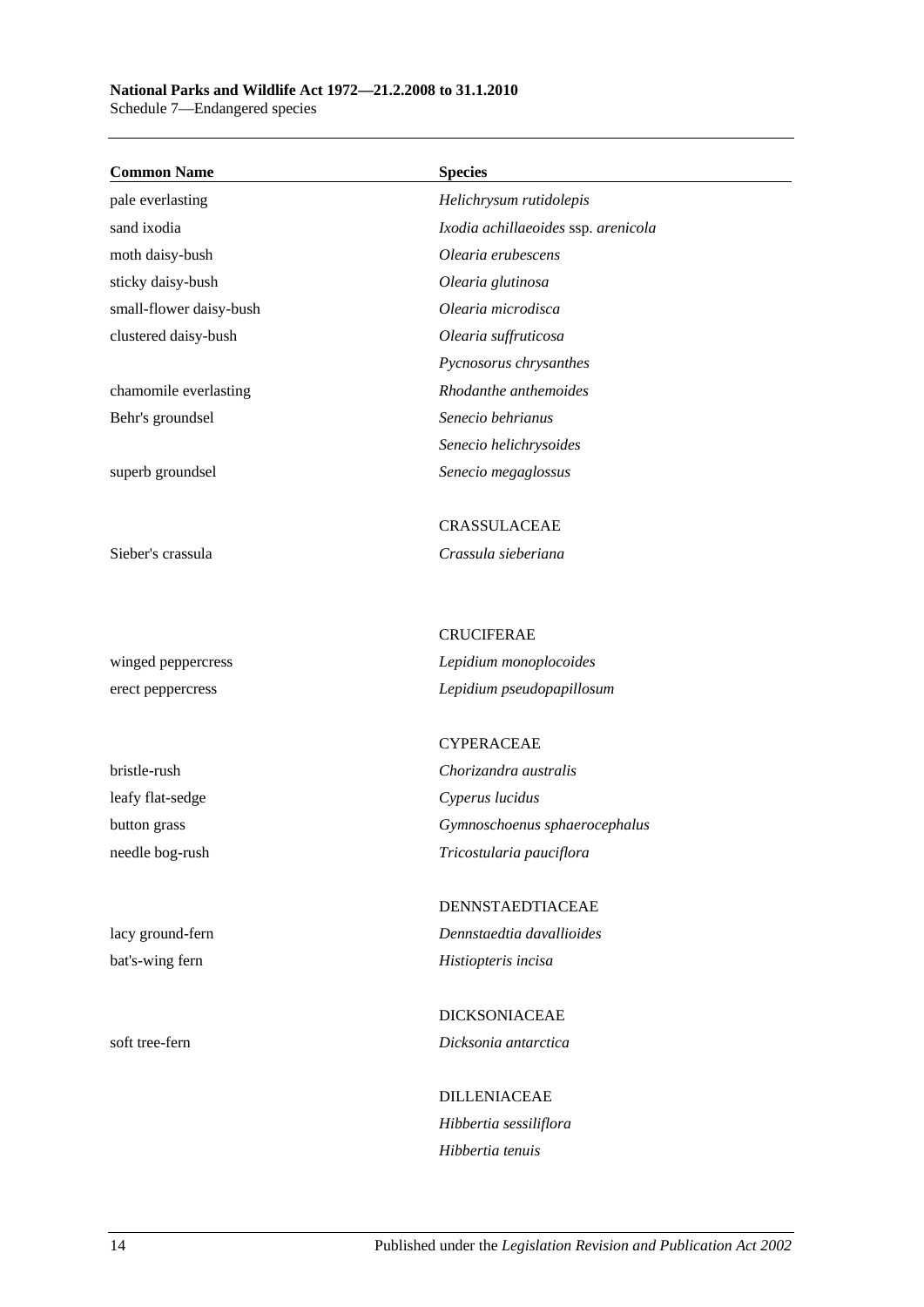#### **21.2.2008 to 31.1.2010—National Parks and Wildlife Act 1972** Endangered species—Schedule 7

| <b>Common Name</b>              | <b>Species</b>                      |
|---------------------------------|-------------------------------------|
|                                 | <b>DRYOPTERIDACEAE</b>              |
| shiny shield-fern               | Lastreopsis acuminata               |
| mother shield-fern              | Polystichum proliferum              |
|                                 | <b>ERIOCAULACEAE</b>                |
| salt pipewort                   | Eriocaulon carsonii                 |
|                                 | <b>EUPHORBIACEAE</b>                |
| Kangaroo Island turpentine bush | Beyeria subtecta                    |
|                                 | <b>GENTIANACEAE</b>                 |
| Cleland's gentian               | Gentianella clelandii               |
|                                 | <b>GOODENIACEAE</b>                 |
| Aldinga dampiera                | Dampiera lanceolata var. intermedia |
| lanky goodenia                  | Goodenia elongata                   |
| creeping fanflower              | Scaevola hookeri                    |
|                                 | <b>GRAMINEAE</b>                    |
| fine-head spear-grass           | Austrostipa oligostachya            |
| lake millet                     | Echinochloa lacunaria               |
| Spalding blown-grass            | Lachnagrostis limitanea             |
|                                 | <b>GYROSTEMONACEAE</b>              |
| slender bell-fruit              | Codonocarpus pyramidalis            |
|                                 | HALORAGACEAE                        |
| prickly raspwort                | Haloragis eyreana                   |
| clustered milfoil               | Myriophyllum glomeratum             |
|                                 | <b>JUNCACEAE</b>                    |
|                                 | Juncus prismatocarpus               |
|                                 | <b>LABIATAE</b>                     |
| Monarto mintbush                | Prostanthera eurybioides            |
|                                 | Teucrium grandiusculum ssp. pilosum |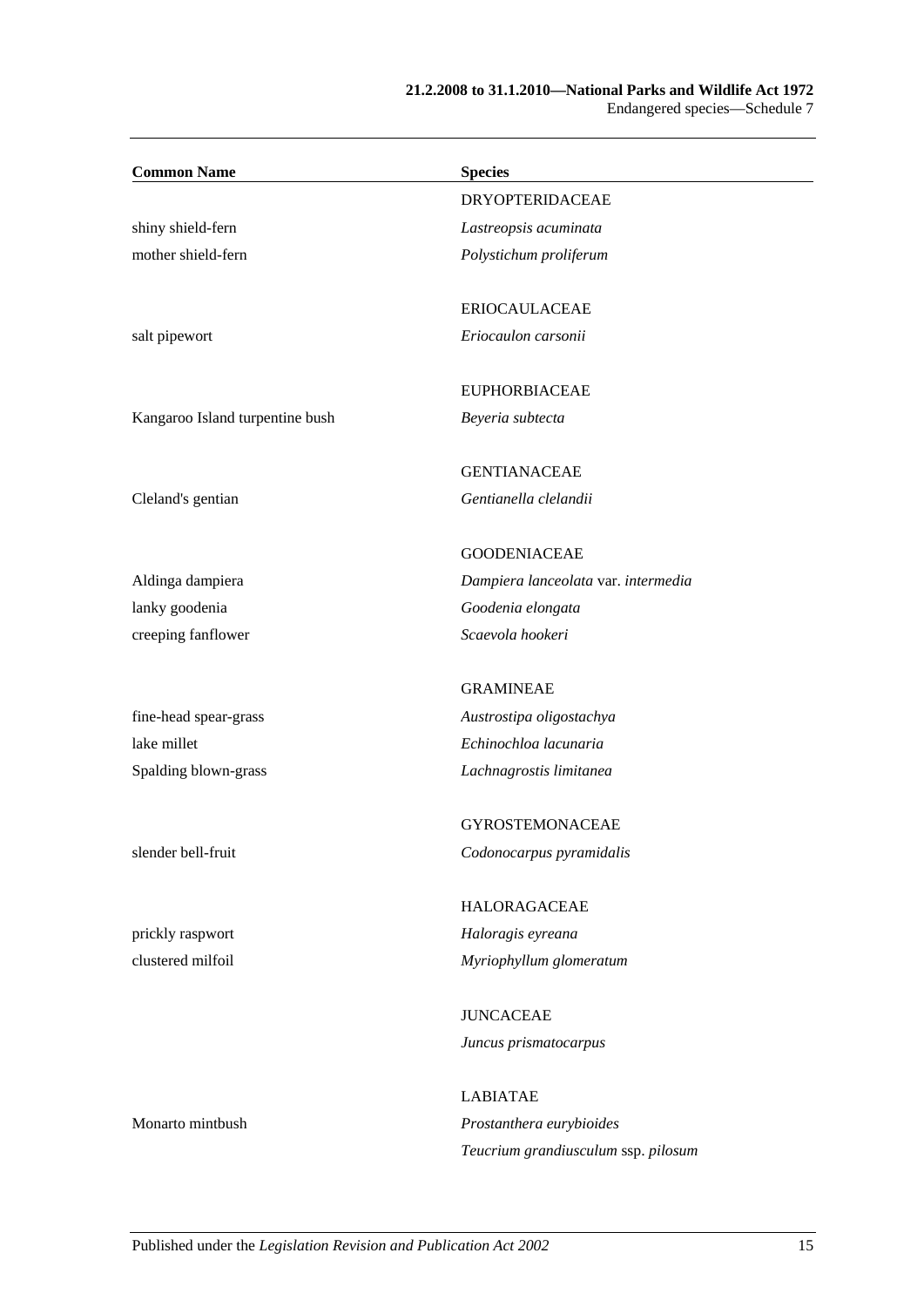### **National Parks and Wildlife Act 1972—21.2.2008 to 31.1.2010**

Schedule 7—Endangered species

| <b>Common Name</b>      | <b>Species</b>                      |
|-------------------------|-------------------------------------|
|                         | LEGUMINOSAE                         |
| spidery wattle          | Acacia araneosa                     |
| chalky wattle           | Acacia cretacea                     |
| jumping-jack wattle     | Acacia enterocarpa                  |
| broom wattle            | Acacia genistifolia                 |
| hairy-pod wattle        | Acacia glandulicarpa                |
| fat-leaf wattle         | Acacia pinguifolia                  |
| senna wattle            | Acacia praemorsa                    |
| Spiller's wattle        | Acacia spilleriana                  |
| three-nerve wattle      | Acacia trineura                     |
| Whibley's wattle        | Acacia whibleyana                   |
| mountain scurf-pea      | Cullen microcephalum                |
| disjunct bitter-pea     | Daviesia sejugata                   |
| grey parrot-pea         | Dillwynia cinerascens               |
| silky swainson-pea      | Swainsona sericea                   |
|                         |                                     |
|                         | <b>LILIACEAE</b>                    |
| swamp flax-lily         | Dianella callicarpa                 |
| late-flowered flax-lily | Dianella tarda                      |
| many-flower mat-rush    | Lomandra multiflora ssp. multiflora |
|                         | Thysanotus nudicaulis               |
| lagoon Nancy            | Wurmbea dioica ssp. lacunaria       |
|                         | Wurmbea sinora                      |
| one-flower Nancy        | Wurmbea uniflora                    |
| pygmy yacca             | Xanthorrhoea minor ssp. lutea       |
|                         |                                     |
|                         | LYCOPODIACEAE                       |
| bog clubmoss            | Lycopodiella serpentina             |
| bushy clubmoss          | Lycopodium deuterodensum            |
|                         |                                     |
|                         | <b>MYRTACEAE</b>                    |
| Mount Compass swamp gum | Eucalyptus paludicola               |
| western swamp-paperbark | Melaleuca cuticularis               |

NAJADACEAE water nymph *Najas tenuifolia*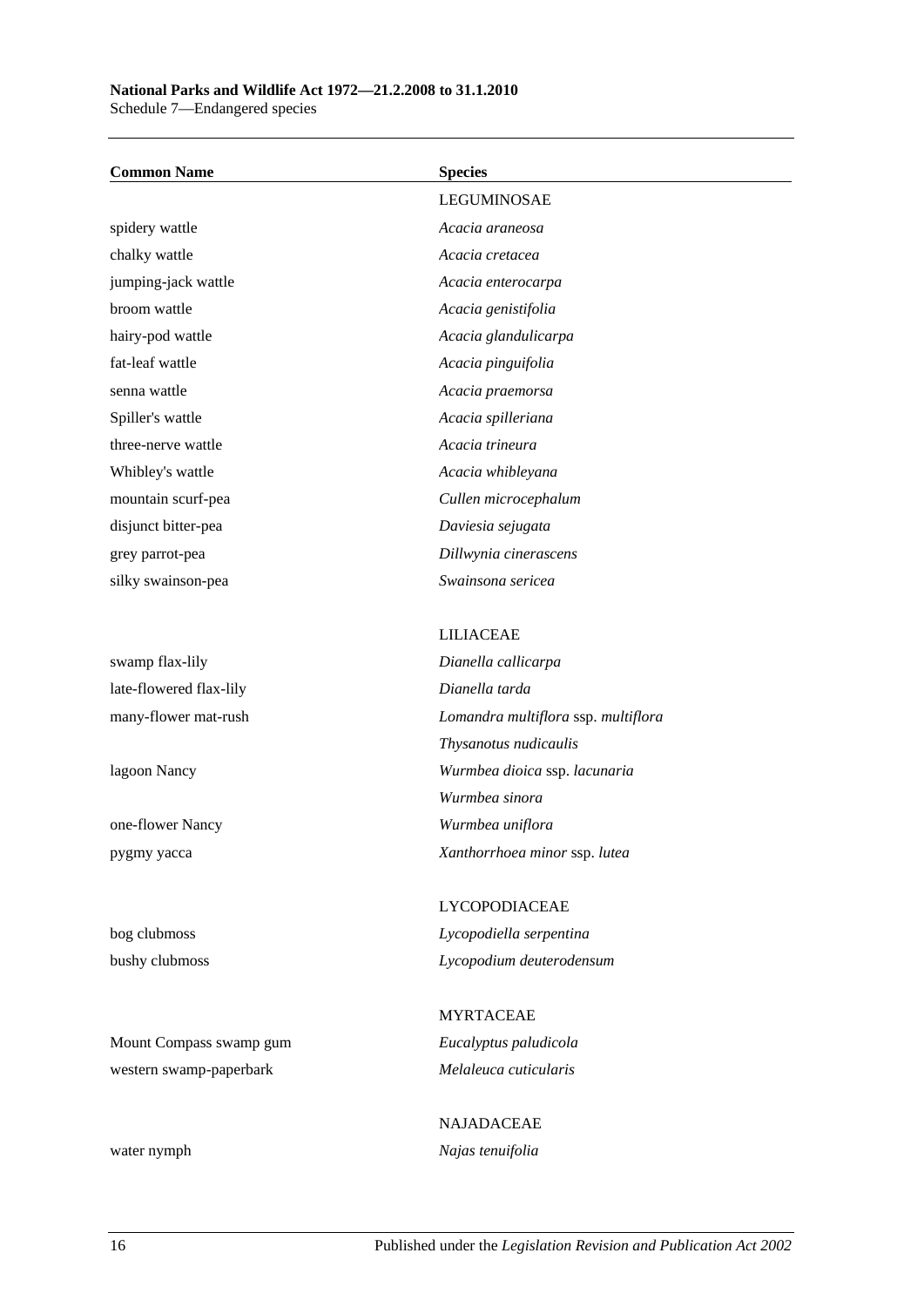| <b>Common Name</b>              | <b>Species</b>                                              |
|---------------------------------|-------------------------------------------------------------|
|                                 | OPHIOGLOSSACEAE                                             |
| austral moonwort                | Botrychium australe                                         |
|                                 | <b>ORCHIDACEAE</b>                                          |
| white beauty spider-orchid      | Caladenia argocalla                                         |
| Audas' spider-orchid            | Caladenia audasii                                           |
| pink-lip spider-orchid          | Caladenia behrii                                            |
| limestone spider-orchid         | Caladenia calcicola                                         |
| plain-lip spider-orchid         | Caladenia clavigera                                         |
| coloured spider-orchid          | Caladenia colorata                                          |
| crimson spider-orchid           | Caladenia concolor                                          |
| coast spider-orchid             | Caladenia conferta                                          |
| green-comb spider-orchid        | Caladenia dilatata                                          |
|                                 | Caladenia fulva                                             |
| bayonet spider-orchid           | Caladenia gladiolata                                        |
| musky caladenia                 | Caladenia gracilis                                          |
| large-club spider-orchid        | Caladenia macroclavia                                       |
|                                 | Caladenia ornata                                            |
| Kangaroo Island spider-orchid   | Caladenia ovata                                             |
| small green-comb spider-orchid  | Caladenia parva                                             |
| Little Dip spider-orchid        | Caladenia richardsiorum                                     |
| stiff white spider-orchid       | Caladenia rigida                                            |
| Bordertown spider-orchid        | Caladenia sp. Bordertown (R.S.Rogers 788)                   |
|                                 | Caladenia sp. Brentwood (R.J.Bates 53510)                   |
| Finniss spider-orchid           | Caladenia sp. Finniss (R.Bates 308)                         |
|                                 | Caladenia sp. Monarto South (H.Goldsack 163<br>AD97708605A) |
| robust spider-orchid            | Caladenia valida                                            |
| Grampians spider-orchid         | Caladenia versicolor                                        |
| Woolcock's spider-orchid        | Caladenia woolcockiorum                                     |
| yellow-lip spider-orchid        | Caladenia xanthochila                                       |
| Flinders Ranges white caladenia | Caladenia xantholeuca                                       |
| copper beard-orchid             | Calochilus cupreus                                          |
| green bird-orchid               | Chiloglottis cornuta                                        |
| dainty bird-orchid              | Chiloglottis trapeziformis                                  |
| toothed helmet-orchid           | Corybas dentatus                                            |
| swamp helmet-orchid             | Corybas fordhamii                                           |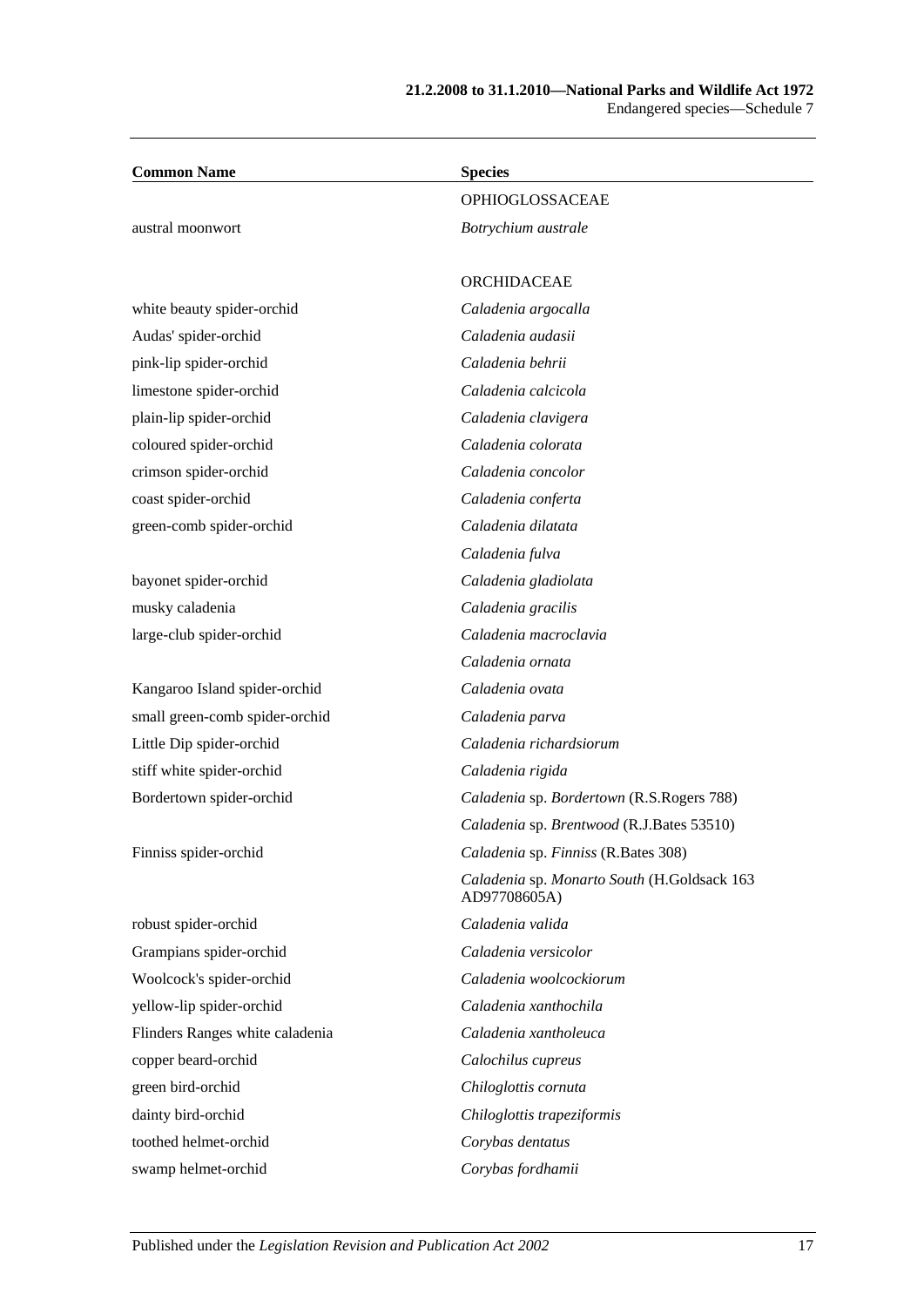### **National Parks and Wildlife Act 1972—21.2.2008 to 31.1.2010**

Schedule 7—Endangered species

| <b>Common Name</b>         | <b>Species</b>                                               |
|----------------------------|--------------------------------------------------------------|
|                            | Dipodium punctatum                                           |
| short-leaf donkey-orchid   | Diuris brevifolia                                            |
|                            | Diuris chryseopsis                                           |
| purple donkey-orchid       | Diuris punctata var. punctata                                |
|                            | Eriochilus sp. Swamp (D.E.Murfet 1950b)                      |
| swamp midge-orchid         | Genoplesium ciliatum                                         |
| bearded midge-orchid       | Genoplesium morrisii                                         |
|                            | Microtis eremaea                                             |
| black-beak duck-orchid     | Paracaleana disjuncta                                        |
| maroon leek-orchid         | Prasophyllum frenchii                                        |
| Goldsack's leek-orchid     | Prasophyllum goldsackii                                      |
| coast leek-orchid          | Prasophyllum litorale                                        |
|                            | Prasophyllum murfetii                                        |
|                            | Prasophyllum rotundiflorum                                   |
|                            | Prasophyllum sp. Enigma (R.Bates 2350)                       |
|                            | Prasophyllum sp. Waterholes (R.Bates 9037)                   |
|                            | Prasophyllum sp. West Coast (R.Tate AD96945167)              |
| dense leek-orchid          | Prasophyllum spicatum                                        |
| Hindmarsh Valley greenhood | Pterostylis bryophila                                        |
|                            | Pterostylis chlorogramma                                     |
| trim greenhood             | Pterostylis concinna                                         |
| leafy greenhood            | Pterostylis cucullata                                        |
|                            | Pterostylis despectans                                       |
|                            | Pterostylis falcata                                          |
|                            | Pterostylis lingua                                           |
| large rufous greenhood     | Pterostylis maxima                                           |
|                            | Pterostylis melagramma                                       |
|                            | Pterostylis parviflora                                       |
| bristly greenhood          | Pterostylis setifera                                         |
| Halbury greenhood          | Pterostylis sp. Halbury (R.Bates 8425)                       |
|                            | Pterostylis sp. Rock ledges (pl. 185, Bates & Weber<br>1990) |
|                            | Pterostylis sp. Sand plain (D.N. Kraehenbuehl 5670)          |
|                            | Pterostylis sp. Triloba (pl. 191, Bates & Weber 1990)        |
| marsh greenhood            | Pterostylis uliginosa                                        |
| great sun-orchid           | Thelymitra aristata                                          |
| naked sun-orchid           | Thelymitra circumsepta                                       |
|                            |                                                              |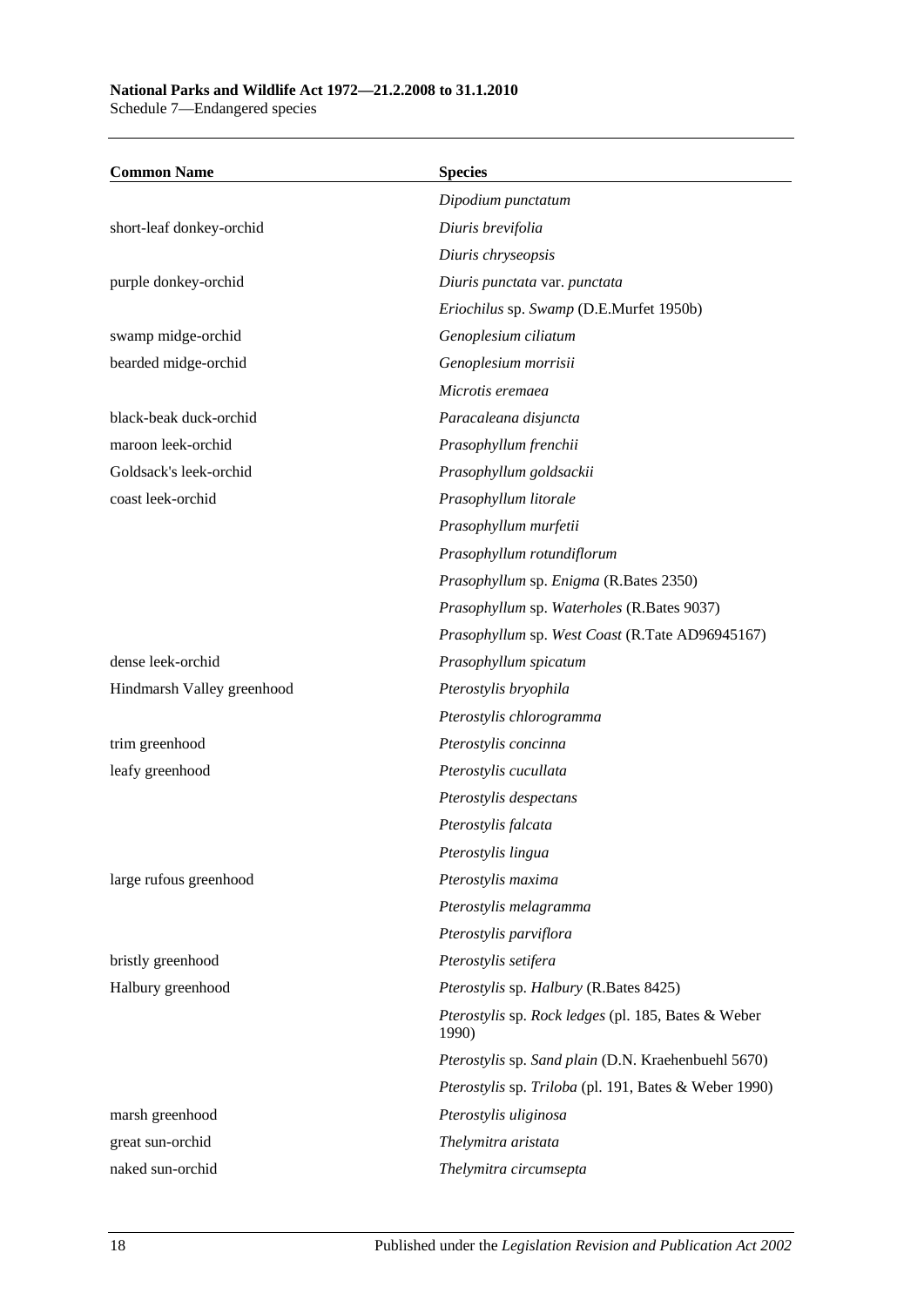#### **21.2.2008 to 31.1.2010—National Parks and Wildlife Act 1972** Endangered species—Schedule 7

| <b>Common Name</b>        | <b>Species</b>                                        |
|---------------------------|-------------------------------------------------------|
|                           | Thelymitra cyanapicata                                |
|                           | Thelymitra cyanea                                     |
| metallic sun-orchid       | Thelymitra epipactoides                               |
| spotted sun-orchid        | Thelymitra ixioides                                   |
| mauve-tufted sun-orchid   | Thelymitra malvina                                    |
| spiral sun-orchid         | Thelymitra matthewsii                                 |
|                           | Thelymitra merraniae                                  |
|                           | <b>OSMUNDACEAE</b>                                    |
| king fern                 | Todea barbara                                         |
|                           | PITTOSPORACEAE                                        |
|                           | Billardiera sp. Yorke Peninsula (P.C.Heyligers 80164) |
|                           | <b>PROTEACEAE</b>                                     |
|                           | Grevillea angustiloba                                 |
|                           | <b>PSILOTACEAE</b>                                    |
| skeleton fork-fern        | Psilotum nudum                                        |
|                           | <b>RHAMNACEAE</b>                                     |
| MacGillivray spyridium    | Spyridium eriocephalum var. glabrisepalum             |
|                           | <b>RUBIACEAE</b>                                      |
|                           | Asperula sp. A (A.B. Cashmore September 1933)         |
| Maori bedstraw            | Galium propinquum                                     |
| matted nertera            | Nertera granadensis                                   |
|                           | <b>RUTACEAE</b>                                       |
| De Mole River correa      | Correa calycina var. halmaturorum                     |
| Kangaroo Island phebalium | Leionema equestre                                     |
| glandular phebalium       | Phebalium glandulosum ssp. glandulosum                |
| scaly phebalium           | Phebalium squamulosum ssp. squamulosum                |
|                           | SANTALACEAE                                           |
|                           | Leptomeria preissiana                                 |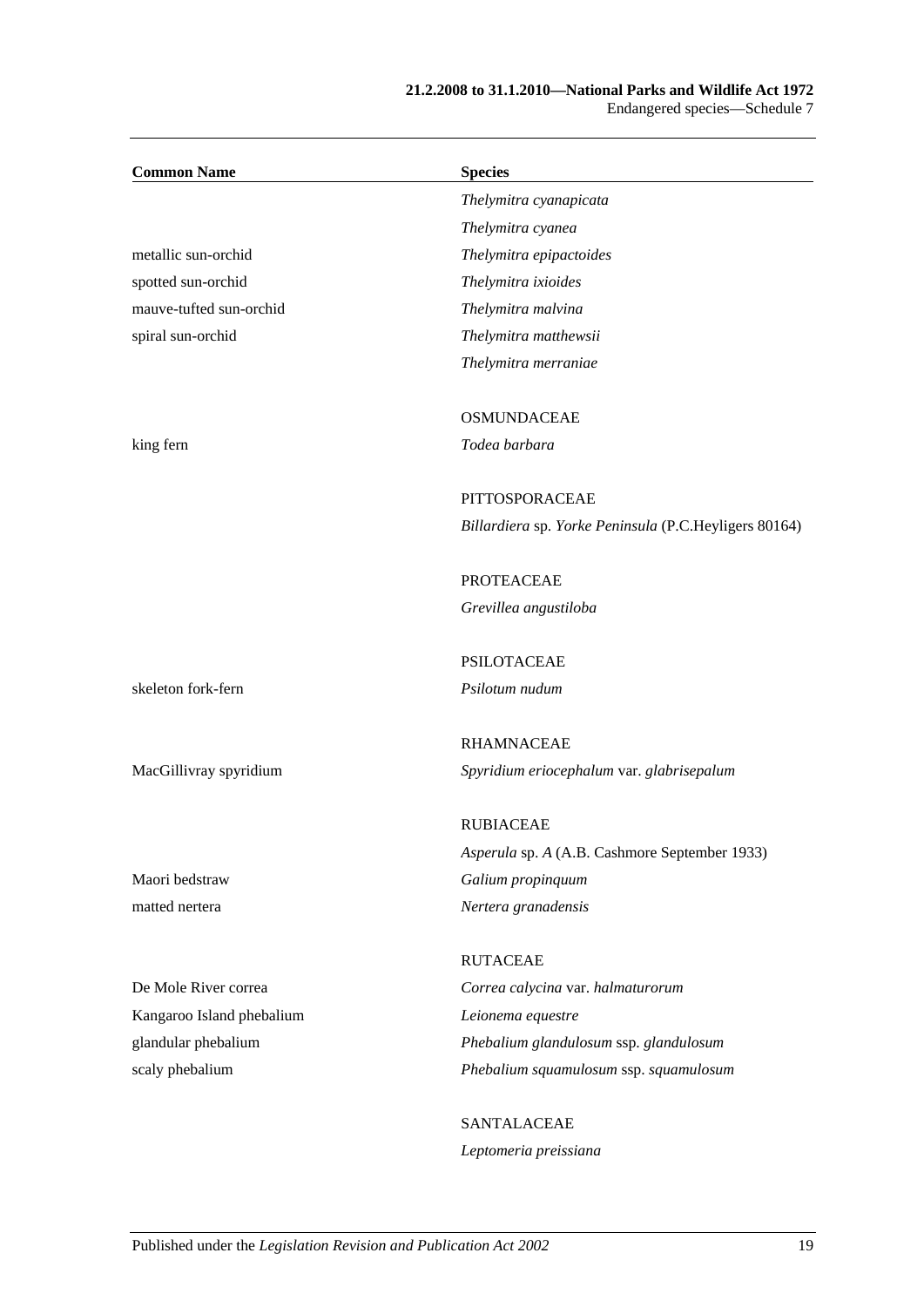| <b>Common Name</b>                                                                               | <b>Species</b>                         |
|--------------------------------------------------------------------------------------------------|----------------------------------------|
|                                                                                                  | <b>SAPINDACEAE</b>                     |
|                                                                                                  | Dodonaea subglandulifera               |
|                                                                                                  |                                        |
|                                                                                                  | <b>SCROPHULARIACEAE</b>                |
| Derwent speedwell                                                                                | Derwentia derwentiana ssp. derwentiana |
| Mount Lofty speedwell                                                                            | Derwentia derwentiana ssp. homalodonta |
| Mueller's eyebright                                                                              | Euphrasia collina ssp. muelleri        |
| Osborn's eyebright                                                                               | Euphrasia collina ssp. osbornii        |
| swamp eyebright                                                                                  | Euphrasia collina ssp. paludosa        |
|                                                                                                  | Euphrasia collina ssp. trichocalycina  |
| rough eyebright                                                                                  | Euphrasia scabra                       |
| Port Lincoln speedwell                                                                           | Veronica parnkalliana                  |
|                                                                                                  |                                        |
|                                                                                                  | <b>STERCULIACEAE</b>                   |
|                                                                                                  | Commersonia multiloba                  |
|                                                                                                  |                                        |
|                                                                                                  | THYMELAEACEAE                          |
| tall riceflower                                                                                  | Pimelea ligustrina ssp. ligustrina     |
|                                                                                                  |                                        |
|                                                                                                  | <b>UMBELLIFERAE</b>                    |
| Kangaroo Island pennywort                                                                        | Hydrocotyle diantha                    |
| Australian carraway                                                                              | Oreomyrrhis eriopoda                   |
|                                                                                                  |                                        |
|                                                                                                  | <b>VIOLACEAE</b>                       |
| showy violet                                                                                     | Viola betonicifolia ssp. betonicifolia |
| $C_2$ $\lambda_2$ $\lambda_3$ $\lambda_4$ $\lambda_5$ $\lambda_6$<br>$\mathbf{V}$ -laonahla anao |                                        |

## <span id="page-103-0"></span>**Schedule 8—Vulnerable species Part 1—Animals**

| <b>Common name</b>   | <b>Species</b>         |
|----------------------|------------------------|
| <b>Mammals</b>       |                        |
|                      | <b>BALAENIDAE</b>      |
| Southern Right Whale | Eubalaena australis    |
|                      |                        |
|                      | <b>BALAENOPTERIDAE</b> |
| Sei Whale            | Balaenoptera borealis  |
| Fin Whale            | Balaenoptera physalus  |
|                      |                        |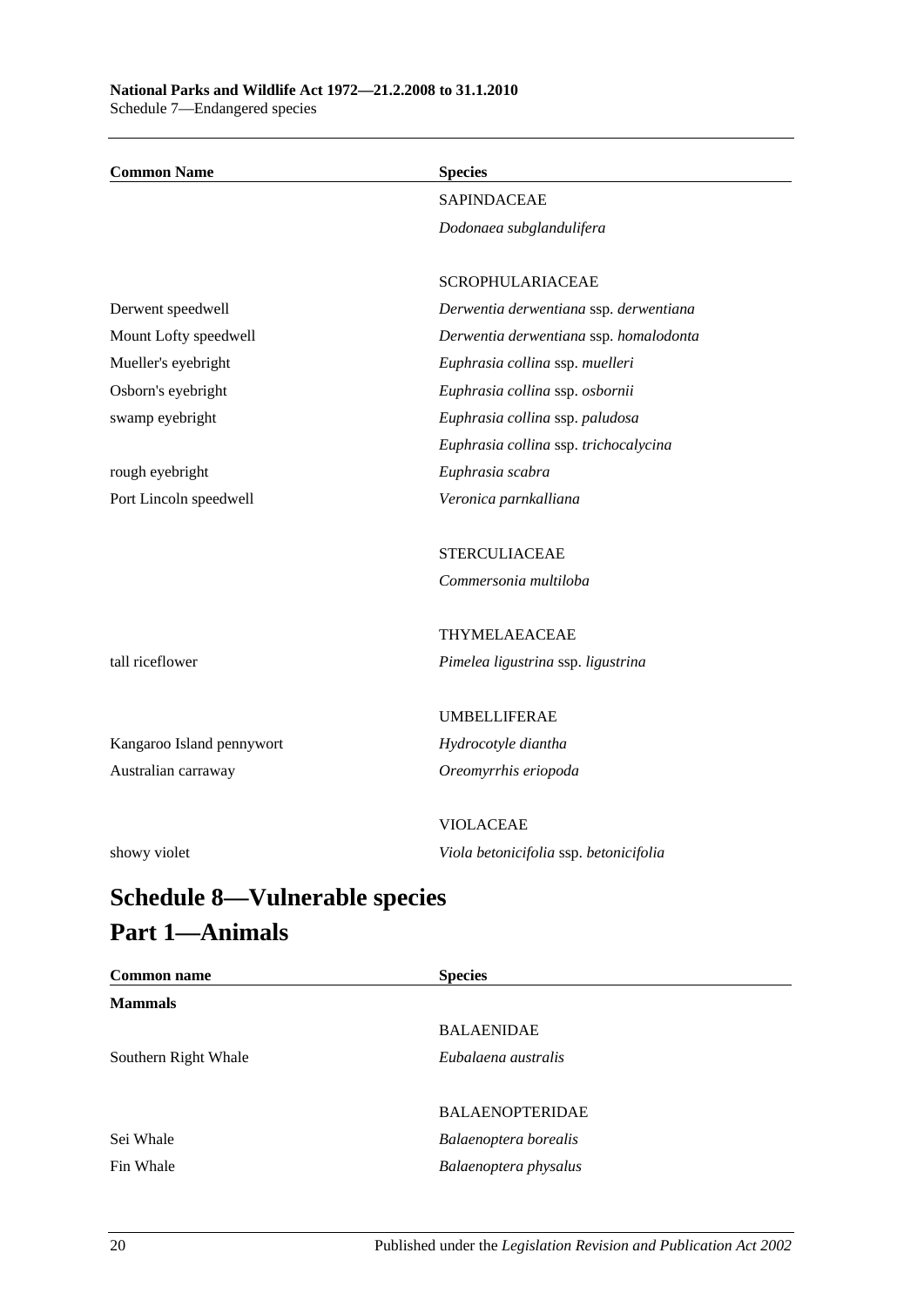| <b>Common name</b>                                                       | <b>Species</b>                               |
|--------------------------------------------------------------------------|----------------------------------------------|
| Humpback Whale                                                           | Megaptera novaeangliae                       |
|                                                                          | <b>BURRAMYIDAE</b>                           |
| Eastern Pygmy-possum                                                     | Cercartetus nanus                            |
|                                                                          | <b>DASYURIDAE</b>                            |
| <b>Yellow-footed Antechinus</b>                                          | Antechinus flavipes                          |
| Kowari                                                                   | Dasycercus byrnei                            |
| Sandhill Dunnart                                                         | Sminthopsis psammophila                      |
|                                                                          | <b>MACROPODIDAE</b>                          |
| Yellow-footed Rock-wallaby                                               | Petrogale xanthopus                          |
| Swamp Wallaby                                                            | Wallabia bicolor                             |
|                                                                          | MOLOSSIDAE                                   |
| Hairy-rostrum Freetail-bat                                               | Mormopterus species 6 ("hairy rostrum")      |
|                                                                          | <b>MURIDAE</b>                               |
| <b>Greater Stick-nest Rat</b>                                            | Leporillus conditor                          |
| Fawn Hopping-mouse                                                       | Notomys cervinus                             |
| Dusky Hopping-mouse                                                      | Notomys fuscus                               |
| Plains Mouse                                                             | Pseudomys australis                          |
|                                                                          | NOTORYCTIDAE                                 |
| Southern Marsupial Mole (Itjari-itjari)                                  | Notoryctes typhlops                          |
|                                                                          | <b>OTARIIDAE</b>                             |
| Australian Sea-lion                                                      | Neophoca cinerea                             |
|                                                                          | PERAMELIDAE                                  |
| Southern Brown Bandicoot (Nuyts Archipelago<br>subspecies)               | Isoodon obesulus nauticus                    |
| Southern Brown Bandicoot (SA mainland and<br>Kangaroo Island subspecies) | Isoodon obesulus obesulus                    |
| <b>Greater Bilby</b>                                                     | Macrotis lagotis                             |
|                                                                          | VESPERTILIONIDAE                             |
| Greater Long-eared Bat (south eastern form)                              | Nyctophilus timoriensis (south eastern form) |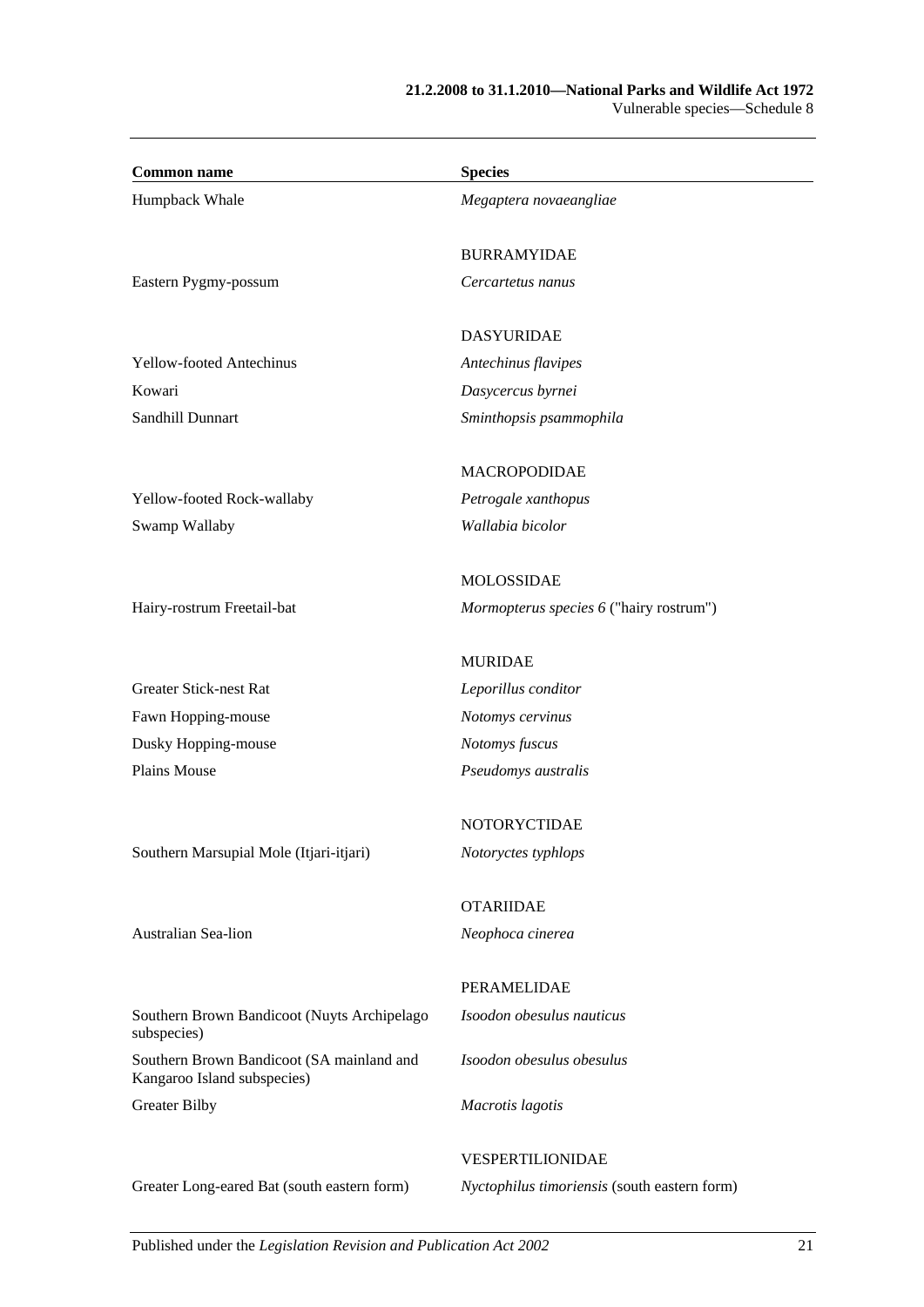| <b>Common name</b>                                                                      | <b>Species</b>                                    |
|-----------------------------------------------------------------------------------------|---------------------------------------------------|
|                                                                                         |                                                   |
| <b>Birds</b>                                                                            |                                                   |
| Slender-billed Thornbill (St Vincent Gulf                                               | <b>ACANTHIZIDAE</b><br>Acanthiza iredalei rosinae |
| subspecies)                                                                             |                                                   |
| <b>Chestnut-rumped Heathwren (Flinders Ranges)</b><br>subspecies)                       | Calamanthus pyrrhopygius pedleri                  |
| Chestnut-rumped Heathwren (south east subspecies) Calamanthus pyrrhopygius pyrrhopygius |                                                   |
|                                                                                         | <b>ANATIDAE</b>                                   |
| <b>Freckled Duck</b>                                                                    | Stictonetta naevosa                               |
|                                                                                         |                                                   |
|                                                                                         | <b>ARDEIDAE</b>                                   |
| Australasian Bittern                                                                    | Botaurus poiciloptilus                            |
|                                                                                         |                                                   |
|                                                                                         | <b>CACATUIDAE</b>                                 |
| Yellow-tailed Black-Cockatoo                                                            | Calyptorhynchus funereus                          |
|                                                                                         |                                                   |
|                                                                                         | <b>CHARADRIIDAE</b>                               |
| <b>Hooded Plover</b>                                                                    | Thinornis rubricollis                             |
|                                                                                         | <b>DIOMEDEIDAE</b>                                |
| <b>Buller's Albatross</b>                                                               | Diomedea bulleri                                  |
| <b>Shy Albatross</b>                                                                    | Diomedea cauta cauta                              |
| Salvin's Albatross                                                                      | Diomedea cauta salvini                            |
| Grey-headed Albatross                                                                   | Diomedea chrysostoma                              |
| Royal Albatross (southern subspecies)                                                   | Diomedea epomophora epomophora                    |
| <b>Wandering Albatross</b>                                                              | Diomedea exulans                                  |
| Black-browed Albatross (Campbell Island<br>subspecies)                                  | Diomedea melanophrys impavida                     |
| <b>Light-mantled Sooty Albatross</b>                                                    | Diomedea palpebrata                               |
|                                                                                         |                                                   |
|                                                                                         | <b>ESTRILDIDAE</b>                                |
| Diamond Firetail                                                                        | Stagonopleura guttata                             |
|                                                                                         | <b>GRUIDAE</b>                                    |
|                                                                                         | Grus rubicunda                                    |
| <b>Brolga</b>                                                                           |                                                   |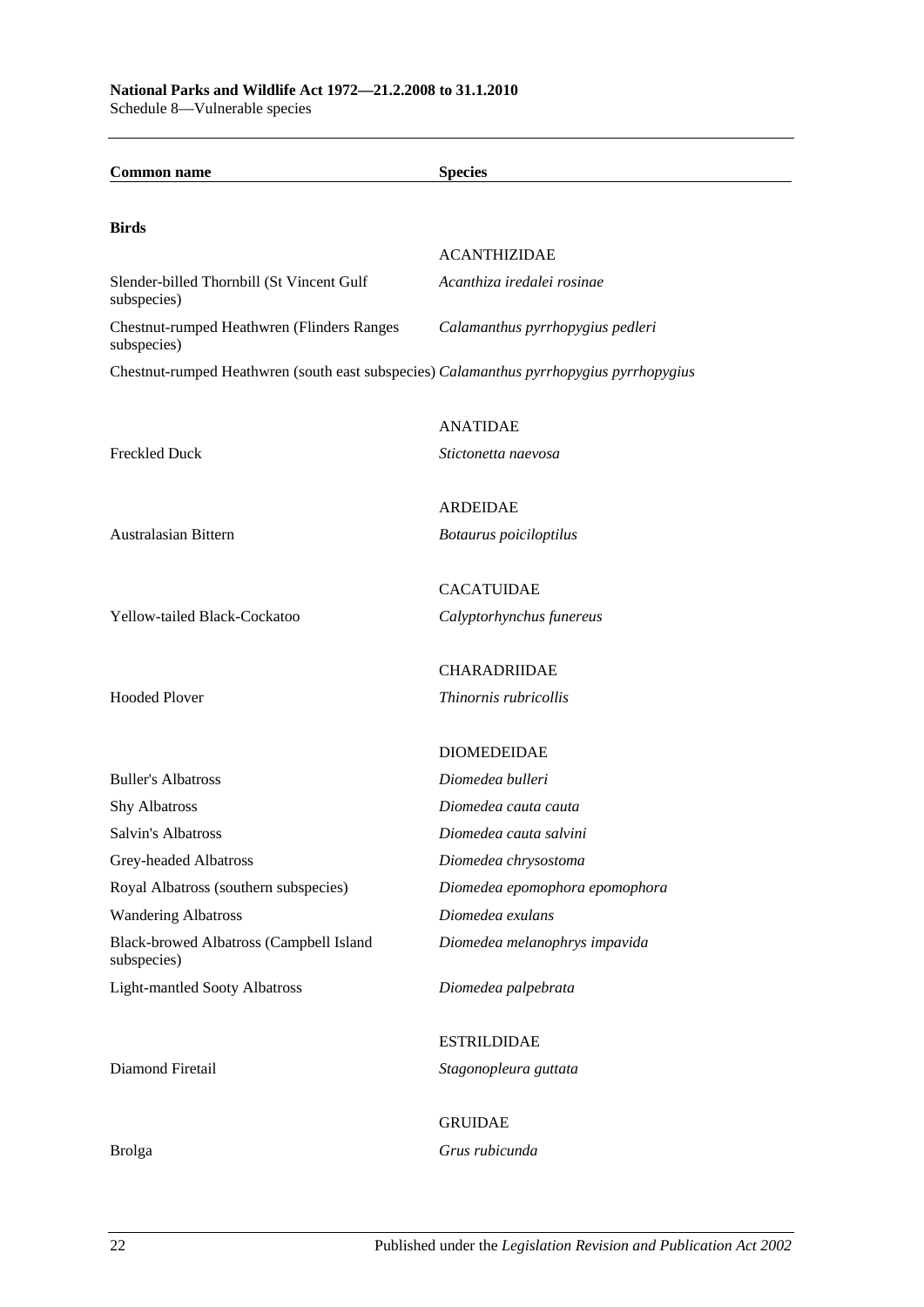#### **21.2.2008 to 31.1.2010—National Parks and Wildlife Act 1972** Vulnerable species—Schedule 8

| <b>Common name</b>                                     | <b>Species</b>                     |
|--------------------------------------------------------|------------------------------------|
|                                                        | <b>LARIDAE</b>                     |
| Great Skua (Macquarie and Heard Island<br>subspecies)  | Catharacta skua lonnbergi          |
|                                                        | <b>MEGAPODIIDAE</b>                |
| Malleefowl                                             | Leipoa ocellata                    |
|                                                        | <b>MELIPHAGIDAE</b>                |
| Black-chinned Honeyeater (south eastern<br>subspecies) | Melithreptus gularis gularis       |
|                                                        | <b>OTIDIDAE</b>                    |
| <b>Australian Bustard</b>                              | Ardeotis australis                 |
|                                                        | <b>PETROICIDAE</b>                 |
| Scarlet Robin (western subspecies)                     | Petroica multicolor campbelli      |
| Flame Robin                                            | Petroica phoenicea                 |
|                                                        | PHASIANIDAE                        |
| <b>Brown Quail</b>                                     | Coturnix ypsilophora               |
|                                                        | PROCELLARIIDAE                     |
| Southern Giant-Petrel                                  | Macronectes giganteus              |
|                                                        | <b>PSITTACIDAE</b>                 |
| <b>Blue-winged Parrot</b>                              | Neophema chrysostoma               |
| Princess Parrot                                        | Polytelis alexandrae               |
| Regent Parrot (eastern subspecies)                     | Polytelis anthopeplus monarchoides |
|                                                        | <b>RALLIDAE</b>                    |
| Lewin's Rail                                           | Rallus pectoralis                  |
|                                                        | <b>RECURVIROSTRIDAE</b>            |
| <b>Banded Stilt</b>                                    | Cladorhynchus leucocephalus        |
|                                                        | <b>ROSTRATULIDAE</b>               |
| Painted Snipe                                          | Rostratula benghalensis            |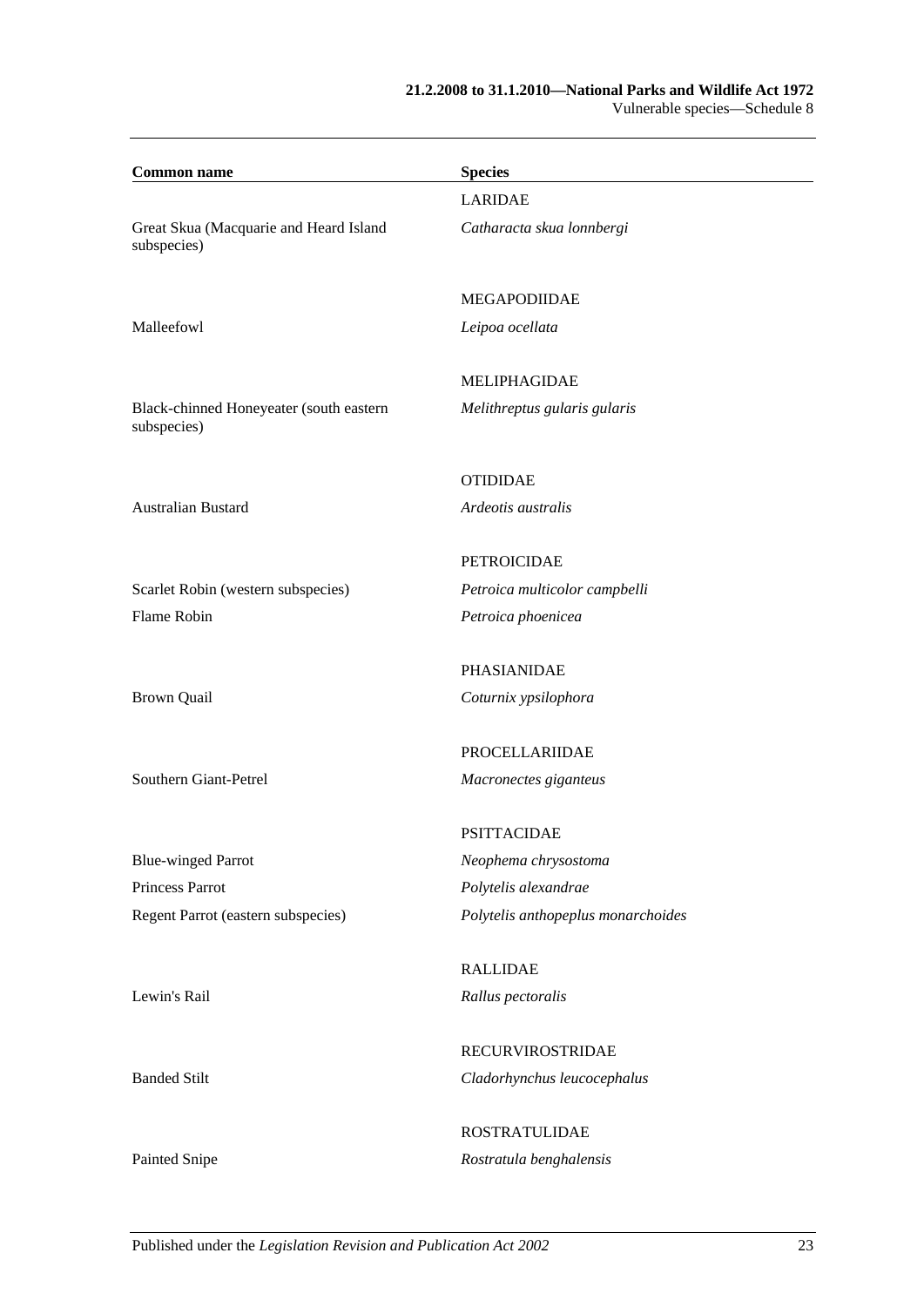#### **National Parks and Wildlife Act 1972—21.2.2008 to 31.1.2010** Schedule 8—Vulnerable species

| <b>Common name</b>                              | <b>Species</b>             |
|-------------------------------------------------|----------------------------|
|                                                 | <b>SCOLOPACIDAE</b>        |
| <b>Eastern Curlew</b>                           | Numenius madagascariensis  |
|                                                 |                            |
| <b>Reptiles</b>                                 |                            |
|                                                 | <b>CHELIDAE</b>            |
| <b>Broad-shelled Tortoise</b>                   | Chelodina expansa          |
| Macquarie Tortoise                              | Emydura macquarii          |
|                                                 | <b>CHELONIIDAE</b>         |
| Green Turtle                                    | Chelonia mydas             |
|                                                 | <b>DERMOCHELYIDAE</b>      |
| Leathery Turtle                                 | Dermochelys coriacea       |
|                                                 |                            |
|                                                 | <b>ELAPIDAE</b>            |
| Desert Death Adder                              | Acanthopis pyrrhus         |
|                                                 | <b>SCINCIDAE</b>           |
| Yellow-bellied Water Skink                      | Eulamprus heatwolei        |
| Musgrave Slider                                 | Lerista speciosa           |
| Glossy Grass Skink                              | Pseudemoia rawlinsoni      |
|                                                 | <b>VARANIDAE</b>           |
| Heath Goanna                                    | Varanus rosenbergi         |
|                                                 |                            |
| <b>Amphibians</b>                               | <b>HYLIDAE</b>             |
| Golden Bell Frog                                | Litoria raniformis         |
|                                                 | <b>MYOBATRACHIDAE</b>      |
|                                                 | Neobatrachus sutor         |
| <b>Shoemaker Frog</b><br>Orange-crowned Toadlet | Pseudophryne occidentalis  |
| Marbled Toadlet                                 |                            |
|                                                 | Pseudophryne semimarmorata |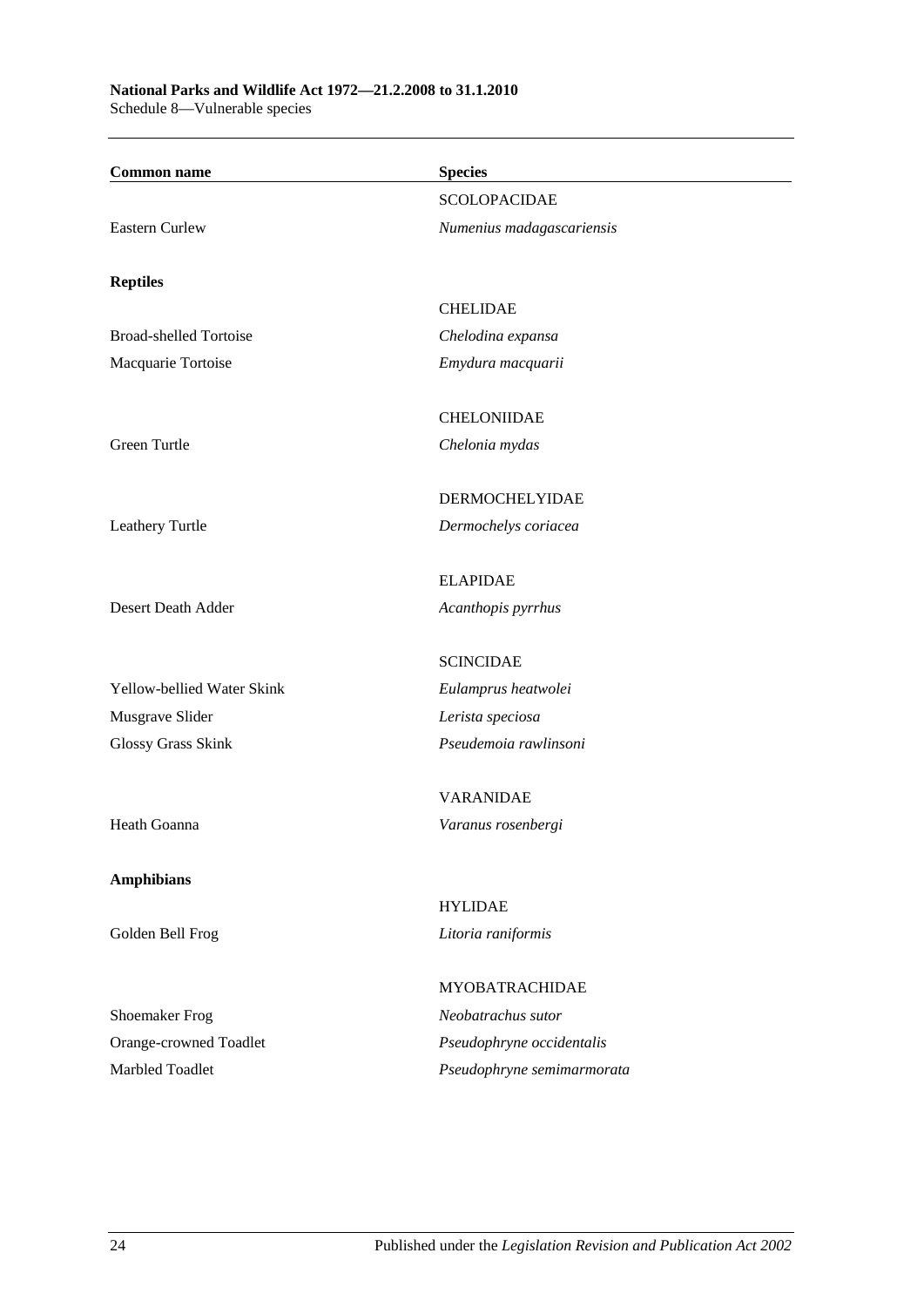## **Part 2—Plants**

| <b>Common name</b>    | <b>Species</b>                           |
|-----------------------|------------------------------------------|
|                       | <b>ADIANTACEAE</b>                       |
| dainty maiden-hair    | Adiantum capillus-veneris                |
|                       | <b>AIZOACEAE</b>                         |
| ridged noon-flower    | Sarcozona bicarinata                     |
|                       | AMARANTHACEAE                            |
| pigface hemichroa     | Hemichroa mesembryanthema                |
|                       | Ptilotus aristatus var. eichlerianus     |
| ironstone mulla mulla | Ptilotus beckerianus                     |
|                       | Ptilotus robynsianus                     |
|                       | Ptilotus sp. Cordillo Downs (B.Lay 1487) |
|                       | <b>BORAGINACEAE</b>                      |
|                       | Plagiobothrys orthostatus                |
|                       | <b>CALLITRICHACEAE</b>                   |
|                       | Callitriche umbonata                     |
|                       | <b>CAMPANULACEAE</b>                     |
| showy lobelia         | Lobelia beaugleholei                     |
|                       | Pratia puberula                          |
| naked bluebell        | Wahlenbergia gymnoclada                  |
|                       | CARYOPHYLLACEAE                          |
| coast colobanth       | Colobanthus apetalus                     |
|                       | CHENOPODIACEAE                           |
|                       | Atriplex humifusa                        |
| Koch's saltbush       | Atriplex kochiana                        |
|                       | Atriplex morrisii                        |
|                       | Halosarcia cupuliformis                  |
| bead samphire         | Halosarcia flabelliformis                |
| bottle fissure-plant  | Maireana excavata                        |
| slender soft-horns    | Malacocera gracilis                      |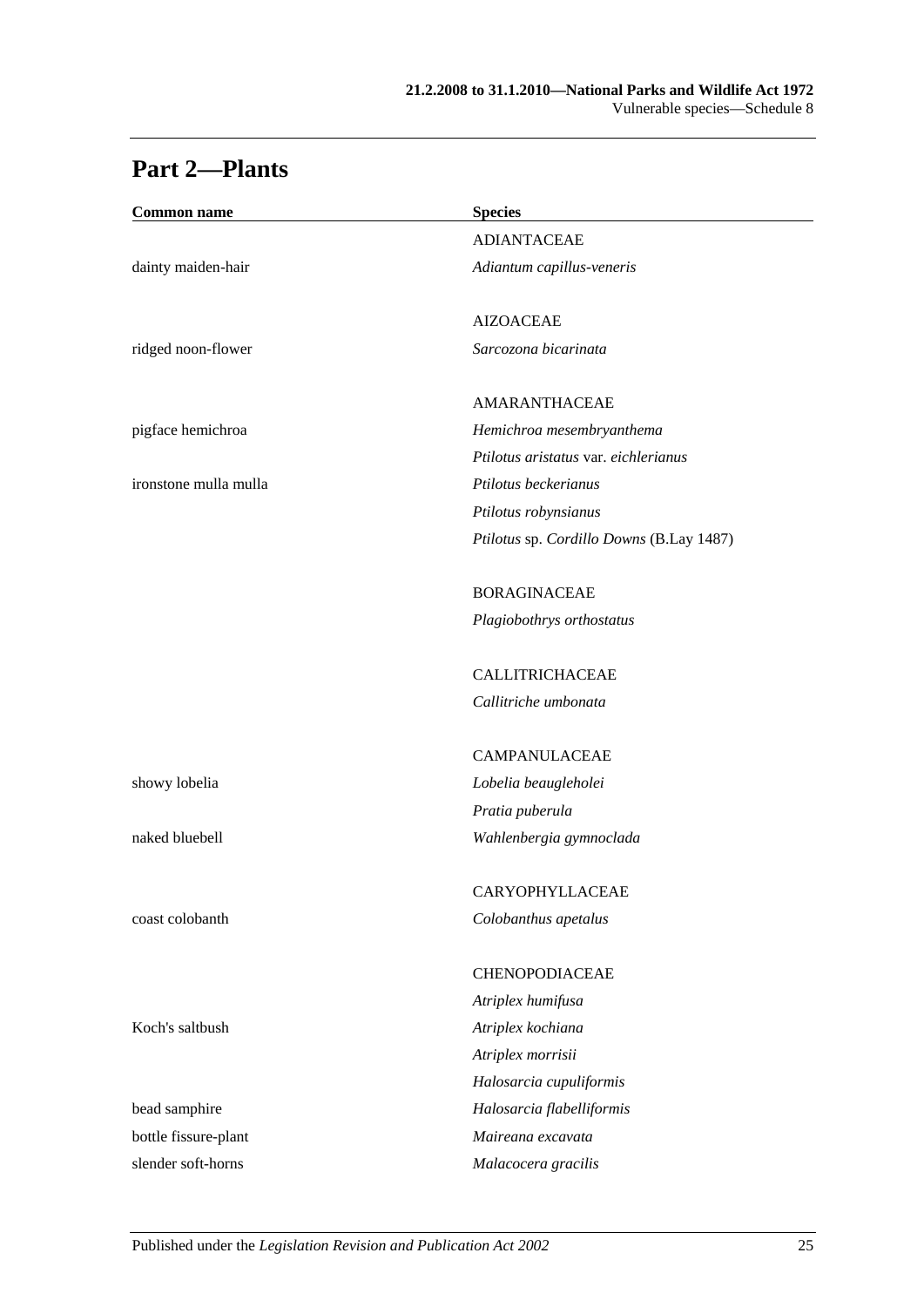| <b>Common name</b>      | <b>Species</b>                             |
|-------------------------|--------------------------------------------|
|                         | Sclerolaena fusiformis                     |
| Symon's bindyi          | Sclerolaena symoniana                      |
|                         | <b>COMPOSITAE</b>                          |
| black-fruit daisy       | Brachyscome melanocarpa                    |
| swamp buttons           | Craspedia paludicola                       |
| slender bottle-daisy    | Lagenophora gracilis                       |
|                         | Leptorhynchos melanocarpus                 |
| desert daisy-bush       | Olearia arida                              |
| swamp daisy-bush        | Olearia glandulosa                         |
| silver daisy-bush       | Olearia pannosa ssp. pannosa               |
|                         | Ozothamnus pholidotus                      |
|                         | Ozothamnus scaber                          |
| silver candles          | Pleuropappus phyllocalymmeus               |
| button podolepis        | Podolepis muelleri                         |
| drumsticks              | Pycnosorus globosus                        |
| twin-leaf everlasting   | Rhodanthe oppositifolia ssp. oppositifolia |
| large-fruit groundsel   | Senecio macrocarpus                        |
|                         | Senecio psilocarpus                        |
|                         | Vittadinia australasica var. oricola       |
|                         | CONVOLVULACEAE                             |
| Tasmanian dodder        | Cuscuta tasmanica                          |
|                         | <b>CRUCIFERAE</b>                          |
| spade-leaf bitter-cress | Cardamine gunnii                           |
| shade peppercress       | Lepidium pseudotasmanicum                  |
|                         | Microlepidium alatum                       |
| Nullarbor cress         | Phlegmatospermum richardsii                |
|                         | <b>CYPERACEAE</b>                          |
|                         | Cyperus dactylotes                         |
| tuber spike-rush        | Eleocharis atricha                         |
| nutty club-rush         | Isolepis producta                          |
| stiff rapier-sedge      | Lepidosperma neesii                        |
| medusa bog-rush         | Schoenus latelaminatus                     |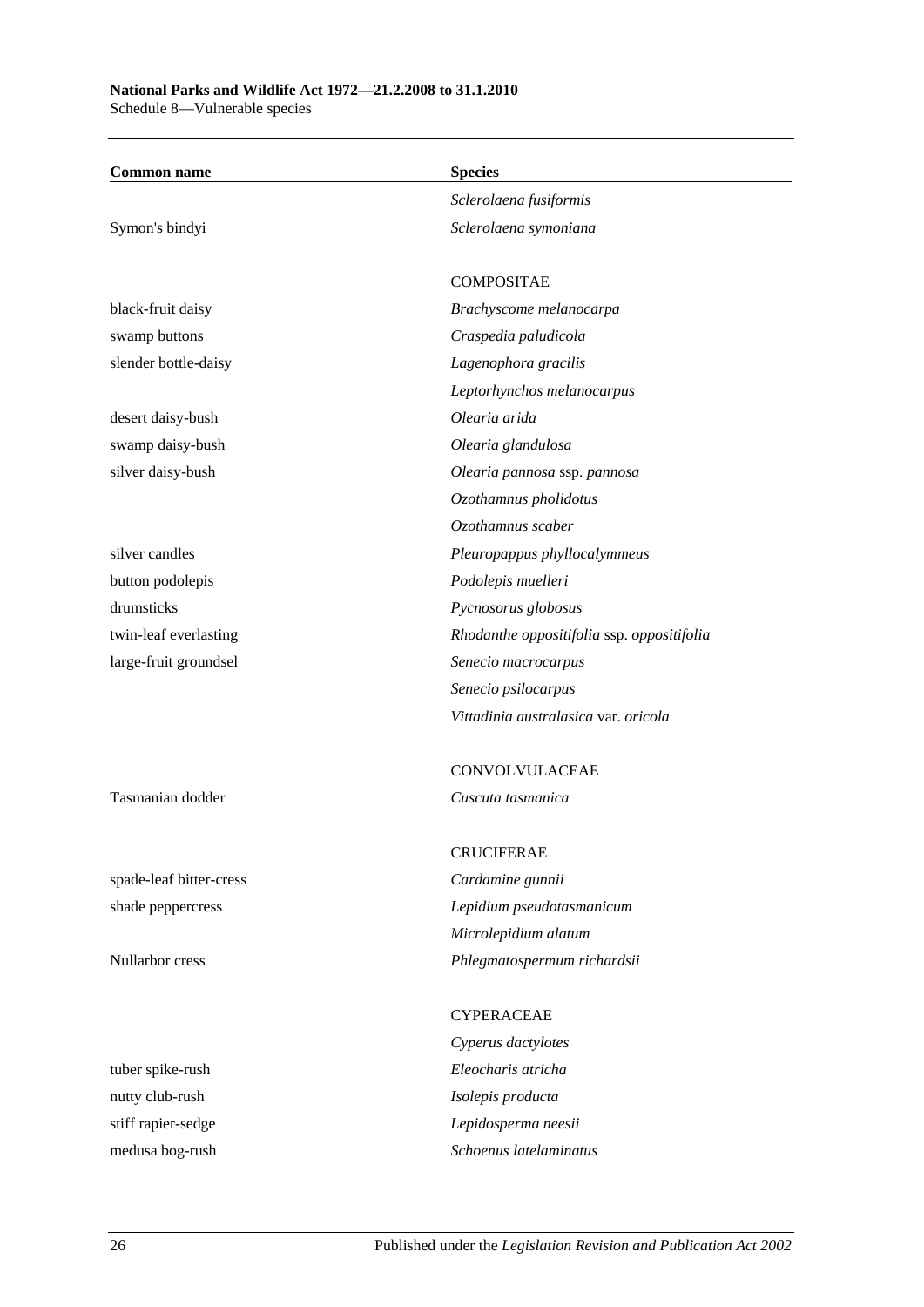### **21.2.2008 to 31.1.2010—National Parks and Wildlife Act 1972** Vulnerable species—Schedule 8

 $\overline{\phantom{0}}$ 

| <b>Common name</b>      | <b>Species</b>                     |
|-------------------------|------------------------------------|
|                         | <b>DILLENIACEAE</b>                |
| Ooldea guinea-flower    | Hibbertia crispula                 |
|                         | Hibbertia obtusibracteata          |
|                         |                                    |
|                         | <b>DROSERACEAE</b>                 |
| erect sundew            | Drosera sp. Rigid (R.J.Bates 2268) |
|                         | <b>ELATINACEAE</b>                 |
|                         | Bergia occultipetala               |
|                         |                                    |
|                         | <b>EUPHORBIACEAE</b>               |
|                         | Sauropus ramosissimus              |
|                         | <b>FRANKENIACEAE</b>               |
|                         | Frankenia plicata                  |
|                         |                                    |
|                         | <b>GENTIANACEAE</b>                |
| mountain gentian        | Gentianella gunniana               |
|                         | <b>GOODENIACEAE</b>                |
|                         | Goodenia lineata                   |
| leafless lechenaultia   | Lechenaultia aphylla               |
| dune fanflower          | Scaevola calendulacea              |
|                         | Scaevola obovata                   |
|                         | <b>GRAMINEAE</b>                   |
| club spear-grass        | Austrostipa nullanulla             |
| prickly spear-grass     | Austrostipa pilata                 |
| small bent-grass        | Deyeuxia minor                     |
| ruddy bent-grass        | Lachnagrostis scabra               |
| fine-leaf tussock-grass | Poa meionectes                     |
|                         | Polypogon tenellus                 |
| hairy rice-grass        | Tetrarrhena distichophylla         |
|                         |                                    |
|                         | <b>HALORAGACEAE</b>                |
| upright milfoil         | Myriophyllum crispatum             |
|                         |                                    |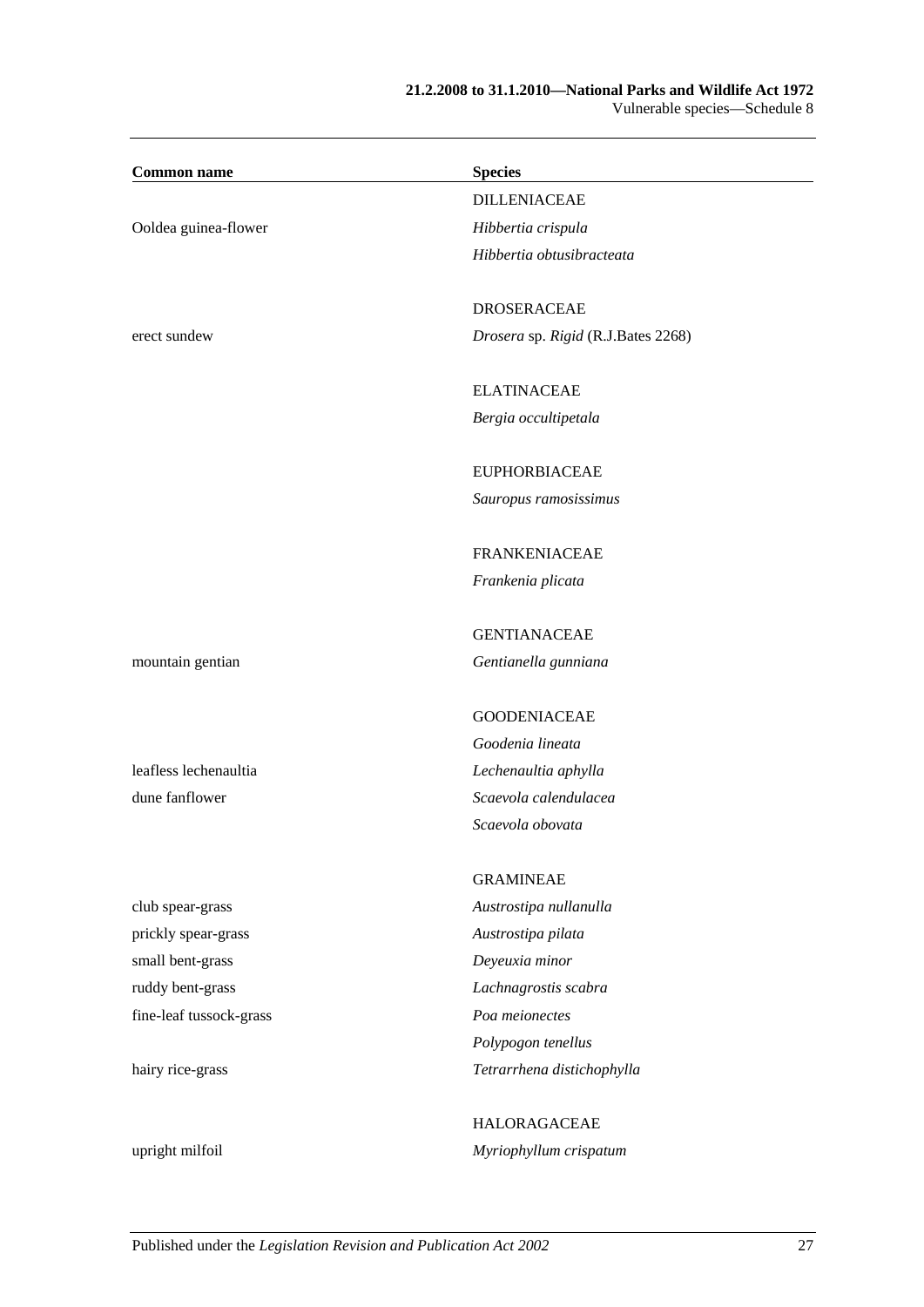### **National Parks and Wildlife Act 1972—21.2.2008 to 31.1.2010** Schedule 8—Vulnerable species

| <b>Common name</b>        | <b>Species</b>                            |
|---------------------------|-------------------------------------------|
|                           | <b>JUNCACEAE</b>                          |
|                           | Juncus amabilis                           |
| wiry rush                 | Juncus homalocaulis                       |
| hoary rush                | Juncus radula                             |
| pale woodrush             | Luzula flaccida                           |
|                           |                                           |
|                           | <b>JUNCAGINACEAE</b>                      |
| turret arrowgrass         | Triglochin turriferum                     |
|                           | <b>LABIATAE</b>                           |
| West Coast mintbush       | Prostanthera calycina                     |
| Mount Illbilie mintbush   | Prostanthera nudula                       |
|                           | Teucrium grandiusculum ssp. grandiusculum |
|                           | <b>LEGUMINOSAE</b>                        |
| needle wattle             | Acacia carneorum                          |
| Arkaroola wattle          | Acacia confluens                          |
| Menzel's wattle           | Acacia menzelii                           |
| weeping myall             | Acacia pendula                            |
| resin wattle              | Acacia rhetinocarpa                       |
| sweet wattle              | Acacia suaveolens                         |
| sword bossiaea            | Bossiaea ensata                           |
| small scurf-pea           | Cullen parvum                             |
| clover glycine            | Glycine latrobeana                        |
| variable glycine          | Glycine tabacina                          |
|                           | Hovea linearis                            |
|                           | Pultenaea villifera var. glabrescens      |
| Behr's swainson-pea       | Swainsona behriana                        |
|                           | Swainsona dictyocarpa                     |
|                           | Swainsona kingii                          |
| small-flower swainson-pea | Swainsona minutiflora                     |
| Murray swainson-pea       | Swainsona murrayana                       |
| Broughton pea             | Swainsona procumbens                      |
|                           | Swainsona vestita                         |
| creeping Darling pea      | Swainsona viridis                         |
| leafy templetonia         | Templetonia stenophylla                   |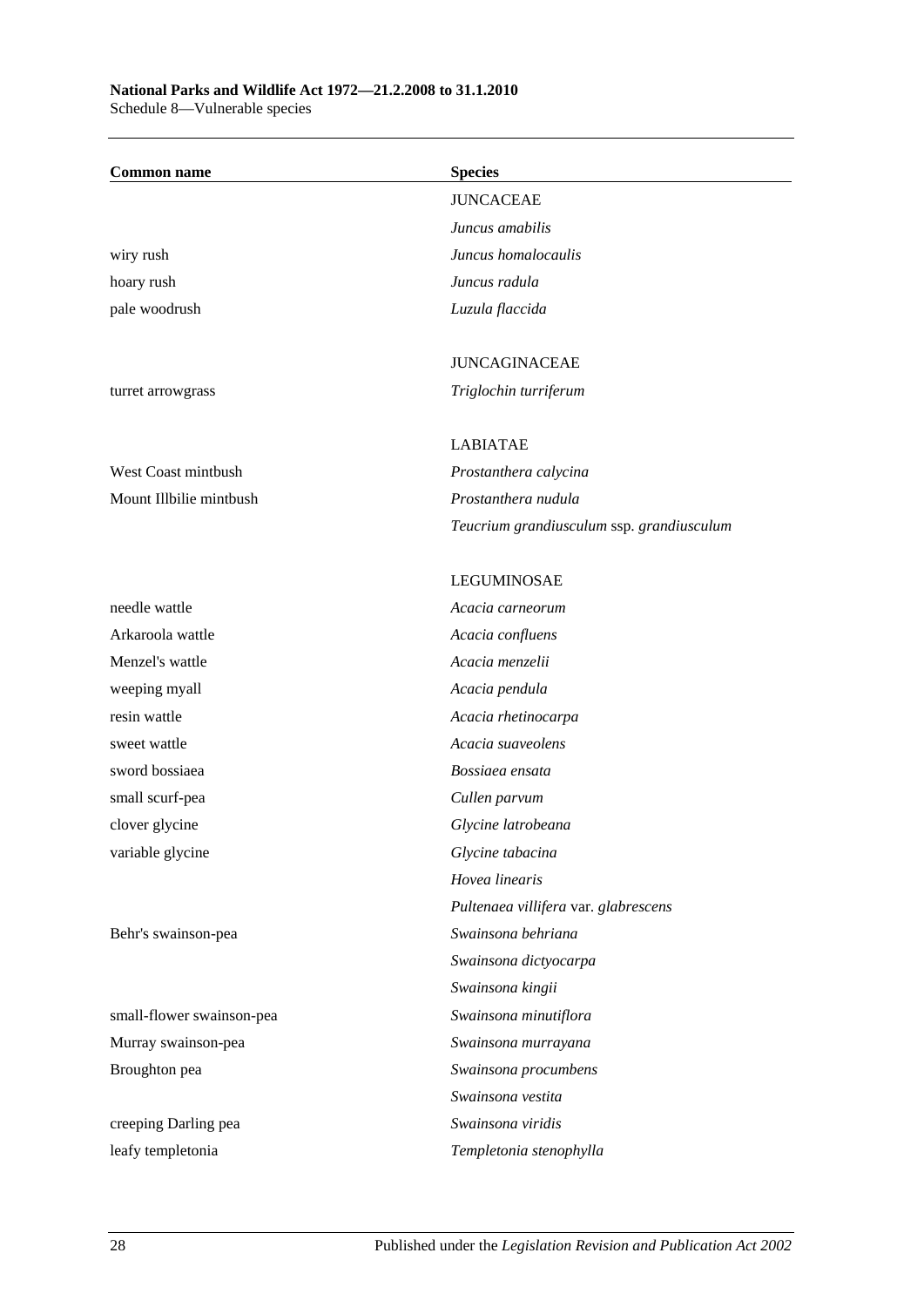### **21.2.2008 to 31.1.2010—National Parks and Wildlife Act 1972** Vulnerable species—Schedule 8

| <b>Common name</b>         | <b>Species</b>                         |
|----------------------------|----------------------------------------|
|                            | <b>LENTIBULARIACEAE</b>                |
| Beauglehole's bladderwort  | Utricularia beaugleholei               |
| small bladderwort          | Utricularia lateriflora                |
|                            | <b>LILIACEAE</b>                       |
| pale vanilla-lily          | Arthropodium milleflorum               |
| eastern blue tinsel-lily   | Calectasia intermedia                  |
|                            | Dianella porracea                      |
| nodding grass-lily         | Stypandra glauca                       |
| tufted lily                | Thelionema caespitosum                 |
| tuber fringe-lily          | Thysanotus tuberosus                   |
| broad-leaf Nancy           | Wurmbea latifolia ssp. latifolia       |
|                            | Wurmbea sp. Nilpinna (F.J.Badman 7107) |
|                            | LOGANIACEAE                            |
| Kangaroo Island logania    | Logania insularis                      |
| hairy mitrewort            | Mitrasacme pilosa var. pilosa          |
|                            | Phyllangium sulcatum                   |
|                            | <b>MALVACEAE</b>                       |
| Australian mallow          | Althaea australis                      |
|                            | Alyogyne pinoniana var. microandra     |
|                            | <b>MENYANTHACEAE</b>                   |
| entire marshwort           | Nymphoides geminata                    |
| Beauglehole's marsh-flower | Villarsia umbricola var. beaugleholei  |
|                            | <b>MYRTACEAE</b>                       |
| southern blue gum          | Eucalyptus globulus ssp. bicostata     |
| glaucous long-leaf box     | Eucalyptus goniocalyx ssp. exposa      |
| snow gum                   | Eucalyptus pauciflora ssp. pauciflora  |
| Carpenter Rocks manna gum  | Eucalyptus splendens ssp. arcana       |
|                            | ORCHIDACEAE                            |
|                            | Caladenia bicalliata ssp. cleistogama  |
| winter spider-orchid       | Caladenia brumalis                     |

drooping spider-orchid *Caladenia flaccida*

Published under the *Legislation Revision and Publication Act 2002* 29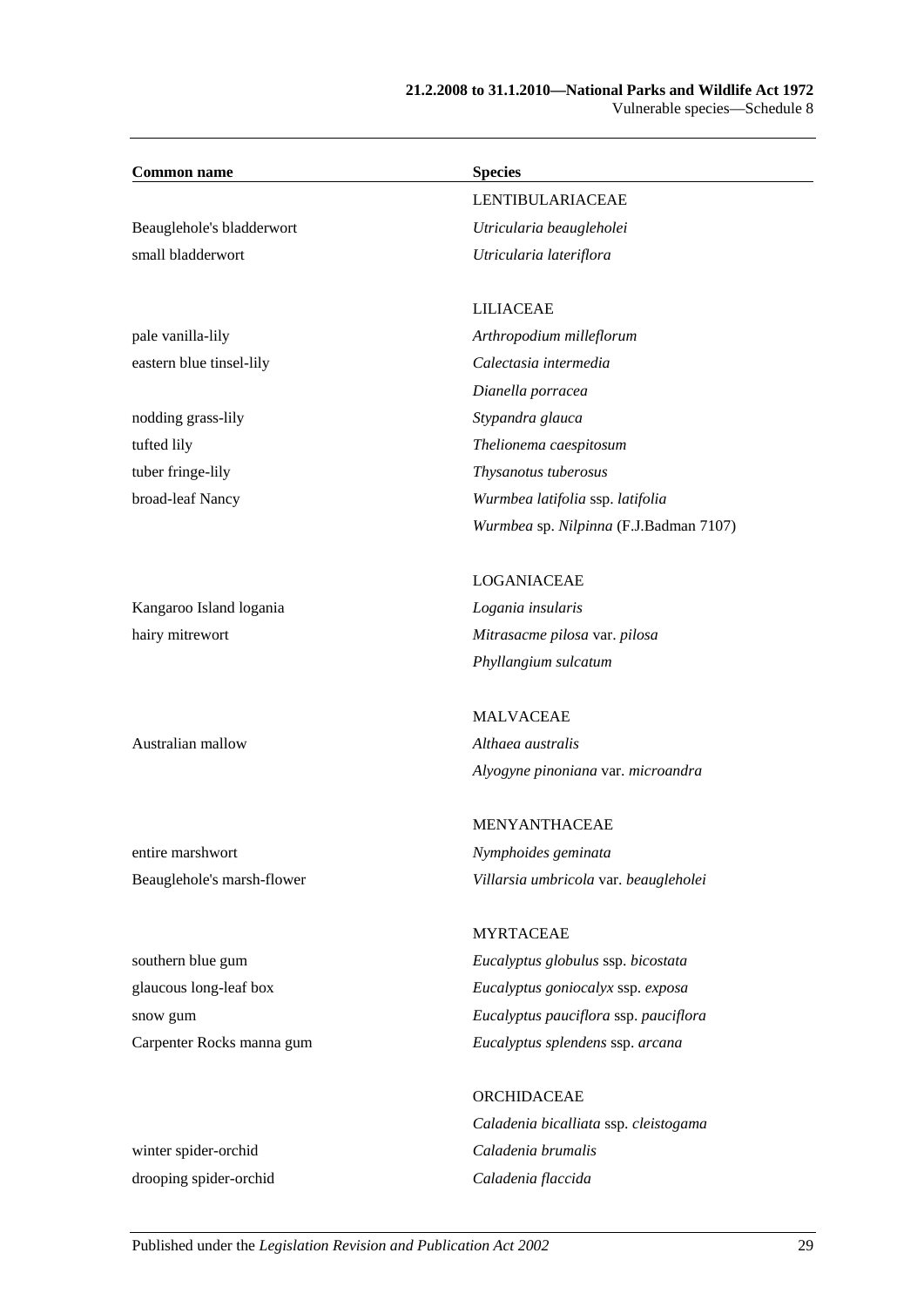**Common name Species** elegant spider-orchid *Caladenia formosa* scented spider-orchid *Caladenia fragrantissima* ssp. *fragrantissima* large white spider-orchid *Caladenia venusta* large duck-orchid *Caleana major* red beard-orchid *Calochilus paludosus* dune helmet-orchid *Corybas expansus* moose orchid *Cryptostylis subulata* bell-flower hyacinth-orchid *Dipodium campanulatum* leopard hyacinth-orchid *Dipodium pardalinum* Behr's cowslip orchid *Diuris behrii Gastrodia vescula* sharp midge-orchid *Genoplesium despectans* swamp onion-orchid *Microtis orbicularis* small duck-orchid *Paracaleana minor* limestone leek-orchid *Prasophyllum calcicola* plum leek-orchid *Prasophyllum pruinosum* Mount Remarkable leek-orchid *Prasophyllum validum* sandhill greenhood *Pterostylis arenicola Pterostylis* sp. *Eyre Peninsula* (R. Bates 19474) *Pterostylis* sp. *Sandheath* (D. Murfet 3190) *Pterostylis* sp. *Veined leaf* (R.J. Bates 59781) *Pterostylis tasmanica* swamp greenhood *Pterostylis tenuissima* desert greenhood *Pterostylis xerophila* blue star sun-orchid *Thelymitra holmesii Thelymitra inflata Thelymitra peniculata Thelymitra* sp. *Black buds* (R.J.Bates 64389) PITTOSPORACEAE twining finger-flower *Cheiranthera volubilis* PLANTAGINACEAE *Plantago multiscapa* PORTULACACEAE waterblinks *Montia fontana* ssp. *chondrosperma*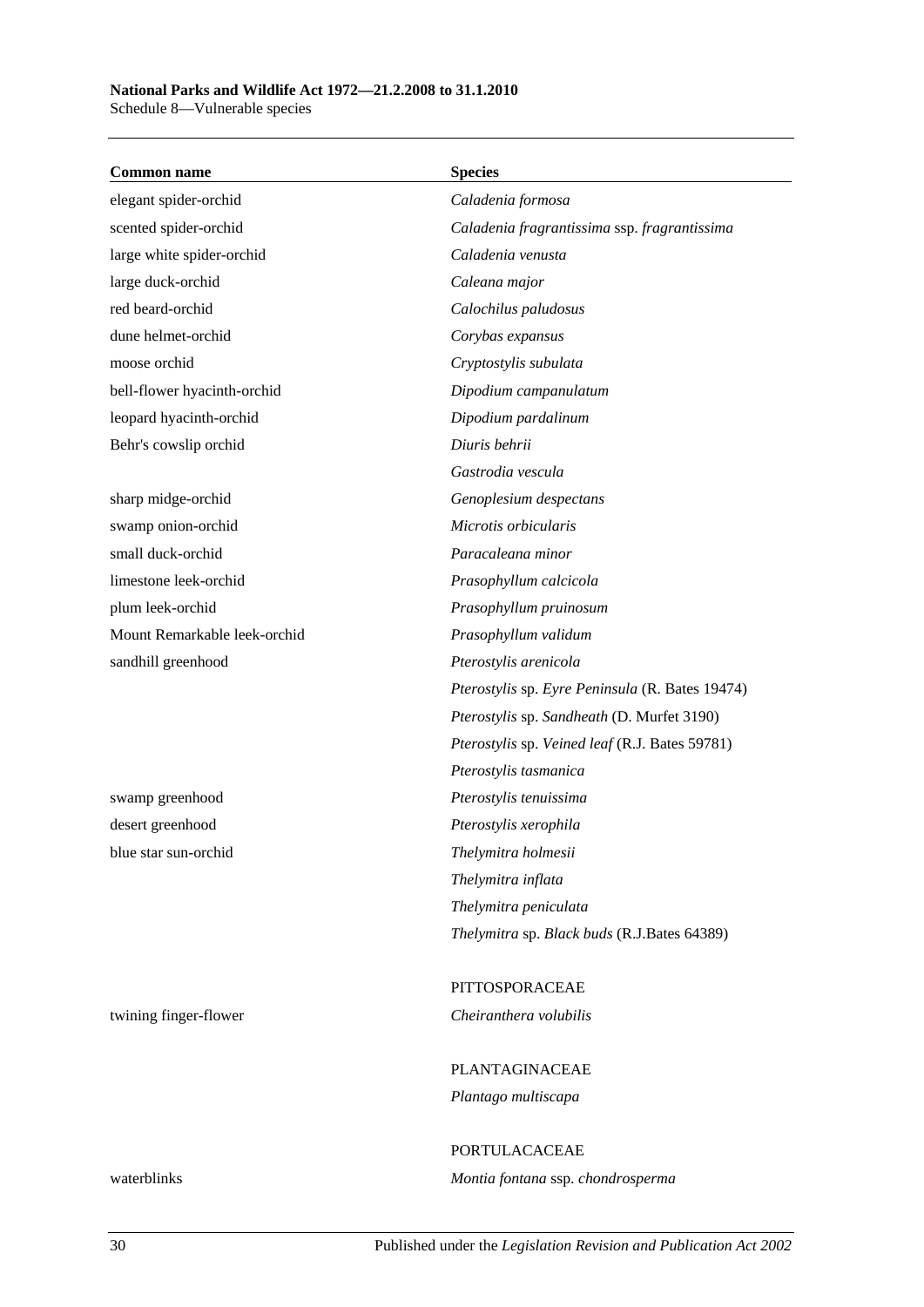| <b>Common name</b>           | <b>Species</b>                                           |
|------------------------------|----------------------------------------------------------|
|                              |                                                          |
|                              | POTAMOGETONACEAE                                         |
| thin pondweed                | Potamogeton australiensis                                |
|                              | <b>PROTEACEAE</b>                                        |
| rough spider-flower          | Grevillea muricata                                       |
| scarlet grevillea            | Grevillea treueriana                                     |
|                              | RANUNCULACEAE                                            |
| mountain clematis            | Clematis aristata                                        |
| shining buttercup            | Ranunculus glabrifolius                                  |
| large river buttercup        | Ranunculus papulentus                                    |
| smooth-fruit ferny buttercup | Ranunculus pumilio var. politus                          |
| annual buttercup             | Ranunculus sessiliflorus var. pilulifer                  |
|                              | <b>RESTIONACEAE</b>                                      |
|                              | Baloskion tetraphyllum ssp. tetraphyllum                 |
| bundled cord-rush            | Desmocladus diacolpicus                                  |
| flat cord-rush               | Eurychorda complanata                                    |
|                              | <b>RHAMNACEAE</b>                                        |
|                              | Pomaderris halmaturina ssp. continentis                  |
| Kangaroo Island pomaderris   | Pomaderris halmaturina ssp. halmaturina                  |
| Marble Range spyridium       | Spyridium bifidum var. Marble Range<br>(W.R.Barker 7601) |
| Wanilla spyridium            | Spyridium bifidum var. Wanilla (K.Clipstone 88)          |
| butterfly spyridium          | Spyridium coactilifolium                                 |
| cloaked spyridium            | Spyridium erymnocladum                                   |
| rusty spyridium              | Spyridium tricolor                                       |
|                              | <b>RUBIACEAE</b>                                         |
| broad-leaf woodruff          | Asperula euryphylla var. tetraphylla                     |
|                              | <b>RUTACEAE</b>                                          |
| downy star-bush              | Asterolasia phebalioides                                 |
| desert lime                  | Citrus glauca                                            |
|                              |                                                          |

Hindmarsh correa *Correa calycina* var. *calycina*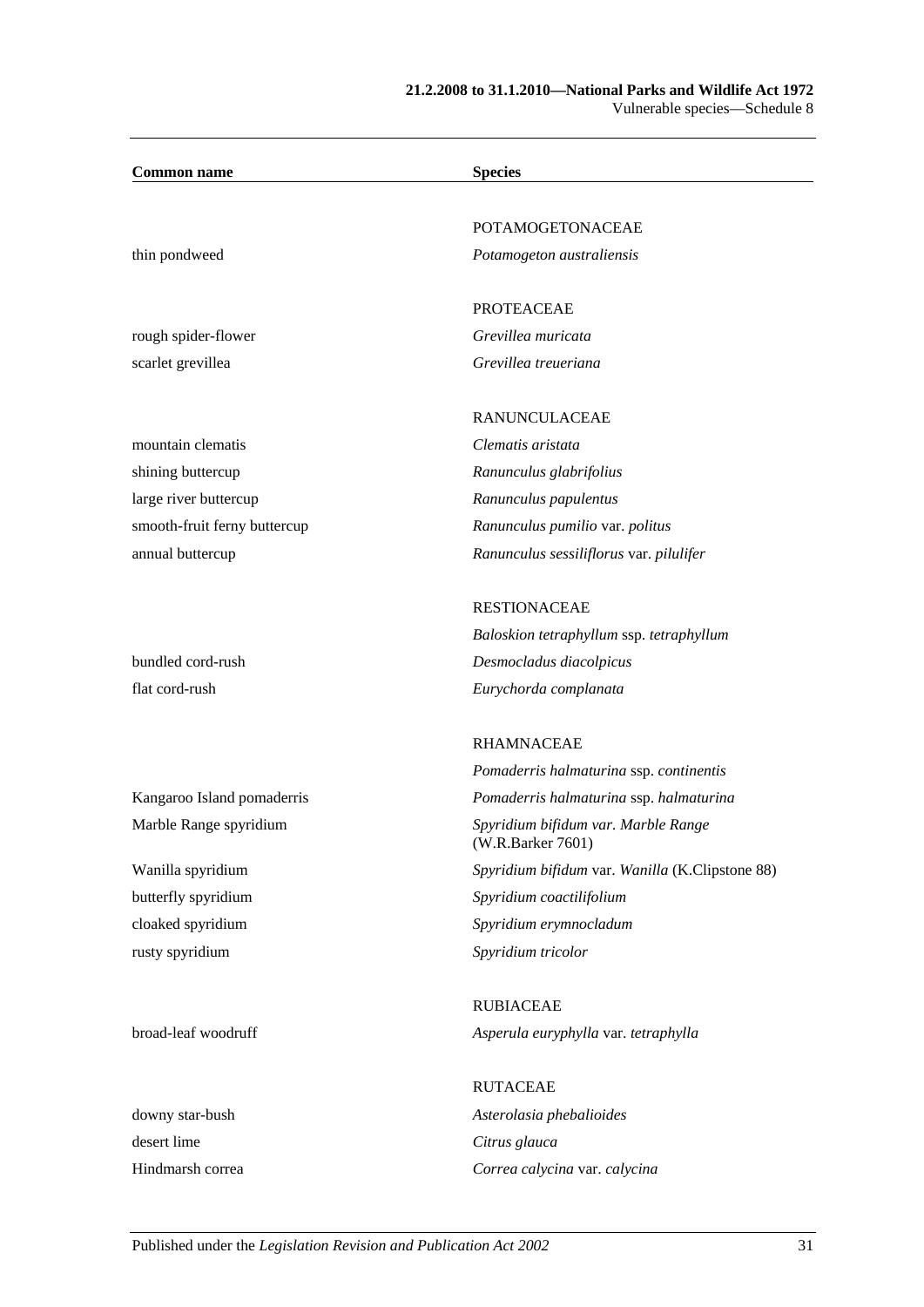## **National Parks and Wildlife Act 1972—21.2.2008 to 31.1.2010**

Schedule 8—Vulnerable species

| <b>Common name</b>    | <b>Species</b>                                              |
|-----------------------|-------------------------------------------------------------|
| Deep Creek correa     | Correa eburnea                                              |
| Lowan phebalium       | Phebalium lowanense                                         |
| small-leaf wax-flower | Philotheca difformis ssp. difformis                         |
| Bendigo wax-flower    | Philotheca verrucosa                                        |
|                       | <b>SANTALACEAE</b>                                          |
| sandalwood            | Santalum spicatum                                           |
|                       | <b>SAPINDACEAE</b>                                          |
| trailing hop-bush     | Dodonaea procumbens                                         |
|                       | <b>SCHIZAEACEAE</b>                                         |
| forked comb-fern      | Schizaea bifida                                             |
| narrow comb-fern      | Schizaea fistulosa                                          |
|                       | <b>SCROPHULARIACEAE</b>                                     |
| purple eyebright      | Euphrasia collina ssp. collina                              |
|                       | Glossostigma sp. Long stout-pedicelled<br>(W.R.Barker 2481) |
| granite mudwort       | Limosella granitica                                         |
| swamp mazus           | Mazus pumilio                                               |
| slender speedwell     | Veronica gracilis                                           |
|                       | Veronica sp. Narrow-linear leaves (B.G.Briggs 2531)         |
|                       | <b>SOLANACEAE</b>                                           |
|                       | Nicotiana burbidgeae                                        |
|                       | <b>STACKHOUSIACEAE</b>                                      |
| annual candles        | Stackhousia annua                                           |
|                       | <b>STERCULIACEAE</b>                                        |
|                       | Rulingia craurophylla                                       |
|                       | <b>STYLIDIACEAE</b>                                         |
| slender stylewort     | Levenhookia sonderi                                         |
|                       | Stylidium desertorum                                        |
|                       | Stylidium inaequipetalum                                    |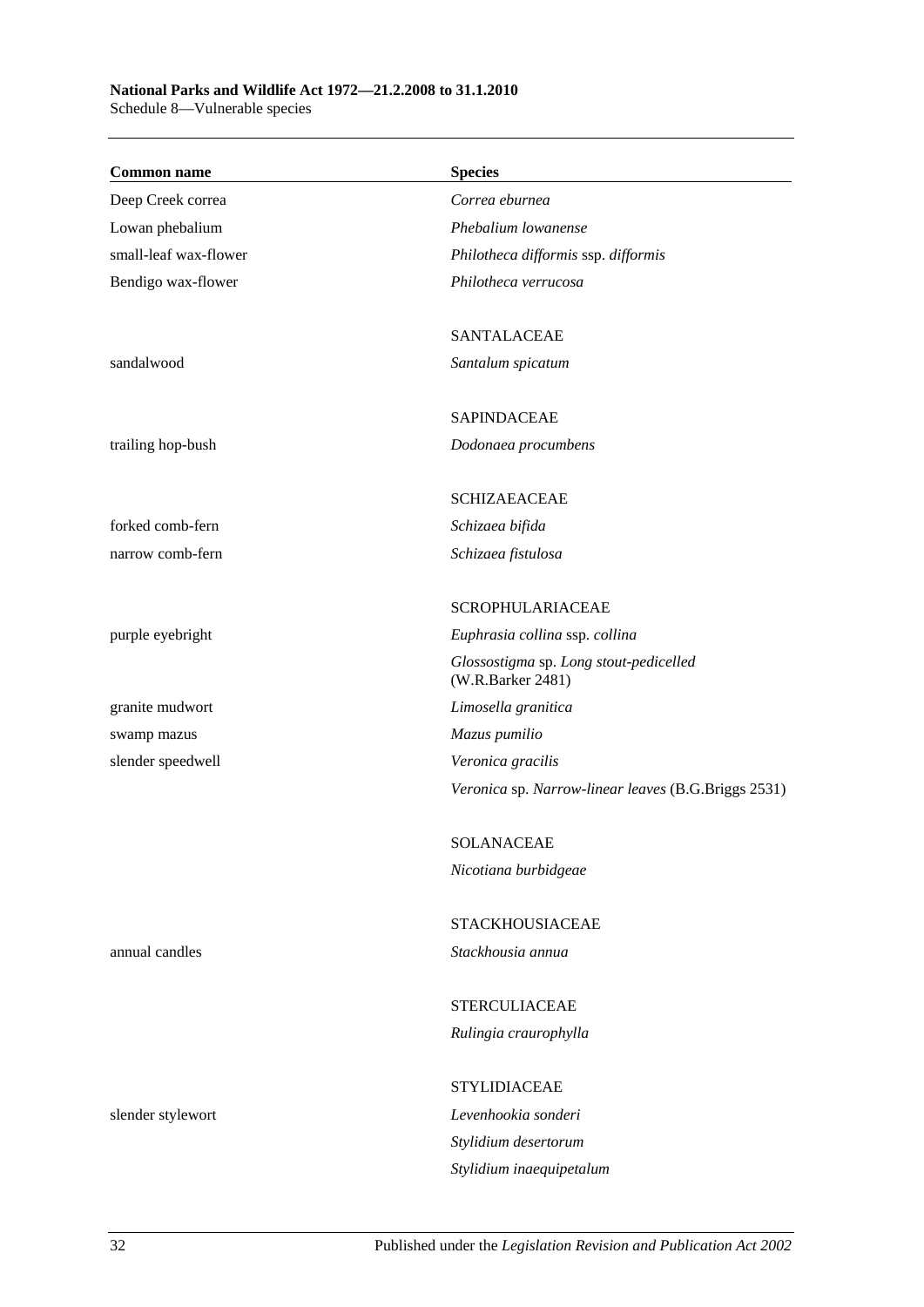### **21.2.2008 to 31.1.2010—National Parks and Wildlife Act 1972** Vulnerable species—Schedule 8

| <b>Common name</b> | <b>Species</b>      |  |
|--------------------|---------------------|--|
|                    |                     |  |
|                    | THYMELAEACEAE       |  |
|                    | Pimelea hewardiana  |  |
|                    |                     |  |
|                    | <b>UMBELLIFERAE</b> |  |
|                    | Centella uniflora   |  |
| blue devil         | Eryngium rostratum  |  |
|                    |                     |  |

## **Schedule 9—Rare species Part 1—Animals**

| <b>Common name</b>            | <b>Species</b>             |  |
|-------------------------------|----------------------------|--|
| <b>Mammals</b>                |                            |  |
|                               | <b>BALAENOPTERIDAE</b>     |  |
| Minke Whale                   | Balaenoptera acutorostrata |  |
| Bryde's Whale                 | Balaenoptera edeni         |  |
|                               | <b>DASYURIDAE</b>          |  |
| Lesser Hairy-footed Dunnart   | Sminthopsis youngsoni      |  |
|                               | DELPHINIDAE                |  |
| Short-finned Pilot Whale      | Globicephala macrorhynchus |  |
| Risso's Dolphin               | Grampus griseus            |  |
| False Killer Whale            | Pseudorca crassidens       |  |
|                               | <b>EMBALLONURIDAE</b>      |  |
| Yellow-bellied Sheathtail Bat | Saccolaimus flaviventris   |  |
| Hill's Sheathtail Bat         | Taphozous hilli            |  |
|                               | <b>KOGIIDAE</b>            |  |
| Pygmy Sperm Whale             | Kogia breviceps            |  |
| Dwarf Sperm Whale             | Kogia simas                |  |
|                               | MACROPODIDAE               |  |
| Eastern Grey Kangaroo         | Macropus giganteus         |  |
| Red-necked Wallaby            | Macropus rufogriseus       |  |
|                               |                            |  |

Published under the *Legislation Revision and Publication Act 2002* 33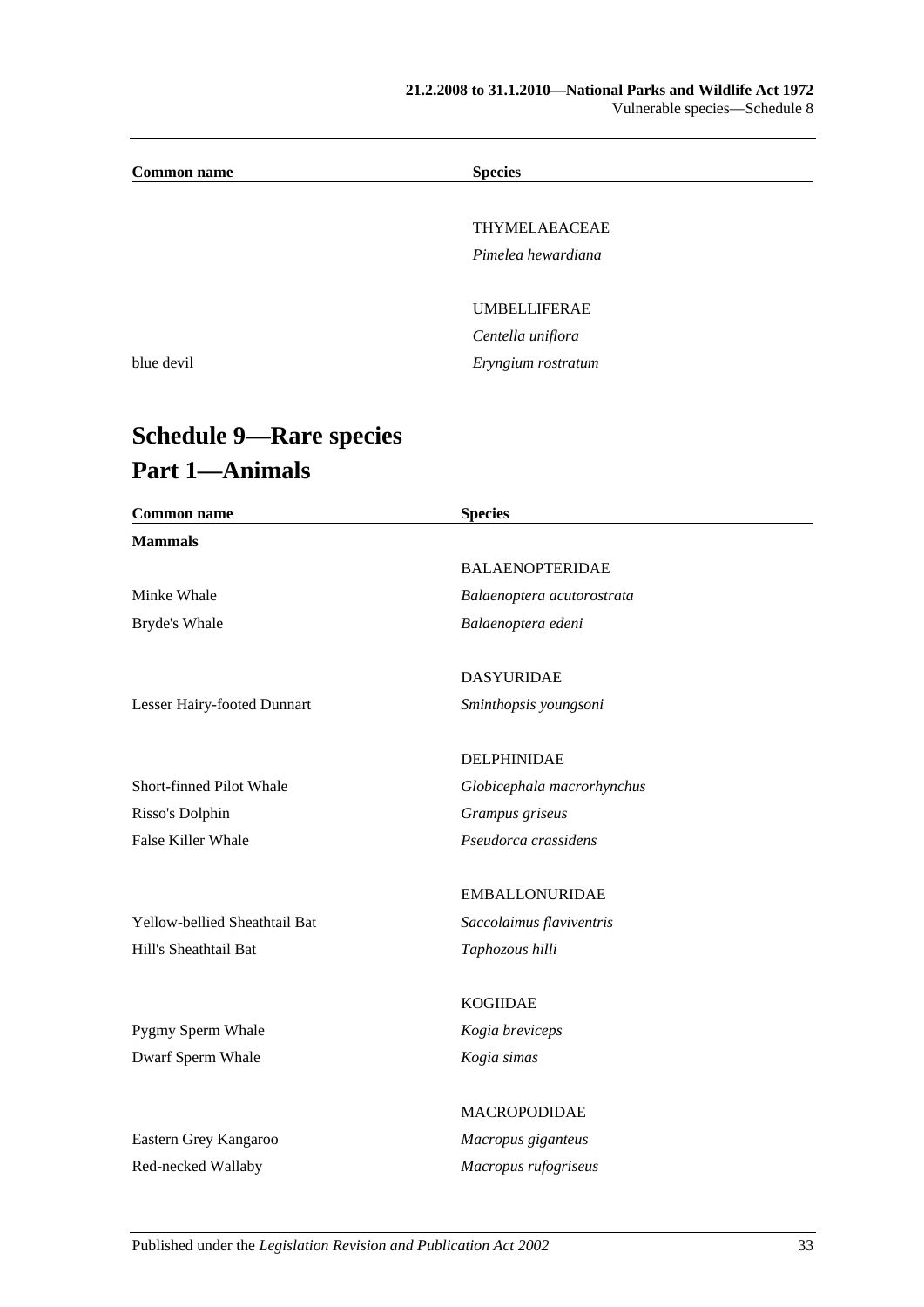| <b>Common name</b>                        | <b>Species</b>                |
|-------------------------------------------|-------------------------------|
| <b>Black-footed Rock Wallaby</b>          | Petrogale lateralis pearsoni  |
|                                           | <b>MURIDAE</b>                |
| Swamp Rat                                 | Rattus lutreolus              |
|                                           | NEOBALAENIDAE                 |
| Pygmy Right Whale                         | Caperea marginata             |
|                                           | <b>OTARIIDAE</b>              |
| Australian Fur-seal                       | Arctocephalus pusillus        |
|                                           | <b>PETAURIDAE</b>             |
| Sugar Glider                              | Petaurus breviceps            |
|                                           | PHALANGERIDAE                 |
| Common Brushtail Possum                   | Trichosurus vulpecula         |
|                                           | <b>PHOCIDAE</b>               |
| Leopard Seal                              | Hydrurga leptonyx             |
| Southern Elephant Seal                    | Mirounga leonina              |
|                                           | PHYSETERIDAE                  |
| Sperm Whale                               | Physeter macrocephalus        |
|                                           | <b>POTORIDAE</b>              |
| Brush-tailed Bettong (western subspecies) | Bettongia penicillata ogilbyi |
|                                           | <b>PTEROPODIDAE</b>           |
| Grey-headed Flying-fox                    | Pteropus poliocephalus        |
| Little Red Flying-fox                     | Pteropus scapulatus           |
|                                           | <b>VOMBATIDAE</b>             |
| Common Wombat                             | Vombatus ursinus              |
|                                           | ZIPHIIDAE                     |
| Arnoux's Beaked Whale                     | Berardius arnouxi             |
| Southern Bottlenose Whale                 | Hyperoodon planifrons         |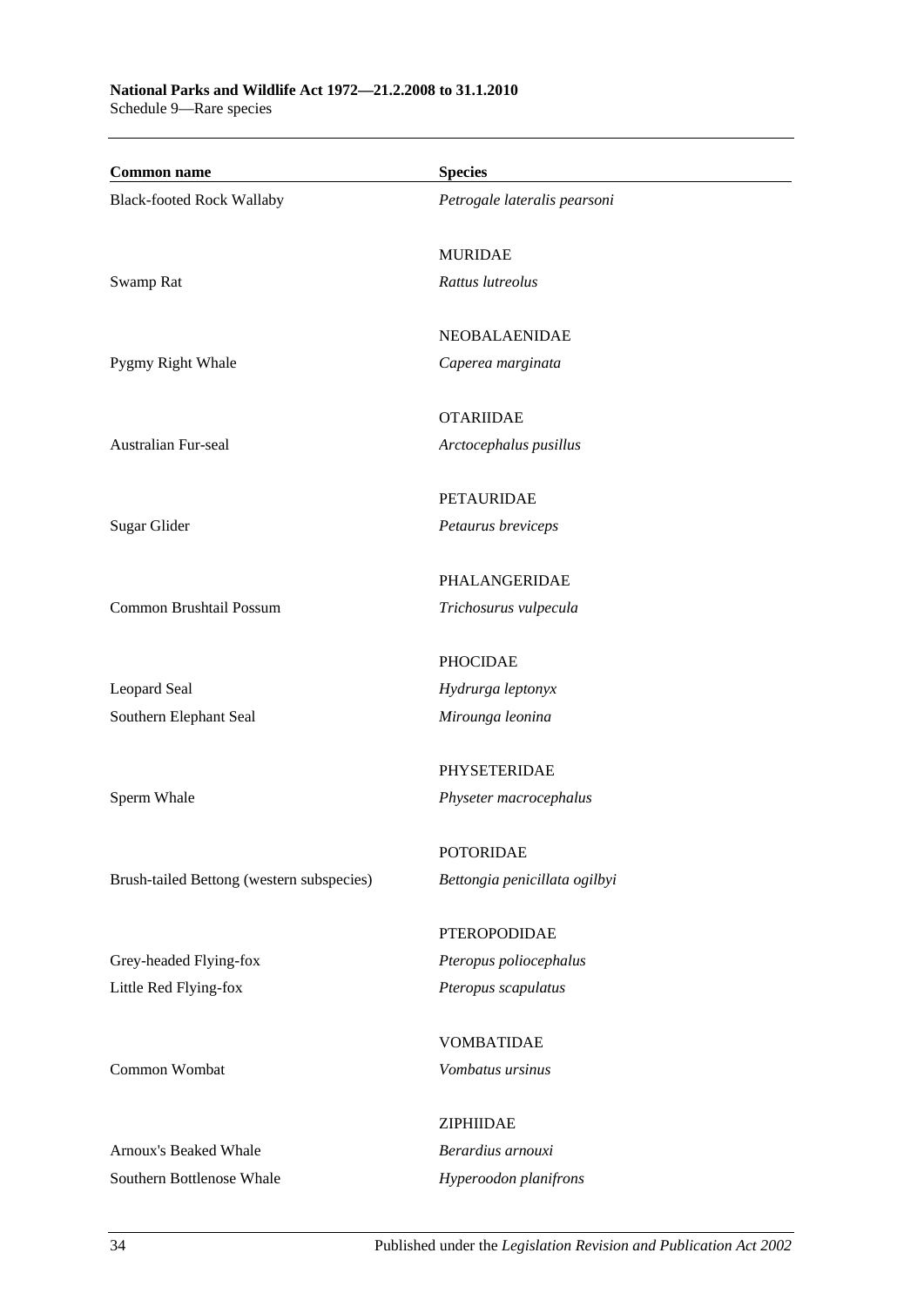### **Common name Species**

Andrew's Beaked Whale *Mesoplodon bowdoini* Gray's Beaked Whale *Mesoplodon grayi* Hector's Beaked Whale *Mesoplodon hectori* Shepherd's Beaked Whale *Tasmacetus shepherdi* Cuvier's Beaked Whale *Ziphius cavirostris*

### **Birds**

### ACANTHIZIDAE

Slender-billed Thornbill (eastern subspecies) *Acanthiza iredalei hedleyi* Slender-billed Thornbill (western subspecies) *Acanthiza iredalei iredalei* Chestnut-breasted Whiteface *Aphelocephala pectoralis* Shy Heathwren (Shy Hylacola) *Calamanthus cautus* Rufous Bristlebird (south east SA subspecies) *Dasyornis broadbenti broadbenti* Western Gerygone *Gerygone fusca* White-throated Gerygone *Gerygone olivacea*

Letter-winged Kite *Elanus scriptus*

Australasian Shoveler *Anas rhynchotis* Musk Duck *Biziura lobata* Blue-billed Duck *Oxyura australis*

Cattle Egret *Ardea ibis* Intermediate Egret *Ardea intermedia* Little Egret *Egretta garzetta* Eastern Reef Egret *Egretta sacra*

### ACCIPITRIDAE

Black-breasted Buzzard *Hamirostra melanosternon*

### ANATIDAE

Cape Barren Goose *Cereopsis novaehollandiae*

ANHINGIDAE Darter *Anhinga melanogaster*

## ARDEIDAE

## BURHINIDAE Bush Stone-curlew *Burhinus grallarius*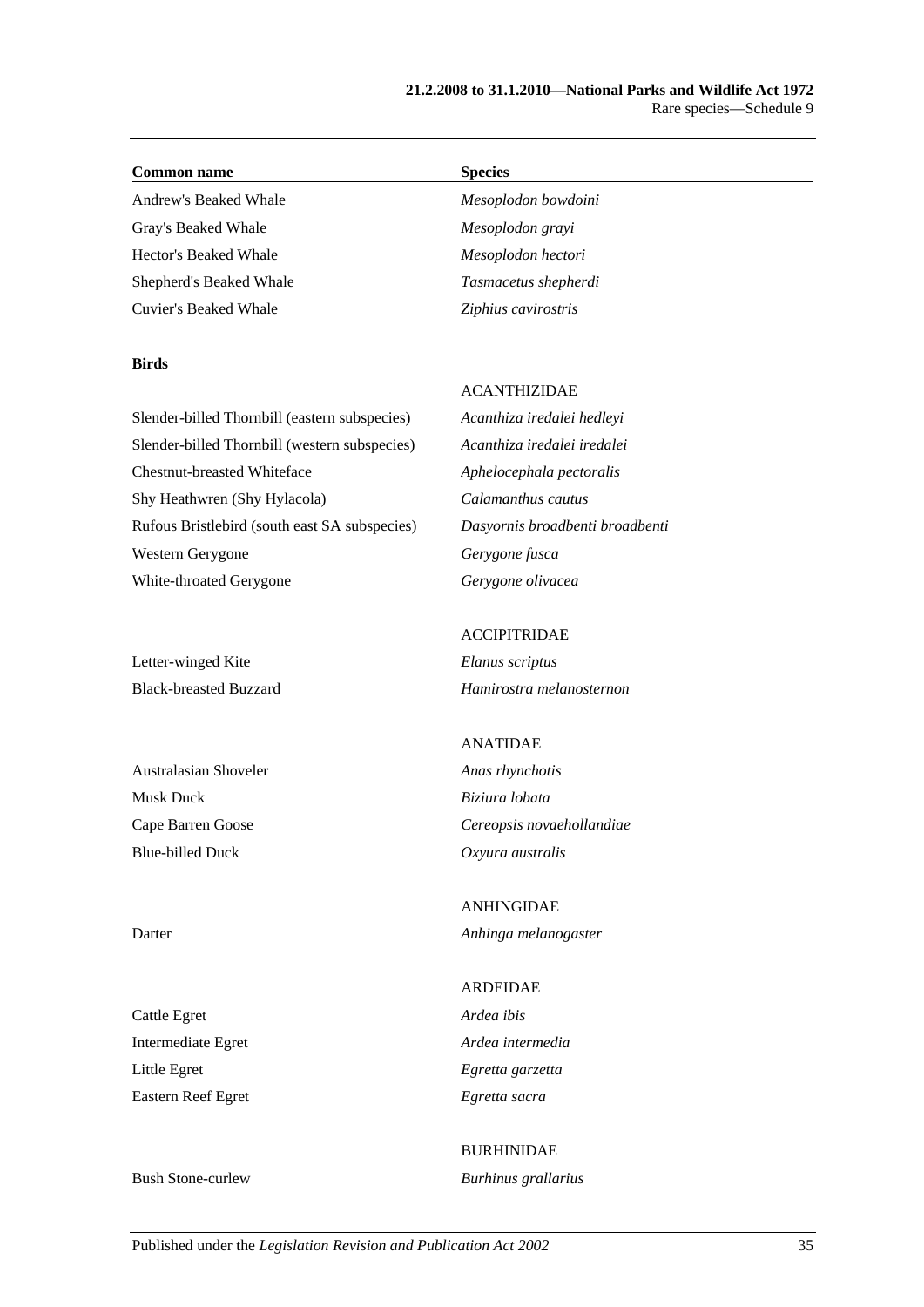**National Parks and Wildlife Act 1972—21.2.2008 to 31.1.2010** Schedule 9—Rare species

| <b>Common name</b>                                                                          | <b>Species</b>                                       |
|---------------------------------------------------------------------------------------------|------------------------------------------------------|
|                                                                                             |                                                      |
|                                                                                             | <b>CACATUIDAE</b>                                    |
| Major Mitchell's Cockatoo                                                                   | Cacatua leadbeateri                                  |
|                                                                                             |                                                      |
|                                                                                             | <b>CAMPEPHAGIDAE</b>                                 |
| White-bellied Cuckoo-shrike                                                                 | Coracina papuensis                                   |
|                                                                                             |                                                      |
|                                                                                             | <b>CHARADRIIDAE</b>                                  |
| <b>Great Sand Plover</b><br><b>Lesser Sand Plover</b>                                       | Charadrius leschenaultii                             |
| Pacific Golden Plover                                                                       | Charadrius mongolus<br>Pluvialis fulva               |
|                                                                                             |                                                      |
|                                                                                             | <b>CLIMACTERIDAE</b>                                 |
| White-browed Treecreeper                                                                    | Climacteris affinis                                  |
|                                                                                             |                                                      |
|                                                                                             | <b>COLUMBIDAE</b>                                    |
| Spinifex Pigeon                                                                             | Geophaps plumifera                                   |
| <b>Flock Bronzewing</b>                                                                     | Phaps histrionica                                    |
|                                                                                             |                                                      |
|                                                                                             | CORCORACIDAE                                         |
| White-winged Chough                                                                         | Corcorax melanorhamphos                              |
|                                                                                             | <b>DICRURIDAE</b>                                    |
| Restless Flycatcher                                                                         | Myiagra inquieta                                     |
|                                                                                             |                                                      |
|                                                                                             | <b>ESTRILDIDAE</b>                                   |
| Painted Finch                                                                               | Emblema pictum                                       |
| <b>Beautiful Firetail</b>                                                                   | Stagonopleura bella                                  |
|                                                                                             |                                                      |
|                                                                                             | <b>EUPETIDAE</b><br>Cinclosoma castanotus castanotus |
| Chestnut Quail-thrush (eastern subspecies)<br>Western Whipbird (Kangaroo Island subspecies) | Psophodes nigrogularis lashmari                      |
|                                                                                             |                                                      |
|                                                                                             | <b>FALCONIDAE</b>                                    |
| Grey Falcon                                                                                 | Falco hypoleucos                                     |
| Peregrine Falcon                                                                            | Falco peregrinus                                     |
|                                                                                             |                                                      |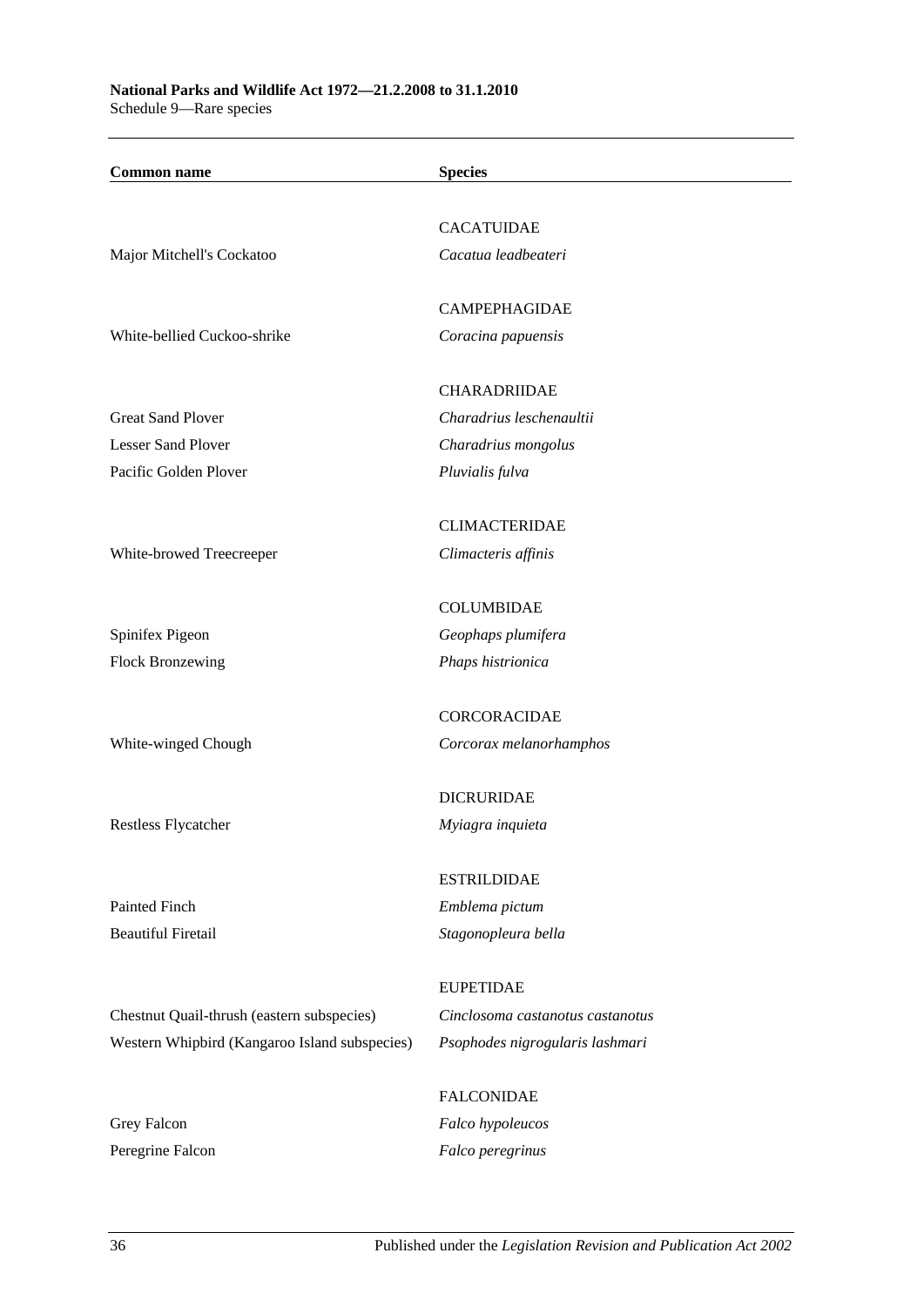| <b>Common name</b>                             | <b>Species</b>                     |
|------------------------------------------------|------------------------------------|
|                                                | <b>HAEMATOPODIDAE</b>              |
| Sooty Oystercatcher                            | Haematopus fuliginosus             |
| Pied Oystercatcher                             | Haematopus longirostris            |
|                                                |                                    |
|                                                | <b>LARIDAE</b>                     |
| Kelp Gull                                      | Larus dominicanus                  |
| Common Tern                                    | Sterna hirundo                     |
|                                                | <b>MALURIDAE</b>                   |
| Grey Grasswren                                 | Amytornis barbatus                 |
| <b>Striated Grasswren</b>                      | Amytornis striatus                 |
| Southern Emu-wren (Kangaroo Island subspecies) | Stipiturus malachurus halmaturinus |
| Southern Emu-wren (south east SA subspecies)   | Stipiturus malachurus polionotum   |
| Rufous-crowned Emu-wren                        | Stipiturus ruficeps                |

Grey Honeyeater *Conopophila whitei* Blue-faced Honeyeater *Entomyzon cyanotis* Painted Honeyeater *Grantiella picta* Purple-gaped Honeyeater (mainland subspecies) *Lichenostomus cratitius occidentalis* Brown Honeyeater *Lichmera indistincta* Black-chinned Honeyeater (northern subspecies) *Melithreptus gularis laetior* Little Friarbird *Philemon citreogularis* Striped Honeyeater *Plectorhyncha lanceolata* Bassian Thrush *Zoothera lunulata*

MELIPHAGIDAE

ORIOLIDAE Olive-backed Oriole *Oriolus sagittatus*

Crested Shrike-tit *Falcunculus frontatus*

Hooded Robin (south east subspecies) *Melanodryas cucullata cucullata* Jacky Winter (south east subspecies) *Microeca fascinans fascinans*

## PACHYCEPHALIDAE

Gilbert's Whistler *Pachycephala inornata* Red-lored Whistler *Pachycephala rufogularis*

## PETROICIDAE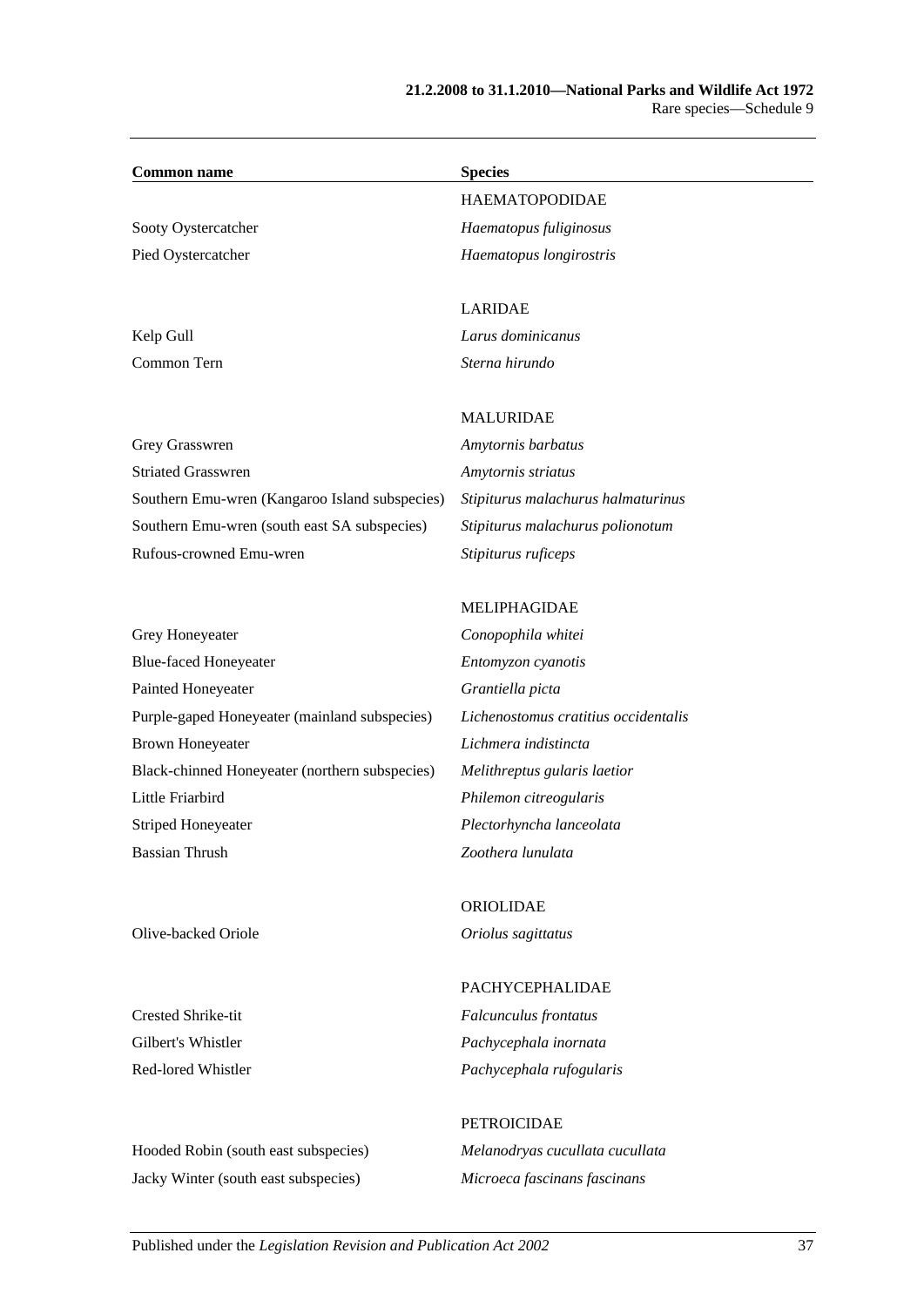## **National Parks and Wildlife Act 1972—21.2.2008 to 31.1.2010**

Schedule 9—Rare species

| <b>Common name</b>                         | <b>Species</b>                    |
|--------------------------------------------|-----------------------------------|
| Scarlet Robin (eastern subspecies)         | Petroica multicolor boodang       |
|                                            |                                   |
|                                            | <b>PODICIPEDIDAE</b>              |
| <b>Great Crested Grebe</b>                 | Podiceps cristatus                |
|                                            |                                   |
|                                            | <b>POMATOSTOMIDAE</b>             |
| Grey-crowned Babbler (northern subspecies) | Pomatostomus temporalis rubeculus |
|                                            | PROCELLARIIDAE                    |
| Fleshy-footed Shearwater                   | Puffinus carneipes                |
|                                            |                                   |
|                                            | <b>PSITTACIDAE</b>                |
| Red-winged Parrot                          | Aprosmictus erythropterus         |
| <b>Elegant Parrot</b>                      | Neophema elegans                  |
| <b>Rock Parrot</b>                         | Neophema petrophila               |
| Scarlet-chested Parrot                     | Neophema splendida                |
| Blue Bonnet (western subspecies)           | Northiella haematogaster narethae |
|                                            |                                   |
|                                            | PTILONORHYNCHIDAE                 |
| Western Bowerbird                          | Chlamydera guttata                |
|                                            | <b>RALLIDAE</b>                   |
| <b>Spotless Crake</b>                      | Porzana tabuensis                 |
|                                            |                                   |
|                                            | <b>SCOLOPACIDAE</b>               |
| Common Sandpiper                           | Actitis hypoleucos                |
| Ruddy Turnstone                            | Arenaria interpres                |
| Sanderling                                 | Calidris alba                     |
| Pectoral Sandpiper                         | Calidris melanotos                |
| Long-toed Stint                            | Calidris subminuta                |
| <b>Great Knot</b>                          | Calidris tenuirostris             |
| Latham's Snipe                             | Gallinago hardwickii              |
| Grey-tailed Tattler                        | Heteroscelus brevipes             |
| <b>Bar-tailed Godwit</b>                   | Limosa lapponica                  |
| <b>Black-tailed Godwit</b>                 | Limosa limosa                     |
| Whimbrel                                   | Numenius phaeopus                 |
| Ruff                                       | Philomachus pugnax                |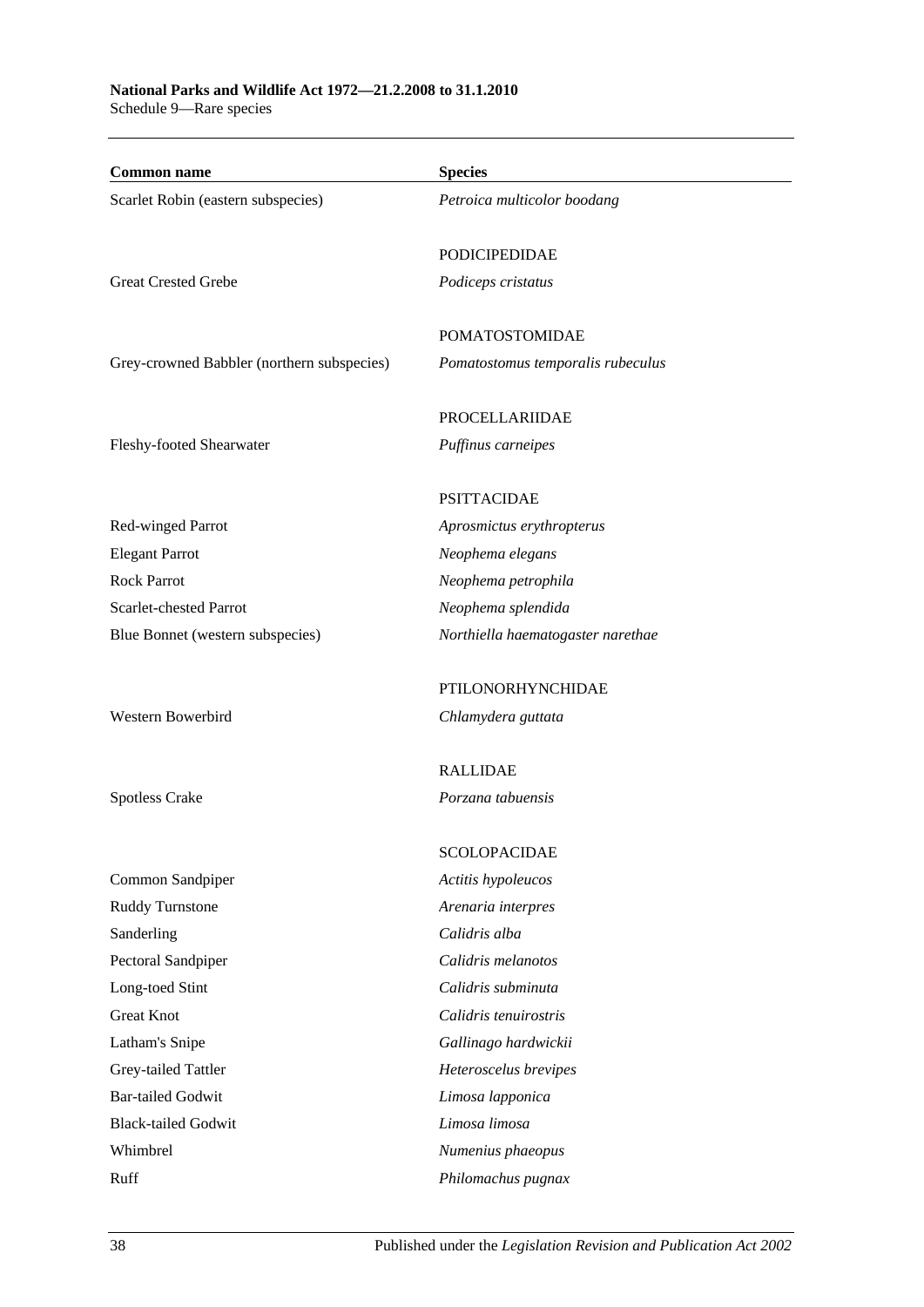| <b>Common name</b>        | <b>Species</b>                           |
|---------------------------|------------------------------------------|
| Wood Sandpiper            | Tringa glareola                          |
| Terek Sandpiper           | Xenus cinereus                           |
|                           | <b>STRIGIDAE</b>                         |
| <b>Barking Owl</b>        | Ninox connivens                          |
|                           | <b>THRESKIORNITHIDAE</b>                 |
| Glossy Ibis               | Plegadis falcinellus                     |
|                           | <b>TURNICIDAE</b>                        |
| Red-chested Button-quail  | Turnix pyrrhothorax                      |
| Painted Button-quail      | Turnix varia                             |
|                           | <b>TYTONIDAE</b>                         |
| Grass Owl                 | Tyto capensis                            |
| <b>Reptiles</b>           |                                          |
|                           | <b>AGAMIDAE</b>                          |
| Jacky Lizard              | Amphibolurus muricatus                   |
| <b>Spotted Dragon</b>     | Ctenophorus maculatus                    |
| McKenzie's Dragon         | Ctenophorus mckenziei                    |
| Claypan Dragon            | Ctenophorus salinarum                    |
|                           | <b>BOIDAE</b>                            |
| Woma                      | Aspidites ramsayi                        |
| Carpet Python             | Morelia spilota                          |
|                           | <b>ELAPIDAE</b>                          |
| Channel Country Whipsnake | Demansia sp. 'Channel Country Whipsnake' |
| White-lipped Snake        | Drysdalia coronoides                     |
| <b>Bardick</b>            | Echiopsis curta                          |
| Spotted Brown Snake       | Pseudonaja guttata                       |
| Western Black-naped Snake | Simoselaps bimaculatus                   |
| Common Bandy-Bandy        | Vermicella annulata                      |
|                           | <b>GEKKONIDAE</b>                        |
| Northern Snake-lizard     | Delma borea                              |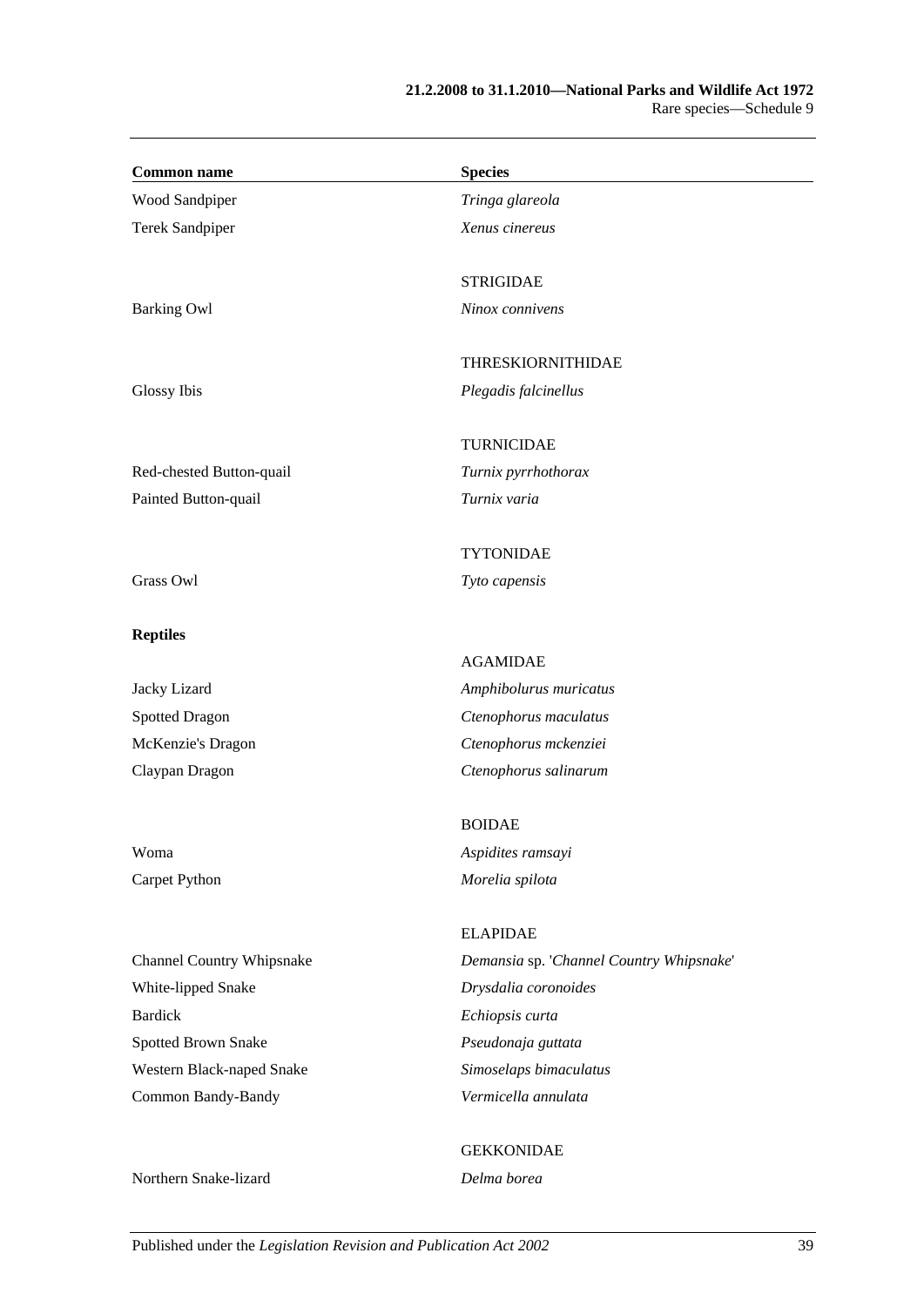### **National Parks and Wildlife Act 1972—21.2.2008 to 31.1.2010** Schedule 9—Rare species

### **Common name Species**

Patchwork Gecko *Diplodactylus pulcher* Map Gecko *Diplodactylus steindachneri* Pernatty Knob-tailed Gecko *Nephrurus deleani* Marbled Velvet Gecko *Oedura marmorata* Bronzeback Legless Lizard *Ophidiocephalus taeniatus*

Western Three-lined Skink *Bassiana trilineata* Ashy-downs Ctenotus *Ctenotus astarte* Giant Desert Ctenotus *Ctenotus grandis* Greer's Ctenotus *Ctenotus greeri* Blacksoil Ctenotus *Ctenotus joanae* Paleface Ctenotus *Ctenotus piankai* Southern Water Skink *Eulamprus tympanum* Beach Slider *Lerista arenicola* Speckled Slider *Lerista baynesi* Dwarf four-toed Slider *Lerista distinguenda* Long-legged Slider *Lerista microtis* Desert Glossy Skink *Notoscincus ornatus* Blacksoil Skink *Proablepharus kinghorni* Bight Coast Skink *Pseudemoia baudini*

Short-tailed Pygmy Goanna *Varanus brevicauda* Tree Goanna *Varanus varius*

### **Amphibians**

Knife-footed Frog *Cyclorana cultripes* Smooth Frog *Geocrinia laevis* Brown Toadlet *Pseudophryne bibroni* Small-headed Toadlet *Uperoleia capitulata*

### SCINCIDAE

Tussock Skink *Pseudemoia pagenstecheri*

# VARANIDAE

# HYLIDAE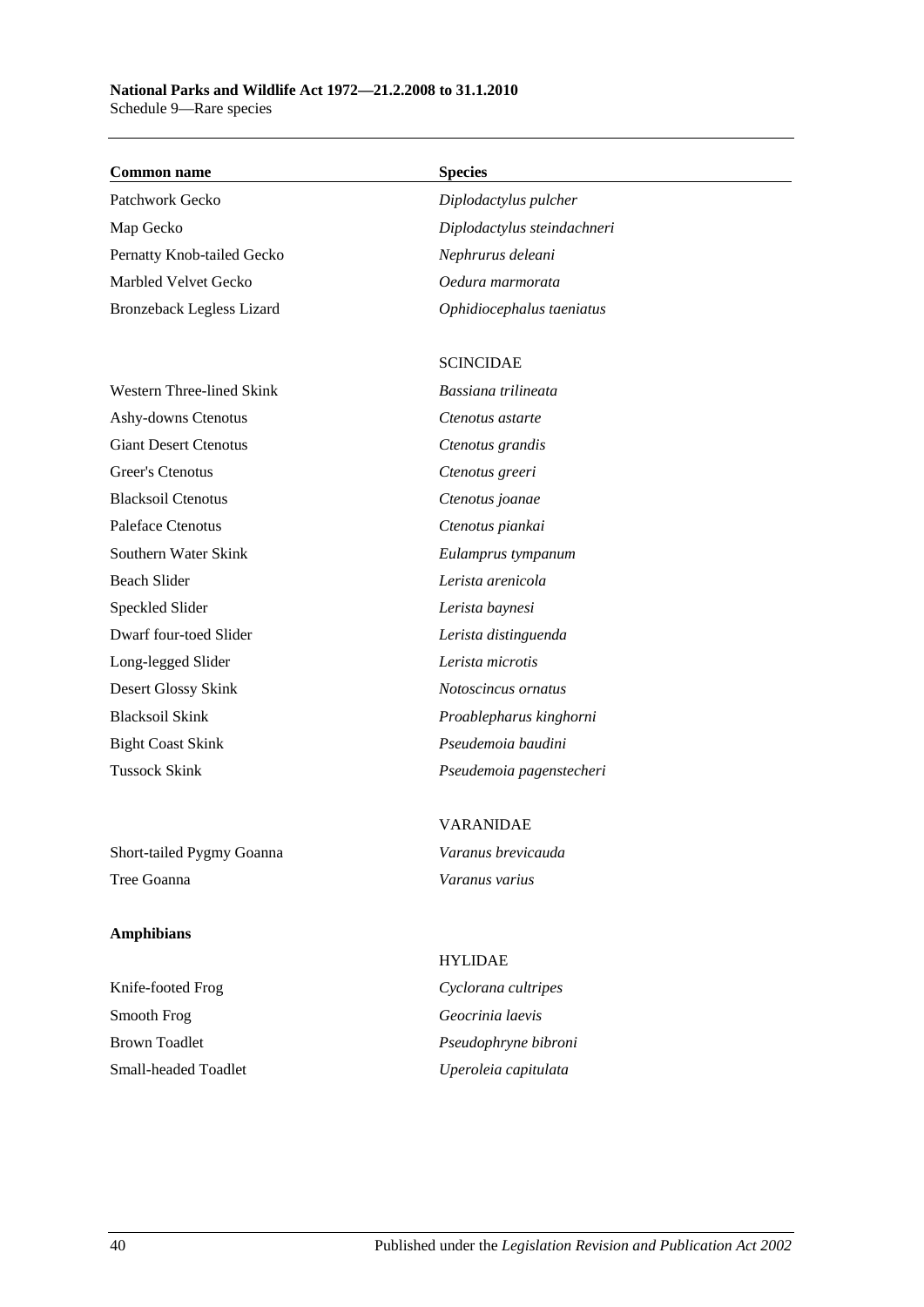| <b>Common name</b>    | <b>Species</b>                                |
|-----------------------|-----------------------------------------------|
|                       | <b>ADIANTACEAE</b>                            |
| annual fern           | Anogramma leptophylla                         |
|                       | AMARANTHACEAE                                 |
|                       | Ptilotus aristatus var. aristatus             |
| Barker's mulla mulla  | Ptilotus barkeri                              |
| hairy-tails           | Ptilotus erubescens                           |
|                       | Ptilotus schwartzii f. schwartzii             |
| Symon's mulla mulla   | Ptilotus symonii                              |
|                       | <b>ARACEAE</b>                                |
|                       | Typhonium alismifolium                        |
|                       | <b>ASPLENIACEAE</b>                           |
| common spleenwort     | Asplenium trichomanes                         |
|                       | <b>BAUERACEAE</b>                             |
| wiry bauera           | Bauera rubioides                              |
|                       | <b>BLECHNACEAE</b>                            |
| fishbone water-fern   | Blechnum nudum                                |
| hard water-fern       | Blechnum wattsii                              |
|                       | <b>BORAGINACEAE</b>                           |
|                       |                                               |
|                       | Embadium johnstonii<br>Embadium stagnense     |
|                       |                                               |
| matted water starwort | <b>CALLITRICHACEAE</b><br>Callitriche sonderi |
|                       |                                               |
|                       | CAMPANULACEAE                                 |
| swamp isotome         | Isotoma fluviatilis ssp. australis            |
| salt isotome          | Isotoma scapigera                             |
|                       | Lobelia heterophylla                          |
| poison lobelia        | Lobelia pratioides                            |

## **Part 2—Plants**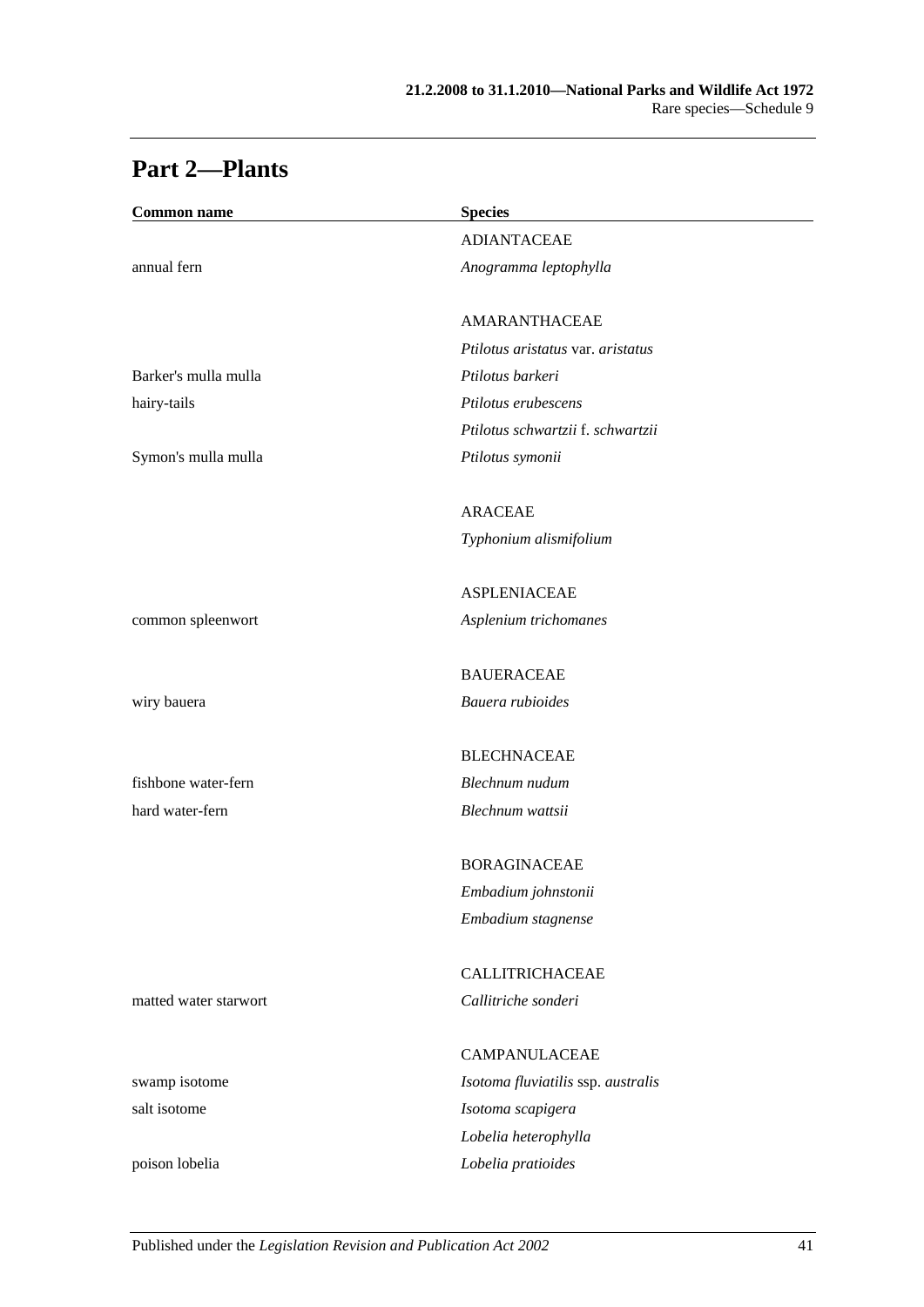| <b>Common name</b>          | <b>Species</b>                               |
|-----------------------------|----------------------------------------------|
| poison pratia               | Pratia concolor                              |
|                             |                                              |
|                             | CARYOPHYLLACEAE                              |
| rayless starwort            | Stellaria multiflora                         |
| swamp starwort              | Stellaria palustris var. tenella             |
| prickly starwort            | Stellaria pungens                            |
|                             |                                              |
|                             | <b>CENTROLEPIDACEAE</b>                      |
| cushion centrolepis         | Centrolepis cephaloformis ssp. cephaloformis |
| cushion centrolepis         | Centrolepis cephaloformis ssp. murrayi       |
| smooth centrolepis          | Centrolepis glabra                           |
|                             |                                              |
|                             | <b>CERATOPHYLLACEAE</b>                      |
| hornwort                    | Ceratophyllum demersum                       |
|                             |                                              |
|                             | CHENOPODIACEAE                               |
|                             | Atriplex australasica                        |
| Eichler's saltbush          | Atriplex eichleri                            |
| papery goosefoot            | Chenopodium erosum                           |
|                             | Halosarcia lepidosperma                      |
| black-fruit bluebush        | Maireana melanocarpa                         |
| slender fissure-plant       | Maireana pentagona                           |
| Rohrlach's bluebush         | Maireana rohrlachii                          |
| lax bluebush                | Maireana suaedifolia                         |
| wingless bonefruit          | Osteocarpum acropterum var. deminutum        |
| Black's bindyi              | Sclerolaena blackiana                        |
|                             | Sclerolaena fontinalis                       |
| five-spine bindyi           | Sclerolaena muricata var. villosa            |
|                             |                                              |
|                             | <b>COMPOSITAE</b>                            |
| Kangaroo Island river daisy | Achnophora tatei                             |
| swamp daisy                 | Allittia cardiocarpa                         |
|                             | Allittia uliginosa                           |
|                             | Basedowia tenerrima                          |
| swamp daisy                 | Brachyscome basaltica var. gracilis          |
| short-stem daisy            | Brachyscome breviscapis                      |

*Brachyscome ciliaris* var. *subintegrifolia*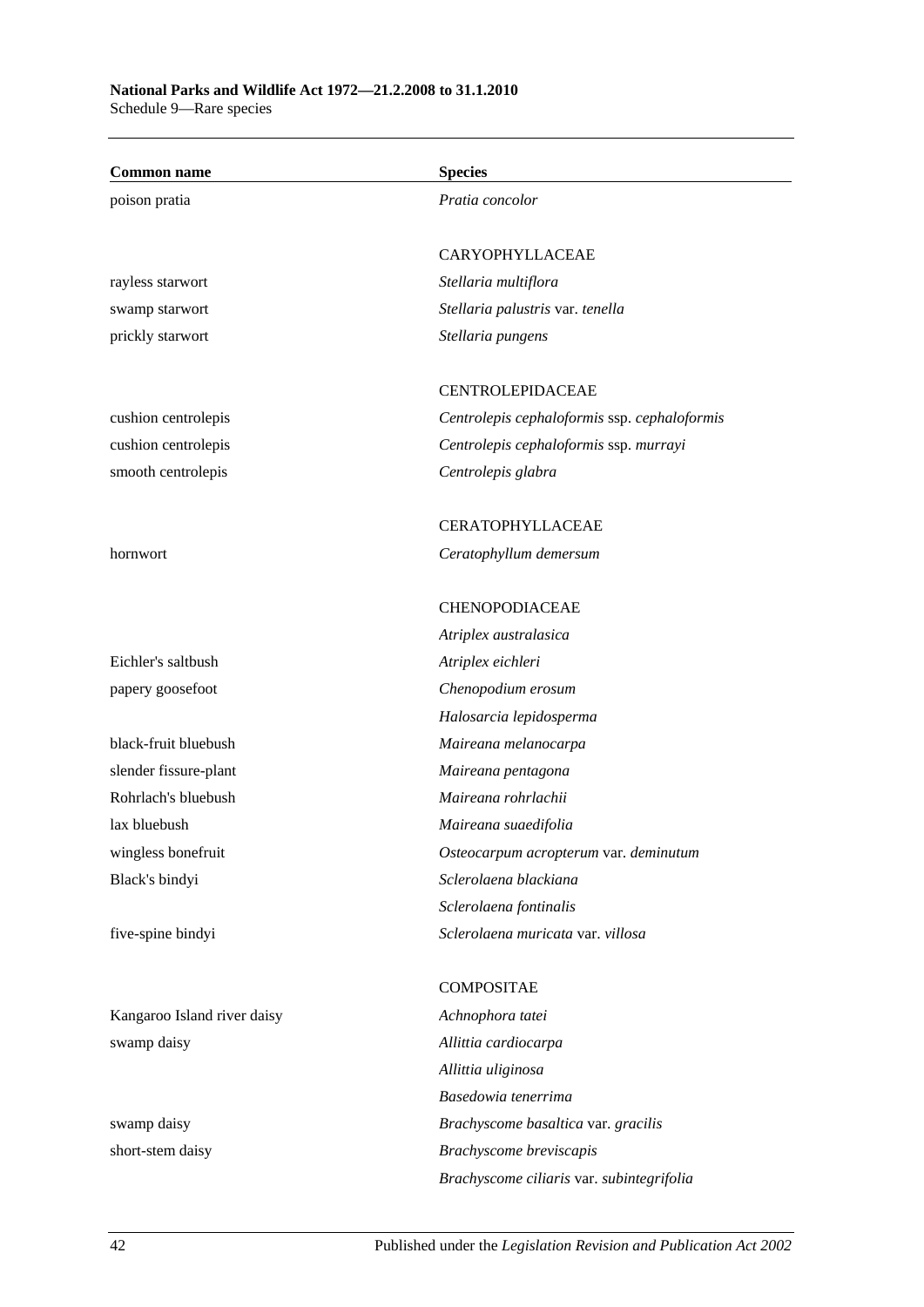| <b>Common name</b>      | <b>Species</b>                        |
|-------------------------|---------------------------------------|
|                         | Brachyscome eriogona                  |
| grass daisy             | Brachyscome graminea                  |
| coast daisy             | Brachyscome parvula                   |
| Reader's daisy          | Brachyscome readeri                   |
| Nullarbor daisy         | Brachyscome tatei                     |
| yellow-fruit daisy      | Brachyscome xanthocarpa               |
| pale beauty-heads       | Calocephalus sonderi                  |
| yellow burr-daisy       | Calotis lappulacea                    |
| tufted burr-daisy       | Calotis scapigera                     |
| wingwort                | Ceratogyne obionoides                 |
| salt button-daisy       | Chondropyxis halophila                |
| shiny elachanth         | Elachanthus glaber                    |
|                         | Gratwickia monochaeta                 |
| dogwood haeckeria       | Haeckeria cassiniiformis              |
| small nut-heads         | Haegiela tatei                        |
|                         | Hyalosperma stoveae                   |
|                         | Leiocarpa pluriseta                   |
|                         | Leptinella reptans                    |
| lanky buttons           | Leptorhynchos elongatus               |
|                         | Leptorhynchos orientalis              |
| annual buttons          | Leptorhynchos scaber                  |
| wiry buttons            | Leptorhynchos tenuifolius             |
| musk daisy-bush         | Olearia adenolasia                    |
| velvet daisy-bush       | Olearia pannosa ssp. cardiophylla     |
| sticky daisy-bush       | Olearia passerinoides ssp. glutescens |
| rasp daisy-bush         | Olearia picridifolia                  |
| squat picris            | Picris squarrosa                      |
| showy copper-wire daisy | Podolepis jaceoides                   |
| gypsum groundsel        | Senecio gypsicola                     |
|                         | CRASSULACEAE                          |
| large-fruit crassula    | Crassula exserta                      |
| purple crassula         | Crassula peduncularis                 |

slender bitter-cress *Cardamine tenuifolia*

## CRUCIFERAE annual bitter-cress *Cardamine paucijuga*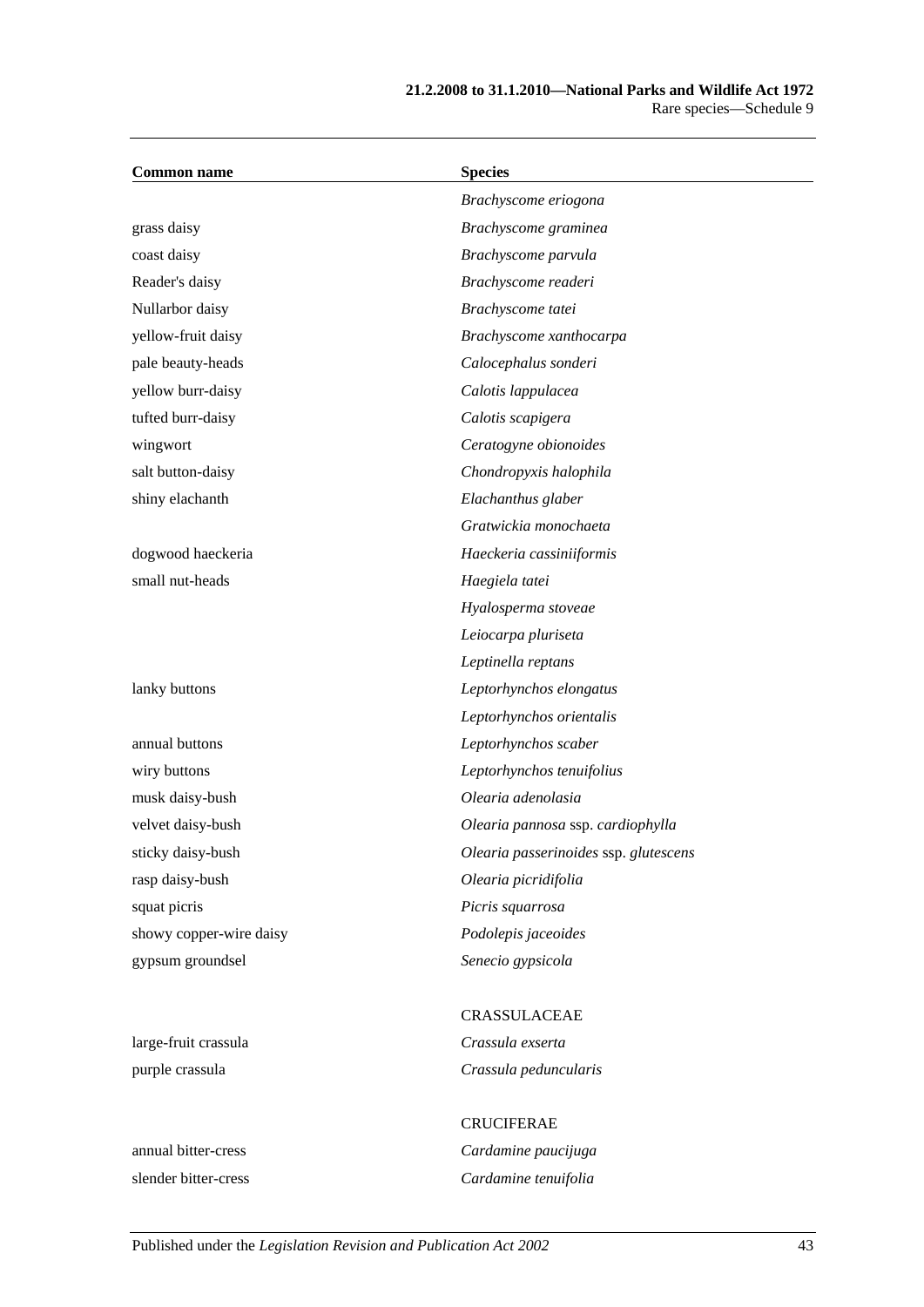## **National Parks and Wildlife Act 1972—21.2.2008 to 31.1.2010**

Schedule 9—Rare species

| <b>Common name</b>     | <b>Species</b>                         |
|------------------------|----------------------------------------|
| Kangaroo Island cress  | Irenepharsus phasmatodes               |
| bushy peppercress      | Lepidium desvauxii                     |
|                        | Lepidium pseudoruderale                |
|                        | Menkea lutea                           |
| hairy shepherd's-purse | Microlepidium pilosulum                |
| spreading cress        | Phlegmatospermum eremaeum              |
| forest bitter-cress    | Rorippa dictyosperma                   |
| jagged bitter-cress    | Rorippa laciniata                      |
|                        | <b>CYPERACEAE</b>                      |
| pale twig-rush         | Baumea acuta                           |
| slender twig-rush      | Baumea gunnii                          |
| lax twig-rush          | Baumea laxa                            |
|                        | <b>Bulbostylis</b> pyriformis          |
|                        | Bulbostylis turbinata                  |
| mountain sedge         | Carex gunniana                         |
| leafy twig-rush        | Cladium procerum                       |
| downs flat-sedge       | Cyperus bifax                          |
|                        | Cyperus castaneus                      |
|                        | Cyperus concinnus                      |
| flaccid flat-sedge     | Cyperus flaccidus                      |
|                        | Cyperus lhotskyanus                    |
|                        | Cyperus nervulosus                     |
| dark flat-sedge        | Cyperus sanguinolentus                 |
|                        | Cyperus sphaeroideus                   |
|                        | Eleocharis geniculata                  |
|                        | Eleocharis papillosa                   |
|                        | Eleocharis plana                       |
| summer fringe-rush     | Fimbristylis aestivalis                |
| tall saw-sedge         | Gahnia clarkei                         |
| spiky saw-sedge        | Gahnia hystrix                         |
| thatch saw-sedge       | Gahnia radula                          |
|                        | Gahnia sp. West Bay (B.M.Overton 2685) |
| remote sword-sedge     | Lepidosperma avium                     |
|                        | Lepidosperma leptophyllum              |
| tiny bog-rush          | Schoenus discifer                      |
|                        | Schoenus laevigatus                    |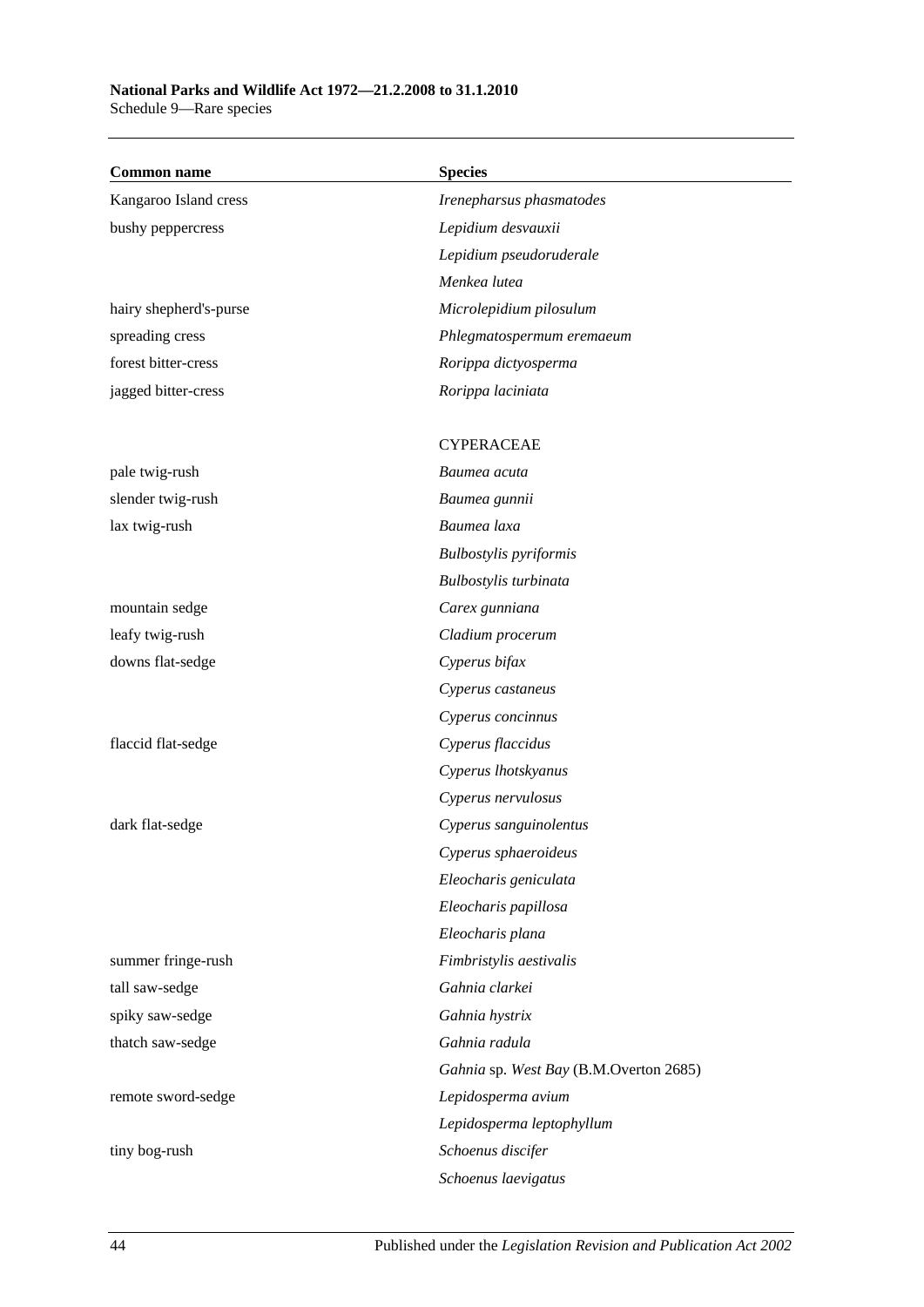| <b>Common name</b>               | <b>Species</b>                           |
|----------------------------------|------------------------------------------|
| slender bog-rush                 | Schoenus lepidosperma ssp. lepidosperma  |
| gimlet bog-rush                  | Schoenus sculptus                        |
| grassy bog-rush                  | Schoenus tesquorum                       |
|                                  | DENNSTAEDTIACEAE                         |
| ruddy ground-fern                | Hypolepis rugosula                       |
|                                  | <b>DILLENIACEAE</b>                      |
| Central Australian guinea-flower | Hibbertia glaberrima                     |
|                                  | Hibbertia sp. Humilis (H.R.Toelken 9196) |
|                                  | <b>DROSERACEAE</b>                       |
| forked sundew                    | Drosera binata                           |
| early sundew                     | Drosera praefolia                        |
|                                  | <b>ELATINACEAE</b>                       |
| waterwort                        | Elatine gratioloides                     |
|                                  | <b>EPACRIDACEAE</b>                      |
| Cleland's beard-heath            | Leucopogon clelandii                     |
| hairy beard-heath                | Leucopogon hirsutus                      |
|                                  | Leucopogon revolutus                     |
| pink swamp-heath                 | Sprengelia incarnata                     |
|                                  | <b>EUPHORBIACEAE</b>                     |
| snowdrop spurge                  | Phyllanthus calycinus                    |
| fringed pseudanthus              | Pseudanthus micranthus                   |
|                                  | <b>FRANKENIACEAE</b>                     |
|                                  | Frankenia cinerea                        |
|                                  | Frankenia cupularis                      |
|                                  | Frankenia subteres                       |
|                                  | <b>GERANIACEAE</b>                       |

*Erodium* sp. *Blesing* (J.R.Wheeler 471) *Geranium* sp. *Linear segments* (K.Preiss 128)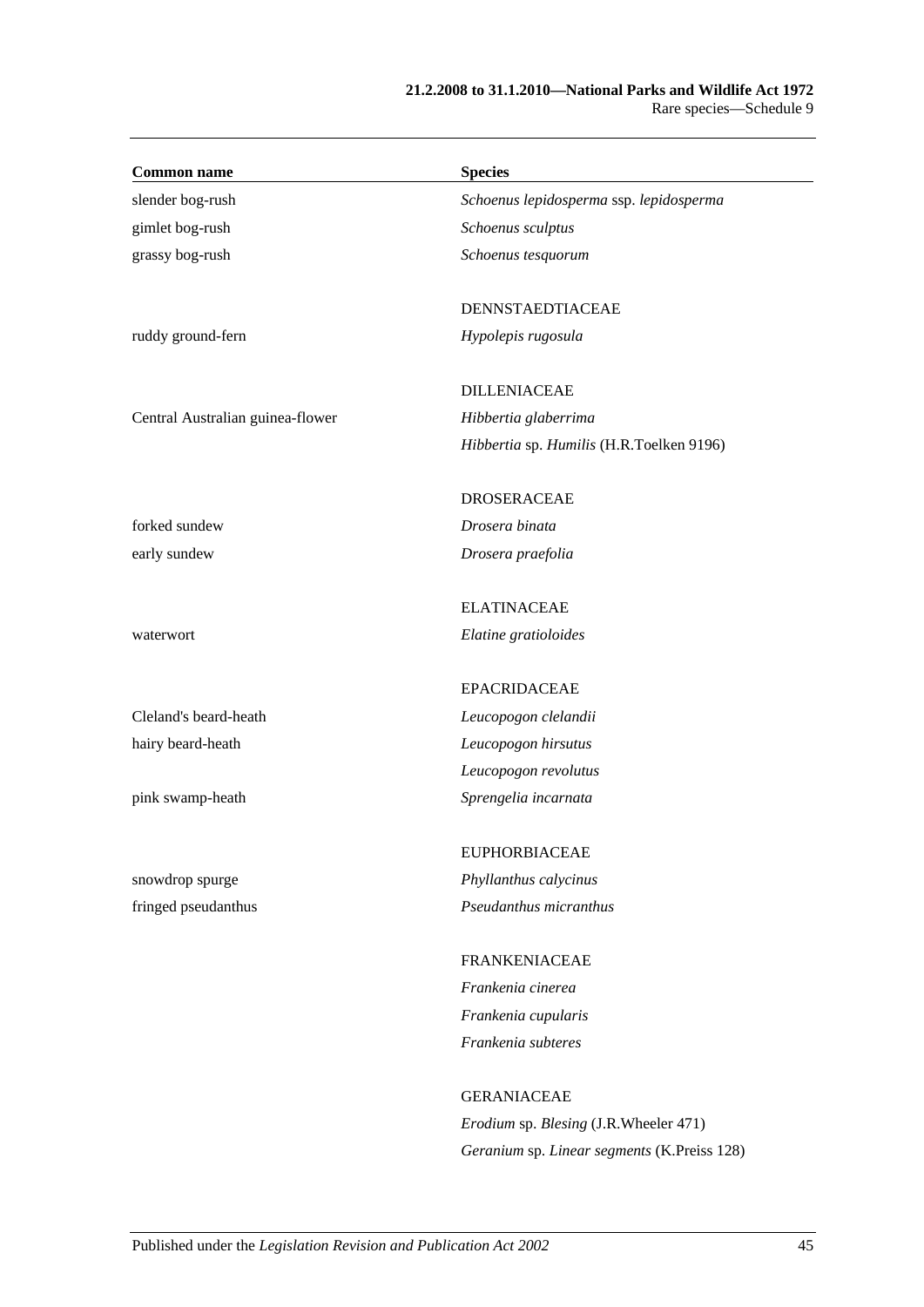| <b>GLEICHENIACEAE</b><br>coral fern<br>Gleichenia microphylla<br><b>GOODENIACEAE</b><br>Dampiera roycei<br>Goodenia anfracta<br>Goodenia benthamiana<br>Bentham's goodenia<br>Goodenia brunnea<br>Goodenia chambersii<br>Goodenia glandulosa<br>Goodenia heteromera<br>spreading goodenia<br>Goodenia saccata<br>Flinders Range goodenia<br>myrtle fanflower<br>Scaevola myrtifolia<br>Velleia cycnopotamica<br><b>GRAMINEAE</b><br>pointed swamp wallaby-grass<br>Amphibromus archeri<br>Amphibromus macrorhinus<br>long-nosed swamp wallaby-grass<br>dark swamp wallaby-grass<br>Amphibromus recurvatus<br>Aristida arida<br>Aristida australis<br>Austrodanthonia laevis<br>smooth wallaby-grass<br>Austrodanthonia tenuior<br>short-awn wallaby-grass<br>Austrostipa breviglumis<br>cane spear-grass<br>Austrostipa densiflora<br>foxtail spear-grass<br>Austrostipa echinata<br>spiny spear-grass<br>Austrostipa gibbosa<br>Austrostipa multispiculis<br>Flinders Range spear-grass<br>Austrostipa petraea<br>Austrostipa plumigera<br>Austrostipa tenuifolia<br>Tucker's spear-grass<br>Austrostipa tuckeri<br>Vickery's spear-grass<br>Austrostipa vickeryana<br>Bothriochloa macra<br>red-leg grass<br>heath bent-grass<br>Deyeuxia densa<br>Echinopogon ovatus<br>rough-bearded grass | <b>Common name</b> | <b>Species</b>       |  |
|------------------------------------------------------------------------------------------------------------------------------------------------------------------------------------------------------------------------------------------------------------------------------------------------------------------------------------------------------------------------------------------------------------------------------------------------------------------------------------------------------------------------------------------------------------------------------------------------------------------------------------------------------------------------------------------------------------------------------------------------------------------------------------------------------------------------------------------------------------------------------------------------------------------------------------------------------------------------------------------------------------------------------------------------------------------------------------------------------------------------------------------------------------------------------------------------------------------------------------------------------------------------------------------------|--------------------|----------------------|--|
|                                                                                                                                                                                                                                                                                                                                                                                                                                                                                                                                                                                                                                                                                                                                                                                                                                                                                                                                                                                                                                                                                                                                                                                                                                                                                                |                    |                      |  |
|                                                                                                                                                                                                                                                                                                                                                                                                                                                                                                                                                                                                                                                                                                                                                                                                                                                                                                                                                                                                                                                                                                                                                                                                                                                                                                |                    |                      |  |
|                                                                                                                                                                                                                                                                                                                                                                                                                                                                                                                                                                                                                                                                                                                                                                                                                                                                                                                                                                                                                                                                                                                                                                                                                                                                                                |                    |                      |  |
|                                                                                                                                                                                                                                                                                                                                                                                                                                                                                                                                                                                                                                                                                                                                                                                                                                                                                                                                                                                                                                                                                                                                                                                                                                                                                                |                    |                      |  |
|                                                                                                                                                                                                                                                                                                                                                                                                                                                                                                                                                                                                                                                                                                                                                                                                                                                                                                                                                                                                                                                                                                                                                                                                                                                                                                |                    |                      |  |
|                                                                                                                                                                                                                                                                                                                                                                                                                                                                                                                                                                                                                                                                                                                                                                                                                                                                                                                                                                                                                                                                                                                                                                                                                                                                                                |                    |                      |  |
|                                                                                                                                                                                                                                                                                                                                                                                                                                                                                                                                                                                                                                                                                                                                                                                                                                                                                                                                                                                                                                                                                                                                                                                                                                                                                                |                    |                      |  |
|                                                                                                                                                                                                                                                                                                                                                                                                                                                                                                                                                                                                                                                                                                                                                                                                                                                                                                                                                                                                                                                                                                                                                                                                                                                                                                |                    |                      |  |
|                                                                                                                                                                                                                                                                                                                                                                                                                                                                                                                                                                                                                                                                                                                                                                                                                                                                                                                                                                                                                                                                                                                                                                                                                                                                                                |                    |                      |  |
|                                                                                                                                                                                                                                                                                                                                                                                                                                                                                                                                                                                                                                                                                                                                                                                                                                                                                                                                                                                                                                                                                                                                                                                                                                                                                                |                    |                      |  |
|                                                                                                                                                                                                                                                                                                                                                                                                                                                                                                                                                                                                                                                                                                                                                                                                                                                                                                                                                                                                                                                                                                                                                                                                                                                                                                |                    |                      |  |
|                                                                                                                                                                                                                                                                                                                                                                                                                                                                                                                                                                                                                                                                                                                                                                                                                                                                                                                                                                                                                                                                                                                                                                                                                                                                                                |                    |                      |  |
|                                                                                                                                                                                                                                                                                                                                                                                                                                                                                                                                                                                                                                                                                                                                                                                                                                                                                                                                                                                                                                                                                                                                                                                                                                                                                                |                    |                      |  |
|                                                                                                                                                                                                                                                                                                                                                                                                                                                                                                                                                                                                                                                                                                                                                                                                                                                                                                                                                                                                                                                                                                                                                                                                                                                                                                |                    |                      |  |
|                                                                                                                                                                                                                                                                                                                                                                                                                                                                                                                                                                                                                                                                                                                                                                                                                                                                                                                                                                                                                                                                                                                                                                                                                                                                                                |                    |                      |  |
|                                                                                                                                                                                                                                                                                                                                                                                                                                                                                                                                                                                                                                                                                                                                                                                                                                                                                                                                                                                                                                                                                                                                                                                                                                                                                                |                    |                      |  |
|                                                                                                                                                                                                                                                                                                                                                                                                                                                                                                                                                                                                                                                                                                                                                                                                                                                                                                                                                                                                                                                                                                                                                                                                                                                                                                |                    |                      |  |
|                                                                                                                                                                                                                                                                                                                                                                                                                                                                                                                                                                                                                                                                                                                                                                                                                                                                                                                                                                                                                                                                                                                                                                                                                                                                                                |                    |                      |  |
|                                                                                                                                                                                                                                                                                                                                                                                                                                                                                                                                                                                                                                                                                                                                                                                                                                                                                                                                                                                                                                                                                                                                                                                                                                                                                                |                    |                      |  |
|                                                                                                                                                                                                                                                                                                                                                                                                                                                                                                                                                                                                                                                                                                                                                                                                                                                                                                                                                                                                                                                                                                                                                                                                                                                                                                |                    |                      |  |
|                                                                                                                                                                                                                                                                                                                                                                                                                                                                                                                                                                                                                                                                                                                                                                                                                                                                                                                                                                                                                                                                                                                                                                                                                                                                                                |                    |                      |  |
|                                                                                                                                                                                                                                                                                                                                                                                                                                                                                                                                                                                                                                                                                                                                                                                                                                                                                                                                                                                                                                                                                                                                                                                                                                                                                                |                    |                      |  |
|                                                                                                                                                                                                                                                                                                                                                                                                                                                                                                                                                                                                                                                                                                                                                                                                                                                                                                                                                                                                                                                                                                                                                                                                                                                                                                |                    |                      |  |
|                                                                                                                                                                                                                                                                                                                                                                                                                                                                                                                                                                                                                                                                                                                                                                                                                                                                                                                                                                                                                                                                                                                                                                                                                                                                                                |                    |                      |  |
|                                                                                                                                                                                                                                                                                                                                                                                                                                                                                                                                                                                                                                                                                                                                                                                                                                                                                                                                                                                                                                                                                                                                                                                                                                                                                                |                    |                      |  |
|                                                                                                                                                                                                                                                                                                                                                                                                                                                                                                                                                                                                                                                                                                                                                                                                                                                                                                                                                                                                                                                                                                                                                                                                                                                                                                |                    |                      |  |
|                                                                                                                                                                                                                                                                                                                                                                                                                                                                                                                                                                                                                                                                                                                                                                                                                                                                                                                                                                                                                                                                                                                                                                                                                                                                                                |                    |                      |  |
|                                                                                                                                                                                                                                                                                                                                                                                                                                                                                                                                                                                                                                                                                                                                                                                                                                                                                                                                                                                                                                                                                                                                                                                                                                                                                                |                    |                      |  |
|                                                                                                                                                                                                                                                                                                                                                                                                                                                                                                                                                                                                                                                                                                                                                                                                                                                                                                                                                                                                                                                                                                                                                                                                                                                                                                |                    |                      |  |
|                                                                                                                                                                                                                                                                                                                                                                                                                                                                                                                                                                                                                                                                                                                                                                                                                                                                                                                                                                                                                                                                                                                                                                                                                                                                                                |                    |                      |  |
|                                                                                                                                                                                                                                                                                                                                                                                                                                                                                                                                                                                                                                                                                                                                                                                                                                                                                                                                                                                                                                                                                                                                                                                                                                                                                                |                    |                      |  |
|                                                                                                                                                                                                                                                                                                                                                                                                                                                                                                                                                                                                                                                                                                                                                                                                                                                                                                                                                                                                                                                                                                                                                                                                                                                                                                |                    |                      |  |
|                                                                                                                                                                                                                                                                                                                                                                                                                                                                                                                                                                                                                                                                                                                                                                                                                                                                                                                                                                                                                                                                                                                                                                                                                                                                                                |                    |                      |  |
|                                                                                                                                                                                                                                                                                                                                                                                                                                                                                                                                                                                                                                                                                                                                                                                                                                                                                                                                                                                                                                                                                                                                                                                                                                                                                                |                    |                      |  |
|                                                                                                                                                                                                                                                                                                                                                                                                                                                                                                                                                                                                                                                                                                                                                                                                                                                                                                                                                                                                                                                                                                                                                                                                                                                                                                |                    |                      |  |
|                                                                                                                                                                                                                                                                                                                                                                                                                                                                                                                                                                                                                                                                                                                                                                                                                                                                                                                                                                                                                                                                                                                                                                                                                                                                                                | barren cane-grass  | Eragrostis infecunda |  |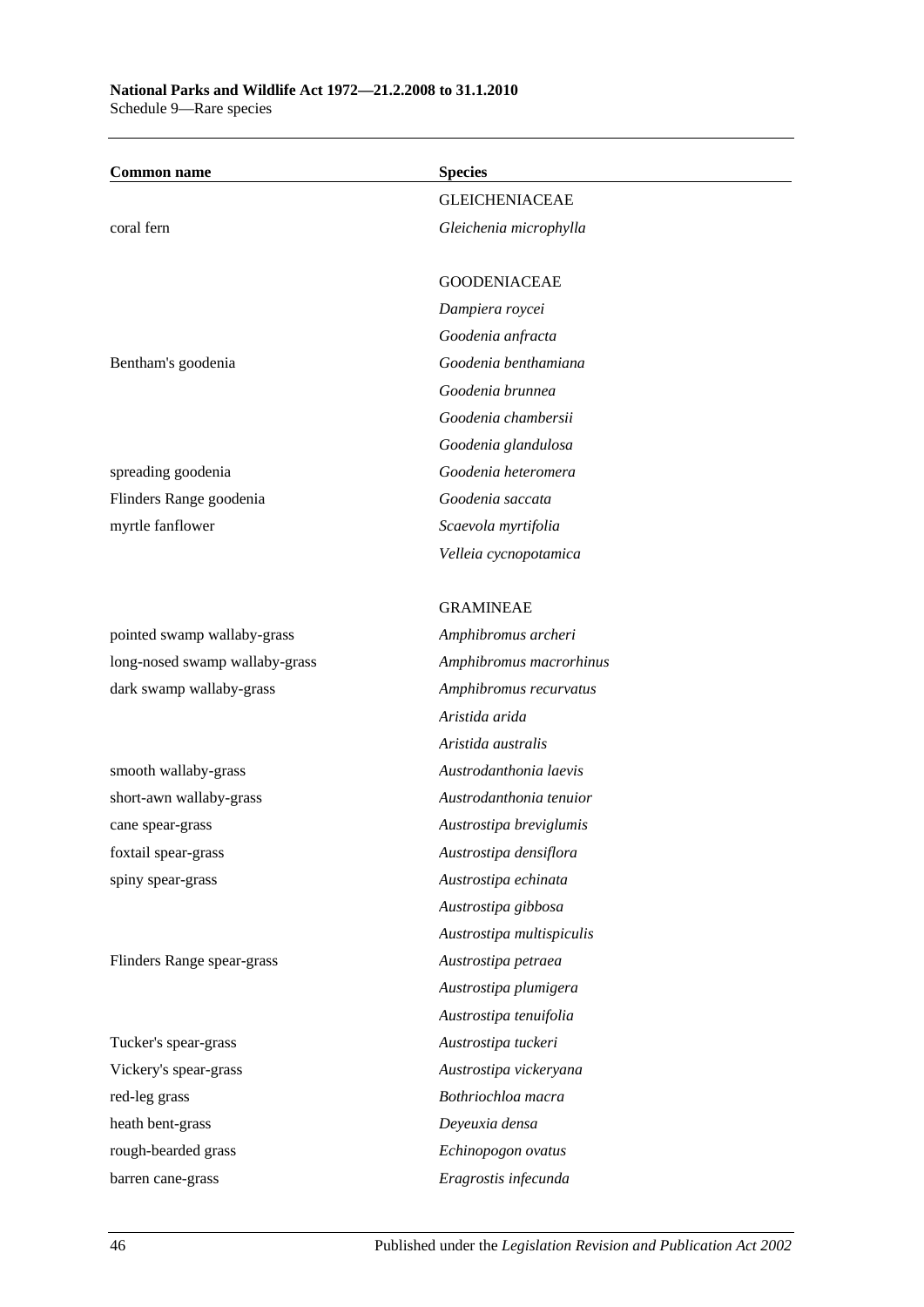| <b>Common name</b>      | <b>Species</b>                          |
|-------------------------|-----------------------------------------|
| purple love-grass       | Eragrostis lacunaria                    |
| Bentham's fescue        | Festuca benthamiana                     |
| narrow-leaf blown-grass | Lachnagrostis punicea var. filifolia    |
|                         | Lachnagrostis punicea var. punicea      |
| tall blown-grass        | Lachnagrostis robusta                   |
| woolly mulga-grass      | Neurachne lanigera                      |
| five-awn spear-grass    | Pentapogon quadrifidus var. quadrifidus |
| knotted poa             | Poa drummondiana                        |
| scaly poa               | Poa fax                                 |
| soft tussock-grass      | Poa morrisii                            |
| velvet tussock-grass    | Poa rodwayi                             |
|                         | Poa sieberiana var. sieberiana          |
| shade tussock-grass     | Poa umbricola                           |
| gummy spinifex          | Triodia pungens                         |
|                         | Zoysia macrantha ssp. walshii           |
|                         | <b>GUTTIFERAE</b>                       |
| matted St John's wort   | Hypericum japonicum                     |
|                         | <b>HALORAGACEAE</b>                     |
| shade raspwort          | Gonocarpus humilis                      |
| creeping raspwort       | Gonocarpus micranthus ssp. micranthus   |
| swamp raspwort          | Haloragis brownii                       |
| Eichler's raspwort      | Haloragis eichleri                      |
|                         | Haloragis myriocarpa                    |
| broad milfoil           | Myriophyllum amphibium                  |
| tiny milfoil            | Myriophyllum integrifolium              |
| robust milfoil          | Myriophyllum papillosum                 |
| varied milfoil          | Myriophyllum variifolium                |
|                         | <b>HYDROCHARITACEAE</b>                 |
| waterthyme              | Hydrilla verticillata                   |
| swamp lily              | Ottelia ovalifolia ssp. ovalifolia      |
|                         | <b>ISOETACEAE</b>                       |
| plain quillwort         | Isoetes drummondii ssp. drummondii      |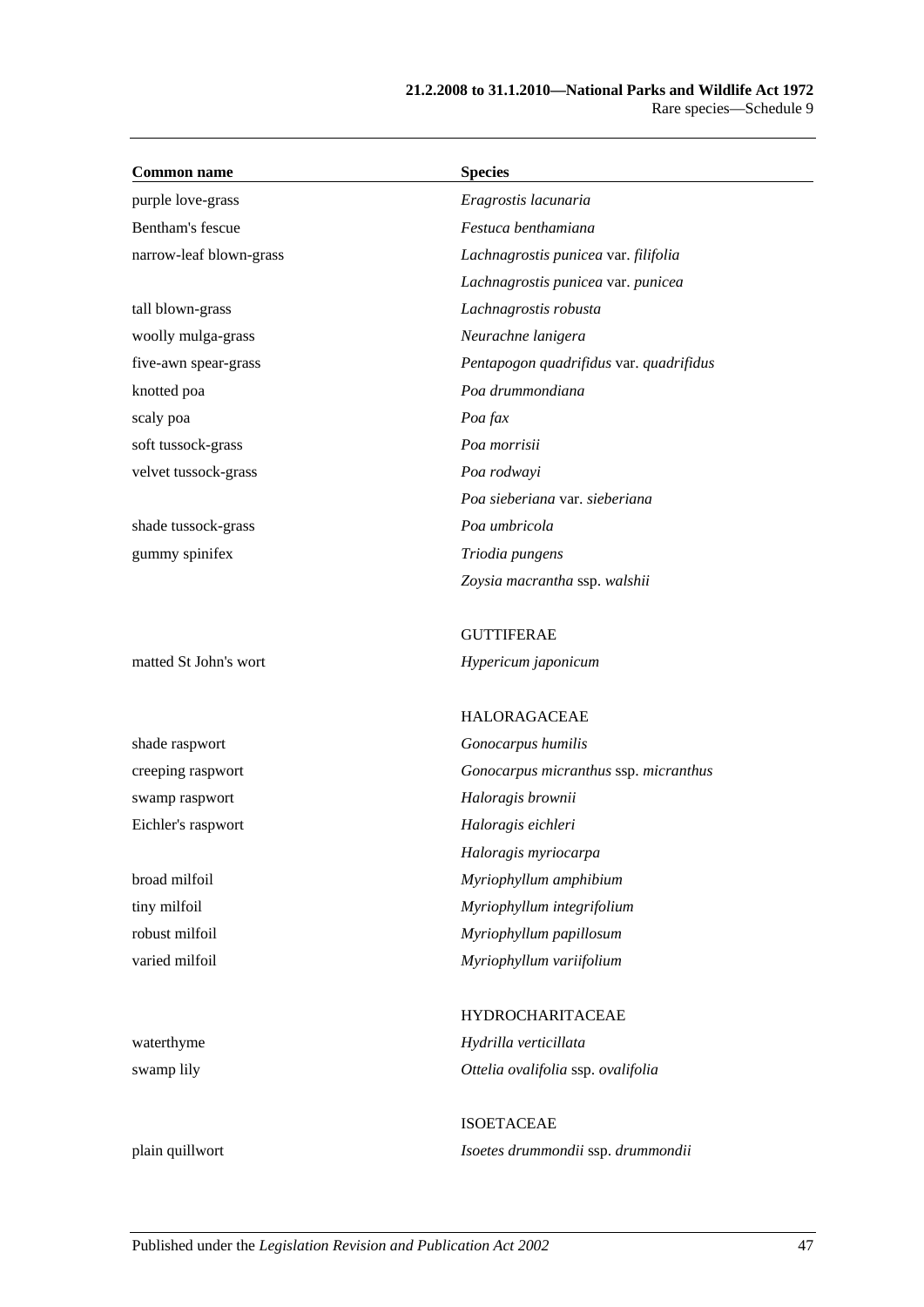### **National Parks and Wildlife Act 1972—21.2.2008 to 31.1.2010** Schedule 9—Rare species

| <b>Common name</b>     | <b>Species</b>                     |
|------------------------|------------------------------------|
|                        | <b>JUNCACEAE</b>                   |
| austral rush           | Juncus australis                   |
| tall rush              | Juncus procerus                    |
|                        | Luzula ovata                       |
|                        |                                    |
|                        | <b>JUNCAGINACEAE</b>               |
| Alcock's water-ribbons | Triglochin alcockiae               |
| tiny arrowgrass        | Triglochin minutissimum            |
|                        |                                    |
|                        | <b>LABIATAE</b>                    |
| slender mint           | Mentha diemenica                   |
| native pennyroyal      | Mentha satureioides                |
|                        | Microcorys macrediana              |
| green mintbush         | Prostanthera chlorantha            |
| dwarf skullcap         | Scutellaria humilis                |
|                        |                                    |
|                        | <b>LEGUMINOSAE</b>                 |
| Alcock's wattle        | Acacia alcockii                    |
|                        | Acacia ammobia                     |
| Baratta wattle         | Acacia barattensis                 |
| hop-bush wattle        | Acacia dodonaeifolia               |
| prickly wattle         | Acacia erinacea                    |
| Georgina gidgea        | Acacia georginae                   |
| graceful wattle        | Acacia gracilifolia                |
| ploughshare wattle     | Acacia gunnii                      |
| Helm's wattle          | Acacia helmsiana                   |
|                        | Acacia hemiteles                   |
| six-nerve spine-bush   | Acacia hexaneura                   |
| feathery wattle        | Acacia imbricata                   |
| Flinders Ranges wattle | Acacia iteaphylla                  |
| Coonavittra wattle     | Acacia jennerae                    |
| Latz's wattle          | Acacia latzii                      |
| streaked wattle        | Acacia lineata                     |
| nealie                 | Acacia loderi                      |
| Mitchell's wattle      | Acacia mitchellii                  |
| mallee wattle          | Acacia montana                     |
|                        | Acacia mutabilis ssp. angustifolia |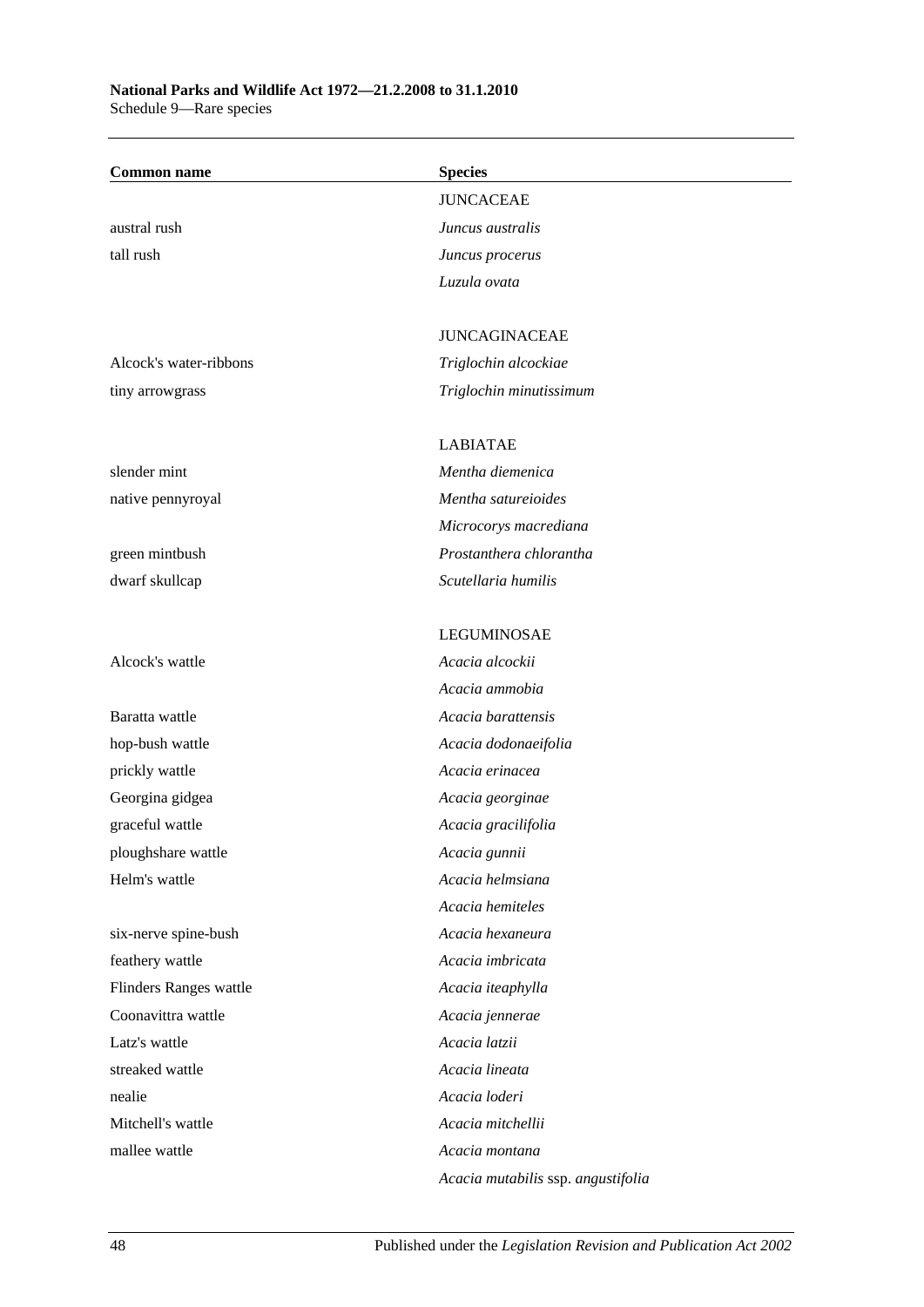| <b>Common name</b>         | <b>Species</b>                    |
|----------------------------|-----------------------------------|
| Pickard's wattle           | Acacia pickardii                  |
| Quorn wattle               | Acacia quornensis                 |
| dagger-leaf wattle         | Acacia rhigiophylla               |
| minni ritchi               | Acacia rhodophloia                |
|                            | Acacia simmonsiana                |
| hop wattle                 | Acacia stricta                    |
| Symon's wattle             | Acacia symonii                    |
|                            | Acacia tenuior                    |
|                            | Acacia tenuissima                 |
|                            | Acacia toondulya                  |
| mallee bitter-pea          | Daviesia benthamii ssp. humilis   |
| zig-zag bitter-pea         | Daviesia pectinata                |
| Flinders Ranges bitter-pea | Daviesia stricta                  |
|                            | Hovea purpurea                    |
| clustered bush-pea         | Pultenaea dentata                 |
| Tothill bush-pea           | Pultenaea kraehenbuehlii          |
| rough bush-pea             | Pultenaea scabra                  |
| tufted bush-pea            | Pultenaea trichophylla            |
| leafless globe-pea         | Sphaerolobium minus               |
|                            | Swainsona fuscoviridis            |
| Lee's swainson-pea         | Swainsona leeana                  |
| wild violet                | Swainsona microcalyx              |
|                            | Swainsona oligophylla             |
| yellow swainson-pea        | Swainsona pyrophila               |
| spiny templetonia          | Templetonia battii                |
| native broom               | Viminaria juncea                  |
|                            | LENTIBULARIACEAE                  |
| yellow bladderwort         | Utricularia australis             |
| violet bladderwort         | Utricularia violacea              |
|                            | <b>LILIACEAE</b>                  |
| pale grass-lily            | Caesia parviflora var. minor      |
| sand lily                  | Corynotheca licrota               |
|                            | Dianella longifolia var. grandis  |
| wattle mat-rush            | Lomandra filiformis ssp. coriacea |

grassy fringe-lily *Thysanotus tenellus*

Published under the *Legislation Revision and Publication Act 2002* 49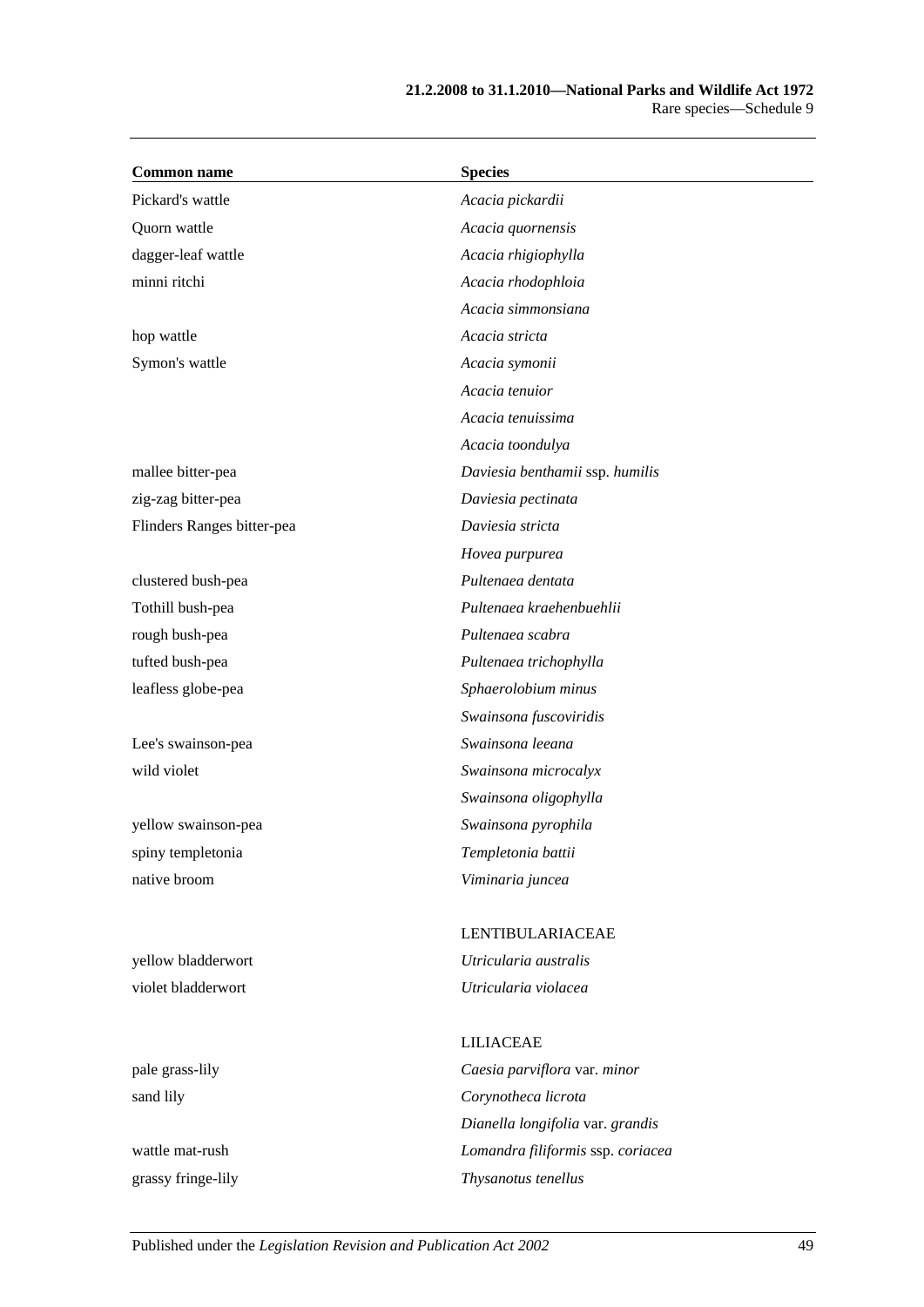## **National Parks and Wildlife Act 1972—21.2.2008 to 31.1.2010**

Schedule 9—Rare species

| <b>Common name</b>         | <b>Species</b>                         |
|----------------------------|----------------------------------------|
| Eyre Peninsula fringe-lily | Thysanotus wangariensis                |
| trailing Nancy             | Wurmbea decumbens                      |
| desert Nancy               | Wurmbea deserticola                    |
|                            | Wurmbea latifolia ssp. vanessae        |
|                            | Wurmbea stellata                       |
| Tate's grass-tree          | Xanthorrhoea semiplana ssp. tateana    |
| desert grass-tree          | Xanthorrhoea thorntonii                |
|                            |                                        |
|                            | <b>LOGANIACEAE</b>                     |
| rock logania               | Logania saxatilis                      |
| rough logania              | Logania scabrella                      |
| tiny mitrewort             | Phyllangium distylis                   |
|                            | LYCOPODIACEAE                          |
| slender clubmoss           | Lycopodiella lateralis                 |
| pigmy clubmoss             | Phylloglossum drummondii               |
|                            | <b>LYTHRACEAE</b>                      |
| purple loosestrife         | Lythrum salicaria                      |
|                            |                                        |
|                            | <b>MALVACEAE</b>                       |
|                            | Abutilon oxycarpum var. incanum        |
| showy lawrencia            | Lawrencia berthae                      |
|                            | Sida sp. Wakaya Desert (C.Dunlop 1984) |
|                            | MARSILEACEAE                           |
| austral pillwort           | Pilularia novae-hollandiae             |
|                            |                                        |
|                            | MENYANTHACEAE                          |
| wavy marshwort             | Nymphoides crenata                     |
|                            | <b>MYOPORACEAE</b>                     |
|                            | Eremophila praecox                     |
| Blue Range emubush         | Eremophila barbata                     |
| coccid emubush             | Eremophila gibbifolia                  |
| Hill's emubush             | Eremophila hillii                      |
|                            | Eremophila interstans var. interstans  |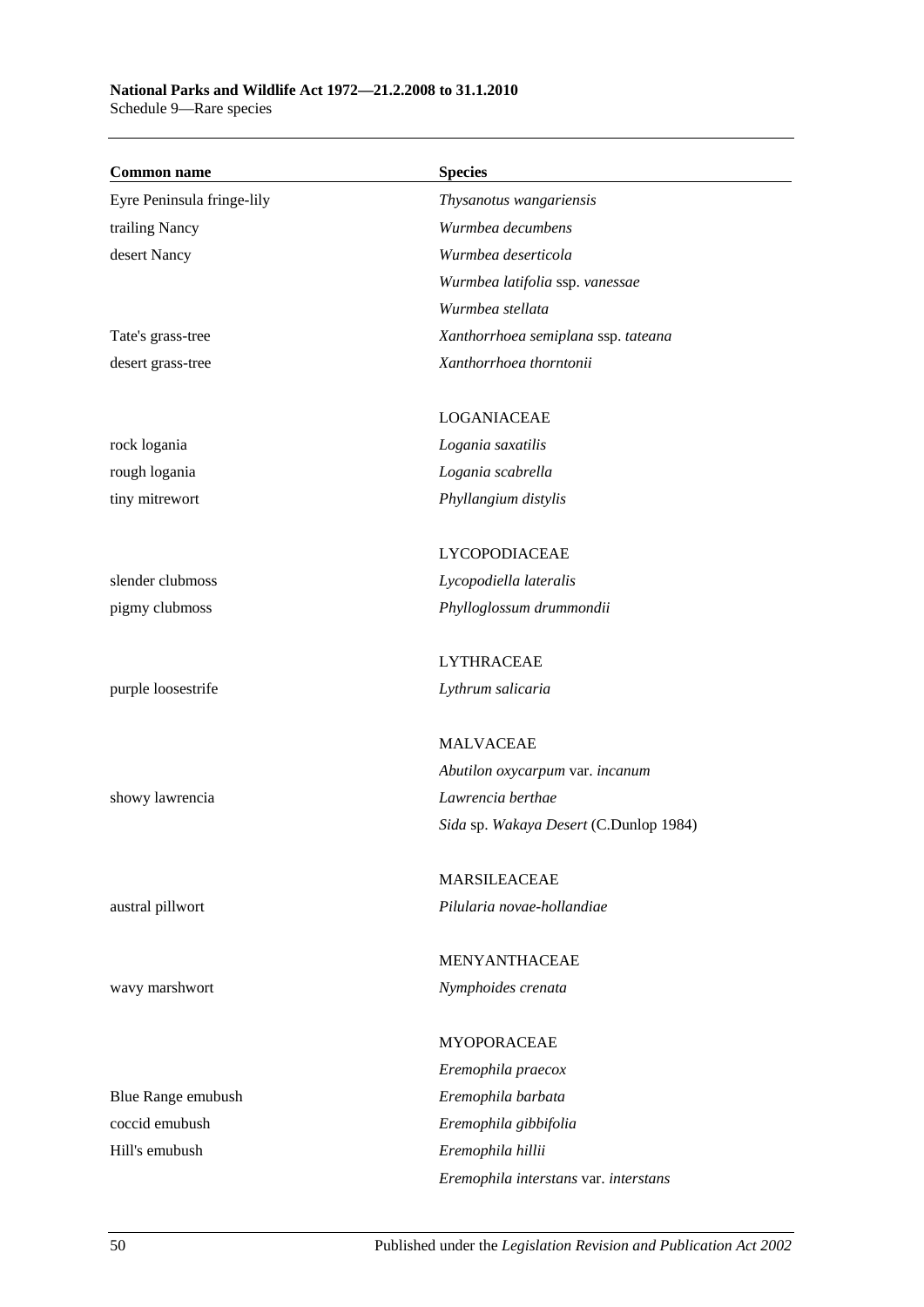| <b>Common name</b>             | <b>Species</b>                                 |
|--------------------------------|------------------------------------------------|
| small-leaf emubush             | Eremophila parvifolia                          |
|                                | Eremophila pentaptera                          |
| twiggy emubush                 | Eremophila polyclada                           |
| green-flower emubush           | Eremophila subfloccosa ssp. glandulosa         |
| creeping boobialla             | Myoporum parvifolium                           |
|                                | <b>MYRTACEAE</b>                               |
| prickly bottlebrush            | Callistemon brachyandrus                       |
| Kangaroo Island heath-myrtle   | Calytrix smeatoniana                           |
| white box                      | Eucalyptus albens                              |
| broad-leaf box                 | Eucalyptus behriana                            |
| Spafford's square-fruit mallee | Eucalyptus calycogona ssp. spaffordii          |
|                                | Eucalyptus canescens ssp. beadellii            |
| Port Lincoln mallee            | Eucalyptus conglobata                          |
| Darke Peak mallee              | Eucalyptus cretata                             |
| candlebark gum                 | Eucalyptus dalrympleana ssp. dalrympleana      |
|                                | Eucalyptus diversifolia ssp. hesperia          |
| pink gum                       | Eucalyptus fasciculosa                         |
| Mount Lindsay gum              | Eucalyptus gillenii                            |
| Kingsmill mallee               | Eucalyptus kingsmillii ssp. alatissima         |
| whipstick mallee               | Eucalyptus leptopoda ssp. elevata              |
| large-fruit blue gum           | Eucalyptus leucoxylon ssp. megalocarpa         |
| red stringybark                | Eucalyptus macrorhyncha ssp. macrorhyncha      |
| ribbed white mallee            | Eucalyptus percostata                          |
|                                | Eucalyptus phenax ssp. compressa               |
|                                | Eucalyptus sp. Flinders Ranges (D.Nicolle 562) |
| manna gum                      | Eucalyptus viminalis ssp. viminalis            |
| green mallee                   | Eucalyptus viridis ssp. viridis                |
| Wimmera mallee                 | Eucalyptus wimmerensis                         |
| Wyola Lake mallee              | Eucalyptus wyolensis                           |
| needle-leaf honey-myrtle       | Melaleuca armillaris ssp. akineta              |
| wrinkled honey-myrtle          | Melaleuca fulgens ssp. corrugata               |
| pungent honey-myrtle           | Melaleuca leiocarpa                            |
| dwarf-leaf honey-myrtle        | Melaleuca nanophylla                           |
| pointed-leaf honey-myrtle      | Melaleuca oxyphylla                            |
| swamp honey-myrtle             | Melaleuca squamea                              |
| bottlebrush tea-tree           | Melaleuca squarrosa                            |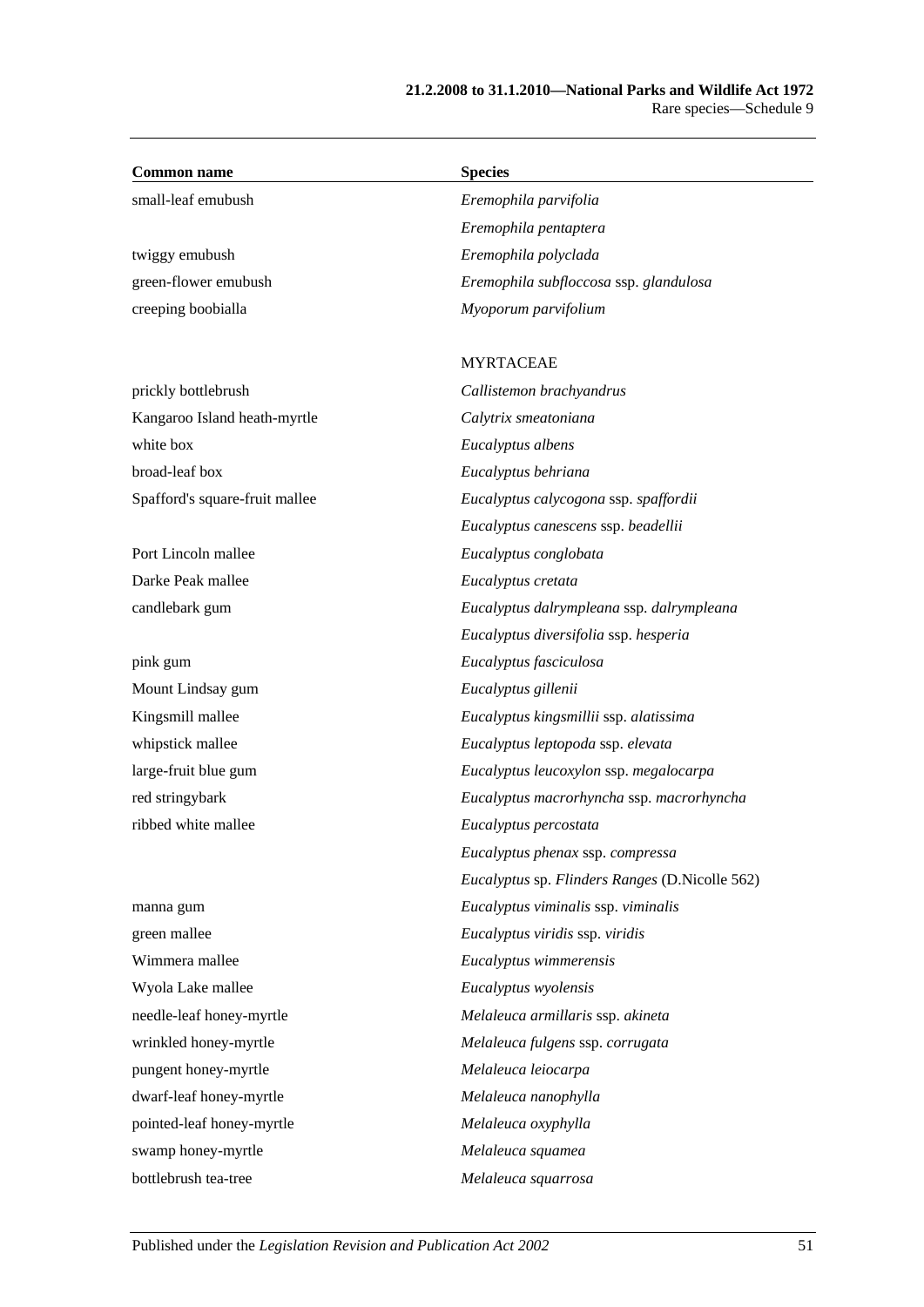### **National Parks and Wildlife Act 1972—21.2.2008 to 31.1.2010** Schedule 9—Rare species

| <b>Common name</b>     | <b>Species</b>                       |
|------------------------|--------------------------------------|
| Wilson's honey-myrtle  | Melaleuca wilsonii                   |
| fringed heath-myrtle   | Micromyrtus ciliata                  |
|                        |                                      |
|                        | <b>OLACACEAE</b>                     |
|                        | Olax obcordata                       |
|                        |                                      |
|                        | OPHIOGLOSSACEAE                      |
| large adder's-tongue   | Ophioglossum polyphyllum             |
|                        |                                      |
|                        | ORCHIDACEAE                          |
|                        | Caladenia bicalliata ssp. bicalliata |
| black-tongue caladenia | Caladenia congesta                   |
| hooded caladenia       | Caladenia cucullata                  |
| late spider-orchid     | Caladenia necrophylla                |
| pygmy caladenia        | Caladenia pusilla                    |
|                        | Caladenia sanguinea                  |
| star spider-orchid     | Caladenia stellata                   |
| plain caladenia        | Caladenia vulgaris                   |
| plains beard-orchid    | Calochilus campestris                |
| small helmet-orchid    | Corybas unguiculatus                 |
| tiger orchid           | Diuris sulphurea                     |
| potato orchid          | Gastrodia sesamoides                 |
| yellow onion-orchid    | Microtis atrata                      |
| sweet onion-orchid     | Microtis rara                        |
| austral leek-orchid    | Prasophyllum australe                |
| tawny leek-orchid      | Prasophyllum constrictum             |
| fertile leek-orchid    | Prasophyllum fecundum                |
| cryptic leek-orchid    | Prasophyllum occultans               |
| pale leek-orchid       | Prasophyllum pallidum                |
| blunt greenhood        | Pterostylis curta                    |
| slender greenhood      | Pterostylis foliata                  |
|                        | Pterostylis striata                  |
| austral lady's tresses | Spiranthes australis                 |
| frog-mouth sun-orchid  | Thelymitra batesii                   |
| small pink sun-orchid  | Thelymitra carnea                    |
| twisted sun-orchid     | Thelymitra flexuosa                  |
| giant sun-orchid       | Thelymitra grandiflora               |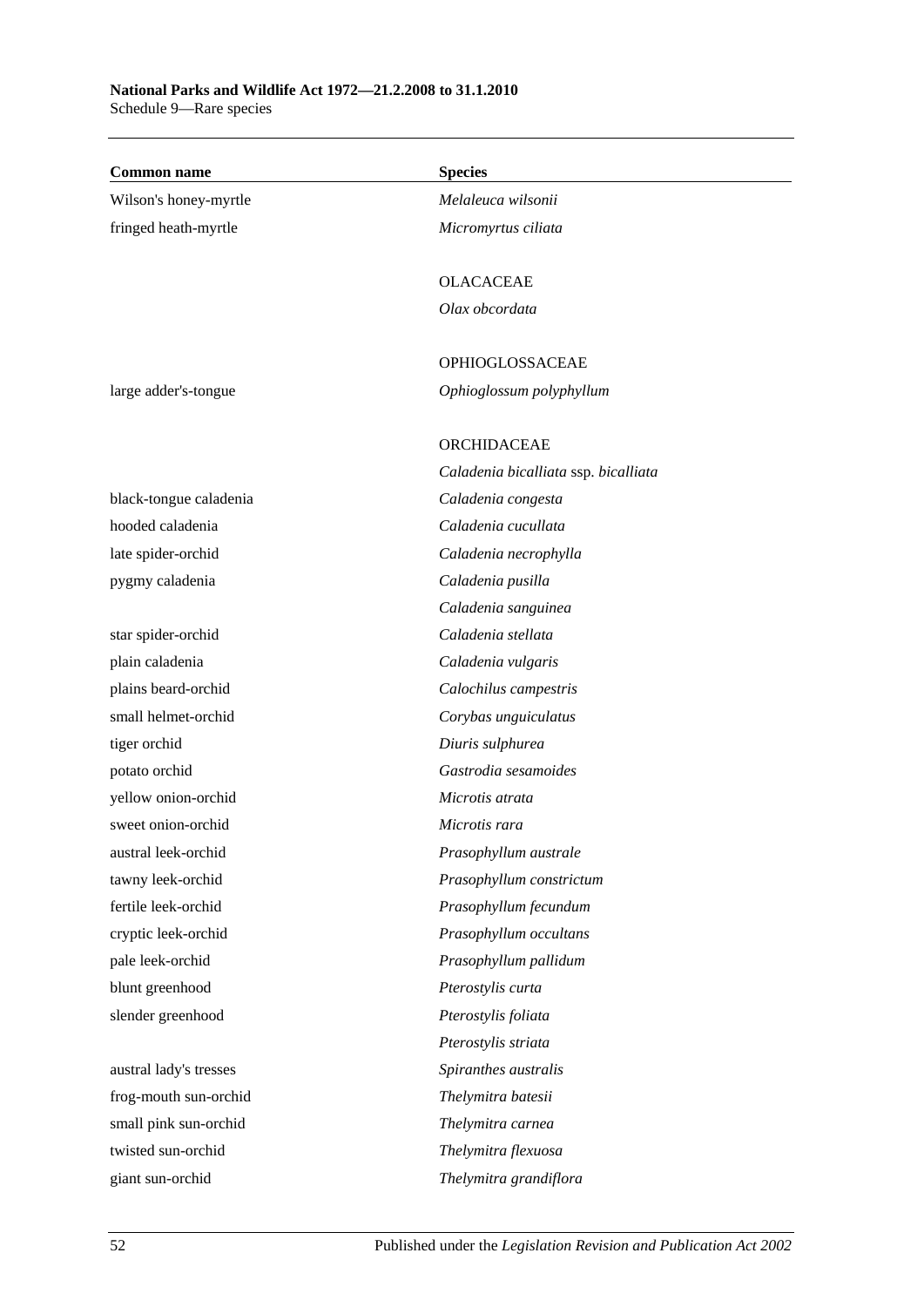| <b>Common name</b>     | <b>Species</b>                         |
|------------------------|----------------------------------------|
| plum sun-orchid        | Thelymitra mucida                      |
| western sky sun-orchid | Thelymitra occidentalis                |
|                        | OROBANCHACEAE                          |
| native broomrape       | Orobanche cernua var. australiana      |
|                        | PITTOSPORACEAE                         |
| eastern apple-berry    | Billardiera scandens var. scandens     |
| white rhytidosporum    | Rhytidosporum procumbens               |
|                        | PLANTAGINACEAE                         |
|                        | Plantago sp. A (A.C.Robinson 704)      |
|                        | <b>POLYGONACEAE</b>                    |
| spiny lignum           | Muehlenbeckia horrida ssp. horrida     |
| wiry dock              | Rumex dumosus                          |
|                        | <b>PORTULACACEAE</b>                   |
| bead purslane          | Calandrinia sphaerophylla              |
|                        | Calandrinia stagnensis                 |
| white purslane         | Neopaxia australasica                  |
|                        | <b>POTAMOGETONACEAE</b>                |
| blunt pondweed         | Potamogeton ochreatus                  |
|                        | PRIMULACEAE                            |
| desert samolus         | Samolus eremaeus                       |
|                        | <b>PROTEACEAE</b>                      |
|                        | Grevillea anethifolia                  |
| prickly grevillea      | Grevillea aquifolium                   |
|                        | Grevillea halmaturina ssp. halmaturina |
|                        | Grevillea halmaturina ssp. laevis      |
|                        | Grevillea lavandulacea ssp. rogersii   |
|                        | Grevillea pauciflora ssp. leptophylla  |
| Kangaroo Island hakea  | Hakea aenigma                          |
| hooked needlewood      | Hakea tephrosperma                     |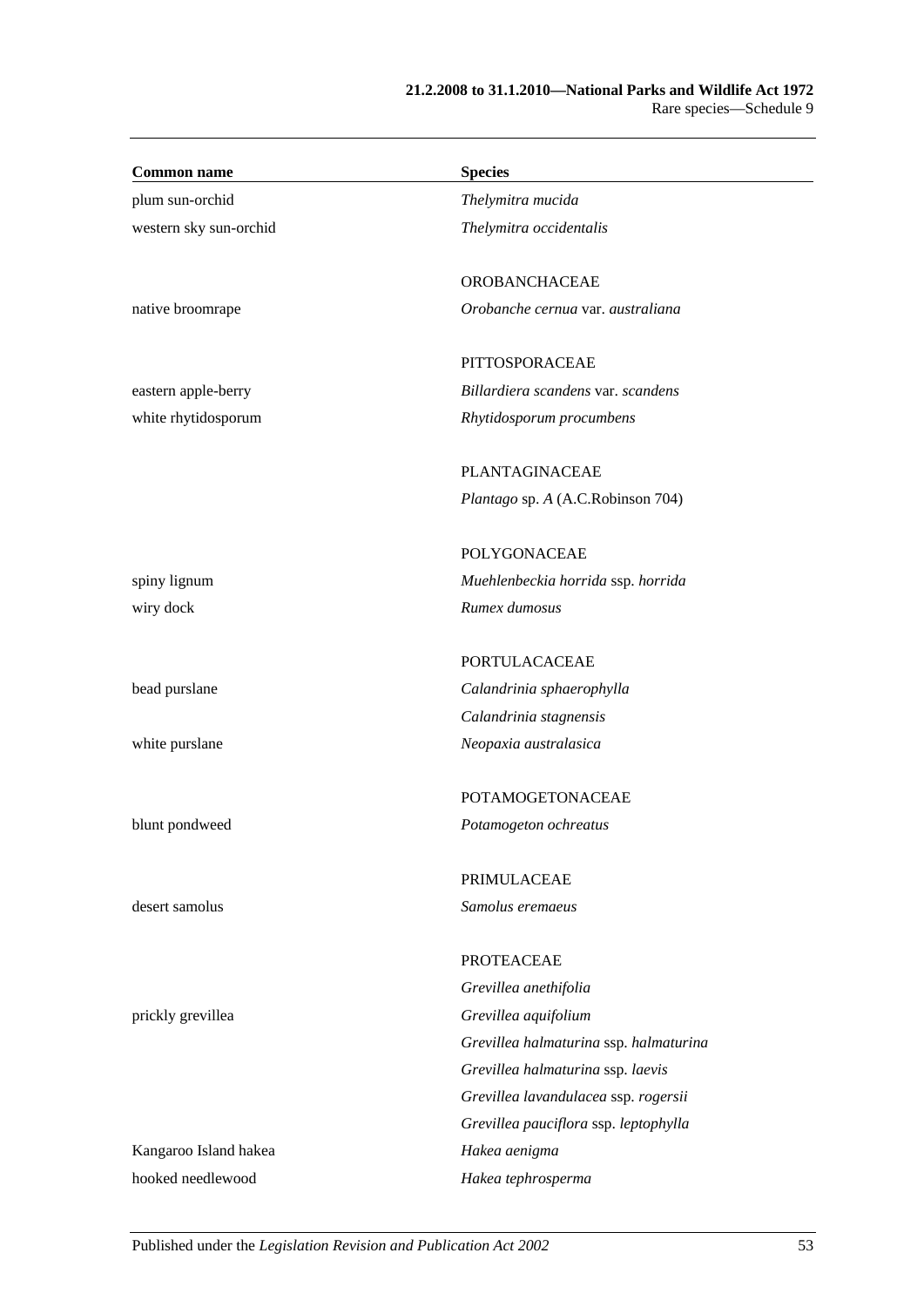| <b>Common name</b>         | <b>Species</b>                                     |
|----------------------------|----------------------------------------------------|
|                            |                                                    |
|                            | <b>PTERIDACEAE</b>                                 |
| tender brake               | Pteris tremula                                     |
|                            | RANUNCULACEAE                                      |
| river buttercup            | Ranunculus inundatus                               |
| slender buttercup          | Ranunculus robertsonii                             |
|                            | <b>RESTIONACEAE</b>                                |
| Kangaroo Island scale-rush | Lepyrodia valliculae                               |
|                            | <b>RHAMNACEAE</b>                                  |
| long-flower cryptandra     | Cryptandra sp. Long hypanthium (C.R. Alcock 10626) |
|                            | Pomaderris forrestiana                             |
|                            | Spyridium bifidum var. integrifolium               |
| rough spyridium            | Spyridium halmaturinum var. scabridum              |
| silvery spyridium          | Spyridium leucopogon                               |
| spoon-leaf spyridium       | Spyridium spathulatum                              |
|                            | <b>RUBIACEAE</b>                                   |
| water woodruff             | Asperula subsimplex                                |
| Southern Flinders woodruff | Asperula syrticola                                 |
| tight bedstraw             | Galium curvihirtum                                 |
| dwarf nertera              | Leptostigma reptans                                |
|                            | <b>RUTACEAE</b>                                    |
| rough star-bush            | Asterolasia muricata                               |
|                            | Boronia nana var. hyssopifolia                     |
|                            | Boronia nana var. pubescens                        |
| swamp boronia              | Boronia parviflora                                 |
| hairy boronia              | Boronia pilosa ssp. torquata                       |
| hairy correa               | Correa aemula                                      |
| white correa               | Correa alba var. pannosa                           |
|                            | Correa backhouseana var. orbicularis               |
|                            | Correa glabra var. leucoclada                      |
| wilga                      | Geijera parviflora                                 |
| Mount Lofty phebalium      | Leionema hillebrandii                              |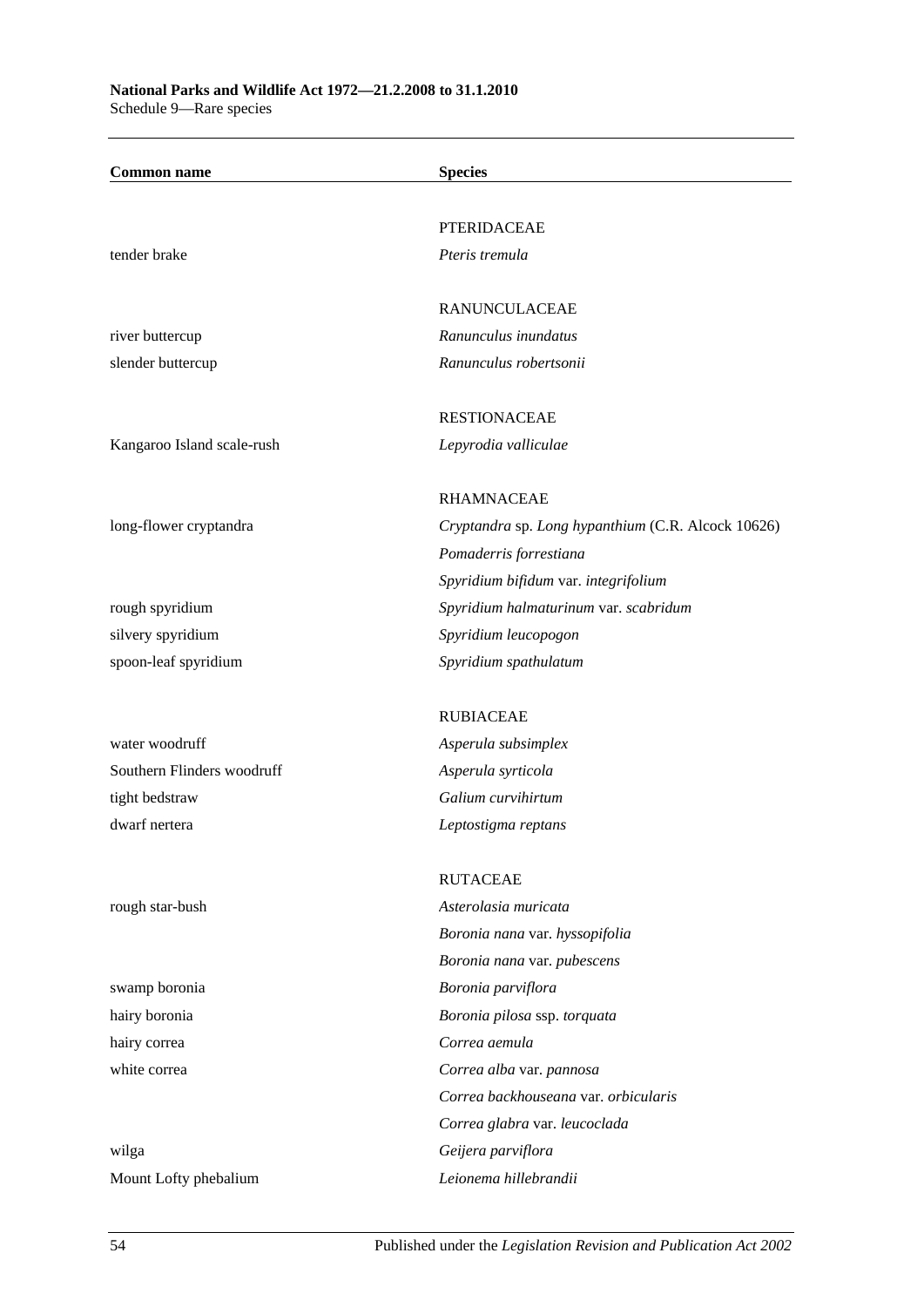| <b>Common name</b>            | <b>Species</b>                            |  |
|-------------------------------|-------------------------------------------|--|
|                               | Leionema microphyllum                     |  |
| narrow-leaf wax-flower        | Philotheca angustifolia ssp. angustifolia |  |
|                               | Zieria veronicea ssp. insularis           |  |
|                               | Zieria veronicea ssp. veronicea           |  |
|                               | <b>SANTALACEAE</b>                        |  |
| yellow-flower sour-bush       | Choretrum glomeratum var. chrysanthum     |  |
| spiked sour-bush              | Choretrum spicatum                        |  |
| pale-fruit cherry             | Exocarpos strictus                        |  |
|                               | <b>SCROPHULARIACEAE</b>                   |  |
| showy speedwell               | Derwentia decorosa                        |  |
| Kangaroo Island speedwell     | Derwentia derwentiana ssp. anisodonta     |  |
| stalked brooklime             | Gratiola pedunculata                      |  |
| glandular brooklime           | Gratiola pubescens                        |  |
| dwarf brooklime               | Gratiola pumilo                           |  |
| small monkey-flower           | Mimulus prostratus                        |  |
| Haegi's stemodia              | Stemodia sp. Haegii (J.Z.Weber 9055)      |  |
|                               | <b>SOLANACEAE</b>                         |  |
| narrow-leaf ray-flower        | Anthocercis angustifolia                  |  |
| Port Lincoln ray-flower       | Anthocercis anisantha ssp. anisantha      |  |
|                               | Nicotiana truncata                        |  |
| rare nightshade               | Solanum eremophilum                       |  |
|                               | <b>STERCULIACEAE</b>                      |  |
| western tar-vine              | Gilesia biniflora                         |  |
|                               | <b>STYLIDIACEAE</b>                       |  |
|                               | Levenhookia stipitata                     |  |
| Beauglehole's trigger-plant   | Stylidium beaugleholei                    |  |
|                               | Stylidium ecorne                          |  |
| Kangaroo Island trigger-plant | Stylidium tepperianum                     |  |
|                               | THELYPTERIDACEAE                          |  |
| soft shield-fern              | Christella dentata                        |  |
|                               |                                           |  |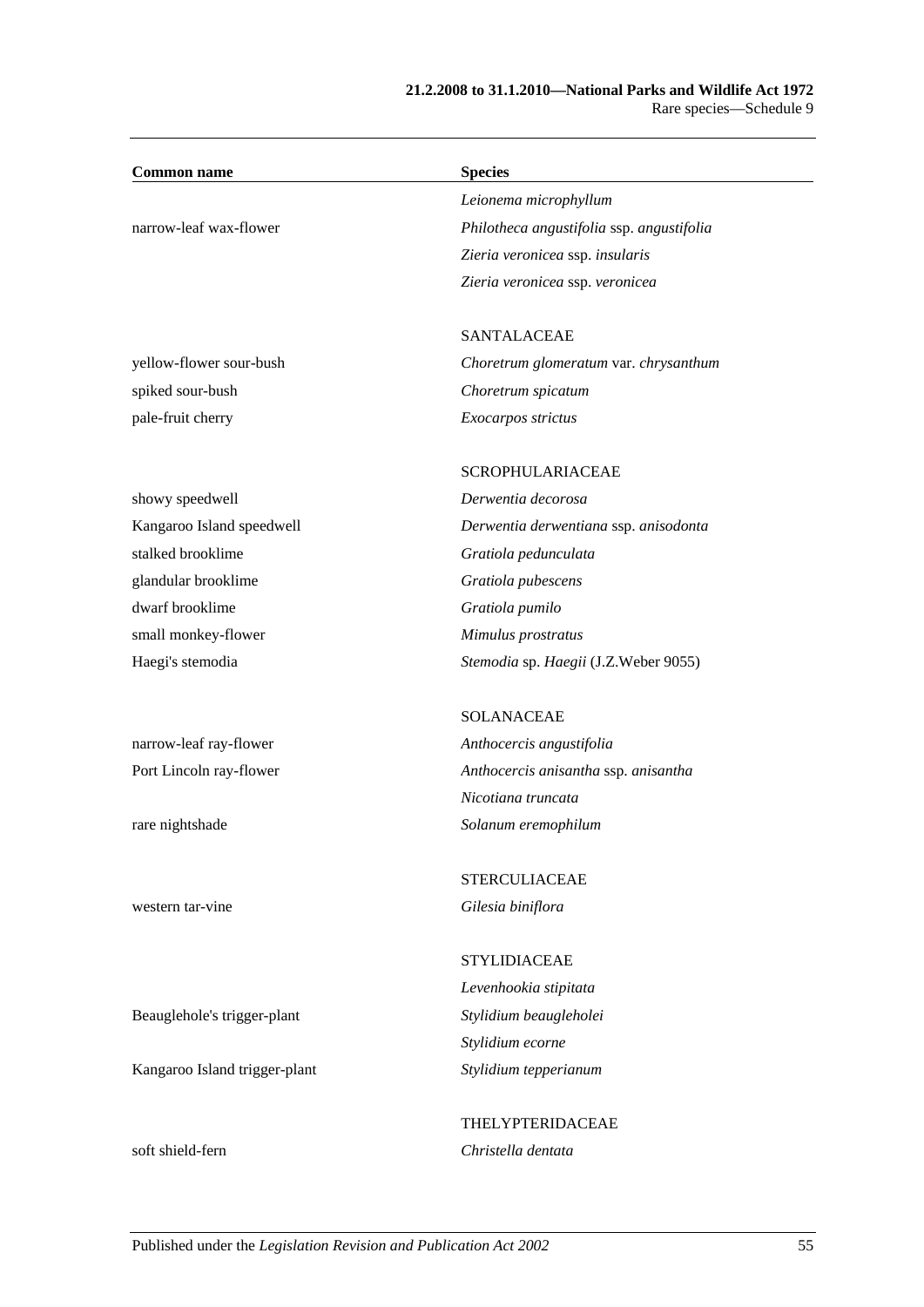| <b>Common name</b>        | <b>Species</b>                      |
|---------------------------|-------------------------------------|
|                           | THYMELAEACEAE                       |
|                           | Pimelea curviflora var. subglabrata |
| sandhill riceflower       | Pimelea penicillaris                |
| Williamson's riceflower   | Pimelea williamsonii                |
|                           |                                     |
|                           | <b>UMBELLIFERAE</b>                 |
| prostrate blue devil      | Eryngium vesiculosum                |
| fringe-fruit pennywort    | Hydrocotyle comocarpa               |
| spreading pennywort       | Hydrocotyle crassiuscula            |
|                           | Neosciadium glochidiatum            |
| Kangaroo Island platysace | Platysace heterophylla var. tepperi |
| native parsnip            | Trachymene anisocarpa               |
| southern xanthosia        | Xanthosia tasmanica                 |
|                           | <b>XYRIDACEAE</b>                   |
|                           |                                     |
| tall yellow-eye           | Xyris operculata                    |
|                           | ZANNICHELLIACEAE                    |
|                           | Zannichellia palustris              |
|                           | ZOSTERACEAE                         |
|                           |                                     |
| garweed                   | Zostera muelleri ssp. mucronata     |
|                           | ZYGOPHYLLACEAE                      |
| thick twinleaf            | Zygophyllum crassissimum            |
| small-fruit twinleaf      | Zygophyllum humillimum              |
|                           | Zygophyllum hybridum                |

## **Schedule 10—Unprotected species**

Zebra Finch *(Poephila guttata)* Budgerygah *(Melopsittacus undulatus)* Red Wattlebird *(Anthochaera carunculata)* Grey-backed Silvereye *(Zosterops lateralis halmaturina)* Galah *(Cacatua roseicapilla)* Little Corella *(Cacatua sanguinea)* Australian Raven *(Corvus coronoides)* Little Crow *(Corvus bennetti)* Australian Crow *(Corvus orru cecilae)*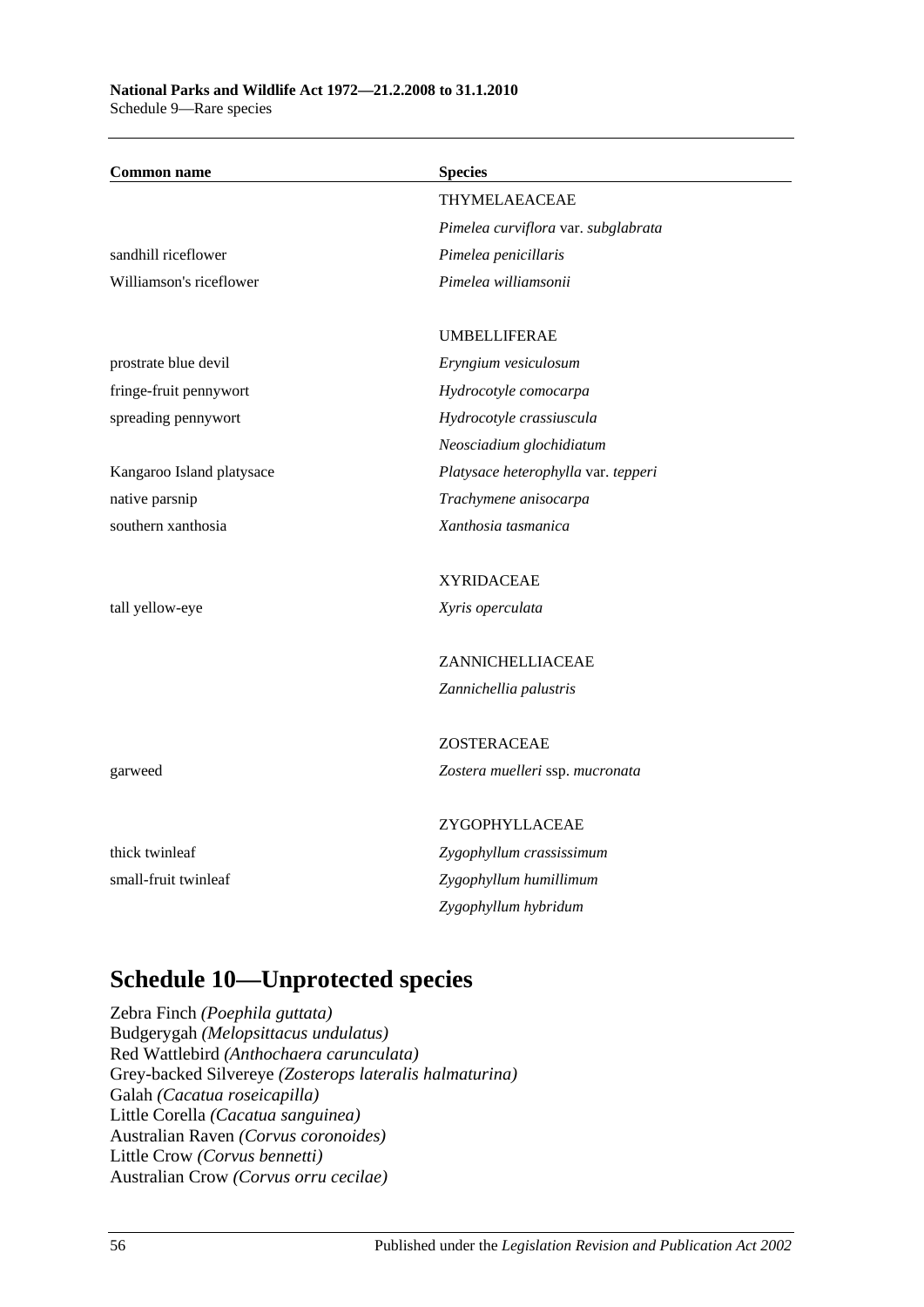Little Raven *(Corvus mellori)* Wild Dog (Dingo) *(Canis familiaris)*

## **Schedule 11—Species to which [Part 5 Division 4A](#page-59-0) applies**

Emu DROMAIUS NOVAEHOLLANDIAE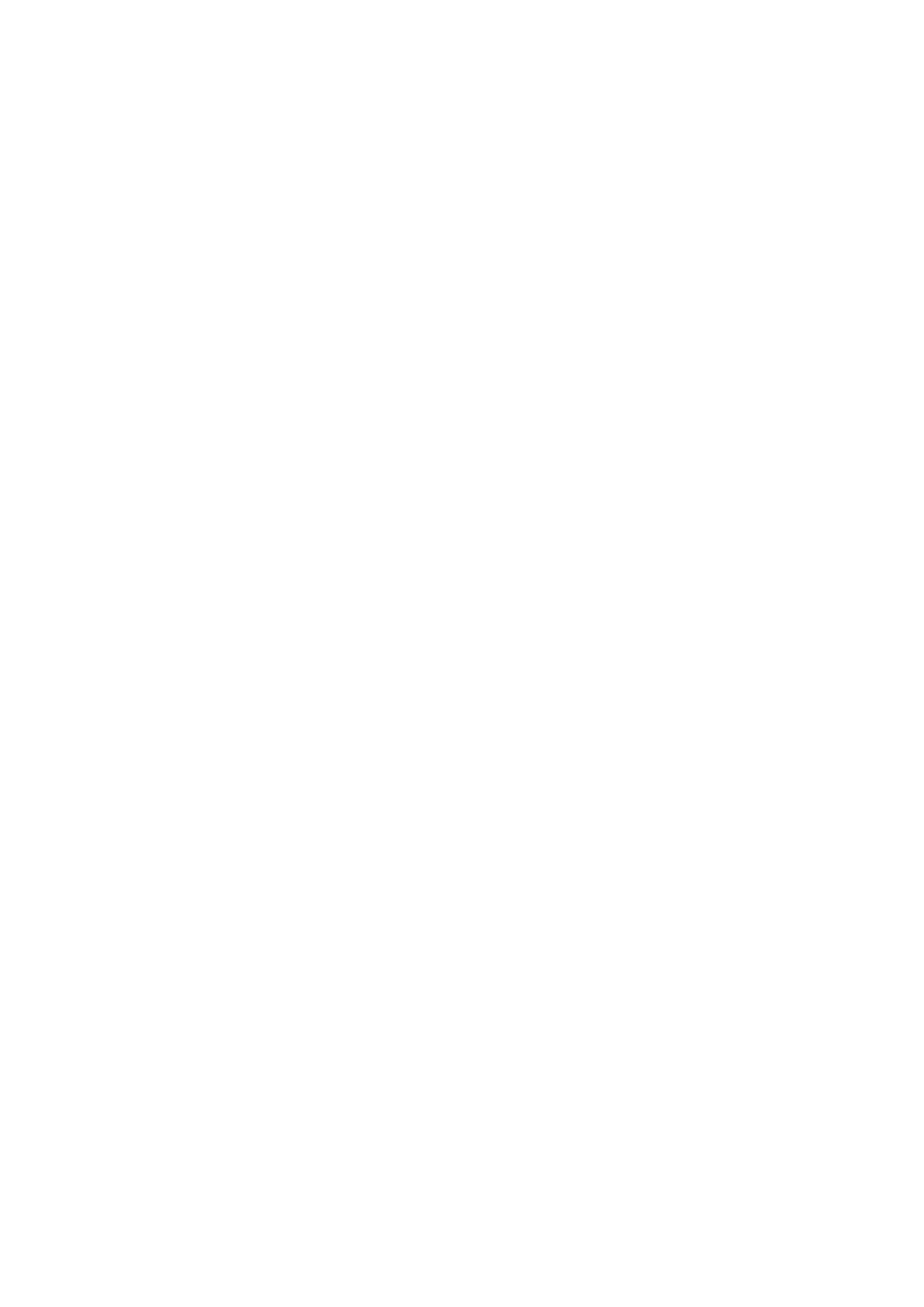## **Legislative history**

## **Notes**

• This version is comprised of the following:

| Part 1    | 1.7.2005                   |
|-----------|----------------------------|
| Part 2    | 1.7.2005                   |
| Part 3    | 1.7.2005                   |
| Part 3A   | 1.7.2005                   |
| Part 4    | 24.11.2003 (Reprint No 11) |
| Part 5    | 21.2.2008                  |
| Part 5A   | 4.6.2005                   |
| Part 6    | 1.7.2005                   |
| Schedules | 21.2.2008                  |
|           |                            |

- Amendments of this version that are uncommenced are not incorporated into the text.
- Please note—References in the legislation to other legislation or instruments or to titles of bodies or offices are not automatically updated as part of the program for the revision and publication of legislation and therefore may be obsolete.
- Earlier versions of this Act (historical versions) are listed at the end of the legislative history.
- For further information relating to the Act and subordinate legislation made under the Act see the Index of South Australian Statutes or www.legislation.sa.gov.au.

## **Legislation repealed by principal Act**

The *National Parks and Wildlife Act 1972* repealed the following:

*Fauna and Flora Reserve Act 1919 Fauna and Flora Reserve Act Amendment Act 1940 Fauna Conservation Act 1964 Fauna Conservation Act Amendment Act 1965 National Parks Act 1966 The National Pleasure Resorts Act 1914 National Pleasure Resorts Act Amendment Act 1960 Native Plants Protection Act 1936*

## **Legislation amended by principal Act**

The *National Parks and Wildlife Act 1972* amended the following:

*The Lands for Public Purposes Acquisition Act 1914 Statute Law Revision Act 1935*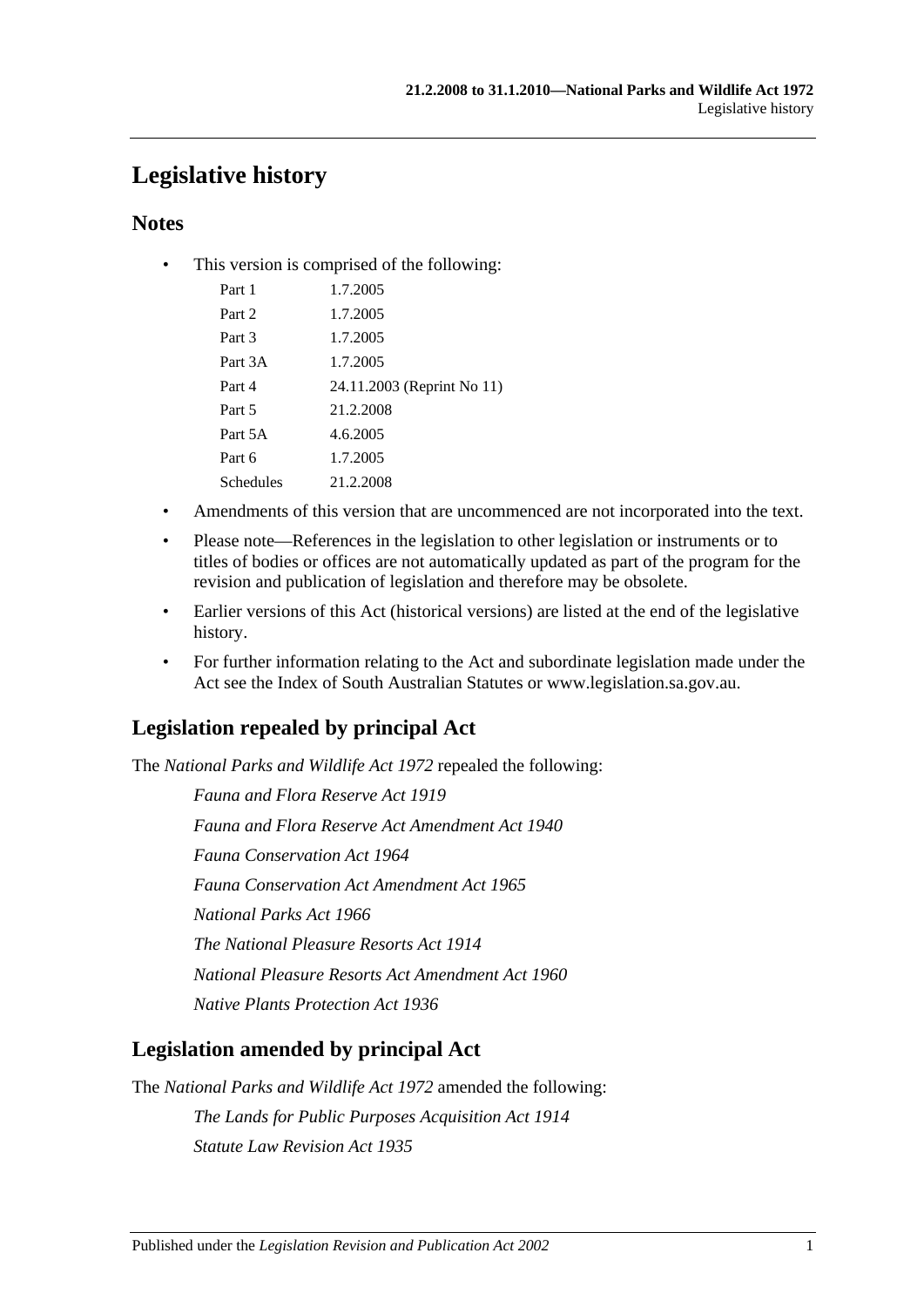## **Principal Act and amendments**

| New entries appear in bold. |  |  |
|-----------------------------|--|--|
|                             |  |  |

| Year | N <sub>o</sub> | Title                                                                                                                                              | Assent     | Commencement                                                                                                                                                                                                 |
|------|----------------|----------------------------------------------------------------------------------------------------------------------------------------------------|------------|--------------------------------------------------------------------------------------------------------------------------------------------------------------------------------------------------------------|
| 1972 | 56             | National Parks and Wildlife Act 1972 27.4.1972                                                                                                     |            | 3.7.1972 (Gazette 29.6.1972 p2689)                                                                                                                                                                           |
| 1974 | 130            | National Parks and Wildlife Act<br>Amendment Act 1974                                                                                              | 12.12.1974 | 1.2.1975 (Gazette 30.1.1975 p341)                                                                                                                                                                            |
| 1978 | 35             | National Parks and Wildlife Act<br>Amendment Act 1978                                                                                              | 6.4.1978   | 8.6.1978 (Gazette 8.6.1978 p1973)                                                                                                                                                                            |
| 1978 | 100            | National Parks and Wildlife Act<br>Amendment Act (No. 2) 1978                                                                                      | 7.12.1978  | 14.8.1980 (Gazette 14.8.1980 p528)                                                                                                                                                                           |
| 1981 | 19             | National Parks and Wildlife Act<br>Amendment Act 1981                                                                                              | 19.3.1981  | 2.4.1981 (Gazette 2.4.1981 p1017)                                                                                                                                                                            |
| 1981 | 54             | National Parks and Wildlife Act<br>Amendment Act (No. 2) 1981                                                                                      | 25.6.1981  | 25.6.1981                                                                                                                                                                                                    |
| 1987 | 94             | National Parks and Wildlife Act<br>Amendment Act 1987                                                                                              | 17.12.1987 | 17.12.1987 (Gazette 17.12.1987 p1851)<br>except ss 29, 30, 32 and 37-1.7.1988<br>(Gazette 23.6.1988 p1983)                                                                                                   |
| 1991 | (57)           | National Parks and Wildlife<br>Endangered, Vulnerable and Rare<br>Species (Amendment of Schedules)<br>Regulations 1991 (Gazette 16.5.1991<br>p1590 |            | 16.5.1991                                                                                                                                                                                                    |
| 1992 | 28             | <b>Wilderness Protection Act 1992</b>                                                                                                              | 21.5.1992  | 25.6.1992 (Gazette 18.6.1992 p1756)                                                                                                                                                                          |
| 1992 | 71             | <b>Statutes Amendment (Expiation of</b><br>Offences) Act 1992                                                                                      | 19.11.1992 | 1.3.1993 (Gazette 18.2.1993 p600)                                                                                                                                                                            |
| 1993 | 45             | National Parks and Wildlife<br>(Miscellaneous) Amendment Act 1993                                                                                  | 20.5.1993  | 1.8.1993 (Gazette 22.7.1993 p598)                                                                                                                                                                            |
| 1993 | 54             | <b>Statutes Repeal and Amendment</b><br>(Development) Act 1993                                                                                     | 27.5.1993  | 15.1.1994 (Gazette 27.10.1993 p1889)                                                                                                                                                                         |
| 1996 | 13             | National Parks and Wildlife<br>(Miscellaneous) Amendment Act 1996                                                                                  | 24.4.1996  | 23.5.1996 (Gazette 23.5.1996 p2534)                                                                                                                                                                          |
| 1996 | 34             | <b>Statutes Amendment and Repeal</b><br>(Common Expiation Scheme) Act 1996                                                                         | 2.5.1996   | Sch (cl 25)-3.2.1997 (Gazette<br>19.12.1996 p1923)                                                                                                                                                           |
| 1998 | 54             | National Parks and Wildlife<br>(Bookmark Biosphere Trust)<br>Amendment Act 1998                                                                    | 3.9.1998   | 3.9.1998                                                                                                                                                                                                     |
| 2000 | -11            | Offshore Minerals Act 2000                                                                                                                         | 4.5.2000   | $4.5.2002$ (s $7(5)$ Acts Interpretation<br>Act 1915)—certain amendments<br>contained in Sch 2 were rendered<br>nugatory by the prior amendment of ss 5,<br>14 & 43 of the principal Act by $62/2000$<br>Sch |
| 2000 | 62             | National Parks and Wildlife<br>(Miscellaneous) Amendment Act 2000                                                                                  | 27.7.2000  | 24.8.2000 (Gazette 24.8.2000 p592)                                                                                                                                                                           |
| 2003 | 35             | River Murray Act 2003                                                                                                                              | 31.7.2003  | Sch (cl 14)-24.11.2003 (Gazette<br>20.11.2003 p4203)                                                                                                                                                         |
| 2003 | 44             | <b>Statute Law Revision Act 2003</b>                                                                                                               | 23.10.2003 | Sch 1-24.11.2003 (Gazette 13.11.2003<br>p4048)                                                                                                                                                               |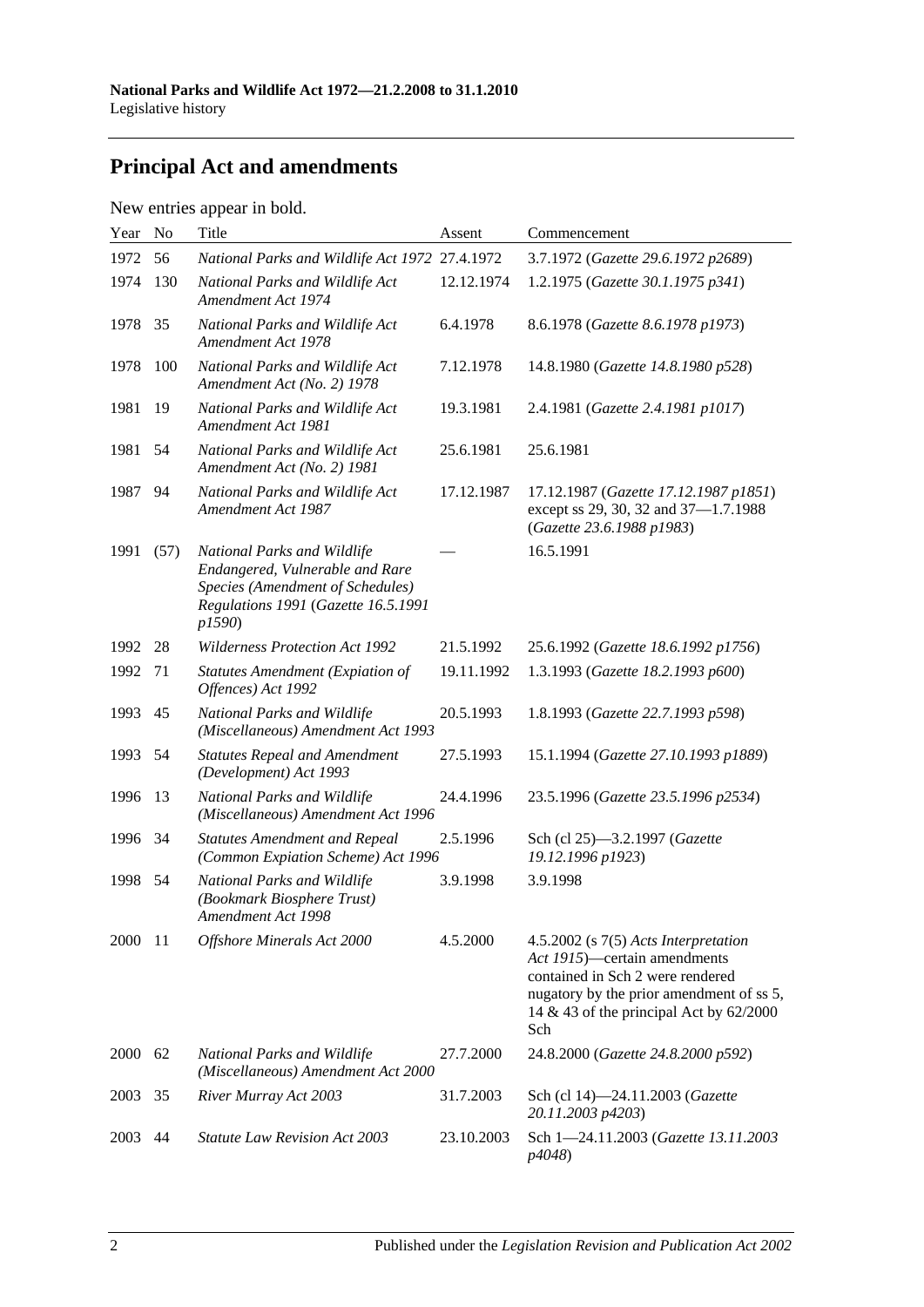| 2003   | - 63 | National Parks and Wildlife<br>(Innamincka Regional Reserve)<br>Amendment Act 2003                                                | 11.12.2003 | 22.7.2004 (Gazette 22.7.2004 p2594)                                                  |
|--------|------|-----------------------------------------------------------------------------------------------------------------------------------|------------|--------------------------------------------------------------------------------------|
| 2004   | 27   | Statutes Amendment (Co-managed)<br>Parks) Act 2004                                                                                | 29.7.2004  | Pt 3 (ss $13-38$ )-29.7.2004 (Gazette<br>29.7.2004 p2682)                            |
| 2004   | 34   | Natural Resources Management Act<br>2004                                                                                          | 5.8.2004   | Sch 4 (cl 23)-1.7.2005 ( <i>Gazette</i><br>30.6.2005 p2093)                          |
| 2005 5 |      | Adelaide Dolphin Sanctuary Act 2005 14.4.2005                                                                                     |            | Sch 2 (cll 42, 44–47)–4.6.2005, (cll 43<br>& 48)-1.7.2005 (Gazette 2.6.2005<br>p1684 |
| 2005   | 20   | <b>Statutes Amendment (Environment</b> )<br>and Conservation Portfolio) Act 2005                                                  | 9.6.2005   | Pt 3 (ss 9—24) & Sch 3—23.6.2005<br>(Gazette 23.6.2005 p1901)                        |
| 2008   | (16) | <b>National Parks and Wildlife</b><br>(Amendment of Schedules 7, 8 and 9)<br>of Act) Regulations 2008 (Gazette<br>21.2.2008 p581) |            | 21.2.2008: r2                                                                        |
| 2009   | 20   | Crown Land Management Act 2009                                                                                                    | 4.6.2009   | Sch 1 (cl 2)—uncommenced                                                             |
| 2009   | 84   | <b>Statutes Amendment (Public Sector</b><br>Consequential Amendments) Act 2009                                                    | 10.12.2009 | Pt 95 (ss $220-225$ )-1.2.2010 ( <i>Gazette</i><br>28.1.2010 p320)                   |

# **Provisions amended since 3 February 1976**

- Legislative history prior to 3 February 1976 appears in marginal notes and footnotes included in the consolidation of this Act contained in Volume 7 of The Public General Acts of South Australia 1837-1975 at page 540.
- Certain textual alterations were made to this Act by the Commissioner of Statute Revision when preparing the reprint of the Act that incorporated all amendments in force as at 11 July 1988. A schedule of these alterations was laid before Parliament on 16 August 1988.

New entries appear in bold.

| Entries that relate to provisions that have been deleted appear in italics. |  |  |  |  |  |
|-----------------------------------------------------------------------------|--|--|--|--|--|
|-----------------------------------------------------------------------------|--|--|--|--|--|

| Provision      | How varied                                                                                    | Commencement |
|----------------|-----------------------------------------------------------------------------------------------|--------------|
| Pt1            |                                                                                               |              |
| ss 2 and 3     | deleted in pursuance of the Acts Republication<br>Act 1967 as their function is now exhausted | 11.7.1988    |
| $s\,4$         | amended by $35/1978$ s 3                                                                      | 8.6.1978     |
|                | amended by $100/1978 s3$                                                                      | 14.8.1980    |
|                | deleted by 94/1987 Sch                                                                        | 17.12.1987   |
| s <sub>5</sub> |                                                                                               |              |
| Aboriginal     | inserted by $27/2004$ s 13(1)                                                                 | 29.7.2004    |
| land           | Aboriginal-owned inserted by $27/2004$ s 13(1)                                                | 29.7.2004    |
|                | Aboriginal person inserted by $27/2004$ s 13(1)                                               | 29.7.2004    |
| Sanctuary      | Adelaide Dolphin inserted by 5/2005 Sch 2 (cl 42)                                             | 4.6.2005     |
| aircraft       | inserted by $94/1987$ s 3(a)                                                                  | 17.12.1987   |
|                | appointed member inserted by $13/1996$ s $3(a)$                                               | 23.5.1996    |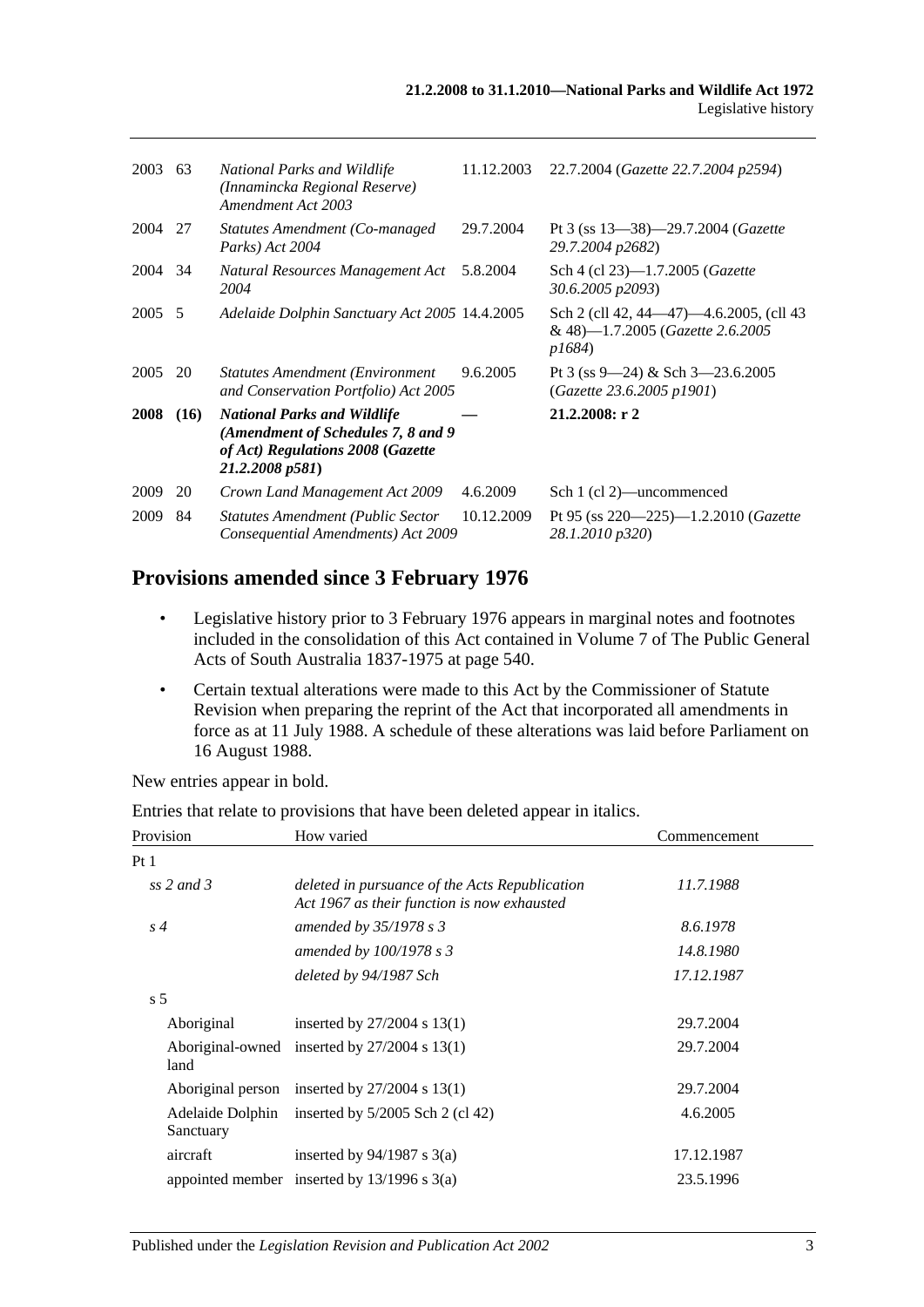#### **National Parks and Wildlife Act 1972—21.2.2008 to 31.1.2010** Legislative history

| the Advisory<br>Council                                     | deleted by $100/1978 s 4(b)$                      | 14.8.1980  |
|-------------------------------------------------------------|---------------------------------------------------|------------|
|                                                             | appointed member deleted by $100/1978$ s $4(a)$   | 14.8.1980  |
| carcass                                                     | substituted by $94/1987$ s 3(b)                   | 17.12.1987 |
| Officer                                                     | the Chief Executive inserted by 94/1987 s 3(j)    | 17.12.1987 |
|                                                             | amended by 62/2000 Sch                            | 24.8.2000  |
| co-managed park                                             | inserted by 27/2004 s 13(2)                       | 29.7.2004  |
| co-management<br>agreement                                  | inserted by $27/2004$ s 13(2)                     | 29.7.2004  |
| co-management<br>board                                      | inserted by $27/2004$ s $13(2)$                   | 29.7.2004  |
| the Council                                                 | deleted by $100/1978$ s $4(b)$                    | 14.8.1980  |
|                                                             | inserted by $13/1996$ s $3(b)$                    | 23.5.1996  |
| Crown lands                                                 | deleted by 94/1987 Sch                            | 17.12.1987 |
| Crown land                                                  | inserted by 94/1987 Sch                           | 17.12.1987 |
| the Department                                              | substituted by $94/1987$ s $3(k)$                 | 17.12.1987 |
|                                                             | substituted by $13/1996$ s $3(c)$                 | 23.5.1996  |
| device                                                      | amended by $13/1996$ s $3(d)$                     | 23.5.1996  |
| the Director                                                | amended by 94/1987 s 3(1)                         | 17.12.1987 |
|                                                             | endangered species inserted by 94/1987 s 3(c)     | 17.12.1987 |
| land under the<br>jurisdiction of the<br>Minister of Marine | deleted by 62/2000 Sch                            | 24.8.2000  |
| marine mammal                                               | inserted by $45/1993$ s 3                         | 1.8.1993   |
| mining Act                                                  | inserted by 62/2000 Sch                           | 24.8.2000  |
|                                                             | amended by 20/2005 Sch 3                          | 23.6.2005  |
| tenement                                                    | mining production inserted by $94/1987$ s 3(d)    | 17.12.1987 |
|                                                             | amended by 62/2000 Sch                            | 24.8.2000  |
|                                                             | amended by 11/2000 Sch 2                          | 4.5.2002   |
|                                                             | amended by 20/2005 Sch 3                          | 23.6.2005  |
| mining tenement                                             | inserted by $94/1987$ s 3(d)                      | 17.12.1987 |
|                                                             | substituted by 62/2000 Sch                        | 24.8.2000  |
| the Minister                                                | deleted by $94/1987 s 3(m)$                       | 17.12.1987 |
| additions to a public<br>road                               | minor alterations or inserted by $94/1987$ s 3(d) | 17.12.1987 |
| Murray-Darling<br>Basin                                     | inserted by $35/2003$ Sch cl 14(a)                | 24.11.2003 |
| the Permanent<br>Head                                       | deleted by $94/1987 s 3(n)$                       | 17.12.1987 |
| plant                                                       | substituted by $94/1987$ s 3(e)                   | 17.12.1987 |
| premises                                                    | inserted by $94/1987$ s $3(e)$                    | 17.12.1987 |
| protected animal                                            | amended by $94/1987$ s 3(f)                       | 17.12.1987 |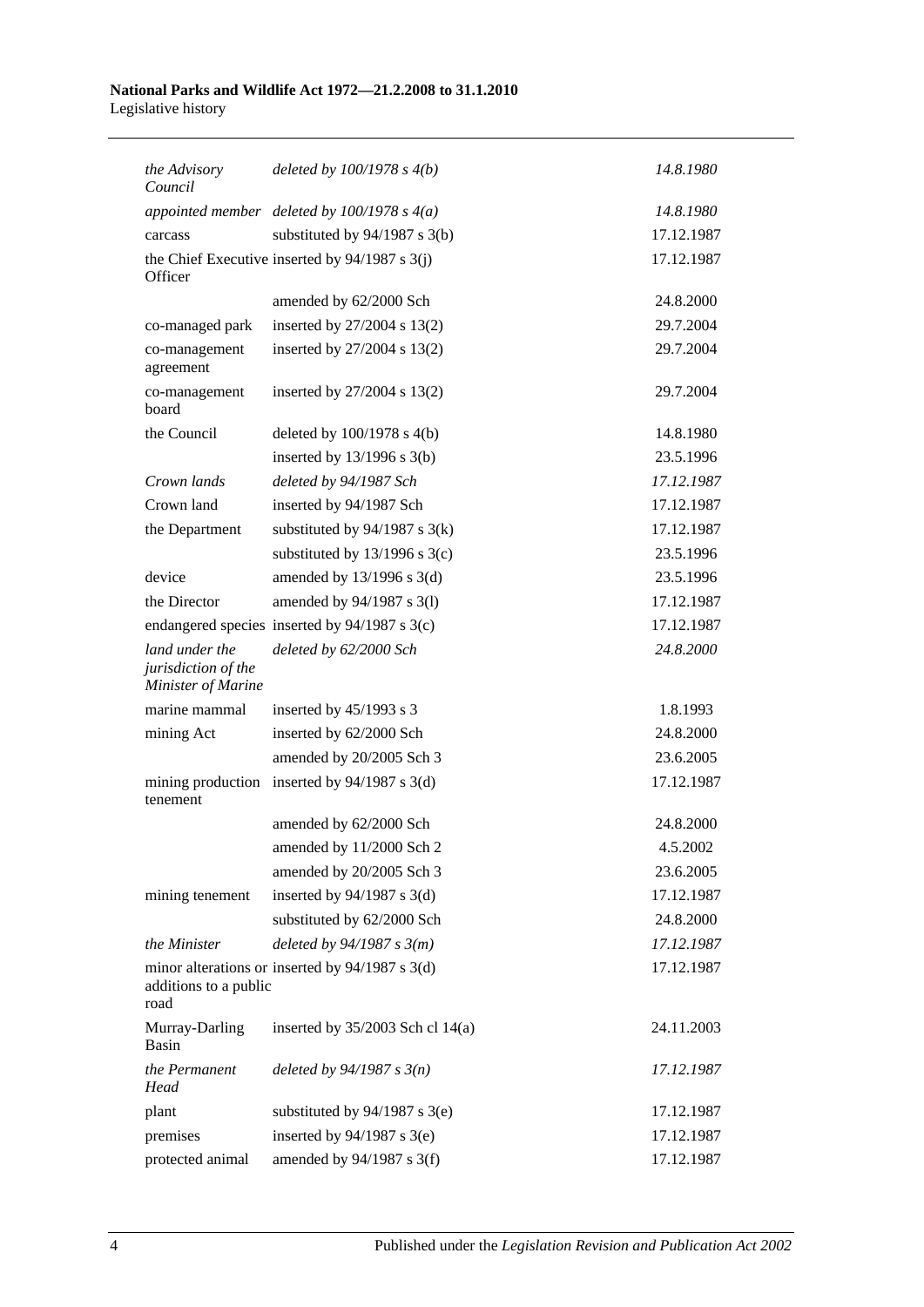|                | protected native<br>plant                 | deleted by $94/1987 s 3(g)$                     | 17.12.1987 |
|----------------|-------------------------------------------|-------------------------------------------------|------------|
|                | protected<br>wildflower                   | deleted by $94/1987 s 3(g)$                     | 17.12.1987 |
|                | public road                               | inserted by $94/1987$ s 3(g)                    | 17.12.1987 |
|                |                                           | amended by 62/2000 Sch                          | 24.8.2000  |
|                | rare species                              | substituted by $94/1987$ s 3(g)                 | 17.12.1987 |
|                | group                                     | relevant Aboriginal inserted by 27/2004 s 13(3) | 29.7.2004  |
|                | relevant mining<br>Minister               | inserted by 62/2000 Sch                         | 24.8.2000  |
|                | and Flora Reserve<br>Act                  | the repealed Fauna deleted by 62/2000 Sch       | 24.8.2000  |
|                | the repealed<br><b>National Parks Act</b> | deleted by 62/2000 Sch                          | 24.8.2000  |
|                | reserve                                   | substituted by $94/1987$ s 3(h)                 | 17.12.1987 |
|                | <b>River Murray</b><br>Protection Area    | inserted by 35/2003 Sch cl 14(b)                | 24.11.2003 |
|                | the Reserves<br><b>Advisory Committee</b> | inserted by $100/1978$ s $4(c)$                 | 14.8.1980  |
|                |                                           | deleted by $13/1996$ s $3(e)$                   | 23.5.1996  |
|                | the Committee                             | inserted by $100/1978$ s $4(c)$                 | 14.8.1980  |
|                |                                           | deleted by $13/1996 s 3(e)$                     | 23.5.1996  |
|                | take                                      | amended by $94/1987$ s 3(i)                     | 17.12.1987 |
|                | threatened species                        | deleted by $94/1987 s 3(o)$                     | 17.12.1987 |
|                | traditional<br>association                | inserted by 27/2004 s 13(4)                     | 29.7.2004  |
|                | vehicle                                   | inserted by $94/1987$ s 3(p)                    | 17.12.1987 |
|                | vulnerable species                        | inserted by $94/1987$ s 3(p)                    | 17.12.1987 |
|                | wilderness<br>protection area             | inserted by 28/1992 Sch 1                       | 25.6.1992  |
|                | wilderness<br>protection zone             | inserted by 28/1992 Sch 1                       | 25.6.1992  |
|                | wildflower                                | deleted by $94/1987 s 3(q)$                     | 17.12.1987 |
| Pt 2           |                                           |                                                 |            |
|                | Pt 2 Div 1                                | heading amended by 94/1987 s 4                  | 17.12.1987 |
| s <sub>6</sub> |                                           |                                                 |            |
|                | s(6(1))                                   | substituted by 94/1987 Sch                      | 17.12.1987 |
|                | s(6(2)                                    | amended by 94/1987 Sch                          | 17.12.1987 |
|                | $ss$ 7 and 8                              | deleted by 94/1987 Sch                          | 17.12.1987 |
| s 9            |                                           |                                                 |            |
|                | $s \, 9(2)$                               | substituted by 94/1987 Sch                      | 17.12.1987 |
|                |                                           | amended by 62/2000 Sch                          | 24.8.2000  |
|                | s 10                                      |                                                 |            |
|                | 10(2)                                     | amended by 94/1987 Sch                          | 17.12.1987 |

 $Pt$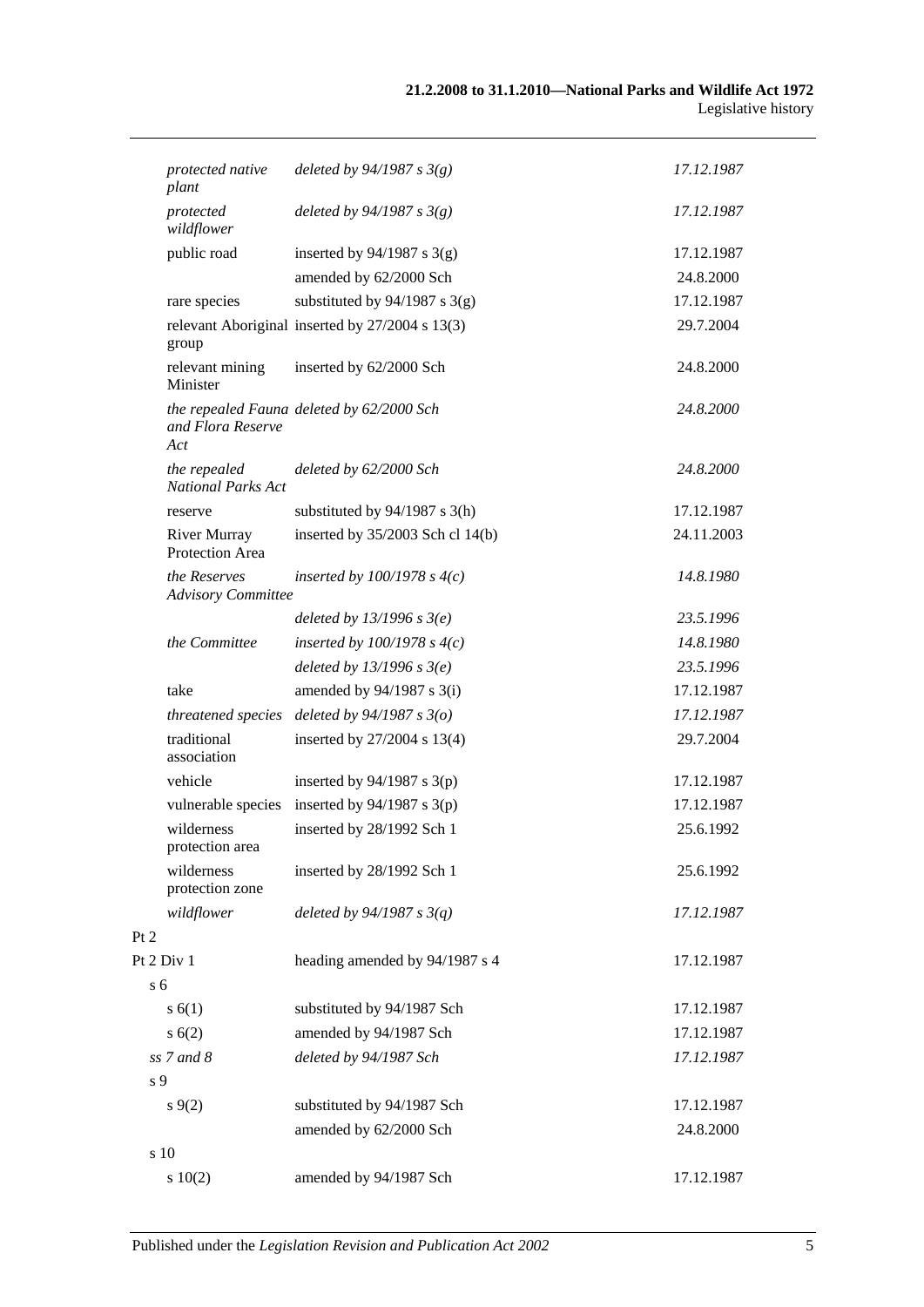| s 11         |                                     |            |
|--------------|-------------------------------------|------------|
| s 11(2)      | amended by $13/1996$ s $4(a)$       | 23.5.1996  |
|              | amended by $62/2000$ s $3(a)$ , (b) | 24.8.2000  |
| s 11(3)      | amended by 100/1978 s 5             | 14.8.1980  |
|              | amended by 94/1987 Sch              | 17.12.1987 |
|              | amended by $13/1996$ s $4(b)$ —(d)  | 23.5.1996  |
| s 11(4)      | inserted by $62/2000$ s $3(c)$      | 24.8.2000  |
| s 12         | substituted by 94/1987 s 5          | 17.12.1987 |
| s 12(1)      | amended by $13/1996$ s $5(a)$       | 23.5.1996  |
|              | amended by 62/2000 Sch              | 24.8.2000  |
| s 12(2)      | amended by $13/1996$ s $5(b)$       | 23.5.1996  |
|              | amended by 62/2000 Sch              | 24.8.2000  |
| s 12(3)      | amended by 13/1996 s 5(c)           | 23.5.1996  |
|              | substituted by 20/2005 s 9          | 23.6.2005  |
| s 13         | substituted by 94/1987 s 6          | 17.12.1987 |
|              | substituted by 62/2000 s 4          | 24.8.2000  |
| s 14         | substituted by 94/1987 s 6          | 17.12.1987 |
|              | amended by 62/2000 Sch              | 24.8.2000  |
| Pt 2 Div 2   | substituted by 100/1978 s 6         | 14.8.1980  |
|              | amended by 94/1987 s 7, Sch         | 17.12.1987 |
|              | substituted by 13/1996 s 6          | 23.5.1996  |
| s 19D        |                                     |            |
| s 19D(2)     | amended by 20/2005 s 10             | 23.6.2005  |
| Pt 2 Div 2A  | inserted by 13/1996 s 6             | 23.5.1996  |
| s 19L        |                                     |            |
| s $19L(2)$   | amended by 20/2005 s 11             | 23.6.2005  |
| Pt 2 Div 2B  | inserted by 13/1996 s 6             | 23.5.1996  |
| Pt 2 Div 3   |                                     |            |
| s 20         |                                     |            |
| $s \ 20(1)$  | amended by $94/1987$ s $8(a)$       | 17.12.1987 |
|              | amended by 27/2004 s 14(1)          | 29.7.2004  |
| $s \ 20(2)$  | amended by 94/1987 Sch              | 17.12.1987 |
| $s\ 20(3)$   | amended by 94/1987 Sch              | 17.12.1987 |
|              | substituted by 27/2004 s 14(2)      | 29.7.2004  |
| $s \ 20(4)$  | amended by 94/1987 Sch              | 17.12.1987 |
|              | deleted by 27/2004 s 14(2)          | 29.7.2004  |
| $s \, 20(5)$ | amended by 94/1987 Sch              | 17.12.1987 |
|              | amended by 20/2005 Sch 3            | 23.6.2005  |
| $s\,20(6)$   | inserted by 94/1987 s 8(b)          | 17.12.1987 |
|              | amended by 20/2005 Sch 3            | 23.6.2005  |
| $s\ 20(7)$   | inserted by 27/2004 s 14(3)         | 29.7.2004  |
| s 21         | substituted by 94/1987 s 9          | 17.12.1987 |
| s 22         | substituted by 94/1987 s 10         | 17.12.1987 |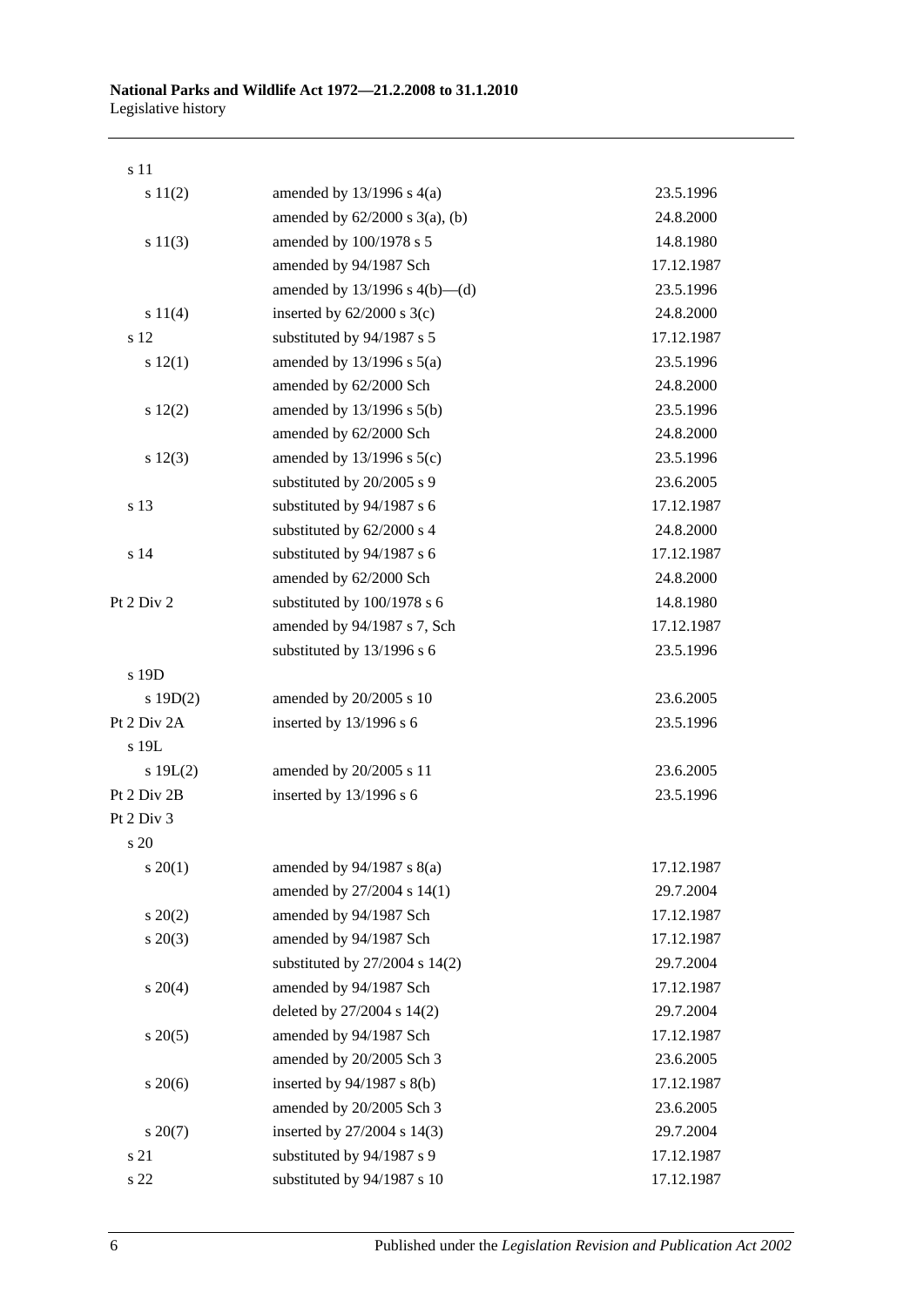| $s\,22(1)$          | amended by 13/1996 s 7             | 23.5.1996  |
|---------------------|------------------------------------|------------|
|                     | amended by $62/2000$ s $5(a)$      | 24.8.2000  |
| s $22(1a)$ — $(1c)$ | inserted by $62/2000$ s $5(b)$     | 24.8.2000  |
| $s\,22(7)$          | amended by 62/2000 Sch             | 24.8.2000  |
| $s\,22(8)$          | inserted by 27/2004 s 15           | 29.7.2004  |
| s 23                | amended by 19/1981 s 3             | 2.4.1981   |
|                     | substituted by 94/1987 s 11        | 17.12.1987 |
| $s\,23(4)$          | amended by $13/1996$ s $8(a)$ —(d) | 23.5.1996  |
| s 23(5)             | amended by 62/2000 Sch             | 24.8.2000  |
| $s\,23(5a)$         | inserted by $13/1996$ s $8(e)$     | 23.5.1996  |
|                     | amended by 62/2000 Sch             | 24.8.2000  |
| s <sub>24</sub>     | amended by 19/1981 s 4 (Sch)       | 2.4.1981   |
|                     | substituted by 94/1987 s 12        | 17.12.1987 |
| $s\,24(1)$ —(3)     | amended by 62/2000 Sch             | 24.8.2000  |
| s 24A               | inserted by 62/2000 s 6            | 24.8.2000  |
| s <sub>25</sub>     | substituted by 94/1987 s 13        | 17.12.1987 |
| s 26                | amended by 19/1981 s 4 (Sch)       | 2.4.1981   |
|                     | amended by 94/1987 Sch             | 17.12.1987 |
|                     | amended by 62/2000 Sch             | 24.8.2000  |
| s26A                | inserted by 94/1987 s 14           | 17.12.1987 |
| s 26A(1)            | amended by $62/2000$ s $7(a)$      | 24.8.2000  |
| $s \, 26A(2)$       | amended by $62/2000$ s $7(b)$      | 24.8.2000  |
| Pt 3                |                                    |            |
| Pt 3 Div 1          |                                    |            |
| s 27                |                                    |            |
| $s\,27(2)$          | amended by 94/1987 Sch             | 17.12.1987 |
| $s \, 27(4)$        | amended by 20/2005 s 12            | 23.6.2005  |
| $s \, 27(6)$        | inserted by 27/2004 s 16           | 29.7.2004  |
| s 28                |                                    |            |
| $s\,28(1)$          | amended by 27/2004 s 17(1)         | 29.7.2004  |
| $s \, 28(1a)$       | inserted by 27/2004 s 17(2)        | 29.7.2004  |
| $s\,28(3)$          | amended by 20/2005 s 13            | 23.6.2005  |
| s 28(5)             | inserted by 27/2004 s 17(3)        | 29.7.2004  |
| s 28A               | inserted by 27/2004 s 18           | 29.7.2004  |
| Pt 3 Div 2          |                                    |            |
| s 29                |                                    |            |
| s 29(2)             | amended by 94/1987 Sch             | 17.12.1987 |
| s 29(4)             | amended by 20/2005 s 14            | 23.6.2005  |
| $s\,29(6)$          | inserted by 27/2004 s 19           | 29.7.2004  |
| s 30                |                                    |            |
| $s \ 30(1)$         | amended by 27/2004 s 20(1)         | 29.7.2004  |
| $s \ 30(1a)$        | inserted by 27/2004 s 20(2)        | 29.7.2004  |
| $s \ 30(3)$         | amended by 20/2005 s 15            | 23.6.2005  |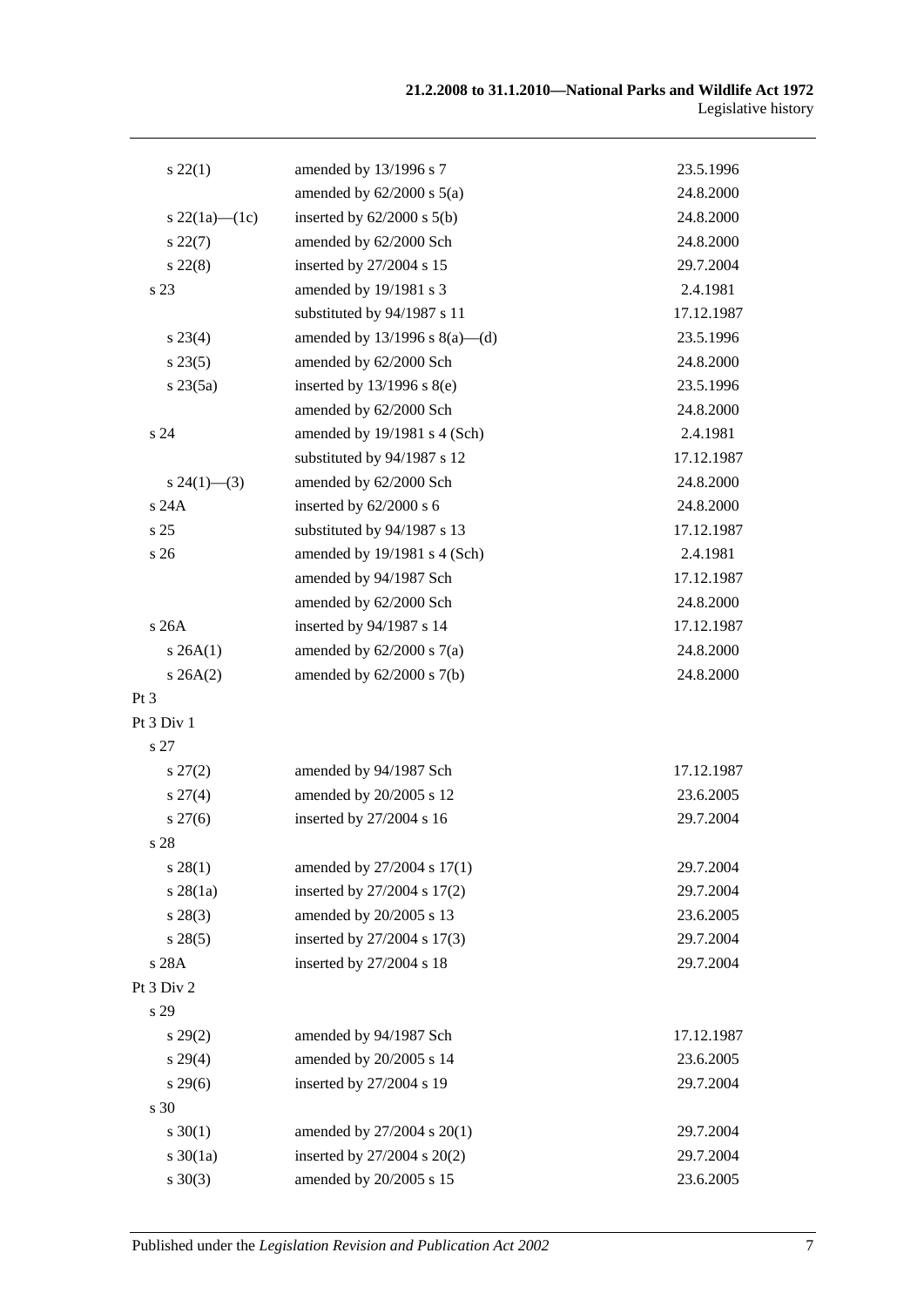| $s \ 30(5)$                               | inserted by 27/2004 s 20(3)        | 29.7.2004  |
|-------------------------------------------|------------------------------------|------------|
| s 30A                                     | inserted by 27/2004 s 21           | 29.7.2004  |
| Pt 3 Div 3                                |                                    |            |
| s 31                                      |                                    |            |
| $s \, 31(2)$                              | amended by 94/1987 Sch             | 17.12.1987 |
| $s \ 31(4)$                               | substituted by 94/1987 s 15        | 17.12.1987 |
|                                           | amended by 20/2005 s 16            | 23.6.2005  |
| Pt 3 Div 4                                |                                    |            |
| s 33                                      |                                    |            |
| $s \, 33(2)$                              | substituted by 94/1987 Sch         | 17.12.1987 |
| $s \, 33(4)$                              | amended by 62/2000 Sch             | 24.8.2000  |
|                                           | amended by 20/2005 s 17            | 23.6.2005  |
| Pt 3 Div 4A                               | inserted by 94/1987 s 16           | 17.12.1987 |
| s 34A                                     |                                    |            |
| $s \, 34A(3)$                             | amended by 20/2005 s 18            | 23.6.2005  |
| Pt 3 Div 4B                               | inserted by 13/1996 s 9            | 23.5.1996  |
| Pt 3 Div 5                                |                                    |            |
| s 35                                      |                                    |            |
| $s \; 35(1)$                              | amended by 35/1978 s 4             | 8.6.1978   |
|                                           | amended by 27/2004 s 22(1)         | 29.7.2004  |
| $s \; 35(2)$                              | substituted by $27/2004$ s $22(2)$ | 29.7.2004  |
| $s \frac{35(2a)}{2}$                      | inserted by 27/2004 s 22(3)        | 29.7.2004  |
| $s \; 35(3)$                              | substituted by 94/1987 Sch         | 17.12.1987 |
|                                           | substituted by 62/2000 s 8         | 24.8.2000  |
|                                           | amended by 27/2004 s 22(4)         | 29.7.2004  |
| $s \; 35(4)$                              | substituted by 62/2000 s 8         | 24.8.2000  |
|                                           | amended by 27/2004 s 22(5)         | 29.7.2004  |
| $s \, 35(5)$                              | inserted by 62/2000 s 8            | 24.8.2000  |
|                                           | amended by 35/2003 Sch cl 14(c)    | 24.11.2003 |
|                                           | amended by 27/2004 s 22(6)         | 29.7.2004  |
| $s \; 35(5a)$ and $(5b)$                  | inserted by $35/2003$ Sch cl 14(d) | 24.11.2003 |
| $s \; 35(6)$                              | inserted by 62/2000 s 8            | 24.8.2000  |
|                                           | amended by 27/2004 s 22(7)         | 29.7.2004  |
| $s \; 35(7)$ and (8)                      | inserted by 27/2004 s 22(8)        | 29.7.2004  |
| s 36 before<br>substitution by<br>27/2004 |                                    |            |
| $s \, 36(1)$                              | amended by 35/1978 s 5             | 8.6.1978   |
| $s \, 36(2)$                              | substituted by 94/1987 s 17        | 17.12.1987 |
|                                           | amended by 62/2000 Sch             | 24.8.2000  |
| s 36                                      | substituted by 27/2004 s 23        | 29.7.2004  |
| s 37                                      |                                    |            |
| $s \frac{37(1)}{2}$                       | s 37 amended by 94/1987 s 18, Sch  | 17.12.1987 |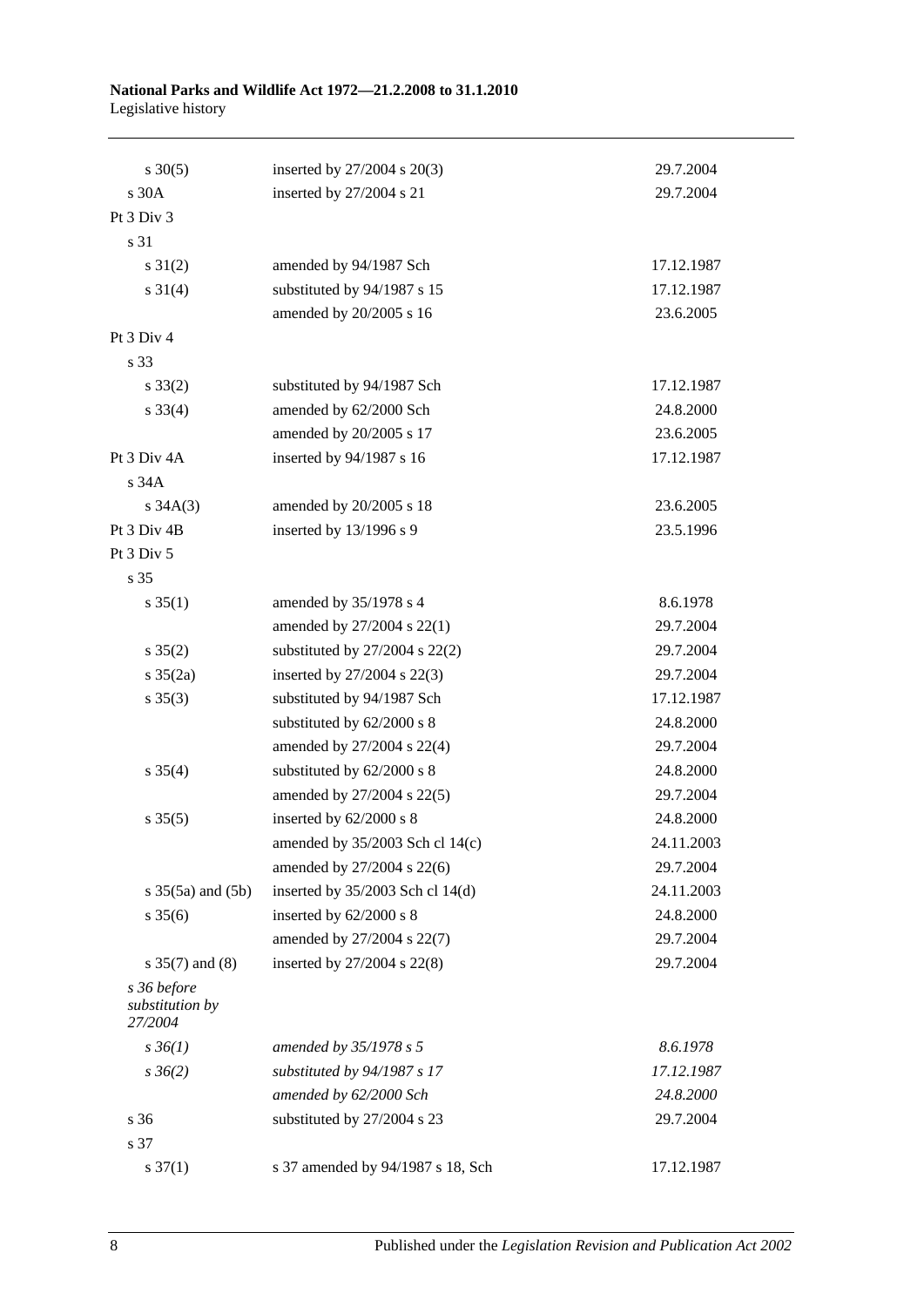|                       | s 37 amended by 62/2000 Sch                                                      | 24.8.2000  |
|-----------------------|----------------------------------------------------------------------------------|------------|
|                       | s 37 amended by 35/2003 Sch cl 14(e)                                             | 24.11.2003 |
|                       | s 37 amended by 27/2004 s 24                                                     | 29.7.2004  |
|                       | s 37 redesignated as s $37(1)$ by $5/2005$ Sch 2<br>$\left(\text{cl } 43\right)$ | 1.7.2005   |
| $s \frac{37(2)}{2}$   | inserted by 5/2005 Sch 2 (cl 43)                                                 | 1.7.2005   |
| s 38                  |                                                                                  |            |
| $s \ 38(1)$           | substituted by 94/1987 Sch                                                       | 17.12.1987 |
|                       | substituted by $27/2004$ s $25(1)$                                               | 29.7.2004  |
| $s \, 38(1a)$         | inserted by $27/2004$ s $25(1)$                                                  | 29.7.2004  |
| $s \ 38(2)$           | amended by 27/2004 s 25(2)                                                       | 29.7.2004  |
| $s \frac{38(2a)}{2}$  | inserted by 54/1993 s 11                                                         | 15.1.1994  |
|                       | amended by $35/2003$ Sch cl 14(f), (g)                                           | 24.11.2003 |
|                       | substituted by $27/2004$ s $25(3)$                                               | 29.7.2004  |
| $s \ 38(3)$           | amended by $13/1996$ s $10(a)$                                                   | 23.5.1996  |
|                       | amended by 27/2004 s 25(4), (5)                                                  | 29.7.2004  |
| $s \frac{38}{4a}$     | inserted by 27/2004 s 25(6)                                                      | 29.7.2004  |
| $s \, 38(6)$          | amended by 94/1987 s 19                                                          | 17.12.1987 |
|                       | amended by 13/1996 s 10(b)                                                       | 23.5.1996  |
| $s \ 38(7)$           | amended by 100/1978 s 7(a)                                                       | 14.8.1980  |
|                       | amended by 94/1987 Sch                                                           | 17.12.1987 |
|                       | amended by $13/1996$ s $10(c)$                                                   | 23.5.1996  |
| $s \ 38(8)$           | amended by 100/1978 s 7(b), (c)                                                  | 14.8.1980  |
|                       | amended by $13/1996$ s $10(d)$                                                   | 23.5.1996  |
| $s \ 38(9)$           | amended by 100/1978 s 7(d)                                                       | 14.8.1980  |
|                       | substituted by 94/1987 Sch                                                       | 17.12.1987 |
|                       | amended by 13/1996 s 10(e)                                                       | 23.5.1996  |
| $s \frac{38(9a)}{2}$  | inserted by 27/2004 s 25(7)                                                      | 29.7.2004  |
| $s \, 38(10)$         | substituted by 94/1987 Sch                                                       | 17.12.1987 |
| $s \frac{38(10a)}{2}$ | inserted by $13/1996$ s $10(f)$                                                  | 23.5.1996  |
| s 40                  |                                                                                  |            |
| $s\ 40(1)$            | s 40 amended and redesignated as s 40(1) by<br>94/1987 s 20                      | 17.12.1987 |
| $s\ 40(2)$            | inserted by 94/1987 s 20(b)                                                      | 17.12.1987 |
| s 40A                 | inserted by 94/1987 s 21                                                         | 17.12.1987 |
| s $40A(1)$ —(3)       | amended by 62/2000 Sch                                                           | 24.8.2000  |
| Pt 3 Div 6            | heading substituted by 63/2003 s 4                                               | 29.7.2004  |
| s 41                  |                                                                                  |            |
| $s\ 41(1)$            | substituted by 94/1987 s 22                                                      | 17.12.1987 |
|                       | amended by 62/2000 Sch                                                           | 24.8.2000  |
|                       | amended by 35/2003 Sch cl 14(h)                                                  | 24.11.2003 |
| $s\ 41(2)$            | substituted by 62/2000 Sch                                                       | 24.8.2000  |
| s 41A                 | inserted by 94/1987 s 23                                                         | 17.12.1987 |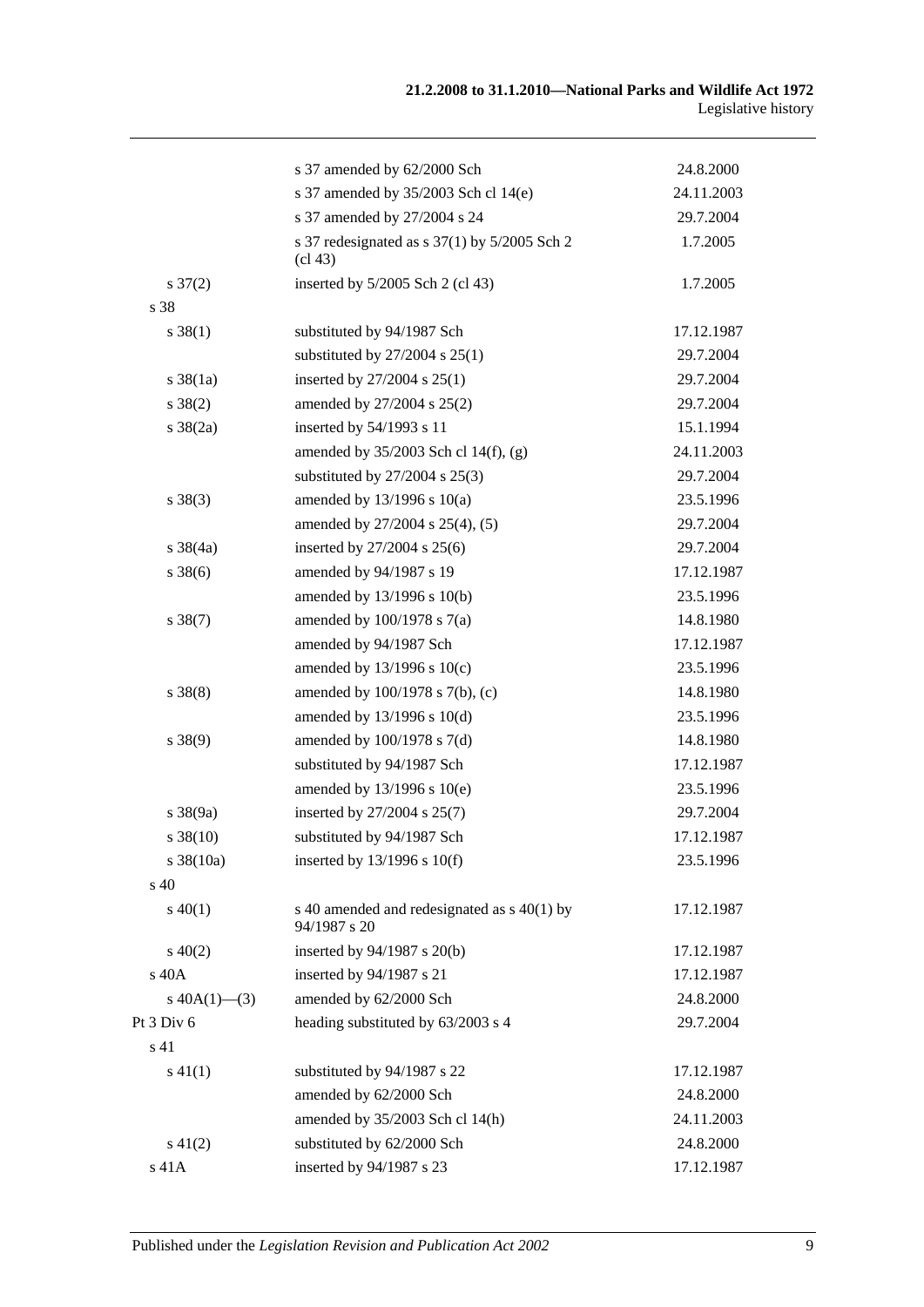| ۰.<br>۰. |
|----------|
|----------|

| $s\ 42(1a)$     | inserted by $27/2004$ s $26(1)$                                           | 29.7.2004  |
|-----------------|---------------------------------------------------------------------------|------------|
| $s\ 42(3)$      | amended by 19/1981 s 4 (Sch)                                              | 2.4.1981   |
|                 | amended by 94/1987 Sch                                                    | 17.12.1987 |
|                 | amended by 62/2000 Sch                                                    | 24.8.2000  |
| $s\ 42(4)$      | amended by 94/1987 Sch                                                    | 17.12.1987 |
| $s\ 42(5)$      | inserted by 27/2004 s 26(2)                                               | 29.7.2004  |
| s <sub>43</sub> |                                                                           |            |
| $s\,43(1)$      | amended by $94/1987$ s $24(a)$                                            | 17.12.1987 |
|                 | amended by 62/2000 Sch                                                    | 24.8.2000  |
| $s\,43(1a)$     | inserted by $94/1987$ s $24(b)$                                           | 17.12.1987 |
| $s\,43(2)$      | amended by 94/1987 s 24(c)                                                | 17.12.1987 |
| $s\,43(2a)$     | inserted by $94/1987$ s $24(d)$                                           | 17.12.1987 |
|                 | amended by 62/2000 Sch                                                    | 24.8.2000  |
| $s\,43(5)$      | amended by 62/2000 Sch                                                    | 24.8.2000  |
| $s\,43(7)$      | inserted by 27/2004 s 27                                                  | 29.7.2004  |
| $s$ 43A         | inserted by 94/1987 s 25                                                  | 17.12.1987 |
| s $43A(1)$ —(5) | amended by 62/2000 Sch                                                    | 24.8.2000  |
| $s\,43A(6)$     | substituted by 62/2000 Sch                                                | 24.8.2000  |
| $s\,43A(7)$     | inserted by 62/2000 Sch                                                   | 24.8.2000  |
| $s$ 43AB        | inserted by 63/2003 s 5                                                   | 29.7.2004  |
| s 43B           | inserted by 94/1987 s 25                                                  | 17.12.1987 |
| $s\,43B(1)$     | amended by 62/2000 Sch                                                    | 24.8.2000  |
| $s\ 43B(3)$     | inserted by $63/2003$ s 6                                                 | 29.7.2004  |
| s 43C           | inserted by 13/1996 s 11                                                  | 23.5.1996  |
| $s\,43C(1)$     | s 43C amended and redesignated as s 43C(1) by<br>$62/2000$ s $9(a)$ , (b) | 24.8.2000  |
|                 | amended by 27/2004 s 28(1)                                                | 29.7.2004  |
| $s\ 43C(2)$     | inserted by $62/2000$ s $9(b)$                                            | 24.8.2000  |
|                 | amended by 27/2004 s 28(2)                                                | 29.7.2004  |
| $s\ 43C(3)$     | inserted by 27/2004 s 28(3)                                               | 29.7.2004  |
| Pt 3 Div 6A     | inserted by 27/2004 s 29                                                  | 29.7.2004  |
| Pt 3 Div 7      |                                                                           |            |
| s 44            |                                                                           |            |
| $s\,44(1a)$     | inserted by 13/1996 s 12                                                  | 23.5.1996  |
| $s\,44(3)$      | inserted by 94/1987 s 26                                                  | 17.12.1987 |
| s <sub>45</sub> | amended by 19/1981 s 4 (Sch)                                              | 2.4.1981   |
|                 | substituted by 94/1987 s 27                                               | 17.12.1987 |
| $s\,45(1)$      | amended by 62/2000 Sch                                                    | 24.8.2000  |
| Pt 3A           | inserted by 35/1978 s 6                                                   | 8.6.1978   |
| Pt 3A Div 1     | heading inserted by 62/2000 s 10                                          | 24.8.2000  |
| s 45A           |                                                                           |            |
| $s\,45A(1)$     | s 45A redesignated as s 45A(1) by 27/2004 s 30                            | 29.7.2004  |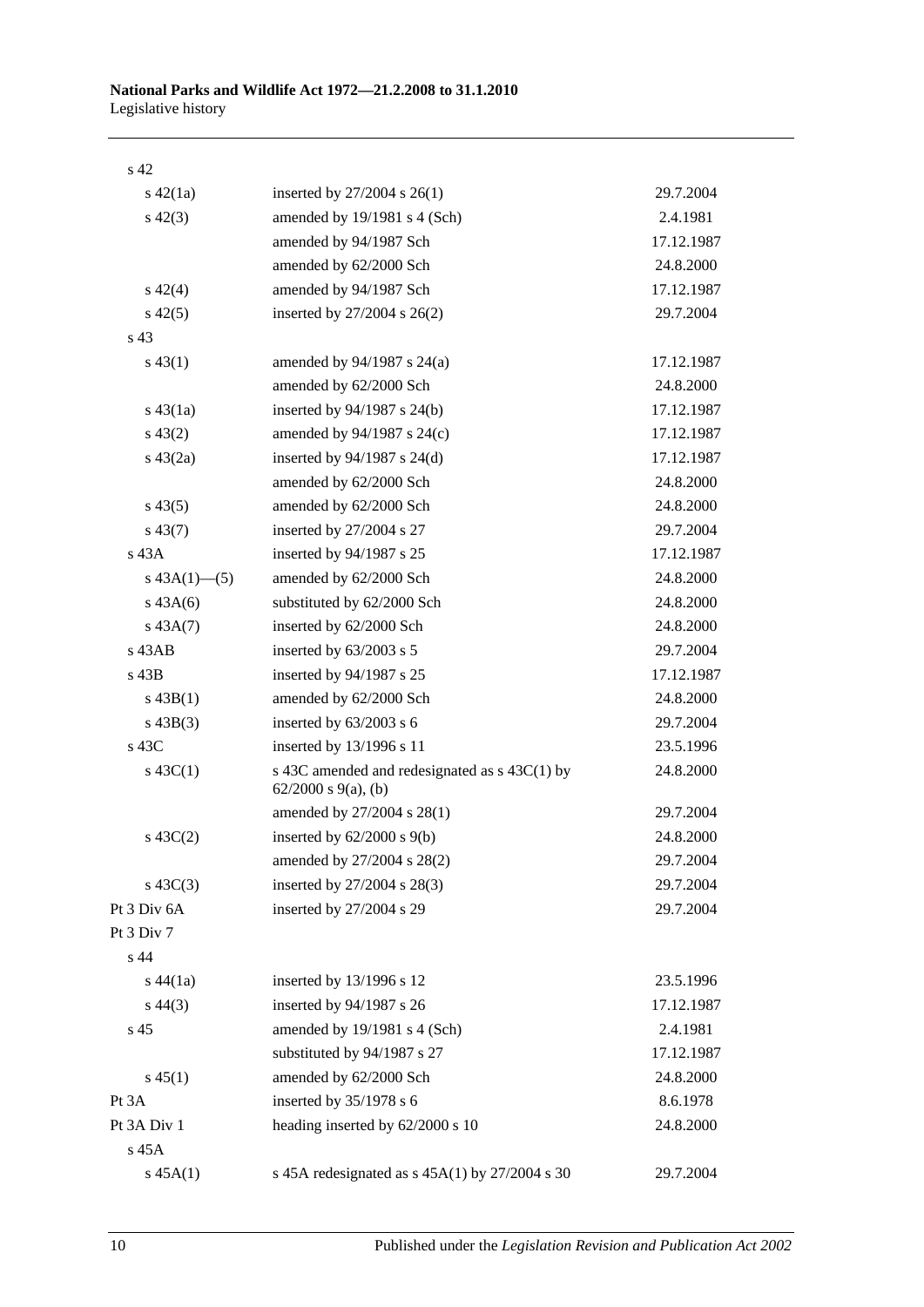| <b>Bookmark</b><br><b>Biosphere Trust</b> | inserted by $54/1998 s 2$       | 3.9.1998   |
|-------------------------------------------|---------------------------------|------------|
|                                           | deleted by $20/2005 s 19(1)$    | 23.6.2005  |
| <b>General Reserves</b><br>Trust          | inserted by 62/2000 s 11        | 24.8.2000  |
| Man and the<br><b>Biosphere Program</b>   | inserted by $54/1998 s 2$       | 3.9.1998   |
|                                           | deleted by 20/2005 s 19(2)      | 23.6.2005  |
| $s\,45A(2)$                               | inserted by 27/2004 s 30        | 29.7.2004  |
| $s$ 45B                                   |                                 |            |
| $s\,45B(2)$                               | amended by 62/2000 s 12         | 24.8.2000  |
| $s$ 45BA                                  | inserted by 62/2000 s 13        | 24.8.2000  |
| $s$ 45D                                   |                                 |            |
| s $45D(2)$ and $(4)$                      | substituted by 94/1987 Sch      | 17.12.1987 |
| $s\,45D(5)$                               | amended by 62/2000 Sch          | 24.8.2000  |
| $s$ 45 $E$                                |                                 |            |
| $s\,45E(1)$                               | amended by 62/2000 Sch          | 24.8.2000  |
| $s\,45E(2)$                               | substituted by 94/1987 Sch      | 17.12.1987 |
|                                           | amended by 62/2000 Sch          | 24.8.2000  |
| $s\,45E(3)$                               | amended by 62/2000 Sch          | 24.8.2000  |
| $s$ 45 $F$                                |                                 |            |
| $s\,45F(1)$                               | amended by $13/1996$ s $13(a)$  | 23.5.1996  |
|                                           | amended by $54/1998$ s $3(a)$   | 3.9.1998   |
|                                           | amended by $62/2000$ s $14(a)$  | 24.8.2000  |
| $s\,45F(1a)$                              | inserted by $54/1998$ s $3(b)$  | 3.9.1998   |
|                                           | deleted by 20/2005 s 20         | 23.6.2005  |
| $s\,45F(1b)$                              | inserted by $62/2000$ s $14(b)$ | 24.8.2000  |
| $s\ 45F(2a)$                              | inserted by 13/1996 s 13(b)     | 23.5.1996  |
| s $45F(2b)$ - $(2d)$                      | inserted by $62/2000$ s $14(c)$ | 24.8.2000  |
| s 45H                                     |                                 |            |
| $s\,45H(2)$                               | substituted by 62/2000 Sch      | 24.8.2000  |
| s 45I                                     | substituted by 54/1998 s 4      | 3.9.1998   |
| $s$ 45J                                   |                                 |            |
| $s\,45J(3)$                               | amended by 62/2000 Sch          | 24.8.2000  |
| $s$ 45 $K$                                | amended by 94/1987 Sch          | 17.12.1987 |
|                                           | deleted by 62/2000 s 15         | 24.8.2000  |
| Pt 3A Div 2                               | inserted by 62/2000 s 16        | 24.8.2000  |
| Pt 4                                      | heading amended by 94/1987 s 28 | 17.12.1987 |
| s 46                                      |                                 |            |
| $s\,46(2)$                                | amended by 94/1987 s 29         | 1.7.1988   |
| s 47                                      | amended by 19/1981 s 4 (Sch)    | 2.4.1981   |
|                                           | substituted by 94/1987 s 30     | 1.7.1988   |
| $s\,47(1)$                                | amended by 28/1992 Sch 1        | 25.6.1992  |
| $s\,47(3)$                                | amended by 62/2000 Sch          | 24.8.2000  |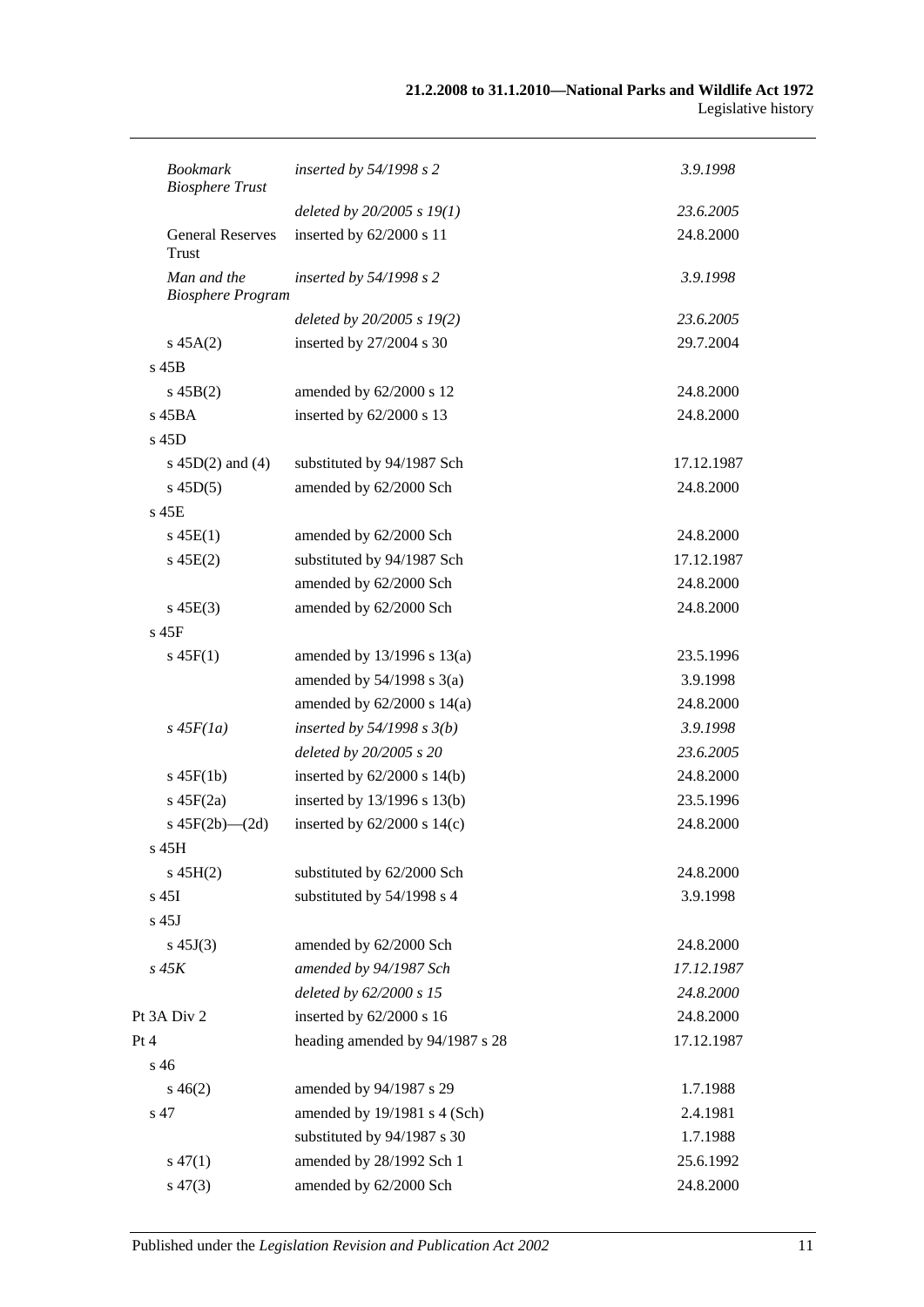### **National Parks and Wildlife Act 1972—21.2.2008 to 31.1.2010** Legislative history

| $s\,47(4)$        | amended by 71/1992 s 3(1) (Sch)                                                    | 1.3.1993    |
|-------------------|------------------------------------------------------------------------------------|-------------|
|                   | amended by 62/2000 Sch                                                             | 24.8.2000   |
| s <sub>48</sub>   | amended by 19/1981 s 4 (Sch)                                                       | 2.4.1981    |
|                   | substituted by 94/1987 s 31                                                        | 17.12.1987  |
| $s\,48(1)$        | amended by 62/2000 Sch                                                             | 24.8.2000   |
| s 48A             | inserted by 94/1987 s 32                                                           | 1.7.1988    |
| $s\,48A(1)$       | amended by 62/2000 Sch                                                             | 24.8.2000   |
| s 49              | substituted by 94/1987 s 33                                                        | 17.12.1987  |
| s 49A             | inserted by 13/1996 s 14                                                           | 23.5.1996   |
| Pt $5$            |                                                                                    |             |
| Pt 5 Div 2        |                                                                                    |             |
| s 51              |                                                                                    |             |
| s 51(1)           | amended by 19/1981 s 4 (Sch)                                                       | 2.4.1981    |
|                   | substituted by 94/1987 s 34                                                        | 17.12.1987  |
|                   | amended by 45/1993 s 4                                                             | 1.8.1993    |
|                   | amended by 62/2000 Sch                                                             | 24.8.2000   |
|                   | amended by 5/2005 Sch 2 (cl 44)                                                    | 4.6.2005    |
| $s \frac{5l}{la}$ | amended by $19/1981$ s 4 (Sch)                                                     | 2.4.1981    |
|                   | deleted by 94/1987 s 34                                                            | 17.12.1987  |
| $s$ 51A           | inserted by 13/1996 s 15                                                           | 23.5.1996   |
|                   | expired: $s$ 51A(7)                                                                | (23.5.2000) |
|                   | inserted by 62/2000 s 17                                                           | 24.8.2000   |
|                   | expired: $s$ 51A(9)—omitted under Legislation<br>Revision and Publication Act 2002 | (24.8.2005) |
| s <sub>52</sub>   | substituted by 94/1987 s 35                                                        | 17.12.1987  |
| s 52(1)           | amended by $13/1996$ s $16(a)$                                                     | 23.5.1996   |
| s 52(2)           | amended by 28/1992 Sch 1                                                           | 25.6.1992   |
| $s\ 52(3)$        | amended by 13/1996 s 16(b)                                                         | 23.5.1996   |
| s 53              |                                                                                    |             |
| s 53(1)           | amended by 94/1987 s 36, Sch                                                       | 17.12.1987  |
| s 53(2)           | amended by 94/1987 Sch                                                             | 17.12.1987  |
| s 53(4)           | amended by 19/1981 s 4 (Sch)                                                       | 2.4.1981    |
|                   | amended by 94/1987 Sch                                                             | 17.12.1987  |
|                   | amended by 71/1992 s 3(1) (Sch)                                                    | 1.3.1993    |
|                   | amended by 62/2000 Sch                                                             | 24.8.2000   |
| s 53(6)           | amended by 94/1987 Sch                                                             | 17.12.1987  |
| s 53A             | inserted by 62/2000 s 18                                                           | 24.8.2000   |
| Pt 5 Div 3        | amended by 19/1981 s 4 (Sch)                                                       | 2.4.1981    |
|                   | substituted by 94/1987 s 37                                                        | 1.7.1988    |
| s <sub>55</sub>   | amended by 71/1992 s 3(1) (Sch)                                                    | 1.3.1993    |
|                   | amended by 62/2000 Sch                                                             | 24.8.2000   |
| Pt 5 Div 4        |                                                                                    |             |
| s 58              | amended by 19/1981 s 4 (Sch)                                                       | 2.4.1981    |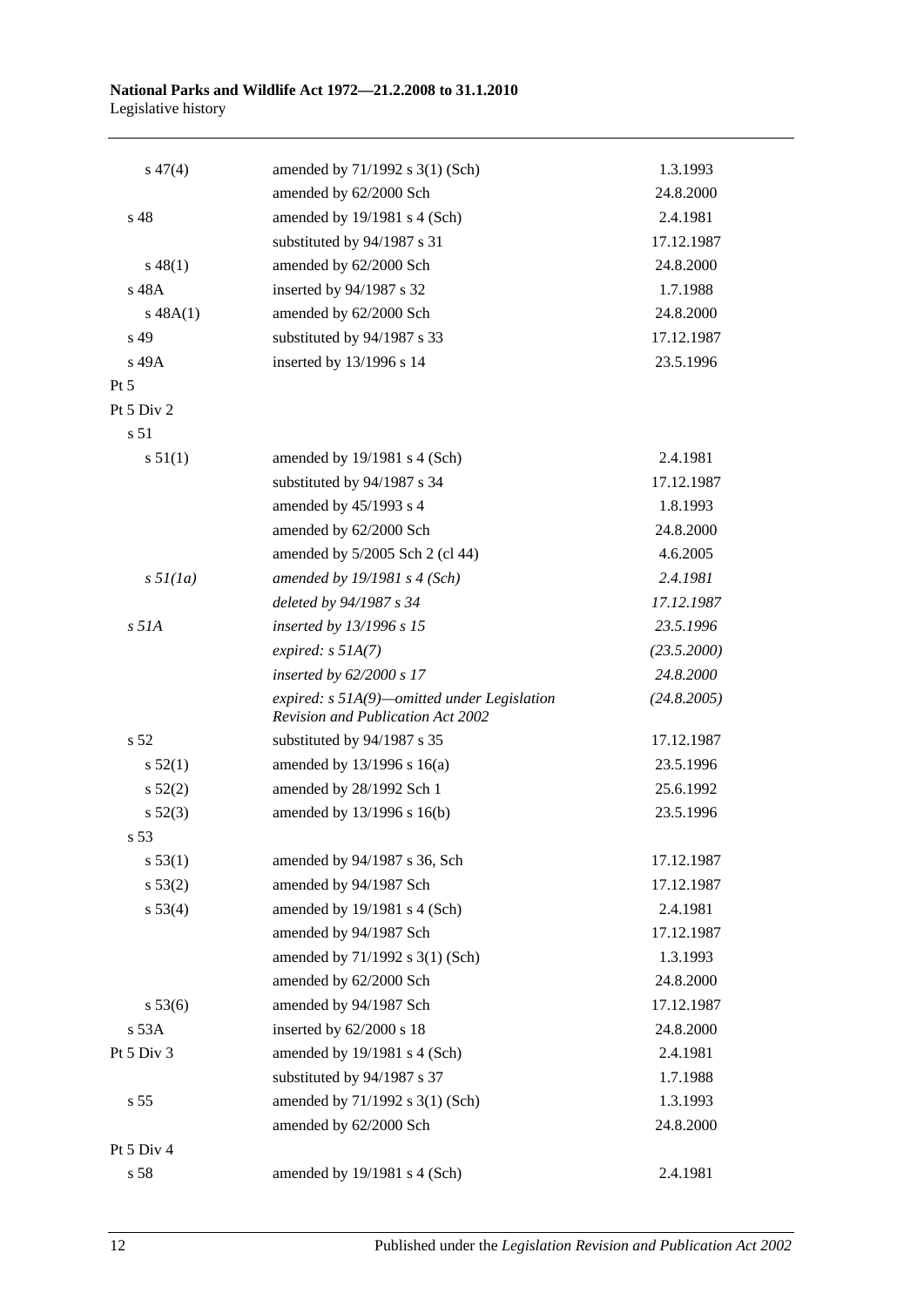|                                       | substituted by 94/1987 s 38                    | 17.12.1987 |
|---------------------------------------|------------------------------------------------|------------|
| s $58(1)$ —(3)                        | amended by 62/2000 Sch                         | 24.8.2000  |
| s 58(4a)                              | inserted by 62/2000 s 19                       | 24.8.2000  |
| s 58(9)                               | deleted by 13/1996 s 17                        | 23.5.1996  |
| s 58A                                 | inserted by 94/1987 s 38                       | 17.12.1987 |
|                                       | amended by 62/2000 Sch                         | 24.8.2000  |
| s 59                                  | amended by 19/1981 s 4 (Sch)                   | 2.4.1981   |
|                                       | amended by 94/1987 Sch                         | 17.12.1987 |
|                                       | amended by 71/1992 s 3(1) (Sch)                | 1.3.1993   |
|                                       | substituted by 13/1996 s 18                    | 23.5.1996  |
| $\mathrm{s}$ 60                       | amended by 19/1981 s 4 (Sch)                   | 2.4.1981   |
|                                       | substituted by 94/1987 s 39                    | 17.12.1987 |
| s 60(1)                               | amended by 45/1993 s 5                         | 1.8.1993   |
|                                       | amended by 62/2000 Sch                         | 24.8.2000  |
|                                       | amended by 5/2005 Sch 2 (cl 45)                | 4.6.2005   |
| Pt 5 Div 4A                           | inserted by $45/1993$ s 6                      | 1.8.1993   |
| $s$ 60A                               | deleted by 13/1996 s 19                        | 23.5.1996  |
| s 60B                                 |                                                |            |
| animal                                | inserted by $13/1996$ s $20(a)$                | 23.5.1996  |
| of protected animals                  | commercial farming inserted by 13/1996 s 20(b) | 23.5.1996  |
| trial farming of<br>protected animals | inserted by 13/1996 s 20(b)                    | 23.5.1996  |
| $s$ 60BA                              | inserted by 13/1996 s 21                       | 23.5.1996  |
| s 60C                                 |                                                |            |
| $s \ 60C(2)$                          | amended by $13/1996$ s $22(a)$                 | 23.5.1996  |
| s $60C(3)$                            | amended by 13/1996 s 22(b)                     | 23.5.1996  |
| s 60C(4)                              | substituted by $13/1996$ s $22(c)$             | 23.5.1996  |
| s60C(6)                               | amended by 13/1996 s 22(d)                     | 23.5.1996  |
| s 60D                                 |                                                |            |
| s $60D(1a)$                           | inserted by $13/1996$ s $23(a)$                | 23.5.1996  |
| $s$ 60D(4)                            | amended by 62/2000 Sch                         | 24.8.2000  |
| $s$ 60D(5)                            | substituted by $13/1996$ s $23(b)$             | 23.5.1996  |
| s $60D(5a)$                           | inserted by 13/1996 s 23(b)                    | 23.5.1996  |
| $s$ 60D(6)                            | amended by 62/2000 Sch                         | 24.8.2000  |
| $s$ 60D(9)                            | inserted by $13/1996$ s $23(c)$                | 23.5.1996  |
| Pt 5 Div 4B                           | inserted by 13/1996 s 24                       | 23.5.1996  |
| s 60I                                 |                                                |            |
| s $60I(3)$ and $(6)$                  | amended by 62/2000 Sch                         | 24.8.2000  |
| $s$ 60I(7)                            | substituted by 20/2005 s 21                    | 23.6.2005  |
| s $60I(7a)$                           | inserted by 20/2005 s 21                       | 23.6.2005  |
| Pt 5 Div 5                            |                                                |            |
| s 61                                  | amended by 13/1996 s 25                        | 23.5.1996  |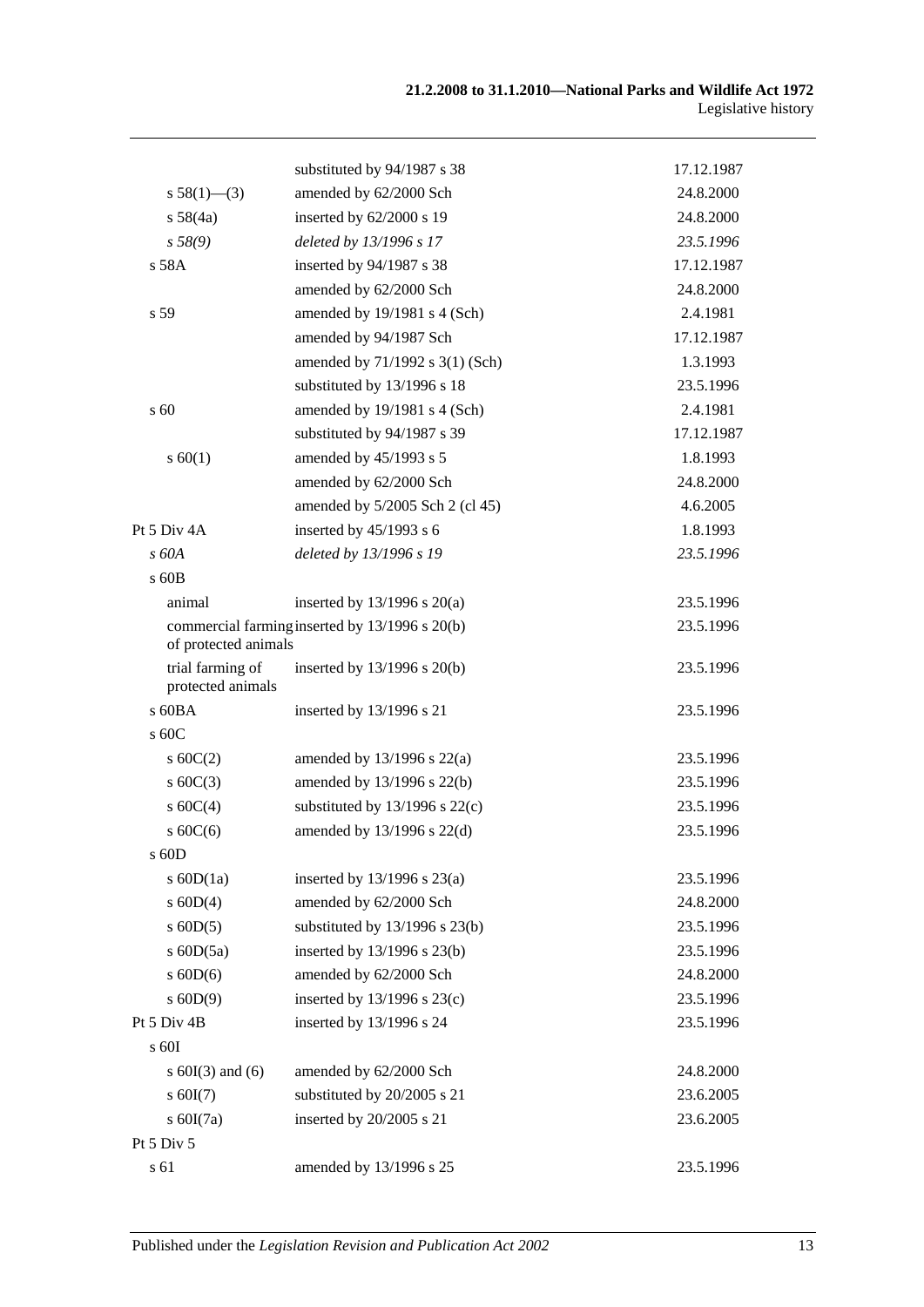### **National Parks and Wildlife Act 1972—21.2.2008 to 31.1.2010** Legislative history

|                     | substituted by 62/2000 s 20          | 24.8.2000  |
|---------------------|--------------------------------------|------------|
| s <sub>62</sub>     |                                      |            |
| $s \, 62(2)$        | amended by 19/1981 s 4 (Sch)         | 2.4.1981   |
|                     | substituted by 94/1987 Sch           | 17.12.1987 |
|                     | amended by 62/2000 Sch               | 24.8.2000  |
| s $62(4)$ and $(5)$ | amended by 13/1996 s 26              | 23.5.1996  |
| Pt $5$ Div $6$      |                                      |            |
| s <sub>64</sub>     |                                      |            |
| s 64(1)             | amended by 19/1981 s 4 (Sch)         | 2.4.1981   |
|                     | amended by 94/1987 s 40(a), Sch      | 17.12.1987 |
|                     | amended by 71/1992 s 3(1) (Sch)      | 1.3.1993   |
|                     | amended by 62/2000 Sch               | 24.8.2000  |
| s $64(3)$ and $(4)$ | amended by 19/1981 s 4 (Sch)         | 2.4.1981   |
|                     | amended by 94/1987 Sch               | 17.12.1987 |
|                     | amended by 71/1992 s 3(1) (Sch)      | 1.3.1993   |
|                     | amended by 62/2000 Sch               | 24.8.2000  |
| s 64(5)             | substituted by 94/1987 Sch           | 17.12.1987 |
| s 64(6)             | inserted by $94/1987$ s $40(b)$      | 17.12.1987 |
| owner               | amended by 62/2000 Sch               | 24.8.2000  |
| s 65                |                                      |            |
| s $65(1)$ and $(2)$ | amended by 19/1981 s 4 (Sch)         | 2.4.1981   |
|                     | substituted by 94/1987 Sch           | 17.12.1987 |
|                     | amended by 62/2000 Sch               | 24.8.2000  |
| s 66                | amended by 19/1981 s 4 (Sch)         | 2.4.1981   |
|                     | substituted by 94/1987 s 41          | 17.12.1987 |
| s 66(2)             | amended by 71/1992 s 3(1) (Sch)      | 1.3.1993   |
|                     | amended by 62/2000 Sch               | 24.8.2000  |
| s 68                | amended by 19/1981 s 4 (Sch)         | 2.4.1981   |
|                     | amended by 94/1987 Sch               | 17.12.1987 |
|                     | substituted by 45/1993 s 7           | 1.8.1993   |
| s 68(1)             | amended by $62/2000$ s $21(a)$ , Sch | 24.8.2000  |
|                     | amended by 5/2005 Sch 2 (cl 46)      | 4.6.2005   |
| s 68(3)             | inserted by $62/2000$ s $21(b)$      | 24.8.2000  |
| Pt 5A               |                                      |            |
| Pt 5A Div 1         | heading inserted by 94/1987 s 42     | 17.12.1987 |
| s 68A               |                                      |            |
| s 68A(1)            | amended by 19/1981 s 4 (Sch)         | 2.4.1981   |
|                     | amended by 94/1987 Sch               | 17.12.1987 |
|                     | amended by 71/1992 s 3(1) (Sch)      | 1.3.1993   |
|                     | amended by 62/2000 Sch               | 24.8.2000  |
| s 68A(3)            | deleted by 62/2000 s 22              | 24.8.2000  |
|                     | inserted by 5/2005 Sch 2 (cl 47)     | 4.6.2005   |
| s 68A(4)            | amended by 94/1987 Sch               | 17.12.1987 |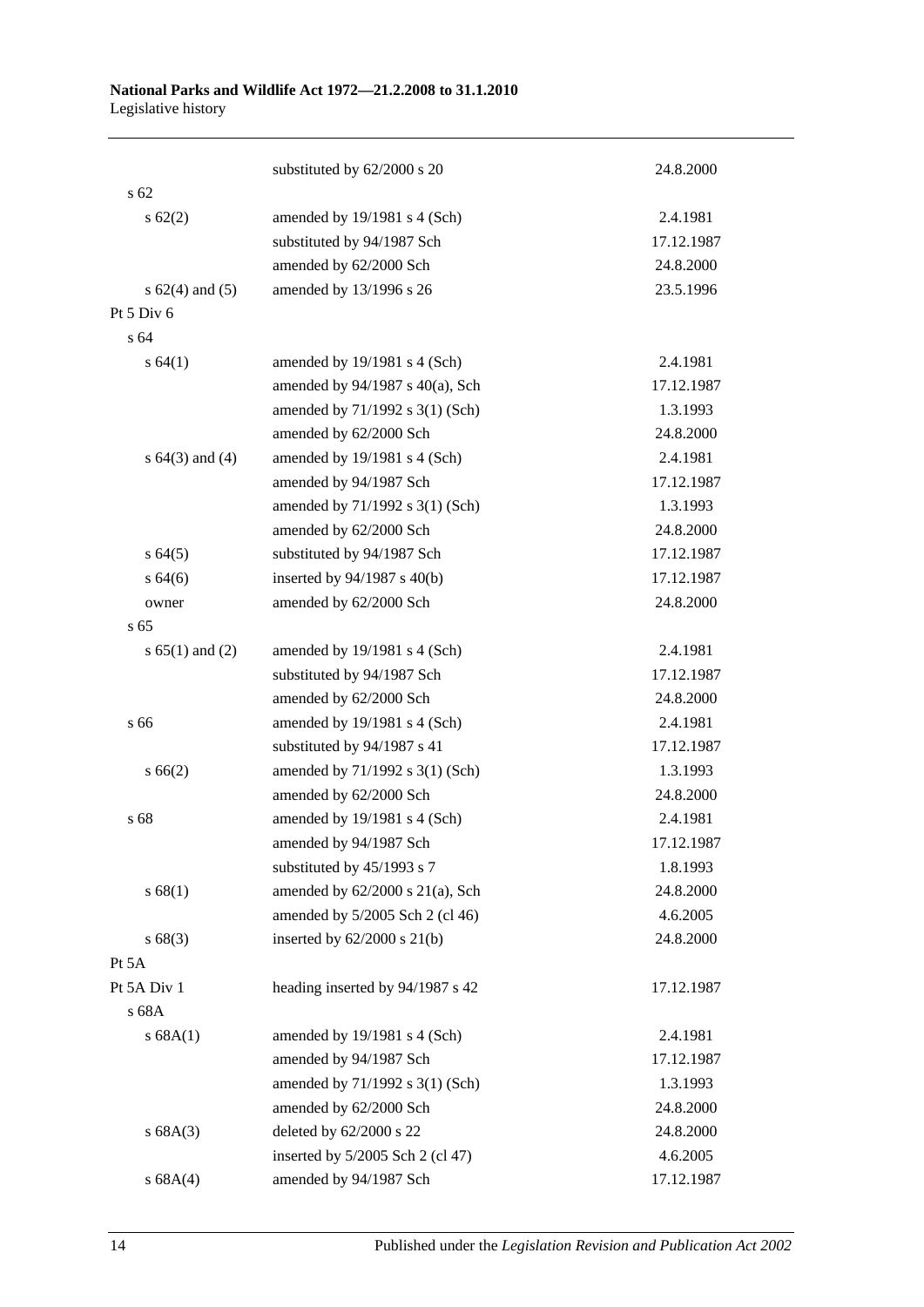| s 68A(5)                   | amended by 94/1987 s 43          | 17.12.1987 |
|----------------------------|----------------------------------|------------|
| s 68B                      | amended by 19/1981 s 4 (Sch)     | 2.4.1981   |
|                            | substituted by 94/1987 s 44      | 17.12.1987 |
| $s 68B(1), (3)$ and<br>(4) | amended by 71/1992 s 3(1) (Sch)  | 1.3.1993   |
|                            | amended by 62/2000 Sch           | 24.8.2000  |
| s68B(6)                    |                                  |            |
| owner                      | amended by 62/2000 Sch           | 24.8.2000  |
| Pt 5A Div 2                | inserted by 94/1987 s 45         | 17.12.1987 |
|                            | heading amended by 27/2004 s 31  | 29.7.2004  |
| s 68C                      |                                  |            |
| s 68C(1)                   | deleted by 27/2004 s 32          | 29.7.2004  |
| s 68D                      |                                  |            |
| s $68D(1)$ and $(2)$       | amended by 28/1992 Sch 1         | 25.6.1992  |
|                            | amended by 27/2004 s 33(1)       | 29.7.2004  |
| s 68D(3)                   | amended by 28/1992 Sch 1         | 25.6.1992  |
|                            | amended by 27/2004 s 33(1), (2)  | 29.7.2004  |
| s 68D(4)                   | amended by 28/1992 Sch 1         | 25.6.1992  |
|                            | amended by 27/2004 s 33(1), (3)  | 29.7.2004  |
| $s$ 68D(5a)                | inserted by 27/2004 s 33(4)      | 29.7.2004  |
| s 68E                      | amended by 27/2004 s 34          | 29.7.2004  |
| Pt 6                       |                                  |            |
| s 69                       |                                  |            |
| s 69(1)                    | amended by 27/2004 s 35(1)       | 29.7.2004  |
| s 69(2)                    | amended by 94/1987 Sch           | 17.12.1987 |
|                            | amended by 27/2004 s 35(1)       | 29.7.2004  |
| $s\ 69(2a)$                | inserted by 13/1996 s 27         | 23.5.1996  |
|                            | amended by 27/2004 s 35(1), (2)  | 29.7.2004  |
| $s\,69(2b)$                | inserted by 35/2003 Sch cl 14(i) | 24.11.2003 |
| $s\,69(2c)$                | inserted by 35/2003 Sch cl 14(i) | 24.11.2003 |
|                            | amended by 27/2004 s 35(1)       | 29.7.2004  |
|                            | amended by 20/2005 Sch 3         | 23.6.2005  |
| s $69(2d)$ and $(2e)$      | inserted by 5/2005 Sch 2 (cl 48) | 1.7.2005   |
| $s 69(3)$ and (4)          | amended by 27/2004 s 35(1)       | 29.7.2004  |
| $s\,69(4a)$                | inserted by $62/2000$ s $23(a)$  | 24.8.2000  |
| $s\,69(5)$                 | substituted by 94/1987 Sch       | 17.12.1987 |
| $s 69(6)$ and (7)          | inserted by $62/2000$ s $23(b)$  | 24.8.2000  |
|                            | amended by 27/2004 s 35(1)       | 29.7.2004  |
| $s\,69(8)$                 | inserted by 27/2004 s 35(3)      | 29.7.2004  |
| s 70                       | amended by 19/1981 s 4 (Sch)     | 2.4.1981   |
|                            | substituted by 94/1987 s 46      | 17.12.1987 |
|                            | amended by 71/1992 s 3(1) (Sch)  | 1.3.1993   |
|                            | amended by 62/2000 s 24, Sch     | 24.8.2000  |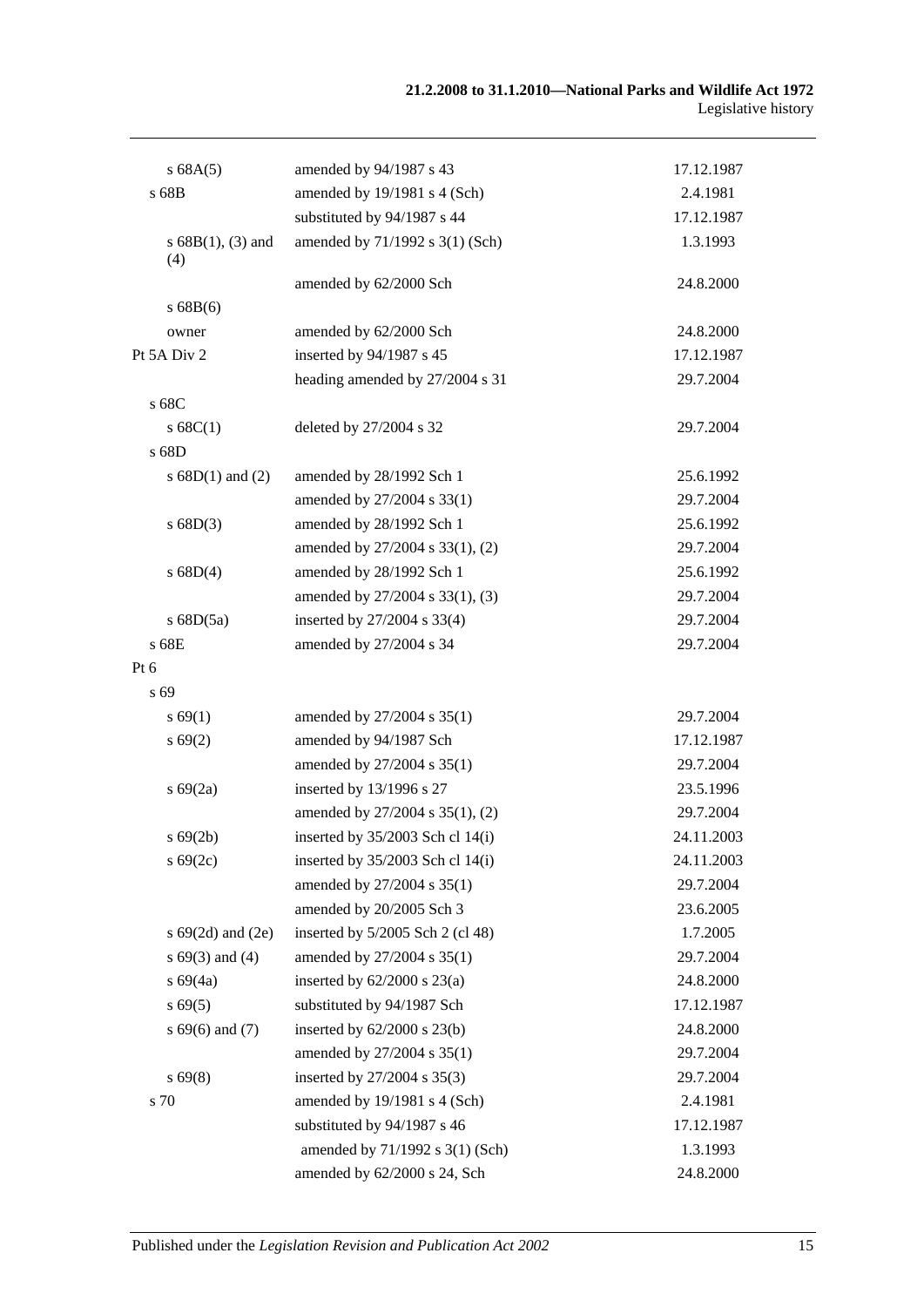| s 70A         | inserted by 62/2000 s 25           | 24.8.2000  |
|---------------|------------------------------------|------------|
| 570A(1)       | substituted by 20/2005 s 22        | 23.6.2005  |
| 570A(2)       | amended by 27/2004 s 36            | 29.7.2004  |
| s 71          |                                    |            |
| $s \, 71(1)$  | amended by 94/1987 Sch             | 17.12.1987 |
|               | amended by 27/2004 s 37(1)         | 29.7.2004  |
| $s \, 71(3)$  | inserted by 27/2004 s 37(2)        | 29.7.2004  |
| s 72          |                                    |            |
| $s \, 72(1)$  | amended by 19/1981 s 4 (Sch)       | 2.4.1981   |
|               | amended by 94/1987 Sch             | 17.12.1987 |
|               | amended by 13/1996 s 28            | 23.5.1996  |
|               | substituted by $62/2000$ s $26(a)$ | 24.8.2000  |
| $s$ 72 $(1a)$ | inserted by $62/2000$ s $26(a)$    | 24.8.2000  |
| $s\ 72(2)$    | amended by $62/2000$ s $26(b)$     | 24.8.2000  |
| s 73          |                                    |            |
| s 73(1)       | amended by 19/1981 s 4 (Sch)       | 2.4.1981   |
|               | amended by 94/1987 s 47, Sch       | 17.12.1987 |
|               | amended by 71/1992 s 3(1) (Sch)    | 1.3.1993   |
|               | amended by 62/2000 Sch             | 24.8.2000  |
| $s \, 73(2)$  | amended by $19/1981$ s 4 (Sch)     | 2.4.1981   |
|               | substituted by 94/1987 Sch         | 17.12.1987 |
|               | amended by $71/1992 s 3(1) (Sch)$  | 1.3.1993   |
|               | amended by 62/2000 Sch             | 24.8.2000  |
|               | deleted by 20/2005 s 23            | 23.6.2005  |
| s 73A         | inserted by 62/2000 s 27           | 24.8.2000  |
| s 74          |                                    |            |
| s74(2)        | amended by 19/1981 s 4 (Sch)       | 2.4.1981   |
|               | substituted by 94/1987 Sch         | 17.12.1987 |
| s 74A         | inserted by 28/1992 Sch 1          | 25.6.1992  |
| s 75          |                                    |            |
| $s \, 75(2)$  | amended by 28/1992 Sch 1           | 25.6.1992  |
| s 75A         | inserted by 94/1987 s 48           | 17.12.1987 |
|               | amended by 62/2000 Sch             | 24.8.2000  |
|               | amended by 34/2004 Sch 4 cl 23     | 1.7.2005   |
| s 76          | deleted by 62/2000 s 28            | 24.8.2000  |
| s 78          |                                    |            |
| s 78(1)       | amended by 94/1987 s 49(a)         | 17.12.1987 |
| s 78(2)       | amended by 94/1987 s 49(b)         | 17.12.1987 |
|               | amended by 62/2000 Sch             | 24.8.2000  |
| s 79          | substituted by 94/1987 s 50        | 17.12.1987 |
| $s \, 79(1)$  | amended by 62/2000 Sch             | 24.8.2000  |
|               | amended by 27/2004 s 38(1)         | 29.7.2004  |
| s79(2)        | amended by 27/2004 s 38(2)         | 29.7.2004  |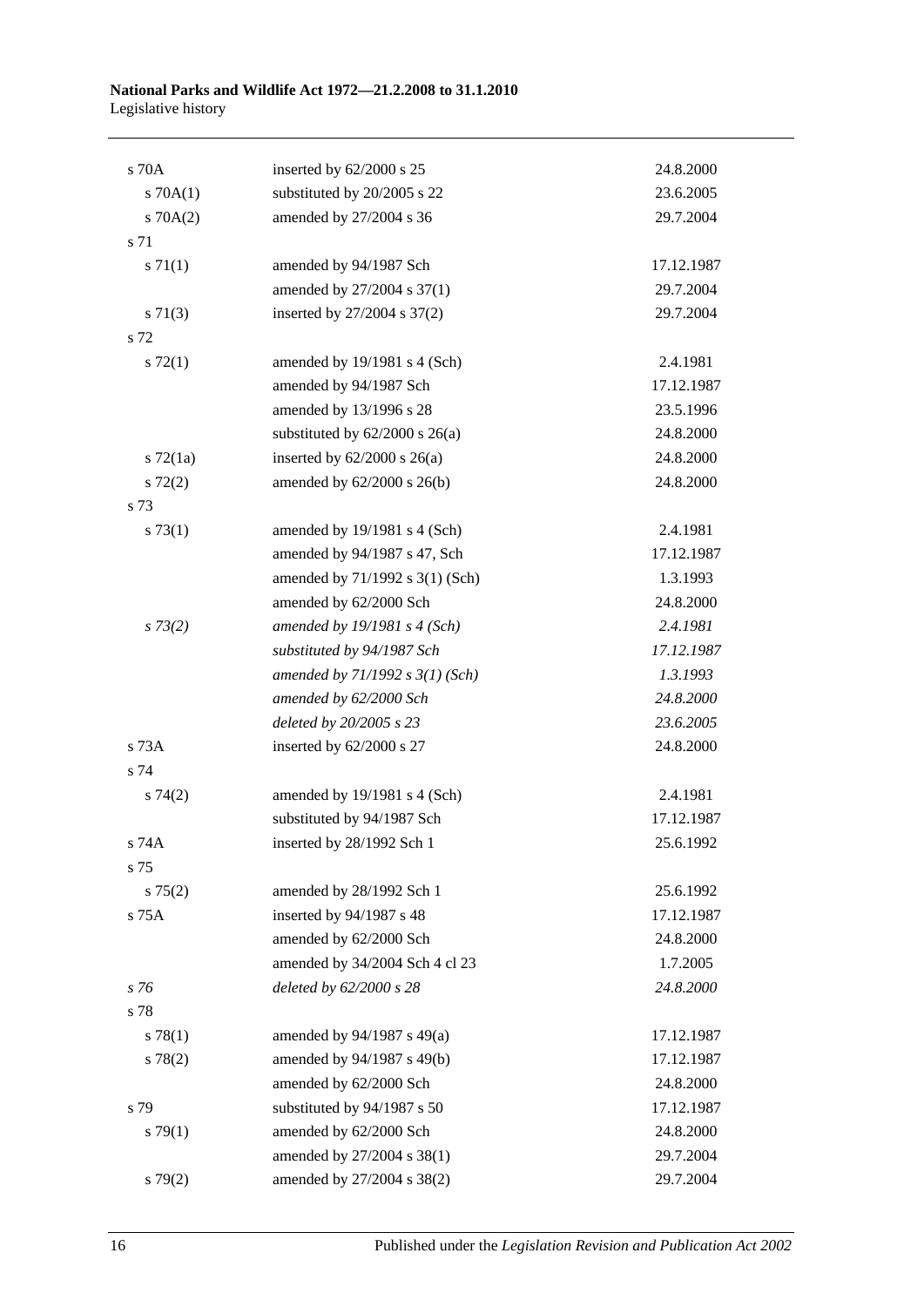| s 79A            | inserted by 94/1987 s 50                                                                      | 17.12.1987 |
|------------------|-----------------------------------------------------------------------------------------------|------------|
|                  | deleted by 62/2000 s 29                                                                       | 24.8.2000  |
| s 80             |                                                                                               |            |
| $s\,80(1)$       | amended by 94/1987 Sch                                                                        | 17.12.1987 |
| $s\ 80(2)$       | amended by $94/1987$ s $51(a)$ —(d)                                                           | 17.12.1987 |
|                  | amended by 34/1996 s 4 (Sch cl 25)                                                            | 3.2.1997   |
|                  | amended by $62/2000$ s $30(a)$ , Sch                                                          | 24.8.2000  |
|                  | amended by 20/2005 s 24(1), (2)                                                               | 23.6.2005  |
| $s\ 80(2a)$      | inserted by 94/1987 s 51(e)                                                                   | 17.12.1987 |
|                  | substituted by 13/1996 s 29                                                                   | 23.5.1996  |
| $s\ 80(2b)$      | inserted by $62/2000$ s $30(b)$                                                               | 24.8.2000  |
| $s\ 80(4)$       | inserted by $62/2000$ s $30(c)$                                                               | 24.8.2000  |
| s 81             | inserted by 62/2000 s 31                                                                      | 24.8.2000  |
| Schs 1 and 2     | deleted in pursuance of the Acts Republication<br>Act 1967 as their function is now exhausted | 11.7.1988  |
| Sch <sub>3</sub> | heading substituted by $44/2003$ s 3(1) (Sch 1)                                               | 24.11.2003 |
| Sch <sub>4</sub> | heading substituted by $44/2003$ s $3(1)$ (Sch 1)                                             | 24.11.2003 |
| Sch 5            | heading substituted by $44/2003$ s $3(1)$ (Sch 1)                                             | 24.11.2003 |
| Sch 6            | heading substituted by $44/2003$ s 3(1) (Sch 1)                                               | 24.11.2003 |
| Sch 7            | substituted by 94/1987 s 52                                                                   | 17.12.1987 |
|                  | amended by 57/1991 r 3                                                                        | 16.5.1991  |
|                  | substituted by 62/2000 s 32                                                                   | 24.8.2000  |
| Pt1              | amended by 16/2008 r 4(1)                                                                     | 21.2.2008  |
| Pt 2             | amended by $16/2008$ r $4(2)$                                                                 | 21.2.2008  |
| Sch 8            | substituted by 54/1981 s 2                                                                    | 25.6.1981  |
|                  | substituted by 94/1987 s 52                                                                   | 17.12.1987 |
|                  | amended by 57/1991 r 4                                                                        | 16.5.1991  |
|                  | substituted by 62/2000 s 32                                                                   | 24.8.2000  |
| Pt1              | amended by 16/2008 r 5(1)                                                                     | 21.2.2008  |
| Pt 2             | amended by 16/2008 r 5(2)                                                                     | 21.2.2008  |
| Sch 9            | substituted by 94/1987 s 52                                                                   | 17.12.1987 |
|                  | amended by 57/1991 r 5                                                                        | 16.5.1991  |
|                  | substituted by 62/2000 s 32                                                                   | 24.8.2000  |
| Pt1              | amended by 16/2008 r 6(1)                                                                     | 21.2.2008  |
| Pt <sub>2</sub>  | amended by 16/2008 r 6(2)                                                                     | 21.2.2008  |
| Sch 10           | amended by 62/2000 s 33                                                                       | 24.8.2000  |
| Sch 11           | inserted by 45/1993 s 8                                                                       | 1.8.1993   |